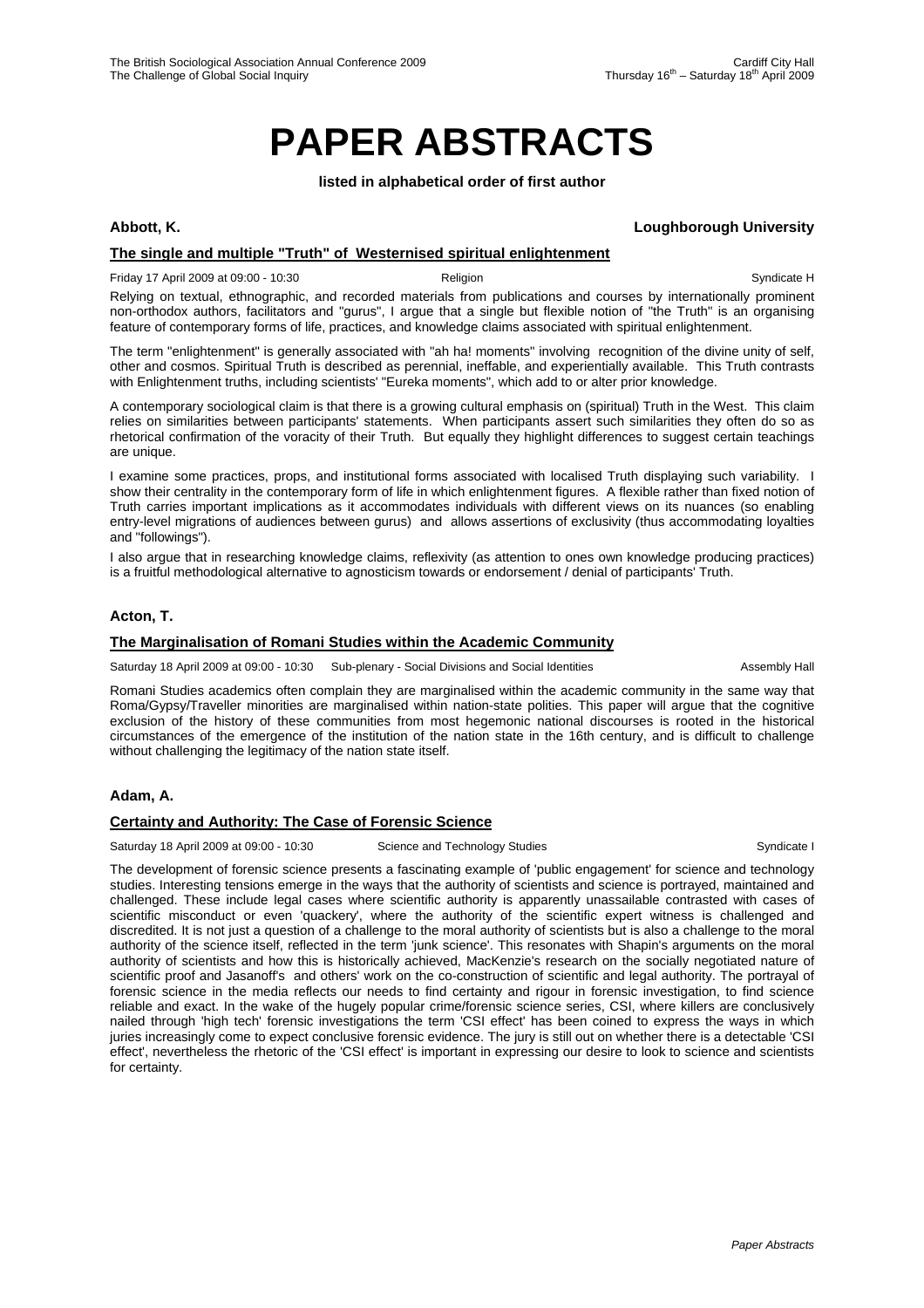**Adkins, L. Goldsmiths**

# **The Future and Futurity of Time: Gender and/at the End of Hegemonic Clock Time**

Saturday 18 April 2009 at 11:00 - 12:30 Sub-Plenary - Theory Sub-Plenary - Theory Sub-Plenary - Theory Assembly Hall

The hegemony of clock time has tended to produce two responses on the part of sociologists: either to attempt to develop strategies to enable subjects to 'own' or have access to time or to produce phenomenological accounts of time. With reference to the case of feminist social theory in particular, this presentation will simply ask, are such strategies relevant or appropriate in the context of a restructuring of time which challenges the hegemony of the clock?

# **Alexander, P, Wale, K**

# **'Too Poor to be Unemployed': Underemployment in South Africa.**

Thursday 16 April 2009 at 15:30 - 17:00 Economy and Society Syndicate D Syndicate D

The paper aims to disturb the employed/unemployed binary. It does by conceptualizing a group that exists both between and beneath these two. We have termed this the 'underemployed' (redefining this notion to some degree). Our thesis draws on data collected from a survey undertaken in Soweto, Johannesburg, which was aimed at shedding light on, and theorising, class structure and class identity in contemporary South Africa. We begin by tracing the history of the employment binary as it was exported from the north and came to influence South African discourse. Through this genealogy, we seek to question why the binary remained dominant despite various forms of resistance and critique against it. From our survey, two underemployed groups emerged; with members of both sharing a tendency to classify themselves as 'not working', despite engaging in activity that, in terms of official statistics, would qualify as employment. While the 'partial workers', the first of these groups, were classified by us as underemployed because of the few days they worked in a month or hours they worked in a week; the 'fill-ins', the second group, were similarly classified on the basis of their work e.g. selling cigarettes on the side of the street. Preliminary quantitative and qualitative analysis of the underemployed indicated that, at the household level, the underemployed are often worse off than the unemployed. These findings show support in South Africa for a widely held Indian assessment that 'the poor are too poor to allow themselves to be unemployed' (Breman, 2003).

# **Alo,O.A**

### **Knowledge of major Childhood Diseases and Hygienic awareness among parents in Ondo State-Nigeria.**

Friday 17 April 2009 at 09:00 - 10:30 Medicine, Health and Illness Icons Suite, National Museum

Sub Saharan African has been noted to have the highest level of infant mortality in the whole world and this is attributable to infectious diseases, malnutrition and hygienic practices. This study uses quantitative and qualitative methods to explore the knowledge of major childhood diseases and hygienic practices among child bearing women of Ondo State- Nigeria. The diseases are diarrhea, dysentery and tetanus. A sample size of 400 women of childbearing age was selected using multistage sampling technique. Logistic regression analysis was used to estimate the odds of the independent variables. The result indicated that age, age at marriage, women's educational status and that of their spouse, and current live births are all significant determinants of women's knowledge of the examined diseases and hygienic practices, with women's educational status being the most significant. The study concluded by calling on the government of African countries to place education on top of their agendas and work towards promoting educational opportunities for women. Compulsory and massive education of the girl child was also recommended.

# **Amoah, M.**

# **Higher Education and Regional Transformation: Studentification in Manchester**

Thursday 16 April 2009 at 13:30 - 15:00 **Education** Education Syndicate C

Being part of ESRC's Programme on the Impact of Higher Education Institutions on Regional Economies, this research on Higher Education and Regional Transformation attempts to address the central question: "to what extent and in what ways do universities in practice operate to benefit or further disadvantage members of socially disadvantaged groups within their regional contexts?". This paper would highlight two case studies: (a) University of Manchester versus the Manchester City Region; and (b) University of Teesside versus the Tees Valley Region. The chief commonalities are that each university's local or regional context has been identified as an area of relative social disadvantage; equally, each institution has such an enormous impact on its regional context that their absence would leave a big hole in all aspects of human endeavour. The stark but interesting differences however, include: (a) that the University of Teesside is a local university for the Tees Valley, based mainly in the university town of Middlesbrough, with a large proportion of part-time students in employment, and with local accommodation assured; (b) and the University of Manchester is a world class, international university of over 30,000 students, most of whom are full time, but with university accommodation guaranteed for only first year students. Studentification of local residential areas has now become a huge problem for Manchester City Council, with serious implications including the displacement of local residents. The policy gap between who (University, Local Authority, Residents' Association) is responsible for ensuring student housing in conformity with legislation is under negotiation.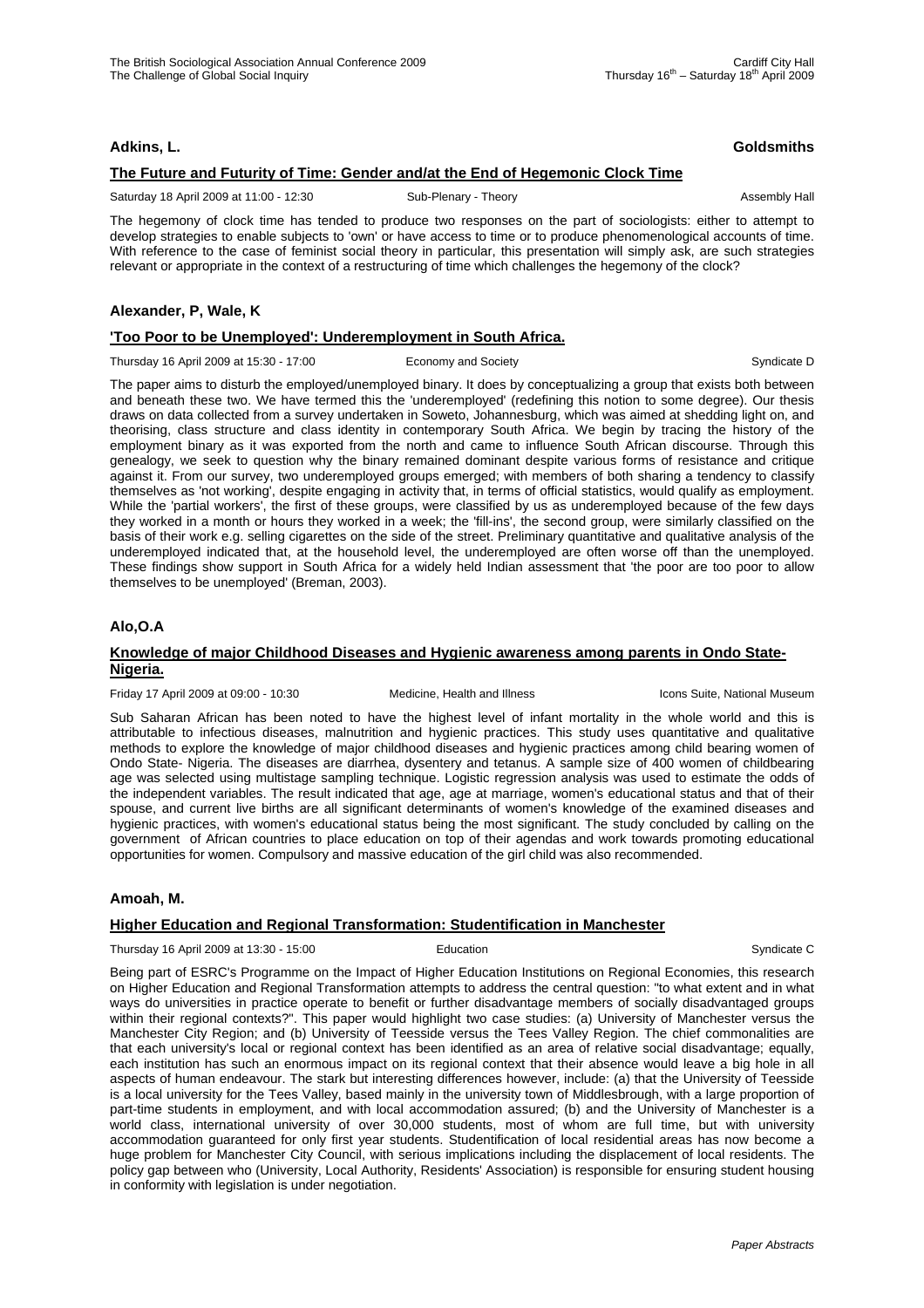# **André, M. Instituto Superior das Ciências Sociais e Políticas - Centro de Administração e Políticas Públicas**

#### **New Trails of Public Health Promotion: The Case of "Immigrants Health Itineraries**

Friday 17 April 2009 at 09:00 - 10:30 Medicine, Health and Illness Icons Suite, National Museum

Around 200.000 immigrants reside in the District of Lisbon. In spite of the access of the immigrants to the services of the National Health Service to be guaranteed in the Law, problems still happen with: the ignorance for part of the immigrants of how to use the health services; and the difficulty of health professionals of how to promote the immigrant health.

Aware of this reality and on basis of "social ecology of health promotion" and "partnerships for health promotion", we design a health promotion program for the immigrant population that we call it: "immigrants health itineraries".

This program was design to be applied in the context of the intervention of Santa Casa da Misericórdia de Lisboa (an institution with responsibility on health and social intervention in the city of Lisbon), with the support of the Portugal High Office for the immigration (ACIME).

Each health itinerary is developed around a specific subject of health promotion. In a first approach we privilege subjects as the health accessibility and equity; other important subjects related to immigrants health are boarded.

The methodology follows several stages, such as: Identification of the territory for developing the health itinerary; Approach and involvement of stakeholders (they come from different settings and different levels of the social organization); Diagnosis of health necessities and Planning of the health itinerary (with the stakeholders); Evaluation of the results; The methodology of intervention, the already fulfilled two experiences and the outcomes, they will be presented and discussed.

### **Andrews, K.N. University of Birmingham**

#### **Blackness: Fluid, Hybrid and Essential**

Thursday 16 April 2009 at 15:30 - 17:00 Social Divisions and Social Identities Readon Smith Theatre, National Museum

The 'end of race' has been declared in the academy, however post-racial explanations have neglected the concept of Blackness, which is essential for understanding and mobilising people of African descent. The relegation of race in the literature, is predicated around three main points, which will be challenged. Firstly, the prevailing explanation of race is that it was created by Western society in order to justify the exploitation of 'peoples of colour'. However, Blackness is not a product of rationalisation by Europeans but an identity with historical, cultural and experiential basis. Blackness is rooted in African ancestry, and popularised as an identity by the progressive Black movement. Secondly, the misstep of 'political blackness' undermined an already political Black identity and reified the Black/White dualism, leading to the backlash against race and Blackness. Finally, post-modern readings of identity criticise Blackness as too rigid and essentialist to explain the hybridity of the so-called 'new' ethnicities. However, whilst Black encompasses a diverse group of people, it is not argued that all under the umbrella are identical, simply connected by African ancestry, which plays a central role in framing the cultures and experiences of Black peoples across the globe. Blackness is the basis of a real collective with the potential for political mobilisation. Understanding our African descent requires us to evaluate our position in the global society, uncovering oppression and forcing us to act. Yes, Blackness is hybrid and fluid, but it also rooted and essential to understanding our past, present and creating our future.

### **Ariztia, T. Universidad Diego Portales, Santiago, Chile**

### **Moving home: the material culture of social mobility in Santiago de Chile.**

Friday 17 April 2009 at 15:30 - 17:00 Consumption Consumption Syndicate G

This paper explores the material culture of social mobility in Chile. It focuses on the experience of a group of lower middle class families who move to real estate project located in the Santiago´s suburbs. The paper is based on seven months of fieldwork (2005-2006) that took place in that real estate development. As one of the first middle class oriented projects in a popular working class area- it epitomizes the recent debates about spatial mobility, urban segregation and middle class formation in contemporary Chile. The paper focus on two complementary home making practices deployed by families after moving home: improvements and decoration. By improvement, all the changes that families make to the new house are understood. Home decoration is understood as the way in which families arrange their home possessions in the domestic space. The paper argues that improvement and decoration are key cultural practices through which families perform middle class culture. I explore how both practices relate to the production of trajectories of "upward mobility" connected with a sense of individual social achievement. It further analyzes how by improving and decorating the house an emergent sense of "us" is produced. Based on these findings, I argue that research focusing on the nexuses of practices, narratives and materialities that shape people´s experience of class and social mobility may help to enrich the analysis of class and social change in contemporary Chile.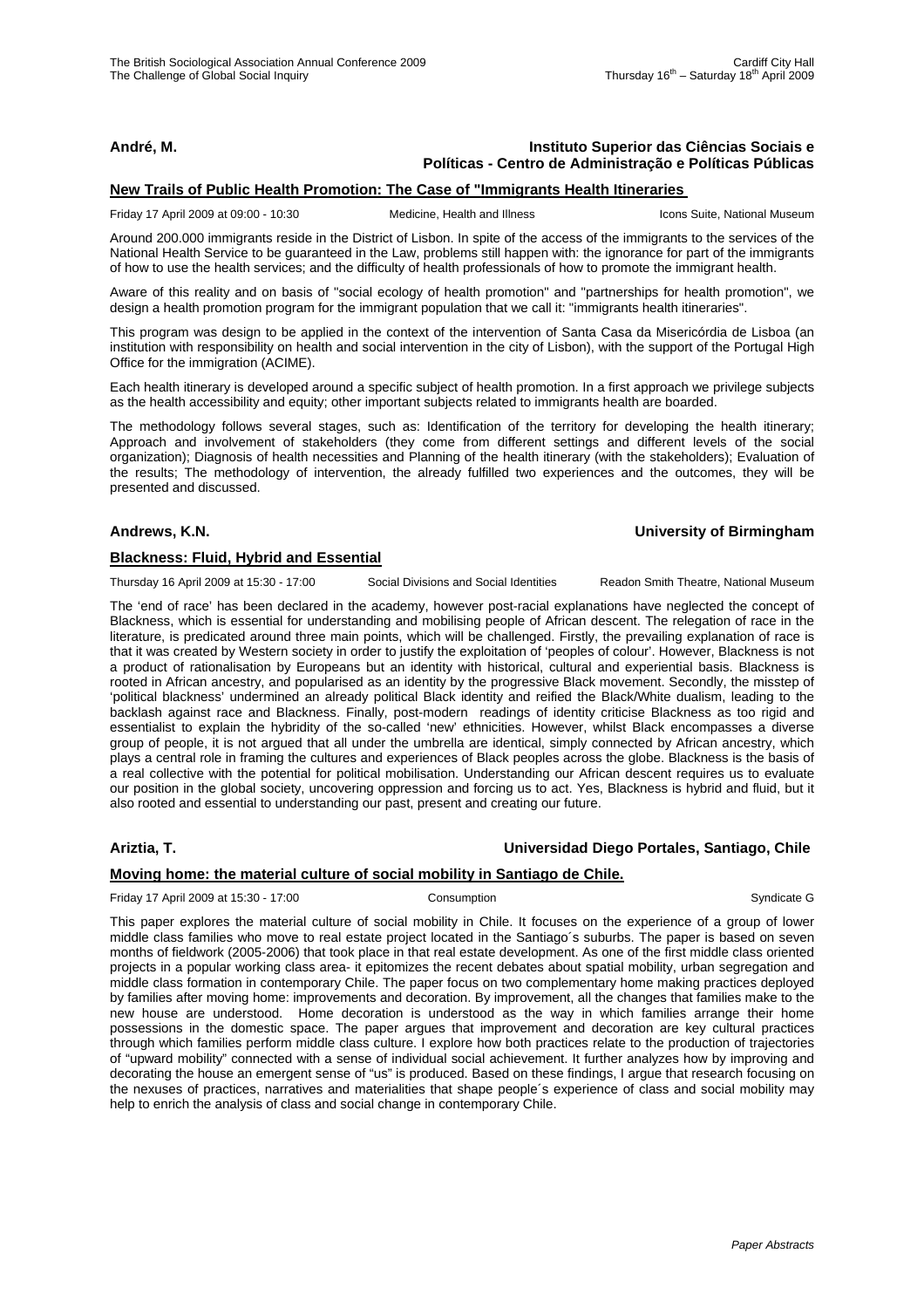### **Armstrong, P. University of Leicester**

### **Small Expectations: the Impossibility of the Idea of Emancipation in the Mind of a Not-Quite-Moribund Critical Management Studies**

Thursday 16 April 2009 at 11:00 - 12:30 Economy and Society Syndicate D<br>
Economy and Society Syndicate D

This paper discusses Alvesson and Willmott's influential 1992 proposal that emancipation on a suitably reduced scale can usefully influence management practice and that space should be therefore be made for the topic within orthodox management and organizational studies. The proposal is shown to depend on a series of misrecognitions.

The first is an evasion of the very obvious fact that most of the organizational unfreedoms against which emancipation must struggle originate with management itself. The second is that emancipation is an inherently one-sided concept and is therefore 'essentially contested': what is emancipation to organizational subordinates will look like an irresponsible challenge to managerial prerogatives (or some such) to their superordinates. The third is an inadequate recognition of the processual and emotional elements of emancipation: that in addition to a struggle for autonomy it consists of a celebration of that struggle. Its triumphs, in other words, are triumphs over management. The fourth is that the miniaturization of emancipation excises its secondary meaning as social equality. Since social inequality in organizations depends on a complex of oppressions, most of which are held in place by management, an emancipation which lacks the ambition to challenge these is reduced not just in scale but in meaning.

# **Arribas-Ayllon,M. Bartlett, A. Cardiff University**

# **Complexity and accountability in psychiatric genetics**

Thursday 16 April 2009 at 11:00 - 12:30 Medicine, Health and Illness Icons Suite, National Museum

In spite of the many controversies that have dogged the field, psychiatric genetics has gained much support and strength from the genomic revolution. With the hope of finding susceptibility genes for a whole range of common psychiatric disorders comes the promise of accurate diagnosis, presymptomatic testing, and personalised medicine. The visionary goal of psychiatrists and geneticists is to develop prescient therapeutic technologies that can prevent mental illness before it occurs. However, the collapse of the 'gene for' paradigm in the 80s and 90s, and the disappointment of linkage and association studies has engendered more cautious and responsible forms of accounting. In this paper we argue that the increasing recognition of genomic complexity offers new ways of managing and averting scientific controversies. Using rhetorical discourse analysis of review articles (n=35) we show how scientists construct a narrative of complexity that combines non-genetic factors without according them any real explanatory role. Constructions of complexity are strategic descriptions that display moderation, flexibility and ethical responsibility. In addition to balancing optimism and caution, a distinct characteristic of these articles is the way potential criticisms are incorporated and neutralised. Our research shows how psychiatric genetics is shaped by a history of controversies and employs a range of rhetorical/discursive strategies that appear to exonerate and defend the science from potential criticism.

### **Arthur-Kirby, J.L. Edge Hill University**

# **The 'corporeal turn' in sociology and the work of G.H. Mead: Misrepresented or Overlooked**

Saturday 18th April 2009 at 15:00 - 16:30 Theory Syndicate B Syndicate B Syndicate B

The recent corporeal turn in sociology bringing the body 'back in' has led to the emergence of literature seeking to reconfigure existing theory that would enable the body to be understood in a non-reductionist way. Published over seventy years ago, the work of North American Pragmatist G.H. Mead offers a conceptualisation of the body that avoids the reductionist limitations of both essentialism and constructionism. Mead developed a theoretical position that rejected the mind/body dualism and conceptualised humans as simultaneously biological and social becomings. Yet his work remains largely overlooked. It has even been suggested that Mead's work has been misrepresented by later theorists resulting in the depth and richness of his original intent being lost. There are signs, however, that Mead's ideas are beginning to enter contemporary literature exploring embodiment and sociality. I suggest that Mead's work offers much overlooked potential across the human and social sciences from the biological to the existential. This paper discusses some findings from a PhD study that drew upon Mead's theoretical insights to explore the phenomenon of voice-hearing, or in medical terms 'auditory hallucination', from the perspective of those who experience it. Mead's interactionist framework illuminates the impact of lived, situated reflexive embodiment on individual experiences of voicehearing.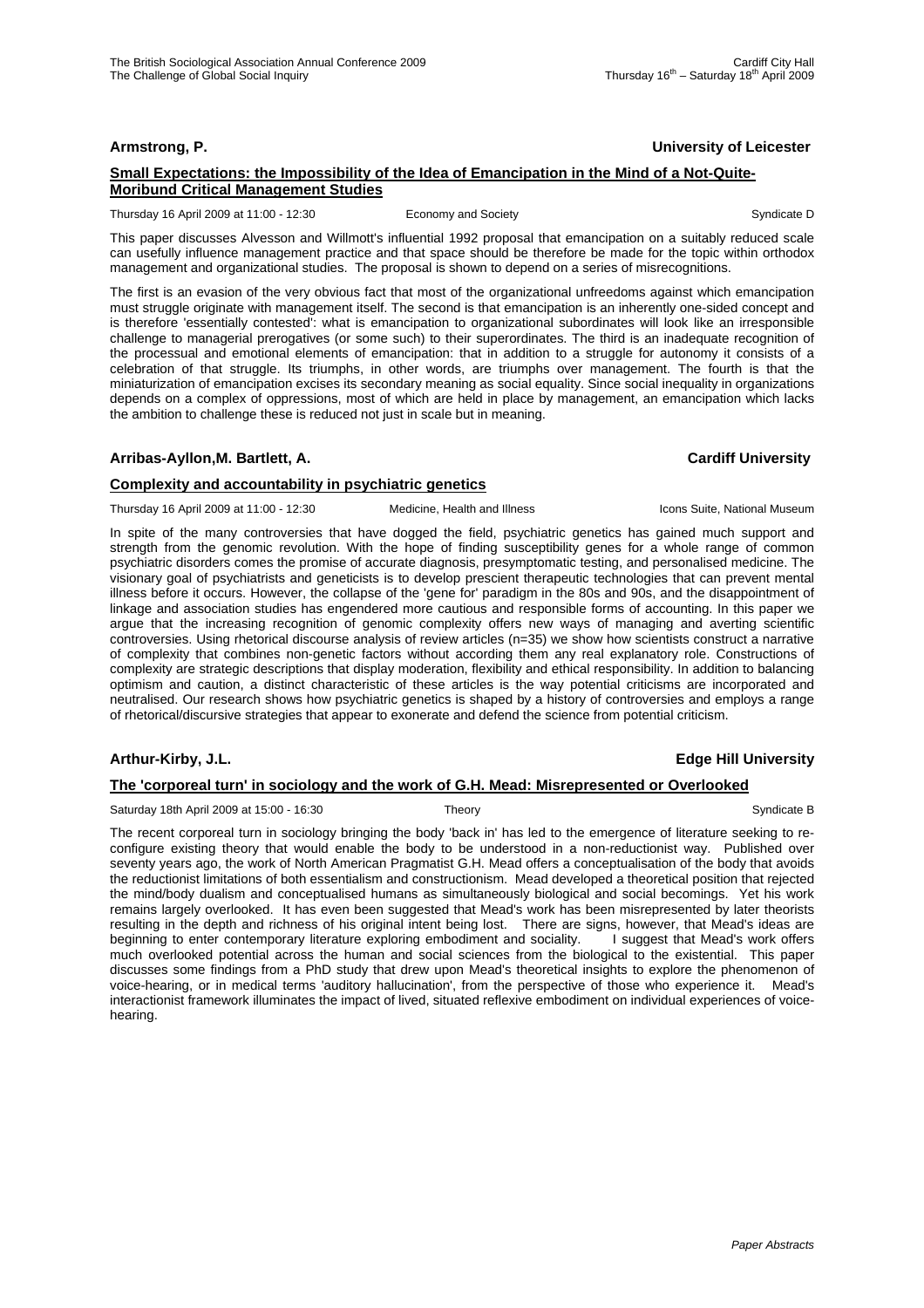# **Atkinson, W. University of Bristol**

### **In Search of the Individualized Worker**

Friday 17 April 2009 at 15:30 - 17:00 Social Divisions and Social Identities Readon Smith Theatre, National Museum

Toward the end of the millennium it became increasingly common to claim that class had been wiped from the social landscape. Within this deluge of post-class sentiment, however, one perspective has been particularly influential yet unsatisfactorily tackled by faithful defenders of the much-maligned concept hitherto: individualization. Holding that identities, lifestyles and life paths have been opened up to a new process of reflexive decision-making by contemporary social conditions, writers such as Beck and Bauman, as well as intellectual bedfellows such as Giddens, have been rebuffed or qualified with greater and lesser degrees of sympathy by class theorists but, surprisingly, only cursorily or inadequately examined in empirical research.

This paper, then, reports the key findings of a research project designed to fill this void by subjecting individualization to direct empirical scrutiny in the same spirit as the Affluent Worker team confronting embourgeoisement forty years earlier. Starting out from a Bourdieusian theoretical position, it examined the life histories of 55 individuals from Bristol through qualitative interviews, tracing biographies through education and subsequent work trajectories to see if reflexive decision-making had supplanted the classed habitus. The overall conclusion is that, contrary to what the individualization theorists hold, class clearly continues to exert its influence over life courses in the way a Bourdieusian might expect, but that this is specified by a new social context not dissimilar to that described by Beck and the others.

### **Austin, M. Oxford Brookes University**

# **Maintaining the active body: An interplay between space, physical capital and social**

Friday 17 April 2009 at 15:30 - 17:00 Space, Mobility and Place Syndicate K Syndicate K

This article is set against a backdrop of continued initiatives by the Government for promoting the 'active-body' as a central tenet of its current and future health policy. There is an assumption that through the process of providing access to appropriate facilities, increased participation rates in physical activities amongst the general population will naturally follow. However, empirical evidence shows that there is a significant drop out rate of new participants within the first three months. The purpose of this study therefore was to identify the processes and mechanisms involved in successfully participating in sports and physical activities over the medium and long term.

The research was centred on exploring the participation experiences of runners, with the data for this study derived through variety of qualitative based research methodologies. My findings indicate that a key determinant to successful engagement with physical activity is the development and maintenance of an acceptable social identity amongst participating others. Furthermore, I show that as sports and physical activities are embodied activities, the possession of an active-body identity, constructed through the accumulation of appropriate physical capital, serves as an important 'identifier' by which this social identity is conferred. For the prospective participant, it is the possession of an appropriate social identity that engenders ontological security about the physical self, which in turn helps to stabilize participation patterns over the medium and long term.

# **Ba', S. University of Manchester**

### **Work experience and the boundaries between family and work life**

Saturday 18th April 2009 at 15:00 - 16:30 Social Relationships Syndicate A

This paper is part of my research on boundaries between family and work. Here I explore the connections between dual earner couples' work experience and their family narratives to arrive to a better understanding of the ways they "manage" home and work life. Work is often considered by research participants as an external constraint on their private domain; however, for some work is also a rewarding source of self esteem and for that reason it becomes a key factor of the work-family articulation. So, the purpose of this paper is to explore what the interrelations are between participants' employment status and their personal 'focus' on work and how their family life fits in this picture.

This paper argues that employment status is often linked to the material and symbolic resources through which some professional couples combine and 'integrate' their engagement with these two domains of everyday life. Other participants with less favourable employment conditions, like part-time teachers (usually women), lack some of these resources and favour a configuration of home and work which implies a clear and symbolic 'separation' between these two areas. Reasons for these approaches to work and family are analysed and linked to different patterns emerging in the middle-class portion of my sample along the structure of seniority.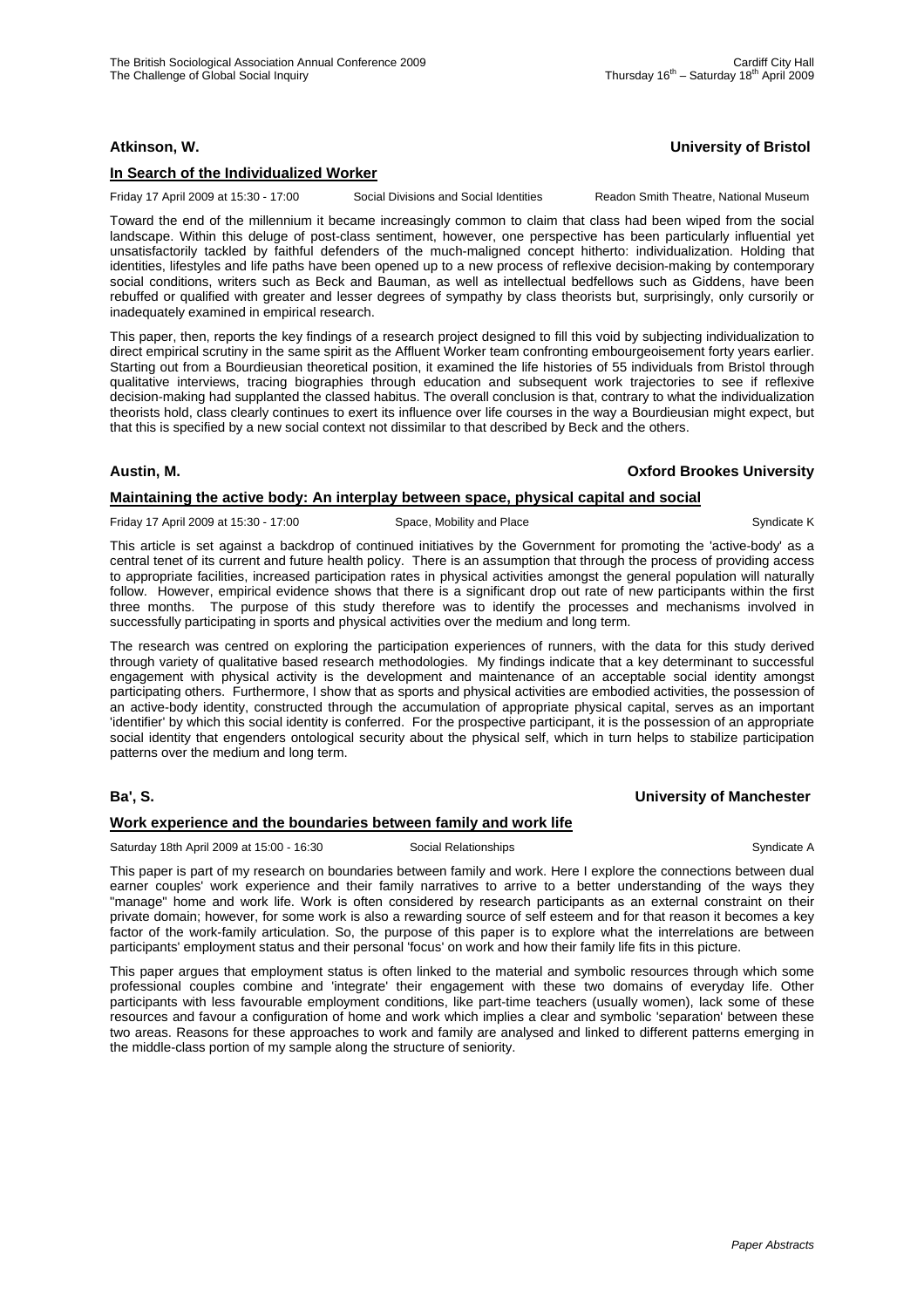# **Back, L. Glodsmiths**

### **The Scale of Sociological Imagination**

Saturday 18 April 2009 at 11:00 - 12:30 Sub-Plenary - Theory Sub-Plenary - Theory Sub-Plenary - Theory Assembly Hall

Gayatri Spivak once asked provocatively 'can the subaltern' speak'? We might address the limits of the sociological imagination a different way and ask 'can sociology hear beyond the boundaries Europe and America?' This presentations explores the promise and limits of sociological attentiveness conceived on a global scale.

### **The Quiet Man? – Voices of fatherhood in contemporary Ireland**

Thursday 16 April 2009 at 15:30 - 17:00 Generations and the lifecourse Syndicate E

Previous literature points to the widely held perception that contemporary fathers are now more 'involved' with their children than in previous generations. However, compared with research elsewhere, very little is known about the experience of fathers in contemporary Ireland and "there has been virtually no empirical research done on fathers in Ireland which explores their actual views" (Ferguson and Hogan 2004).

Meanwhile, some recent scholarship has begun to challenge how much the culture of fatherhood has really changed (Singley and Hynes 2005; Wall and Arnold 2007) and suggests that fathers' involvement with their children is limited by social expectations and cultural assumptions which continue to perceive fathers as secondary parents to mothers.

Based on current doctoral research this paper outlines the experiences of 20 Irish first time fathers during their transition to fatherhood. The paper presents preliminary findings from a longitudinal, qualitative study which explores the contemporary culture of fatherhood in Ireland and describes the way in which first time fathers construct their identity as parents. The study examines what factors influence the involvement fathers have with their infants, by looking at their parenting ideology, work/family balance, sources of support and information, and how their day-to-day life changes with the arrival of a new baby.

The specific focus of this paper will be on the interviews that took place before the baby's birth, and it sets out to provide insights how this group of men view their fathering role and their experience of pregnancy.

# **Bailey, S., Lloyd, J., Scales, K University of Nottingham**

# **Inpatient care for people with dementia: Staff wellbeing and implications for person-centred practice**

Thursday 16 April 2009 at 11:00 - 12:30 Medicine, Health and Illness Icons Suite, National Museum

research investigates how some staff keep going and why.

Within older people's mental health services, the threshold for admission to inpatient care is rising relentlessly, staff are working with increasingly dependent and frail populations, and the physical demands of the job as well as its emotional impact continue to mount. Yet people continue to do this work which appears unrewarding and of low status. This

We are focussing on the experience of working in inpatient settings for older people with dementia from the perspective of the professional carers who work most directly with them. We are interested in staff's motivation for undertaking this challenging work, what sustains them day to day, the coping strategies they employ, the rewards they derive from the work, and the problems they encounter.

This study is ethnographic, with data gathered primarily through participant observation, supplemented by assessments of the care environments through dementia care mapping, carers' questionnaires, and qualitative data derived from focus groups and individual interviews. The research is being undertaken in three different inpatient wards for older people with dementia within the Nottinghamshire Healthcare Trust; this diversity will contribute to the generalisibility of our findings to other settings. Through interpretation of these findings, we aim to identify ways to improve staff wellbeing and to promote the implementation of person-centred practice.

This paper will present preliminary findings from our analysis, derived through a collaborative process involving the academic researchers, NHS stakeholders, carers, and representatives of the local Alzheimer's Society and Inpatient forum.

### **Bailey, J. Trinity College Dublin**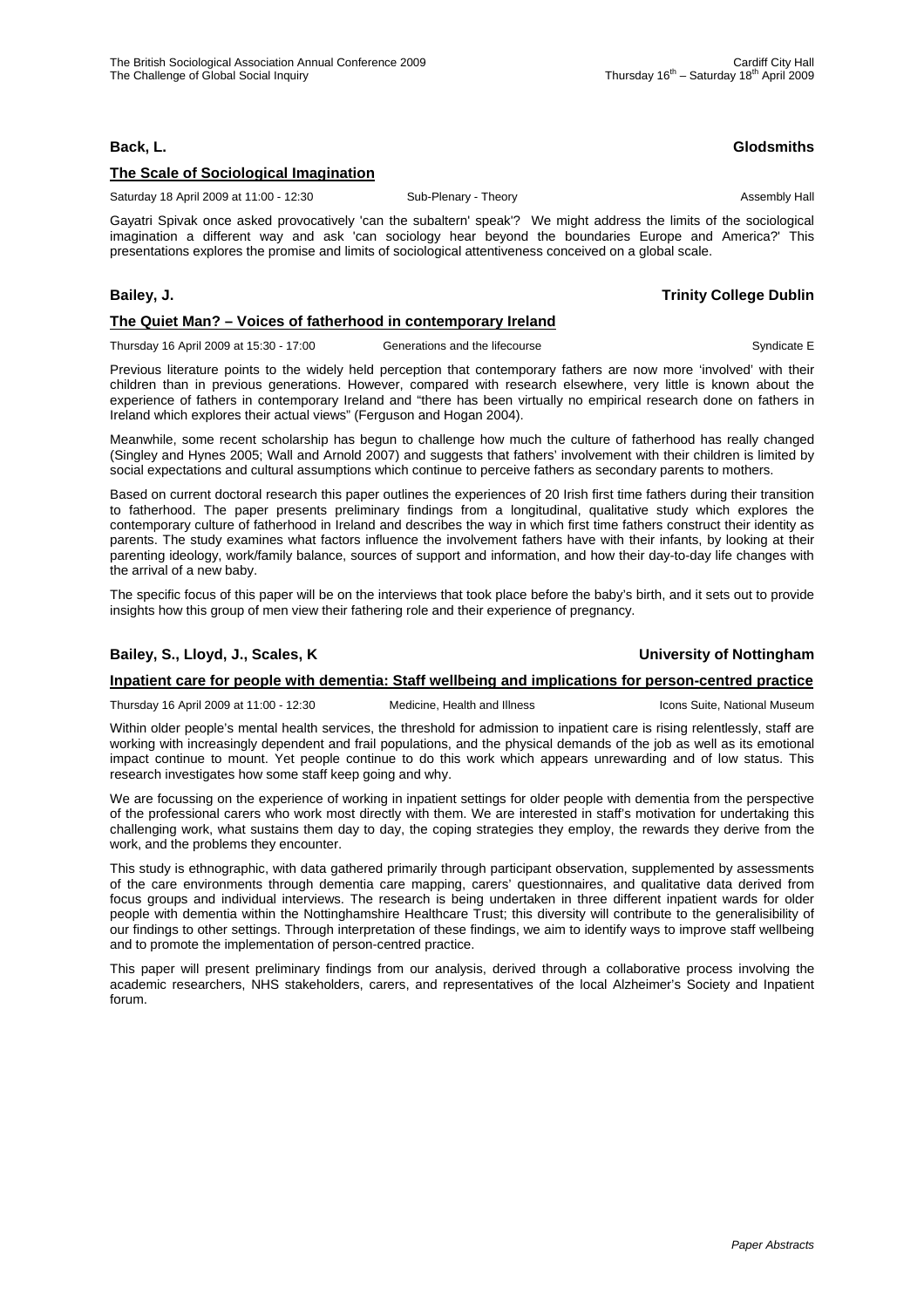**Baillie-Smith, M., Laurie, N. Northumbria University**

# **Corporate International Volunteering Partnerships and Global Citizneship**

Saturday 18 April 2009 at 09:00 - 10:30 Economy and Society 2 Syndicate D Syndicate D

This paper explores how emerging NGO, state and corporate sector relationships around international volunteering in the UK are shaping and being shaped by contemporary understandings and practices of global citizenship and professional development. Reinvigorated by phenomena such as the gap year, career breaks and Corporate Social Responsibility (CSR), international volunteering occupies a popular place in contemporary public imaginations. Our analysis explores the ways in which international volunteering seems to both exemplify neo-liberal ideas of individual autonomy, improvement and responsibility and at the same time ally itself to notions of collective global citizenship, solidarity, development and activism. We investigate how international volunteering opportunities are produced by and between, companies running employee based schemes, the state and UK based international and southern Non Government Organisations (NGOs).

In particular we examine the role of the Department for International Development, and emblematic NGOs like Voluntary service Overseas (VSO) and key corporate actors such as Accenture in shaping the emergence of partnership models which become widely accepted as best practice. We are especially interested in how and where UK international volunteering (re) produces and creates distinct forms of global citizenship and professional development.

**Barbour, A. R. University of Huddersfield**

# **Ducking and weaving in the negotiated classroom: priorities, identities and cultures of resistance in post-compulsory education.**

Friday 17 April 2009 at 15:30 - 17:00 **Education** Education **Syndicate C** Syndicate C

Drawing from a classroom focused ethnography this paper explores the environment of post-compulsory education and the socio-cultural and academic behaviours and priorities of further education students as they progress over an academic year and aim for university. It identifies the subject positioning of both tutors and students within the discourse of education and youthful cultural activities where the student ducks and weaves between existing and emerging identities drawing their own culture into being in the classroom through the materials of socially entrapping digital and commodity cultures. The practices and priorities of the classroom, and the responses, sustain confused, mobilised identities where both the formative learning subject and the tutor are at times disorientated and frustrated. In this environment cultures meet risking an impasse of reluctant acceptance. Dispersed within education this forms a confused site where identities, priorities and perceptions emerge and fragment.

The aim is to discuss this socially complex environment which is an operational reality of the layers of discursive power, the expectations, the cultures and counter-cultures, of the frustration and strained development and practices that reflect the conditions within education and the classroom which is no longer bounded by four walls.

# **Barnard, S. Loughborough University**

# **Virtual Universities and the commodification of higher education**

Thursday 16 April 2009 at 11:00 - 12:30 Culture, Media and Society **Ferrier Hall** Ferrier Hall

The discourse surrounding the development of online education expresses a radical move away from traditional forms of education to one that is now clearly promoted as a consumer product developed to cater for individual needs. Indeed, the pursuit of education online aligns itself with lifestyle and consumer choice in a way that makes the link between education and commercialism explicit. The expansion in attendance of higher education in developed countries and the rise of lifelong learning means that existing HEIs struggle to meet these demands. Positive accounts of global virtual universities suggest that they meet this gap more efficiently and with a greater ability to address a varying student population. However, it is argued that in reality the flexibility in delivery merely hides the manufactured process of producing homogenized education in bite size pieces for larger numbers of students. The organization of virtual education does not serve to widen access, but to incur as much profit as possible from the education process. The evaluation of commercial online higher education sector is linked to debates of 'what is a university?' in order to explore current developments and future implications for the commodification of higher education.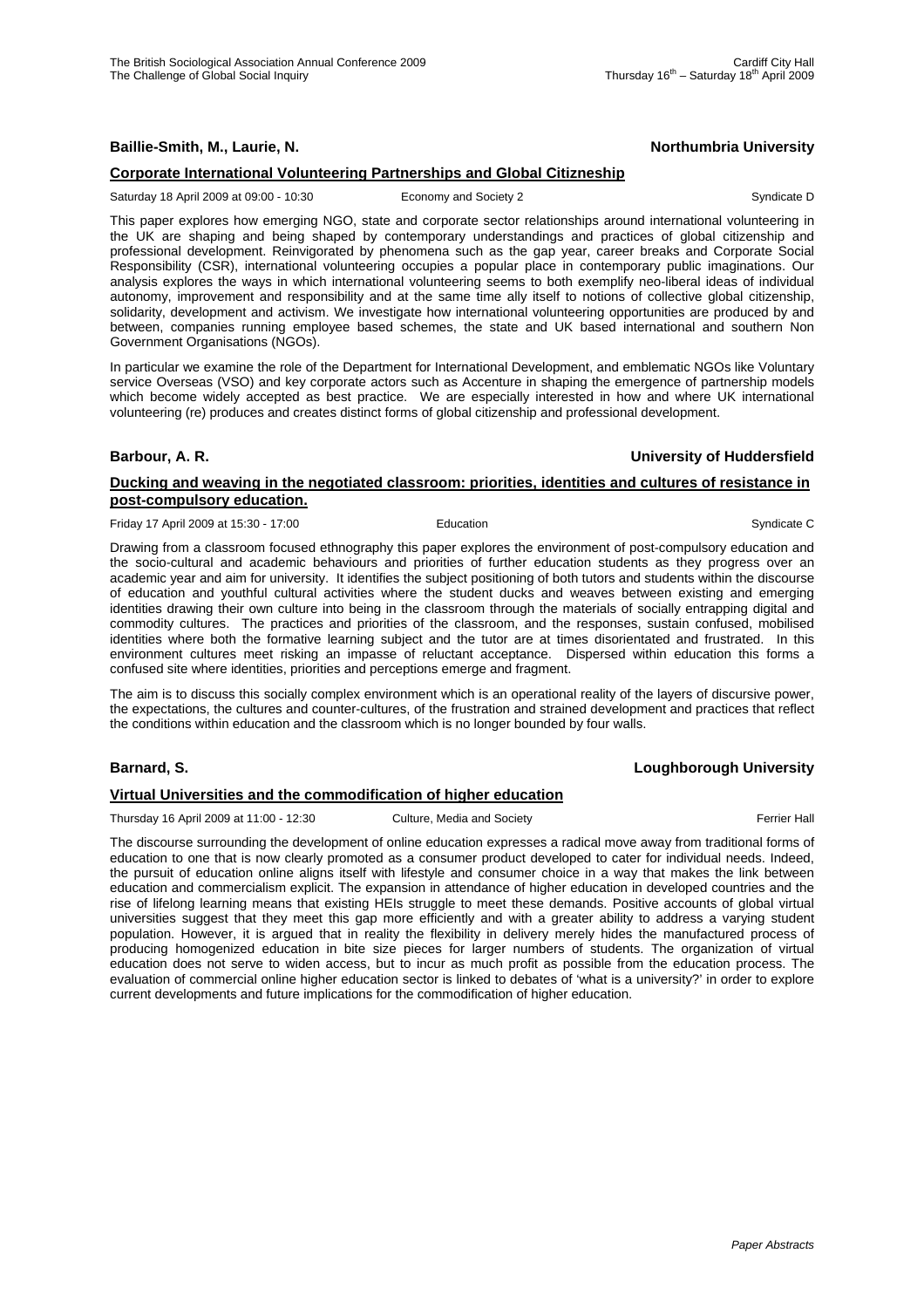# **Barnes, R. University of Derby**

# **Hopes and fears, losses and gains: women's accounts of life after an abusive relationship**

Friday 17 April 2009 at 15:30 - 17:00 Social Relationships Syndicate A

This paper unpicks the complexity and contradictions of women's accounts of life after partner abuse. Drawing upon my qualitative study of forty women who self-identify as having been abused by a female partner, I outline some of the longterm consequences of partner abuse which participants identified. The material and emotional losses which are suffered through partner abuse are outlined, along with the less often acknowledged potential for recovery from partner abuse to be a positive and transformative process. Through mapping Arthur Frank's (1995) illness narratives onto the varied and often ambivalent accounts of recovery which participants offered, I examine the challenges which women face both as a direct consequence of the abuse, but also from wider social and cultural pressures to be a particular 'type' of survivor. Finally, I challenge the notion of 'recovery' being a state which victims/survivors of abuse ultimately arrive at, instead conceptualizing it as an active, ongoing and potentially lifelong process.

# **Bartlett, A. Cardiff University**

# **Sentiment and Sequencing: The Accomplishment of the Human Genome Project**

Friday 17 April 2009 at 15:30 - 17:00 Science and Technology Studies Syndicate I

Modern biotechnology has been transformed from a largely academic pursuit to a multi billion-dollar commercial bioindustry that is seen as one of the foundations of the knowledge economy. The sequencing of the human genome is seen as one of the great achievements of contemporary science. Though narratives of the sequencing of the human genome concentrate on the leading figures, the Human Genome Project was the achievement of big science. Big science represents the transformation of scientific work from a craft-based adhocracy into a form of work conducted within bureaucratic organisations that employ huge teams of scientists and technicians with a proliferation of specialised roles. This 'industrialisation' of science led many to describe the Human Genome Project as involving 'production line' efforts, 'sequencing mills' and an 'Industrial Revolution' for biology.

This paper uses qualitative interview evidence to investigate the experience of work at the Institute, a large-scale sequencing centre. Entering the 'hidden abode' of production, the study examines the sequence of the human genome as an achievement of labour, rather than the product of 'great men'. This paper reports that work at the Institute was quite unlike the dehumanising, alienating work that might be expected as a result of the 'industrialisation' of science. Rather, the work of sequencing genomes recruited the sentiments of those working at the Institute, producing committed workers. The work of sequencing the human genome involved the recruitment not just of 'hands', as in industrial work, or 'minds', as in of technical work, but also 'hearts'.

# **Bartram, D. University of Leicester**

### **Immigrants, Integration, and Happiness**

Friday 17 April 2009 at 09:00 - 10:30 Open 2 Council Chamber

Debates about the integration of new immigrants lack a clear understanding of the normative basis for taking a position on whether it is legitimate for governments to "expect" integration, as against a more laissez-faire approach. This statement is all the more true when one considers how to treat the interests of the immigrants themselves (not just the interests of the receiving country): it is not clear what types of interests count, and some observers probably assume economic interests are paramount, perhaps failing to recognize that economic factors are best considered a means to more fundamental ends e.g. happiness. To help clarify that normative basis, this paper asks (drawing on recent work in happiness studies): is integration associated with greater happiness among immigrants? More specifically, are immigrants who become naturalized citizens happier than immigrants who refrain from naturalization? Data from the World Values Survey will be used to address that question with respect to immigrants in Canada (the only WVS data where it is possible to determine whether immigrants have naturalized); naturalization is taken as a proxy of integration more generally. If integration is not associated with greater happiness, this finding would vitiate claims that it is legitimate for receiving country governments to impose measures designed to accelerate integration, particularly where these measures are resisted by the immigrants themselves.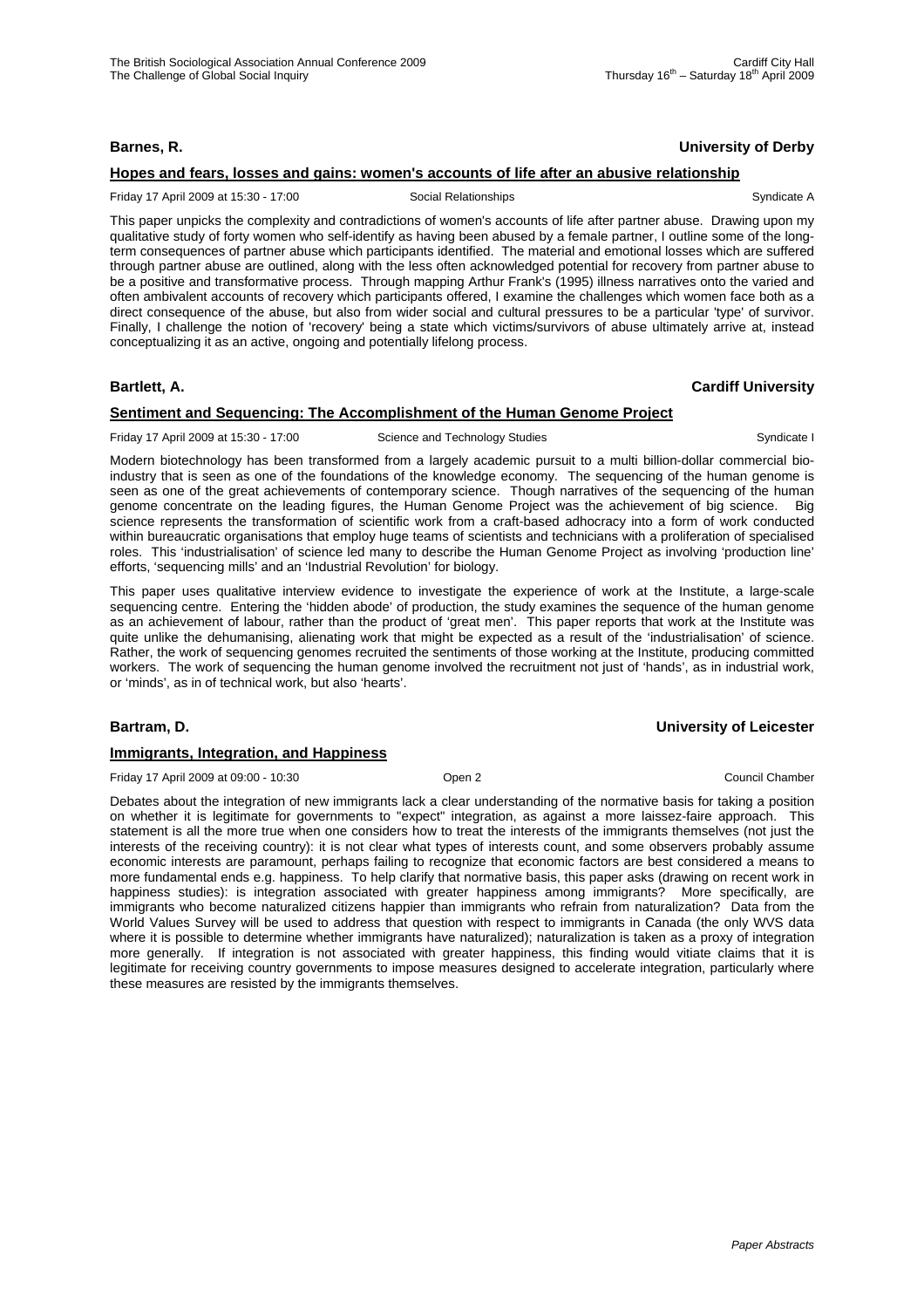### **Bednarek, A. University of Aberdeen**

# **Young Scottish Conservatives - Narratives from the margins of society**

Friday 17 April 2009 at 09:00 - 10:30 Social Divisions and Social Identities Readon Smith Theatre, National Museum

Collecting narratives from members of Conservative student associations across Scotland, this research examines how members of marginalised groups create normality for themselves. It assumes that living with a heightened awareness of one's status as marginalised poses too much stress in everyday life and that therefore narratives that reinterpret marginalisation in a meaningful way or that redefine it as non-existent will be constructed. Young Scots' accounts of how they became c/Conservative show that affective bonds to significant persons in 'critical moments' during their adolescence influence their socio-political outlook; that awareness of the status quo will lead to either compliance to it or rebellion against it, both of which can result in joining the Conservatives; and that ardent religious faith can equate with Conservative sympathies. Thus, a plausible account of one's development as a young Conservative that connects 'first reasons' with current biography is constructed and a state of 'narrative normality' achieved. Narrative analysis reveals the 'poetics' of creating 'narrative normality' and with it a sense of well-being of self. The present research, being a contribution to the study of the events, persons, and institutions as well as the ontological conditions involved in the development of personal identity, aims to complement research in the fields of the sociology of knowledge, social psychology, and cultural as well as literary sociology.

# **Beecham, D. University of Warwick**

# **What's Your Agenda Mate? Reflecting on Men Researching Women**

Friday 17 April 2009 at 11:00 - 12:30 Methodological Innovations Syndicate L

There has been a persistent scepticism within certain branches of feminism regarding men conducting and producing feminist research. Some feminists have stated that men should not and cannot conduct feminist research, on the grounds that women have struggled hard to acquire a space within the academy and this encroachment of men into this area is simply another form of male colonisation. Not only has this been an issue specifically relegated to the bounds of the academy, but has been problematic for feminist praxis, which is especially true within the area of intimate partner abuse, sexual assault, rape, prostitution, among others. Within this paper I will discuss this scepticism relating to the 'social legitimacy' of men conducting academic research on sensitive issues, which affect women. Drawing on my experiences of conducting qualitative research within the area of intimate partner abuse (IPA), I discuss the 'practical problems' of conducting research on a sensitive area and the issue of 'epistemological affinity' between the masculine condition (cognitive boundaries and experiences) and women's specific problems. Whilst recognising the difficulties associated with men conducting research within traditionally female dominated arenas, I will argue that men can and should conduct research, which challenges the gender order by highlighting the imbalance of power between the genders.

### **Bennett, M.**

### **What Causes Islamic Separatism in Britain?**

Friday 17 April 2009 at 13:30 - 15:00 Open 2 Syndicate B

Within Britain, research suggests that Muslims are integrating at slower rates relative to other religious minority groups. (Bisin et al. 2007) Is Islam the fundamental obstacle to integration, or does separatism occur through other mechanisms? The Fourth National Survey of Ethnic Minorities (FNSEM) provides unique data at the individual level, allowing insight into this question. Controlling for religiosity, ethnic identity, and socioeconomic status, I cannot account for the positive effect of being Muslim on levels of separatism.

Considering post-imperial socio-political tensions and shifts in attitudes toward Muslim minorities following the Rushdie affair of 1989, a robust preference for separatism among British Muslims might be predicted. The application of Rational Choice Theory (RCT) and theories of group solidarity to this unique and original research question highlights this preference among British Muslims.

My analysis suggests British Muslims prefer to socially isolate themselves - maintaining a strong in-group identity. Research does not account for high levels of separatism among British Muslims, or religious discontent relative to their European counterparts and to other British Minorities. This is particularly paradoxical given the strategies implemented by the British Parliament to accommodate the Muslim population - strategies that exist to a lesser degree in other European states, which have reasonable levels of integration. British Muslims, compared to their European contemporaries, are highly educated and British citizenship status is easily attainable. As such, it might be expected that this result in low political tension and low separatism levels, leading to high integration rates.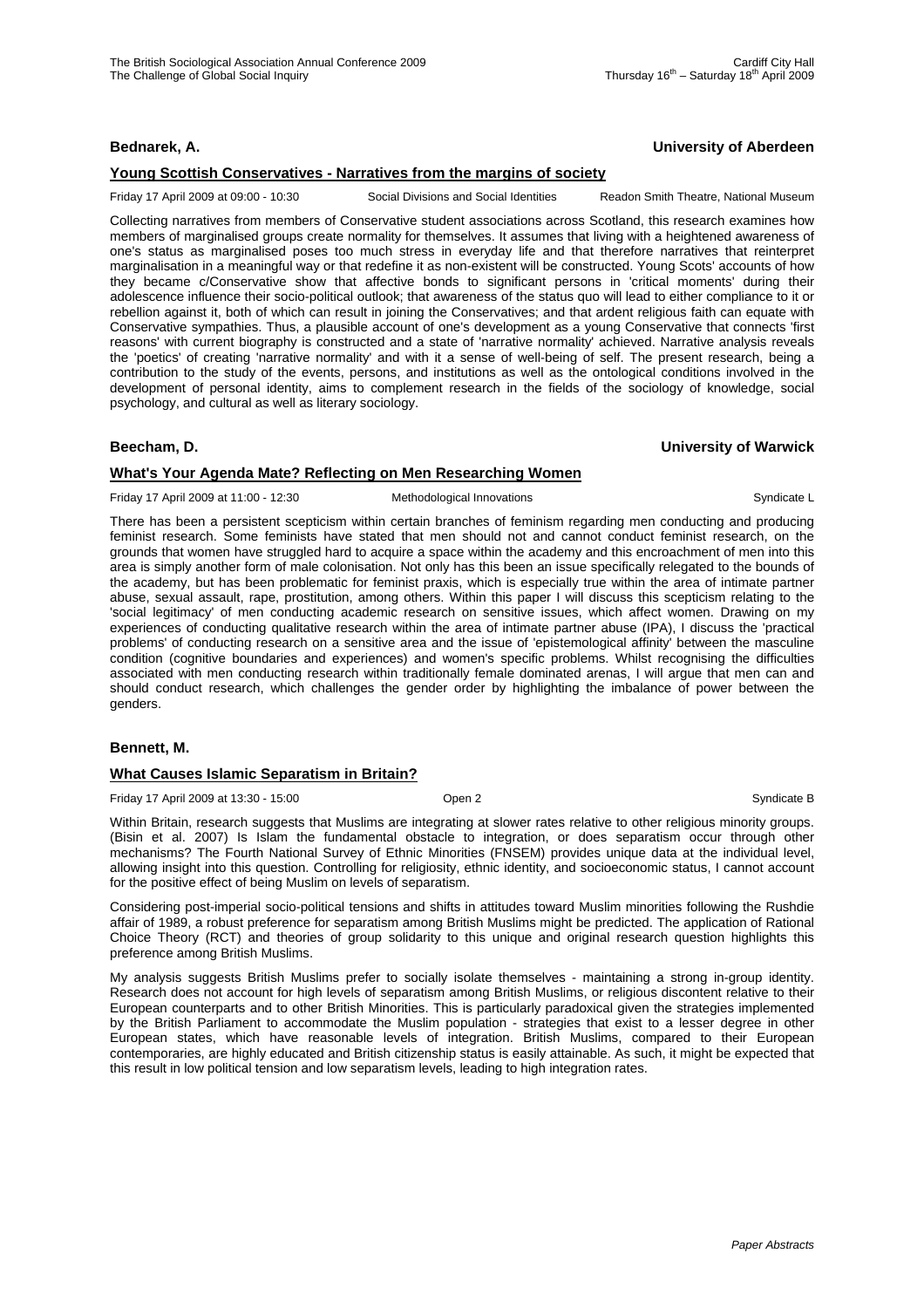# **Bennion, A., Lebeau, Y. University of East Anglia**

# **Discourses of engagement and embeddedness: Universities in their local communities.**

Thursday 16 April 2009 at 13:30 - 15:00 **Education** Education Syndicate C

Recent studies suggest that social inequalities in educational attainment in the UK show no signs of steady narrowing (Iannelli, 2007) and that the knowledge-driven regeneration of declining industrial regions is stumbling over an overwhelming dependency on public funding. In this context, policies on higher education in regional environments have turned to debates on engagement, citizenship and the concept of public good to rejuvenate discussions of the mediating mission of universities between local and global forces (Bjarnason & Coldstream, 2003, Calhoun, 2006).

A new vision of universities emerges from these debates, with democracy, diversity, social inclusion and civic engagement as key themes (Watson, 2007), challenging the more narrowly economic concerns of the past two decades. Initially encapsulated in widening access and participation in higher education, this agenda has since broadened its scope to incorporate local initiatives and partnerships aiming at combating social exclusion.

The paper will draw on data from an ESRC-funded project exploring the role of higher education institutions in regional processes of social and cultural transformation. More specifically, the paper will draw on two case study institutions in areas of concentrated deprivation in the North East of England and in Scotland to illustrate the discourses of engagement and embeddedness which dominates university rhetoric. Views from groups external to the university will be used to interrogate and challenge these discourses, to gain a better understanding of the multiple ways in which universities relate to their local environment and contribute to both ideologies and processes of local socio-cultural transformation.

### **Bernasconi, O. Institute Of Social Sciences Research**

### **Reassertion of past visions: narrative elasticity and social change as a 'we-relationship'**

Saturday 18 April 2009 at 11:00 - 12:30 Generations and the lifecourse Syndicate E

Based on the philosopher Charles Taylor's work, and supplemented with Foucauldian analytical tools, in this article I reconnect moral and sociological thoughts through the question of the changing relationship between ideas of the good and technologies of the self. This association is developed through a narrative research about the ways the self is assembled in the interpretative practice of the biographical account by three successive generations within ten Chilean families.

Specifically, I elaborate on this association through an inquiry into the "ageing of generations" and its relation to the intergenerational transformations of the moral outlook of the self. In the light of the passing of times we might ask, what happens to older people's regimes of justification when the environment of assumptions and languages that propelled and nested those regimes recedes into the past? How do older people react when the equipment they had imprinted in their bodies, minds and souls to make themselves subjects of a certain sort begins to clash with present ways of living? For want of a better label, I call this a study on "narrative elasticity". This kind of exploration shows how stories of social change mobilise time, articulate interpersonal relationships and bring to the surface different forms of negotiation over the nature of the self, leading into an appraisal of the literature on generations, time and historical change for the study of selfhood and opening up the way to the study of social change as a "we-relationship".

### **Berryman, L.**

### **'That's the Melting Pot. Please. So... There's Your Racist': Reflections of 21st-Century Britain in 'The Office'**

Saturday 18 April 2009 at 11:00 - 12:30 Culture, Media and Society **Ferrier Hall** Ferrier Hall

The manifestation of racial tension in Britain today is perhaps one of the most unusual in modern history. While this seems to have gone almost unnoticed in academia it was extensively critiqued, I will argue, in the television series 'The Office'. Written by Ricky Gervais and Stephen Merchant, 'The Office' was a 14-episode television show that aired on BBC Two between 2001-03. I hope to demonstrate that there lurks under the surface of this comedy an acerbic commentary on the bizarre nature of racial tension in modern Britain. A racist would perhaps have been defined, in 20thcentury Britain, as someone who openly expressed belief in the superiority of their own race over others. But today British racism seems to be generally characterized by railing against so-called 'political correctness' while simultaneously condemning outright discrimination. There are countless examples of this odd duality in the popular press. On the one hand, for example, 'The Daily Express' recently described the far-right British National Party as 'authoritarian', 'monocultural' and 'racist' (3rd May, 2006); but, on the other hand, they have no reservations about running headlines such as 'Muslims Tell Us How to Run Our Schools' (21st February, 2007). David Brent, the lead character in 'The Office', who delights in telling racist jokes but also describes himself as an 'equal-opportunist', appears to exemplify this discordant mindset. I will suggest, in aligning analyses of 'The Office' and of racism in 21st-century Britain, that the programme's worth as a sociological study has yet to be calculated.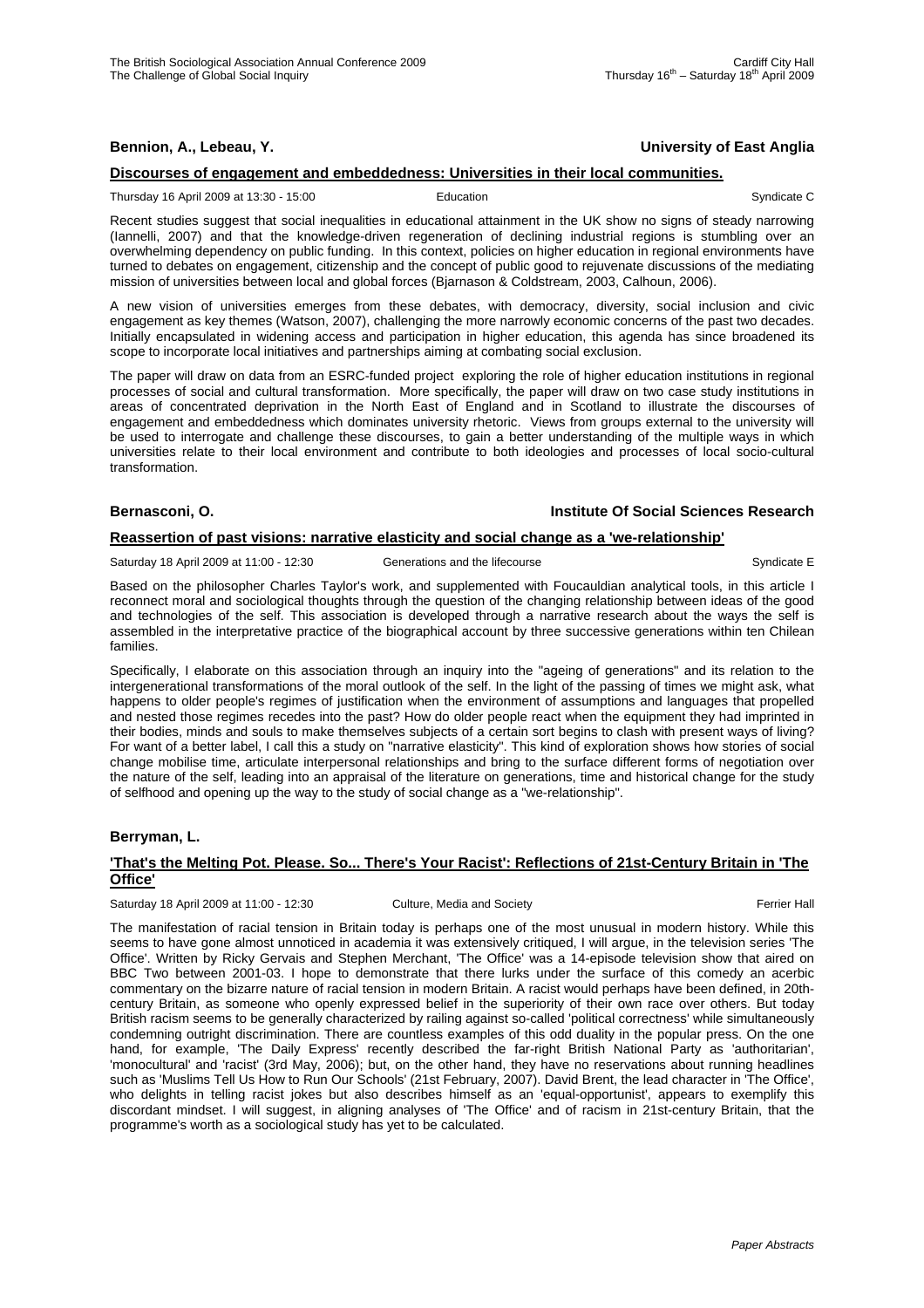# **Best, N., Jackson, C., Richardson, S.**

#### **Studying place effects on health using a new method to combine individual and area-level outcomes**

#### Friday 17 April 2009 at 15:30 - 17:00 Methodological Innovations Syndicate L

It is well established that there exist substantial area-level socio-demographic variations in population health. However, area-level associations between deprivation and health cannot necessarily be interpreted as place effects on individual health. We demonstrate how recently developed statistical models for combining individual and aggregate data can help to separate the effects of place of residence and personal circumstances on two health outcomes: risk of hospitalisation for cardiovascular disease and risk of self-reported limiting long-term illness (LLTI). A combination of small-area data from UK hospital episode statistics and the UK census and individual data from the Health Survey for England were analysed, using a new class of multilevel models - termed hierarchical related regressions (HRR). The standard multilevel model for place and health explains outcomes from individual data in terms of individual and area-level characteristics. Our HRR model increases precision by jointly modeling both individual and population aggregate outcomes, in terms of the same predictors. Aggregate outcomes are modelled by averaging the individual-level exposure-outcome relationship over the area, which can alleviate the ecological bias associated with interpreting the relationship between aggregate quantities as an individual-level relationship. We found that multilevel models fitted to the individual level survey data alone lacked power to distinguish individual and contextual risks. However, using our HRR model to also include the aggregate data, we found that for heart disease, the area-level differences are mostly explained by individual-level effects, whereas there remained a significant contexutal effect of area deprivation on LLTI even after adjusting for individual-level risk factors.

#### **Bhambra, G.K. University of Warwick**

### **'Towards a World Social Science? Postcolonialism, Cosmopolitanism and the Sociological Tradition'**

Thursday 16 April 2009 at 15:30 - 17:00 Theory Syndicate B Syndicate B Syndicate B

The period of sociology's disciplinary formation was also the heyday of European colonialism, yet the colonial relationship has not figured in the development of sociological understandings. Further, recent attempts to address global issues from an other-than-Western perspective have largely rested upon a universalistic cosmopolitanism grounded in the Western intellectual tradition. In each of these responses the voice of non-Western others appears to be displaced. In this paper, I shall argue for a form of cosmopolitanism – 'provincialised cosmopolitanism' – that is sensitive to the voice of non-Western others and flattens the hierarchies of knowledge implicit in 'global cosmopolitanism'.

# **Bhatt, C. Goldsmiths College, University of London The Virtues of Jihad: political violence and the deflections of sovereignty**

Friday 17 April 2009 at 15:30 - 17:00 Theory Theory Syndicate B

Through examining the detail of real or alleged plots in the UK associated with those who aspire to an allegiance with aterritorial religious absolutist paramilitias, this paper presents alternative routes of analysis. The universal focus on 'global terror networks', the 'global jihadi movement', 'Al Qaeda' and the like elides key geosociological features of the majority of UK plots and events. These include a systematic association with militias and peripatetic armed groups operating in Kashmir. The latter have regularly demonstrated a largely overlooked transnational sphere of operation since their inception in the 1980s. These militias predate 'the genuine' Al Qaeda and have independent 'global' and translocal aims, ideologies and organizational ambitions. Their organizational topology can blur the distinction between themselves, and between them and what is called 'Al Qaeda'. The disorganized patterns of militia dynamics includes a state dimension that has been integral to militia management and containment processes. This presents a compelling and unprecedented phenomenon that raises penetrating questions about deflected sovereignties and modern politics. The transnational forms of the UK plots can also subvert 'network' based approaches or assumptions about transnational organizational consonance. These events exhibit a dense politics of virtue and approbation as well as a 'mixing up' of the worlds of the living with the worlds of the dead. It is argued that these elements comprise a dimension to normative ethical imperatives and sovereign political forms that are otherwise supposed to characterise the modern world, forms in which the democratic and the violent are also alleged to always be in opposition.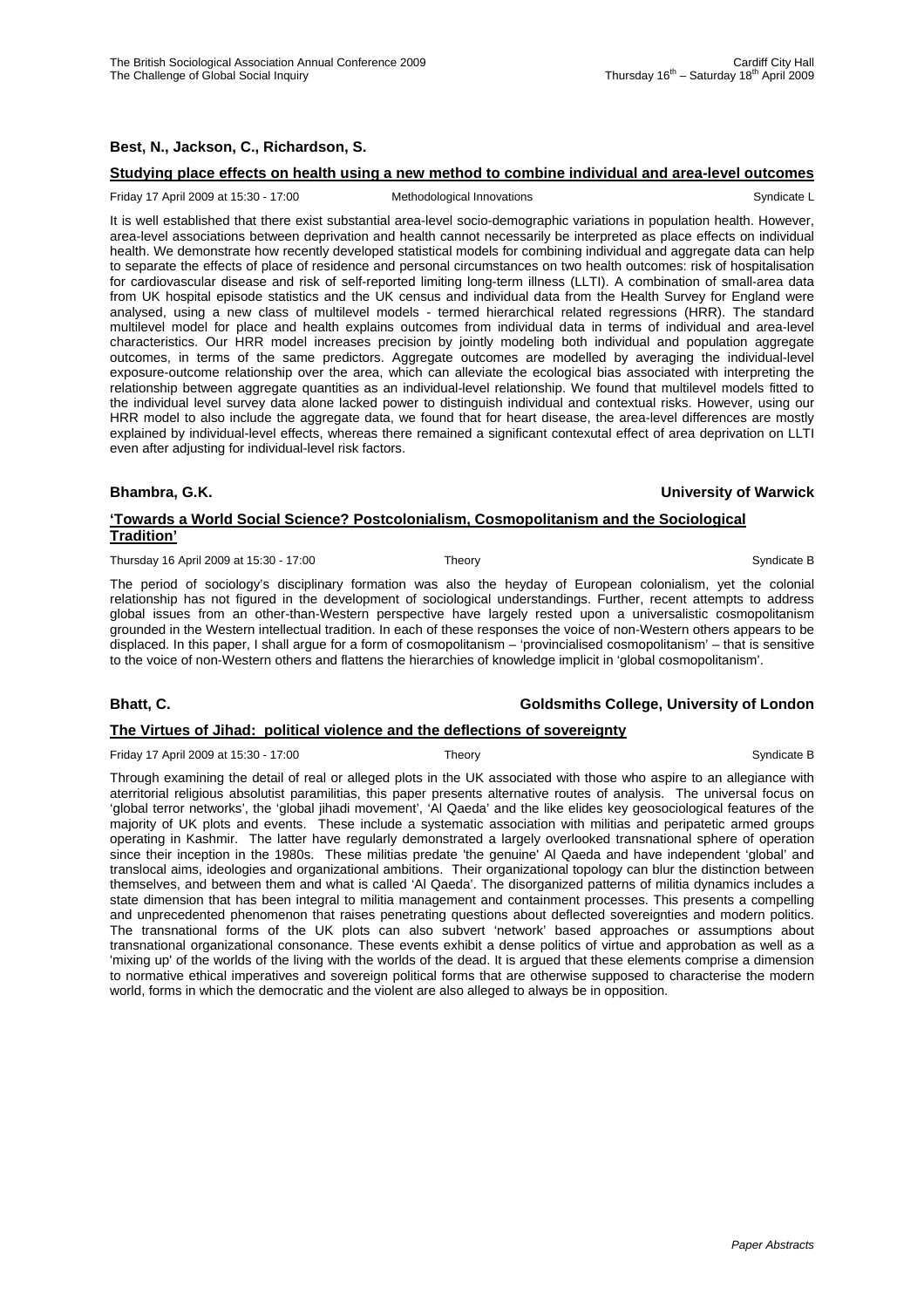# **Bhatti, M**

# **The Poetics of Pottering: the ageing body in the garden.**

Friday 17 April 2009 at 15:30 - 17:00 Open Syndicate J

This paper examines how the domestic garden is experienced in the everyday life of older people, and suggests that daily gardening practices reveal enchanted encounters, sensual activities, emotional attachments, and daydreaming. I propose a 'poetics' of gardening to describe these prosaic pleasures, and borrow the term from Gaston Bachelard to focus on a range of activities from cultivating, pottering about, and simply 'being' in the garden as a way of getting closer to the intimacy of the inhabited space that is the garden. I use narratives drawn from the Mass Observation Archive (MO) based at the University of Sussex in the UK to illustrate the ways in which these everyday enchantments occur though a combination of sensual bodily encounters relating to peripatetic dwelling, 'haptic perception', and reverie.

# **Bhopal, K., Henry-Waring, M. University of Southampton**

### **Being White and Being Black: Cross-cultural understandings of identity for degree students in the UK and Australia**

#### Thursday 16 April 2009 at 15:30 - 17:00 Education Exercísic Control of Syndicate C

The focus on whiteness as a subject of inquiry and analysis in its own right has recently become a popular theme within academic understandings of identity and Otherness. However, such research has primarily focused on the US, this study aims to examine specifically, the social construction and maintenance of Whiteness within tertiary educational settings within Australia and the UK. Little research has explored students' understanding of these issues within the educational context.

Although different in terms of historical and other contexts, Australia, like the UK has a complex relationship and understanding of 'race'. There is little research which takes a comparative perspective in focusing on understandings of Whiteness and its meanings in different cultural environments. The paper will examine such understandings by focusing on degree student's understandings of whiteness and blackness. Leonardo (2002:31) argues that Whiteness is a racial discourse, whereas the category white people represent is a socially constructed identity. To understand whiteness, however there is also a need to understand blackness or otherness. Bonnett has indicated, Whiteness has developed into a taken-for-granted experience structured upon a varying set of supremacist assumptions (sometimes cultural, sometimes biological, sometimes moral, sometimes all three). Non-White identities, by contrast, have been denied the privileges of normativity, and are marked within the West as marginal and inferior (1997: 188).

This paper will examine the experiences of students' understandings of identity and otherness in relation to Whiteness and Blackness.

### **Black, T. The University of Western Ontario**

### **The Inter-continental Sociology of Harold Innis**

Thursday 16 April 2009 at 11:00 - 12:30 Culture, Media and Society **Ferrier Hall** Ferrier Hall

By the 1940s, Harold A. Innis (1894-1952) was a leading Canadian scholar-if not the most prominent, influential, and respected academic in Canada. Accordingly, commentators-in their summaries of the supposed topics of Innis' studies, for example-generally have related his works back to Canada (and, to a lesser extent, to the United States as well). In various ways, Innis and his texts also usually are linked to media issues (or to broader communications) (and to a crude, reductionist perspective on these matters that I challenge here). The usual story about Innis thus ultimately suggests that he is essentially a Canadian (and American) media (or communications) analyst-a view that I outline and critique, with support from more obscure Innisian scholarship, which shows that there is far more breadth to his works. While communications issues are an important part of his later texts, Innis' studies actually are more broadly sociological in that his analysis encompasses various institutions, organizations, and technologies. Moreover, given how he draws from the work of European intellectuals while addressing inter-continental conditions and dynamics, Innis offers a critical perspective that is not strictly North American-let alone completely Canadian. Nevertheless, oversimplified caricatures frequently have been imposed back over his perspective, obscuring much of this scope and relevance of Innis' intercontinental sociology.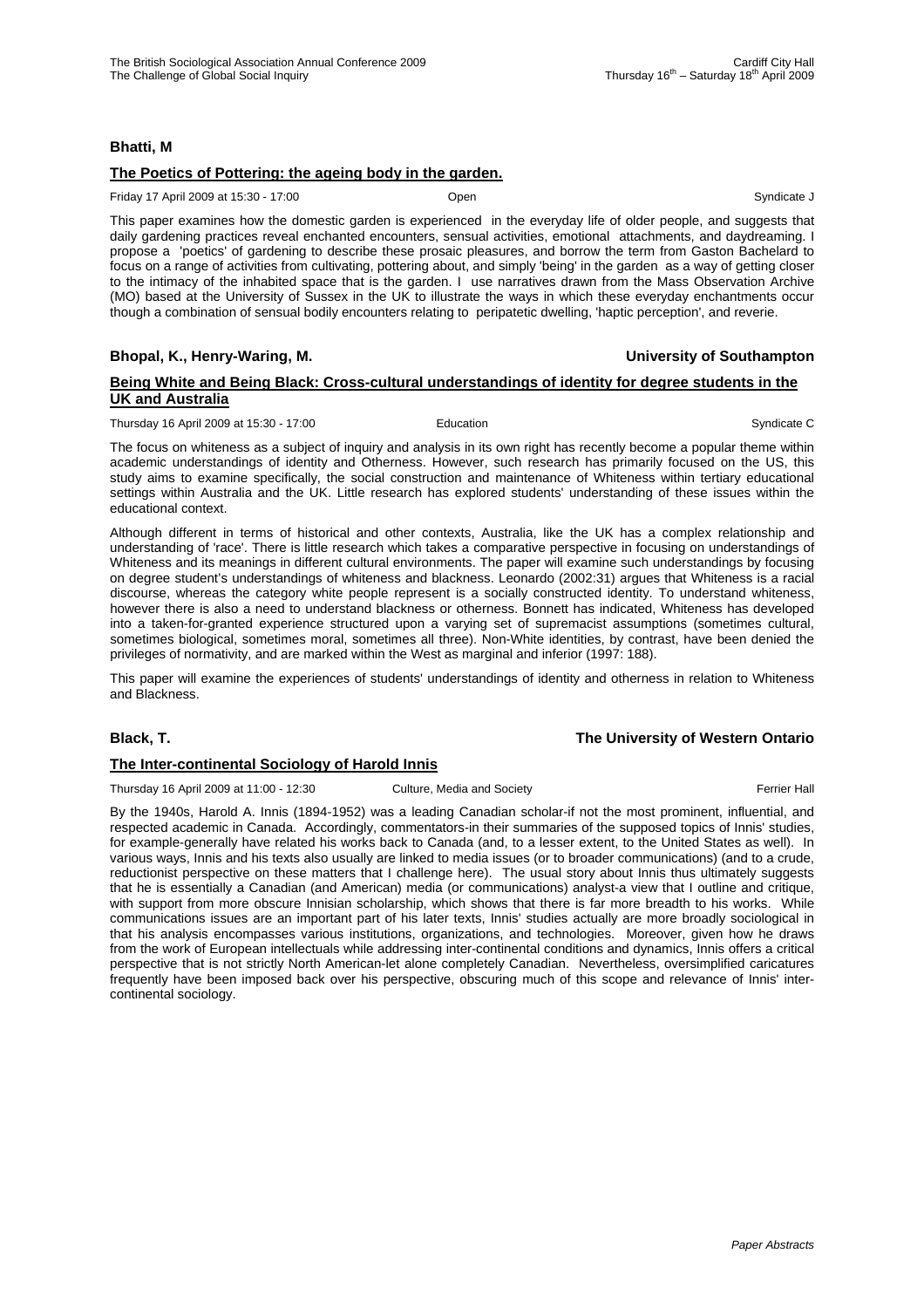# **Blackburn, R. M., Jarman, J. Racko, G. Social Science Research Group**

# **Gender Inequality at Work in Industrialised Countries**

Friday 17 April 2009 at 11:00 - 12:30 Economy and Society Syndicate D Syndicate D

It is well-known that men and women tend to work in different occupations; that there is occupational gender segregation. The consequences of these gender differences for the experiences, rewards and dangers of work have fascinated sociologists for the last few decades and there has been extensive discussion as to how to explain them, and what factors explain change and differences. The paper will present the comparative analysis of gender segregation and its component dimensions (vertical and horizontal) across a range of industrially developed countries. This will include and update previous work on Britain and the USA, as well as completely new material. The vertical dimension will be measured by pay (generally recognised to advantage men) and general attractiveness (sometimes favouring women). The horizontal dimension does not entail inequality but measures the extent to which segregation restricts the occupational choices of both women and men. Having established the extents and forms of gender segregation, the paper will then consider the possible reasons for the national variations. It will also reflect upon how these findings contribute to the general state of knowledge of this topic.

### **Blakely, H. Cardiff University**

# **New Labour and citizenship: perceptions from the margins**

Friday 17 April 2009 at 09:00 - 10:30 **Education** Education Syndicate C

This paper addresses themes of welfare, citizenship and work within the New Labour version of neo-liberalism. The paper explores the aim of New Labour's welfare discourse to transform individuals from recipients of state assistance into active, working citizens. If, as New Labour maintain, participation in the labour market is the sole means to 'achieve' citizenship, the question this paper asks is how do people dependent on the welfare state understand the paradoxes and contradictions of their status as citizens?

The paper addresses the implications of New Labour's reconstruction of the welfare state around the work ethic, specifically for lone mothers living in a deprived community. It specifically draws attention to the subjective experience of marginalised women and their capacity to both resist and conform to New Labour's neo-liberal model of citizenship.

The paper draws on data gathered from life history interviews during an ongoing ethnographic study of lone mothers in a Welsh Valleys community. In particular the study investigates women's experiences of the legacy of rapid deindustrialisation and a regeneration process premised on a community development model. One element of this regeneration process is a community adult education project which I will show reframes these women's understanding of their status as citizens. In this context I will review some of the outcomes of the study reflecting on alternative constructions of citizenship.

### **Bloor, M., Sampson, H.**

### **Deregulating the labour supply and its discontents: shipping industry concerns about out-sourced seafarer labour**

Saturday 18th April 2009 at 11:00 - 12:30 Economy and Society Syndicate D Syndicate D

The shipping industry, more than any other traditional industry, has been transformed by globalising economic processes. There is now effectively a single global labour market for the world's one million seafarers and most ship operators have out-sourced labour supply to specialist international crewing companies recruiting in the new labour supply countries of the developing world, while the cost of labour training is no longer born by employers but by seafarers' families. But out-sourcing has led to: (a) inattention to seafarer living and working conditions where ship operators are no longer employers; and (b) concerns about the quality of seafarer recruits and attempts to re-regulate seafarer training (leading to further concerns about the effectiveness of such re-regulation). This overview paper draws on materials from two ESRC-funded studies, one British Academy-funded study and one European Maritime Safety Agency-funded study to illustrate concerns expressed by different industry sectors (ship operators, seafarers, regulators, trainers and unions) about the quality of seafarer living and working conditions and of seafarer training and links these concerns to the out-sourcing of labour supply.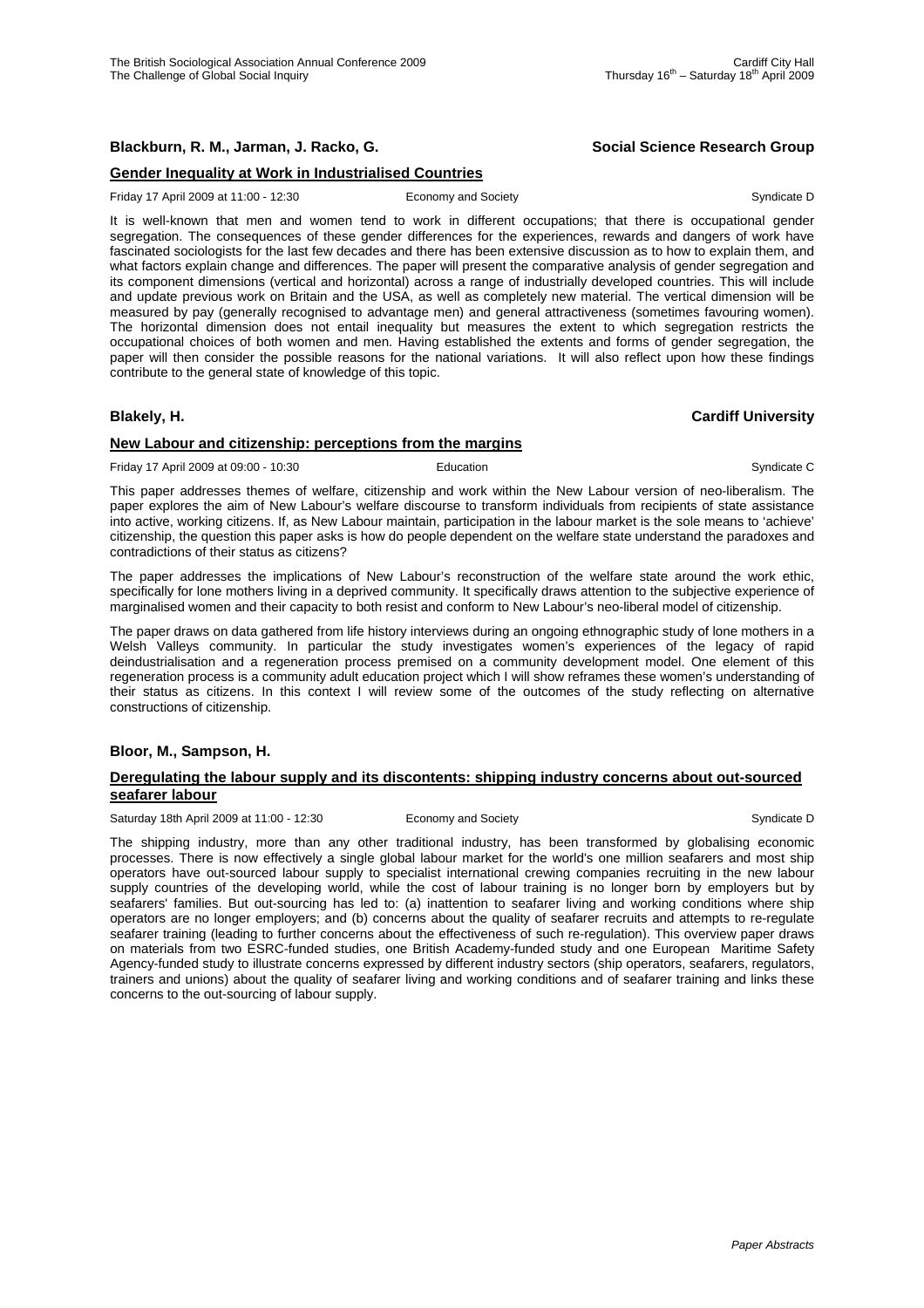# **Bonney., N**

### **The Premature Death of Social Class: Towards a More Global Perspective**

Saturday 18th April 2009 at 15:00 - 16:30 Social Divisions and Social Identities Readon Smith Theatre, National Museum

Western sociologists have given considerable attention to the hypothesised decline of social class at the very time when there are very good reasons to expect, that with the increasing global spread of capitalism, social class may well be of increasing significance in many major developing societies as well of enduring significance in the west.

The debates over the relative significance of social class in western societies reflect changes in prevailing ideologies as much as substantive changes in social class divisions. There are also important differences in the significance accorded to social class between different western states according to national ideologies and research traditions.

This paper examines some of these national differences in the analysis of social class in the USA and UK, where there is a substantive tradition of work, and China and India where it is hypothesised that social class differences are of increasing significance but where there is a limited infrastructure of sociological investigation. It investigates how national ideologies influence the analysis of social class and the relative significance accorded to it in each society and explores evidence for its increasing significance as a phenomenon in India and China. It suggests that self-imposed ideological and methodological dispositions, politically imposed ideological controls and material limitations on methodological resources may limit the vision and capacity for sociologists to investigate the phenomenon of social class, especially in these latter cases.

# **Bookman, S., Martens, C. University of Manitoba**

# **Globally branded social responsibility: possibilities and limitations**

Friday 17 April 2009 at 13:30 - 15:00 Culture, Media and Society Ferrier Hall

At Starbucks café, one can purchase a bottle of Ethos(tm) water and play a role in the provision of safe drinking water to communities worldwide. Interacting with MTV's website, one can become an ambassador of AIDS/HIV awareness, sharing information through blogs and with friends, or donating to MTV's Staying Alive campaign. Brands such as Starbucks and MTV are increasingly integrating corporate social responsibility into their interface of communication, as a framework that enables the introduction of moral and ethical qualities, configuring the brands as global cosmopolitan citizens. This not only contributes to processes of brand differentiation and market structuration, but invokes a certain socially responsible brand experience that is more accessible to some consumers than others.

Based on extensive empirical research on the brands Viacom, MTV, and Starbucks, this paper will be concerned with the ways in which corporate social responsibility is formatted by the brands (conceptualized as virtual and material market cultural forms) as something consumers interact with and experience rather than reflect on, framing specific ways of doing, being, and feeling socially responsible. The paper will explore the particular modes of social responsibility constituted by the brands, and the implication of consumers (as segments rather than citizens) in the production, framing, and performance of such modes. Particular attention will be paid to the possibilities and limitations of the generation of socially responsible lifestyles on the platform of the brands, considering how these are bound up with cultural distinctions and hierarchies of class, race, and gender in consumer culture.

# **Bornat, J., Bytheway, B.**

# **Detailing life transitions in later life**

Saturday 18th April 2009 at 15:00 - 16:30 Generations and the lifecourse Syndicate E

In late life, life transitions, both at young and older ages. include crossing certain boundaries that may be perceived to entail greater or lesser risks, both as the transition unfolds and later in the life course. In late life these boundaries are significant for identity, location and relationships with family and friends. In this paper, which draws on data from 'The Oldest Generation' a project in the Timescapes programme, we will be exploring how such transitions are described, subjectively and in response to others. We contrast how transitions earlier in life were negotiated and how current changes are being realised. From this we will be arguing that transitions are more of a process than an event and that negotiations involved in a transition in later life involve significant role and identity adjustment. We will draw on evidence from life history interviews with people over 75 and from diaries logging events and activities of their daily lives. Such material enables us to compare retrospective and unfolding perspectives on life transitions and to compare and contrast the contributions of these two methods of data collection to discussions of transitions.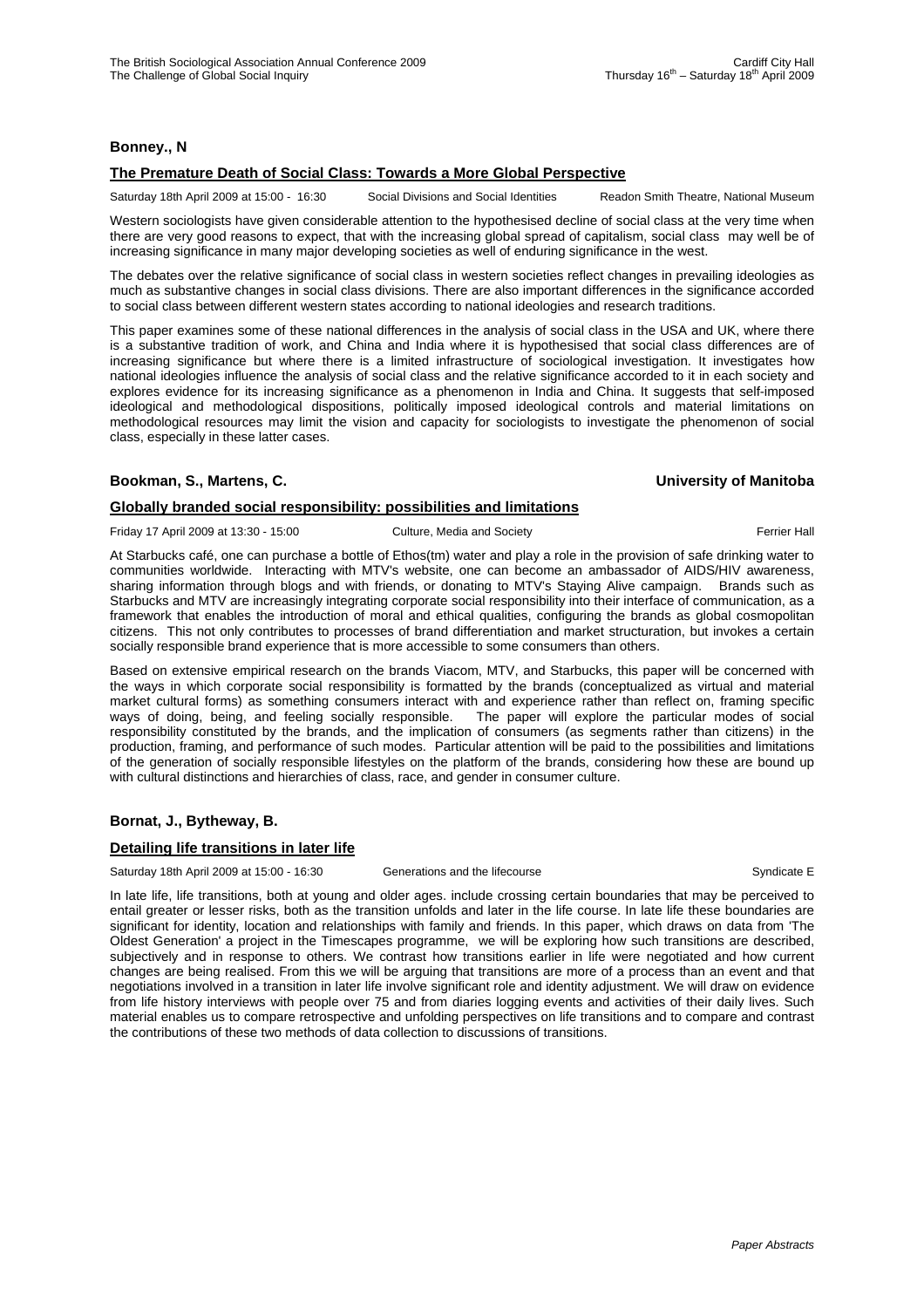# **Bowes-Catton, H. London South Bank University**

# **'I didn't know that I could feel this relaxed in my body': Using visual and creative methods to research embodied experiences of bisexual identity.**

Thursday 16 April 2009 at 11:00 - 12:30 Social Divisions and Social Identities Readon Smith Theatre, National Museum

Recent research into bisexuality has tended to use discourse analysis to explore bisexual people's articulations of identity. This research shows that, although many bi people argue that they experience their identities as coherent and unified, and vehemently reject binary categories of sex, gender, and sexuality as bogus and constructed (Bowes-Catton 2007), 'their own discourse on sexual subjectivity is inescapably marked by these discourses', resulting in articulations of identity that appear 'structurally fractured' (Ault 1996) and inchoate. Following the turn to the body in sociological research, I argue that an approach to identity research which privileges discourse in this way makes it difficult for participants to articulate identities outside of prevailing binary categories, and seems to result in the reiteration of these dominant discourses, obscuring experiential and material aspects of sexual identity such as embodied experience and performativity.

My research aims to move towards an understanding of how bisexual identity is grounded in the bodily practices and performances of lived experience. In this paper, I present some preliminary results from my application of visual and creative methods such as modelling and photography to the study of bisexual people's embodied experience of space, with the aim of moving towards an understanding of the experience and production of bisexual identity, both in everyday life, and in bisexual spaces such as BiCon, the annual gathering of the UK bisexual community.

# **Boxall, K., Hodgson, S. University of Sheffield**

### **Learning disability, user involvement and inclusive epistemologies**

Friday 17 April 2009 at 11:00 - 12:30 Methodological Innovations Syndicate L

Historically, the dominant epistemology of the academy has been predicated on an understanding of people with learning disabilities (previously referred to as having a 'mental handicap') as 'non-knowers.' However, shifts in social research from positivist/post-positivist to more interpretive/constructivist approaches have resulted in changing expectations of people with learning disabilities who are increasingly viewed as having their own understandings of the world. Requirements for service user involvement in research may raise ethical concerns about research with 'vulnerable adults' whose capacity to consent may be questioned; they also push to its limits the dominant epistemology of the academy as people with learning disabilities are engaged in research as producers and knowers of their own knowledges.

Exploration of knowledge production in the area of learning disability raises a range of issues and questions about 'what counts?' as knowledge or expertise, what it means 'to know' and who can be a 'knower.' Rather than being peculiar to this field of research, we will argue that these issues have interesting parallels with debates in science research as well as in sociological research more generally. We will conclude by arguing for new relationships between 'the academy' and knowledge production processes that traverse traditional disciplinary boundaries and raise possibilities of inclusive epistemologies which are shared and negotiated with knowledge constituencies outwith the academy.

# **Breen, J. Trinity College Dublin**

# **Prison, Place and Community: A Case Study of Mountjoy Prison and the North Inner City of Dublin**

Thursday 16 April 2009 at 11:00 - 12:30 Space, Mobility and Place Syndicate K Syndicate K

This paper deals with the highly emotive subjects of community and punishment. Recent research in the Republic of Ireland has confirmed that, similar to many other western nations, the spatial distribution of prisoners is highly concentrated. One such area is the North Inner City of Dublin, a place which is home to many ex-prisoners as well as current prisoners serving sentences in Mountjoy, the main committal prison in the State for males aged 18 years and older.

Based upon ongoing doctoral research this paper will present an overview of the historical and social context of the North Inner City of Dublin and Mountjoy Prison in order to situate the perspectives of prisoners and their family members on issues such as community, place and punishment. Porous boundaries between "the prison community" and those "on the outside" reveal that in the North Inner City the prison is not merely a feature of the physical landscape but a central feature in the social and psychological landscapes of its inhabitants.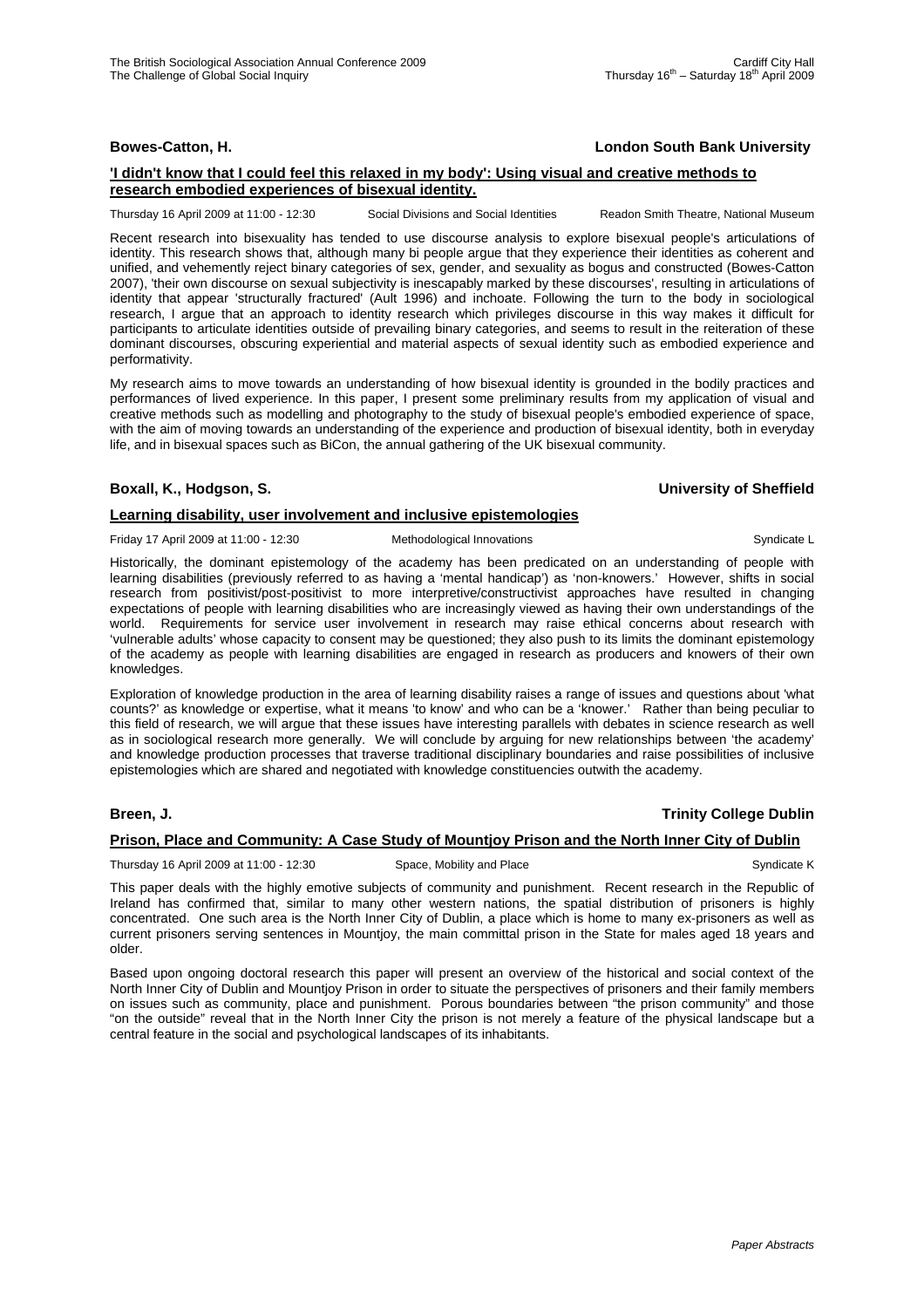# **Brewer.J., Teeney, F., Higgins, G. University of Aberdeen**

### **Religion, civil society and peace processes**

Thursday 16 April 2009 at 11:00 - 12:30 Sub-plenary - Religion Assembly Hall

Religion enters the public sphere largely in negative ways and is represented in both popular culture and social science literature as either an irrelevance or as a site of conflict. Policy initiatives to promote research on religion – normally an under-resourced area – tend to associate religion with extremism and public senses of risk. However, religion can also a site of reconciliation. This paper reports on a three-year ESRC-funded project on the role of the churches in Northern Ireland's peace process, using the churches as a case study of the strengths and weaknesses of civil society in situations of conflict. The case study was explored by qualitative interviews with members and leaders from a wide cross section of denominations, as well as with leading members of paramilitary organizations, members of the main political parties and community leaders and key civil society groups. The paper identifies four spaces that churches and parachurch organizations occupy within civil society and by means of which they can play a role in peace processes. These are socially strategic spaces that give religion weight well beyond that carried by declining numbers. These spaces are described as 'intellectual', 'institutional', 'sociological' and 'political' and are illustrated with examples from Northern Ireland and elsewhere. However, the peacemaking roles that are shaped by these spaces are mediated by the majority versus minority status of the denomination or religious groupings. Minority status in particular limits the spaces that can be occupied within civil society, constraining the potential for engagement with peace.

### **Britton, J.**

### **'Mixed Race' Studies: Re-Assessing the Research Agenda**

Thursday 16 April 2009 at 15:30 - 17:00 Social Divisions and Social Identities Readon Smith Theatre, National Museum

The development of 'mixed race' studies in recent years has ensured that the issue of mixed race is now firmly on the research agenda for social scientists investigating race and racism. Research has mainly focused on how white parents of mixed race children, and white mothers in particular, manage what is sometimes referred to as their family's 'mixed race condition'. The study of mixed race has tended to prioritise mixed race children and adults with one white parent and one parent of African origin (partly due to their relatively large number in the mixed race population). As a result, a key focus has been on exploring the extent to which mixed race families are 'black orientated', how they deal with racism and how a black or multi-racial identity is cultivated in the children. The aim of this paper is to explore critically empirical studies that have contributed to sociological understanding of mixed race families. In doing so, it will demonstrate how the white parent's racialised identity has consistently been marginalised in both empirical studies and the theorisation of mixed race families. Likewise, it will highlight how and why the understanding and role of the parent categorised normatively as black has also been overlooked in these studies. The paper will argue that a greater focus on both is required in order to provide a more comprehensive account of how issues of race, kinship and identity are managed in mixed race families.

### **Bröer, C., Stuiver, M University of Amsterdam**

### **Mobilizing health risks - The development of protest against mobile phone masts**

Friday 17 April 2009 at 15:30 - 17:00 Medicine, Health and Illness Integrational Museum Icons Suite, National Museum

Why do people in some neighborhoods start rallying against mobile phone mast because of health threats and not in others? The answer, we argue, lies in the political process, especially in mast siting policy. First, health risks of mobile phone technology have to framed as relevant by policy (makers), which then creates an entry point for mobilization. Second, this entry point has to be perceived as such, which happens in localized political conflicts. Health risks are constructed as such in specific interactions between citizens and authorities.

Theoretically, this article builds on Discursive Opportunity Theory (Bröer & Duyvendak, revised and resubmitted) and the growing literature on health social movements (Brown et al., 2004). This article is based on comparative research in three cases of conflicts about mobile phone antennas. In the first case, local politicians actively put forward the issue of possible health effects. In the second case, local politicians reacted to citizens concerns. In the third case, local authorities hardly reacted at all. These differences are crucial for the emergence of electromagnetic fields as an health issue and growth and decline of local health movements.

Bröer, C. and Duyvendak, J.W. (revised and resubmitted), 'Discursive opportunities, feeling rules and the rise of protests against aircraft noise', Mobilization.

Brown, P., Zavestoski, S., McCormick, S., Mayer, B., Morello-Frosch, R. and Altman, R.G. (2004), 'Embodied health movements: new approaches to social movements in health', Sociology of Health & Illness,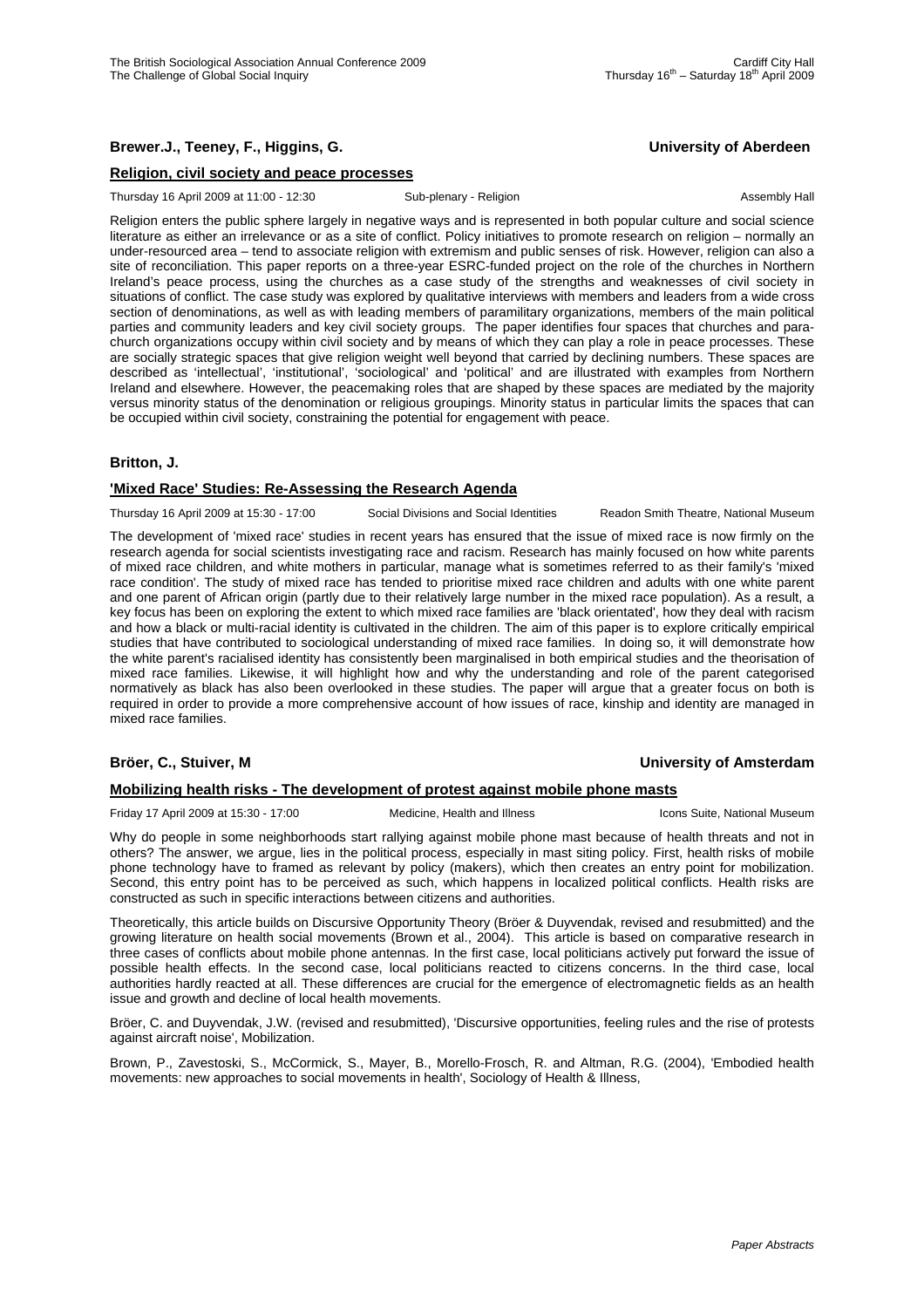**Brown, A.R., Griffin, C. Bath Spa University Bath Spa University** 

### **Inscribing the abhorred space: The significance of class in critics' representations of heavy metal music and its fans**

Friday 17 April 2009 at 11:00 - 12:30 Culture, Media and Society **Ferrier Hall** Ferrier Hall

In this paper we engage with new cultural theories of class that have identified media representations of 'excessive' white heterosexual working class femininity as a 'constitutive limit' of incorporation into dominant (middle class) modes of neo-liberal subjectivity (Skeggs, 2007), and Bourdieu's thesis that classification is a form of symbolic violence that constitutes both the classifier and the classified (Bourdieu, 1986). We explore the implications of such arguments for those modes of white working class masculinity that are critically disparaged but continue to reproduce themselves in forms of overtly-masculinist popular culture. Our focus is on the constitution of white working class heterosexual masculinity as a reviled Other in contemporary music criticism that focuses on the genre of Heavy Metal music. We present a systematic discourse analysis of over 1000 items of commentary and review, featured in the pages of the New Musical Express (1999 -2007), a paper historically identified with the ideals of the counter culture which now offers leadership of musical tastes in an increasingly segmented, niche oriented marketplace. We examine representations of Heavy Metal music, fans and bands, exploring how attributes and forms of personhood are attached to working class male bodies, tastes and practices that allow a distinction to be drawn between a middle class liberal group who possess taste and an animalistic mass who appear to lack it.

# **Brown, P., Lauder, H., Ashton, D. Cardiff University**

#### **Globalisation and the Rise of a High-Skilled, Low-Waged Workforce**

Friday 17 April 2009 at 11:00 - 12:30 Sub-plenary - Education Sub-action Assembly Hall

The economic downturn has reinforced the idea that Britain's future prosperity depends on winning a competitive advantage in the global 'knowledge' economy. This view is reflected in the central role of education and skills in national economic and social policy. Not only are they seen to hold the key to a competitive economy but to the foundation of social justice and social cohesion. This presentation will challenge these policy assumptions drawing on key findings from a major ESRC funded study of global corporate strategies and the future of skills, involving leading transnational companies and policy-makers from seven countries: China, Germany, India, Korea, Singapore, United States and the United Kingdom. It will examine some of the latest trends that are shaping the global supply of university graduates and the demand for 'knowledge' workers. It will also examine the rise of the high-skilled, low-waged workforce and its implications for education and labour market policies in the developed economies. We will argue that leading transnational companies are de-nationalising their skill formation strategies and that the theoretical assumptions that inform the 'varieties of capitalism' thesis do not adequately account for our findings. It will also be argued that the human capital assumptions on which the current policy consensus rests are historically contingent and increasingly redundant in the early decades of the twenty first century.

# **Brownlie, J., Anderson, S. Community of Stirling**

### **Triumph of the therapeutic? Emotional Lives in the UK**

Saturday 18 April 2009 at 09:00 - 10:30 Social Relationships Syndicate A

Recent years have seen a growing interest within the social sciences, in the emergence of a 'therapeutic culture' (Nolan, 1998) .Societies shaped by these cultural changes, and for some this includes the UK, have arguably not only seen an expansion of counselling services but an 'institutionalisation' of a therapeutic ethos. While not always in agreement about how to define this therapeutic turn or its implications, few have questioned that it has taken place. But despite academic theorising about the 'formidable impact' of 'therapy culture' (Furedi, 2004) and the apparent emphasis on emotions and a counselling ethos within the policy domain (including, most recently, the Brown government's funding of 'Improving Access to Psychological Therapies' programme) there has been, to date, no systematic research focused on the population's beliefs or practices about seeking emotional support, nor any investigation of the respective roles of formal or informal sources of emotional support in people's lives. Has Britain actually witnessed the 'triumph of the therapeutic', as some would have us believe? As part of an ESRC-funded research project examining public views and experiences of emotional support, The Someone to Talk To Study, a module of questions was included in the 2007 BSA to help to answer this question. While the qualitative part of this study engages with the often nuanced ways in which people do 'use' therapeutic culture, this paper draws primarily on findings from the BSA module to begin to examine the evidence for a turn to the therapeutic.

Thursday  $16^{th}$  – Saturday  $18^{th}$  April 2009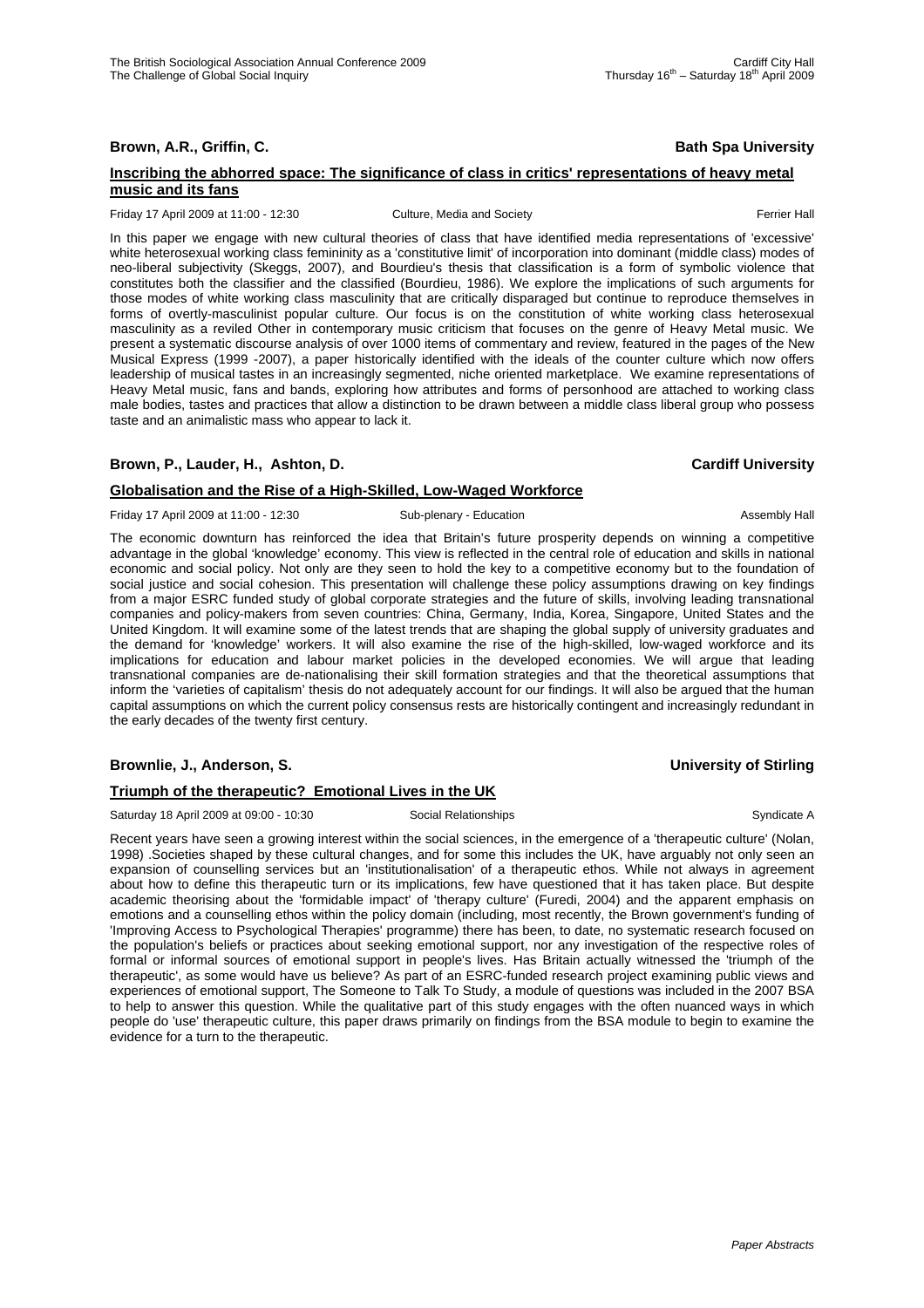# **Brunger, M. Queens University Belfast**

# **Building Bridges/Healing Divisions: Policing Through Partnership in Northern Ireland**

#### Friday 17 April 2009 at 13:30 - 15:00 Open 2 Syndicate B

On 10th April 1998 the Good Friday/Belfast Agreement was signed, effectively bringing to an end thirty years of conflict in Northern Ireland. A core component of the Agreement, and one of its most contentious, was the reform of policing. In fact, not only have the threads of the political agreement revolved around policing, policing issues remain central to continued community confidence in the peace process. An important aspect of police reform was the introduction of District Policing Partnerships, which place a statutory obligation on the reformed Police Service of Northern Ireland (PSNI) to report on operational matters and create local policing plans alongside local politicians and independent members. Their aim being to provide both local accountability and bolster notions of legitimacy and consent for the PSNI, issues which were profoundly questioned in the pre-Agreement days of the Royal Ulster Constabulary. However, issues remain. First, policing crime is difficult when the legacy of policing conflict is still fresh. Second, many urban and rural areas still find themselves troubled by sectarian unrest, in-turn providing fertile ground for the use of informal crime control methods. Therefore the expectation placed upon the partnership ideal and the role of the police within the partnership process is great. The level of expectation has made the importance of policing through partnership in Northern Ireland a decisive issue in healing fractured community relationships. Using data from on-going fieldwork this paper contemplates the extent that policing through partnership is a constructive tool in healing such relationships and building bridges to diffuse communal polarisation.

#### **Burdsey, D. University of Brighton**

### **Obscured by the sight screen? English cricket, British Asian identities and colour-blind**

Saturday 18 April 2009 at 09:00 - 10:30 Coen Chemicate J Coen Syndicate J Syndicate J

This paper challenges the dominant contention that racism "is just not cricket" and instead argues that it remains an intrinsic part of the English first-class game. The elevation of Mudhsuden 'Monty' Singh Panesar – the first Sikh to play cricket for England – to national sporting hero and a marked increase in the number of British Asians playing county and international cricket are frequently cited as evidence that discrimination is no longer a central factor in shaping the opportunities and careers of minority ethnic players. However, an examination of the testimonies of British Asian professional players demonstrates that this is not an accurate portrayal. Theoretically the paper employs two main concepts: Claire Jean Kim's (2004) 'racial positionality' and Eduardo Bonilla-Silva's (2006) 'colour-blind racism'. The former is used to disrupt the assumption that representation equates with inclusion, whilst the latter is used to explain how the rhetoric of race and racism is marginalised in the game. Based on in-depth interviews with British Asian professional players, this paper highlights the existence of racist and Islamophobic discourses, yet also demonstrates how the pervasiveness of colour-blind racism – namely the four principal frames of abstract liberalism, naturalisation, cultural racism and minimisation of racism (ibid.) – as a dominant ideology impacts upon minority ethnic, as well as white, players. The analysis explores the subsequent pressures placed upon minority ethnic players to exonerate or trivialise racist acts, rather than speak out against them.

# **Burgess, S., Elliott, E., Williams, G. Cardiff Institute of Society, Health and Ethics**

# **Qualitative GIS: an innovative framework for mixed method approaches to studying**

Friday 17 April 2009 at 09:00 - 10:30 Methodological Innovations Syndicate L

Across the social sciences, there is interest in understanding places in order to investigate the spatial patterning of human behaviour. However, places are complex social phenomena and unpicking this complexity is a challenge. In this paper, we argue for the adoption of new and innovative Qualitative GIS methods to help researchers meet this challenge.

GIS (Geographical Information Systems) is concerned with the collection, storage, analysis and representation of various spatial data (i.e. data that can be linked to points on the earth's surface). While 'traditional' GIS has been critiqued for being too objective, those interested in Qualitative GIS have sought to incorporate into GIS alternative, more qualitative characteristics of place, than have traditionally been included. As such, Qualitative GIS has the potential to help researchers explore the social processes that help create places and the history of these processes as well as people's perceptions of these processes and, consequently, of the places they inhabit. By combining this with more 'traditional' quantitative GIS approaches, Qualitative GIS provides a framework for mixed-method research to studying locality. We outline some of the techniques that may be adopted in order to capture, store, analyse and disseminate these qualitative characteristics of place. These include digital methods and their combination with traditional techniques of qualitative research. In particular, we describe our own use of participatory mapping groups in order to investigate neighbourhood social cohesion. This paper will be of interest to those working across the social sciences seeking to understand the relationships between people and places.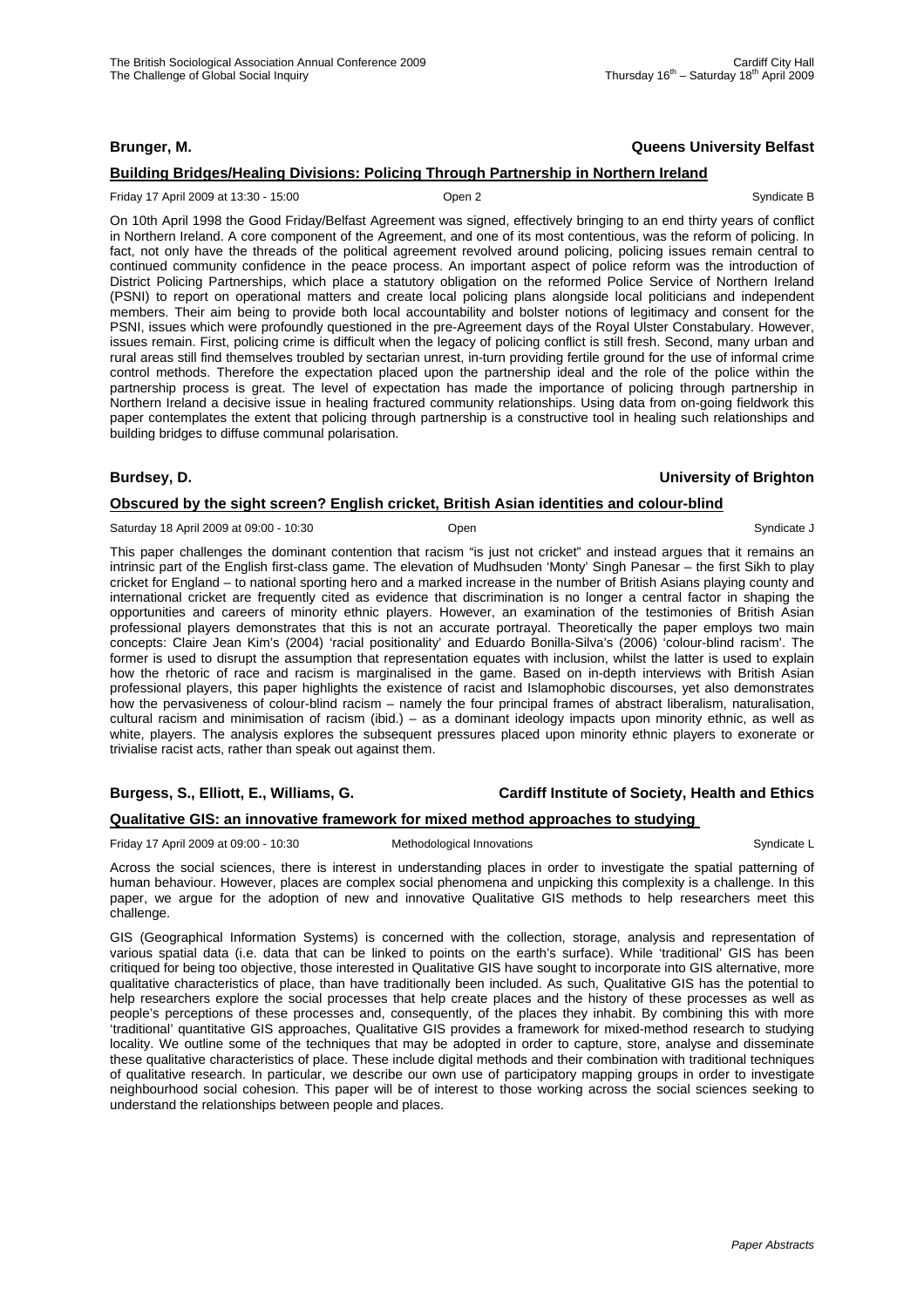# **Butler, C., Pidgeon, N. Cardiff University**

# **Participation, Public(s) and Politics in Scientific Governance: A UK Comparative Case Study**

Thursday 16 April 2009 at 15:30 - 17:00 Science and Technology Studies Syndicate I Syndicate I

In recent years, state sponsored participatory practices have become increasingly prevalent in the governance of scientific issues. These kinds of practices have arisen in response to public controversies and legitimacy problems associated with techno-scientific decision-making in political spheres. In the academic literature, there are multiple 'philosophies of participation' which entail very different conceptions of both the form and ends of participatory processes (Renn et al, 2008). In this paper we conduct a comparative examination of two UK cases of large scale participatory processes in political governance of scientific issues, namely the government run public deliberation exercise on nuclear new build held in 2007 and the GM Nation debate of 2003. By contrasting the differing philosophies of participation associated with social actors and groups involved in these processes, we provide insight into the interplay between politics, participatory practices and scientific governance. We suggest that particular models of the public and of participatory practice come into play in the processes through which such practices are mobilised. These differing models which actors bring are inextricable from their positions in relation to the wider issues at stake e.g. pro/anti nuclear or GM. In such highly politicised contexts, publics through their involvement in participatory practices become entwined in deeper socio-political contests over highly contentious issues.

#### **Calvo, N. Lancaster University**

# **Metaphors of Hope? The Baque City, the Atlantic Arc and the emerging strategies for the Basque Country.**

Saturday 18th April 2009 at 15:00 - 16:30 Space, Mobility and Place Syndicate K Syndicate K

The broad 'Basque space' has been differently imagined and institutionalised in relation to notions such as country, Autonomous community (BAC), region, Euro-region, city, Basque City, and the Atlantic Arc. These metaphors are to a different extent used by key stakeholders on the national, supra-national and sub-national levels, and are to a different extent present in the communications, political, economic and administrative exchanges, bargaining, cooperation and conflict that concern the 'Basque space'. In this paper I will specifically focus on the strategies of Basque government to stabilise different institutional arragements and will argue that these arrangements are best understood as a series of tactics that operate simultaneously on different scales and have different temporal horizons. More specifically I will look at projects (e.g. Bilbao, the port, the HST, the Donostia-Pasaia Bay, the port of Pasaia, the logistics centres in Vitoria) where different interests are temporarily reconciled within narratives such the Basque City, Regional City, Euroregion etc. Further, I will argue that these tactics are almost exclusively spatial, this is also in relation to economic restructuring where the possibilities for direct intervention, on the part of Basque government, into specific sectors are limited. These limitations are due to the competencies that the BAC has within Spain, as well as the overal neo-liberal policy direction taken by the central Spanish government, the EU, as well as the Basque government itself. It could even be further argued that territorial (rather than sectoral) strategies are structurally privileged within the post-fordist acumulation regime.

### **Canning, V Liverpool John Moores University**

### **Rape and Sexual Violence in Global War and Conflict Situations**

Thursday 16 April 2009 at 13:30 - 15:00 Coen Chemicate J Communicate J Syndicate J Syndicate J

It is evident from previous studies that sexual violence is an intrinsic element of warfare (Jones, 2006; Mestrovic, 1994). Incongruity does, however, exist in relation to why this may be the case. Some historians have argued that the violent setting within which soldiers are propelled inevitably breeds hatred against 'the other' (Staub, 1989), whilst psychoanalysis often concentrates on the sexual desires and needs of the war-time rapist (Scully, 1990). Ethnic, tribal or religious differences that can spur conflict, such as in the Rwandan Civil War, The Bosnian War and the Second Sudanese Civil War, can be seen as vehicles for driving or breeding out the minority, or perceptively inferior, group (Meštrovi?, 1994; Shaw, 2003).

Whilst these aspects may be elemental in localised conflict situations, the fact that rape is an act committed primarily by men against women (Brownmiller, 1975; Soothill and Walby, 1991), the global oppression and subordination of women as inferior is, as my studies demonstrate, the prominent underlying symptom of rape and sexual violence in areas of conflict.

This paper examines the correlations and contrasts between varying theoretical perspectives, and draws together cultural and sociological analyses to broaden pre-existing feminist contributions to knowledge of sexual violence in conflict situations. The results presented are the preliminary findings of a major study which aims to move the debate from the ethnocentric ideology of traditional Western feminism to a global and contemporary feminist perspective and form the basis for a qualitative investigation into issues of sexual violence in contemporary Zimbabwe.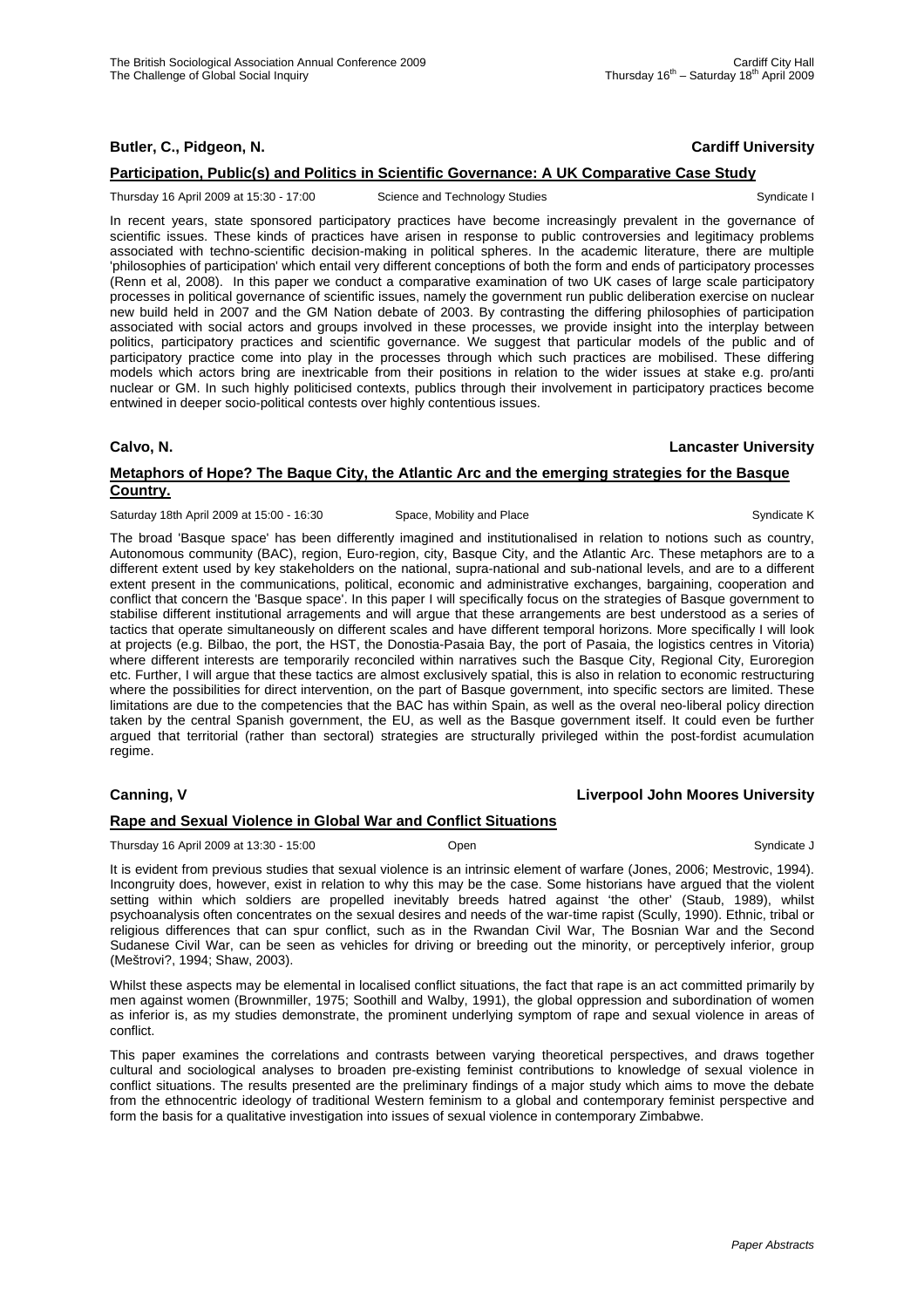# **Cannon, B.**

# **Multiple Modernities: A Normative Critique**

Friday 17 April 2009 at 11:00 - 12:30 Theory Theory Syndicate B

Theories of 'multiple' or 'alternative modernities' arise from both (1) postcolonial attempts to de-centre the privilege attached to Western modernity, and (2) recognition that countries such as Brazil, Russia, India and China are modernizing in non-Western ways. But rather than providing a comprehensive and progressive account of social change, the result is often confused and conservative. We see this in the tendency to grant Stalin's USSR and Hitler's Germany a 'modern' status - despite their brutal opposition to modern norms. To this extent, multiple modernity approaches retain postmodernism's discrediting stance towards modernity, of which Zygmunt Bauman's account of the Holocaust is perhaps the most extreme example. While it is assumed that these social formations share some 'modern' features; democracy, human rights and free speech are not amongst them. In contrast, I argue that we should not grant a modern status to social formations which preclude these norms. Instead we should identify modernity with a transcultural set of norms - by which all societies (including Western ones) can be judged - while resisting attempts to assign them an objective status. Overcoming Western privilege is best achieved, not by collapsing modern norms into the particular culture of the contemporary West, but by insisting the West conforms to a modern set of universal norms.

# **Carter, E. K. University of Essex**

### **"For the Benefit of the Tape: The effect of the silent participant on the interaction in the police interview"**

Thursday 16 April 2009 at 15:30 - 17:00 **Open** Communicate J Syndicate J Syndicate J Syndicate J Syndicate J

Using extracts from taped UK police interviews, this conversation analytic research empirically investigates the effect of the silent participant on the interaction in the police interview. The silent participant, that is, the later listeners of the tape such as the court, jury and other members of the criminal justice system, are represented by the physical presense of the tape recorder in the interview. Although research has explored this phenomenon in other contexts, such as in news interviews and in courtroom interaction, its effect on the interaction in police interviews remains underexplored. The findings show that officers produce semantically and legally redundant utterances and perform additional turns in the interaction in order to recognise and accommodate the potential later playing of the taped interview to future audiences. This research provides distinctive and detailed insights into the design and management of interaction in this highly restricted context. It reveals that the officers' interactional orientation to the silent participant overrides their orientation to the needs of the suspect, and the overarching requirements of the silent participant is tied to the officers' maximisation of the admissibility of the interview. The research demonstrates that this overriding orientation to the silent participant is, conflictingly, at once both required by, and at odds with, the PACE Act (1984), the premise of which is to protect the suspects' rights.

### **Carter, T. University of Brighton**

### **On labor and mobilities: the visibility, concealment, liberty, & constraint of transnational labor migration in the global sport industry**

Saturday 18 April 2009 at 09:00 - 10:30 Coen Chemicate J Coen Syndicate J Syndicate J

The glorification and movement of transnational sports stars are small facets of the broader global movements of transnational sporting capital. The apparent ease and visibility with which these individuals move across the globe obscure the hierarchical strata that shape labor and its abilities to be mobile in the global sports industry. This paper looks at the various labor strata within the global sport industry and considers the degrees to which each group can be mobile and how visible they are in their movements. Equally, the constraints and concealment of such movements are also considered across the labor stratum. From the factories to the academies to the stadiums to the studios transnational labor is shaped by who moves and who does not, how those movements are or are not undertaken, and the degree to which these movements and constraints are publicly visible.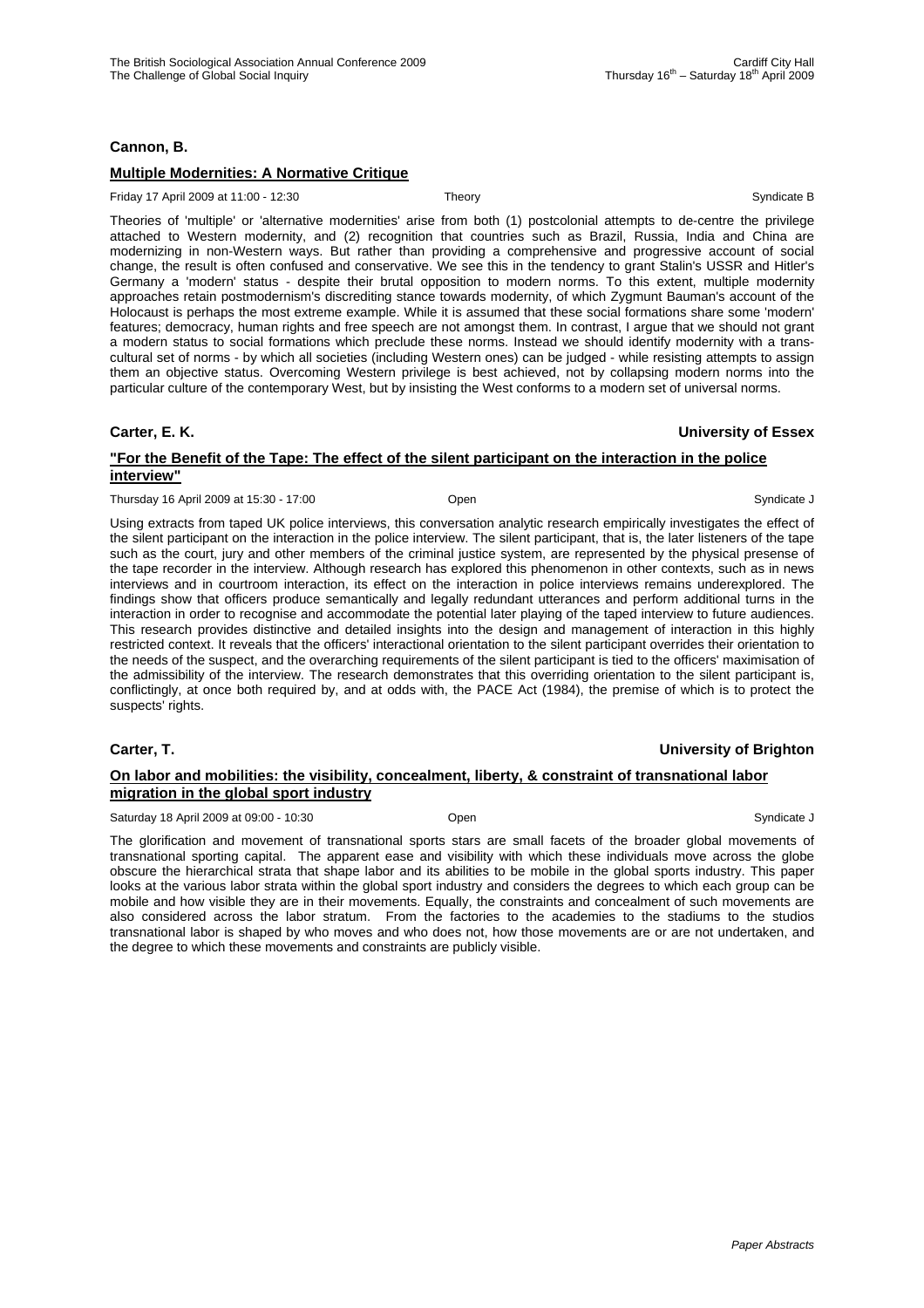# **Case, S.P.**

### **The Multiple Reflexive Identities Paradigm: A dynamic explanation of young people's behaviour**

Friday 17 April 2009 at 15:30 - 17:00 Social Divisions and Social Identities Readon Smith Theatre, National Museum

The 'risk society' is characterised by rapid, widespread social changes and economic uncertainty (Beck 1992). The public's view of risk is most intense in relation to young people and the risk of harm they apparently pose to themselves and others. Popular views of 'risk' and 'young people' have demonstrated striking similarities throughout the twentieth century and beyond, with both viewed as uncertain, unpredictable, uncontrollable and unwelcome.

Risk research has encompassed two distinct paradigms: quantitative, deterministic, medicalised approaches conceptualising risk as a statistical artefact and qualitative, constructivist understandings of how young people negotiate risk. Both paradigms have prioritised explanations of negative youth behaviours (e.g. crime/antisocial behaviour, drug use). The purported influence of risk has largely amounted to educated guesswork by researchers privileging certain theoretical and methodological predilections (e.g. developmental determinism, statistical control) over more complex and holistic understandings of youth behaviour as a multiplicity of dynamic, reflexive processes.

It is hypothesised that young people's behaviour can be better understood as constituted by 'multiple reflexive identities'. These identities flow from complex, dynamic interactions between the past, present and future - between young people's understandings, experiences, perceptions and abilities to resist and negotiate 'behavioural dynamics' (processes, actions, interactions, roles, relationships) within different situations and contexts at different times. The deeper investigation of reflexive identities and behavioural dynamics would progress hegemonic reductionist, deterministic understandings of young people's behaviour as framed by risk and deficit towards an ultimately more realistic, valid understanding of fluid identities continually reconstituted through dynamic processes of reflexivity, reconstruction, reexperience and interactions.

# **Casey, E. Kingston University**

### **Women, Consumption and 'Risk'**

Friday 17 April 2009 at 13:30 - 15:00 Consumption Consumption Consumption Syndicate G

This paper explores some of the complex relationships between gender, consumption and 'risk'. In particular, it considers how everyday life is complicated by the dilemma of utilising consumption as a means of seeking pleasure whilst at the same time ensuring that in the process of consuming, fragile identities - such as class and gender - are not put at risk. The paper considers the important role that emotions such as anxiousness and guilt play in everyday consumption patterns, especially for women living on low incomes, and discusses some of the detailed, micro consequences of consumption. In particular, it opposes the assumption that mass consumption is irrational, wasteful and a non-productive use of time, instead, demonstrating some of the ways in which, for working class women, especially, consumption patterns are very often highly rational and productive forms of spending, often going to great lengths to avoid wastefulness. The paper looks at those forms of consumption which may be seen to put valued characteristics of, for example, thriftiness and 'respectability' at risk. Examples of 'risky' types of consumption discussed in the paper include shopping using credit such as store cards or catalogue repayment schemes, gambling, and shopping 'excessively', such as at night time or going to any great length to get a bargain. In the first instance, the paper utilises Bourdieuian notions of cultural capital in order to examine the impact of consumption on identity formations, however it also examines some of the limitations of such approaches. In particular, it starts to explore in greater detail the emotional struggle for recognition and 'value'.

# **Caswell, G. University of Aberdeen**

# **Contested Meanings, Diverse Practices: A Consideration of Personalisation in Funerals.**

Thursday 16 April 2009 at 15:30 - 17:00 Social Relationships Syndicate A

Consumers are increasingly offered personalised goods and services, ranging from web sites offering visitors items targeted at their presumed requirements, to packages of personal care tailored to the needs of the individual. In everyday language there appears to be an assumption that the meaning of the term personalised is self evident. However, this trend towards personalisation is also apparent in funerals, and here the meanings of the term are complex and contested.

Professionals working in the funeral industry use the term in diverse ways. It can refer to a funeral organised without the help of a funeral director, but it can also mean a funeral that is perceived to be different to the expected religious event. Academic research exploring western funeral practices applies the concept of personalisation in differing ways, some focusing on the character of the deceased, but others prioritising the beliefs and needs of the bereaved. This highlights one of the difficulties with using the term personalisation in this context; is it the deceased or the bereaved to whom a funeral should be personalised?

Drawing on the published literature and qualitative empirical data from a study of contemporary Scottish funerals, this paper explores the concept of personalisation in the context of funerals. The various strands to be found in the academic use of personalisation are examined, and the question is asked whether it is either possible or desirable to establish a precise definition of the term.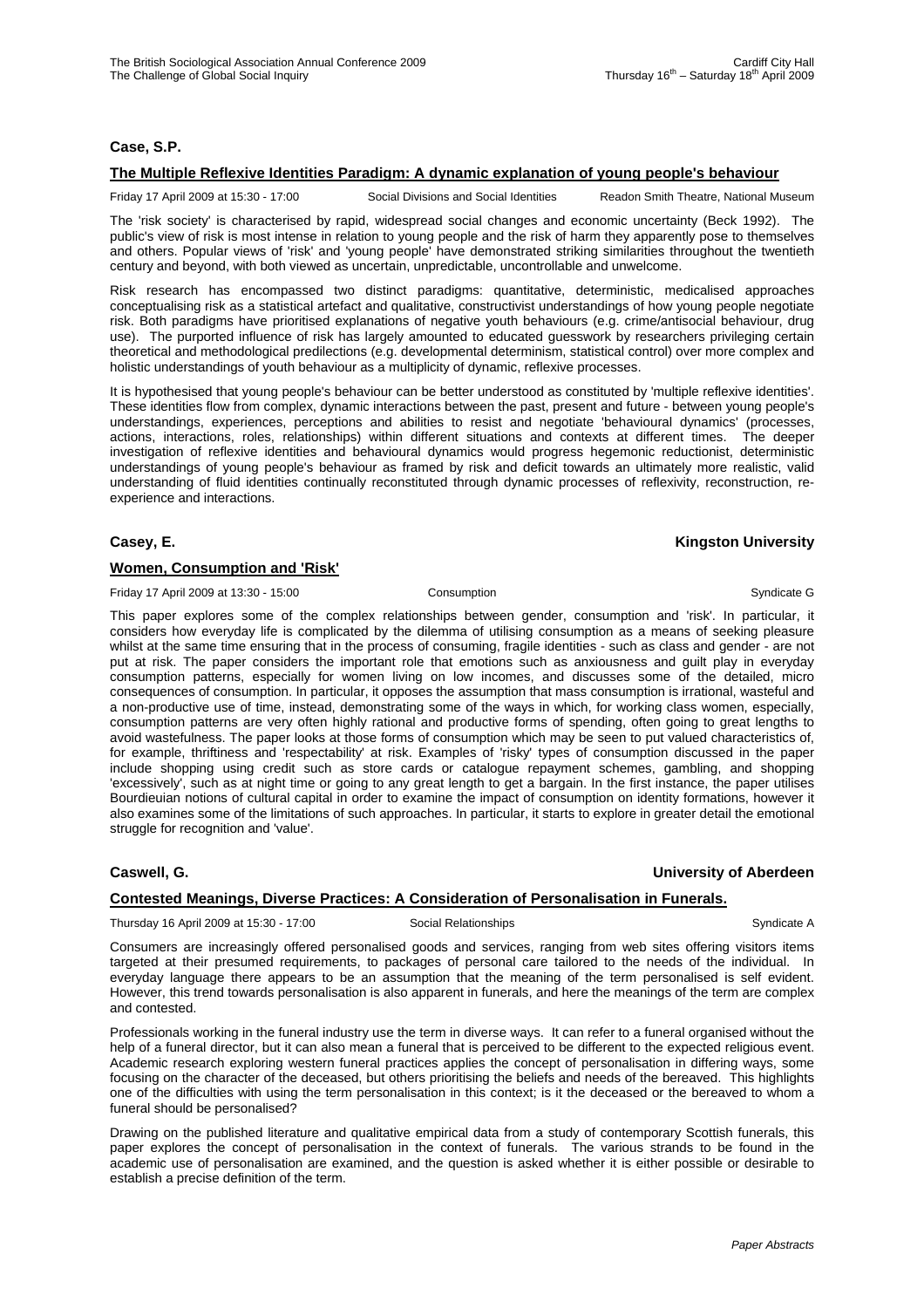#### **Catto, R. LSE Religion in Global Society? Theoretical developments in the relationship between globalization and religion**

Saturday 18 April 2009 at 09:00 - 10:30 Religion Religion Syndicate H Syndicate H

Peter Beyer offers us in his 2006 book Religions in Global Society what has been described as the 'first coherent theory of globalization and religion'. There has been a tendency in previous globalization literature to neglect religion, or, if religion is discussed, to only focus on extreme manifestations i.e. fundamentalism. Consequently, Beyer's contribution is significant. In this paper I analyse the applicability of his theoretical approach drawing upon doctoral research conducted with non-Western Christian missionaries working in Britain.

Beyer makes some highly salient points including the inheritance of globalization from colonialism and religion, the related continued Western domination in the construction of 'religion' and its boundaries, and the plausibility of retaining secularization as part of pluralisation within globalization. I use examples from fieldwork to illustrate these points, and also how Beyer is right to emphasize the relationship between the local and the global. Yet, I argue that his Luhmannian frame of religion as a communication system may be inadequate for the interpretation of data. The individual can be seen as almost incidental to the frame, evidence seems to indicate that we are not living in a singular global society, and the connection between the local and the global requires elaboration. I show how some of these shortcomings may be found in globalization theory in general, and suggest how they might be addressed through the incorporation of postcolonial ideas into the study of religion and globalization.

### **Cederberg, M. Oxford Brookes University**

# **Presences and absences in stories about racism and disadvantage: the multi-layered nature of migrant narratives**

Thursday 16 April 2009 at 15:30 - 17:00 Methodological Innovations Syndicate L

This paper engages with debates surrounding the biographical narrative method in the social sciences, drawing on narrative interviews with different groups of migrants in Sweden. The paper focuses particularly on how the migrants narrate experiences of racism, discrimination and disadvantage, and it argues for the importance of paying close attention to the context/s in which narratives are embedded, but also of accounting for narrative omissions or absences as well as presences. By considering the migrants' narratives alongside an analysis of popular debates concerning migrant integration, social exclusion, and discrimination, we see that aside from providing access to a multitude of (subjective) experiences that help challenge dominant narratives (and particularly denials of structural forms of disadvantage), those dominant narratives are at the same time reflected in, and to some extent frame, migrant narratives. Hence, by contrast to the suggestion that an open narrative approach gives the researcher access to a 'pure experience', these findings highlight the multi-layered nature of individual narratives, which on some levels appear to be embedded in dominant narratives, and on other levels entail critical insights through which such dominant narratives can be challenged. The paper argues for the importance of accounting for the immediate as well as broader social context in which narratives are situated, and for acknowledging the complexities in/of individual narratives, entailing as they may both elements which reproduce dominant narratives, and critical elements with potential to challenge them.

# **Chambers, P., Dunkerley, D., Thompson, A., Doleczek, L.**

# **Poles Apart: Economic Migrant Careers in Wales.**

Saturday 18 April 2009 at 11:00 - 12:30 Economy and Society Syndicate D Syndicate D

Recent EU expansion has led both to a significant increase in economic migration to the UK by new EU citizens and a growing public discourse (negative and positive) surrounding notions of assimilation, integration and related resources issues. Drawing on recent original empirical research into the Polish migrant population of Llanelli we argue that integration is conditional on networks and knowledge acquisition and are best understood through the concept of 'migrant careers'. These careers pass through stages and progression is typically accidental and dependent on others. While, migrants can be characterised as 'escapees' 'sojourners', and 'strangers', entry into the workforce for all is through low status employment associated with transcience and characterised by the desire to improve employment status. This, in turn, is mediated through others and the formation of localised hubs wherby migrants can acquire the knowledge necessary to move out of their initial employment situation and progress through membership of informal networks within the Polish community to accessing friendship networks outside of the Polish community. In Llanelli, one institution, the Polish-Welsh Mutual Association, constitutes both a bridge between these two network types and the source of the type of knowledge base necessary for employment mobility. Its presence has also led to the emergence of informal entrepreneurs within the Polish community who likewise have an educational and bridging function. Without institutions that can become local hubs there is little or no likelihood of successful integration.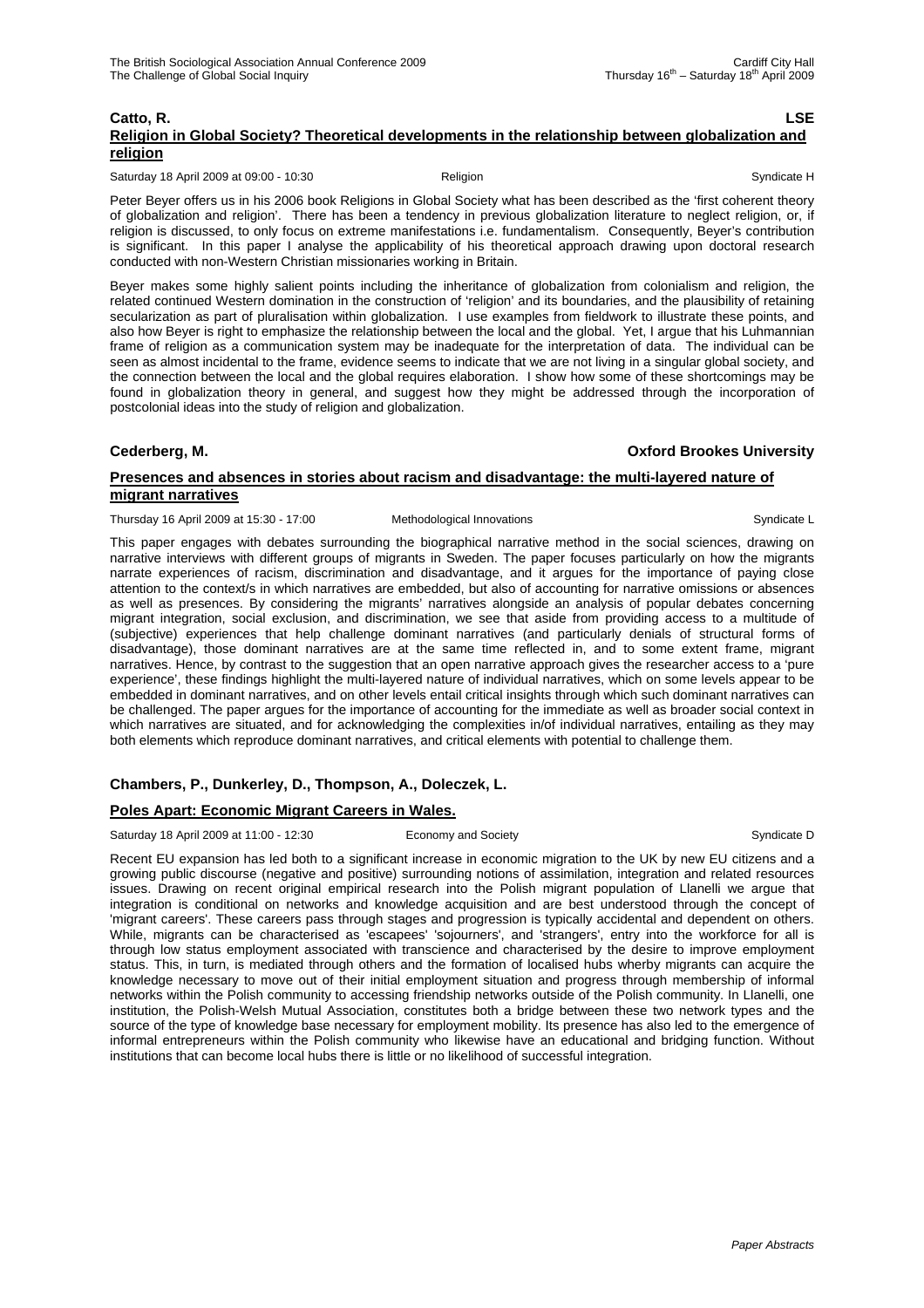# **Class or Citizenship? An Analysis of Industrial Conflicts in China**

Saturday 18th April 2009 at 15:00 - 16:30 Economy and Society 2 Syndicate G

After an open door reform was launched in 1978, China has risen to a global manufucturing centre with its 'unlimited' supply of low cost and unorganised pesant workers. The potential of Chinese migrant workers to challenge the gobal capital, therefore, has significant meaning for global political economy and labour politics. While a new working class is in the process of remaking in China, the new labour study current in the West rejected the Marxist tradition which saw social relation of production as a point of departure in class analysis. By this approach, 'class' is one of the identities workers articulated which can only be understood with a reference to their languages or discourse. By referencing to a new book of Ching Kwan Lee (2007): Against the Law: Labor Protests in China's Rustbelt and Sunbelt (Berkeley: University of California Press), this article suggests that this approach is unsatisfactory to explain the changing pattern of labour protests in China. I argue that the workplace conflict is interacted with both a material social relation and a historical context which cannot be separated from each other. The post-materialist approach that ignores the former undermines the potential critical insights which class analysis offers. By connecting the analysis of social relations of production with patterns of workers' struggle, I argue that the migrant workers protests which is rooted in a production regime of capitalism is a significant part of emerging class conflict in the country.

# **Chan, T. W, Koo, A University of Oxford**

# **Parenting Style and Youth Outcome in the UK**

Thursday 16 April 2009 at 13:30 - 15:00 Generations and the lifecourse Company of the Syndicate E

We apply latent class analysis to data on parent--teenager interaction that was collected in the Youth Panel of the British Household Panel Survey. A threefold typology of parenting styles thus identified (`authoritative', `authoritarian' and `permissive') corresponds quite closely to those proposed by child development psychologists (e.g. Baumrind, 1978, 1991). We then explore the empirical correlates of parenting styles, focusing in particular on variation by family structure and parent's social class and education. Finally, we show that parenting styles do have statistically significant effects on a wide range of youth outcomes,

# **Chang, Y.H., Li, Y.J., Dale, A. Institute for Social Change**

### **Household Composition and Female Labour Force Participatoin in Taiwan**

Friday 17 April 2009 at 11:00 - 12:30 Economy and Society Syndicate D Syndicate D

 Due to modernization and industrialization, women's employment in Taiwan has been transforming rapidly since the mid 1960s. Previous studies raised various issues on women's labour market participation, mostly with regard to the impact of marriage, pregnancy, and childbirth on women's employment status. There was also qualitative research in this area which paid special attention to the power relation between married women and their husbands. However, in terms of socioeconomic changes, the previous studies have largely failed to structure women's employment status within a dynamic social context. There is also a lack of good analysis on trends of family structure changes and their impacts on women's participation in the labour market. This study aims to fill in the gap in this area. Drawing on large-scale datasets from the Taiwan Social Change Survey (1990-2006), we investigate the transformation of women's employment status and the rationale behind the change. Personal attributes, family structure, class, division of domestic labour, and gender role attitudes are all shown to have significant, albeit differing, effects.

### **Charles, N. University of Warwick**

# **Women in local and regional government: making a difference?**

Thursday 16th April 2009 at 11:00 - 12:30 Open Syndicate J

This paper explores the experiences of women in local and regional government in Wales, drawing on research undertaken as part of an ESRC-funded project into gender and political processes in the context of devolution<sup>1</sup>. The gender composition of local government and the National Assembly are very different with women constituting, on average, 20% of councillors across Wales and 47% of Assembly Members. In this paper we draw on interviews with women and men AMs and councillors to investigate the extent to which the different gendering of local and regional government affects the working environment and style of these two political arenas and whether women are able to be more effective when their numbers reach a critical mass. Several of the AMs we interviewed have experienced both local and regional government and this enables us to compare the organisational cultures of local government and the National Assembly. We also explore AMs' and councillors' views on the positive measures taken by the Labour Party and Plaid Cymru (the Party of Wales) to ensure a gender balance in political representatives. Our evidence shows that there is a widespread perception that having a gender balance in the National Assembly means that 'women's issues' and equalities issues more generally are given greater priority. This contrasts with local government where women representatives are in a minority.

1 E.S.R.C. grant number RES-000-23-1185 awarded to Nickie Charles (Principal Investigator), Charlotte Davies & Stephanie Jones.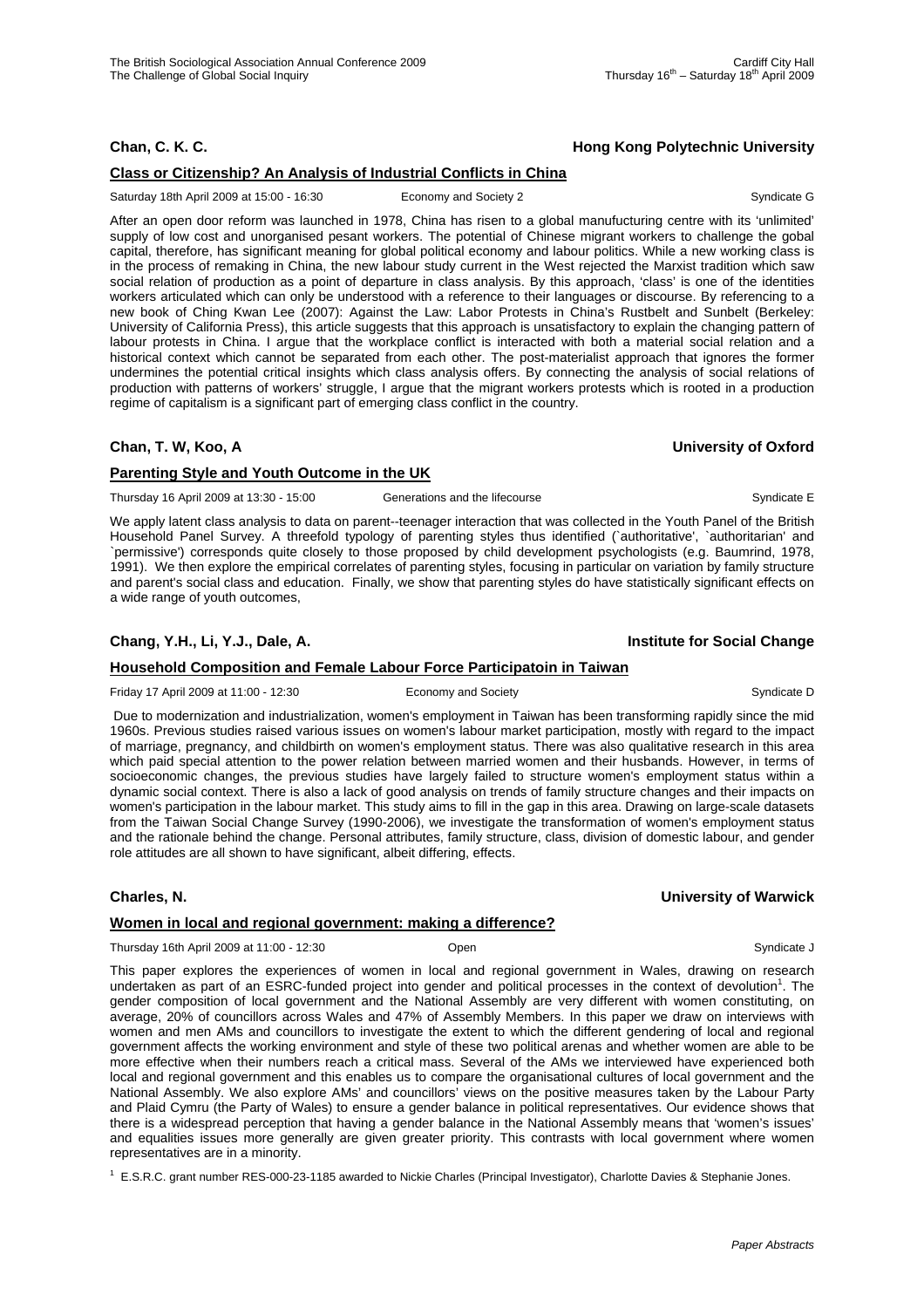# **Chatterjee, S.**

# **Changing urban space and its effect on India's Elderly: Multidisciplinary Dimension**

Friday 17 April 2009 at 11:00 - 12:30 Space, Mobility and Place Syndicate K Syndicate K

The Indian joint family culture of supporting, caring and being responsible for the entire family and elderly in specific has led to a very strong social bonding. Due to this age old tradition, the elderly in Indian family system was very secure until the ill effects of industrialization and urbanization became apparent with decaying values and life styles gradually affecting the status of the aged. The question is how should one synthesize technological development with human values in Indian society.

Urban space, which determines the quality of life of people, is constantly degenerating. Unfortunately, researchers on ageing have so far confined themselves only with the physiological factors, neglecting the highly intrinsic spatial setting, which is now perceived as the problems of the aged.

Pune, the technological hub of India has undergone a metamorphosis from a city of cultural epicentre of Western India to a city of Information Technology parks and stellar business achievements. The city now boasts of high standard of living that had earlier earned itself the repute of 'Pensioner's Paradise' for its sedate and simple pace of lifestyle suitable for the elderly.

Cities do have excellent potential for meeting the needs of elderly and supporting lifestyle appropriate to the later years of life. The potential of cities as favourable milieu of aging needs to be explored and action taken to realize this potential. Solutions might lie in Corporate Social Responsibility and public private and community partnerships (PPCP).

### **Chen, M. University of Manchester**

# **A rising meritocracy?: Social origins, social destinations, and education in China**

Thursday 16 April 2009 at 11:00 - 12:30 Education Education Syndicate C

The existing literature on social mobility in advanced industrialised societies highlights an enthusiasm in the role education plays when individuals seek opportunities of upward mobility. Similarly, the relationships between education, social origins, and social destinations in China are leading to an increasing interest. Some scholars indicate that the country is witnessing a rising meritocracy and demonstrating greater openness for those embarking from the lower part of the social hierarchy. An extension of the argument over the classic 'O(rigin) - E(ducation) - D(estination)' triangle in the Western literature on social mobility, this paper probes into the patterns of the relationships between the three ends of the triangle in a society that has been undergoing major social transformations. Using the data from the China General Social Survey conducted (2003 and 2005), the paper examines the effects of a range of social and political factors on individuals' opportunities of upward mobility during different periods of time divided by significant state policy changes. Although the association between social origins and education is likely to strengthen with the expansion of the latter, this paper will point out that education alone is not sufficient to assist individuals to ascend on the social ladder. This paper will thus conclude by contending that to what extent could the Chinese society be seen as a meritocracy remains undecided.

# **Cherry, S. Loughborough University**

# **Why are we here? The absence of a common problem in self-help group meetings.**

Friday 17 April 2009 at 15:30 - 17:00 Medicine, Health and Illness Icons Suite, National Museum

Self-help group scholars have argued that a definitional feature of self-help groups is the distribution of experiential knowledge of a common problem (e.g., Borkman 1976; 1999; Katz, 1990; Riessman & Carroll, 1995). On these accounts, self-help group meetings are composed of shared knowledge of personal experience from living with specific problems. Drawing on in-depth ethnographic research across a fifteen-month period with five self-help groups, this paper reports a systematic absence of a common problem in self-help group meetings. Through a rich ethnographic narrative of the in situ organization of self-help group meetings, the paper charts how repeated patterns of interaction contribute to an active concealment of the primary criterion of membership of these self-help groups: the common problem. In so doing, it shows the routine appearance of activities typically enacted by those who do not have a common problem; thus there is an orientation to the normal and the ordinary. This is discussed in terms of classic and current debates around stigma (e.g., Anderson & Bury, 1988; Goffman, 1963). For instance, how the stigma attached to specific problems disappears when individuals are in the company of others who share the stigma. The topic of this paper - the erasure of a phenomenon from the very site that is founded on its existence - engages, and contributes to, other research in the sociology of health and illness to enrich contemporary understandings of the category "self-help group".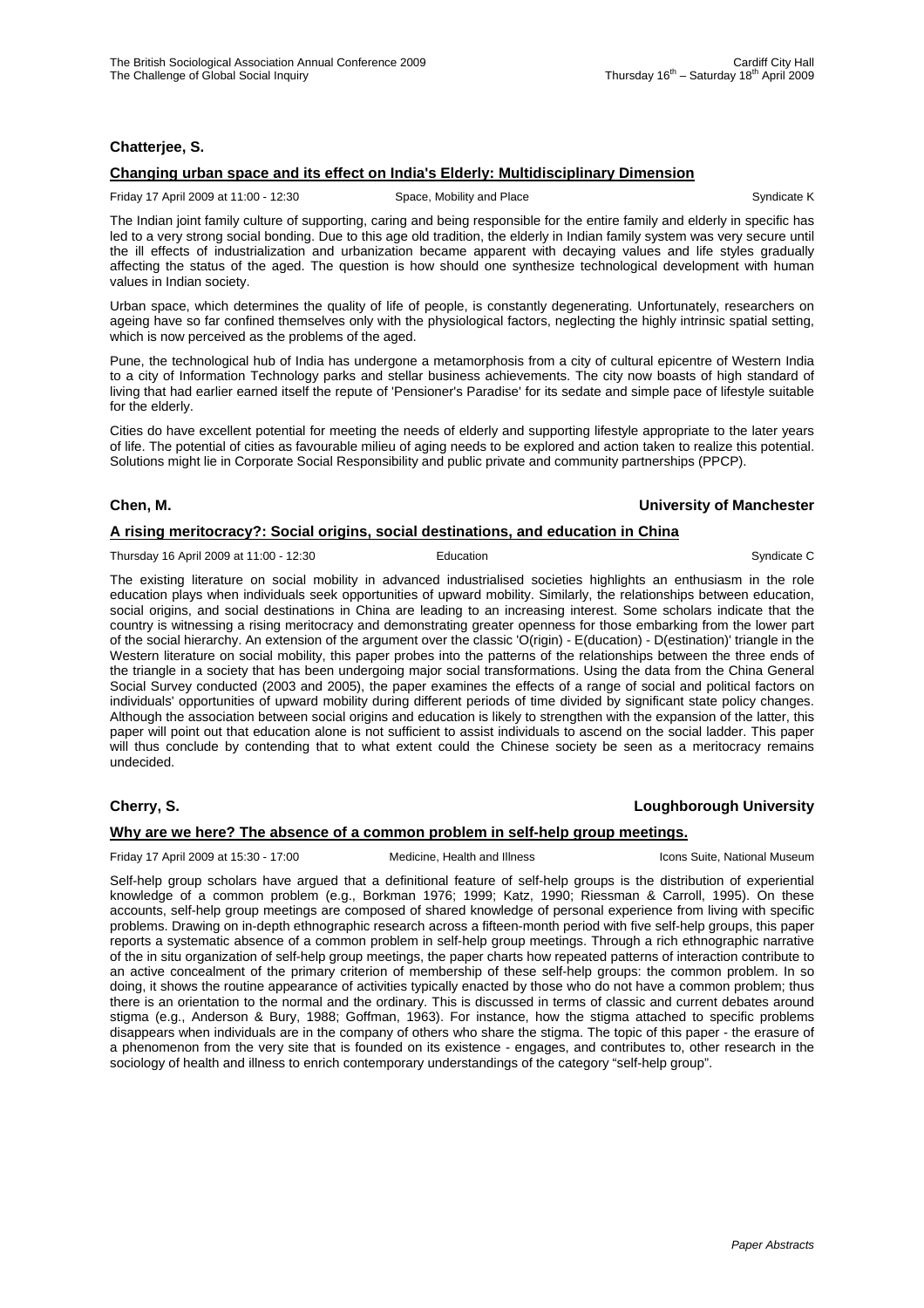# **Chimienti, M. City University**

#### **Weak agency.**

Friday 17 April 2009 at 11:00 - 12:30 Social Divisions and Social Identities Readon Smith Theatre, National Museum

In 1998 Emirbayer and Mishe were asking, in the AJS, 'What is agency?' Building on the analysis of the key dimensions of agency, this communication will examine whether the concept of agency is still relevant for people living in a situation of vulnerability. Asking how people, facing social discrimination, legal uncertainty and economic distress, do (or do not) act, pull out and cope, it will discuss the specific dimensions of what can be called 'weak agency'.

This analysis is based on a broad field study of female, migrant sex workers in different settings (strip-clubs, bars and massage parlours), representatives of ngos and of authorities dealing with female, migrant sex workers.

This study shows that while agency is built towards a threefold time relationship (present, past and future), weak agency can only count on the present to draw its resources. The motivation to pull out in situations of vulnerability comes first from the pain related to current situation. If suffering places people on stand-by, preventing them from any action, it leads to the reflexivity of the agents on their situation. This reflexivity transformed suffering into drivers.

Because resources are rare, the experiences play a crucial role for people in situations of vulnerability, however these experiences, and the potential resources they create, are highly ambivalent. Finally, weak agency is also characterised by a lonely process, firstly because of concurrence, mistrust or lack of human capital but also due to structural barriers preventing social support; and secondly, because reflexivity requires self-questioning.

# **Chinnappan, A. Pondicherry University, India**

### **Pattern of Reciprocity Across Consanguines and Affines by Rural Widows of South India**

Saturday 18 April 2009 at 11:00 - 12:30 Social Relationships Syndicate A

Interpersonal relationships inevitably involves a 'give and take' that provides the all purpose moral cement underpinning the stability of the social system. It is a universal norm that defines, regulates and harmonizes social relationships (Gouldner, 1960). Reciprocity essentially governs the interpersonal relationships and is important in understanding support provisions to widows. Studies on reciprocity generally focus on specific dyadic relationships, despite the fact that patterns of social exchange with other relationships may complement or compensate for exchange pattern within the focal relationship. This paper attempts to a) examine the pattern of reciprocity (generalized, balanced or negative) across consanguines and affines, b) to trace the factors associated with reciprocity.

Data for the paper is drawn from a larger study on "Rural Widows, Social Structure and Social Support". In all, 307 widows in communities prohibiting remarriage and those involved in active farming were interviewed. Correlation and regression techniques are used to determine the important factors associated with reciprocity.

Network stability and interpersonal relationships are governed by principle of reciprocity, which vary by role types and cultural dictum. The principle of 'generalized reciprocity' operates between parents and widows while balanced reciprocity exists between widows and female siblings and all affines. Widows even while receiving support from consanguines reciprocate to affines, if cordial, owing to the close proximity whereas the converse is not noted when considerable support is received from affines. In addition to a few socioeconomic characteristics, Network properties play a major role in reciprocity.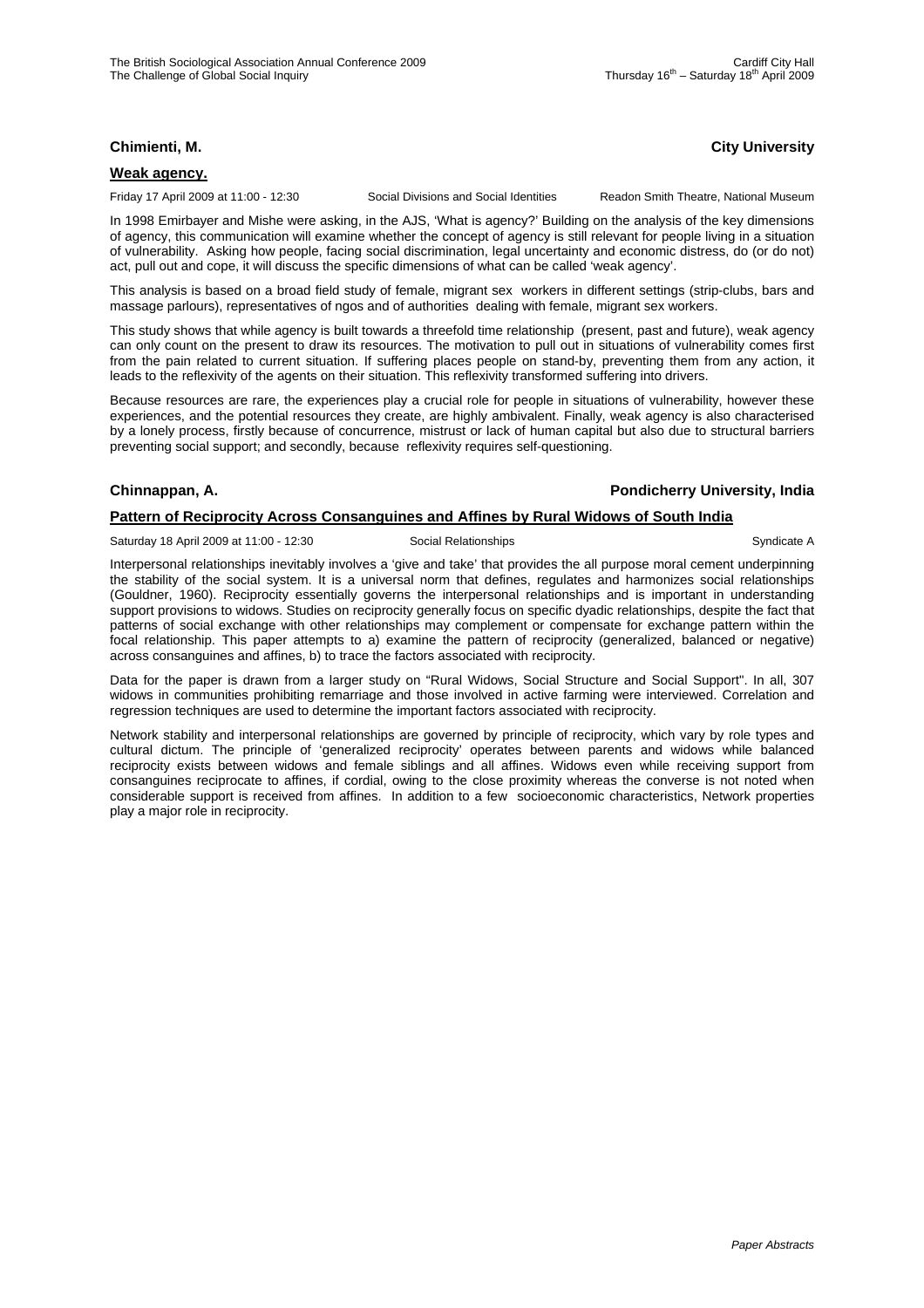# **Chowne, J. A. University of Bath**

### **Time and shiftwork**

Thursday 16 April 2009 at 13:30 - 15:00 Economy and Society Syndicate D Syndicate D

Once we accept time as a social construct then substantial disparity between clock time i.e. as measured by technology; organisational time synchronising, sequencing and allocating temporal resources; compared to employee time perception which may be several (biological, home, social etc) concomitant versions, can exist. This study seeks to show which aspects of individual temporal management affects shiftwork tolerance.

Shiftworkers are the archetype of workers at temporal odds with the world: working when their society; community; and family are socialising and sleeping. An extensive research tradition of the effect of shiftwork on the individual experience in terms of health, psychology, and social activities exists. Using shiftworkers and non-shiftworkers to investigate the effect of time on employees and organisations makes sense given the comparable organisational context i.e. environment, job design, employment contract etc.

Part of the discussion of shiftworkers work tolerance is their capacity to adapt to living a different social and organisational time. Additionally, personality effects are considered important in shiftwork tolerance. These relate to some empirical studies in sociology of time. The concept of polychronicity suggests different temporal personalities. Entrainment suggests capacity to learn to manage any of the social temporalities with which individual's engage. The commonality between entrainment and shiftwork adaptation has been linked previously, albeit a limited and experimental context. The personality theories could link together too. Therefore, theories from two burgeoning research areas appear to have some commonality that could be utilised in seeking extend the study of the relationship between time and shiftworker experience.

# **Chung, H. REFLECT, Tilburg University**

# **Working time flexibility components of European companies**

Friday 17 April 2009 at 09:00 - 10:30 Economy and Society Syndicate D Syndicate D

Working time flexibility has been gaining much attention for its ability to facilitate the needs of both employers and employees. However, most studies on working time arrangements have been restricted to one or only few arrangements as separate entities. This is due to the lack of a commonly recognized method in which the arrangements can be examined in combination. This paper explores the possibility of examining working time arrangements not as separate entities but as bundles by proposing a new method. The first question asked is whether working time arrangements can be grouped as bundles. Next, if there are bundles what types of bundles can be found, and what can they be identified as? Lastly, what are the relationships between these bundles of arrangements? This paper uses the ESWT (Establishment Survey on Working Time), which surveys the company level practices of working time flexibility for the years 2004/2005. Factor analysis is done to bundle working time arrangements that share latent characteristics based on the practices of firms in providing these arrangements. The outcomes of the analysis show that working time arrangements can be bundled as those that are more worker-oriented, those that are more firm or company-oriented and those that can be seen as facilitating the needs of both sides. In addition, it is found that the working time flexibility components are not at odds with each other but more so can be seen as constituting different dimensions of working time flexibility.

# **Churchill, H. Liverpool John Moores University**

# **European Capital of Culture - Whose Culture? The expereinces of 'culture' amongst Liverpool's Lesbian & Gay Community.**

Friday 17 April 2009 at 15:30 - 17:00 Culture, Media and Society Ferrier Hall

This paper examines the notion of 'gay culture' in Liverpool and the effect, if any, of The European Capital of Culture celebrations on the experiences of Lesbians and Gay men in Liverpool. Based on the results of a series of in-depth interviews with local people prominent in the L&G community in Liverpool, the paper critically explores the question of whether there is a Lesbian and Gay culture in Liverpool, looking both at popular and creative culture, broader sociological conceptualisations of 'culture', and the perception that gay and lesbian culture remains at best peripheral and at worst entirely absent from Liverpool. Preliminary analyses of the results have suggested diverse understandings of 'culture' and a perception that place of gay and lesbian 'culture' appears to be largely absent from the central profile of the European Capital of Culture events.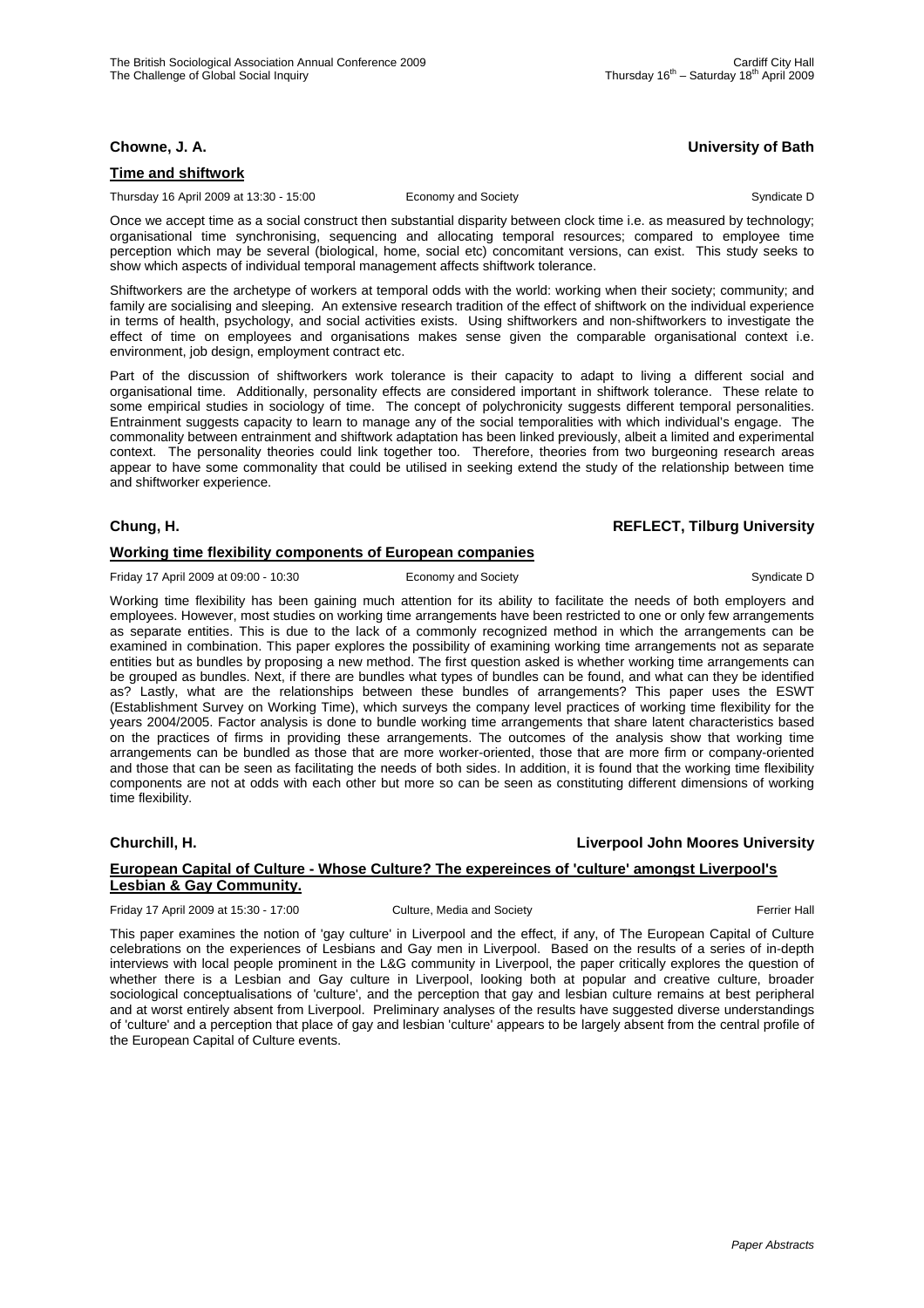# **Cieslik, M.**

# **Sociology and the Study of Happiness**

Friday 17 April 2009 at 09:00 - 10:30 Open 2 Council Chamber

This paper explores the concept of happiness and how a sociology of happiness might be developed. Sociology should be centrally concerned with issues and debates around happiness and quality of life. Most people have some conception of what happiness means to them and organise their lives with this as some form of guiding principle. These normative processes by which individuals learn about happiness and develop ways of living in accordance to these norms and values makes up much of the fabric of everyday life. Yet it seems that this topic has mostly been left to psychologists, philosophers and economists to explore in recent years. Sociologists have been more concerned to document the failings of modernity - the growth of poverty, inequality, illness, suffering, anxiety and stress.

This paper documents some of the reasons why sociology has neglected the issue of happiness and illustrates how sociological thinking might help us to make sense of happiness. It shows how such a project can make links with key theoretical and substantive concerns in sociology such as those around social identity, the life course, inequality and structure, culture and agency. It also argues that a greater engagement with issues such as happiness offers a way of enhancing the relevance of sociology as well as raising its profile at a time when the discipline has been seen to be in decline.

### **Collins, H. Cardiff University**

# **The "Third Wave" and Elective Modernism**

Thursday 16 April 2009 at 13:30 - 15:00 Sub-Plenary – Science and Technology Studies Assembly Hall

I explain the idea of a `Third Wave' of science studies as first put forward in a widely discussed but somewhat controversial paper by Collins and Evans, published in 2002. I discuss some developments of this approach, including the `Periodic Table of Expertises.' I describe some recent experiments on the blind that demonstrate the idea of `Interactional Expertise.' In the second half of the paper I will suggest that we need an `Elective Modernism.' Elective Modernism `elects' to take the core values of science seriously while not rejecting the social constructivist findings of the `Second Wave' of science studies. It is suggested that the problem of demarcating science from other cultural activities can be solved and an initial indication of the contents of Elective Modernism is essayed.

# **Cooper, B., Glaesser, J.**

### **Using case-based approaches to analyse large datasets - a comparison of Ragin's fs/QCA and cluster analysis**

Friday 17 April 2009 at 09:00 - 10:30 Methodological Innovations Syndicate L

Sociologists, including some sympathetic to quantitative work, have developed critiques of "variable analysis", drawing attention to the unrealistic assumptions inherent in linear modelling. Several have explored methods that allow the case rather than the variable to become the focus of causal analysis. There is increasing interest in how we might maintain the integrity of the case, understood as a configuration of features, in the context of analysing large quantitative datasets where, previously, conventional variable analysis has ruled. We have been exploring one method, Ragin's fs/QCA (both its crisp and fuzzy set versions) in analysing large scale longitudinal datasets. In doing so, we have constructed sets of similar cases (using data on social class, gender, measured 'ability', etc.) in order, e.g., to understand better the distribution of educational achievement. Others favour alternative methods for creating such typologies, including cluster analysis. Being aware that the typologies of cases constructed by cluster analysis and fs/QCA, while overlapping, are not identical, we have been exploring the nature of these differences and their implications.

The paper compares cluster analysis with the current version of fs/QCA, which makes particular operational choices from within the fuzzy set literature to construct its typologies of cases-as-configurations. We introduce relevant aspects of the methods, use illustrative 2-dimensional examples to bring out differences in the methods of typology construction and then discuss more complex examples (using NCDS data). Finally, we discuss the implications of this work, commenting on other ways the fs/QCA operations might be undertaken and on fuzzy cluster analysis.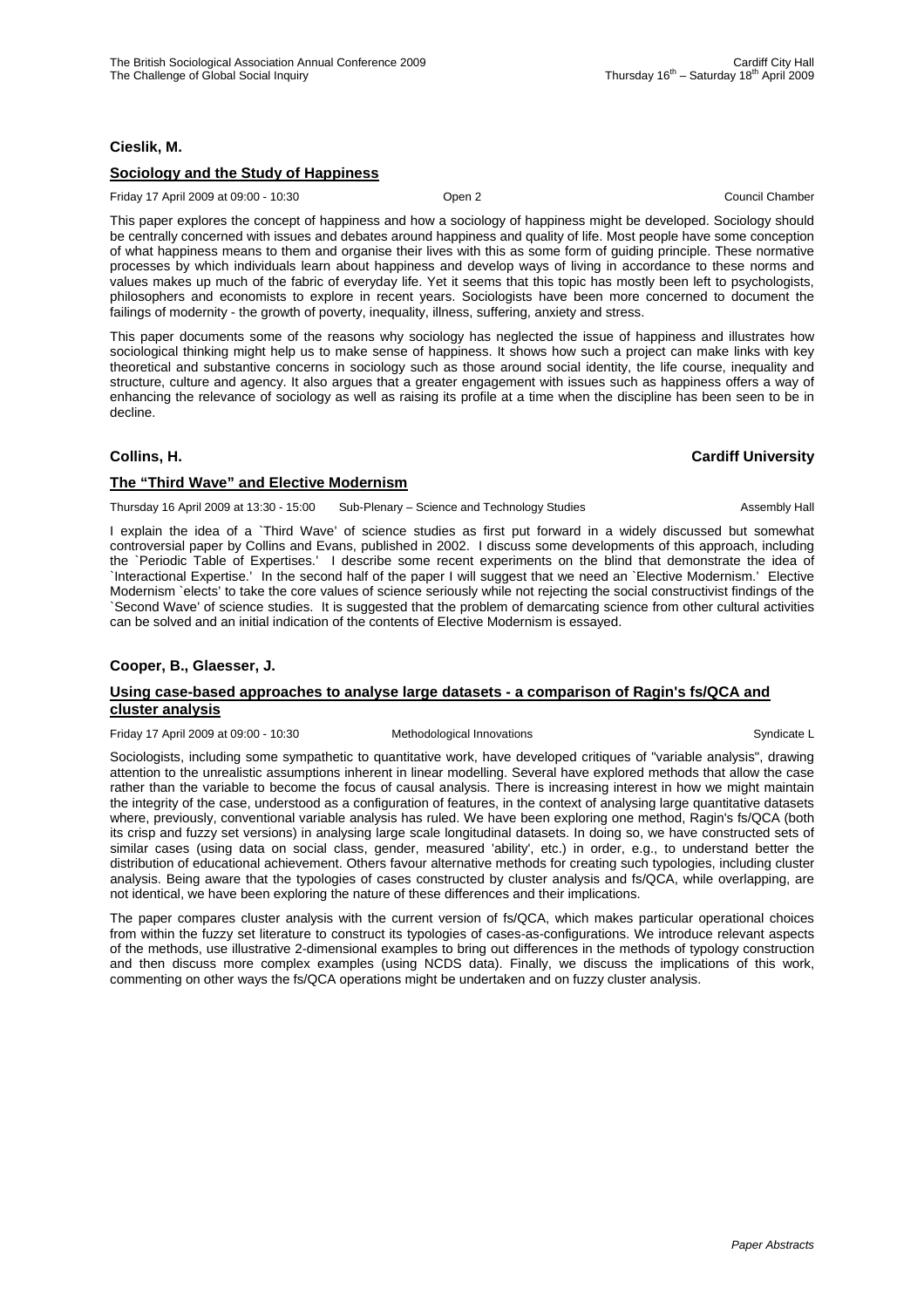# **Coulton, J University of Salford**

### **Supermodernity: nihilistic myth or dystopian reality? A critical examination of the works of Mark Auge and Mark Gottdiener.**

Friday 17 April 2009 at 13:30 - 15:00 Consumption Consumption Consumption Syndicate G

This paper aims to examine whether supermodernity is a nihilistic myth, dystopian reality, or indeed one step too far in the quest to further comprehend mans' inhumanity towards man. This exploration will offer a critique of the work of French anthropologist Marc Auge, analysing the concept of transitionality, as expounded by American sociologist Mark Gottdiener.

Marc Auge argues that "if place can be defined as rational, historical and concerned with identity, then a space which can- not be defined as rational, or historical, or concerned with identity will be a non-place" (1995: 77). Such non-places, according to Auge, unlike certain 'places' of modernity where the ancient and the modern coexist, exhibit a state of excesses, solitude and self-containment, all of which are products of 'supermodernity'. Auge argues that as the world gets smaller through cheaper and more available means of transport, and through technological advances in communication equipment, alongside an extension of life expectancy and an aging global population, there is an excess of space, time and ego, and that these three excesses result in supermodernity, characterised by the temporary spaces it produces. The impact of supermodernity and non-places therefore, according to Auge, is the decline of the public 'man', and instead, the rise of the self-obsessed individual, who spends "more and more effort wondering where they are going [only] because they are less and less sure where they are" (1995: 115).

# **Coupland, J**

### **Age identity and bodily display: the older dancer**

Friday 17 April 2009 at 13:30 - 15:00 Copen Communicate J Contract Communicate J Syndicate J Syndicate J

All bodies age, both in functional and aesthetic terms, but how bodily ageing is experienced and culturally interpreted deserves sustained attention across a range of social contexts and activities. This paper uses data from a participantobservation ethnography of contemporary dance classes for women over 40, which used poetry and music to elicit discussion and dance improvisation focussed around a range of time-related themes (e.g. the past, the future, the journey through life.) Contemporary dance is a form of self-expression culturally associated with younger bodies: with the assumption that it is younger bodies who will have the physical abilities to dance, and that it is younger bodies who are worth looking at when they dance.

 I elicited participants' representations of a range of issues around the body, ageing and display, using interviews, questionnaires, ethnographic notes on classes, focus groups, and participants' 'dance diaries'. Critical pragmatic analysis is used to explore a range of themes from the data, including functional, aesthetic and control aspects of bodily awareness, particularly in relation to the lifespan and identity; the use of the mirror in class and elsewhere, and selfpresentation and self-esteem. The dancers' representations of their motivations to dance included the following: returning to being able to see the body in a positive light, enhancing self-awareness and self-development, reconnecting with a (previously lost) 'real' self, enabling a new social role, empowerment, and taking advantage of the opportunity to 'play'. The analysis shows participants reclaiming the body as a legitimate expressive space, with obvious identity implications.

### **Courtney, R University of Leicester**

### **Racist nonsense? English Identity, social theory, and the end of sociology**

Friday 17 April 2009 at 09:00 - 10:30 Theory Theory Syndicate B Syndicate B

This paper argues that questions of English identity should be paramount in studies of class and ethnicity; and further that English identity is problematic to the values underpinning sociology itself. Through examples drawn from my own research I argue that recent theorisations of class have serious consequences on sociology's role in public and political discourse. Culturalist explanations of class fail to conceptualise class culture in relation to whiteness and English identity and are an academic advocacy of lay voices reflecting the supposed "silenced white majority". By explaining white voice as a class narrative many authors fail to theorise and denounce racism. Thusly, the sociological outcome of class narratives legitimates white resentment. The ramifications of this on sociological values are completely neglected in recent works.I argue that when class culture is politically advocated through sociological theory the results over-shadow accepted values regarding the advocacy of excluded voices within public discourse. Such advocacy prompts a larger discussion in sociology between the values of social science and national identity, citizenship, and multi-culturalism. Ultimately, the paper asks whether recent attempts to frame a cosmopolitan and public sociology allow for a representation of class narrative that rejects racism and the shortcomings of the class culture paradigm. These will be used to conclude that recent works on class culture present little credible addition to sociological theory and that sociology should be increasingly mindful over the identities that it advocates and gives voice.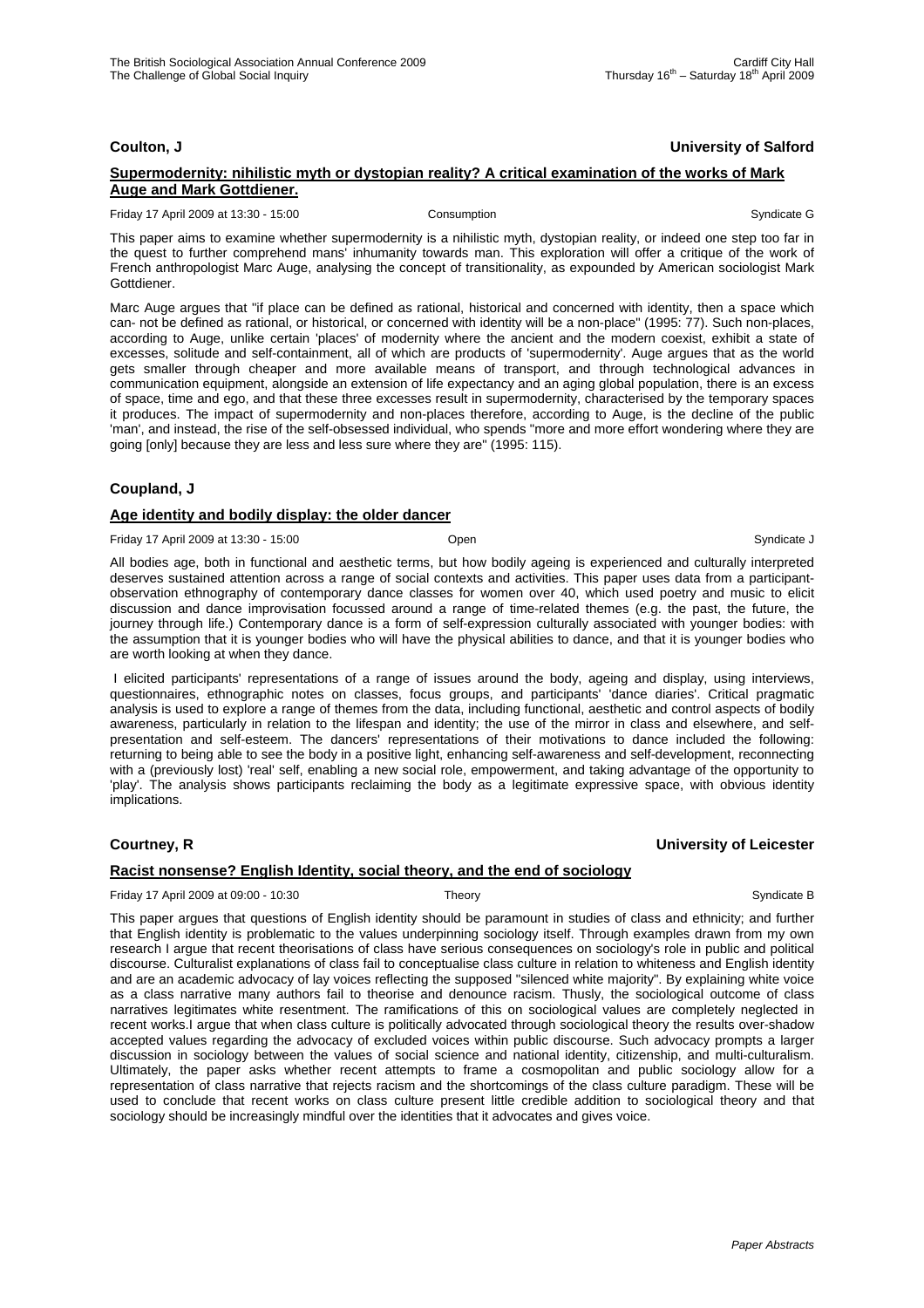# **Cowan, O. Cardiff University**

# **Navigating experience and perception of crime in Atlantic Wharf**

Friday 17 April 2009 at 15:30 - 17:00 Methodological Innovations Syndicate L

Atlantic Wharf is in Cardiff Bay, a result of the regeneration of the docks that has unfolded over the last twenty years. There has been a growing interest in the relationship between regeneration and crime, but less research on how crime impacts on everyday life in a regenerated area. This paper will introduce my PhD research into the relationship between the experience and perception of crime and disorder, and the way people use and perceive the everyday spaces of their neighbourhood. It will also offer insight into a particularly useful approach to conducting research focused on the relationship between crime and place; the mobile interview.

The core research data has been gathered through walk-and-talk interviews with residents and key informants around Atlantic Wharf. This has proved an extremely useful and productive tool as it has allowed me to access and contextualise how the intricacies and significance of place, route and everyday practice relate to notions and knowledge of crime and disorder. It has also presented a number of challenges that need to be considered before using this approach.

Particular components of Atlantic Wharf's physical and social environment facilitate an exploration of the way that feelings of safety or insecurity are filtered through direct experience, mediated knowledge, conditioned responses, and individual perception. Furthermore there is much to discuss regarding notions of community and how people perceive the role they and their neighbours hold in producing and maintaining a safe, attractive and pleasant living environment.

# **Coy, M.**

### **Paying for sex as a form of consumerism: the context and challenge of globalisation**

Friday 17 April 2009 at 11:00 - 12:30 Consumption Consumption Consumption Syndicate G

The demand side of the commercial sex industry is an increasingly popular focus of both research and policy. Recent international studies on paying for sex indicate that buying sex is 'a contextual practice', and globalisation - in terms of extension of free markets and opening up of national borders - affects both availability and visibility of commercial sex Marttila, 2006). This paper draws on one of the largest UK samples of men who pay for sex and presents a conceptual framework of 'consuming', 'boasting' and 'confessing' to capture behaviours. Where buying sex is framed as consumerism, sexual transactions become consumer products, and discourses of market value, quality of service, and ease and convenience feature in men's accounts. Thus women's bodies and sexual services are regarded as commodities in a context of free market mutual exchange that mitigates notions of objectification and harm. The paper explores this framing using Radin's (1996) work on contested commodities and considers how globalisation and the promotion of consumerism present challenges to identify gendered harm in prostitution.

### **Curato, N University of Birmingham**

# **The Heart of the Matter: Pragma-dialectics as Methodology for Researching Deliberative Practice**

Thursday 16 April 2009 at 11:00 - 12:30 Methodological Innovations Syndicate L Syndicate L

After the noted 'deliberative turn' in democratic theory, various methodological innovations have surfaced to empirically capture the concept of deliberation. Generally, these approaches gauge deliberative quality using a set of indicators based on Habermas's model. Although these indicators are theoretically-informed and empirically-verifiable, this paper argues that existing approaches still fail to capture the heart of deliberation. Deliberation involves discussion aimed at producing reasonable, well-informed opinion in which participants are willing to revise their preferences in light of discussion. Hence, an adequate approach must capture the dynamic and intersubjective process of exchanging reasons rather than merely keeping tabs on static indicators of 'good' deliberation.

This paper suggests that pragma-dialectics can fill in this gap. It is a strand of discourse analysis that specifically looks at argumentative exchanges which are part of a 'systematic attempt to resolve a difference of opinion'. It remains faithful to Habermas by foregrounding deliberation's linguistic foundations while developing Habermas's model by looking at the dynamic stages of deliberation and the language appropriate to each stage. It picks up where Habermas left off by providing specific standards on issues where Habermas was ambiguous such as 'What is a reasonable argument?' and 'What moves distort deliberative exchanges?' While pragma-dialectics has been used in fields such as literary criticism and judicial argumentation, it has not yet been fully applied in analysing deliberation. The last part of this paper provides an empirical example on how this approach is used in analysing a deliberative encounter.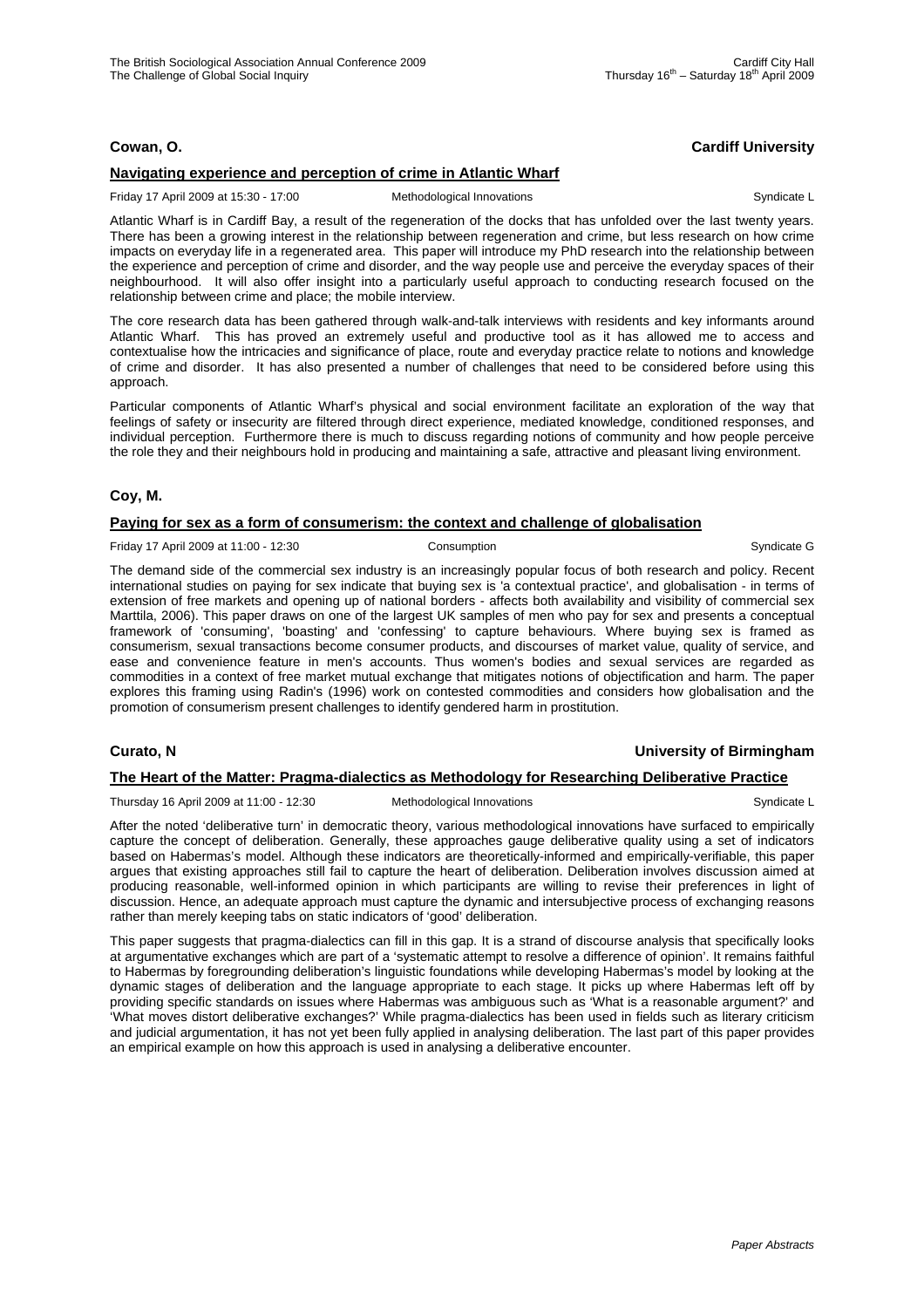**Daneski,K., Higgs, P. Morgan,M Swansea University**

### **Moral Discourses, Health and Old Age: Some continuities and disjunctures from the History of Stroke**

Friday 17 April 2009 at 09:00 - 10:30 Open Syndicate J

It could be argued that while History is mainly concerned about social change it also throws up continuities and circularities from the past. This is particularly true in relation to the understanding of Stroke where connections between increased risk factors and individual responsibility have taken on a moral component which has parallels with older 'moral' discourses about apoplexy where maintenance of the body is a key concern. At the same time the discussion of stroke connects with epidemiological concerns regarding the impact of the obesity crisis on the health of ageing populations. As with other chronic conditions, the main principle of medical management of stroke is prevention through individually focused strategies that focus on dietary measures and increasing activity levels. These recommendations resonate with a public debate on what has been termed the 'obesity epidemic' where the availability of cheap food and the decline in individual fitness are seen to be problems for the health of society as well as individuals within it. Both discourses have strong moral components relating to individual responsibility and personal agency. This paper draws from original socio-historical research on the management of stroke and shows how historically similar judgements were made in the 18th and 19th centuries where the lifestyles of individuals came under scrutiny and similar recommendations for individual action were also made. However times change as do moral starting points and this paper argues that while there are lessons to be learnt from history for policy makers there are also crucial differences.

### **Dart, J., Naidoo, D. Leeds Trinity & All Saints**

### **Athletes and Social Networking**

Saturday 18 April 2009 at 11:00 - 12:30 **Open** Communicate J Syndicate J Syndicate J

There have been a number of recent incidents involving athletes and social networking sites. In the UK, the LTA withdrew funding from two young tennis players after 'inappropriate' photos were reported on the Bebo social networking site. Shortly after, a young football player announced to his friends on Facebook that he was having a 'secret trial' with another club – unaware that thousands of other people were able to read his entries. In the USA, a growing number of colleges are banning their student-athletes from using social networking sites, whilst internationally the IOC vacillated over athletes' blogging during the 2008 Beijing Olympic Games. However, it is not all negative, with social networking sites offering a number of PR and marketing possibilities for athletes, as well as acting as a platform to by-pass the traditional mainstream media. The cultural impact of Web 2.0 is proving significant, especially amongst young people, with their on-line activities presenting a number of challenges to sporting organisations. This paper explores the role of sporting bodies in advising young people on their use of such sites for personal correspondence. The different positions adopted by sporting bodies inform debates about what is 'acceptable' behaviour by young athletes and wider issues of privacy, censorship and surveillance.

### **Davey, G M University of Southampton**

### **'They'd rather lose their right arm than send their children to state school'.**

Friday 17 April 2009 at 11:00 - 12:30 **Education** Education **Syndicate C** Syndicate C

This paper draws on the narratives of three middle-class mothers whose children have spent some of their education within the independent sector. I argue that the mothers' stories of educational decision-making articulate not only classed practices, but explicit class identities too. I aim to explore what Mike Savage has described as the '....innocence, the kind of unacknowledged normality of the middle-class' (Savage 2003: 357). Working with Bourdieu's formulation of 'habitus + capital x field = practice', I propose that this framework offers a more nuanced understanding of class, and one that is otherwise obscured by traditional class labels (Bourdieu: 1984).

The paper is written from data collected as part of my PhD thesis, where I argue against the widely-held binary model of educational decision-making. To divide students (and their parents) into a privileged middle-class versus a disadvantaged working class overlooks important nuances. I have proposed a model of middle-class decision-making which offers three quite distinctive approaches, and disrupts the widely-held working-class/middle-class binary model. The focus in this paper is the mothers whose children I have characterised as 'strategic and ambitious' choosers. How do their mothers make, and make sense of their own educational decisions, and how do the middle classes, in the words of one mother, 'move their children on'?

My decision to carry out research which focuses on the independent sector is an attempt to offer a more complex and finely-drawn analysis of an environment which has been neglected from research or used as a demonised 'other'.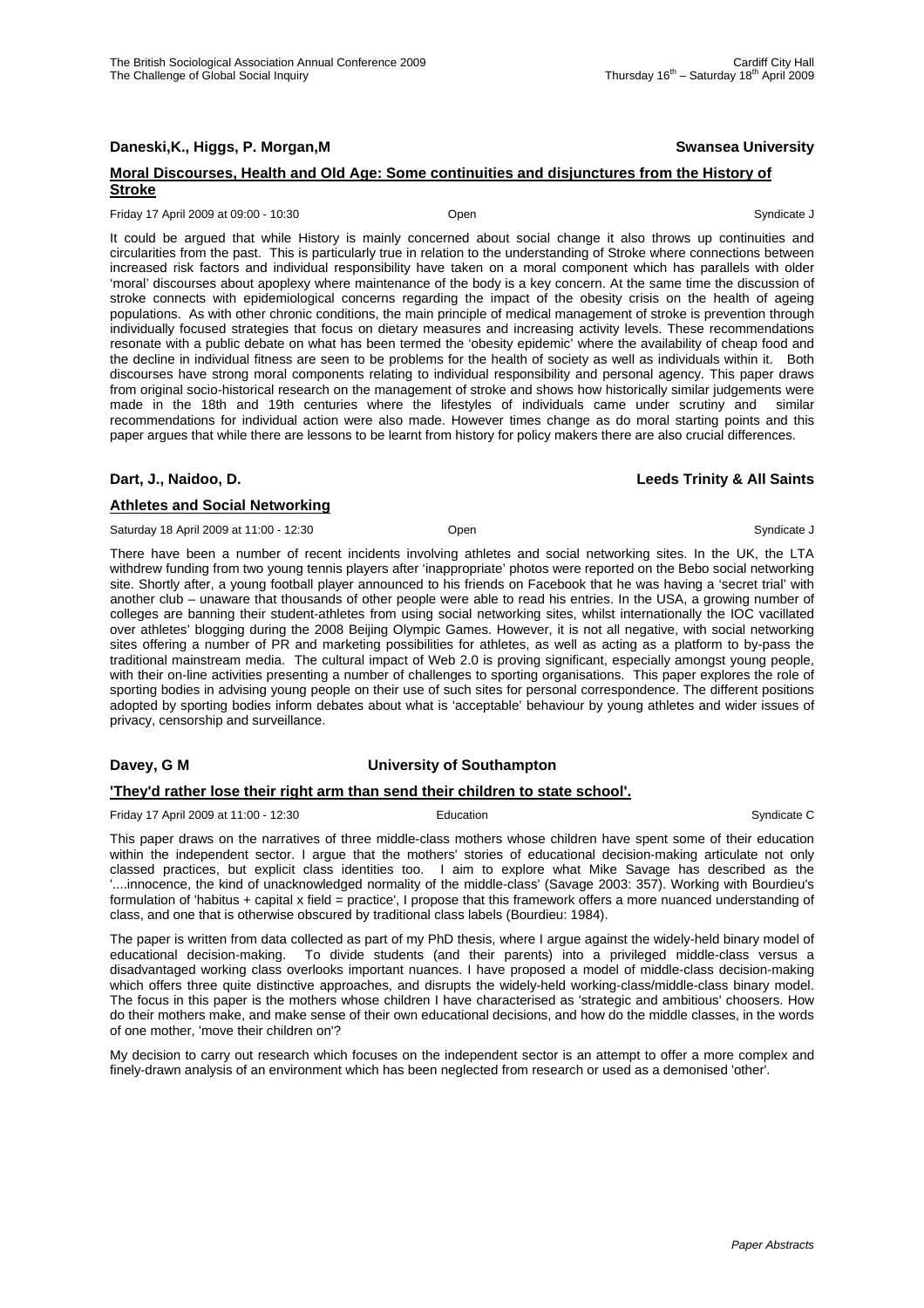# **Davis, H., Baker, S., Day, G., Kowalska, M. Bangor University**

# **Exploring European identities through biographical narratives**

Friday 17 April 2009 at 13:30 - 15:00 Social Divisions and Social Identities Readon Smith Theatre, National Museum

This paper reports on an investigation into the meanings of 'Europeanness' in the experiences of ordinary citizens. Using data from an international project (EU FP7 'Euroidentities') it explores the significance of study or training in another country in the perspectives of people who have had such experiences earlier in their lives. The autobiographical narrative method provides insights into how individuals actively construct their current identity and how their identities have evolved over time. The paper examines the extent to which educational mobility is realising its greater goals of promoting a positive transnational culture and lasting integration across European national borders. Biographical data is a rich resource for assessing the impact of these experiences on changing (or non-changing) identifications and the elusive category of 'European identity'. The project is generating a database from the seven research partners which allows comparisons to be made between cases from the UK and a range of other countries . The paper will include discussion of the methodological issues involved in biographical narrative analysis as well as substantive questions of European identity formation.

### **Dawson, M. University of Sussex**

# **The Death of Utopian Realism? Our Understanding of Politics in Late Modernity**

Friday 17 April 2009 at 11:00 - 12:30 Theory Theory Syndicate B

This paper will discuss the understandings of the role of politics offered by three key sociological writers, Zygmunt Bauman, Ulrich Beck and Anthony Giddens. Despite some differences the paper argues these three share key sociological components in their understanding of modernity, which combined can be treated as an elaboration of 'late modernity'. Among this common understanding are factors such as; the 'reflexive biography'/life story, the prevalence of 'expert systems', uncertainty and unintended consequences of modernity, as well as the importance of risk, ecology and the effects of globalisation. Along with these theoretical similarities, it will be argued that the political observations of these writers' work have been detached from their more critical and comprehensive sociological work. Whilst Giddens' political viewpoint found its manifestation in 'The Third Way' and Beck's in writings on 'sub-politics' and 'cosmopolitanism'. By examining their previous and concurrent sociological writings this paper will argue that instead the form of politics suggested is a more pluralistic, decentralised form of democracy focused towards new goals, these can not be realised in the formations they offer. The writings of Bauman will be used to develop this point, since he has used this common understanding of 'late modernity' to form different political arguments. However whilst showing more theoretical consistency, he still doesn't develop a complete political framework. This paper concludes by using the sociological and political observations drawn therein as the beginning for a different understanding of the role of politics in late modernity.

# **DeHanas, D. N. University of North Carolina at Chapel Hill**

# **Return of Certainties?: Global Religious Revivalism and the Local Grievances of London's Young Second-Generation**

Friday 17 April 2009 at 11:00 - 12:30 **Religion** Religion **Syndicate H** Syndicate H

This paper investigates the forms of religion prevalent among second-generation Muslim and Christian young people in Inner London. The work of French Sociologist Olivier Roy has been highly influential in the study of Muslims' transitions from first to second-generation throughout Europe. Roy argues that "neofundamentalist" forms of religion are in the ascendancy, due to global factors that include the "deterritorialisation" of Islam and a process of "deculturalisation" that is intended to distil Islam into a pure, all-encompassing world faith. Although Roy's work focuses on the conditions of Muslims in France, he generalises to other European contexts and to the generational transitions of Christian ethnic minorities, especially Evangelicals and Pentecostals. This paper will bring Roy's insights forward for empirical verification in the context of Inner London. The interplay of global movements of religious revival and the local concerns and grievances of second-generation youth -- and the bearing of these on Roy's thesis -- will be considered. The paper is based on a larger study that includes ethnographic fieldwork in urban neighbourhoods and religious institutions, interviews with religious and community leaders, and 80 in-depth interviews with Bangladeshi (predominantly Muslim) and Jamaican (largely Christian) second-generation youth. Though the paper will dialogue primarily with Roy's work, it will situate its argument within key recent developments in the study of secularisation and global religion from Charles Taylor, David Martin, and Daniele Hervieu-Leger.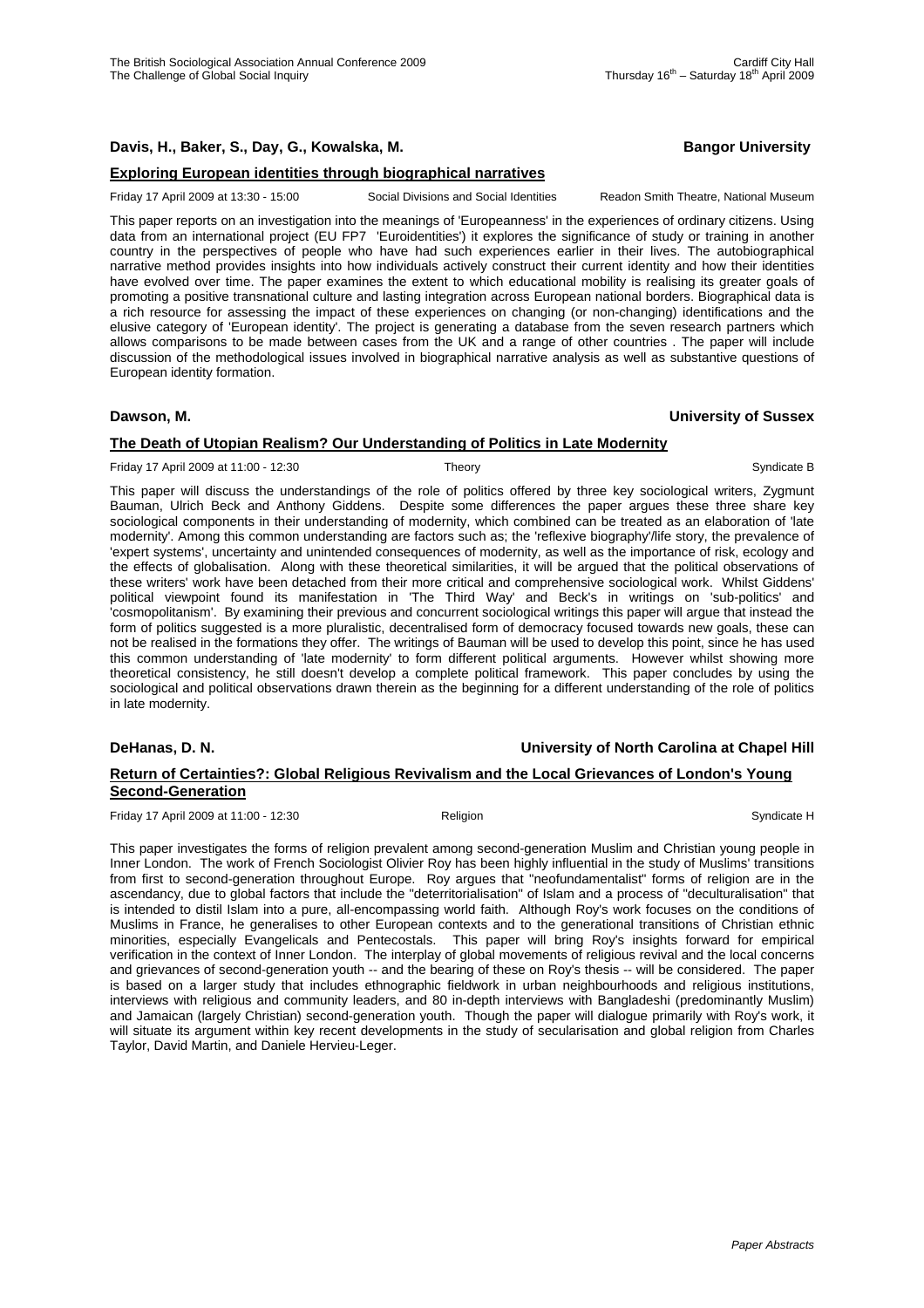# **den Besten, O., Adey, P., Horton, J., Kinross, M., Kraftl, P., Newman M., Woodcock, A.**

# **Re-positioning schools: A critical look at school re-design**

Friday 17 April 2009 at 15:30 - 17:00 Education Education Syndicate C

In the context of the UK Government's plans to rebuild or refurbish every secondary school in the country within the next 10-15 years, the paper looks closely at the social relationships involved in designing a new school. Through in-depth ethnographic research in 10 diverse schools we attempt to analyze the complex decision-making process of creating an individual school building. The paper discusses where major changes in school architecture come from and how they are connected to the envisaged changes in education. Research shows that on the level of a single school, the school identity plays a central role in this process. In the context of tough competition on the educational market, a school takes considerable efforts to position itself as a specific type of school (for example, a caring, cosy and reliable primary in a well-off area, or a prestigious arts college). Schools also strive to come up to the expectations of them becoming a community hub or a flagship of renewable energy use. Aspirations for such (re-)positioning are very much put into the design of the new building. The paper considers how the stakeholders' hopes and visions can be conflictual with other participants' ideas and to what extent they can be constrained by a certain procurement route, budgets, and building regulations. In particular, we look at how the fact that schoolchildren get to contribute mostly or only to the design of social areas - such as corridors, canteens, and toilet facilities - is constructed around the notion of expertise.

#### **Job instability, risk aversion and family choices in four EU-27 major cities**

Saturday 18th April 2009 at 15:00 - 16:30 Social Relationships Syndicate A

The connection between job ibstability and family choices is highly complex. The question is whether it is the instability in a job to affect family choices made by individuals and couples or whether it is their risk aversion level to influence decision making when it comes to choosing a job, setting up a family and having children.In other words, how does the condition - recently more and more familiar to the young generation - of working under unstable contracts affect the transition to aduthood? This paper's concern is to investigate these issues on the assumption that it is in fact people's job instability that heavily conditions decisions in family planning rather than their propensity to taking risks. Facts and figures used as data sources for this paper were collected in 2006 by means of a C.a.t.i. survey (computer assisted telephone interview) carried out in four major cities in the European Union, then counting 25 members, within the transnational J.i.f.t. Project (Job Instability and Family Trends) funded by the European Commission DG Employment, Social Affairs and Equal Opportunities. The survey aimed at ascertaining how the becoming more and more popular of various form of rather unstable types of work contract impacted on young people's aged 25-44 family choices.The study was carried out with an interdisciplinary approach looking at economic, sociological and demographical factors.

### **Dewan, I.**

#### **The perspectives of mixed heritage students in a London school**

Saturday 18 April 2009 at 15:00 - 16:30 **Education** Education **Syndicate C** Syndicate C

This paper examines initial findings from a study with mixed heritage secondary school students (aged11-16) attending a mixed, ethnically diverse comprehensive in inner London. The topics discussed in interviews with the students included perceptions of being mixed race, experiences of living in London, and perspectives on education and future lives. Some differences between these findings and the research findings from recent studies on the experiences and perceptions of young mixed heritage people (DfES, 2004; Dewan, 2008) can be identified. Whilst feelings of difference, and race discrimination and miscategorisation (from both black and white people) were rife amongst young students attending FE colleges in London in 2001-02 (see Dewan, 2008), the young people in this study (research conducted in 2008) tended to reproduce a multiculturalist discourse of personhood in which race was not an issue and everyone was seen as equal to everyone else. Rather than focus on matters around mixed heritage identity, as is evident in earlier studies, the students' talk tended to reflect some of the wider social issues and problems facing many young people in London today, such as youth crime, gendered peer pressure, anxieties about safety, etc. This paper asks what implications these findings have for contemporary theories of society and personhood, and for education policy and practices which have mixed heritage people in mind.

Dewan, Indra (2008) Recasting Race: Women of Mixed Heritage in Further Education. Trentham Books: Stoke-on-Trent

DfES (2004) Understanding the Educational needs of Mixed Heritage Pupils. London: Research Report 549

# **Deriu, F., Staffieri, S. "Sapienza" University of Rome**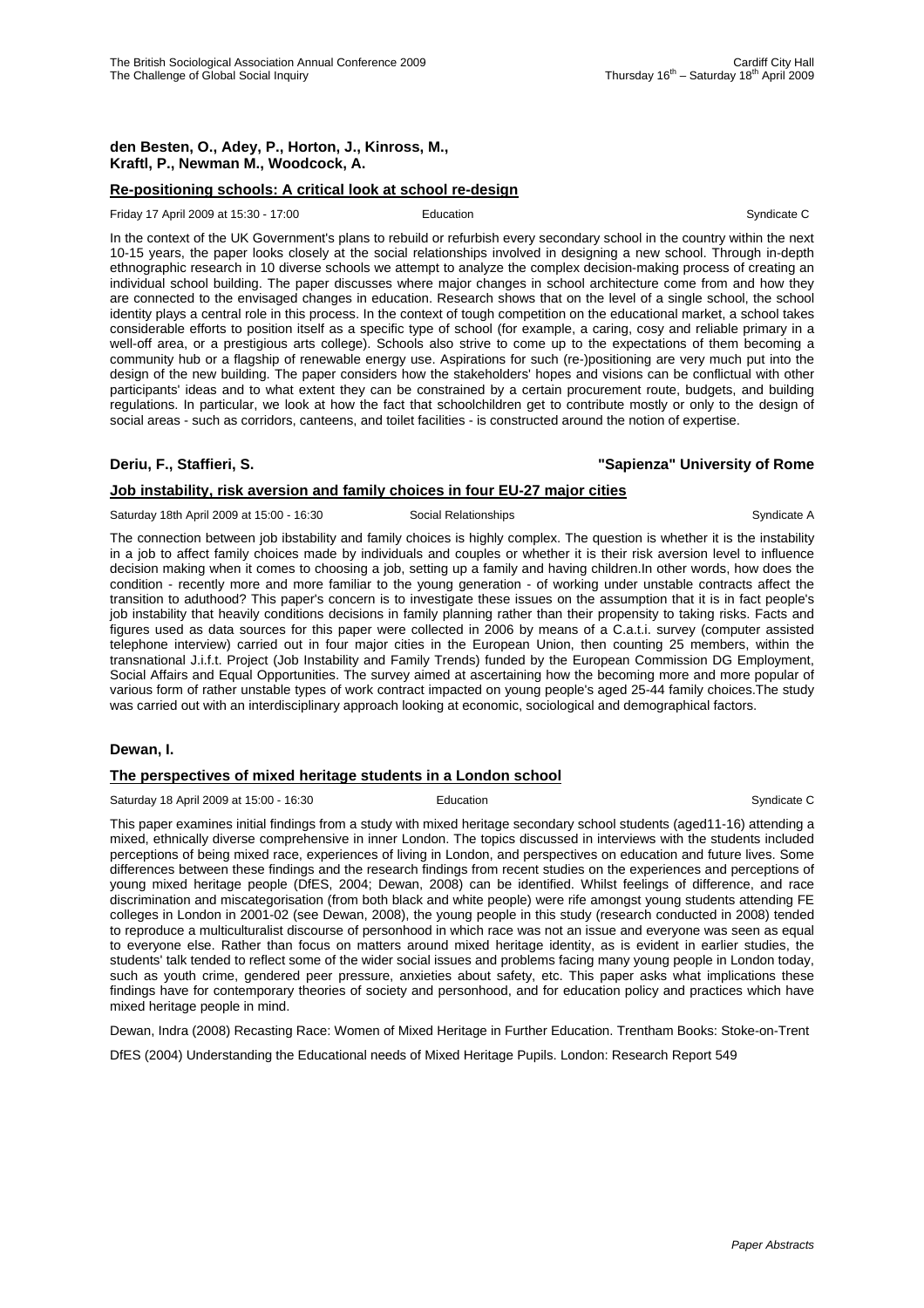### **Dicks, B.**

# **Community 'capacity building' in local regeneration : culture, politics and rhetoric**

Thursday 16 April 2009 at 15:30 - 17:00 Space, Mobility and Place Syndicate K Syndicate K

Regeneration policy agendas, previously criticised for failing to engage local communities, now routinely incorporate strategies for developing community 'capacity building', participation and 'active citizenship'. A number of features characterise such strategies: a focus on suporting community members' personal skills (such as self-confidence); putting in place effective communicational and organisational support; encouraging community members to link up with, participate in and access resources, focusing in on the need for image-change in the environment, and so forth. It operates with a guiding assumption: agencies' role is to facilitate and support the existing resources that already lie though probably dormant and unrecognised - within residents' own selves, community groups, partnerships, environments. Through an empirical case-study of two ex-coal-mining communities in the welsh Valleys, the paper explores how this policy approach is playing out in terms of an unfolding agenda of regeneration in the area. The focus is on unpacking the rhetoric of policy documents and interviews with planners and policy-makers to uncover the kinds of assumption being made about communities' capacity to act, be resourceful, develop their own existing qualities and skills and link up with appropriate resources. The paper argues that this approach reflects a more demanding stance towards community members, based on neo-liberal principles of the competitive, self-reliant citizen, than was necessary with previous ones. It questions how appropriate it is in the context of long-term disadvantaged communities, under conditions of scarce resources, endemic problems of unemployment and poverty, and in neighbourhoods of dense and often fraught interpersonal relationships.

### **Dinnie, E. University of Aberdeen**

# **From Commune to Global Eco-village: Managing Individuality in the New Age**

Friday 17 April 2009 at 15:30 - 17:00 Religion Religion Syndicate H

New Age spirituality differs from traditional religions in making the human self, rather than an external deity, divine. Having the essence of holiness within means New Agers locate authority with the self; truth, for those who see themselves as spiritual beings, must come from personal experience rather than from others exercising authority or from authoritative traditions or belief systems. The idea that we are each our own authority is profoundly modern and sociologically precarious because lack of obedience to external authority creates variously related problems of social organization, elicits only slight commitment and little agreement about details. It thus makes a shared life unlikely.

This paper argues that the Findhorn community, one of the few survivors of the 1960s communes, has managed the problems of social organization stemming from the location of authority with the self by changing its purpose from creating a shared way of life to education and demonstration to others. Each year around 2,000 people from over 70 countries attend residential programmes at the community's two campuses in Moray, Scotland. Instead of converting people to a way of life visitors can pass through the community before moving on elsewhere. Local projects in sustainability, housing, economics, energy production and waste water treatment can be transferred to a global level of interaction through the community's inclusion in international associations such as the Global Eco-Village Network and the United Nations Institute for Training and Research.

# **Domínguez Rubio, F. University of Cambridge**

# **A morphogenetic approach to cultural production: the case of Robert Smithson's Spiral**

Friday 17 April 2009 at 15:30 - 17:00 Culture, Media and Society Ferrier Hall

This paper will deal with the production of cultural forms. The specific objective is to offer an alternative to those sociological accounts which have studied the production of cultural forms by focusing on different 'external' factors like the structure of the artistic market (DiMaggio, 1977; Moulin, 1967; Peterson, 1997), the structure and number of galleries and museums (Crane, 1987), the composition of the public (DiMaggio and Stenberg, 1985; White and White, 1965) or the gatekeeping system and the networks of cooperation and competition amongst artists (Becker, 1982, Bourdieu, 1993, 1996).The paper will contend that these approaches have tended to reduce cultural forms to mere outcomes of social processes leaving moot the analysis of cultural products as specific material entities. As I will contend, the process of production is not merely expressive or revelatory. It is a truly morphogenetic process, that is, it generates form. I will illustrate this point by focusing on a specific cultural form, the Spiral Jetty, a monumental sculpture created by the American artist Robert Smithson. As I will show, the Spiral Jetty's grew into form through the specific solutions given to developing problems within the process of production itself. The case of the Spiral Jetty will serve to illustrate the need to understand cultural production from within, that is, from a detailed study of how cultural forms are materially accomplished.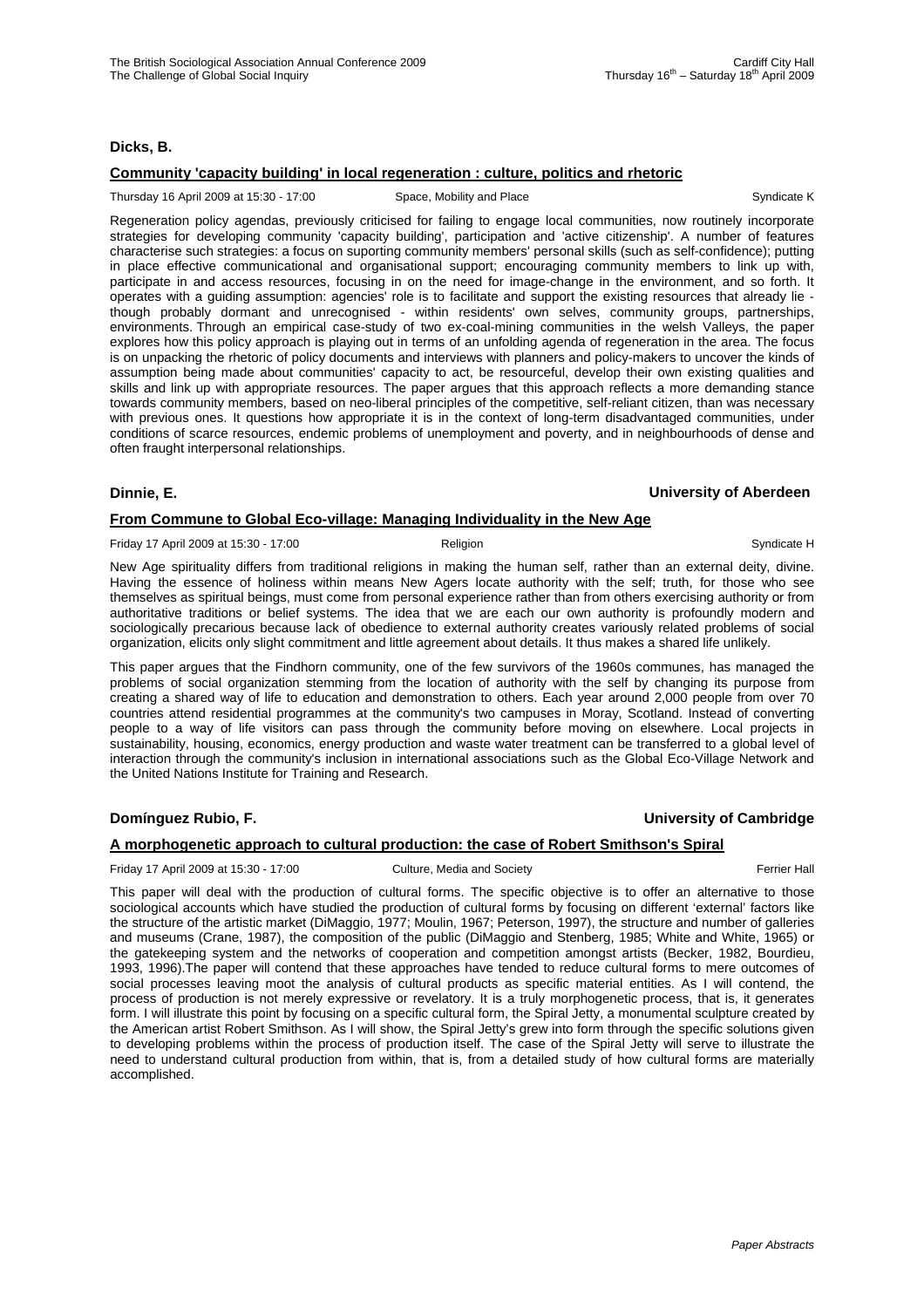# **Donovan, C., Groves, N., Griffiths, S. University of Sunderland**

# **Perpetrators of domestic violence: engaging them in voluntary perpetrator programmes**

#### Friday 17 April 2009 at 13:30 - 15:00 Social Relationships Syndicate A

Drawing on the findings from a Northern Rock Foundation Evaluation of two domestic violence projects in the North East and Cumbria we focus on work with perpetrators. Both Projects originally aimed to provide voluntary perpetrator programmes but both struggled to recruit. In this paper we explore some of the reasons why this was the case, focussing on the ways in which different agencies understand their responsibilities in relation to addressing domestic violence. Whilst many agencies can identify a role in relation to the health and social care required for victim/survivors and their children and many can identify a role for the criminal justice system in relation to holding perpetrators accountable we found that very few agencies see a role for themselves to engage with perpetrators directly to refer them to the voluntary perpetrator programmes. We explore three key reasons for this: perpetrators do not fall within their remit; anxiety attached to working with potentially violent men; and gendered assumptions about work with families: perpetrators are rarely the clients who these professionals encounter when they work with families. That fathers, husbands/partners (especially potentially violent men) are not expected to be clients opens up a set of questions about the ways in which families are worked with that goes much broader than domestic violence. This paper concentrates on the implications of our findings for work with perpetrators.

#### **Donovan, C., Hester, M. University of Sunderland**

### **'[It] took a long time to see.' Emotional violence as the basis of domestic violence: Implications for definitions and responses**

#### Friday 17 April 2009 at 15:30 - 17:00 Social Relationships Syndicate A

The Home Office definition of domestic violence now includes emotional and psychological abuse and acknowledges that domestic violence can occur in same sex and heterosexual relationships (see Donovan et al, 2006). Simultaneously, the state has highlighted the importance of these behaviours in a perpetrator's arsenal of abusive behaviours and recognised that these abuses may be perpetrated regardless of gender or sexuality. The evidence from heterosexual female survivors suggests that the impact of these kinds of abuses is more long-term and profound than physical abuse. Yet it is still the case that most criminal justice system responses to domestic violence has been to physically violent incidences. Whilst this can be understood in the context of securing evidence for an incidence-based approach to domestic violence, we argue that there are consequences for not exploring ways of responding to emotional and psychological abuses. For example, in our study, those respondents who had experienced only emotionally abusive behaviours were far less likely to have identified their relationship as domestically violent at the time. These were also more typically lesbians. In this paper we present the accounts given by respondents to an ESRC study comparing love and violence in same sex and heterosexual relationships to explore their experiences of emotional abuse. We do this to promote discussion in three areas: defining domestic violence, understanding the impact of emotional violence; and the consequences for support to victim/survivors of domestically violent relationships.

### **Dowling, S.**

### **'Dear Sally...' Reflections on using email correspondence as a method of generating qualitative data.**

Thursday 16 April 2009 at 15:30 - 17:00 Methodological Innovations Communicate L

Correspondence as a method of data collection has been used by few social researchers although email has been employed to generate data in a variety of ways. As a tool for academic research the Internet is used increasingly but email correspondence presents additional, exciting and challenging opportunities with the potential for social enquiry on a global scale.

In this presentation I will talk about my experience of using email correspondence in my PhD research. Correspondence, participant observation and in-depth interviews have been used to understand more about the experience of women who breastfeed for longer than six months. In particular I have drawn on Kralik's work on the use of correspondence, valuing the development of a 'critical reflective conversation' with my participants . A number of issues arising from the work will be discussed. Is there a difference between 'corresponding' and 'interviewing' by email'? What are the issues raised when researcher and participants view this differently? What are the advantages of generating data using this method - and are there disadvantages? How do these different methods complement each other? Ethical issues in research of this nature will also be discussed. The use of correspondence as a research tool for those drawing on feminist principles in qualitative research will be considered, alongside feminist critiques of using the internet for social research. This discussion will be illustrated with examples from my research and reflections on my practice.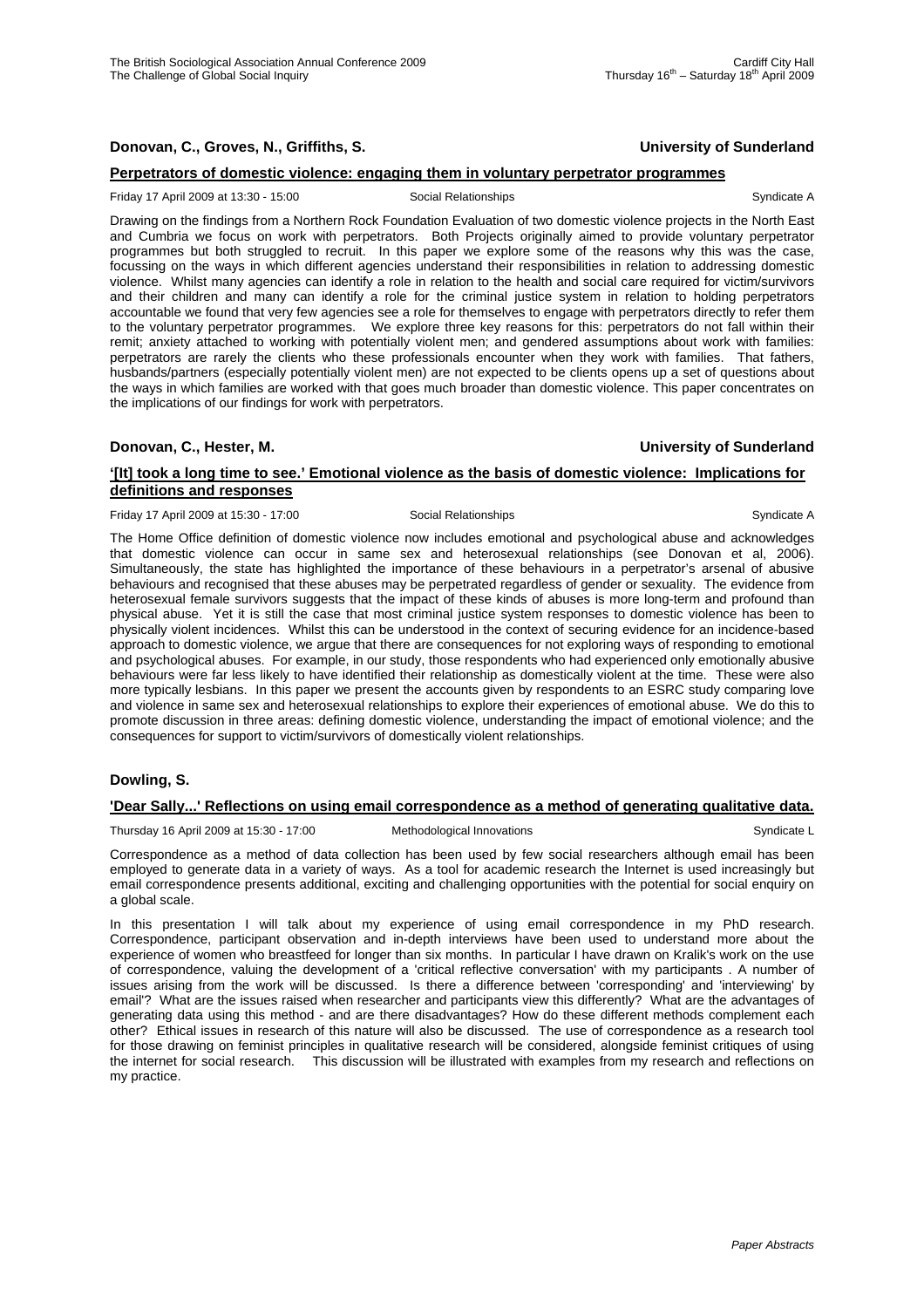# **Edwards, A., Hughes, G. Cardiff University**

# **The "Third Wave" and Criminology**

Thursday 16th April 2009 at 13:30 - 15:00 Sub-Plenary – Science and Technology Studies Assembly Hall

Abstract Developments in the sociology of science suggest there are ways of demarcating social scientific knowledge from other kinds of knowledge that frame controversies in public policy. The 'Third Wave' of social studies of science defines concepts of expertise and experience as the means by which scientific knowledge can be demarcated from other kinds of knowledge associated with, for example, party political competition, pressure group campaigning, journalism and experiments in direct democracy or 'community engagement' in the public policy process. This paper considers the relevance of arguments over the possibility and desirability of a Third Wave of science studies for analogous arguments in criminological research over the appropriate relationship between science and politics in defining problems of crime, formulating policy responses and evaluating their outcomes. The paper discusses four basic conceptions of the science-politics relationship in criminology: bifurcation 1: scientism (where it is acknowledged that science and politics are entirely separate kinds of knowledge and that politics ought to be subordinated to a science of crime); bifurcation 2: politicism (where it is acknowledged that science and politics are entirely separate kinds of knowledge and that science ought to be subordinated to the political arbitration of crime problems); conflation (where it is argued that science is just another political construction of the crime problem) and tension (where it is acknowledged that science and politics overlap but are distinguishable in terms of the kinds of expertise, experience and formative intentions they entail). The paper considers the potential of this latter concept, of the tension between science and politics, for transcending long-running arguments within the academy between positivist and constructionist thinking about crime and amongst academics and public policy-makers over the appropriate relationship between the rationalbureaucratic and popular-democratic basis for policy-making.

### **Ehrhardt, D.W.L.**

# **Strugging to Belong - Explaining social conflict in Kano and Amsterdam**

Saturday 18th April 2009 at 15:00 - 16:30 Social Divisions and Social Identities Readon Smith Theatre, National Museum

'Belonging', both in social and spatial terms, is important because it provides a subjective sense of place and security and because it has significant social and material implications - granting rights and privileges to those who belong over those who do not. Belonging can therefore be an intensely contested issue and lead to virulent social conflicts, poising those considered 'native' against 'settlers', 'migrants', or other 'newly-arrived strangers'. This paper takes the ethnoreligious conflict in Kano (Nigeria) and the tensions around 'integration' in Amsterdam (Netherlands) and argues that they are both cases of social conflict over belonging because of the exclusionary social identities and corresponding grievances that underlie them. Moreover, it then discusses to what extent the causes and dynamics of these conflicts depend on these particular identities and grievances. The paper is designed as a least-similar comparison in order to show the explanatory power of this model across highly divergent contexts. Methodologically, the research is based on field work both in Kano and Amsterdam that has provided survey and interview data on the local social identities, grievances, and the mechanisms of their production.

# **Elder-Vass, D.**

#### **The causal power of discourse?**

Thursday 16 April 2009 at 11:00 - 12:30 Theory Theory Syndicate B Syndicate B

Foucault's early work, in which he developed the claim that discourse shapes history, has been highly influential. Yet it is widely acknowledged (not least by Foucault himself) that the role of the subject was seriously undertheorised in this work. Furthermore, it is far from clear how the rather abstract structures Foucault identifies as discourse can have a real causal effect, and as a result there are suspicions amongst realists that this is an irredeemably idealist view of society.

This paper seeks to develop a realist explanation of how discourse could be causally viable and to show how this can be reconciled with a plausible account of the nature and causal role of subjects themselves. It will argue that discursive structures can be causally significant when they are normatively endorsed and enforced by specific groups of people; that it is not discourse as such but these groups – what I will call discursive circles – that are causally effective; that this way of conceiving of discourse preserves the possibility that it may be historically significant; and that such an account allows us to reconcile the role of discourse with that of the subject in a way that parallels recent realist accounts of structure and agency.

The implication is that Foucault's theory can be re-grounded in a viable realist social ontology. In this form it may be possible to integrate discourse theory into a more powerful synthesis that combines elements of realism and social constructionism.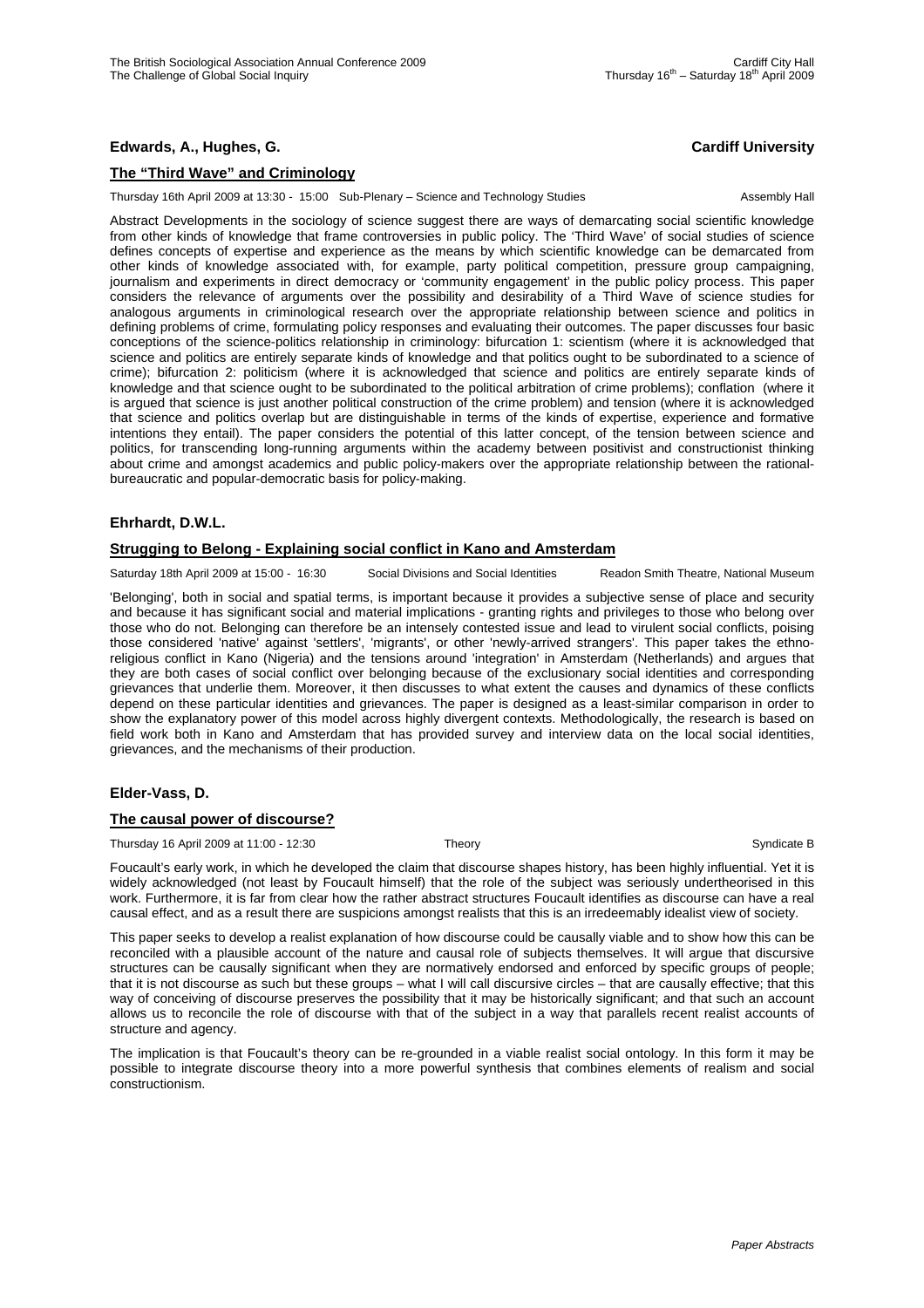# **Elley, S. Irwin, S.**

# **Concerted cultivation? Parenting, class and children's organised activities**

#### Friday 17 April 2009 at 11:00 - 12:30 **Education** Education **Syndicate C** Syndicate C

Recent research into parenting and family life has enriched our understanding of class related inequalities in education and beyond. Qualitative research in particular reveals a good deal about parents' practical and emotional commitments to their children, and how they yield very different rewards depending on families' social class position. As part of this, children's organised (sometimes, 'enrichment') activities are seen to enhance the advantage of the middle class, promoting the development of skills which are culturally valued and rewarded, particularly in the education system. A number of writers have pointed to ways in which class 'interests' are embedded in these undertakings. Children's involvement in organised activities, and parental motivations, have rarely been a focus of research, yet offer both intrinsic interest and a very productive avenue for research. This paper reports on new research which takes such a focus. The Family Contexts project, funded by the ESRC National Centre for Research Methods, comprised a survey of parents of children involved in organised activities, and a follow-up series of in-depth interviews. The research was designed to ensure participation of parents from diverse social class backgrounds. The paper develops an analysis of parental views of their children's involvement in organised activities, what they see as benefits, their motivations, and their perceptions of parenting more generally. It offers insights into commonalities and differences both within and across social classes. The evidence contributes to better understanding contemporary parenting, and links to wider evidence on inequality and social change.

#### **Elmoudden, S. St John's University**

# **Global Spaces, Local Places-A Discursive Exploration of Offshore Work.**

Thursday 16 April 2009 at 15:30 - 17:00 Space, Mobility and Place Syndicate K Syndicate K

The article argues for the importance of conceptualizing spatiality as an integral process of organizing, given our current moment of globalization. It suggests that a focus on place and space as a tool in global organizations can help us better understand power relations and the (re)production of identity within global organizations. The commitment of this article is not to debate if place matters anymore in globalization, but rather to expose how place still matters. In doing so, I conduct a genealogical discussion on space and place that lead us to metaphorical space as a framework. Metaphorical spaces are theorized as responses to situations where meaning is multiple and may be infused with contradictions. They are created when configurations of context, dynamic in space, time, and place relate or are made to relate, fix the meaning of space. I use offshoring and particularly a call center in Fez, Morocco to empirically make the case for such spatial communicative framework. A metaphorical space is a particularly helpful tool to interrogate situations in which meaning is ambiguous; that is, where there is not one clear determined meaning, or where certain potential meanings are privileged. In offshore call center where unclear meanings are the fact of life. Metaphorical spaces become a spatial communicative framework that helps us understand how individuals create and negotiate space and, in so doing, negotiate their identity and power relationships.

# **Elsenbroich, C., Gilbert, N. University of Surrey**

### **The Good, the Bad and the Reasoned**

Thursday 16 April 2009 at 15:30 - 17:00 Open 2 Council Chamber

How do norms and morals influence people's actions and choices? By looking at moral argumentation, different types of reasoning are identified and related to different theories of norms in sociology.

By examining a small corpus of moral debates and discussions, we identified three types of moral reasoning that we labeled factual, utility-based and deontic. Factual reasoning is based on consistency; utility-based reasoning evaluates the consequences of actions, and deontic reasoning rests on a predetermined set of universal values. A BBC discussion board on Capital Punishment is used to illustrate the different kinds of reasoning employed and the undermining and corroborating relations between the arguments are shown. The three types of reasoning relate to theories of norms. For example the argument that capital punishment relieves society of the burdens of lifelong prisoners is utility-based and fits well with a rational choice approach to norms. Even though it is not `nice' to kill others, the utility of not having to pay public money for lifelong prisoners is higher.

Our conclusion is that any theory of norms that does not take into account all types of reasoning involved in moral judgments will fall short of explaining or understanding normative behaviour.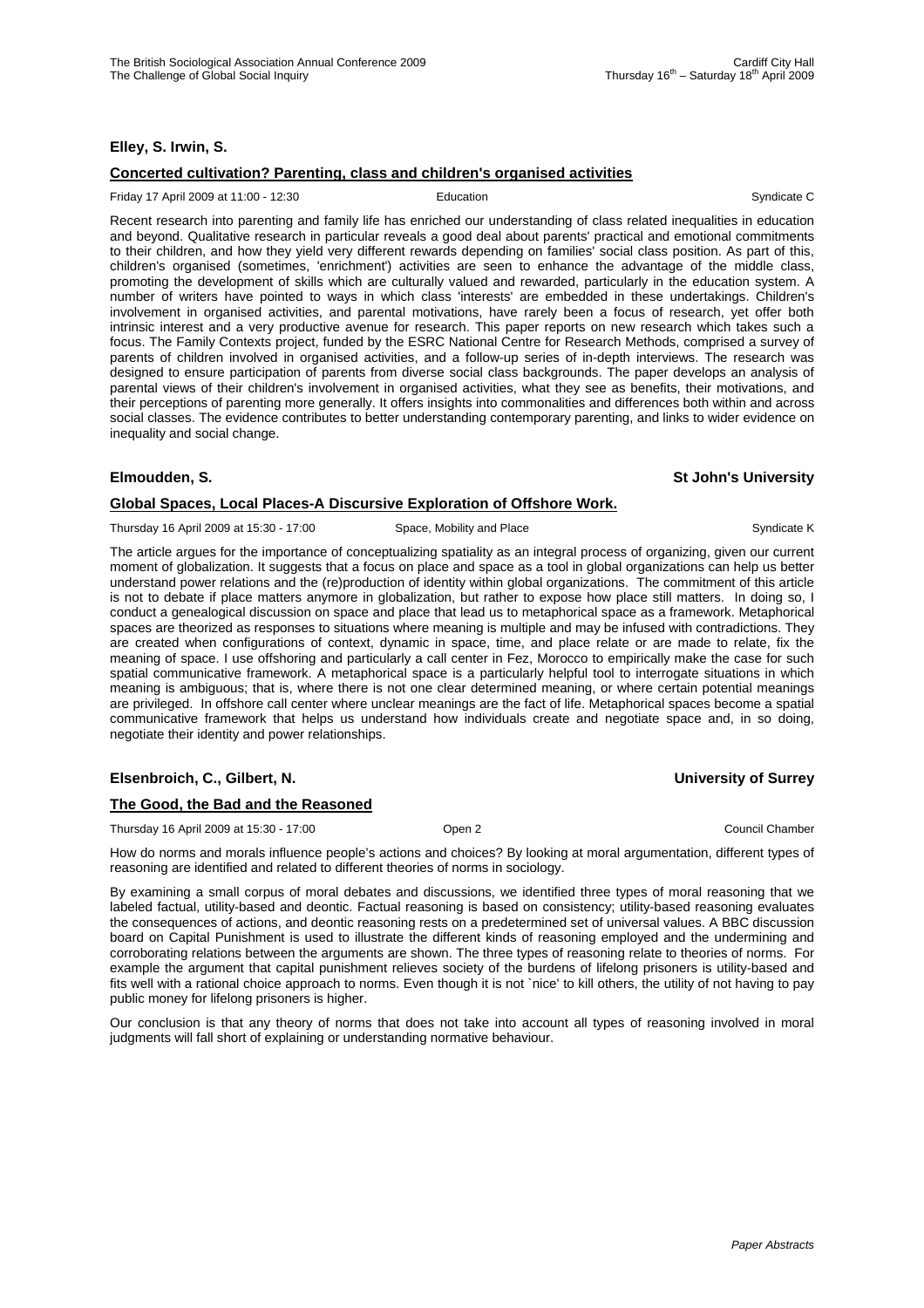### **Emmel, N., Clark, A..**

#### **Networks seen differently: the possible contribution of qualitative and participatory methodologies**

#### Friday 17 April 2009 at 15:30 - 17:00 Methodological Innovations Syndicate L

This paper reports on a three year methodological investigation of social networks, neighbourhoods, and communities using three qualitative and participatory methods, participatory social network mapping, walking interviews, and diary methods, in a qualitatively-driven mixed-method approach. We describe these three methods in the research and consider the strengths and weaknesses of each method. Further, we identify how these methods fit in an overarching strategy of a qualitatively-driven mixed-methods research design to inform insights and theorisation of doing networks. A case study will be presented that considers the importance of face-to-face encounters in maintaining different kinds of networks in neighbourhood and community. Using this case we address two particular methodological challenges we have identified in this methodological research; first the sample, its purposefulness, how we understand who is represented, and the implications of these reflections in the research process to claims made for transferability; and second, spatial and epistemological boundary setting and casing to avoid agglomeration and facilitate mid-level theory generation. Accounts of what happens on a network are of considerable interest in network analysis, yet have proved illusive to long-standing traditions of quantitative network analysis. We argue that, with consideration of the potential methodological challenges identified in this paper, qualitative and participatory approaches have the potential to provide rich and valid description of relationships employed to build, maintain, and dissemble networks and allow for the abstraction of transferable social theory.

#### **Engelbert, J. Eramus University Rotterdam**

#### **Talking of New Labour**

Thursday 16 April 2009 at 11:00 - 12:30 Open 2 Company of Company Syndicate H

Sociologists often consider institutional membership against the backdrop of a widespread decline in ideological alliances and partisanship in all spheres of late modernity. This paper focuses on membership to the 'new' UK Labour Party. Under Tony Blair's leadership, New Labour pursued a new kind of political support, one in which supporters and members were to be unbound by the kind of ideological conviction or socio-economic profiles so typically associated with Old Labour. Yet, the premise of this paper is that membership to New Labour actually requires a relatively high degree of conviction, because it suggests an endorsement of the party's new political vision and course. By considering this conviction as something that members 'do' rather than something that they 'have', this paper explores how a local community of party members – varying from students in their early twenties to volunteers who have been involved with the party for decades – talk about a range of complex issues: the social democratic nature of New Labour, Labour values, New Labour's political 'spin' and Old Labour. The paper shows how the members discursively manage the tension between being bound by their affiliation with the party on the one hand and being explicitly invited to present their personal stances on issues that are subject to fervent and particularly leftist criticism on the other hand.

#### **Erickson, M**

#### **Explaining expectations of nanotechnology**

Thursday 16 April 2009 at 11:00 - 12:30 Science and Technology Studies Syndicate I Syndicate I

Expectations of the transformative power of nanotechnology are very high. Popular science texts, science fiction narratives, the news and broadcast media and scientific communities construct speculative discourses describing how nanotechnology 'might', 'can', 'should' or 'will' transform, variously, science, technology and even society itself. This high level of expectations persists in society despite the presence of significant 'counter' discourses describing the potential dangers of nanotechnology and our past negative experiences of new technologies. How can we explain this?

The sociology of expectations (Brown and Michael 2003; Brown 2003) provides a useful analytical starting point as it identifies a dynamics of expectations, a relationship between new hopes and emerging disappointments. These emerging networks of possible technological advancement inevitably collapse, hype gives way to disillusionment and these communities of promise fall apart. In the case of nanotechnology, however, it is more difficult to discern any such a network: all voices proclaim similar expectations. The value of the concept of network for sociological analysis is called into question. In contrast the sociology of science of Ludwik Fleck provides a framework for explaining the convergence of expectations for nanotechnology, through identifying the connections between esoteric and exoteric thought communities. This paper will map the emergence of the story of the promise of nanotechnology, and will look at the connections between the esoteric and exoteric discourses of nanotechnology. It will also use the work of Wilhelm Baldamus to begin a critique of the concept of network for sociological analysis.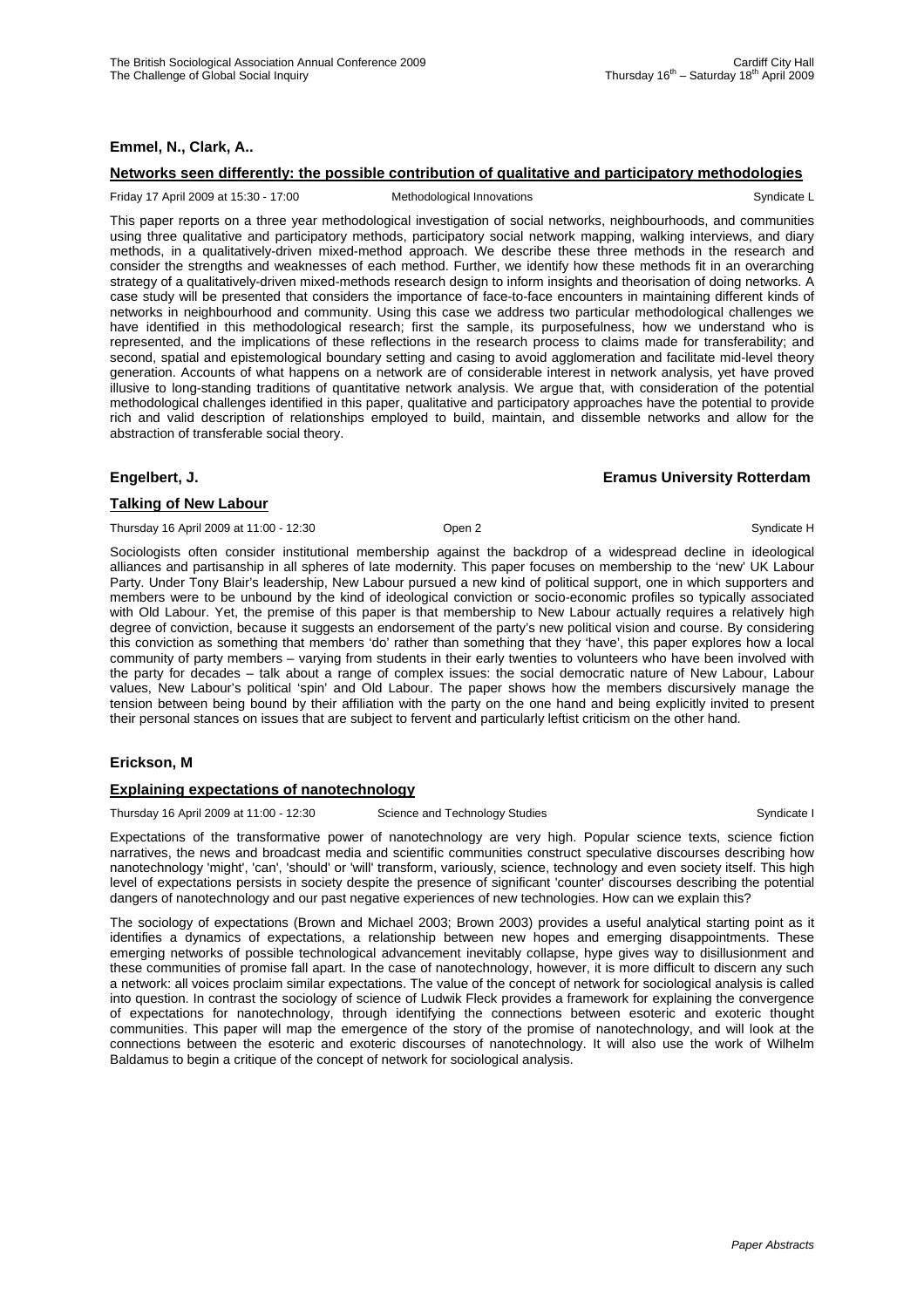#### **Esau, S., de Waal, L Centre for Research on Science and Technology, South Africa**

#### **The Medical Carousel: Migration of health professionals between South Africa and the United Kingdom**

Friday 17 April 2009 at 09:00 - 10:30 Science and Technology Studies Syndicate I Syndicate I

The migration of health professionals from developing countries to the developed world is a growing trend and concern for many countries and South Africa is no different. A study was undertaken in 2008 to assess the determining factors which led to South African health professionals, choosing to migrate between countries.

Semi structured interviews were conducted with a group of South Africans currently residing within the UK, as well as a group of South African's who had returned home. The factors which influenced their migration decisions, its effects as well as comparative experiences were questioned and analyzed with a qualitative data analysis program Atlas ti.

The health professionals reasons for migration between the UK & South Africa are complex and varied. The study aims to shed some light on these complexities and suggestion possible ways in which government's can address these effects of mobility.

### **Evans, A., Higgin, M., Miele, M.**

### **Exploring societal views about animal welfare science**

Thursday 16 April 2009 at 15:30 - 17:00 Science and Technology Studies Syndicate I

In this paper we present the initial results of a series of citizen juries, which were designed to examine societal opinion in the UK, Italy and Norway about a new outcome-based farm animal welfare assessment scheme that is being developed by the Welfare Quality(r) project. In particular, we highlight interesting similarities and differences between scientific and societal understandings of farm animal welfare and we explore how jurors' lay opinions about farm animal welfare changed over time after they were exposed to a variety of different expert inputs. In addition to our empirical findings, we also focus attention on the novel methodologies that we developed to facilitate a radical citizen-led form of societyscience dialogue within the jury sessions. One of the most innovative features of our approach relates to the extent to which we attempted to open up scientific 'black-boxes' to broader societal scrutiny and reaction. Indeed, we worked from the premise that even the most seemingly 'technical' facets of scientific enquiry into farm animal welfare (such as scientific methods for measuring animal health/behaviour and mathematical methods for combining and calibrating welfare scores) are shot through with practical and ethical imperatives (see Pickering 1984, Latour 1987) and that, as such, members of the jury might have potentially useful insights to offer even at these levels of specificity. This approach has strong affinities with Strathern (2004) and Mol (2005), who contend that scientific forms of enquiry are best understood at the level of practice.

### **Evans, A., Riley, S. University of Bath**

#### **'Safe' or 'Seedy'? Ann Summers and the Negotiation of the Sexually Explicit Consumption Space**

Thursday 16 April 2009 at 13:30 - 15:00 Consumption Consumption Consumption Syndicate G

A sexually liberated (heterosexual) identity is one that is increasingly marketed to women through contemporary consumer culture. This suggests a move to a recreational, self-expressive, communicative feminine subjectivity wherein desires, enjoyment and pleasures are at the forefront of a socially constructed self. In Britain in particular, the high street sex shop Ann Summers represents a space for such an identity construction, constituting a gender boundary crossing where a previously male consumer culture has been reappropriated and resignified into a female consumer culture. Previously having been associated with a the figure of the 'raincoater', and a dark, dangerous, male sexuality, the sex shop is now related to a new hedonistic femininity, where a postfeminist aesthetic and style are intended to make the sale space of sexually explicit products safe and woman friendly. Drawing on focus group discussions on the consumption space of Ann Summers, this paper argues that these safe or seedy distinctions often serve to reinforce gendered expectations. However, there is also a degree of troubling within these binaries, producing particularly contradictory discourses which open up more nuanced interpretations. This paper thus provides a contribution to the literature through exploring women's negotiations of these contradictions in a context in which women's sexuality has the capacity to signify multiple, complex and conflicting sexual and embodied identities.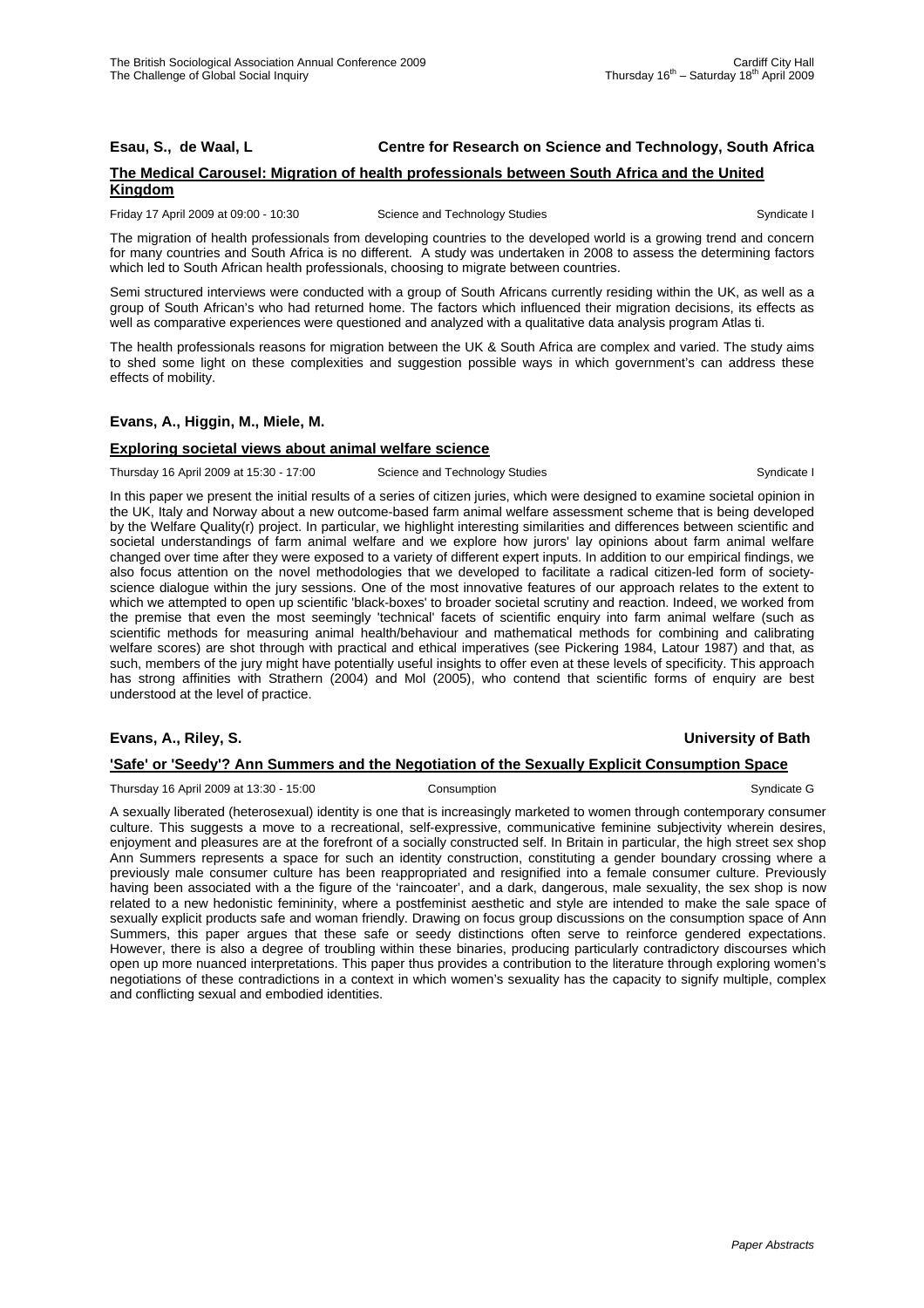# **Finger, A. University of Erfurt**

### **'The prerequisite of all criticism': Reclaiming the critique of religion for the sociology of religion**

#### Saturday 18 April 2009 at 09:00 - 10:30 Religion Religion Syndicate H

This theoretical paper presents some reflections on a conspicuous absence characteristic for a lot of research in the sociology of religion: the critique of religion. While historically protagonists of the sociological sub-discipline dealing with religion felt they were overcoming and surpassing the limitations of the critical project, in this paper it is argued that it is high time to rediscover and reclaim the legacy of critique. The sociology of religion stands only to gain from such efforts: Religious phenomena themselves have had a critical potential, from the prophet Amos' god who hated rituals seemingly performed in his honour to certain modern-day liberation theologies. It is these dimensions of religion in both theory and practice that are emancipatory through negation. They have too often been overlooked, if not systematically neglected, by a sociology and sub-discipline directly affirmative or with professed neutrality abstaining from judgment in matters religious; e.g. by taking respondents' statements at face-value in ways hardly acceptable in other fields of sociological inquiry. A self-reflexive critique inspiring sociological research on religion might serve to reconnect this specialism to others as well as to social theory. Recent debates on atheism, for instance, would win in substance if the voice of a sociology of religion committed to its critique could be heard. For Marx this critique was the prerequisite of all criticism: He believed it had been essentially completed for Germany, yet nowadays it is far from complete, whether in Germany or in other places where sociologists of religion go to work.

**Finn, K. University of Manchester**

### **Close to Home? Young women's negotiations of class, ethnicity and regional identity in the move to university**

Friday 17 April 2009 at 09:00 - 10:30 Generations and the lifecourse Syndicate E

This paper explores the interplay between class, ethnicity and regional identity for 24 young women who, since starting undergraduate degree courses around the UK, find themselves oscillating between their home town in North West England and the spaces they now occupy at university. This discussion is based on the data produced during my PhD fieldwork - a qualitative longitudinal project which has allowed the respondents to engage in reflective discussions about their experiences at three separate stages of their first year of study. This paper specifically deals with the data generated during the stage one and stage two fieldwork interviews; conversations which took place prior to the respondents starting university and then again 3 months later during their first Christmas vacation as undergraduates. The aim of this paper is to take these two stands of data and examine the ways in which the respondents' narratives move and shift over time. As the young women engage in new social spaces and new personal relationships, their accounts reveal tensions and transformations which highlight the complex workings of social class, ethnicity, and local identity.

#### **Fish, J. S.**

### **Reprising Moral Individualism in Twenty-First Century Western Social Life: A Prolegomena**

Saturday 18th April 2009 at 15:00 - 16:30 Theory Theory Syndicate B

This paper takes a fresh look at Durkheim's sociological engagement with the concept of moral individualism and why it remains important in debates about contemporary Western social malaise. Before the concept of moral individualism can gain a proper foothold in these current debates we must move beyond Durkheim's purely structuralist approach to theorizing and his problematic use of dualisms when articulating the need for a renewed sense of moral individualism today. George Herbert Mead's writings on the self and ethics will be drawn upon when suggesting ways in which these limitations can be overcome. A Meadian approach will be shown to offer a more fertile ground for re-working the idea of moral individualism than that originally proposed by Durkheim.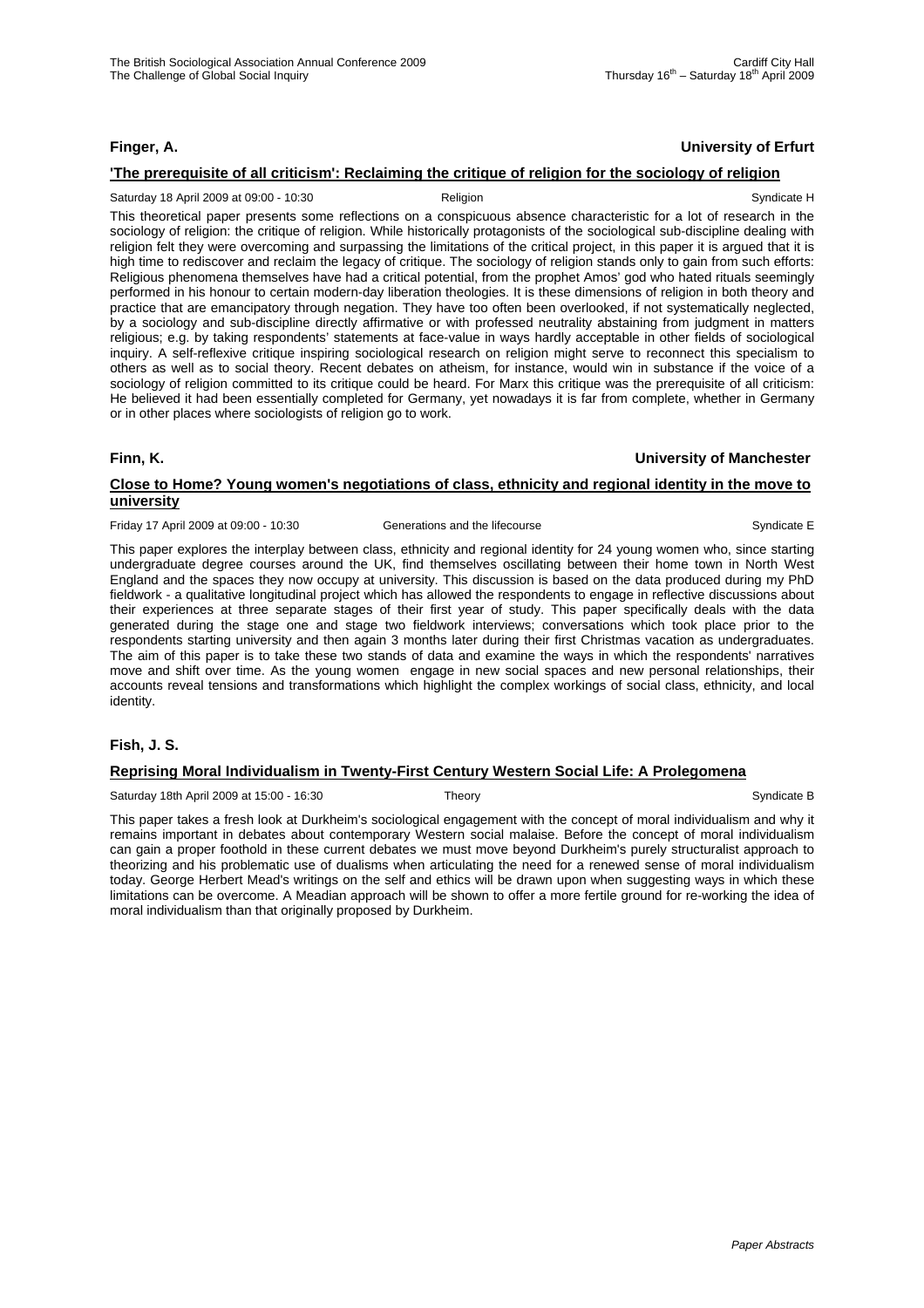# **Foley, A. Cardiff University**

### **'They Steal Babies Don't They?' Crime and deviance in a Gypsy and Traveller Community.**

Saturday 18 April 2009 at 09:00 - 10:30 Social Divisions and Social Identities Ferrier Hall

This paper will focus on crime and deviance amongst Gypsies and Travellers. Throughout history the Gypsy and Traveller community have been viewed with both curiosity and suspicion. This stigma, together with public policy initiatives has served to exclude this community from society, forcing them to live on the fringes of our towns and cities. Yet this ethnic minority group have been overlooked by social scientist to date, hence very little in known about this community. What is known tends to be based on conjecture and stereotypes, often fed by moral panics depicting the 'nuisance Gypsy'. However, this paper will show that Gypsies and Travellers adhere to a strict moral code which shapes their behaviour, particularly that of crime and deviance.

For this research I drew upon ethnographic methods, including semi-structured interviews, participant observations, notes written by members of the Gypsy and Traveller community on specific and relevant life events, as well as the use of visual images of crime used to at as a discussion aid. Using the data collected, I will show how the values held by the Gypsy and Traveller community can conflict with those of the wider British society. Yet, Gypsies and Travellers have a very strict moral code which underpins the rites and rituals preformed by this community. This not only reinforces the social identity of Gypsies and Travellers but often contradicts with the laws and norms of the wider society.

#### **Forchtner, B. Lancaster University**

### **Confessions of guilt as moral-practical learning or claims to power - the case of the judge-penitent**

Saturday 18 April 2009 at 09:00 - 10:30 Social Relationships Syndicate A

During the last decade researchers have increasingly studied "politics of apology" (Cunningham) as in-groups construct their collective identity evermore through "public confessions of [their] guilt" (Giesen) instead of positive selfrepresentation and the negative representation of an external other. However, scholars have so far not systematically considered misuses of such confessions in commemorative practices. This paper intends to fill this gap by elaborating the 'judge-penitent discourse'.

Following Albert Camus' insight in 'The Fall' that "the more I accuse myself, the more I have the right to judge" others, the paper explores the judge-penitent discourse as a way in which confessing guilt is instrumentalised in order to construct others as morally inferior. That is, those publicly confessing guilt claim that they faced their 'dark past' and, therefore, learnt 'the lessons of the past' while 'the other' has not learnt but continues to act uncivilised. Thus, the ingroup does not confess guilt in order to demarcate itself from its own past as the evil other. Instead, identity is constructed against an external, 'morally inferior' other.

By adopting Critical Discourse Analysis, the presentation analyses misuses of confessions of guilt regarding the Holocaust in Germany and Denmark during the debate over the Iraq war (2002/03). In particular, this paper explores the judge-penitent discourse in terms of a blocked learning process by pointing to the argument's distorted structure (Habermas). Thereby, it also discusses the possibility of successful learning processes through sincere confessions of guilt and critically addresses Foucault's understanding of confessions in 'The History of Sexuality'.

#### **Forrester-Jones, R.**

### **Caring for the Spirit: experiences of people with mental health problems using a spirituality support group**

Friday 17 April 2009 at 15:30 - 17:00 **Religion** Religion **Religion** Syndicate H

Until recently, people with mental health problems tended to be treated in line with the medical model with psychiatric discourse and as a discipline tending to ignore religious and spiritual needs of patients. Increasingly,

spirituality is now being seen as a vital dimension of person-centred care and physicians have begun to realize the value of faith in the healing process. What is not clear is whether it is the spiritual element of communal religion which helps avoid or aids recovery of mental ill health or the social environment religious community provides.The aim of this smallscale study (n=9) was to explore how and in what ways a spirituality support group named was deemed to mediate mental well-being from the subjective view of those attending. To this end, the reasons why people with mental health issues joined the spiritual support group, their hopes and expectations of it and what they gained were explored and their social networks mapped. The objective was to identify key areas of good practice in relation to such a group with a view to transferring knowledge gained to other mental health services. Relevant themes in relation to support received and recovery experienced by the group included: discussion and settlement of religious confusions, the group being a substitute to formal religious services, support aiding self-esteem and general social support.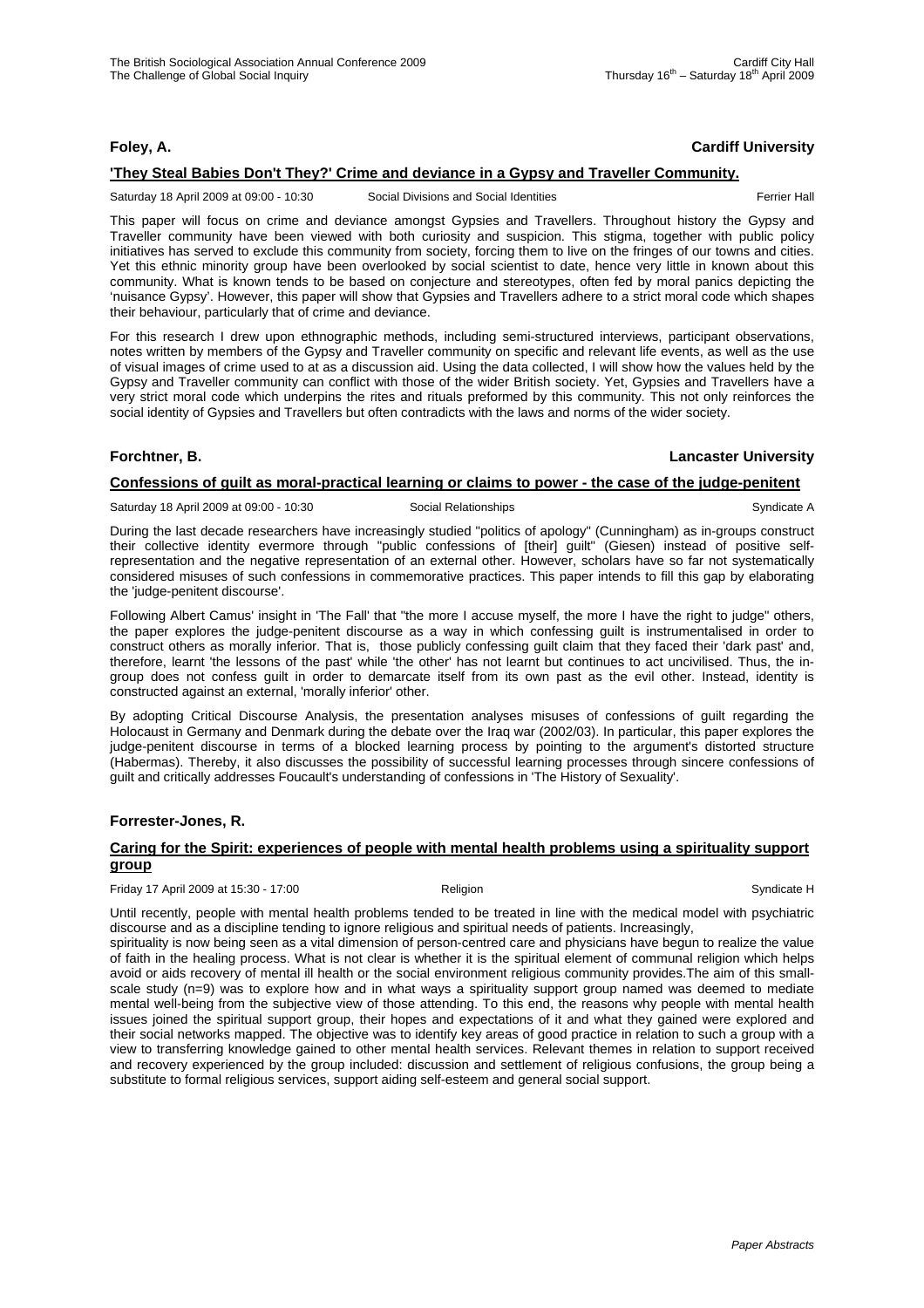### **Franchi, M.**

#### **Lesbian and gay issues in the Italian News Media: a discourse analysis**

Saturday 18 April 2009 at 11:00 - 12:30 Culture, Media and Society **Ferrier Hall** Ferrier Hall

My research seeks to analyse how Italian news media frame and discursively construct notions of sexual orientation and sexuality in particular relation to political issues and civil rights. Since the beginning, the debate on rights for unmarried couples elicited a fierce reaction from conservative politicians as well as from Catholic religious hierarchies, who were especially provoked by the inclusion of homosexual couples among those who would have been the supposed beneficiaries of the laws. I analyse the newspaper media coverage of the debate on civil partnership from 2006 to 2008, as well as interviews with parents of LG youth, for whom the media coverage of the debate represents part of the context in which they negotiate their child's sexual orientation.

By analysing how the debate is framed I seek to uncover the frequent patterns in this particular media discourse. I want to understand how the frame for understanding produced by the news media impact, if so, on parents of LG youth. The aim of my work is to delineate along which lines the notion of sexual orientation is constructed within the news media and which is the role of such a discourse in the "frame for understanding" of a peculiar group of informants. In a broader social perspective I aim at highlights how the feature of the debate might be involved in the perpetuation of homophobic notions and be challenged.

### **Frers, L. Darmstadt University of Technology**

# **Landscape, the body, and the route. The socio-materiality of road stops between erosion and fatigue.**

Friday 17 April 2009 at 13:30 - 15:00 Space, Mobility and Place Syndicate K Syndicate K

In this presentation, I want to use digital video recordings and photographs to analyze the corporeal dimension of what is happening in one of mobility's borderlands. Based on research that has been done at rest stops of the Norwegian Tourist Route, I will discuss the multiple social and material layers that permeate each other at these sites. Symmetrically analysing material aspects on the one hand and social aspects on the other hand (i.e. material: built structures, erosion, and "natural events" like snowfall; i.e. social: social class, fatigue, and "social events" like experiencing a place as a picturesque landscape)-, I want to demonstrate two things: (1) How the corporeal embeddedness of actors in their material surroundings is an inextricable, temporally constituted part of what is labeled as The Social. Thus the challenge to a restricted understanding of the social - as it has been put forward in Science and Technology Studies or in Non-Representational Theory - is taken up in empirical field work. (2) How disruptions in flows are an essential and productive part of everyday practices, even if they arise as irritations. Thus it will be displayed that mobility, speed, and the non-places of flows have another side, a dark side that is, actually, quite multicolored.

# **Exploitation and Resistance: Experiences of Abuse among Children in Prostitution in the Philippines**

Friday 17 April 2009 at 13:30 - 15:00 Social Relationships Syndicate A

This study looked into the various experiences of abuse among girl-children in prostitution. It aimed to document the different forms of abuse that children in prostitution experience as well as identify the perpetrators. Moreover, manifestations of resistance among these children were also captured in the study.

Data consisted of narratives of 17 prostituted girl-children (ages range from 14-17 years old), obtained through in-depth interviews. These children are from Davao City, Cagayan de Oro City and General Santos City, Philippines.

The study revealed that there is a web of perpetrators/abusers within girl-child prostitution. These perpetrators of abuse include family members (specifically but not limited to fathers/stepfathers), intimate partners (husbands, boyfriends or live-in partners), pimps, bar owners/floor managers, customers/clients, police officers and others. Other perpetrators of abuse may even include their peers, room boys in a hotel/motel and motel owners.

Prostituted girl-children experience abuse in various forms: sexual, physical, psychological/emotional and economic. Among the respondents interviewed, most of them were physically abused by their families, specifically by their fathers or stepfathers.

With these, prostituted children showed various forms of resistance such as fighting back and employing trickery on their clients. However, study revealed that such forms of resistance could only do so much. They still could not transform the asymmetrical relationship among actors within prostitution.

#### **Fuentes, A.S.Y. Oxford University**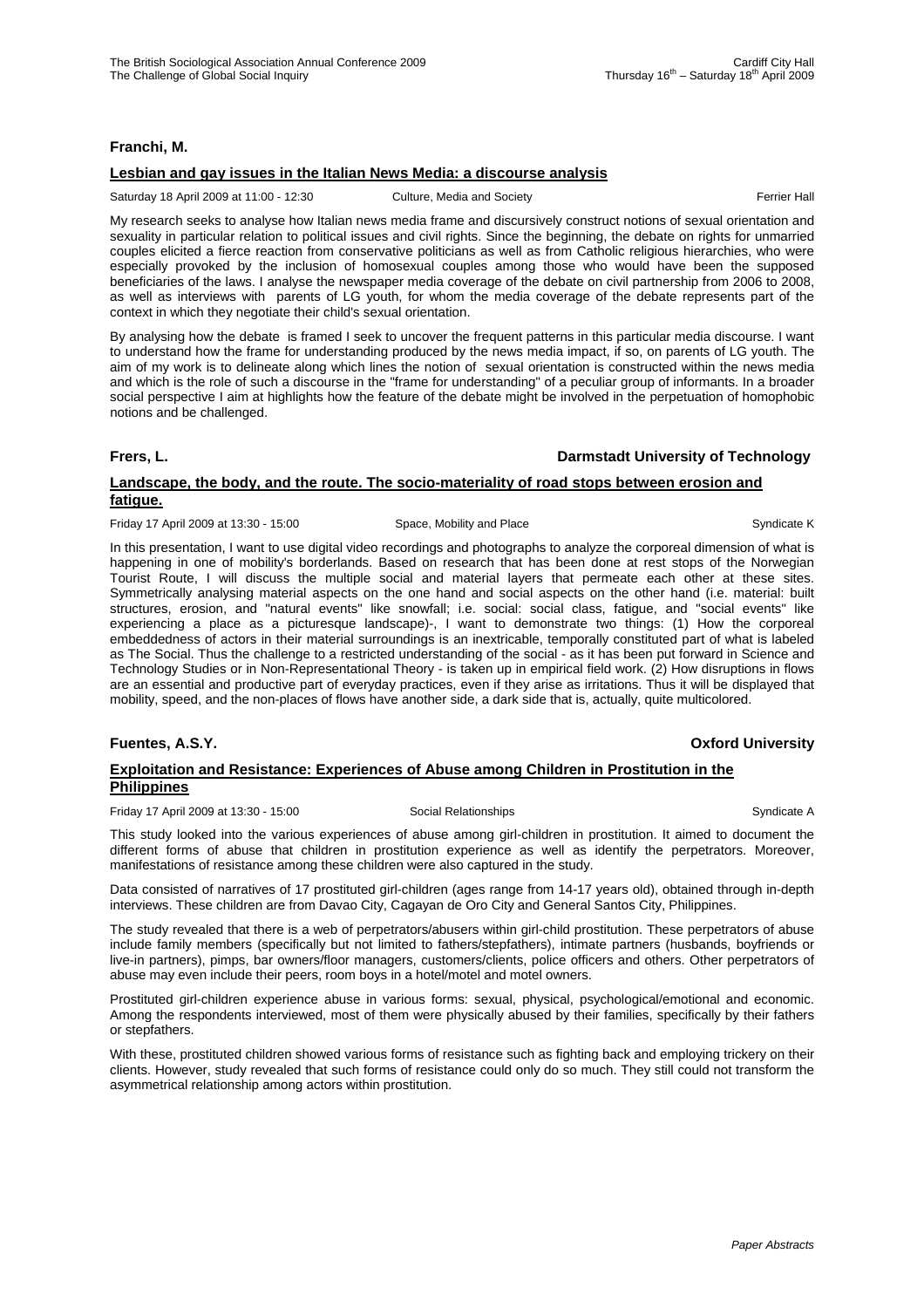### **Furukawa, C. University of Illinois at Urbana-Champaign**

#### **Paradoxical identities in transnational moves: Japanese young adults' resistance to neoliberal subjectivities and attachment to homeland.**

Friday 17 April 2009 at 13:30 - 15:00 **Education** Education **Syndicate C** Syndicate C

This paper describes how young adults in globalized societies negotiate their identities and struggle to establish a sense of attachment in the course of exercising their mobility beyond national boundaries. Analysis is based on a case study, where I conducted semi-structured in-depth interviews of 16 Japanese young adult students (aged 18 -35) in English language schools in the U.S. Previous research (Rizvi, F., 2005, Heath, S., 2007) has pointed out neoliberalistic orientations of global elite youth, attempting to gain foreign language proficiency and "experiences" abroad in order to improve their employability. As P. Brown (1995) articulates, neoliberal subjectivities call for such commodification of cultural, emotional experiences. This case study, however, unveils more complex processes of negotiating their identities and subtle ways of resistance against both neoliberalistic formation of identities and educational/employment systems of Japan, which is also under the great influence of neoliberalism. I claim that those Japanese young adult students are constantly struggling to seek for a sense of secured identities based on a sense of attachment, confidence, and comfortability, by escaping from Japan and re-defining their positions in and relationships with both U.S. and Japanese society, while refusing to prioritize economic achievement. Whereas they maintain certain orientation toward neolibelalistic or cosmopolitan identities, their negotiated attachment to Japanese culture and society is more revealing: this implies both 1) resistance against current Japanese social systems and specific cultures that are influenced by neoliberalism, and, paradoxically; 2) desire to sustain the current Japan and "Japaneseness" as place for emotional attachment.

#### **Gauntlett, D. University of Westminster**

#### **Do visual methods have a broader purpose?**

Thursday 16 April 2009 at 13:30 - 15:00 Methodological Innovations Communicate L

Visual methods are by now becoming well embedded within academic practice, especially amongst qualitatively-minded sociological researchers. Researchers using visual methods often speak of the value of their methodological procedures to the participants themselves. This is, of course, somewhat unusual.

Visual methods are often described as offering personal insights and discoveries, a new way of seeing or reflecting on experiences, not just for the researcher but for the participant who is making or exploring visual material, and generating these accounts. In my own work, I have been tempted to describe certain creative processes as 'tools for thinking' (such as in the Lego identity study (Gauntlett, 2007)). I have also argued that the creative activity that takes place as people engage with Web 2.0 tools, rather than sitting back watching television, may help to foster some of the creative community engagement that will be needed as we face the challenges of climate change and peak oil (Gauntlett, 2008). This may indicate a shift from a 'sit-back-and-be-told culture' to a 'making-and-doing culture', which does not rely on any particular technology, but connects visual methods with Web 2.0 and the growth of other community-based creative initiatives, such as the Transition Towns movement which invites communities to positively imagine a future with radically reduced carbon emissions.

In this panel I wish to discuss the question of whether visual and creative methods are 'only' for the benefit of sociological researchers, or whether they can be used in a broader way to benefit society.

#### **Gilleard C.**

#### **Frailty, disability and the older body**

Friday 17 April 2009 at 15:30 - 17:00 Open Syndicate J

The connections between ageing and frailty are not only evident in the representation of old age as frailty but also in the recognition by all societies that those designated 'old' or 'aged' have special needs. While the implications of frailty in old age have been much studied, the nature of frailty itself has been much less discussed in Sociology. This absence is thrown into sharp relief in comparison with the literature that exists on disability and disablement. The difficulties in translating the discourses of disability to those of frailty is the starting point for this paper which seeks to examine the need for a more grounded understanding of frailty in our understanding of ageing and its embodiment[s].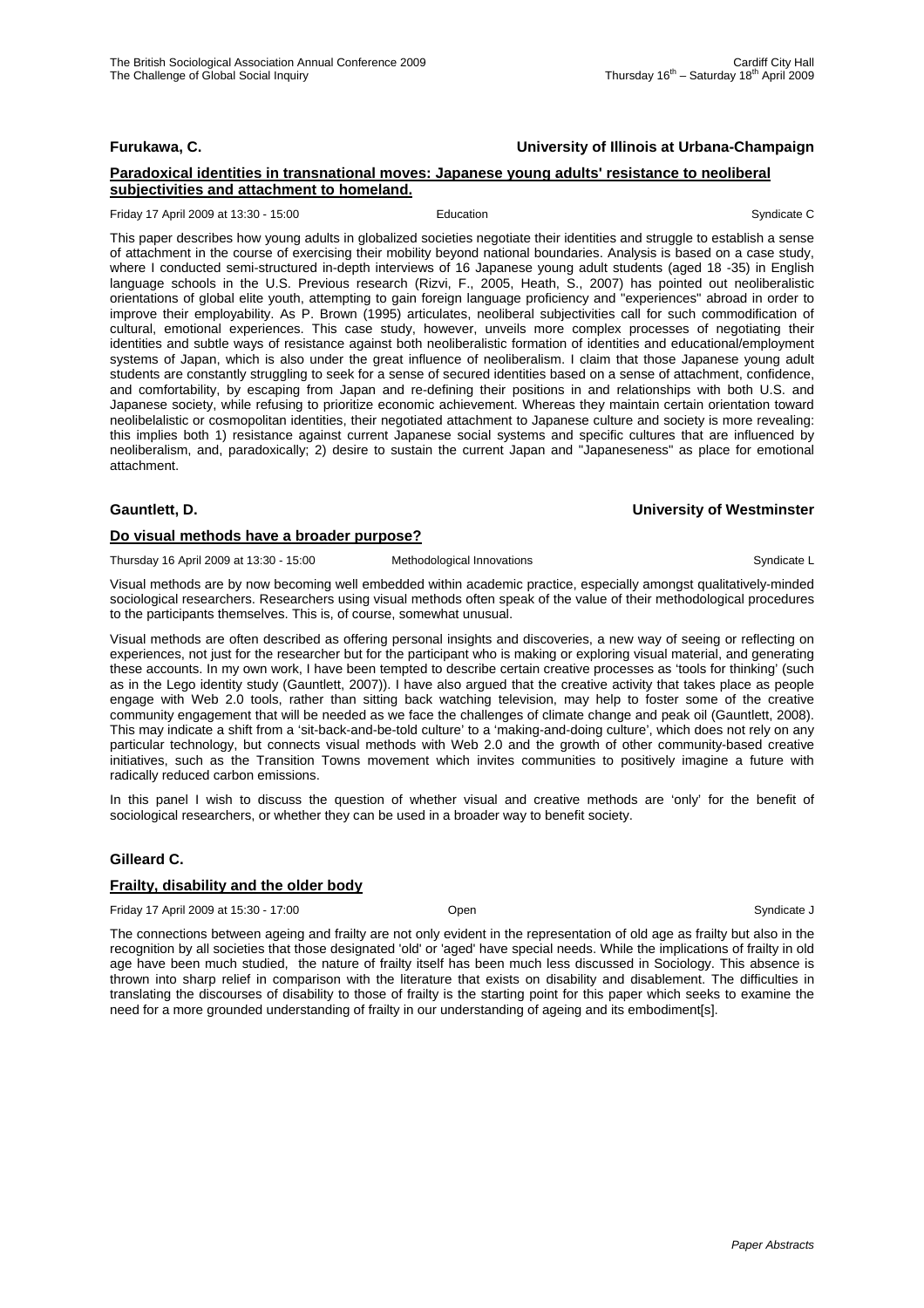# **Gilleard, C., Higgs, P. UCL**

### **The third age, the baby boomers and the nature of a generational boundary**

Saturday 18 April 2009 at 09:00 - 10:30 Generations and the lifecourse Syndicate E

Much is made of the way that the baby boomers are re-writing the rules of ageing -living the third age. This paper explores the extent to which a demographic [in this case the baby boomer birth cohort] becomes a distinctive social identity. Using data from the third wave of English Longitudinal Study of Ageing we examine the extent of social economic and cultural differentiation between men and women born between 1925-1929;1930-1934; 1935-1939; 1940- 1944 and those born between 1945-1949 [the first wave of the baby boom]. We argue that these data not only provide empirical evidence of cohort differences but that they also point towards the existence of a 'generational habitus' among the baby boomer cohorts now entering retirement. This generational habitus we suggest creates the basis for a generational boundary that circumscribes the both the third age and the expectations surrounding later life.

### **Gislason, M.K. University of Sussex**

### **Earth my body, water my blood: Health in an ecosystem**

Friday 17 April 2009 at 09:00 - 10:30 Sub-plenary - Medicine, Health and Illness Assembly Hall

This paper looks sociologically at the constructions and contestations of the notion that human, animal and ecological health is interdependent. First by reviewing the notion of ecosystem servicing as developed within the Millennium Ecosystem Assessment and second by offering concrete examples from the UK, this paper illustrates ways to think about human health in the context of ecological communities. The paper concludes with a discussion of how thinking concretely about humans in time and place specific milieu highlights the ways in which health links the local with the global and the personal with the political, particularly in the face of global environmental change.

### **Graham, T., Grace, A. Waterford Institute of Technology**

### **Power and resistance in the health services in Ireland. Can new social movements help reduce the incidence of hospital acquired infections?**

Friday 17 April 2009 at 15:30 - 17:00 Medicine, Health and Illness Icons Suite, National Museum

In this paper, it is argued that the structure of the health service in Ireland is the outcome of decades of hegemonic medical power (Gramsci, 1917/1977). It also reflects the capitalist system where medicine is becoming a commodity serving the interests of the pharmaceutical industry, health insurers, and privately provided health care. The advances in medical science, while sometimes highly beneficial, have produced harmful side-effects or risks which are described by Beck, as: "unforeseen consequences of our expanding knowledge applied by experts to the processes of modernization which were initially designed to reduce the risk from nature" (1992, in Best, 2003).

In Ireland, these consequences have been apparent in a series of scandals (Wren, 2003, O'Connor, 2006) where severe damage has been caused to patients in the delivery of health services. In response, organizations, categorized as new social movements (after Jenkins and Klandermans, 1995), and representing patient rights, have come into being. Drawing from the experience in two such organizations - MRSA and Families Network, and Stop Infections Now Campaign - and interviews with affected patients and family members, the resistance to the traditional medical power mentioned above is analysed. The attempts of these organizations to reduce the incidence of HCAIs is discussed, and the shortcomings identified.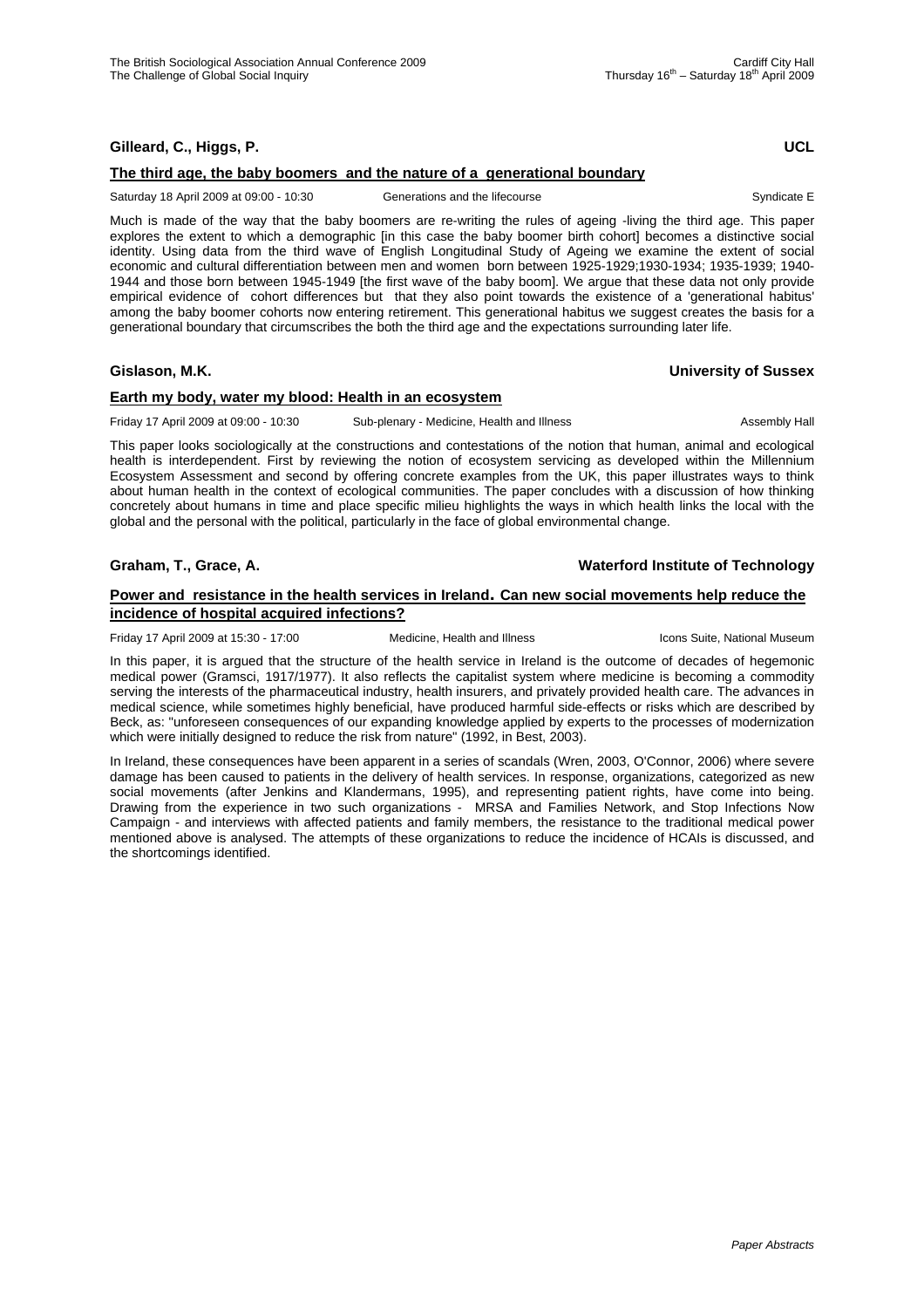### **Greenfield,S. Ives,J. Damery,S. Wilson,S. Sorrel,T. Petts,J. Parry,J. Gratus,C.**

### **You don't just work when the sun's shining" The influence of behavioural norms on Healthcare workers attitudes to working during pandemic influenza emergency**

Thursday 16 April 2009 at 13:30 - 15:00 Medicine, Health and Illness Icons Suite, National Museum

Pandemic influenza is regarded as a significant threat to UK national security. Healthcare workers (HCWs) would have a key role in responding. Using focus group and interview data from a study exploring HCWs attitudes, this paper will examine how HCWs draw on 'accepted' behavioural norms when reflecting on professional behaviour during an influenza pandemic, and how the application of these norms may prove problematic. We focus on how professional, social and familial norms of obligation (e.g." that is part of what you do isn't it? You don't just work when the sun's shining"; "family comes before anything"), trust in scientific expertise, and traditional cultural narratives (e.g. "We're British, Dunkirk spirit") were used to predict potential future behaviour.

HCWs sought to present themselves as 'good moral persons', which, viewed through the lens of Goffman's work on the 'presentation of self', we suggest is indicative of individuals putting on a 'front of stage face'. We also see how availability of information impacts on risk perception, where decisions about potential future actions are closely linked to perceived credibility of information received, trust in the information source, and how this information is framed for interpretation.

We conclude that risk perception, where clear information is lacking, and the desire to present a 'front of stage face', may combine to create dependence on familiar and established behavioural norms to predict future actions. In a national emergency such as an influenza pandemic, these may not prove to be a reliable means of resolving the resulting ethical tensions.

### **Griffin, B.L. University of Sunderland**

#### **Regarding the overlooked: An analysis of contemporary videotapes for health.**

Thursday 16 April 2009 at 15:30 - 17:00 Medicine, Health and Illness Icons Suite, National Museum

As a source of visual media videotapes for health have received little critical attention from the academic research

community. Videotapes from the Health Education Council and Health Education Authority offer a unique opportunity to observe contemporary health messages. Using Foucauldian discourse analysis throws light on the micro-processes of the videotape's contents as performed by experts and lay people. From this perspective, it is possible to problematise the power relationships in public health at both micro and macro level. The conclusion is that the videotapes are a performance of medical power that increase our understanding of the power relationships in public health.

# **Griffiths, M., McLean, R.**

#### **Mediating the hype regarding young people's online activities: are they exposed to unknown dangers or just socializing with friends?**

Saturday 18 April 2009 at 11:00 - 12:30 Science and Technology Studies Syndicate I Syndicate I

A reported 80% of 5-15 year olds now have Internet access in their homes. Other research suggests that young people spend between up to three and four hours a day online. Many adults are not as familiar, with social networking sites, online gaming and virtual playspaces as young people, and this makes them overly cautious regarding their child's participation in these virtual environments. On the flipside young people are often encouraged to increase their technological competencies for educational reasons. Furthermore parents and guardians continually face the dilemma of protecting the young by keeping them 'safe' indoors and off the streets while potentially exposing them to groomers, paedophiles and cyber-bullies lurking in their 'bedrooms'. Society's concerns are being even further heightened regarding the ongoing debate about a possible link between aggressive online gaming with violence offline, and media's portrayal of the new generation as vulnerable, potentially at risk and existing in isolation. However, despite the pessimistic column inches that are apportioned to the topic of young people and technologies some hail them as 'tomorrow's shapers of society' and 'future online pioneers' and questions remain regarding whether young people are exposed when online, or more technologically 'savvy' that society assumes? The aim of this study is to mediate the ongoing debates surrounding this phenomenon, whilst providing an insight into both young people's and adults' perceptions of danger in online interaction. This paper presents findings from a preliminary qualitative study with ten, 10- 16 year olds and their parents, highlighting issues for further research.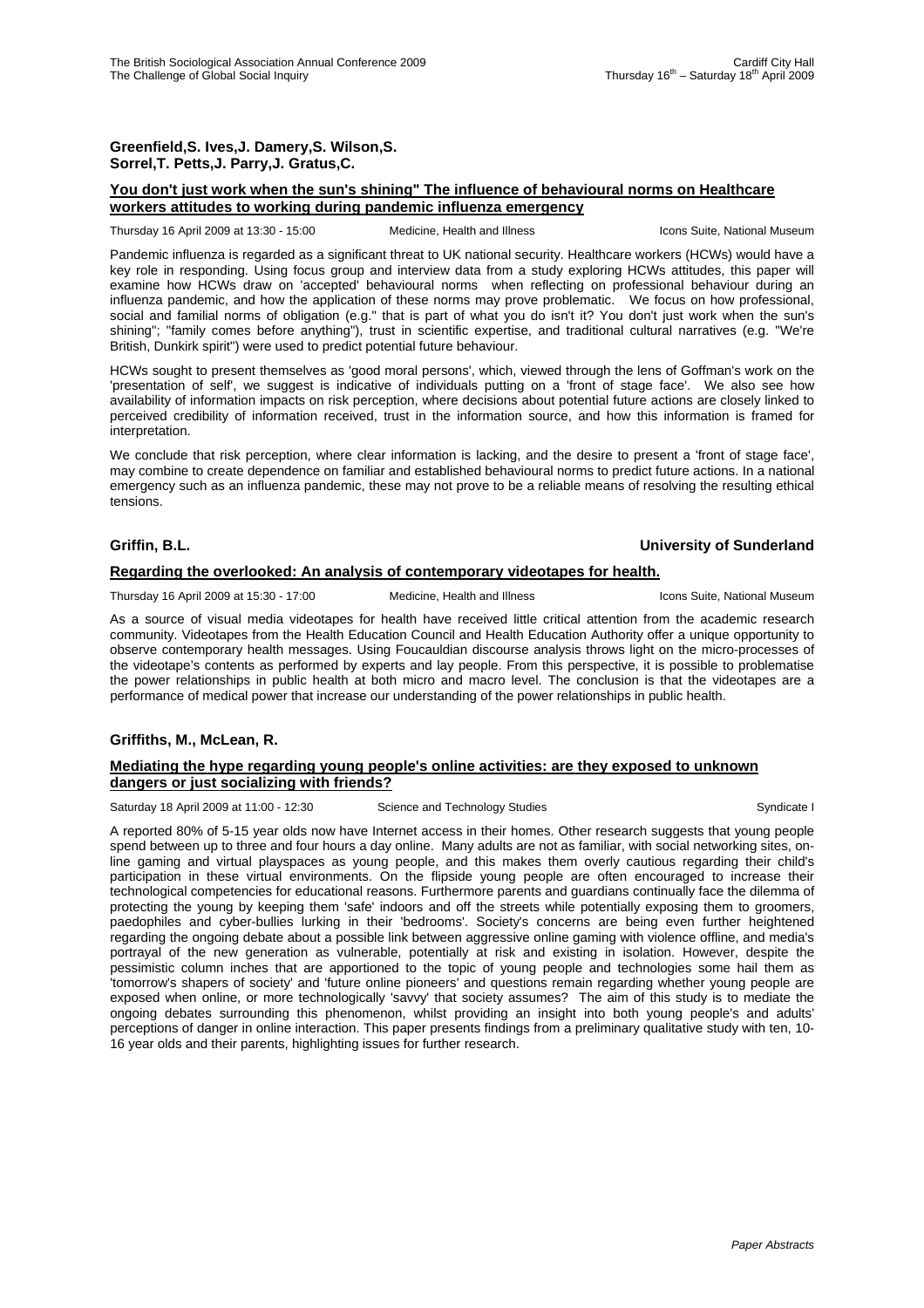### **Griggs, G. University of Wolverhampton**

### **'You've gotta love the plastic':The emergence of aesthetic appreciation within Ultimate Frisbee**

Saturday 18th April 2009 at 15:00 - 16:30 Open Syndicate J

This focus of this study examines the repeated references and celebration of more aesthetic elements in Ultimate Frisbee by both performers and spectators. This aspect was an emergent theme from a broader study and first became apparent when first considering how the landscape provided an aesthetic backdrop manifest in aspects such as location as well as music. An ethnographic approach was used and data was gathered through participant observation, the conducting of interviews and the examination of documentary evidence. An analytical outline proposed by Carlisle (1974) provided a clear structure within which expressive and evocative elements, intellectual beauty and dramatic aspects were identified and examined. It is posited that the raising of this 'aesthetic attention' within Ultimate allows people to reconnect with aesthetic aspects during a purposive sporting activity.

### **Gunaratnam, Y.**

#### **Intimate citizenship and ethno-religious identities amongst first-time British Bangladeshi mothers in Tower Hamlets**

Friday 17 April 2009 at 13:30 - 15:00 Social Divisions and Social Identities Readon Smith Theatre, National Museum

Claims about the growth and popularity of a revivalist Islam amongst younger British-born Asians have been seen as serious problem for internal social cohesion and national security. Such claims have been dominated by attention to young men. This paper suggests an alternative perspective. It draws upon focus group data with British Bangladeshi mothers in Tower Hamlets generated from the ESRC 'Becoming a Mother' project that followed a multi-ethnic sample of mothers from pregnancy, until their babies were a year old. The paper will focus upon the intersections between maternal and gendered-ethno-religious identities using the concept of 'intimate citizenship' (Plummer, 2001). Scholarship on intimate citizenship suggests that our most private experiences, decisions and dilemmas have become bound up with public institutions and an increasingly pluralized and contested public sphere. The paper will use the concept of intimate citizenship to examine how international, national and local events are narrated as having an impact upon some of the mothers' mundane and extraordinary decision-making about dress, mothering and the danger and safety of Tower Hamlets as a place in which they are often the ethnic majority. The paper will show the complexity and ambivalence of the women's positioning and agency as mothers within Islam and in a multicultural context, whilst also recognising wider political investments in motherhood as a site for acculturation and the reproduction and maintenance of gender and sexual inequalities.

#### **Halcli, A.**

#### **Making Sense of Global Gender Relations**

Friday 17 April 2009 at 13:30 - 15:00 Economy and Society Syndicate D Syndicate D

Recently, attention has been drawn to the ways in which the processes of global social change are affecting gender relations at the local, national, international, and transnational levels. Transformations in economic relations and labour markets, the growth of global cultural industries and the migration of people across borders are just some of the processes which are having an impact on gender relations and gender inequalities across the globe. At the same time, I argue that these changes have the potential to unsettle and challenge some of the well-established ways of studying both gender and globalisation. In this paper I explore the interconnections between gender relations/inequalities and globalisation in order to highlight the deeply gendered nature of these global processes and to draw attention to some of the limits of existing frameworks which seek to explain them. I show how further theoretical development in these areas of research can be advanced by adopting an approach which moves between disciplinary boundaries and draws together key conceptual developments and empirical findings in Sociology, Politics and International Relations. By drawing on the range of cross-disciplinary thinking on gender relations in a global context, this paper will address two key questions: 1) Are concepts such as the world gender order (Connell 2002) and the transnational gender arena useful in theorising the differential effects of global social change on women and men?, and 2) How can theoretical developments in this area contribute to a transformative gender politics?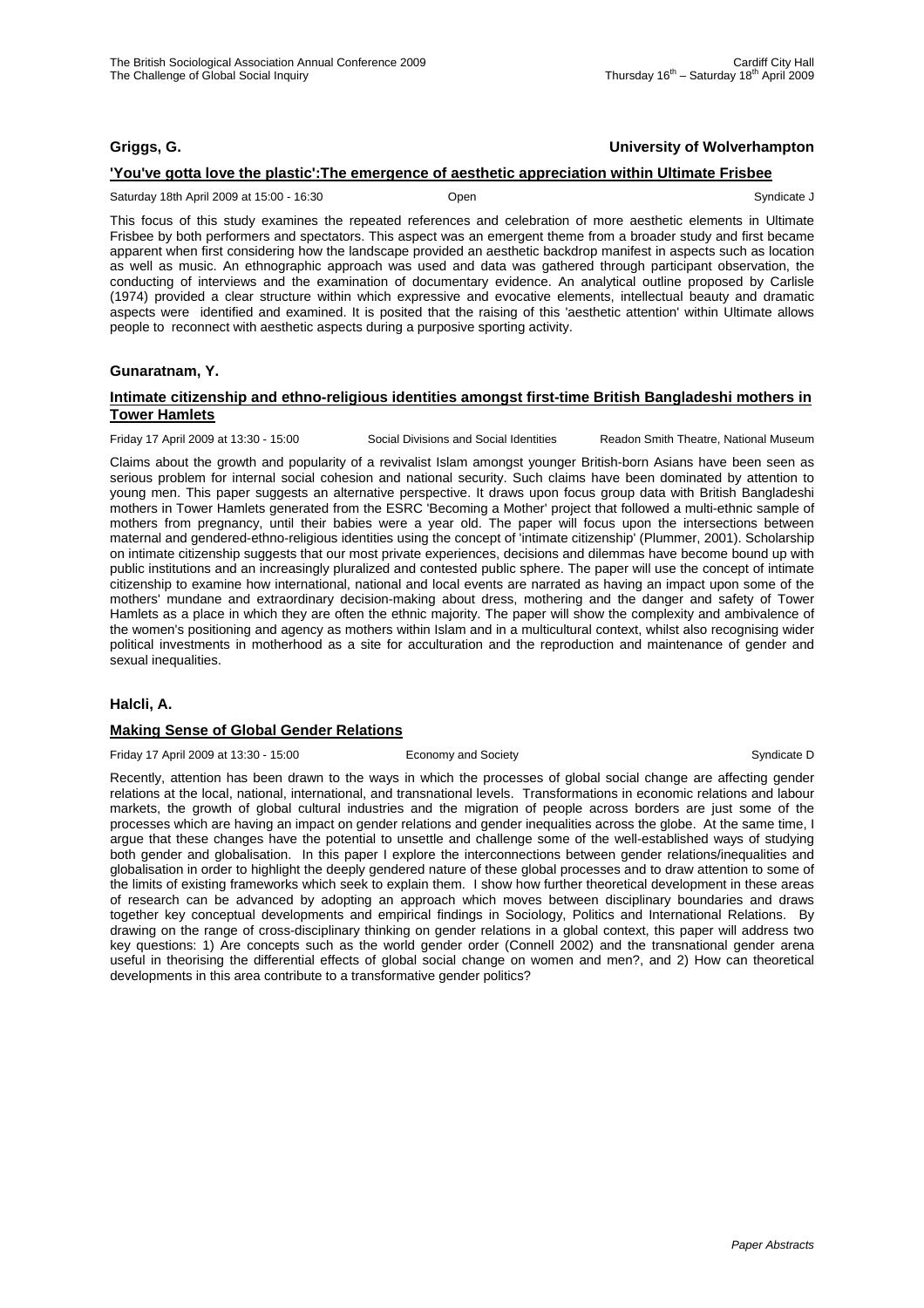# **Halls, A., Uprichard, E. Durham University**

### **Changing Girlhood - Changing Girl Guiding**

Thursday 16 April 2009 at 11:00 - 12:30 Generations and the lifecourse Syndicate E

This article contributes to the debates about the changing construction(s) of childhood, although our focus is more specifically on the changing constructions of 'girls' and 'girlhood'. Drawing on empirical data from a small scale study on the Girl Guiding Movement in the UK, we argue that three inter-related changes have taken place: a) 'girls' are constructed more as 'being and becomings' than as 'human becomings', b) 'girls' are constructed as being less competent than they used to be, and c) the feminization of girlhood has changed, with some interesting conflicts in the way that the feminization of girlhood manifests itself. We conclude with a brief discussion about what the implications might be to being a girl becoming a woman in contemporary Britain.

#### **Hardy, N. Queen's University**

#### **Foucault's Quiet Reliance on a Concept of Extra-Discursive Emergence**

Thursday 16 April 2009 at 11:00 - 12:30 Theory Theory Syndicate B Syndicate B

Michel Foucault's use of the 'extra-discursive' is a factor he employs in his various analyses of madness, illness, punishment, sexuality, and government. This paper argues that a wider view of the complex use(s) he makes of the 'extra-discursive' is necessary if Foucault's substantial theoretical contribution to sociology is to be fully appreciated. Building on a growing number of works that have critically engaged with Foucault on his use of extra-discursive factors (Lecourt, 1975; Dupont & Pearce, 2001; Pearce & Woodiwiss, 2001; Datta, 2007), and building on other accounts that develop the critical realist concept of 'emergence' - where conjunctive entities create effects different from their constituent parts - (Bhaskar, 1978; Elder-Vass, 2005), this paper elaborates two main points: the first is a theoretical distillation and assessment of Foucault's use(s) of the extra-discursive in his work; the second argues that in key areas Foucault has unintentionally relied on something very similar to the concept of emergence in order to answer the puzzle of social transformation and change. The paper concludes by highlighting the importance that these previously undertheorized elements can provide when analyzing complex social structures and understanding their potential(s) for change.

#### **Harman, V.**

#### **Experiences of racism and the changing nature of white privilege amongst lone white mothers of mixed-parentage children in the UK.**

Friday 17 April 2009 at 09:00 - 10:30 Social Divisions and Social Identities Readon Smith Theatre, National Museum

The growing number of mixed relationships and mixed-parentage children in the UK has been held up as an indicator of increasing racial harmony. However, research has found that racism is a relatively common experience for mixedparentage children. This paper draws upon empirical research involving in-depth qualitative interviews with thirty lone white mothers of mixed-parentage children. It argues that as well as negotiating racism directed at their children in a range of contexts, lone white mothers of mixed-parentage children are frequently experiencing social disapproval themselves. Drawing on the notion of whiteness as a seemingly unmarked and invisible category, this paper explores how the experience of racism can lead to an increased awareness of racial inequality.

#### **Harper, C. Open University**

# **Relaxing the Rules: Tate and new performances of distinction among its membership.**

Friday 17 April 2009 at 15:30 - 17:00 Culture, Media and Society Ferrier Hall

This paper examines how art gallery members are absorbing and enacting the contemporary rhetoric of accessibility and permissiveness at the Tate in London, and focuses on the audience's role in changing the practice of art museum membership. The paper is based on data collected in semi structured qualitative interviews with Tate members [2008-9]. Using the theoretical structure of Bourdieu, the paper refers to the debate on the decline of traditional forms of cultural capital, and the rise of omnivoreness and cosmopolitanism. Drawing on this, the paper discusses how comportment in the gallery is another source of cultural capital and how new forms of ease and competence in negotiating the rules and rituals of the institution by members differ from those in the past. However, new dispositions associated with the detraditionalisation of arts membership are not universal. This paper examines the new tensions and oppositions these changes in the performance of distinction have created within membership, and investigates if differentiated dispositions among members can be related to the social and educational background of members, and their broader cultural tastes.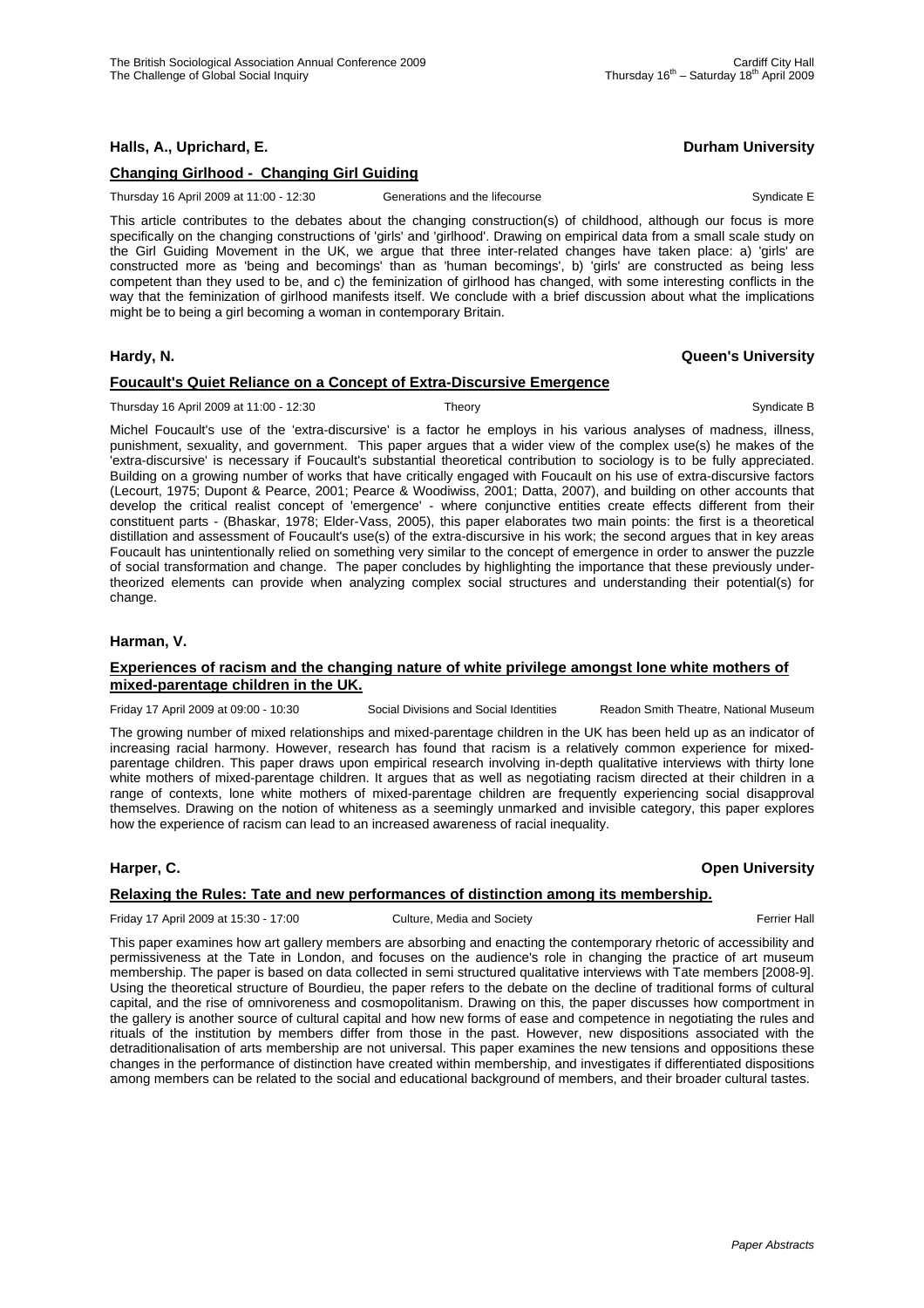### **Harris, D. University College Plymouth**

### **Work and Leisure in HIgher Education**

Thursday 16 April 2009 at 13:30 - 15:00 Education Education Syndicate C

The opportunities for leisure seem to be a major factor in attracting students into higher education: indeed, for Roberts, 'student' is probably best understood as a leisure identity. Other work suggests that leisure pursuits while at university are important in demonstrating employable skills of various kinds. More general relations between leisure activity and the practice of higher education also need to be discussed.

Older debates about leisure and work suggest that leisure might be a compensation for the hard work required of a modern student, that leisure offers freedom from compulsion and instrumental action. This might lead to a discussion of how modern education came to be so much dominated by work, and whether even commercialised leisure might serve as some kind of implicit social utopian critique. One practical implication turns on what pleasures might be offered to the student consumer by the modern university.

Another debate suggests that the concept of 'serious leisure' might help rethink the neglected topic of the pleasures of higher education. These pleasures might range from the pleasures of intellectual adventure, risk and mastery, through experiences of 'flow', to the transgressive pleasures of 'jouissance'. The historical association between these pleasures and the social closure strategies of elite groups will be discussed, and some empirical issues identified for future research.

#### **Harrison, J University of Teesside**

### **Surveillance and Resistance: 21st Century A.ttitudes to the Increase of Surveillance**

Thursday 16 April 2009 at 11:00 - 12:30 Space, Mobility and Place Syndicate K Syndicate K

The key focus of this paper is to explore what is described by some as the increasing prevalence of surveillance within contemporary society in the United Kingdom. While the technological advances that lead to surveillance are available throughout Western industrialised societies, it is in the UK and possibly the USA that they are utilised most extensively. A significant feature of this increase in surveillance is the gradual acceptance that this is simply a rational development of technological advances that have become a part of everyday life, predicated on a belief that the security of society is best served by this type of activity. While critics of surveillance point to Human Rights and civil liberties arguing that this is a breach of individual privacy, proponents claim this response to rising crime and increases in terrorist activity is justified and, in any event, 'if you have nothing to hide why worry'. The paper also explores the ways in which resistance to these levels of control has manifested itself or indeed whether such a groundswell of resistance actually exists.

#### **Hart, S. University of Warwick**

# **Education for citizenship: lived experience and pedagogical practice.**

Friday 17 April 2009 at 09:00 - 10:30 **Education** Education **Syndicate C** Syndicate C

Concerns about the fragmentation and demise of 'society', and particularly about the role and behaviour of young people in this context, informed the New Labour government's decision to implement the policy of Citizenship Education, statutory in English secondary schools since 2002. The aims of the policy are to teach young people the knowledge, values and practices of citizenship, and to foster a common British identity across 'difference'. However, in the context of a wider educational culture that is geared towards the achievement of exam results and the production of competent and flexible workers for the global economy, it has been argued that there is little room for 'the social'.

Based on research on young people's own citizenship mediations, this paper will highlight how citizenship is fundamentally a 'lived experience' for young people, fostered by relationships of mutual respect amongst students, and between students and teachers. It was through discursive and democratic pedagogical practice that these relationships were developed, particularly across 'difference'. Conversely, the infrequent occurrence of this form of pedagogy, coupled with a negative culture towards youth experienced in their communities, engendered in young people feelings of isolation and exclusion. In this context, this paper will argue that if Government is serious about creating an inclusive citizenship and engaging young people as part of that project, it must take its own (citizenship) responsibilities seriously in providing an education that is geared as much towards the renewal of society as that of the economy.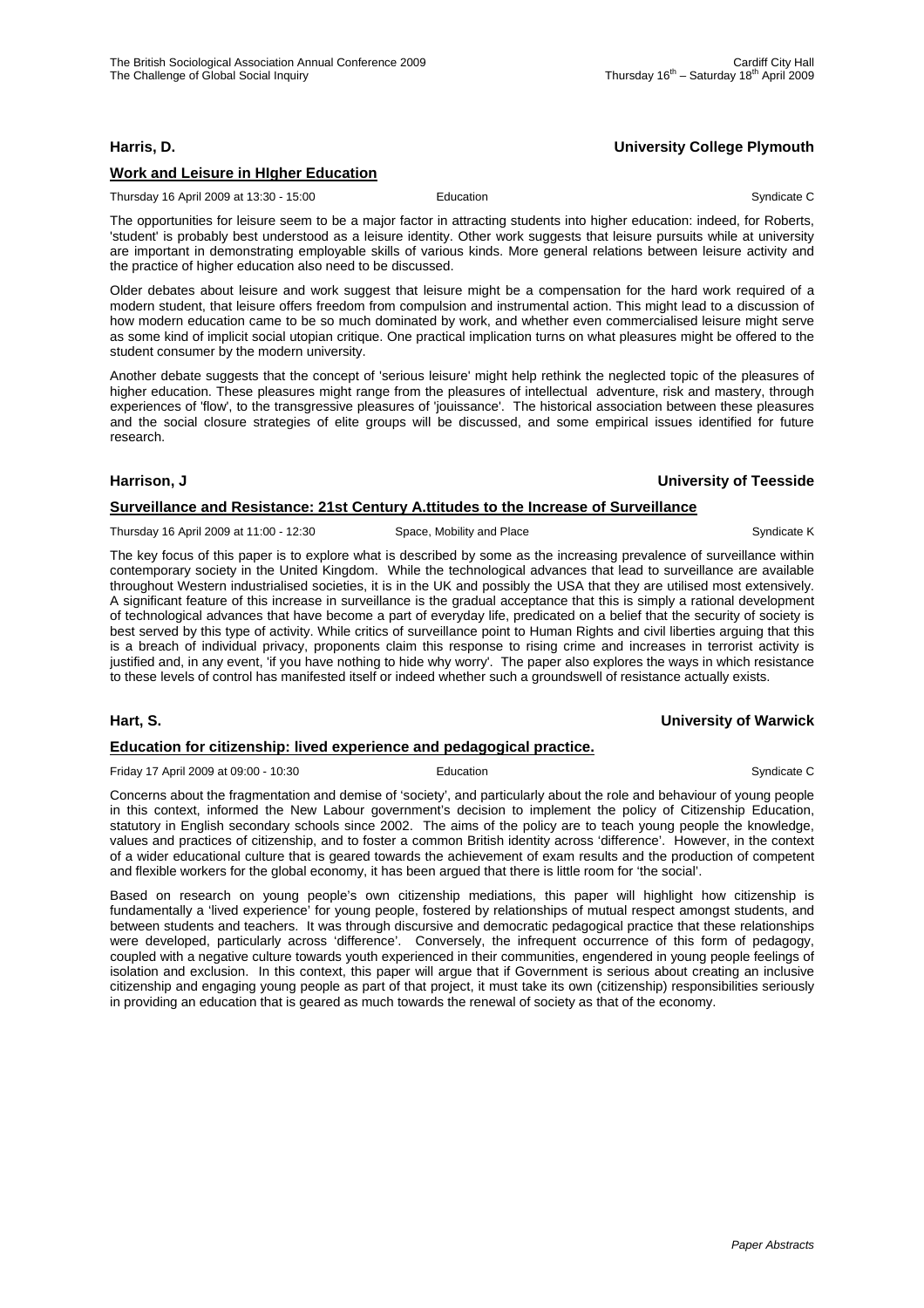# **Harvey, A. King's College London**

### **Translating genomics 'from lab to lifestyle': towards a sociology of socio-technical**

Friday 17 April 2009 at 15:30 - 17:00 Science and Technology Studies Syndicate I Syndicate I

In techno-science, claims of revolutionary advances with transformative potential are commonplace. As work in the sociology of socio-technical expectations has described, such promissory rhetorics help to bring new science into being. However, the translation of new science into practice is likely to depend rather more on continuities than revolution, modification, rather than transformation, of existing ways of doing things. Sociological studies of the development of technological products have paid attention to the role of end-users in shaping the technology, but in studies of biotechnologies rather less attention has been paid to the part played by those on whose area of expertise the technology impacts in shaping its realisation as part of healthcare practice. In this paper I draw on semi-structured interviews with UK health professionals to show how different groups - tertiary care genetics specialists, endocrinologists working in secondary care, and primary care practitioners - configure their roles and responsibilities in relation to the potential use of genetic susceptibility testing for type 2 diabetes, as the science is translated from the lab to become of practical use in provision of personalised lifestyle advice for prevention of disease. I show that the technology can be incorporated as part of professional practice where it supports the skills identified by the group as their core areas of expertise, but where it fails to align with such key skills it is regarded unfavourably. Through this analysis, I suggest the trajectory that genetic susceptibility testing might take as it is incorporated into healthcare practice.

### **Henry, L., Bornat, J. Raghuuram, P.**

#### **Elite migration and experiences in the workplace: the intersection of race and class for south Asian trained doctors in the UK**

Friday 17 April 2009 at 15:30 - 17:00 Economy and Society 2 Council Chamber

Discussion of migrant workers' experiences in the workplace has tended to focus on marginalised groups and has largely neglected elites. Thus analysis of the intersection of race and class has usually addressed resistance to interlocking class and racial oppression whilst overlooking forms of accommodation with these structural forces. In this paper we build on recent theoretical developments in intersectionality and post-colonial theory in order to analyse issues around elite migration and career progression in the NHS. The paper highlights the relationship between race and class for a relatively privileged group. It explores the relationship between structural boundaries and positioning in everyday and informal practices in the workplace emphasising how the interplay between race and class structures career opportunities, interactions and accommodations.

The paper uses empirical evidence from oral history interviews with South Asian trained geriatricians who worked in the NHS between the 1950s and the present day to highlight how career opportunities in the NHS were structured by histories of empire and their subjective experience of race as marginalisation from high

status areas of the medical profession. However, through positioning themselves in a series of accommodations in patronage relationships within the workplace and taking advantage of inequalities and marginalities within the NHS our interviewees have maintained an elite status and become consultant physicians albeit within a less desirable and lower status area of the medical profession.

# **Henwood, F. University of Brighton**

### **Weight-e concerns: Exploring the relevance of ICTs for obesity self- management**

Thursday 16 April 2009 at 15:30 - 17:00 Medicine, Health and Illness Icons Suite, National Museum

This paper will report on the Net.Weight project which examines the use of information and communication technologies (ICTs) in the self-management of obesity. The research is part of a wider Department of Health-funded programme which has identified ICT as 'a key technology in enabling the engagement and involvement of the public and patients in their own care' (from Programme brief).

Combining STS research on the 'e-society' and sociology of health research into 'the new public health', this paper offers a critique of this 'e-health discourse' which links ICT use and self-care to notions of patient empowerment. Drawing on an action-oriented research project exploring and intervening in the lived experiences of those seeking to manage their weight, this paper employs Foucault's notion of discourse and of knowledge/power to reflect upon the sociotechnical configurations which constuite self-care in the context of obesity manegement.

The paper argues that whilst current configurations and practices can be seen to reflect and reinforce dominant understandings of the relationship between technology and empowerment in a health context, participatory learning can offer opportunities for a questioning of this dominant discourse which, if explored and exploited, could result in the emergence of a more progressive model for e-health development -one that can support the emergence of an active, critical and engaged citizen-user (the 'health-e citizen) rather than the less ambitious but much more ubiquitous neoliberal consumer-user (or 'informed patient').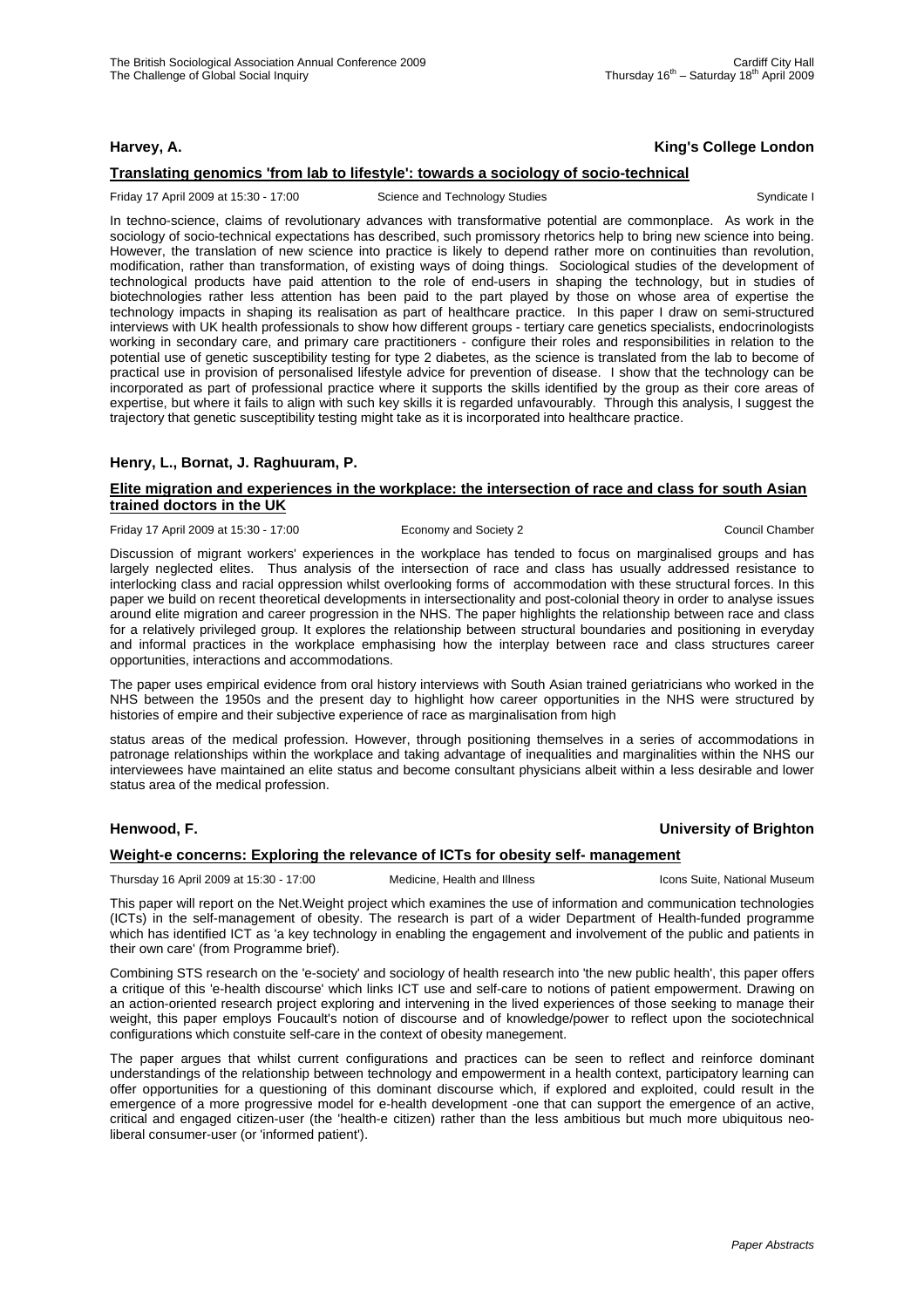### **Henwood, K., Finn, M., Shirani, F.**

#### **Intergenerational transmissions, psychosocial temporalities & the study of identificatory dynamics: Conceptual & methodological developments**

#### Thursday 16 April 2009 at 15:30 - 17:00 Generations and the lifecourse Syndicate E

The study of family and life course dynamics involves a greater receptiveness to the micro-temporal study of people's relationships, identities and lives, as they are worked out biographically, and in relation to generational and historical time. Associated developments utilising the concept of relationalities highlight the meshing and connectedness involved as people live out their 'linked lives' (within broader social configurations extending 'the familial'), argue for the analysis of intangible associations, family memories and affective ties, and put intergenerational (dis)engagements at centre stage. Starting from these developments, and drawing upon cognate ideas about 'the psychosocial', we showcase a conceptual approach and set of methodological practices for researching temporalities and relationalities in a qualitative longitudinal study of men as they become fathers for the first time. The research base is 4 waves of interviews with heterosexual and variously skilled men, aged between 18 and 40 years, from Norfolk and South Wales: interviews were conducted once before the child's birth, twice in the first year after the birth, and 7-8 years later. Prompted by questions about the production of identities and masculinities, our analysis concerns the intergenerational connections and disconnections articulated by the men with their own father, and his way of fathering, as a key set of energised transmissions enabling the formation of their fluctuating and coexisting identificatory imaginings as 'new', involved, modern fathers and as living relics of more traditional paternal ideals. We argue that the research offers innovative ways of inquiring into the personal transformations implicated in socio cultural change.

#### **Higgins, M., Miele, M., Evans, A.**

#### **The qualification of halal: the contested terrain of halal certification in the UK**

Saturday 18 April 2009 at 09:00 - 10:30 Consumption Consumption Consumption Syndicate G

The market for halal food in the UK is growing at a remarkable rate, estimates vary from 10 to 30% in the last year alone. According to Mintel, halal meat currently has an 11% share of all meat sales in the UK despite UK Muslims numbering around 3% of the population. Despite its size, the market is still characterised by a fragmented supply chain and wide network of independent retailers. Most importantly, there exists no consensus in the UK on how to define halal in practice.

Using findings from the DIALREL project, this paper explores the emerging market for halal meat through the competitive and contested arena of halal certification . Callon's work on the economy of qualities provides the sociotheoretical framework in which to open these competing networks of qualification, which bring together religious authorities, businessmen, abattoirs, scientists, retailers, consumers, to produce meat that can be labelled as halal: fit for Muslims to eat.

# **Higgins, V., Wathan, J., Rafferty, A., Dale, A.**

#### **Using large-scale surveys in research and teaching: resources from the Economic and Social Data Service**

Friday 17 April 2009 at 09:00 - 10:30 Methodological Innovations Syndicate L

Data from the UK's large-scale, cross-sectional, government social surveys such as the British Crime Survey, Health Survey for England and Labour Force Survey are invaluable secondary sources for sociologists with a wealth of underutilised data available for analysis. This paper has two objectives. Firstly, the data are introduced and the benefits of the data are reviewed. Secondly the paper focuses on the topic of crime and highlights the resources available from the Economic and Social Data Service for users/potential users of crime surveys in research and teaching - such as a workbook for undergraduate sociology students to introduce the skills they need in order to work with the British Crime Survey.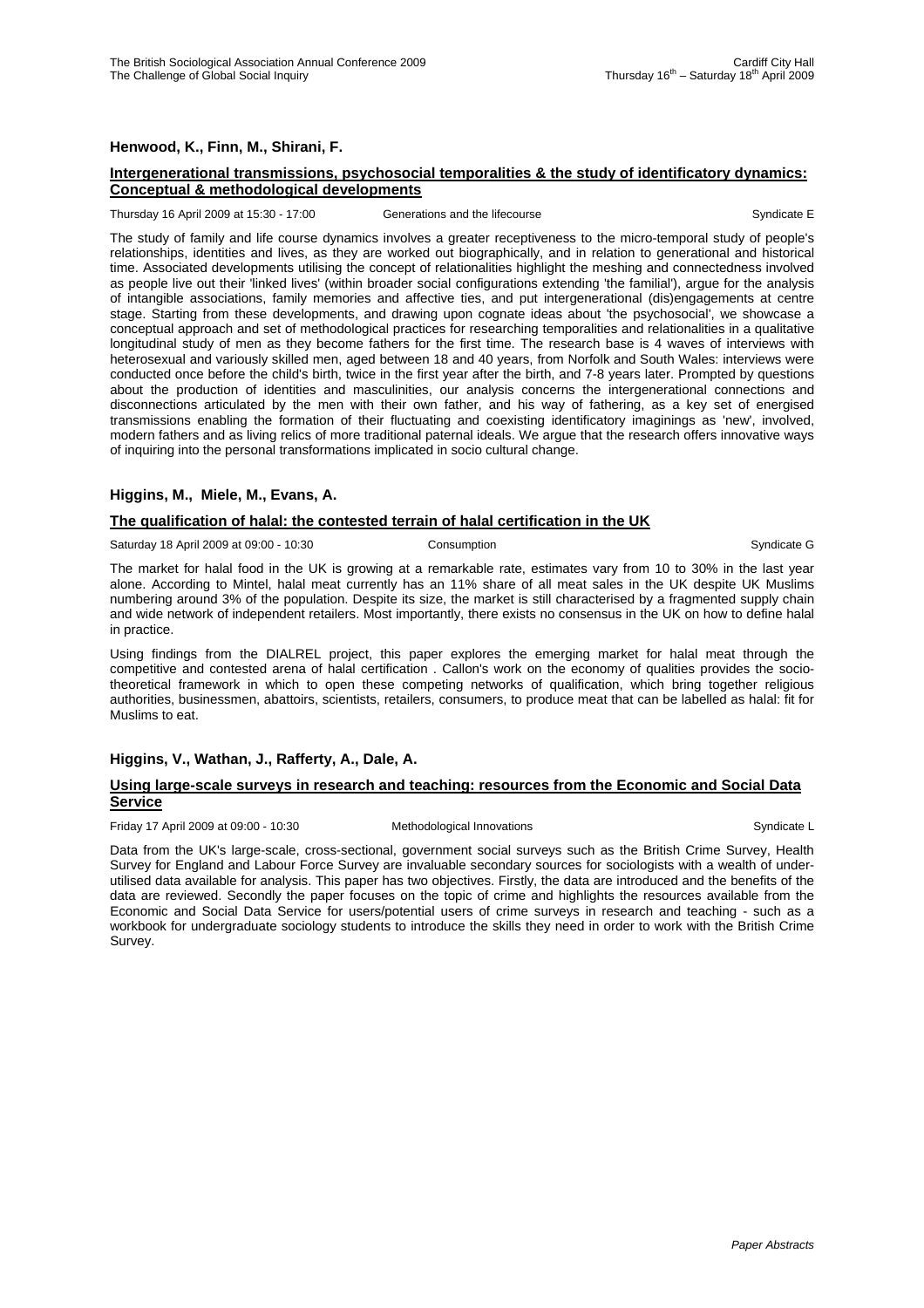### **Hilario, A.P.**

### **The corporeal realities of dying patients: core reflections**

Saturday 18th April 2009 at 15:00 - 16:30 Medicine, Health and Illness Icons Suite, National Museum

This paper aims to discuss the process by which patients negotiate and understand themselves in the period of deterioration and decline towards death. The non-negotiable deteriorating bodies of dying patients may be understood as the central point of our discussion. Indeed, dying patients may loose some aspects of their selfhood and identity during the course of their bodily deterioration. Undestanding embodiment as the experience of being a body and living through a body may provide an important conceptual perspective to undertanding why the self is affected when various bodily capacities are lost. Most of current literature on embodiment does not explore the process by which people understand themselves in the period of decline and deterioration towards death. Despite the fact that contemporary writers recognize the centrality of the body, the majority of them take a pure constructionist position by focusing primary on ideas about the body. Emotions and embodiment thus provide a framework which is able to transcend the divide between mind and body. So in order to transcend the biomedical approach of death and dying we must brought back the body as emotions.

#### **Hill, R. University of York**

### **'How Immature Can You Get?': Tussle and Tenacity amongst Women's Letters to Kerrang! Music Magazine**

Friday 17 April 2009 at 11:00 - 12:30 Culture, Media and Society **Ferrier Hall** Ferrier Hall

This paper asks the question: what role is played by the dialogue of Kerrang!'s female letter writers in the negotiation of community and boundaries amongst heavy metal fans? I address questions about the representation of community, the work done by inter-fan conflict, and what can be deduced about women's role in a traditionally masculine community.

The current UK metal scene has so far received little academic attention, yet the recent increase of women reading Kerrang! magazine begs questions of how this influx of women will change the metal community. Evidence from the letters suggests that any adjustments will not go uncontested, and My Chemical Romance's headline slot at 2007's Download music festival, the highlight of many metal fans' year, proved to be a flashpoint that came under scrutiny from letter writers.

This paper employs close readings of the letters from June 2007 to draw out the dialogues that fans engage in. It interacts with recent research on the role of women within the metal community, and it uses work on post-subcultural studies, and Goth and straightedge youth cultures to understand the part played by conflict within communities of music fans. I argue that conflict in its various guises amongst the female letter writers is an essential tool for forging and negotiating community and opens up further questions about whether, by engaging in conflicts, women are consciously attempting to infiltrate, or create a sense of ownership of, a community that has been (and continues to be) largely seen as male-dominated.

# **Hillman, A., Latimer, J. Cardiff University**

# **Categories of care: the 'problem' of older people in acute medicine**

Friday 17 April 2009 at 09:00 - 10:30 **Open** Communicate J Syndicate J Syndicate J Syndicate J Syndicate J

This paper critically explores the place of older people in health care systems. Drawing from ethnographic work undertaken in acute medical wards and an emergency unit in the UK, the paper provides examples to illustrate the problematic status of older people who are caught up in the (re)production of the socio-cultural categories that make up hospital work. By critically engaging with these categories of care we are able to show how the ageing body can become constituted as a body out of place. In many cases, the acute medical symptoms suffered by older people are constituted not in relation to disease or trauma (both legitimate and desirable aspects of acute and emergency medical work), but rather on the basis of age itself. Furthermore, the increasing significance placed upon individuals and families to be responsible for managing their own care, as a means of avoiding crises and admission to hospital, strengthens the difficulties that many older patients face in gaining entry into positive staff constituted categories of care.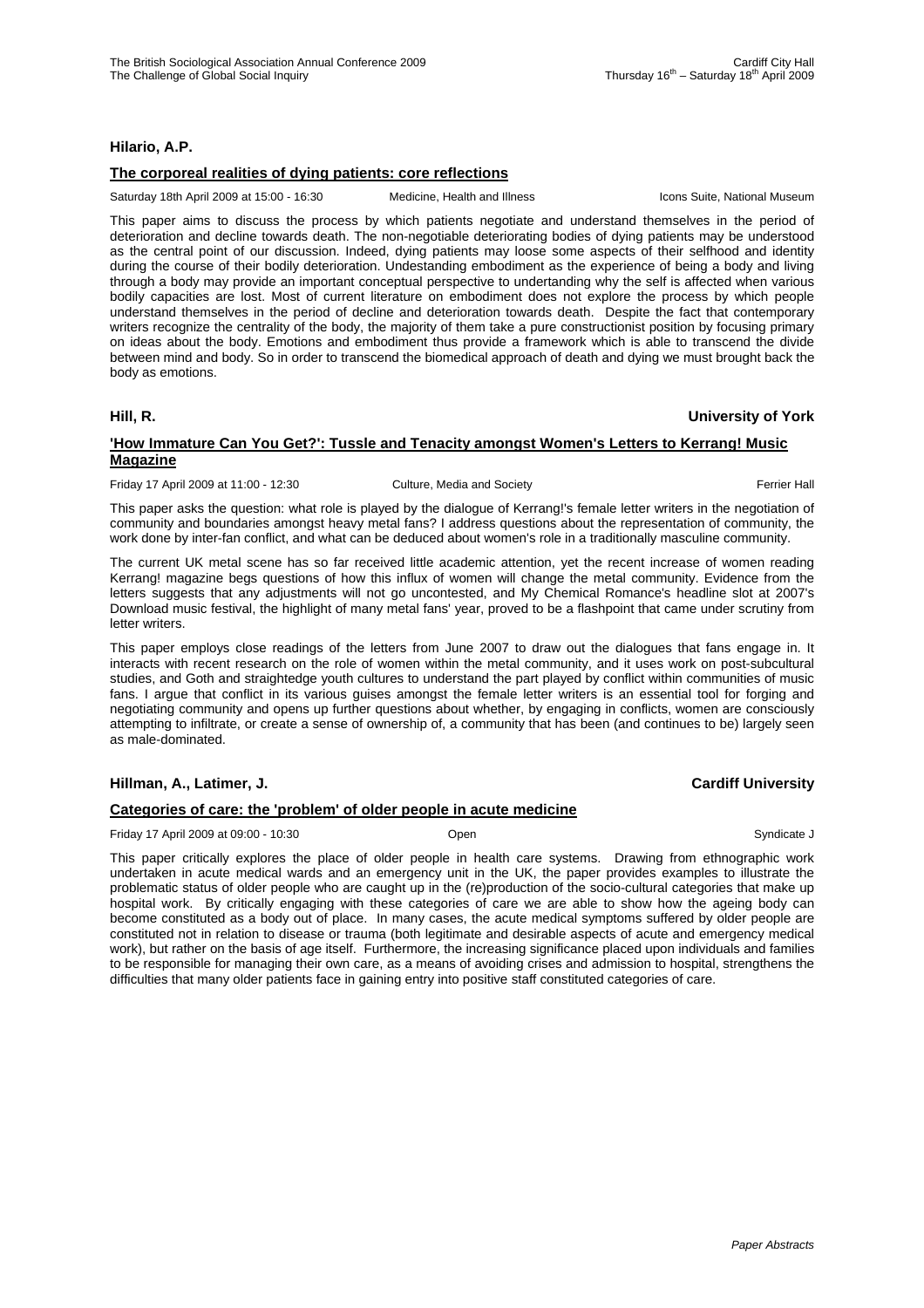#### **Hillyard, S.**

### **Sociology within the academy: changing roles and careers of UK sociologists working in universities in 'new managerialist' times.**

Thursday 16 April 2009 at 13:30 - 15:00 **Open 2** Open 2 Syndicate I Syndicate I Syndicate I

The paper discusses the impact of changes in the management of UK universities upon the working practices and sense of self of six senior sociologists working in UK universities in the late ninteen nineties. The paper uses 'new managerialism' as a model to explore change in the public sector, specifically the extent to which it can be said to have permeated the working lives of the academics discussed.

The six case studies are presented via first, their career pathways into HE and sociology originally (including institutional background, qualifications and training) and, secondly, their views on the legitimacy of management within HE and then, finally, their own positionng currently within recent change within UK universities and its implications for sociology. Their takes on the current state of play in their respective universities are contrasted with the model of new managerialism or new public management.

The conclusion attempts to comment upon where sociology stands within the academy and to see how various osciologists have contructed their own roles within their universities; in managerialist or otherwise directions. The case study examples discussed suggest that there is some evidence that new public management has penetrated academicmanager's everyday lives and every sense of self, but there is also evidence of resistance at the micro, everyday level.

#### **Hiscock, J University of Manchester**

### **'Pay back' amongst friends.**

Saturday 18 April 2009 at 11:00 - 12:30 Social Relationships Syndicate A

This paper will discuss the notion of 'pay back' amongst friends.

The paper uses data from a qualitative study about interactions in health. The study explores the way people interact over matters of health and illness, both serious and trivial, within their informal social networks. The study aims to explore interactions amongst friends, colleagues and other informal social connections. In doing so, it seeks to inform theory both on health (how health is managed) and relationships (what are the bonds that link people).

This paper will explore ways people interviewed seemed strongly averse to an explicit sense of reciprocity within friendships. Although this was complicated by other dimensions of the relationship, people expressed very strong opinions against holding an attitude of 'pay back' among friends.

This will be illustrated by descriptions from data on health related support, advice and information giving, and conversations about health among friends. These examples will be reflected upon in the light of attitudinal data on the meaning of, and aversion to, a concept of a 'pay back' amongst friends and its significance for friendship.

# **Holdsworth C., Quinn, J. University of Liverpool**

### **Connections, Community and Social Capital: Social meanings of engagement for English HE student volunteers**

Friday 17 April 2009 at 13:30 - 15:00 **Education** Education Syndicate C

Student volunteering has a high profile within HE policy in England as students are exhorted to 'live life to the full' including making a 'contribution to society' (DfES, 2003). It is positioned as an educational good and a precursor to a successful and socially responsible life. Yet, despite the claims that are made for student volunteering there is both a theoretical and empirical gap in understanding how student volunteering contributes to student experiences, and in particular how it may stimulate students' sense of community, belonging and contribute to building and bridging social capital. A key issue here is whether volunteering masks inequalities between students and the communities with whom they volunteer, or if stimulates students' awareness of social inequalities, and the role of education in perpetuating these.

This paper will use the volunteering biographies of 18 student volunteers from the North West of England to explore how students articulate ideas about community and how volunteering contributes to their sense of belonging to communities at different scales and locations (e.g student communities, local residential communities, global communities). The ways in which student volunteers generate social capital through their activities, and with whom they establish connections, will be explored. Finally students' understandings of social inequalities and how they position their volunteering experiences with respect to differential power relations between different groups will be considered.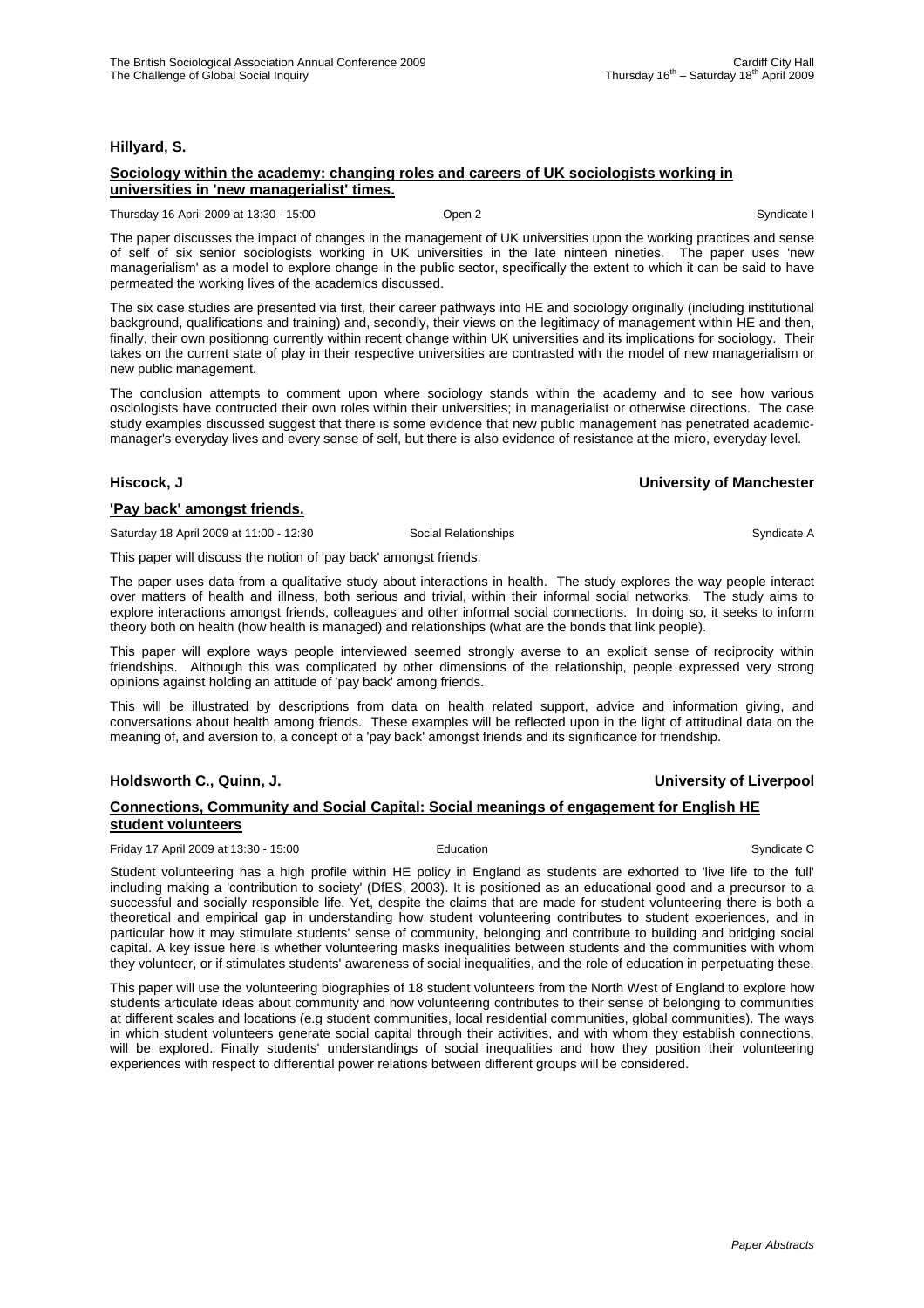# **Holgate, J Working Lives Research Institute, London Metropolitan**

### **To whom do I turn when I am invisible? The experiences of Kurdish workers who have problems at work.**

#### Saturday 18 April 2009 at 11:00 - 12:30 Economy and Society 2 Syndicate G

The aim of this paper is to explore how identity(ies) 'community' and social networks influence people's ability to build communities and social networks to assist in finding solutions to problems experienced at work. This 3-year ESRC research project focuses on three locally-based minority ethnic communities in London in an attempt to understand social networks in some detail, but in this paper we intend to just focus on the Kurdish community.

The Kurdish identity is subsumed under ethnic categorisations, often of the nation-states from which they come. Yet, because Kurds have experienced discrimination from those nation-states, such categorisation imposes an unacceptable national identity that renders them 'invisible' in government statistics. As such there is little research into the Kurdish communities in the UK.

While there are a growing number of Kurdish community organisations providing a wide range of advice and services to members of the community, behind the façade of this seemingly self-sufficient and business-like community, lies considerably poverty. Integration into the wider London communities can be problematic for many as a result of lack of English language skills, resulting in high unemployment. Further, most workers are employed within the 'ethnic enclave' and experience high degrees of exploitation. To whom do these workers turn when they face problems at work? We will here life stories from the experiences of people living and working in this 'invisible' community.

### **Holland, S., Renold, E., Ross, N.J., Hillman, A.**

#### **'You're still my daughter': looked after young people and their relationship with 'care'**

Thursday 16 April 2009 at 13:30 - 15:00 Generations and the lifecourse Syndicate E

'You're still my daughter': looked after young people and their relationship with 'care'

This paper draws on the (Extra)ordinary Lives research project, which was a demonstrator project in the Qualiti node of the ESRC National Centre for Research Methods. This was a participatory, longitudinal project that enabled a small group of young people in public care (aged 10-20) to explore their everyday relationships and identities using multimedia methods of their choice. This paper presents data from the project on how these young people understand their experiences of caring relationships. The research participants shared experiences of care and lack of care from a wide range of sources including birth family, substitute carers, friends and pets and it became clear that they themselves give, as well as receive, care. The paper will critically explore the relevance of the 'ethics of care' to understanding the experiences of young people in a formal care system.

# **Holohan, S Keele University**

# **"We're a Very Normal Family": Focussing on the Mundane in Channel Four's, 'The Family'**

Friday 17 April 2009 at 09:00 - 10:30 Culture, Media and Society Ferrier Hall

Since John Grierson established documentary film-making in the early part of the twentieth century, film and television audiences have been able to gaze into the lives of others. Originally conceived as a means to observe everyday practices in order to better understand the world we live in, factual film-making has been reinvented enormously from social observation to its most recent transformation into reality TV. In 1974 Paul Watson's The Family pioneered the 'flyon-the-wall' technique to build a picture of family life that also exposed inequalities contained in British society. Today, film-maker Jonathan Smith, has updated this format using technologies usually found in reality programming such as Big Brother, to once again focus on the mundane everyday practices of family life, in the new Channel 4 show also called The Family. However, instead of the meta-narratives of class, race, etc, displayed in the 1970s documentary, the naughties version appears to have been stripped of politics. While it is true to say that today's family loves the same, argues the same and slams doors the same as it did thirty years ago, it is perhaps problematic that its documentary presentation is solely concerned with the minutiae of everyday family life. At its most straightforward The Family becomes another form of display for the participants. However in this paper I also want to consider whether we have seen the end of the sociological imagination in factual film-making and argue that programmes epitomised by The Family see society confessing its own lack of direction.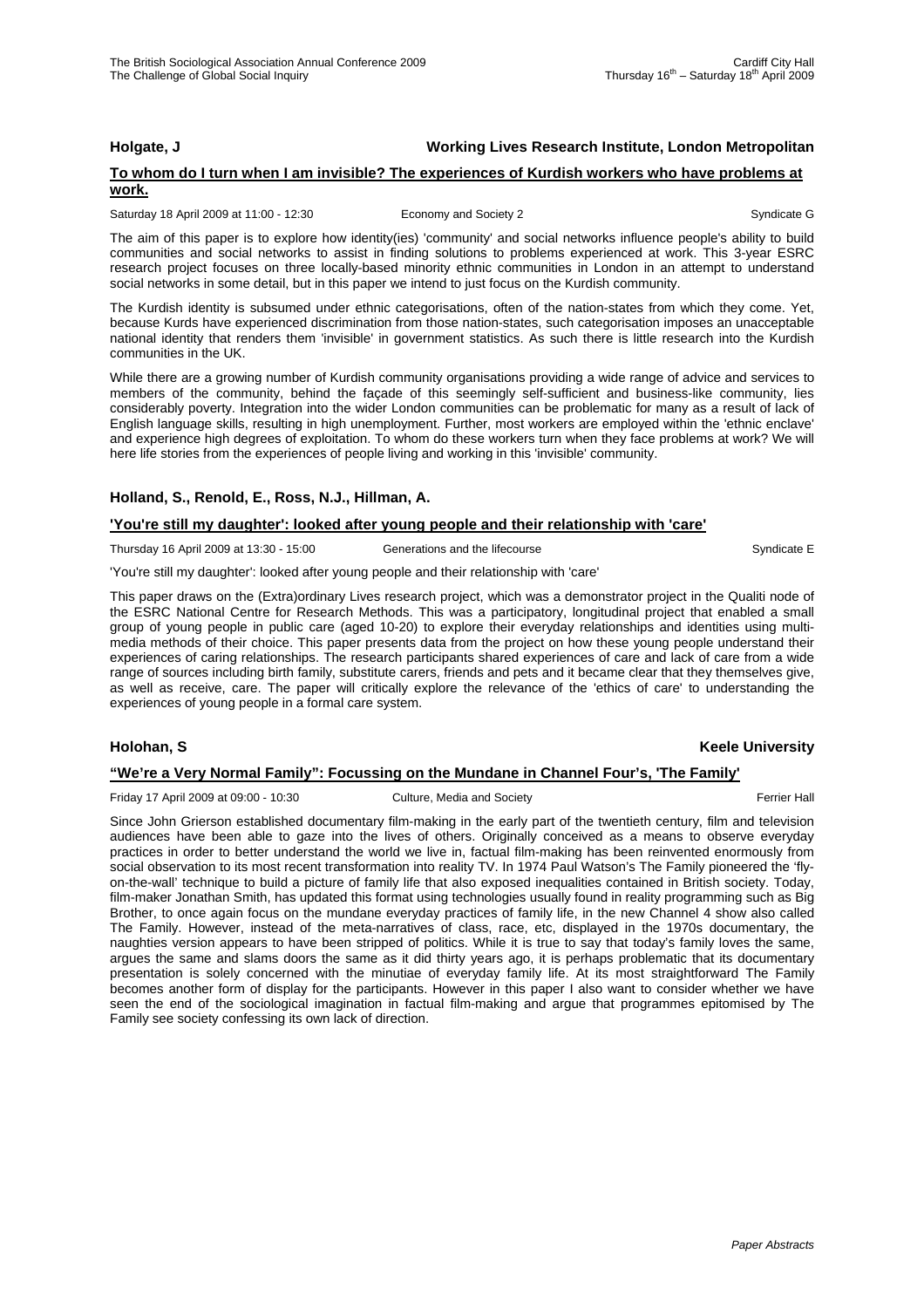### **The Dynamics of Social Movement Participation: Lessons from Slum Dweller Mobilization in Kurasini, Dar Es Salaam**

Saturday 18th April 2009 at 15:00 - 16:30 Economy and Society 2 Syndicate G

This paper addresses the question of what motivates slum dwellers to participate in grassroots social movements. While research has been conducted on social movements in the developed world, those in Africa and particularly those emerging from the grassroots have been little studied. This paper presents results from two seasons of interviews with slum dwellers in Dar Es Salaam, Tanzania and documents the complex interplay of factors - including belief in efficacy of action, connection/responsibility to place, the nature of payoffs, and the relative costs and benefits of participation motivating participation in social movement activities. These findings are interpreted in the context of Hirschman's exitvoice-loyalty model, with which they show striking concurrence. The results reveal that property ownership plays a central role in shaping participation and that the owner/renter cleavage is related to each of the motivational factors found to be important to participation. The results also shed light on the role played by connection and responsibility to place in participatory decision calculus. Longer duration of residence is significantly related to the way individuals conceive of community challenges, with more established residents seeing challenges over the longer term. The paper suggests that the difference between owners and renters in the poorest communities may be more important than thought. From an applied perspective, the results indicate that local organizers, development agencies, and governments working with urban communities must take into account a number of community-specific characteristics particularly the extent and nature of property ownership - that are likely to influence participation and impact the success of mobilization.

#### **Horlick-Jones, T. Cardiff University**

#### **Does having cancer make you irrational?**

Saturday 18 April 2009 at 09:00 - 10:30 Medicine, Health and Illness Icons Suite, National Museum

Advances in clinical treatments are resulting in cancer patients living longer, but with the threat of the disease returning at some later date. Anxiety associated with this fear of recurrence seems widespread among patients. Relatively little work has been done to systematically document, understand, and find ways of addressing, such anxiety, and its impact on the quality of patients' lives. The fear of recurrence appears to be related, to a greater or lesser degree, to the hypochondria-like condition comprising an enhanced bodily awareness and a pronounced tendency to interpret mundane sensations as symptoms of pathology; a syndrome which has been termed 'somatosensory amplification'. It is proposed that this syndrome is best understood not in cognitive terms, as a sort of 'false consciousness' or 'irrationality', but rather as the loss of certain aspects of social competence. In making this argument, the paper draws on the author's personal experience of cancer diagnosis, surgery and adjuvant therapy; and on a broadly phenomenological approach to examining the relationship between bodily sensation and practical reasoning about experience. The implications for counselling and other forms of patient support are discussed.

#### **Horlick-Jones, T. Cardiff University**

#### **Risk, Praxis and Everyday Life**

Saturday 18th April 2009 at 15:00 - 16:30 Theory Syndicate B Syndicate B

In this paper, I will explore the tensions between the situational logics of everyday risk praxis, as they arise from the moment-by-moment emergence of social interaction, and structural logics generated by features of contemporary societies. Such latter features include both the 'vertigo of possibility' of everyday life, and the influence of technical and administrative discourses of risk. Drawing on a number of empirical cases, I will illustrate the diversity of everyday risk praxis, and the scope it provides for slippage between formal and informal risk-related practices. The resulting model provides a critique of the totalising tendencies of some contemporary grand theories of risk, by suggesting that these theories fail to fully capture the specificity and just-thisness of the real world of risk. This analysis also suggests that the formal bureaucracy of risk may provide an outward appearance of control and efficiency, whilst masking a diverse underlying tapestry of emergent practices.

#### **Hooper, M. Stanford University and University of Oxford**

Thursday  $16^{th}$  – Saturday  $18^{th}$  April 2009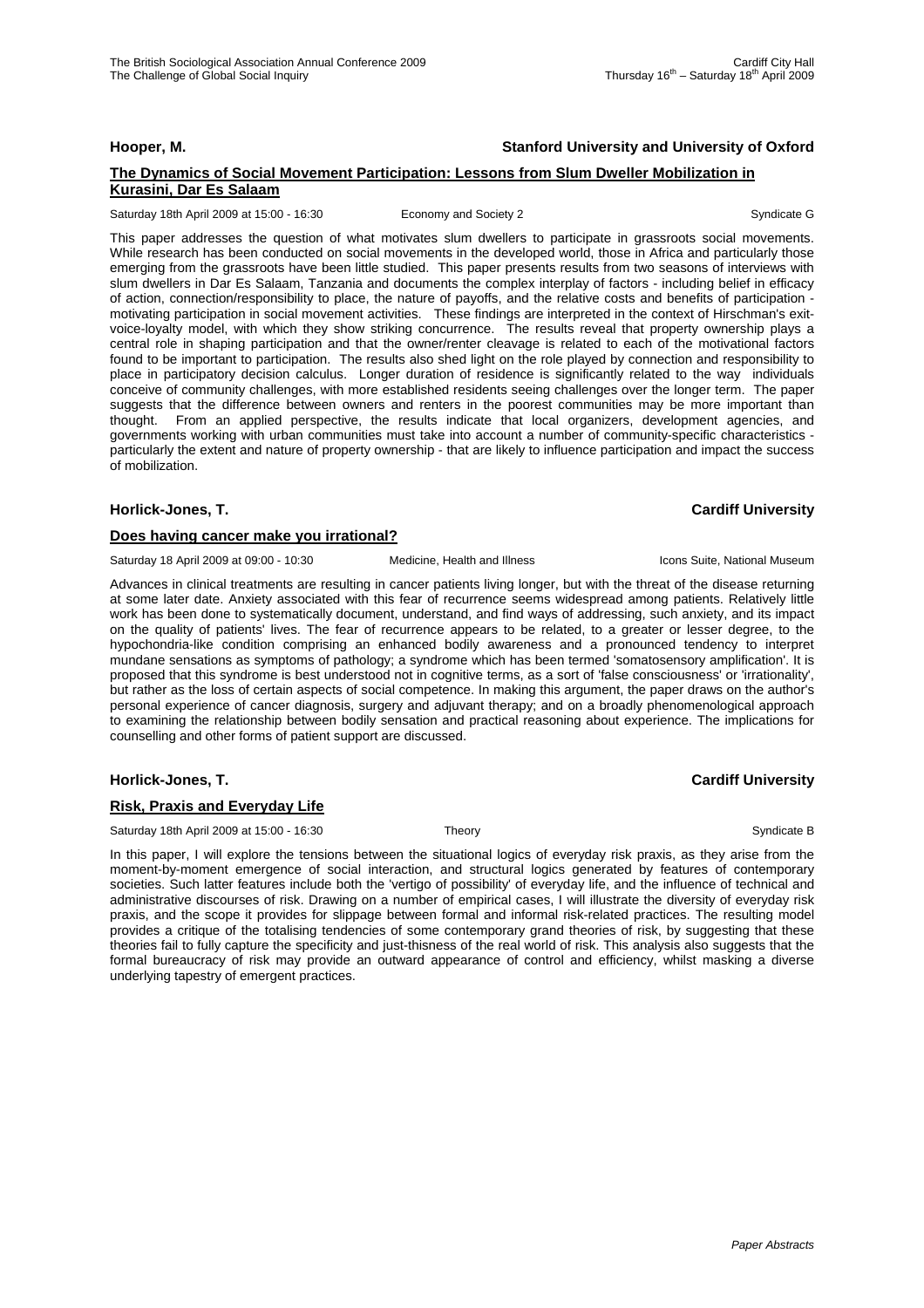### **Horne, J., Benjamin, S., Forbes, J., Lingard, R., Stelfox, K.**

# **'Capitalising on Sport': Sport, Physical Education and Social Capitals in Three Scottish Independent Schools**

Friday 17 April 2009 at 11:00 - 12:30 **Education** Education **Syndicate C** Syndicate C

"Capitalizing on Sport": Sport, Physical Education and Social Capitals in Three Scottish Independent Schools

This paper develops from a larger research project investigating Social Capital in Scottish Independent Schools SISP). The paper begins by outlining the research questions of the SISP. The main research question was: 'how do social and other capitals work in and though independent schooling in Scotland?'. The paper will draw on the data collected in three case study independent schools in Scotland. The analysis will be framed by a multiple capitals approach drawing together and developing the work of Bourdieu and Putnam. The paper will draw out the major emergent themes and 'findings' across the three case study schools. In particular in this paper, emphasis will be given to the role of sport and physical education as playing a role in bonding, bridging and branding the distinctive features of independent schooling. Consistent with the multiple capitals approach discussion will consider the interrelationships and potential contradictions between social capital, cosmopolitan capital (which structures aspirations towards mobility and global labour markets), emotional capital (as part of contemporary cultural capital and necessary for success in new and emergent labour markets constituted globally), and physical capital. In conclusion the paper will reflect upon what the study tells us about the efficacy of the concept of social capital and how it might need to be augmented and developed to take account of class and gender relations, and also to acknowledge other capitals.

# **Housley, W. Cardiff University**

#### **Brand, Identity or Citizenship? The Case of Post-Devolution Wales**

Thursday 16 April 2009 at 11:00 - 12:30 **Open** Open Syndicate J Syndicate J Syndicate J Syndicate J

Within this article I explore three dimensions of subjectivity in relation to post-devolution Wales. That is to say I discuss ways in which the various imagined concepts of Wales relate to three frames of being and practice. This space of subjectivity is something that is experienced by individuals but also shaped by wider sociological, historical and economic forces. The article does not aim to provide a technical analysis of this process per se but rather outline three ways in which 'Welsh subjectivity' and 'ways of being Welsh' can be currently understood in terms of the post-devolution landscape. This is of importance due to the fact that the political landscape of Wales is undergoing radical transformation within a context of globalisation and increasingly complex flows of capital and labour. The ways in which general frames of Welsh subjectivity are being mobilised and shaped by the new regime of devolved governance and other sub-state actors requires consideration as it impacts upon patterns of participation, cohesion and representation within the territory. It also has a significant impact on the shape and character of new devolved political and cultural institutions in terms of values and normative orientation that relate to the distribution of public material resources. The case explored resonates with the constituent parts of the devolved UK and other regions within Europe and beyond.

| Demonising Youth and the (attempted) criminalisation of Social Policy: Research findings from<br>Wales |      |             |
|--------------------------------------------------------------------------------------------------------|------|-------------|
| Thursdav 16th April 2009 at 11:00 - 12:30                                                              | Open | Svndicate J |

#### **Hughes, K., Emmel N.D., Hemmerman, L.C. University of Leeds**

#### **Intergenerational exchange in socially excluded households**

Saturday 18th April 2009 at 15:00 - 16:30 Generations and the lifecourse Syndicate E

This paper reports on qualitative longitudinal accounts of grand parenting in deprived and socially excluded neighbourhoods with a focus on grandparent-participants' relationships with grandchildren. We explore explanations for decisions to parent and grandparent in particular ways based on the kinds of relationships our participants have or had with older kin and non-kin relatives. In the family histories of our sample, there is a preponderance of teenage pregnancy; grandparents are often parenting and grand parenting similar aged children. This leads to a redefining of generational roles in mentorship and care of children across generations in the family. Continuing judgements are made by grandparent-participants about which of their grandchildren require grand-parenting. The age of the child-parent, most often daughter, is an important dimension, alongside the relationship the grandparent sees as (in)appropriate between parent and child. Judgements are also made about the relationship between daughter and partner based in the participants' own relationship experiences. Grandparenting may be supplemental; deployed through continuing guidance of the child-parent; or replace the child-parent entirely by bringing the grandchild/ren into their home. These choices are located in broader social processes and demonstrate that understandings of grandparents' explanations of how they choose to grandparent cannot entirely focus on the family. Other dimensions that frame relationships include place, the ocio-legal system, disability, and possibilities for employment. These accounts demonstrate how inter-generational time is shaped through and interweaves with other times: of modernity, of the legal system, and even of disease.

Thursday  $16^{th}$  – Saturday  $18^{th}$  April 2009

**Cardiff University**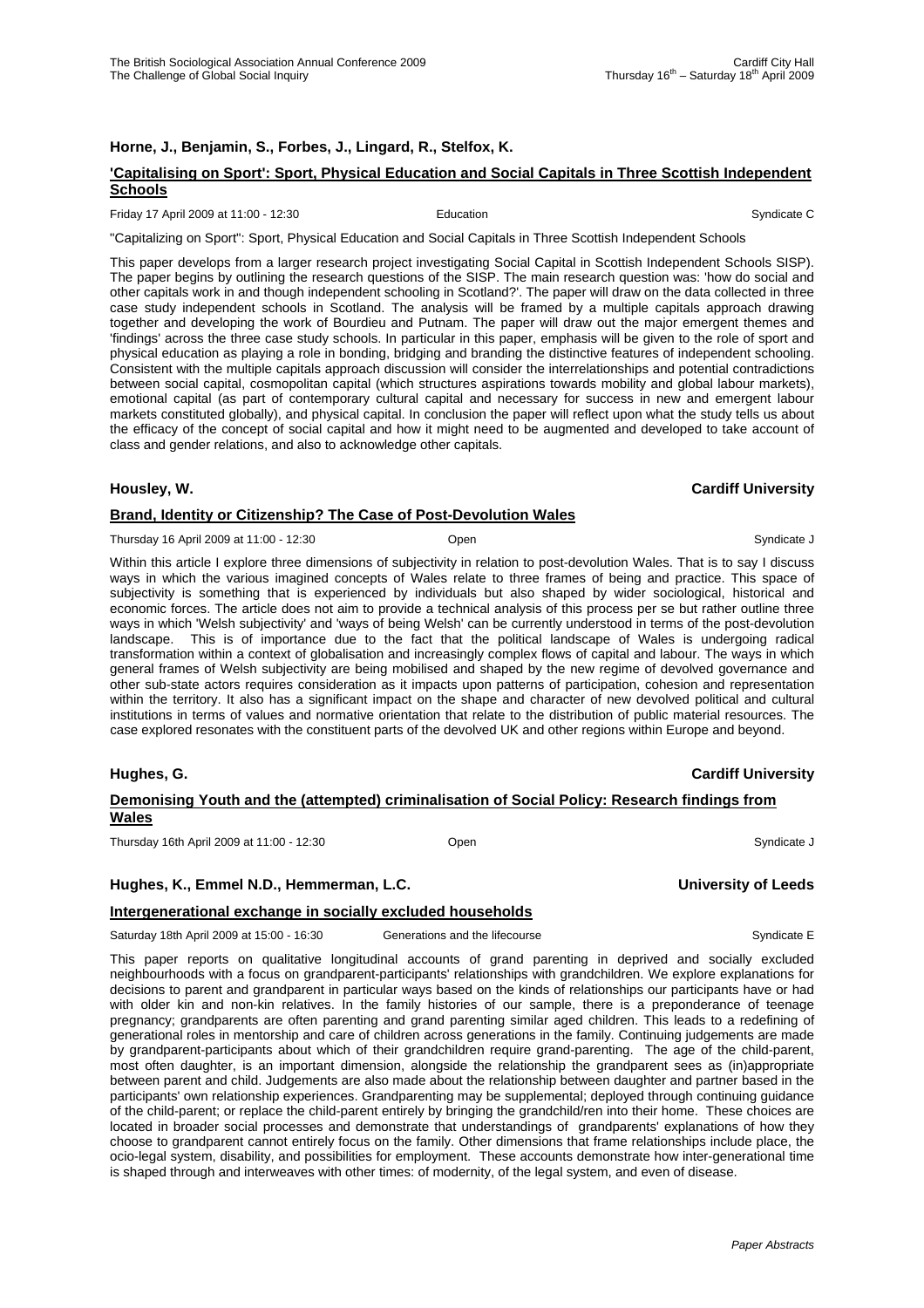#### **Hui, A.**

### **Mobilizing Practices: tracing the space and mobility footprints of enthusiasms**

#### Friday 17 April 2009 at 13:30 - 15:00 Space, Mobility and Place Syndicate K Syndicate K

Global mobilities are increasingly salient and yet understudied parts of social life. Studies of tourism have considered the movement of people, and work on consumption has traced mobile goods, but a focus on spatially-bounded study sites and a lack of mobile methods have limited our knowledge of the convergences of mobile people, objects, ideas, and spaces. This paper, and the project from which it is drawn, thus pursues new insights by considering how enthusiasts' practices, which incorporate meetings of these diverse elements, have particular relationships to spaces and mobilities. By shifting the focus from what enthusiasts do to where they do it, space is opened up to consider the relationship of enthusiasms, understood as alternately individuals' situated performances and the collection of performances that make enthusiasms entities in themselves, to particular spaces and mobilities. This paper suggests that the enthusiasms of yoga, hiking, quilting, and birding have particular spatial footprints because certain types of spaces can be necessary requirements for the successful performance of the practice. Not only must the mobilities of people, objects and ideas come together, but so too must the correct type of space be available. Looking in particular at the careers of patchwork quilters, this paper suggests how individual enthusiasts' travel is connected to and dependent upon the previous distributions of communities of practice around the world. Such mobility footprints of enthusiasms as entities are always undergoing change and can, along with spatial footprints, suggest where individuals may go to practice their enthusiasms.

#### **Hurdley, R.**

#### **disquiet: pressure, volume, and mass in higher education**

Saturday 18th April 2009 at 15:00 - 16:30 Methodological Innovations Communicate L

This presentation is based on an ethnographic study of corridors in a university building. It focuses specifically on the mode of sound, and how the aural dimension of institutional space can open up unfamiliar pathways into understanding organisation.

Within the corridors where the research was undertaken, there is quiet, particularly in the weeks that students are absent. During lecture times, a slightly louder 'quiet' resides, punctuated by odd conversations in passing or brief greetings. After hours, farewells and longer conversations sometimes take place in chance meetings. Academic staff discuss meetings, teaching arrangements and after-work socials, in an aural atmosphere of calm, ordered university routine.

And then...BOOMPH! This orderly quiet is punctured by masses of students filling space and time like a high-volume pulse pressing through the channels of the institution. Although ordered by the tempo of university time, and occupying the lower reaches and smaller corners in hierarchies of institutional space and power, the student body makes its presence felt in this counterpunctual dissonance. These 'moments and their men [sic]' (Goffman, Interaction Ritual) are loud reminders that, in the study of organisations, a multimodal approach to patterns of interaction can nuance interpretation. Whilst the organisation of power is a frequent focus in such studies, the disruptions - students pushing through a professorial conversation; the caterer's tea trolley taking precedence at a doorway; the echoing tap-tap of footsteps in an uncarpeted corridor outside an office - can point to less obvious processes at work.

# **Hyde, M., Higgs, P.**

#### **Ageing in a global era. New maps for later life.**

Friday 17 April 2009 at 15:30 - 17:00 Sub-plenary - Generations and the lifecourse Assembly Hall

Perhaps the two most important developments of the last 50 years have been (global) population ageing and the increase in the volume and velocity of global flows of finance, people, ideas and images. As yet there is little research that has explicitly brought these two phenomena together. Research that has addressed these issues often suffers from problematic conceptions of 'globalization', older age or both. However these economic, social and cultural global flows present important challenges for older people as well as to our understanding of later life. In turn sociological research on later life can, through exploring the interactions between these flows and older people, play an important role in developing our understanding of globalization. In this paper we argue that the sociology of later life needs to develop new research agendas to address these issues. We suggest that there are, at least, five main components of this new (global) research agenda: i) a critical engagement with the globalization debates; ii) mapping of the global condition of older people, in the past and present; ii) exploring how global flows affect(ed) older people, if at all, in the past and present; iii) exploring how older people affect(ed) global flows, if at all, in the past and present; iv) critically evaluating the models and metaphors deployed by sociological and gerontological research on older people. These points will be explored in the paper and a range of qualitative and quantitative data will be used as illustrations.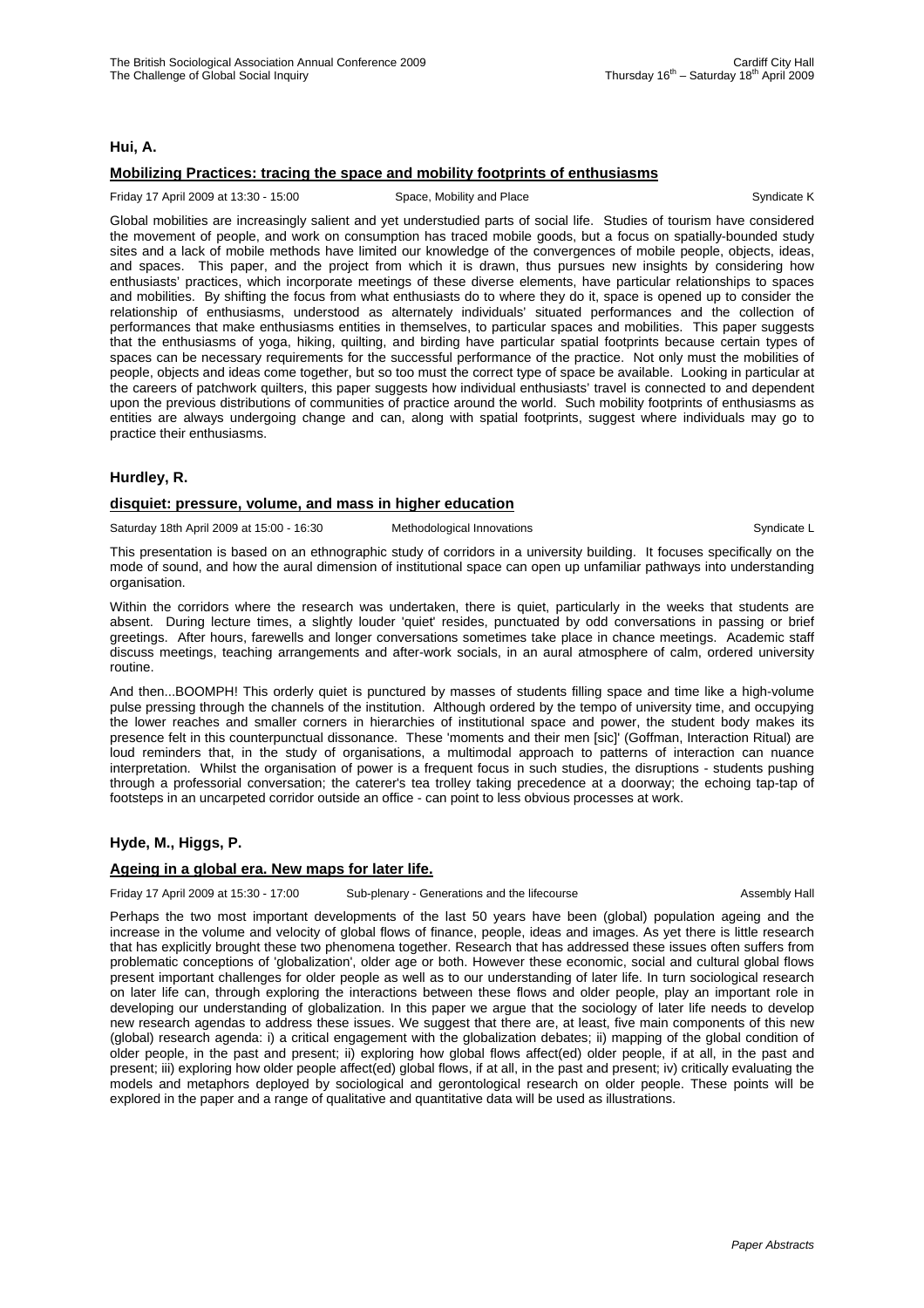#### **Hynes, P.**

### **Global Points of Vulnerability: Trafficking of Children and Young People into the UK**

Friday 17 April 2009 at 11:00 - 12:30 Space, Mobility and Place Syndicate K Syndicate K

Trafficking of children and young people into the UK has become an increasingly important and debated issue. The UK government ratified the Convention on Action against Trafficking in Human Beings in December 2008 and has also announced a review of the Government's reservation on the UN Convention on the Rights of the Child. This paper draws upon research into agency responses to the trafficking of children and young people conducted by the University of Bedfordshire and the NSPCC. It highlights key definitional issues in identifying children and young people as having been trafficked. It is suggested that there are several points of vulnerability during the trafficking process and that understanding the environmental background and human rights context within countries of origin are both underemphasized risk indicators in UK based protocols in identifying trafficked children.

### **Imdorf, C.**

### **Discrimination in hiring revisited: How firms use ethnicity to avoid organisational troubles**

#### Friday 17 April 2009 at 15:30 - 17:00 Economy and Society Syndicate D Syndicate D

Going beyond economic and social psychological arguments to explain discrimination in hiring, this paper refers to compatible work of organisational studies (behavioural theory of the firm, neo-institutionalism, Luhmann's organisational theory) and to a theory of justice (Boltanski & Thévenot's Economies of Worth) to understand personnel selection. Hence the firm can be conceptualised as a social body of interweaved (industrial, domestic, market, civic etc.) worlds. To allow for the firm's further existence, each world tends to reproduce itself by claiming its own hiring principles of justice and of personnel valuation. Thus any promising candidate has to prove in the selection process his/her industrial, domestic and market suitability from the firm's point of view.

Based on these theoretical assumptions, the paper argues that the main selection logic in hiring is not to choose the most skilled candidate, but the one who suits best to avoid organisational troubles in multiple worlds. Ethnicity serves as an organisational symbolic resource for trouble expectations, especially in the domestic world of the firm.

Empirically, the paper refers to a special case of hiring: The case of apprentice selection in Switzerland where some immigrant students face substantial problems to access apprenticeship places. Using content and argumentation analysis, an interview-based investigation in 65 small and medium sized firms shows that firms take for granted to get into organisational troubles in various worlds by hiring students who are regarded as 'foreigners'. Options and limits for policy making to avoid their professional exclusion will be reconsidered.

#### **Inglis. D. University of Aberdeen**

### **Global Social Inquiry of the Classical Age: The "Unknown" Global Sociologies of Tonnies and Durkheim**

Thursday 16 April 2009 at 15:30 - 17:00 Theory Theory Syndicate B

In contemporary sociology, it seems increasingly impossible to ignore global-level forces, movements and phenomena. In the last decade, many books and articles have been published that exhort social scientists to take the 'global turn' in their thinking, so that they may grasp the characteristics of a highly globalizing world-condition. Given this, "classical" figures in sociology will likely increasingly be subjected to posthumous interrogation involving questions like: What did they say about globalization? How adequate were their ideas about it? How might such ideas be drawn upon and extended in the present day? While the ideas of Marx as to a world-wide capitalist order have clear relevance today, it is much less apparent how other classical thinkers might fair in these regards. While the sociologies of both Ferdinand Tonnies and Emile Durkheim may seem unlikely bases for global social inquiry, this paper will demonstrate that, far from being wedded to outmoded conceptions of "society" as necessarily synonymous with the boundaries of a nation-state, both Tonnies and Durkheim developed their own distinctive "global sociologies", a fact that has been very much ignored in subsequent exegeses of their work. By recovering the "hidden" visions for global social inquiry in their work, the paper both demonstrates the continuing vitality and relevance of their oeuvres, and also considers what might be the appropriate means of reading classical thinkers in an age of self-conscious globality such as our own.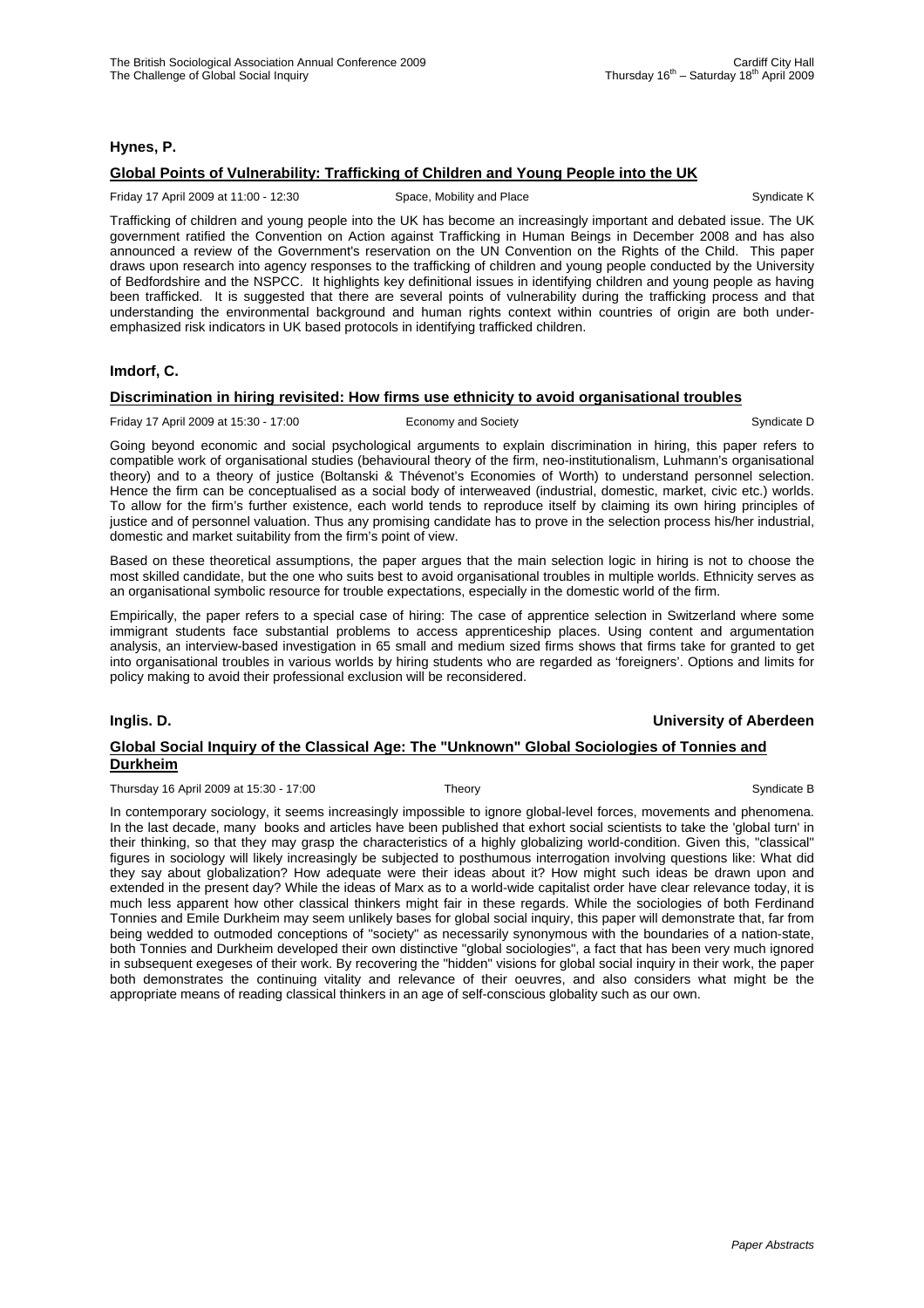### **Inglis, T.**

# **The Global is Local and Personal: Cosmopolitan and Local Cultural Capital**

Friday 17 April 2009 at 13:30 - 15:00 Consumption Consumption Consumption Syndicate G

Although in Firing Back (2003) and Acts of Resistance (1998), Bourdieu regaled against globalisation, he never used his own concepts of fields, habitus, practices and forms of capital systematically to describe the global field. In this paper, I argue that Bourdieu's analysis of globalisation is weak because it (a) tends to conflate globalisation with Americanisation (b) provides no empirical study of the interaction of the global and the local, particularly in terms of the competition between cosmopolitan and local cultural capital and (c) relies overly on a structural analysis and fails to make a link between neo-liberalism and the colonisation of desire with consumer capitalism. In the paper, I make reference to research I conducted in a small village in Co. Meath, particularly to the essays written by local schoolchildren. I argue that while there is a complex web of cosmopolitan and local tastes, what is common to all of theme is a heavy emphasis on self-realisation through consumption.

#### **Irwin, S. Elley, S.**

### **Bridges across generations: parenting, values and perceptions of generational distance**

Saturday 18th April 2009 at 15:00 - 16:30 Generations and the lifecourse Syndicate E

The relationships which connect generations provide a lens on the kind of society we live in. Perceptions of continuities and changes in inter-generational relationships offer valuable insights into social diversity and inequalities, and they give important clues about the nature of social change, particularly how it is experienced differently across the population. Recent debates on the internal life of families have provided valuable insights into the emotional commitments of parents, especially mothers, to their children. However, in stressing the importance of class related inequalities here, less attention has been paid to internal class diversity. Exploring generational relationships in a context of (differentiated) social change, this paper reports on research oriented to analysing intra- and well as inter- class diversity. The paper draws on data from the Family Contexts project, funded by the NCRM and affiliated to Young Lives and Times / Timescapes. The research comprised a survey and in-depth interviews with parents of primary school aged children. Amongst other things the survey provided data on respondents' perceptions of change, and a diverse qualitative sample was identified. The paper develops an analysis of parents' perceptions of parenting today, their values around childrearing, and their expectations for their children's futures. It explores how they compare their values with those of their own parents, and how this links to social position. The data provides insights into (diverse) perceptions of generational continuity and change and links, and adds, to evidence of change in broader social structures.

#### **Jackson, S.**

#### **Mead, Self, Time - and Feminism**

Friday 17 April 2009 at 15:30 - 17:00 Social Divisions and Social Identities Readon Smith Theatre, National Museum

A feminist approach to gender and sexuality should take account not only of structural inequalities, but also everyday meanings, practices and constructions of the self. In this paper I focus on the self, developing the argument that the pragmatist thought of G. H. Mead might provide a way forward. This tradition has had little influence among feminists, despite the historical association between pragmatism and first wave feminism in the USA. Here I argue that Mead's conception of the self as process and his emphasis on its sociality, temporality and reflexivity might be fruitful for feminist analysis. Reflexive self-hood is associated in recent theory with late-modern, individualised projects of the self. This over-emphasis on individualisation has been contested by a number of feminists, particularly in relation to its alleged impact on intimate relationships. A return to Mead's insistence on the sociality of the self, I argue, offers us critical purchase on these debates and potential insights into constructions of gendered and sexual self-hood in late modernity. Moreover, Mead's conceptualisation of reflexivity as relational not only serves as a corrective of overly individualised interpretations of reflexive processes, but might suggest new ways of understanding subjective aspects of inequality.

#### **Jacob, N. Cardiff University**

#### **The Geneticization of Suicide: Families' management of guilt and responsibility**

Thursday 16 April 2009 at 11:00 - 12:30 Medicine, Health and Illness Icons Suite, National Museum

This paper will examine the geneticisation of suicide. Suicide is a particularly devastating death, with families frequently suffering intense feelings of shame and guilt. While guilt may seem inevitable, this paper demonstrates that there is in fact a familial element to such feelings. Drawing upon research conducted with 12 families bereaved by suicide, this paper shows how the role of genetics played a central role in their management of guilt and responsibility. In particular, the paper will illustrate how parents would often appeal to the understanding that suicide has a genetic basis in order to appease feelings of bad parenting. In contrast, siblings would resist such a route since ideas of genetics would connect them with suicidal tendencies. Thus, this paper shows the complex nature of suicide which is often embedded in narratives and counter-narratives.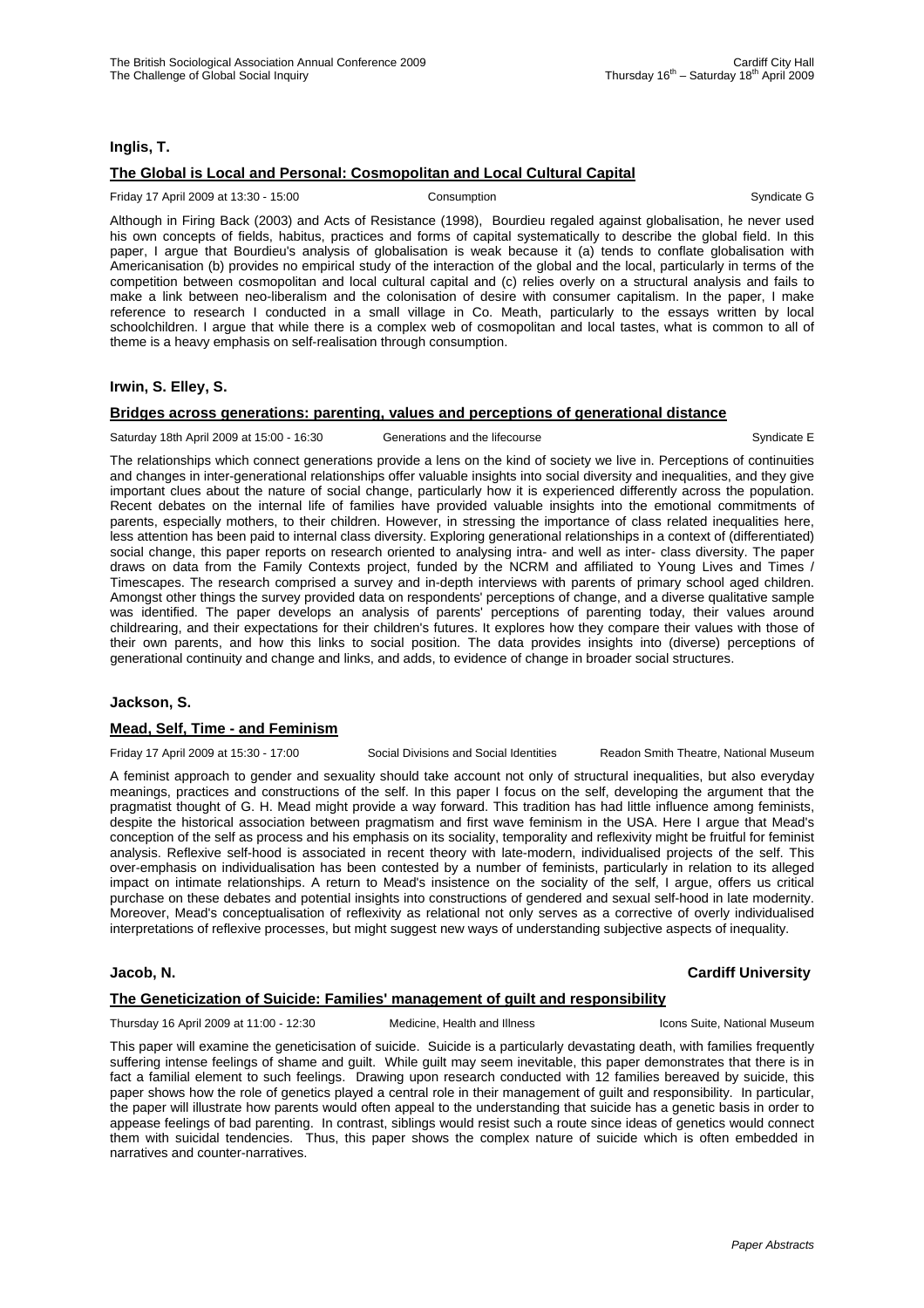# **Jayaweera,A.T University of Bristol**

#### **Nonstandard work Schedules and the relationship with partners :The perceptions and feelings of fulltime hotel workers**

Thursday 16 April 2009 at 13:30 - 15:00 Economy and Society Syndicate D Syndicate D

This paper sets out to investigate the views and feelings of fulltime hotel workers regrading how non-standard work schedules affect their relationship with oppositesex partners drawing evidence derived from an unexpected findings which has been gathered during an ethnographic study in a luxury hotel establishment through the process of in-person observation and interviews. It suggests that long hours of working shifts and night shifts had a significant negative impact upon the relationship with the partners. A considerable proportion of hotel workers were in the view that long working hours,night shifts and poor working conditions cause sleep,health and stress related problems limiting their time and energy to contribute in housework responsibilities while damaging their relationship with partners. For some men,physical tiredness experienced after long working hours seem to negatively affect sex life with partners while damaging the relationships. In view of these findings and the relative paucity of research in this area, future research is encouraged to investigate the impact of unusual work hours upon relationship with partners.

### **Jenkins, K., Baillie Smith, M. Northumbria University**

# **Global civil society and the disempowerment of the grassroots development activist**

Thursday 16 April 2009 at 13:30 - 15:00 Space, Mobility and Place Syndicate K Syndicate K

Academics and policymakers involved in researching international development organisations are increasingly concerned to conceptualise and engage with transnational spaces, networks and ideas. These connections often form the centre of celebrations of global civil society's capacity to address the democratic deficits of a neo-liberal globalisation, providing perceived opportunities for the marginalised to generate alternatives, and providing a setting in which values and forms of global citizenship can be realised. However, this paper identifies a global trend towards the de-globalisation and disempowerment of grassroots activists. This has important implications for what is meant by civil society. This paper focuses attention on emerging hierarchies within as well as between civil society organisations, particularly as they engage with donors, networks and others beyond the national level. In contrast to rhetorics in which the 'grassroots' offer a critical and political intervention to debates around change, we see activists 'on the ground', recast as 'workers', becoming less cosmopolitan, more parochial and less politicised, in contrast with the coterie of everslicker development professionals who appear increasingly disconnected from the 'hands-dirty' work of development. We suggest that, despite deploying narratives of connections, networks and grassroots democracy, processes of neoliberalisation and professionalisation are increasingly implicated in reifying the grassroots as a distinct category which is then located in an increasingly instrumental understanding of civic engagement. The paper draws on research and experiences of working in civil society settings across the North and South.

# **Johnstone, M., Lucke, J., & Lee, C. The University of Queensland**

# **The impact of first birth and other life events on young Australian women's motherhood and employment aspirations**

Thursday 16 April 2009 at 15:30 - 17:00 Generations and the lifecourse Syndicate E

Understanding the work and family aspirations held by younger generations of women, and what affects their plans, can help to understand how women negotiate work and family over the life course. Such research is important for the development of sustainable policy that supports the health and wellbeing of women and their families, and for policymakers who, in Australia as in other developed countries, are concerned about long-term downtrends in fertility and the prospect of an ageing population. The aim of this paper is to explore the motherhood aspirations and employment aspirations of young Australian women moving through their peak childbearing years, as well as to assess what might impact upon women's employment and motherhood aspirations over time. Responses from 7,500 women of the Younger cohort of the Australian Longitudinal Study on Women's Health (ALSWH) - surveyed in 2000 (aged 22-27); 2003 (aged 25-30); and 2006 (aged 28-33) - about the number of children they would like to have by age 35, and what type of employment they would prefer at that age, were analysed. First birth impacted upon both motherhood and employment aspirations. Relationship changes, employment aspirations, and the experience of fertility-related problems were also strong predictors of motherhood aspirations. The findings suggest that young women are actively tailoring their work and motherhood plans within the personal and social constraints on their lives. Women may benefit from policy changes that empower them and allow them to more easily tailor their plans.

*Paper Abstracts*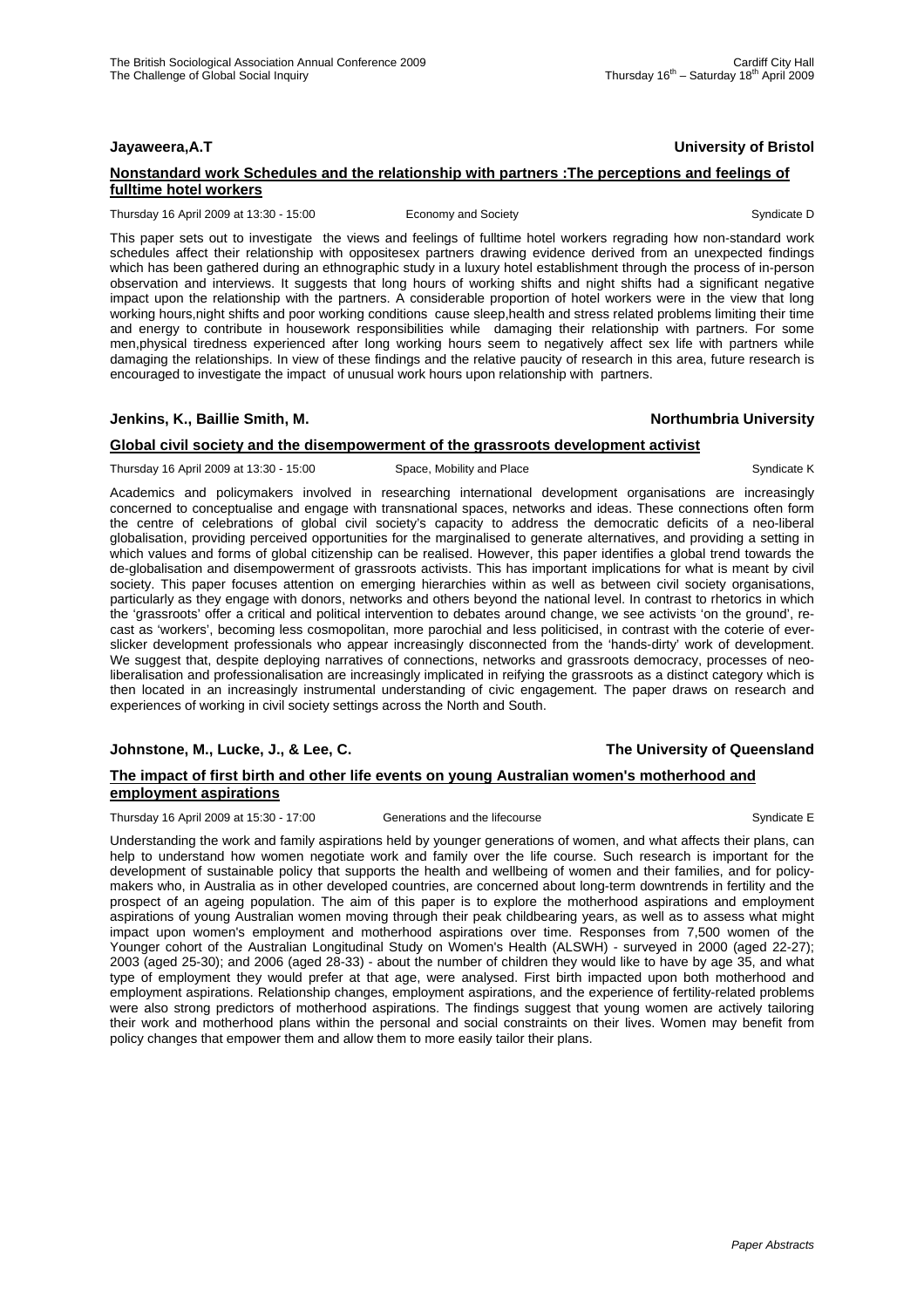#### **Jones, G. Staffordshire University**

### **'Through a glass, darkly': reflections on the changing concept of youth.**

Friday 17 April 2009 at 13:30 - 15:00 Generations and the lifecourse Syndicate E

This paper considers the value of the concept of 'youth' in late modernity, reviewing ways in which the concept has been constructed and deconstructed over time, within a more general story of the rise and fall of grand theory in social science and political agendas. Recent debates in UK youth studies have focused on the apparently competing values of subcultural and post-structural analyses in understanding current 'youth' styles and tribes, thus echoing the earlier debates in the 1970s between functionalists and subcultural theorists over the relative significance of age and social class. This paper takes further the question about the validity of youth as a social concept, in the changed circumstances of late modernity, when youth has been extended and scope for autonomy has been restricted. In an attempt to demythologize and re-theorize the concept of youth, it examines currently relevant ways of constructing youth by identifying what is specific to young people without resorting to seeing them either as a homogeneous age group or disconnected individuals. In so doing, it questions the degree of agency often erroneously attributed to young people, sometimes with the best political intentions, and also provides an argument for de-commodifying the concept of youth and reclaiming it in ways which are relevant to the everyday reality of young people's lives. The paper draws on "Youth", a new book by the author, published in January 2009 by Polity Press.

# **Jones, I.R., Higgs, P.**

# **The Natural and the Normal: Conflicting Discourses of Ageing**

Friday 17 April 2009 at 11:00 - 12:30 Open Syndicate J

The improvement in population health and increased longevity in countries like the UK and USA has radically destabilised notions of what ageing and old age are. From the 19th century onwards the idea of a natural lifecourse following normatively understood stages ending in infirmity and death has been challenged by both social and biomedical developments. In the latter part of the 20th century breakthroughs in bio-gerontology as well as in mainstream bio-medicine have created the possibility of an increasingly differentiated idea of normal ageing. The potential to overcome or severely reduce the age-associated effects of bodies growing older has led to many social gerontologists to argue for a return to a more normatively based conception of ageing and old age. This paper examines and outlines the tensions between these two discourses and points out that not only is normal ageing replacing the idea of natural ageing but that it is also fast evolving as it intersects with the somatic aspects of a consumer society. The paper concludes by arguing that it is in the expanding territory of normal ageing that a sociology of the body at older ages should be located.

**Jones, S. H. Goldsmiths College, University of London**

### **Multicultural accommodation and the international roots of religious reform: the case of Islamic contractual marriage**

Thursday 16 April 2009 at 13:30 - 15:00 Religion Religion Syndicate H

One of the most prominent ways in which recent legal and political theory has responded to calls for greater recognition of cultural and moral pluralism has been to consider the possibility of national governments delegating authority in matters of personal law to the sub-state level. Writers such as Will Kymlicka, Charles Taylor, Ayelet Shachar and Maleiha Malik have, despite differences, all put forward arguments justifying the legal accommodation of minority traditions in response to global changes. However, these various theoretical justifications have been hampered by the concern that in practice such a process of legal delegation might result in limitations to the personal autonomy of vulnerable parties. In the case of religious groups specifically this concern has been particularly prominent, with discussions often being focused upon the gender inequities that can be identified in the procedures for marriage and divorce in various religious traditions. Taking this issue as its starting point, this paper investigates the ways in which the members of religious groups engage with the perceived inequities in their tradition. It focuses on the case of the Islamic marriage contract, drawing upon first-hand empirical sources in order to look at the ways in which international precedents and the traditional sources of Islamic law are employed to justify reforming Islamic procedural norms in the UK. Through this examination the paper considers the role empirical sociological investigation has to play in these debates, and reflects on possible legislative changes that might be made to achieve harmony between civil and religious processes.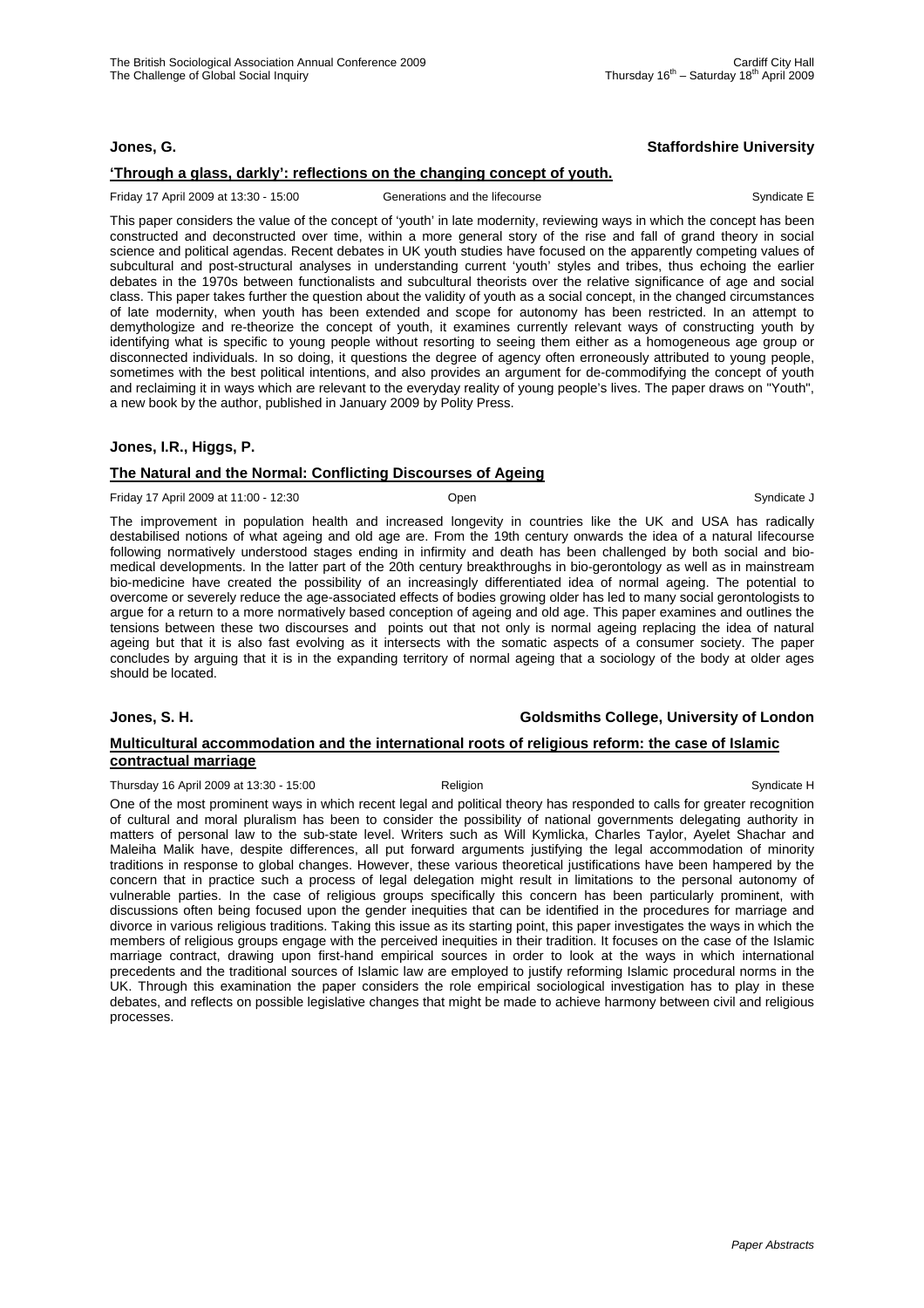### **Kayacan, G.**

#### **How is changing the experience of old age in Turkey, during Turkish Modernization**

Saturday 18 April 2009 at 09:00 - 10:30 Generations and the lifecourse Syndicate E

This study examines the modern experience of spending the old age in institutions for the elderly based on oral history interviews with men and women from the first generation of the Republic, who are between the ages of 70-90 and are residents in such an institution in Istanbul. Within the scape of this research, the approaches and and institutional practises towards the elderly in Turkey and in certain countries of the world are related in the first place. "Izzet Baysal Huzurevi", a residential house for the elderly, in Istanbul, is a "total institution" in Goffman's terms. The everyday experience of the elderly living in this institution is described within this context.The main chapter of this study is based on the first-person narratives of five male and five female residents. They are the first generation examples of modern institutional experience of old age. They are both the objects and the actors of 78 years of the Turkish modernization project. Hence, with the possibilities of relating personal histories to social history, provided by oral history method, writing a social history from a critical perspective is attempted. Oral history method, when used in such social institutions, can have some practical benefits for the residents, too. This shows that not only the personal histories are useful for the writing of history but also history-writing can have therapeutic effects for the residents of such institutions who use the oral history techniques of forming personal ife histories.

#### **Kazimierczak, K.A. Sociology Department, Lancaster**

#### **'Linguistic fandom': performing identity in a space of transgression**

Thursday 16 April 2009 at 11:00 - 12:30 Social Divisions and Social Identities Readon Smith Lecture Theatre

This paper explores the ways in which users of invented languages, Elvish languages created by J.R.R. Tolkien for his mythology of Middle-earth and Klingon language constructed by Mark Okrand for the 'Star Trek' franchise, perform their identities through their engagements with these idioms and their textual sources.My analysis will centre on the notion of 'linguistic fandom' - originating in the discourse of these communities and pointing at their links with fan culture, but also with the values and practices of academia - and will picture Klingon and Elvish users as engaged in activities transgressing the boundaries of fandom and scholarship.

I will engage here with fan culture studies' accounts of relationship between fan and scholar identities. I will refer particularly to Matt Hills' (2002) notion of liminal identities of 'fan-scholar' (a fan who uses academic procedures to analyse his/her favourite text) and 'scholar-fan' (an academic who considers him/herself as a fan, openly eclaring affect for a media text), and to Vivien Burr's (2005) concept of a space of transgression, as a site where otherwise marginal identities are expressed and legitimised through face-to-face interaction.

Tracing the marks of fan and scholarly values in linguistic fans' gatherings and in their textual production, I will draw attention to the problematic character of the notions of liminality and transgression - at once subverting an order and reinstating it - and argue for linguistic fandom as a space of transgression for the conceptual categories linked with fan culture and academia.

# **Kelly, M. NICE**

#### **Rationalism and empiricism in evidence based medicine: some sociological observations on constructing the evidence base on health inequalities.**

Friday 17 April 2009 at 11:00 - 12:30 Medicine, Health and Illness Icons Suite, National Museum

This paper describes the principles of evidence based medicine, from the concerns about effectiveness first raised by Cochrane in 1972, to the development of the technologies of sytematic review, biblographic searching and health economics. Particular attention will be paid to the so called hierarchy of evidence, which downgrades sociological and other forms of social scientific evidence. Using medical sociological and epidemiological evidence about health inequalities the paper will argue that the evidence based approach frequently confuses rationalism and empiricism and consequently underutilises important sociological and other non clinical data. The implications for devloping gudance for the NHS and others on reducing health inequlities will be described.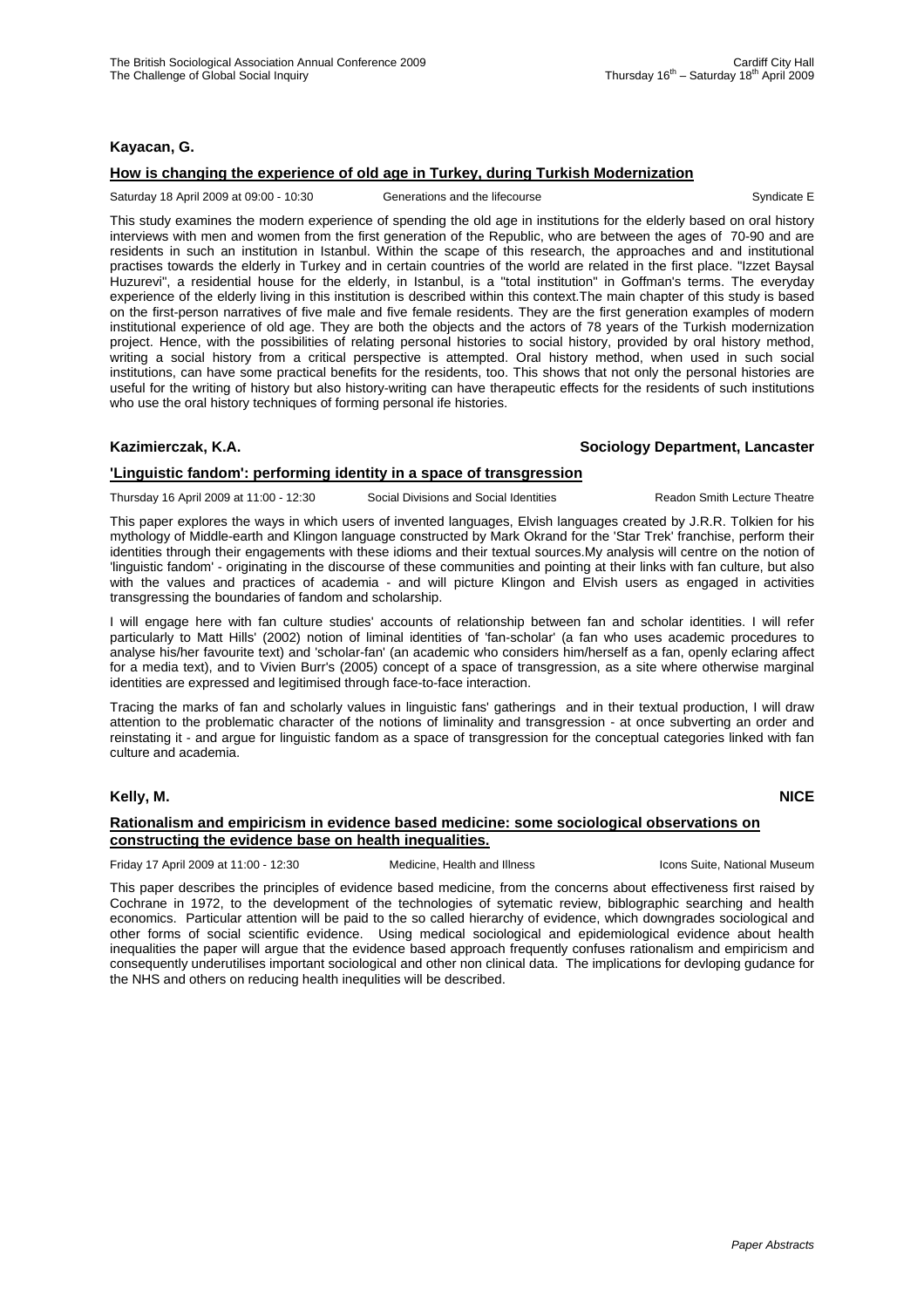# **The purpose and practice of teaching social theory: Addressing common problems**

#### Saturday 18 April 2009 at 09:00 - 10:30 Theory Theory Syndicate B

Social theory courses are a compulsory part of most sociology degrees, and the teaching of key theoretical approaches is an expected feature of sociology honours degrees according to the QAA framework. Some students, however, treat social theory as obligatory rather than necessary, and seem to be unclear about the purpose of such courses. In their more reflective moments, those teaching social theory may feel the same. In this panel-based discussion we hope to address a range of issues related to the teaching of social theory. Firstly, why do we teach social theory, and what should we teach? Secondly, what are the common problems faced in teaching social theory, and do these arise from a clash between the teaching cultures of staff and the learning cultures of students? Thirdly, what helps to engage students with theoretical debates? Panel members will give short opening statements, however the intention is for all of those who come along to contribute to the discussion of these issues, and share their views and experiences.

#### **Kemp,S. University of Edinburgh**

#### **Objective Interests, Subjective Confusions? Critical Realism, Interests and Social Structure**

Thursday 16 April 2009 at 13:30 - 15:00 Theory Theory Syndicate B

The question of whether social structures exist over and above the understandings of agents is undergoing renewed debate, over a century on from Durkheim's famous remarks about the external and constraining character of social facts. One recent exchange on this subject pitted Margaret Archer's critical realist defence of the (relatively) independent reality of social structure against Anthony King's interpretive focus on the intersubjective understandings of social actors. In this debate, Archer counter-attacked interpretive approaches by arguing that social structure gives actors in particular positions objective interests which exist regardless of whether they are subjectively recognized or taken up. In this paper, I want to critically reflect on Archer's account of social structure in the light of claims about the 'objective interests' of actors, noting the resonances of Archer's approach with certain neo-Marxist ideas of the 1970s. I will be arguing that Archer's account of objective interests cannot be defended, and I will explore the consequences of this for Archer's account of social structure.

#### **Khattab, N.**

#### **Ethnic Diversity and Economic Disadvantage among Muslims in Britain**

Saturday 18 April 2009 at 11:00 - 12:30 Economy and Society 2 Syndicate G

The literature on minorities and the labour market in Britain has suggested that Muslims were the most disadvantaged of all religious groups (Lindley 2002; Model and Lin 2002; Peach 2006). For example, Peach (2006) has also concluded that "Muslim population is young and rapidly growing; its socio-economic profile is depressed, marked by the exceptionally low participation rate of women in the formal labour market, and by high concentration in areas of multiple deprivation." (629).

Most of these studies tend very often to portrait Muslims as a homogenous group overlooking internal ethnic divisions and differences. For example, do all Muslim groups in Britain face the same level of economic disadvantages? The existing literature does not provide an answer for this question, hence the importance of this paper.

In this paper I utilise the 2001 Samples of Anonymised Records (SAR's) to examine the ethnic differences within the Muslim population in terms of labour market prospects focussing on unemployment and economic inactivity. I include data on eight Muslim groups: British-White Muslims, Other-White Muslims, Pakistani-Muslims, Indian-Muslims, Bangladeshi-Muslims, Other-Asian Muslims, Black-African Muslims and Other-Muslims. Separate models for men and women are used.

The analysis reveals significant differences between the different ethnic Muslim groups in terms of experiencing unemployment and/or being economically inactive. These differences are greater among men than among women. These results and their implication will be presented in the conference.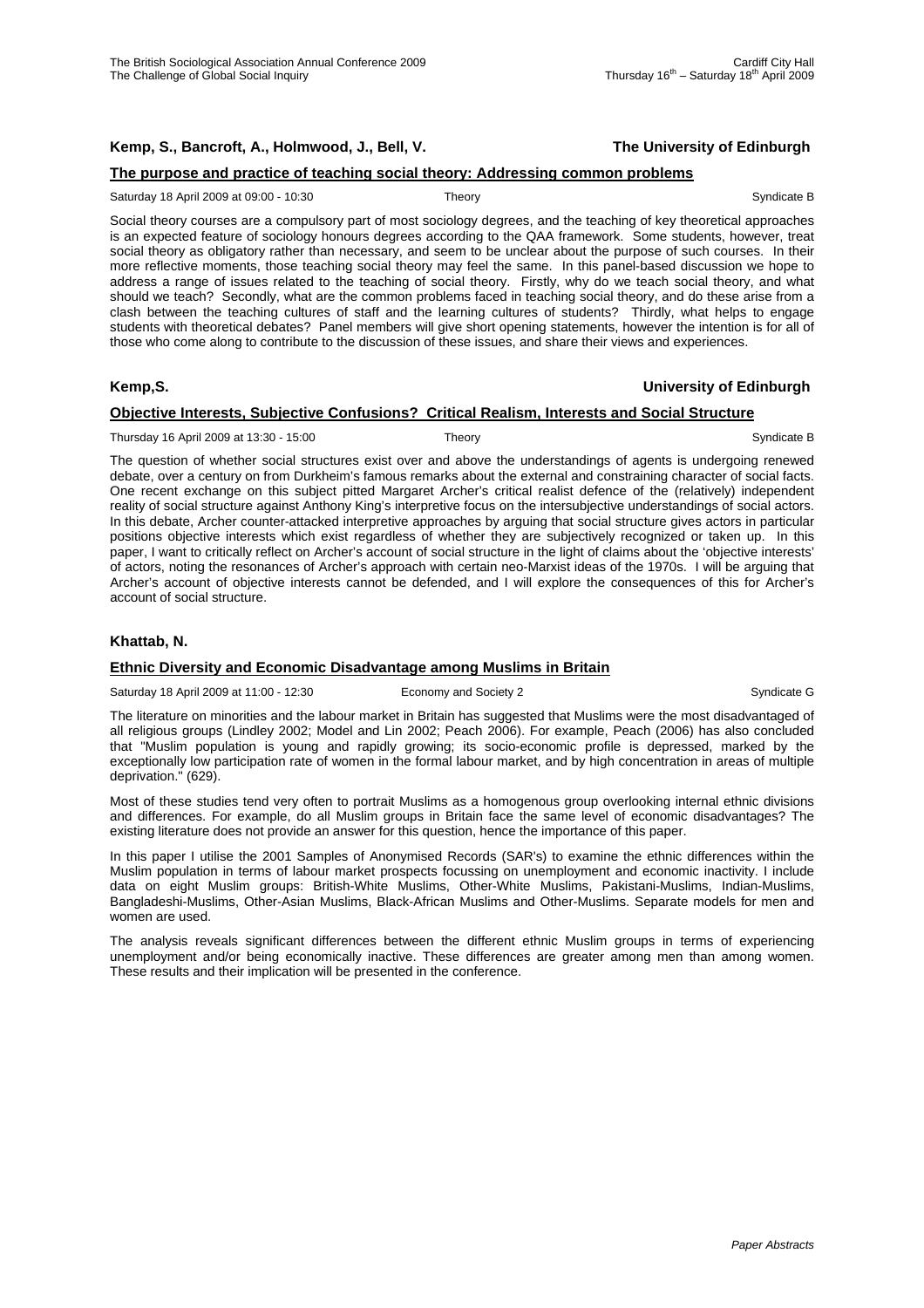# **Kilkey, M., Perrons, D., Plomien, A. University of Hull**

#### **Migrant handymen in the UK: A case-study of migrant-niche formation**

Saturday 18 April 2009 at 11:00 - 12:30 Economy and Society Syndicate D Syndicate D

Through an analysis, utilising quantitative and qualitative methods, of what we term the 'migrant handyman phenomenon', this paper explores the processes by which commoditised stereotypically masculine areas of domestic labour are prone to migrant niching. We draw on McDowell and colleagues' (2008) notion of dual interpellation simultaneously a recognition and endorsement of shared stereotypical assumptions about the quality and capabilities of particular racialised and gendered migrant bodies - to explain the rise of the 'Polish Handyman' and similar. In doing so, our aim is to address three gaps in research. The first relates to research on the domestic sector as a workplace, of which there is a growing volume, fuelled by evidence of expansion in domestic-sector employment in recent decades. This research for the most part, however, treats domestic-sector work as synonymous with women's work, ignoring evidence of a re-masculinisation of domestic work in recent years, a trend associated with the commoditisation of traditionally masculine areas of household labour. The second gap we address relates to research exploring the relationship between migration and domestic work, which now routinely describes domestic-sector employment as an 'immigration niche'. In the UK at least, it does so in the absence of rigorous empirical evidence to support the claim. The third and final gap to be addressed, relates to research seeking to explain why certain occupations are prone to becoming migrant niches, research which in the main has focused on structural explanations, leaving little scope for the recognition of the agency of migrants themselves.

### **King, A**

#### **Classifying one's place: Higher Education, Class Distinctions and Age - a complex interrelationship**

Thursday 16 April 2009 at 11:00 - 12:30 **Education** Education Syndicate C

This paper adds to debates concerning the relationship between Higher Education (HE) and social class in contemporary British society. The suggestion that HE is only accessible to young people from certain social class backgrounds has been extensively examined in recent years, particularly in light of institutional re-organisation and the UK government's widening participation agenda. Whilst some studies have focused on social class and access to Higher Education, an analogous debate has arisen about the relationship between class and educational credentials. One contention is that changes in the graduate employment market means that middle-class privilege is no longer guaranteed through gaining a degree and therefore other means of ensuring class position must be located. In the UK, commentators have identified the pre-university Gap Year as one method of gaining 'an edge' over others in the competition for jobs. However, the mechanism by which this is achieved remains largely unexplored. This paper draws on qualitative research data with a sample of young people who had taken a pre-university Gap Year. Using a social action approach it demonstrates that these young people used talk about their experiences as a means of creating distinctions, but that these were primarily associated with psychosocial factors associated with age. The paper considers the implications of this finding, arguing that it enables the expression, achievement and maintenance of class distinctions, without risking the possibility of seeming overtly classed. The paper concludes by positioning this research in theoretical debates about class and culture in contemporary, late modern societies.

#### **Kirton, A. University of Liverpool**

### **New Technologies, New Techniques, New Freedoms? Recent Technlogical Developments and the Field of Popular Music Production**

Thursday 16 April 2009 at 13:30 - 15:00 Culture, Media and Society Ferrier Hall

Since the emergence of music 'online' during the final years of the 20th Century, the field of popular music production has seemingly become subject to an unprecedented level of instability, flux and uncertainty. In particular, recording companies have come under increasing pressure to legitimise their role in processes of music production as new technological capacities appear to have inspired a new wave of enthusiasm for 'do-it-yourself' ethics and practice among artists. In the past few years a number of well publicised cases of acts turning down recording deals and refusing to renew expired contracts have given weight to claims of an impending evolution in established relations of production. This paper will discuss the nature of these apparent changes. It will draw upon empirical data to show how practice might be changing at an individual level, but that changes might be equally influenced and constrained by wider structural forces and established logics. In doing so, the paper draws upon Pierre Bourdieu's concept of 'field' and related concepts to discuss how technological development might lead to a restructuring of the field and reconfiguration of established relations of production, but how existing distributions of power and various resources may always come to bear in the realisation of fully revolutionary potentials.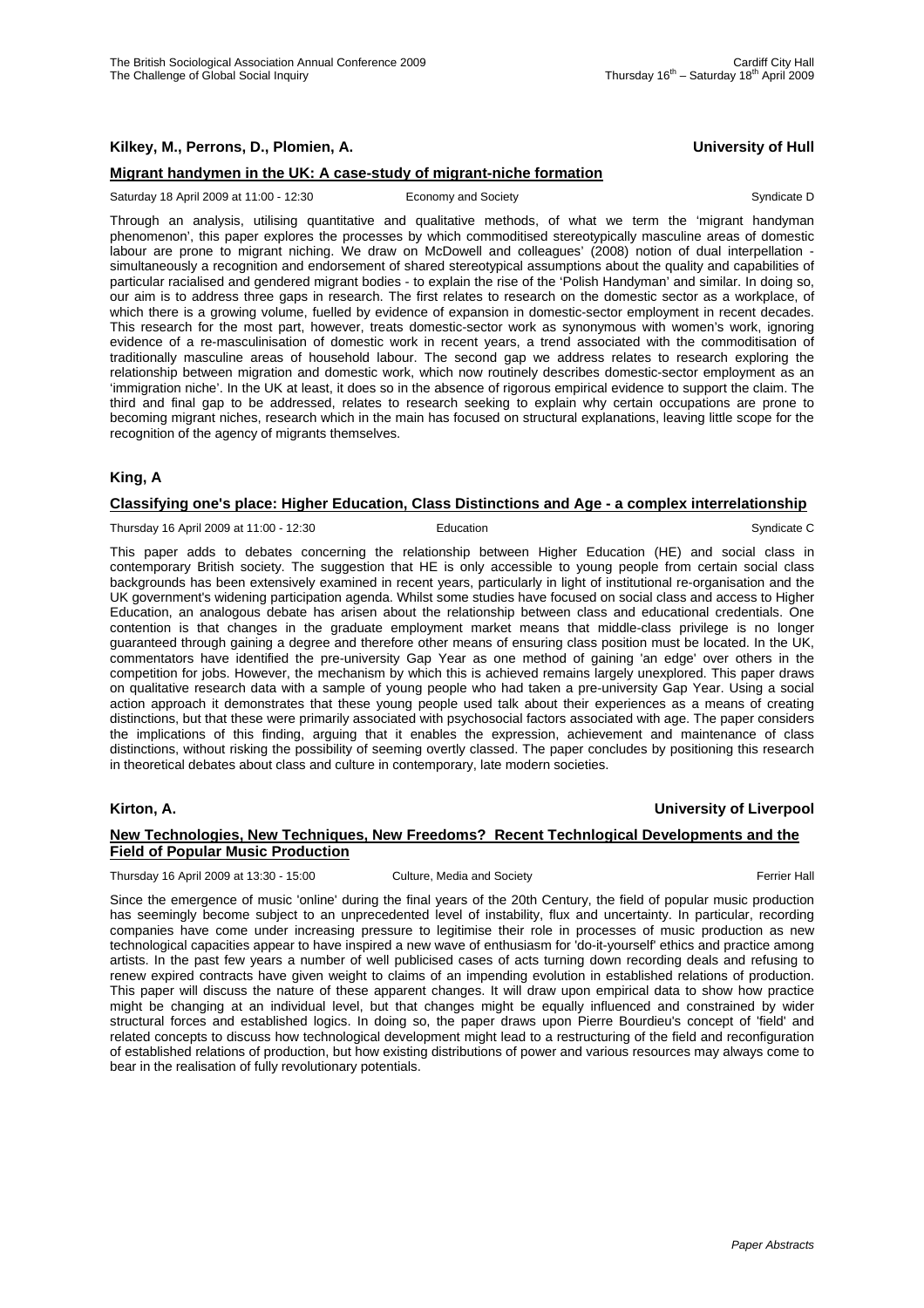# **Klein, K. London School of Economics**

#### **"Illiberal Biopolitics? Embryonic Life, In-Vitro Populations and the Governance of Human Embryonic Stem Cell Research in China"**

Friday 17 April 2009 at 11:00 - 12:30 Science and Technology Studies Syndicate I Syndicate I

For Foucault, the birth of biopolitics - as regulatory control of the population and the other pillar of biopower next to disciplinary power - is immediately intertwined with the event of European Modernity. As a period, the latter is characterized by the formation of the nation state, Industrial Revolution, Capitalism and Liberalism.

Yet, Foucault's writings on power and biopolitics leave us with little account of biopolitical practices outside the liberal Western state. If it is clear for instance that these are biopolitical if concerned with the 'quality' of the 'population', the paper asks whether the governance of hESCR in China is an illustration of biopolitics, and how in spite of Foucault's thesis this is possible in the illiberal One-Party state in China.

As the 'threshold of biological modernity' is situated at the point, where the species has become the stakes, this threshold is now also far behind in China, where nationalization of the biological has been achieved as well. In its need for 'embryonic' bodies, the paper also asks whether the biopolitics of 'embryonic life' is the governance of 'in-vitro populations' in order to improve the population and safeguard its national survival.

#### **Kobayashi, N. The Open University**

### **Design as a device in branding: a study of Muji in different cultural settings**

Thursday 16 April 2009 at 11:00 - 12:30 Consumption Consumption Syndicate G

As a device for promoting consumption, brands can be seen as complex systems of different actors, which include various devices such as names, logos and designs. Together, they not only mediate between the producer and consumer, but also help 'equip' the consumer with 'the capacity' to conduct themselves as the sort of persons who consume particular brands. In theory, these devices can teach consumers to behave in such a way as to be drawn to certain brands.

In this paper, I will focus on design in branding by examining Muji, a Japanese retailing brand. Since its expansion into Europe and North America, Muji, which claims to offer 'no brand (logo) quality goods', has acquired a 'cult status' with its well-designed products, winning the hearts and minds of many 'design-conscious' consumers across the continents. As suggested, its products bear no logo and therefore, its 'sleek' designs play a significant role in distinguishing its products from others. It is even claimed that its design is so distinct that it is recognisable by 'those in the know'.

While on its home soil, Muji is understood to offer 'simple' design, outside Japan, its design concept seems to have taken on a whole new notion. How does this happen? This paper explores how different devices are involved in making Muji design work in Japan and the UK helping to turn this humble 'no-brand' brand a 'cool brand' in these disparate cultural settings.

### **Kramer, A-MC. University of Warwick**

#### **'Who you are is where you've come from': Kinship, affinity and identity in genealogical Research**

Friday 17 April 2009 at 09:00 - 10:30 Culture, Media and Society Ferrier Hall Ferrier Hall

Contemporary British society is in the middle of an unprecedented boom in the family heritage industry but despite the popularity and visibility of genealogical research, the subject is both under-researched and under-theorised. Investigating genealogical research as an 'imaginative and empirical practice' (Nash 2002: 29), this paper emerges out of a larger Leverhulme-funded research project which explores what cultural meanings become attached to genealogical research both as a distinct epistemological and methodological project and a process through which we can explore the production of kinship, auto/biographical selves and self-making.

Using material from the Mass Observation Project directive on 'Doing Family Research' commissioned in Summer 2008, the paper will first map the cultural meanings attributed to genealogical research by correspondents. Second, it will problematise genealogical practice as a reflexive process which engenders 'critical self-awareness' and through which kinship ties and auto/biographical selves are produced. Third, and in relation to wider sociological debates, it will reflect upon the importance of personal and family biographies and personal reflexivity in an era in which it is claimed individuals are increasingly 'disembedded' and individualized.

This paper will thus analyse how kinship, affinity and connectedness are expressed through genealogical research. It will assess how the meaning and purpose of genealogical research is understood in relation to individual, family and national identity. It will conclude by discussing how genealogical research is understood to function both as a tool for contemporary understanding of the past and as a vehicle for telling narratives of self-becoming.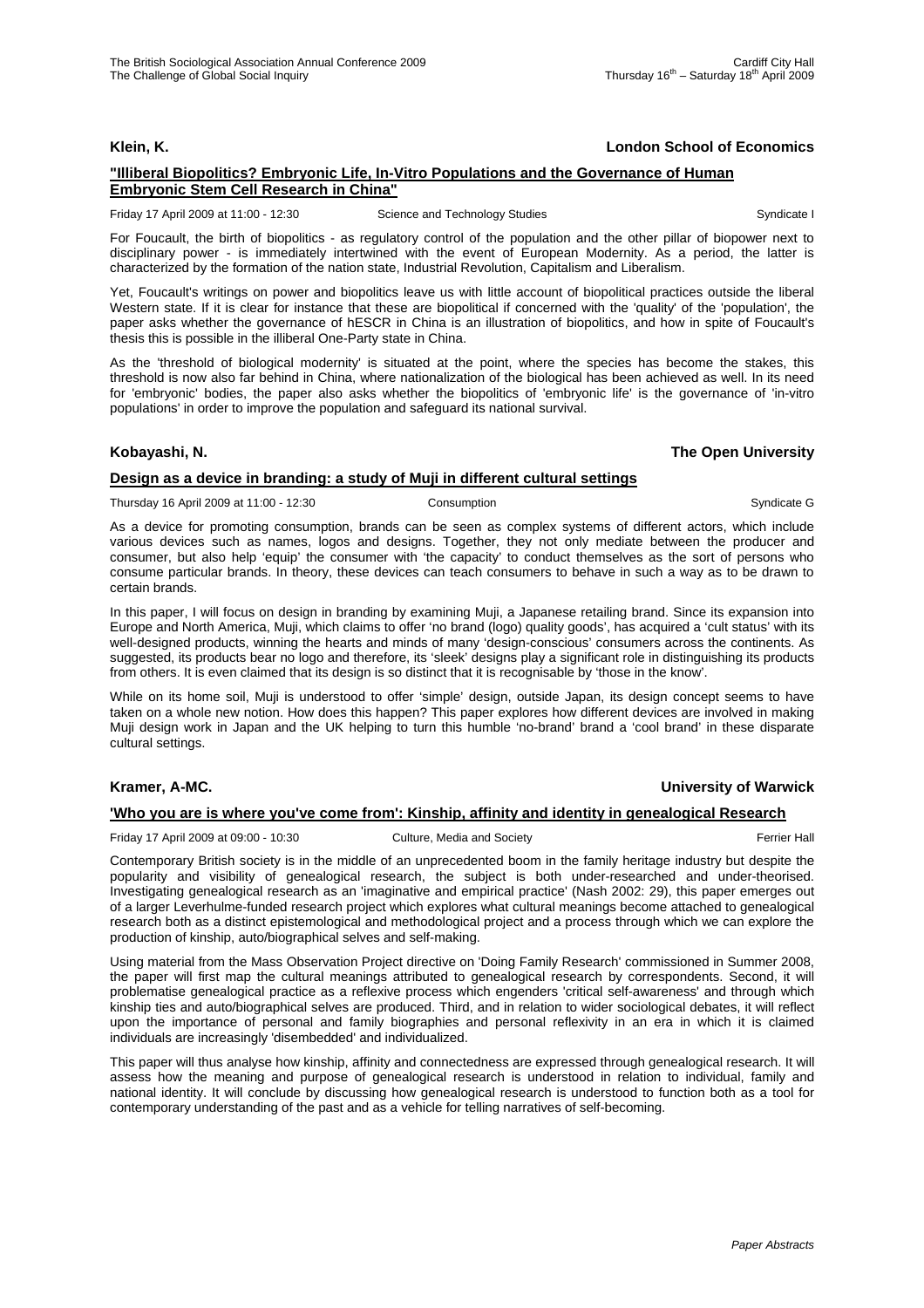### **Krpic, T. Faculty of Social Sciences, Ljubljana University**

### **Suburbs in our Minds**

Saturday 18 April 2009 at 11:00 - 12:30 Culture, Media and Society **Ferrier Hall** Ferrier Hall

The purpose of this paper is to use Eviatar Zerubavel's typology of minds as an analytical tool to critically interpret modern cultures of fear. Zerubavel's typology of minds consists of three elements: rigid mind, fuzzy mind, and flexible mind. The author states that the rigid mind, as an essential element of the culture of fear, contributes to the construction of many social phenomena, such as homophobia, xenophobia, and general intolerance towards others, by the raising cognitive boundaries and the establishment of a rigid social order. With the application of the fuzzy mind, which is contained in the form of artistic cognitive promiscuity, transgression of cognitive boundaries is possible. Moral standards allow the constitution of the third type of mind, the flexible mind, which mediates between art and the social context. In the film Predmestje (Suburbs), influential Slovenian director Vinko Möderndorfer presents an excellent example of the interwoveness of the above-mentioned typology of minds by indicating the shift in Slovenian society towards a modern culture of fear along with longing for a more humane moral order.

#### **Kudlacek, L. Masaryk University , Faculty of Social Studies**

#### **The religious cleavage and its impact on parties behaviour in India**

Thursday 16 April 2009 at 13:30 - 15:00 Religion Religion Religion Syndicate H

The work has evaluated hypothesis that government without minority electorates' requirement do not protect these minorities against violence, riots and aggression form majority. Wilkinson supports Lijphart and Horowitz assumption of office holding and proportional representation. Without that the riots and violence against minorities have bigger intensity. The work has compared selected cases of governments' and parties' behaviour in particular Indian states used the present Wilkinson's and Varshney's datas and enlarged them by new data collection based on Times of India records. There is a link between minority support (as well as proportional representation) for government increase fair behaviour and minority protection from government. However, there are also some deviations from this hypothesis which need explanation. The numbers of riots and deaths as a one measurement of their intensities compare the party and government behaviour in particular cases. The number of parties in government and their core electoral support indicated the intensity as well as quantity of communal violence in India. Work has enlarged the hypothesis and the cases of moderate multipartism with bipolar spectrum have been included to Wilkinson's assumption.

#### **Lafferty, Y. The University of Cumbria**

#### **Other sports you get knocked around but this, it kills ya!**

Saturday 18th April 2009 at 15:00 - 16:30 **Open** Open Syndicate J Syndicate J Syndicate J

This research examines the emotion work of the mothers of male professional boxers. Unlike most other sports, professional boxing can kill. As a consequence mothers experience extreme emotional distress when supporting sons who box. Hochschild's (2003) concepts of 'emotion work', 'feeling rules', 'sentient self', and the 'doctrine of feeling' are employed to analyse the gendered division of emotional labour in professional boxing. It is argued that mothers use the 'feeling rules' of 'good' motherhood to make sense of their anxieties about their sons' safety in the ring and to manage the emotional inequalities that arise between themselves and their sons.

Lakeman, R., Matthews, A., Munck, R., Redmond, M., **B. A. A., S. A., A., C., Dublin City University Sanders, T., Walsh, J.** 

#### **New communities and mental health: conversations, conceptions and concerns**

Friday 17 April 2009 at 15:30 - 17:00 Medicine, Health and Illness Icons Suite, National Museum

Migration has been a ubiquitous feature of the Irish social and cultural experience for over 150 years. However, in recent years Ireland has become a destination of choice for migrants from the rest of the world. This has posed a challenge for Irish institutions and Irish society, but rarely has service development been informed by the perceptions, opinions and expertise of migrants themselves. This presentation reports on the findings from a community development project undertaken in partnership between Cairde (a non government resource and advocacy organisation for ethnic minority groups) and Dublin City University. In this project members of new community groups in Dublin who were affiliated with Cairde undertook focus groups exploring their perceptions regarding mental health, mental ill-health and their experiences of mental health care provision. The findings strongly suggest that the way migrants are presently treated within health and social services is often detrimental to mental health. The findings highlight structural inequalities that some migrants face in relation to legal status, accessing educational, occupational opportunities, and social service eligibility.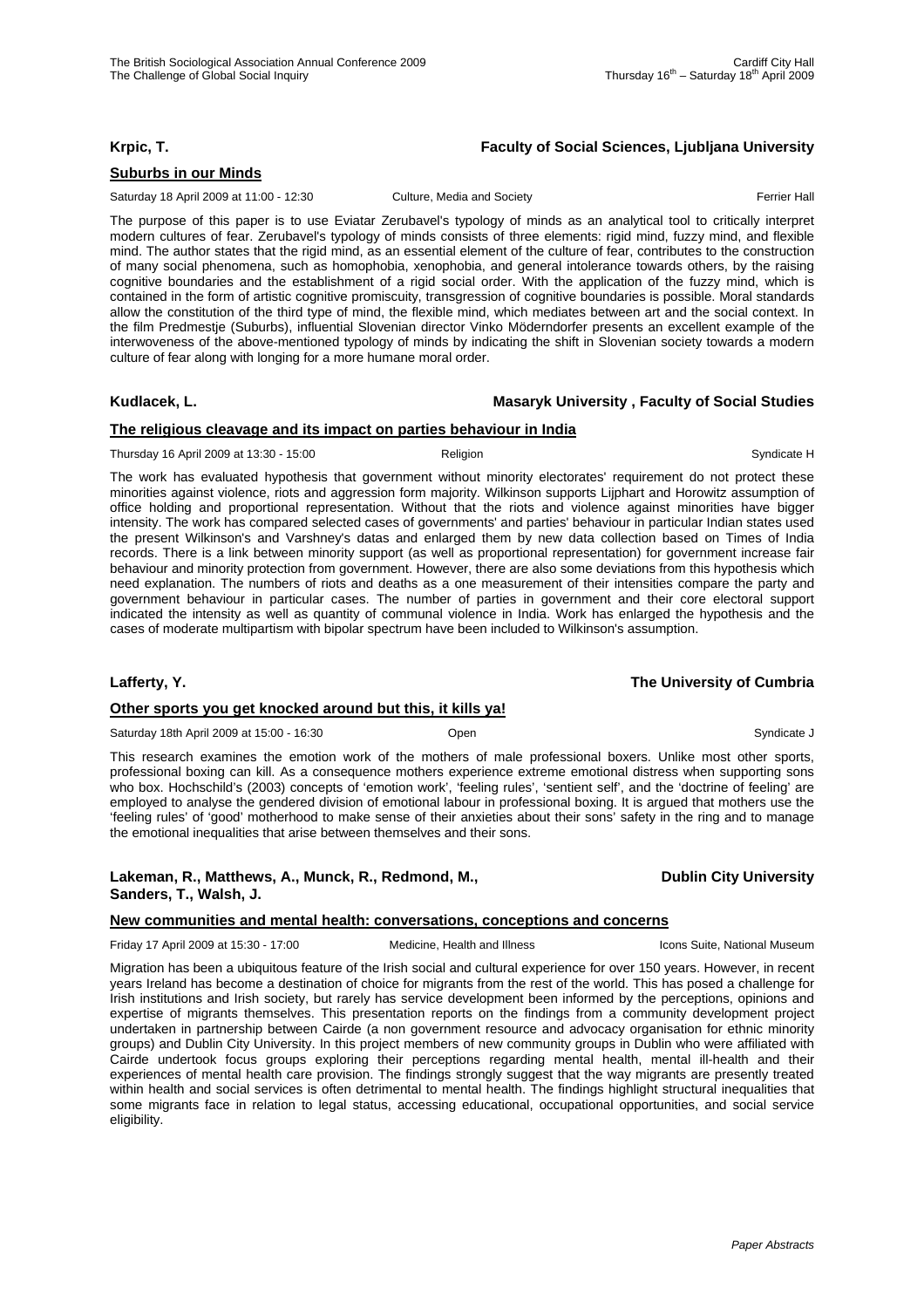### **Lamb, M J University of Essex**

### **Giving Meaning to Human Rights: Human Rights Advocacy in a Crowded Market**

Thursday 16 April 2009 at 15:30 - 17:00 Open Syndicate J

Human rights are increasingly regarded as one of the most ubiquitous and pervasive concepts to emerge from the late 20th century. They have come to dominate claims for social justice, and are used by social movements around the world. However the sheer number of groups and movements using the language of rights, whilst not necessarily referring to themselves as human rights groups, makes analysis ever more complex. Thus, this paper addresses an issue that has persistently troubled research into human rights from a sociological perspective: how to analyse human rights advocacy groups, and their relationship to the broader theoretical literature of social movements and transnational organisations and advocacy. Based on empirical research into developments in human rights in Northern Ireland since 1998, this paper makes two arguments. Firstly that the concept of 'communities of practice' developed by Etienne Wenger (1998), provides an alternative concept for understanding the dynamics of human rights advocacy groups, and the relationships between them. The concept takes into account their heterogeneity and permeability, and the particular context, objectives, limitations and frameworks within which they are situated. Secondly, through comparing two 'communities of practice' in Northern Ireland, both of which were established following the Good Friday (Belfast) Agreement, the paper demonstrates the challenges human rights advocacy groups face, the ways in which they create meanings for human rights through symbol, ritual and practice, and the implications their activities have for the creation of solidarity in divided societies.

**Landy, D Trinity College Dublin**

### **The use of universalistic discourses in social movement fields: How Israel-critical Jewish activists deploy and are constrained by human rights talk**

Thursday 16 April 2009 at 15:30 - 17:00 Coen Communicate J Communicate J Syndicate J Syndicate J

This paper examines the deployment of human rights by Israel-critical Jewish activists, viewing this universalistic discourse as a series of localised moments of cognition and contention, rather than as a totalising metanarrative. Nevertheless, following Bourdieu, I ask to what extent activists reproduce governing hegemonies in the field of contention by adopting such dominant discourses.

Firstly I draw on general critiques of human rights by theorists such as Agamben, Douzinas and Arendt, relating their theoretical arguments to the case of Palestine. These arguments see human rights as a means of deracinating Palestinians, denying them subjectivity and legitimising Israeli control over the occupied Palestinian territories.

Next I examine why, despite these caveats, human rights talk is still used by pro-Palestinian political activists in the west. I apply Bourdieu's theory of practice to social movements, viewing movement activists in terms of their discursive and dialogic contention with others in the political field. I focus on Israel-critical Jews as a prime case of activists engaged in such dialogue. Viewed from their perspective, human rights discourse is a means to achieve 'cognitive liberation', and to frame their activities so as to attract recruits and silence enemies among fellow Jews.

Thus in the case of this distant issue movement, human rights discourse is more concerned with successfully conducting activism among fellow westerners than relating to the far-away object of activism. In conclusion, I examine the potential consequences of social movements' use of universalistic discourse in their particular moments of contention.

#### **Laurie, N. Newcastle University**

#### **Quechua activism and the construction of evangelical indigenous identities in Peru?**

Thursday 16 April 2009 at 15:30 - 17:00 Religion Religion Syndicate H

A persistent absence in narratives about the Andean transnational indigenous community is the case of Peru. It is generally held that indigenous identities are not politicised to the same extent as in neighbouring Andean countries. While some account for this by pointing to the long civil war and the anti-indigenous stance of the Shining Path, few question the historical accuracy of this absence. By investigating the role played by 'Quechua activism' in the construction of indigenous identities within the Peruvian evangelical church this paper aims to highlight a previously invisible aspect of indigenous identity making. It also challenges the common view of evangelical churches as a threat to indigenous cultures, because of their rejection of the fiesta system and reliance on western guidelines for family life. This paper seeks to identify and examine the institutionalisation processes associated with the emergence of a Quechua identity in the Peruvian evangelical church, explore the role played by different local, national and transnational performance and training spaces in the emergence of a Peruvian evangelical Quechua movement and finally investigate how personal life histories shape the ways in which the 1980s/1990s generation of young evangelicals who lived through civil war understand evangelical indigenous identities.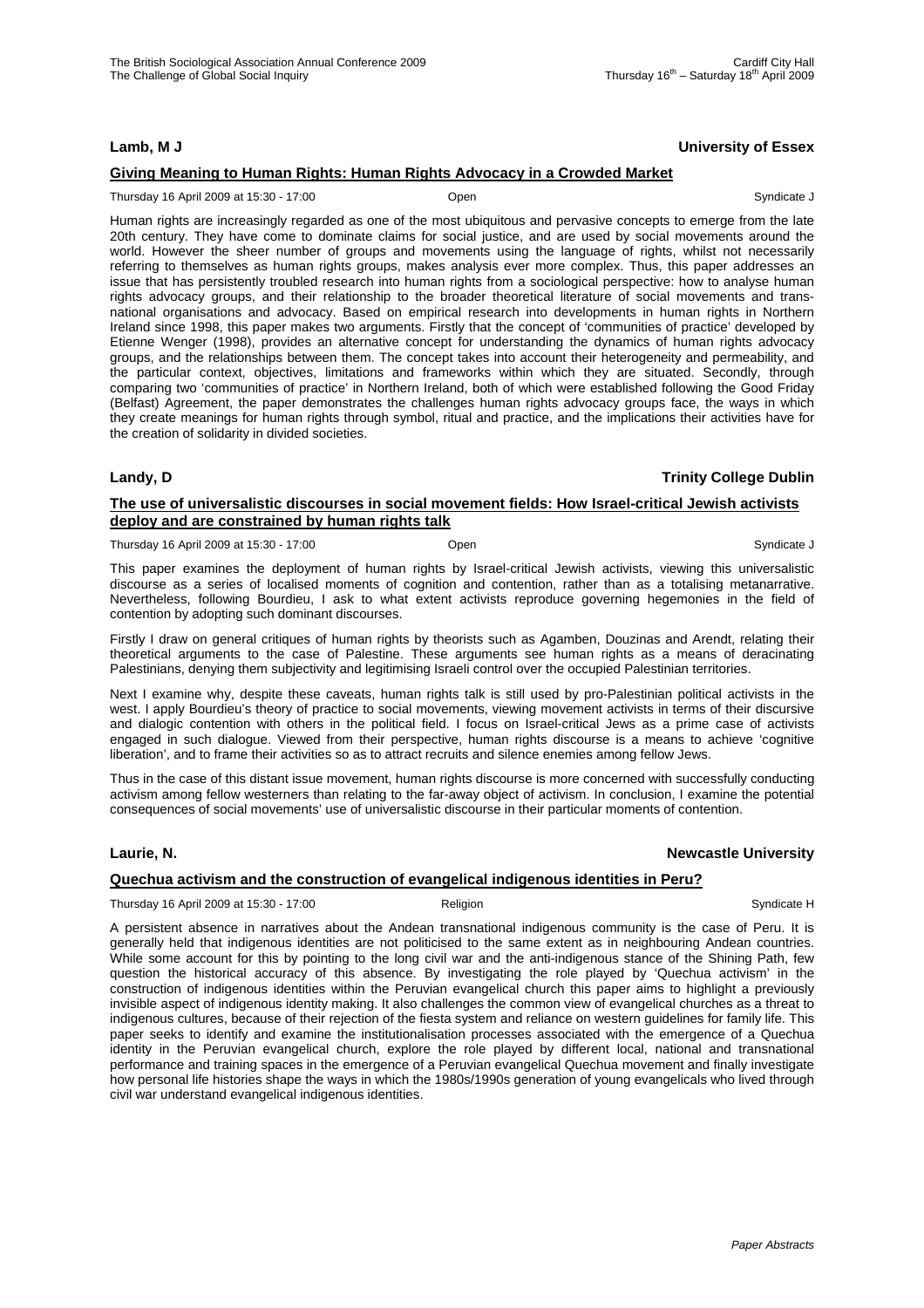### **Lee, R. P. Newcastle University**

### **Knowledge claims and standard setting: defining dietary fibre in the Codex Alimentarius Commission**

Saturday 18 April 2009 at 09:00 - 10:30 Science and Technology Studies Syndicate I Syndicate I

This paper examines the role of knowledge claims in the setting of international food standards. It does so through a case-study of the on-going attempt to agree an international definition of dietary fibre in the Codex Alimentarius Commission (the Codex). The Codex is an intergovernmental organisation in which member states negotiate and agree international food standards. The case-study of dietary fibre demonstrates that in order to negotiate standards in the Codex, scientific and technical advice is marshalled by governments, international organisations, and business and consumer groups. As a result of this activity, the construction, articulation and presentation of knowledge claims is a crucial element of standard setting. As such, knowledge claims, while having detailed technical content, are also political interventions. Moreover, knowledge claims have origins outside of the international standard setting process and have particular histories. The history of competing knowledge claims in defining dietary fibre are detailed, with a particular focus upon the contention over appropriate methods for analysing dietary fibre. Through this historical perspective the paper considers how knowledge claims have been mobilised within Codex standard setting through groups of expertise. Expert advice in the Codex has been structured by the institutional separation of science from politics and the paper concludes by analysing how particular groups of expertise have sought to transcend such a division.

#### **Levi, M. Cardiff University**

#### **Fraud Networks: Opportunities, Place and the Variable Impact of Globalisation**

Thursday 16 April 2009 at 11:00 - 12:30 Space, Mobility and Place Syndicate K Syndicate K

The analytical and research literature on fraud is much sparser than that on organised crime generally or drugs trafficking in particular. This partly reflects its relatively low political valuation as a non-core part of 'the crime problem', which in turn affects research funding. But the relative (in)accessibility of fraud networks to outsiders is also a factor, since frauds (and other crimes) differ in the way that they are open for marketing, and in the interaction between the parties. In this paper, I examine the settings for frauds, which both frames and reflects networks, in the context of fraud opportunities offered both by national and global factors including diasporas, the sorts of frauds they are, and publicprivate 'control partnerships'. This demonstrates the variety of actors, settings and (less clearly) need for collaboration in frauds of different types. In the process, I explore what is known about those involved in the organisation of frauds, based around interviews and data on insurance claims analysed by social network software.

#### **Lewis, J.T.**

#### **From Big Science to Big Brother Science**

Friday 17 April 2009 at 15:30 - 17:00 Science and Technology Studies Syndicate I Syndicate I

This paper will scrutinise ideas of 'traceability' and 'transparency' in stem cell science. The work will draw upon a recent ethnography conducted at a Brain Repair laboratory researching into treatment and transplantation of Huntington and Parkinson disease. This paper will demonstrate the ways in which the pioneering group negotiate standards such as Good Manufacturing Practice (GMP) and Home Office guidelines in order to make documentable procedures 'doable'. Building on work by Thrift (2006) and Stephens, Atkinson and Glasner (2008), I will also illustrate how the performative architecture within the laboratory is not just restricted to the exterior of scientific buildings and that interior apparatus, spaces and places are sources of surveillance in a politically and ethically contested scientific field. In turn, this performativity vindicates and validates the scientific actions performed within it, and exonerates past ways of 'doing' science.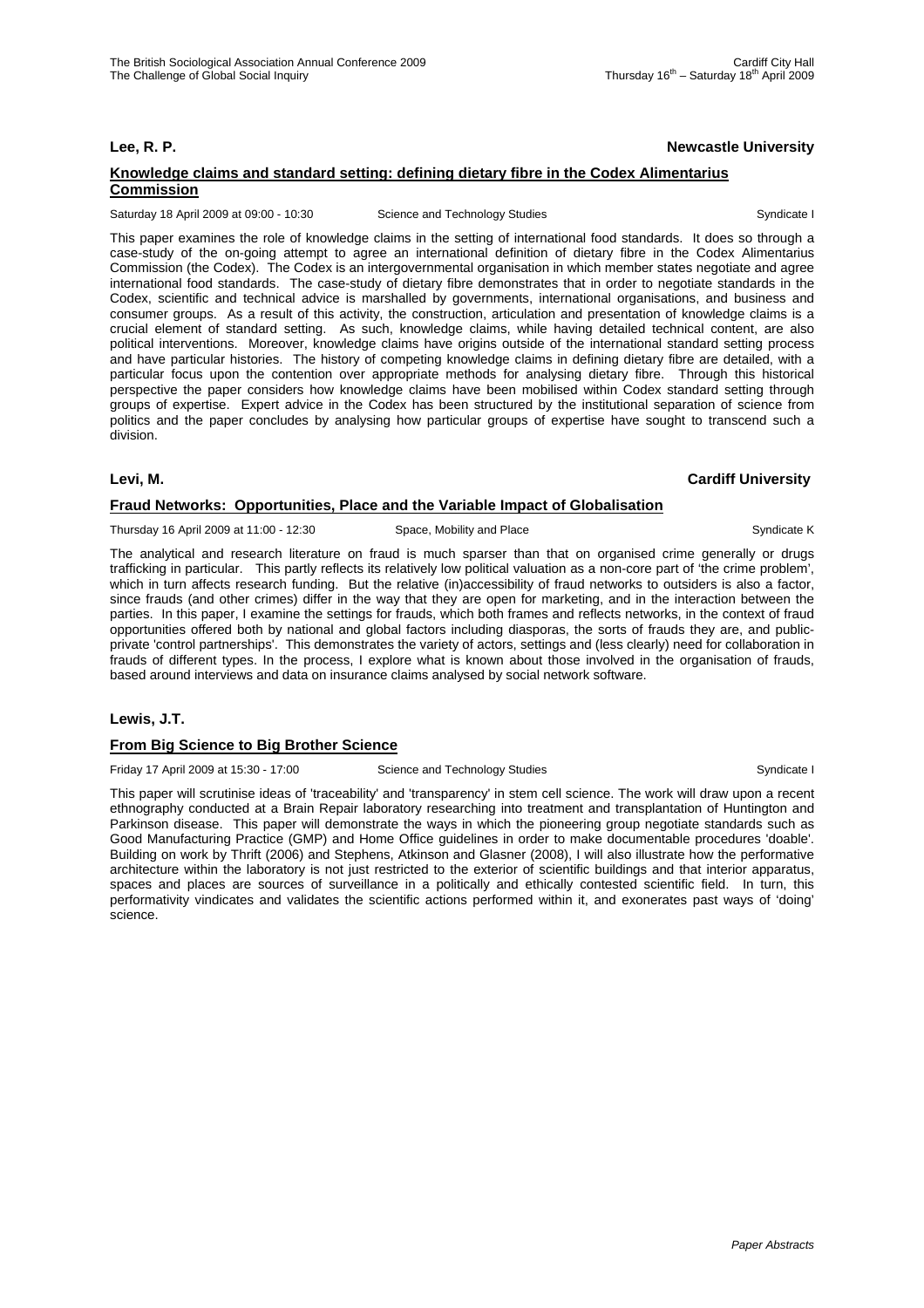### **Li, Y.**

### **Socio-economic status of immigrants in the US and the UK (1990-2000)**

Friday 17 April 2009 at 15:30 - 17:00 Economy and Society Syndicate D Syndicate D

The United States of America and the United Kingdom are generally regarded as the genotype of liberal capitalism. From popular myths to sociological representation, the US tends to be portrayed as a land of opportunity with relatively little socio-economic constraint whereas Britain is often seen as hopelessly hampered by entrenched class disparity and social sclerosis. This contrast is not only limited to the realm of class reproduction but has important implications on ethnic socio-economic integration. The US is a typical immigrant society with three to four hundred years of immigration history whereas successive waves of immigration in the UK only occurred in the wake of post-war reconstruction. Existing cross-national sociological research has focused on the class structure and social fluidity between the two countries but there has been rather little comparative research on ethnic fortunes in the two countries. Within each country, though, social scientists have in the past few decades paid considerable attention to the socio-economic fortunes of minority ethnic groups within their national boundary, more so in the US than in the UK. In this paper, I will use the most recent and the most authoritative data available and make a comparative study on the socio-economic situation of minority ethnic groups in the two countries. The data used are the SARs from the British Census of Population 1991 and 2001, and IPUMs from the 1990 and 2000 US Censuses. All key variables are standardised for direct comparison.

#### **Light, B., Fletcher, G.**

#### **Playing to Sing? Ethnographies of Music as Gaming**

Saturday 18th April 2009 at 15:00 - 16:30 Culture, Media and Society Ferrier Hall

In the context of continued sociotechnical convergence, we need to recognise the place of music in relation to other contemporary media. Digital games are one such medium but, to date, music and gaming have are usually discussed in relation to the improvement of the 'in game' experience for the player - the does the music you're listening to get your blood pumping as your race around the track idea. Mnimal effort has been expended upon understanding the creation and consumption of music 'as the game'. In this paper we examine music, as game, via two intersecting ethnographies of SingStar, a karaoke style game. Attending to SingStar's polystratic form (comprised of interacting layers of texts) we elucidate the role that music takes in making the game work for players, on and beyond the screen and liminally within their everyday lives. In particular we discuss SingStar as: a glue, facilitating sociality; a mechanism for identity work; a vehicle for performance, celebrity and social grooming, and a gateway to, and influencer of, musical tastes. We emphasise the necessity of understanding the experience of game play beyond the elements directly viewed on a screen. Indeed, our work highlights the dynamics of convergence which are transporting the gaming experience beyond the screen. However, our work also suggests that these experiences are unstable and variable. They are being transported back to screens within and outwith the game, extending and reshaping the game play experience, other aspects of player's lives and those they interact with.

#### **Lumsden, K. University of Aberdeen**

#### **Pink Cars and Fluffy Dice: 'Girl Racers' and the Quest for Masculinity**

Saturday 18 April 2009 at 11:00 - 12:30 Social Divisions and Social Identities Readon Smith Theatre, National Museum

This paper discusses female participation in the 'boy racer' subculture. Although the 'boy racer' culture is largely maledominated, an increasing number of girls actively participate. The 'boy racer' subculture functions as a site of masculine construction (see Gilmore, 1990), and embraces a doctrine of confrontation and achievement through modification of the car and car-related practices such as speeding and illegal street racing. The culture is aligned with traditional workingclass values and attitudes, and thus is traditional in its attitudes towards gender and gender roles within the subculture. This paper focuses on the ways in which female members of the culture attempted to resist or conform to the gender roles of the subculture. It presents a typology of male and female participation in the subculture, which includes classifications such as: 'boy racer', 'mummy's boy', 'girl racer' 'car modifier', 'bikini girl' or 'babe', and 'passenger' or 'girlfriend'. The discussion is informed by Connell's (1987; 1995) notions of 'hegemonic masculinity' and 'emphasized femininity'. The paper concludes that although some participants attempted to resist gender stereotypes, in order to be viewed as legitimate members of the subculture, females were required to act like 'one of the boys' through their style of dress, driving skills, language and attitudes, or adopt a form of 'emphasized femininity', in which they were portrayed as sexual objects. Findings are presented from participant observation with the subculture in Aberdeen and semi-structured interviews with members of the subculture and various 'outside groups' (including police, residents, journalists and state representatives).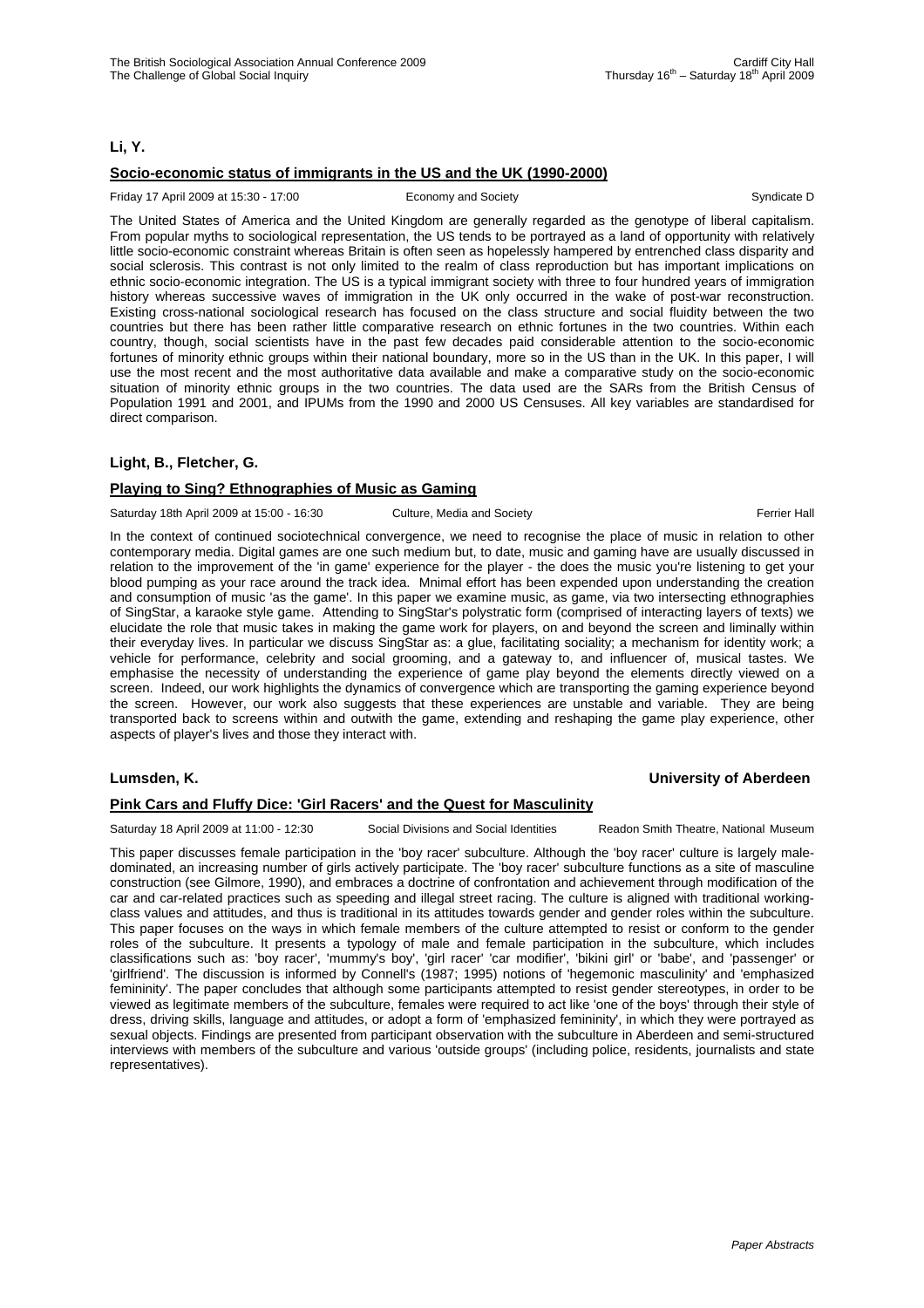# **Lusted, J. University of Lincoln**

### **'Serving two masters: Research and critical policy analysis in local football'**

#### Saturday 18 April 2009 at 11:00 - 12:30 Open Syndicate J

Research councils appear to be increasingly keen to develop collaborative research with the private, public and voluntary sector. One such scheme is the CASE studentship offered by the Economic and Social Research Council. In 2004 I began undertaking research through the CASE scheme, with The Football Association as the collaborative body. The project, entitled 'sports equity strategies and local football', was established to trace the implementation of The FA's own 'Ethics and Sports Equity Strategy' into local, grass roots football. The studentship contained two key requirements; the production of a final report to The FA, and the submission of a thesis for consideration of the award of PhD. Having now completed both tasks, I am in a position to reflect upon the possible conflicts – and compliments – of these dual requirements.This paper aims to offer some preliminary thoughts on the value and difficulty of collaborative research. To this end, it engages with some of the wider discussions around the possible role of the sport academic in shaping sport policy. I discuss some of the tensions that have emerged from my research that derive directly from the dual objectives of the project. This includes how to handle 'bad news' findings, and dealing with the use of concepts such as 'race' that, while adopted uncritically in policy circles, remain problematic notions in academic analyses.

### **Lyon, D**

#### **Time, space and labour on a building site**

Friday 17 April 2009 at 09:00 - 10:30 Economy and Society Syndicate D Syndicate D

This paper analyses the social organisation of work on a building site and the different forms of labour that go into the refurbishment of a building. It identifies what these forms of labour are and draws out the interconnections between them: across occupations, time, and space. Further, it explores the ways in which the building space is conceptualised and lived by those who work on the project - builders, architects and engineers - and the ways in which their work is imagined, visualised and embodied. The paper is based on ethnographic research, undertaken in collaboration with Peter Hatton (University of Kent) in 2007. The research involved weekly visits to the building site over seven months to photograph the refurbishment work in progress; informal observation on-site and discussion with the builders and site manager; participation in site meetings; and interviews with the builders, architects and engineers, as well as with former occupants of the building. The methodology sought to document in parallel ways the building work and the building as it was worked upon. Given the centrality of the photography in this research, the paper also reflects on the gain of the visual - as a technique of data collection and as a form of dissemination - in exploring the social complexity of building work, and suggests the greater contribution it could make in the sociology of work.

#### **MacBride-Stewart, S.**

#### **The relationship between affect, subjectivity and care in the context of medicine.**

Saturday 18 April 2009 at 11:00 - 12:30 Medicine, Health and Illness Icons Suite, National Museum

This paper addresses transformations in doctor's subjectivities in the context of debates about the increasingly complicated multidirectional, multisided processes of modernisation, technical innovation and other political and social changes in modern medicine (Clarke at al, 2003; Rose 2006). Data was drawn from interviews with 26 general practitioners (GPs) across Wales. Notably, diverse discourses of 'care' (ie those that drew on feminisation, medico-legal contexts, medical tradition, and governance) were used to produce an account of doctoring that was ambivalent, embodied yet which resonated with, and reframed traditional medical sociological ideas about the relationship between doctors and their patients. I further interrogate the question of 'what kind of modern medical health care professionals doctors expected to be' by suggesting that as general practice becomes separated from familiar sociological representations of 'caring', we need to consider the effect of multiple notions of 'care' on affective subjectivities of doctors in modern medicine.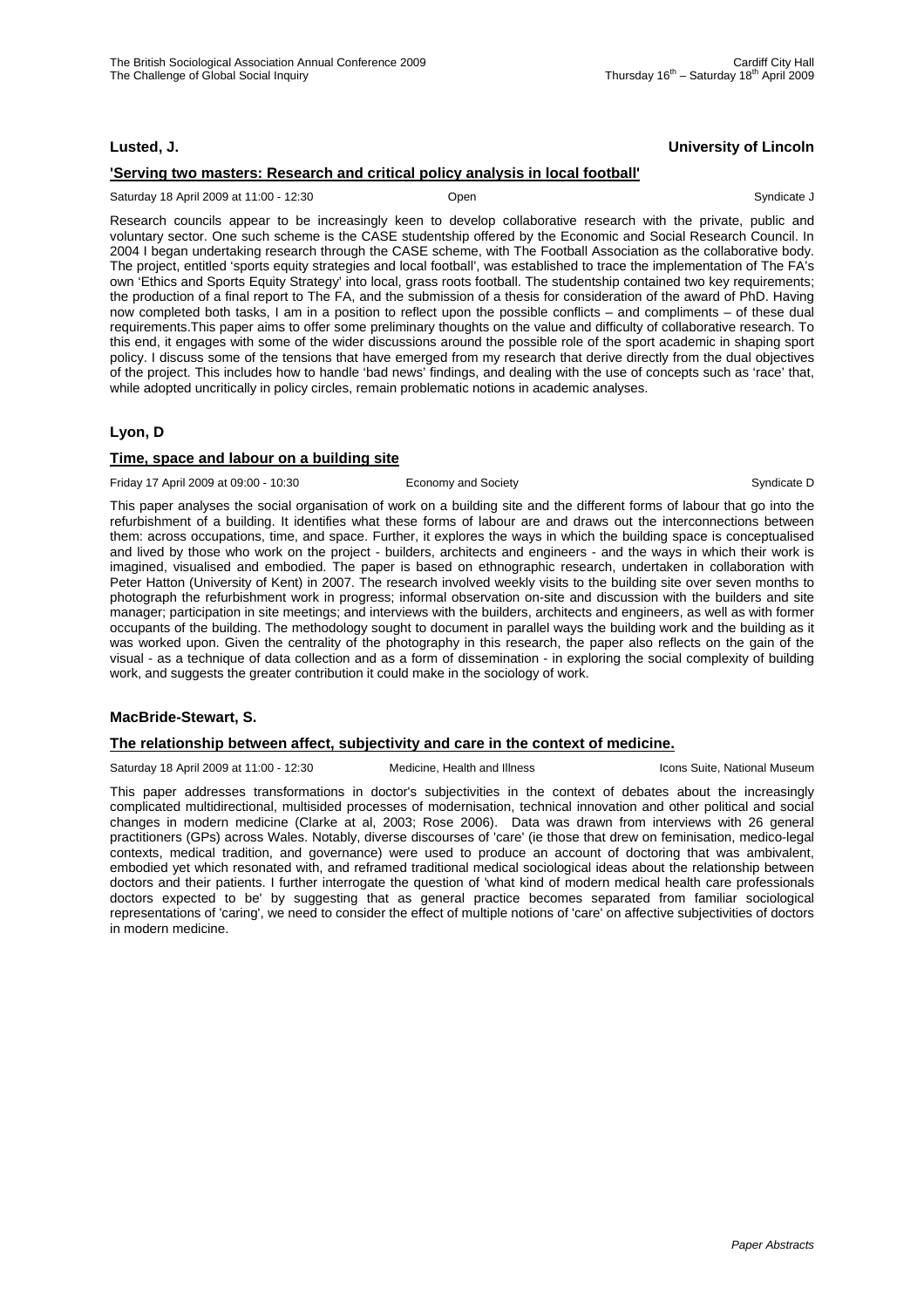# **MacDonald, R.**

#### **Precarious Work & Youth Transitions: stepping stones or poverty traps?**

Friday 17 April 2009 at 09:00 - 10:30 Generations and the lifecourse Syndicate E

 Well-known are the facts that youth transitions in Western, industrialised societies have been radically restructured over the latter third of the twentieth century, that a series of economic, social, cultural and policy changes have driven this restructuring and that wide reaching consequences for young people have followed. Less well understood is the significance of precarious work for young people and young adults in their experience of the labour market and transitions to adult-life.

The paper considers the prevailing wisdom that standard forms of regular employment in lasting, stable jobs (taken to be typical of post-war, Fordist society) are being replaced by flexible forms of precarious employment that are now, in turn, seen as emblematic of late modern capitalism. The alleged rise of precarious work, particularly as done by young people and young adults, is considered against the available evidence. Influential writers speak of the general social proliferation of risk and insecurity, overriding older social divisions and certainties; the rise of precarious employment affects all sorts of work and worker. Secondly, therefore, the paper examines evidence about the social distribution of precarious employment. Thirdly, the consequences of precarious work for young people's lives are discussed: should we conceive of insecure jobs as stepping stones to more secure, adult employment or traps which curtail biographical and social mobility? Finally, the paper asks about the experience of doing this sort of work, with reference to qualitative youth and community studies, before providing some summary and concluding discussion.

# **MacLean, A., Backett-Milburn, K., Cunningham-Burley, S., Harden, J., Jamieson, L.**

#### **Doing family? Exploring presentations of self and family across research contexts and time**

Saturday 18 April 2009 at 09:00 - 10:30 Methodological Innovations Communicate L

The practice of generating multiple perspectives by conducting qualitative interviews with a number of 'related' participants is becoming more common amongst family sociologists. The complexities involved in this, for both data generation and analysis, are beginning to be brought to light. This paper will contribute to these discussions by drawing on our experiences of conducting 'family group interviews' as the second wave of a qualitative longitudinal study designed to explore the ways families negotiate their work and family lives over time. As little research has been conducted using this method, we will outline the limitations and strengths involved, paying particular attention to the challenges and benefits of generating and analysing group accounts with related participants who have each already provided individual accounts. Central to this paper is an awareness of all research settings as potential sites for performance and a critical engagement with the assumption that participants are increasingly likely to rehearse dominant discourses in group settings but that these might also be contested within that setting. We will demonstrate any similarities and differences in participants' presentations of themselves across the first two waves of the research and will explore if, how, and why they can be seen as 'doing family' in either or both research contexts.

# **Madden, L. Cardiff School of Social Sciences**

#### **Reading Gender in the Space of the Home: An exploration of women's internet use**

Saturday 18 April 2009 at 11:00 - 12:30 Space, Mobility and Place Syndicate K Syndicate K

Traditional approaches to the internet present several problems for an investigation into its everyday use, and the identities that are made possible through it. Typically it is treated as an information space, that is disembodied and without material. Studies have focussed on content, communities and software within it that are often seen as detached from one another and existing rather apart from the rest of the social world. This conceptualisation supports notions of the technology as homogenous and smoothly functioning, acted upon by rational, expert subjects, while making irrelevant their gender, and operations of power. This paper seeks to address these problems, using new work in phenomenology (Hansen, 2006; Csordas, 2002) and relationality (Walkerdine, 2007) to develop ways of theorising women's internet use that acknowledges the embodied quality of these technologies, and the web of interconnections between internet use and other areas of women's lives. This approach has informed research methods to investigate women's experience of the internet both online and offline, placing digital technologies such as web and email alongside the material, like computers and home geographies. I present some preliminary data here, using photographs, diary and interview accounts to ask questions around what kind of relations a woman can enter into with the internet, and what implications these relations have for the production of femininity.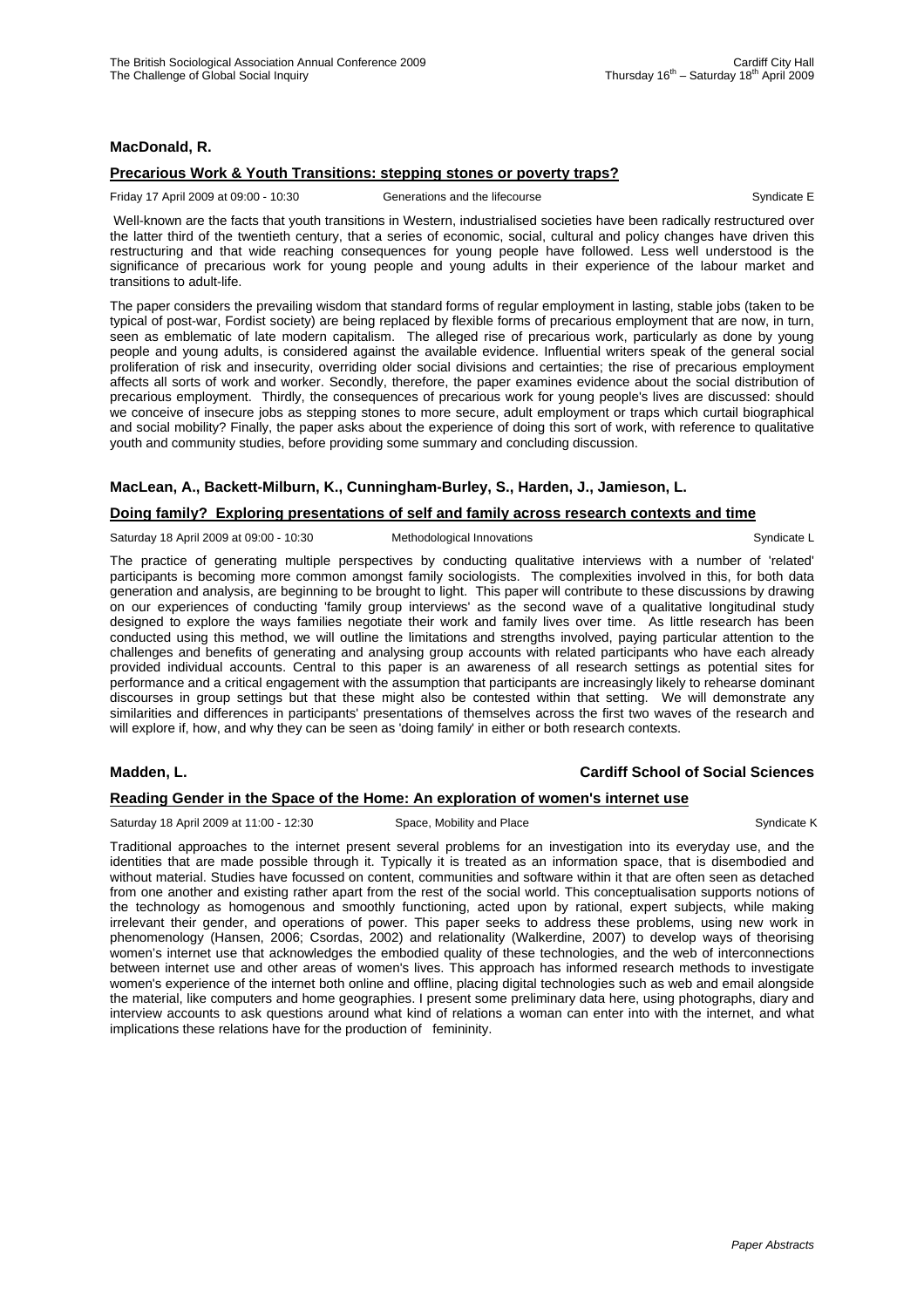# **Mah, A. University of Warwick**

### **Municipal ideals and achievements: an historical sociology of labour market-oriented public services in Birmingham (1870-1914)**

Saturday 18 April 2009 at 09:00 - 10:30 Economy and Society 2 Syndicate D Syndicate D

Late nineteenth-century Birmingham was famously described as 'the best-governed city in the world'. The development of a range of public services in Birmingham between 1870 and 1914 – including gas, water, housing, transport, sanitation, education, and work relief – is widely attributed to the 'public-spirited capitalism' of Joseph Chamberlain, Mayor of Birmingham between 1873 and 1876 and MP for Birmingham between 1876 and 1914. In many ways, the development of public services in Birmingham during this period represents a success story of situated public action in areas of work, economy and society: of collaboration between municipal government, private enterprise, workers' groups, and national government, towards a common goal of ensuring the public good. However, the phrase 'bestgoverned city in the world' warrants some critical reflection: the development and coordination of public services occurred differently and unevenly over time and space; some public services were neglected or poorly managed; and there was often a discrepancy between municipal ideals and actual achievements. This paper analyses the development of two sets of public services in Birmingham between 1870 and 1914 which have particular implications for labour market activation: 1) education and technical training, and 2) poor relief, distress and unemployment insurance. By evaluating these public services and their design and implementation,one can better assess the extent to which Birmingham represents a 'success story', and what lessons can drawn today from this historic example of municipal transformation.

### **Mair, M., Watson, P., Elsey, C., Smith, P.V. University of Manchester**

#### **Some Technical Reflections on an Instance of 'Friendly Fire'**

Thursday 16 April 2009 at 13:30 - 15:00 Social Relationships Syndicate A

On the 28th of March, 2003, a column of British armoured vehicles came under attack from U.S. war planes; the first 'friendly fire' incident in the second Gulf War and one that resulted in the death of serviceman Lt. Cp. Matthew Hull. The cockpit tape of the attack was released during a coroner's inquest almost four years after the incident, and showed a series of events culminating in the mistaken identification of the British forces as 'hostiles'. The conversation between the two attacking pilots centred on orange markings on the vehicles. On the basis of assumptions that were later treated as evidence of a profound 'reality disjuncture' (Pollner 1975), the pilots and their assigned forward air controller found themselves having to work out what these markings could 'actually' be. In the course of their exchanges we see them working up, sequentially, temporally and categorially, a course of action that had profound ramifications, in that the difference between what they saw ('friendlies') and what they thought they saw ('hostiles') led to them to undertake actions which had immediate and tragic consequences. We will examine the interaction and discuss the methods by which the parties arrived at an understanding of what they were looking at, before turning attention to how cockpit videos are used as accountability devices that enable third-parties, after the fact, to recover, and so read into the actions of the pilots, the workings of the military-political 'machinery' the crew's actions were enmeshed within.

### **Malesevic, S. National University of Ireland**

#### **How Pacifist were the Founding Fathers?: War and Violence in Classical Social Thought**

Thursday 16 April 2009 at 13:30 - 15:00 Cpen 2 Cpen 2 Cpen 2 Syndicate I

Most commentators agree that the study of war and collective violence remains an Achilles' heel of sociology. However this apparent neglect is often wrongly attributed to the classics of social thought. This paper contests such a view by arguing a) that many classics were preoccupied with the study of war and violence and have devised complex concepts and models to study war and violence; and b) most of the classical social thought was in fact sympathetic to the 'militarist' understanding of social life. Many classical sociologists shared analytical, epistemological and even moral universe that understood war and violence as the key mechanisms of social change. The structural neglect of this rich and versatile theoretical tradition is linked to the hegemony of normative 'pacifist' re-interpretation of the classics in the aftermath of two total wars. Rather than consisting solely of the 'holy trinity' - Marx, Durkheim and Weber - which, in the wake of the post-WWII, were established as the principal if not the only representatives of the sociological cannon, classical social thought was much wider and significantly less 'pacifist'. In many respects the late 19th century and early 20th century, the time of sociology's institutional birth, was dominated by a 'militarist' social thought. Much of this intellectual tradition is worth revisiting, as once the trappings of normative bellicosity are removed there is a wealth of sociologically potent concepts and ideas that can help us make sense of the profoundly sociological phenomena which are war and violence.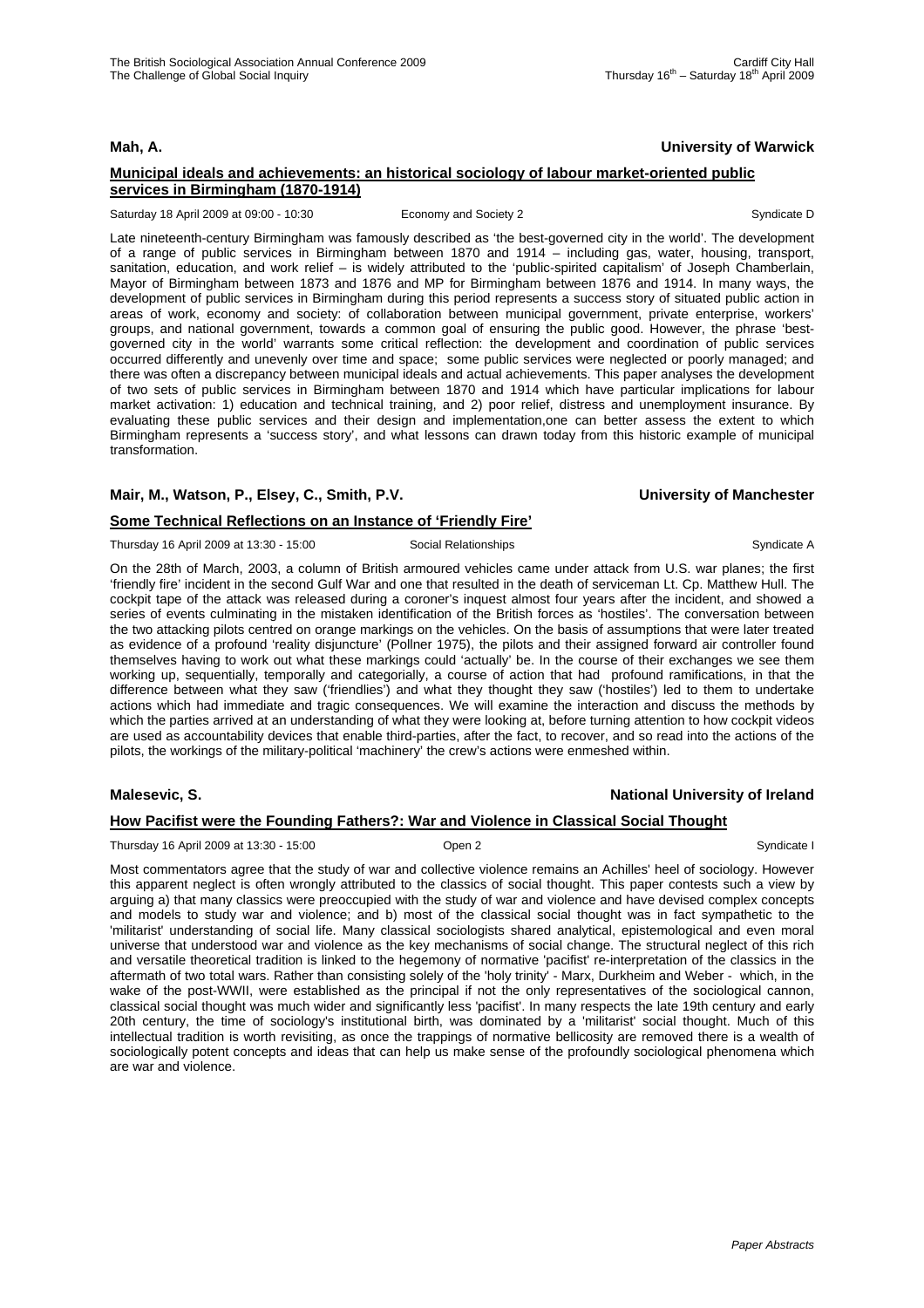### **Manchi, M. Christ University, Hosur Road**

# **The Construction of Gender in Self-Help Texts'**

Saturday 18 April 2009 at 09:00 - 10:30 Social Relationships Syndicate A

My study titled 'The Construction of Gender in Self-Help Texts' looks at how gender stereotypes are constructed in selfhelp texts. Using the grounded theory method and content analysis, this study contends that masculinity and feminity are stereotyped by being attributed specific kinds of attributes, in these texts. For instance, these books state that a man's spatial ability is more superior to a woman's. All these stereotypes are supported using either bio-medical or evolutionary theories. The study closely and critically examines these stereotypes and theories to understand the implications it could have for the understanding of gender both in various social sciences and especially in society at large.

#### **Mansnerus, E.**

#### **Predicting the future by modelling the past: How do public health decision-makers use model-based evidence?**

Saturday 18 April 2009 at 09:00 - 10:30 Science and Technology Studies Syndicate I Syndicate I

Evidence for developing the required preventive and protective measures for public health decision-making processes is produced and utilised by computer-based modelling techniques. Yet, we have only limited understanding how these techniques provide reliable predictions. The core question: How do public health decision-makers disseminate modelbased evidence?

Two cases analysed in this study compare different types of model-based predictions. First, a case of population-level transmission models of Haemophilus influenzae type b bacteria (Hib) is an example of short-term predictions. This case introduces explanation-based predictions that produce "what would happen if"-scenarios. Preventive public health measures can be developed on the basis of these explanatory scenarios. Secondly, a set of recently published models on Pandemic influenza preparedness planning produce long-term predictions. Typical for these predictions is that the data utilised in them are derived from past pandemics. Hence, these predictions produce reliable scenarios of the potential course of the outbreak, and thus facilitate the distribution of protective measures. Through this analysis, the nature of model-based evidence and its benefits and limitations in the public health context is discussed.

The study builds upon a long-term ethnographic research on mathematical modelling of infectious diseases with a research group from the National Public Health Institute, Helsinki (the Hib case). The data on the pandemic influenza preparedness planning are gathered from scientific publications and from policy documents on national and international level. The study applies micro-sociological research methods.

#### **Marshall, L**

#### **Musical knowledge and the creation of musical meaning**

Saturday 18th April 2009 at 15:00 - 16:30 Culture, Media and Society **Ferrier Hall** Ferrier Hall

This paper considers how musical meaning is created, how sociology can help advance the study of musical meaning, and the methodological and theoretical issues raised by sociologically studying musical meaning. While sociology has done much to advance the academic study of music, the specifically musical element of musical experience has been overlooked. What does it feel like to listen to music? Is it possible for sociology to offer some insight into this kind of experience? My argument is that rather than viewing musical meaning as created by musical structures, we need instead to consider the role of the listener in constructing musical meaning. So far, so familiar: this is the stock argument of post-Barthes Cultural Studies. What I am interested in, however, and what has not been developed in much depth thus far, is an emphasis upon musical knowledge - specifically, everyday musical knowledge. It is the application of our latent musical knowledge that enables us to feel things musically, even those not musically trained. Looking at the question of musical meaning from this direction opens up new ways for sociology to get to the heart of musical meaning and musical experience.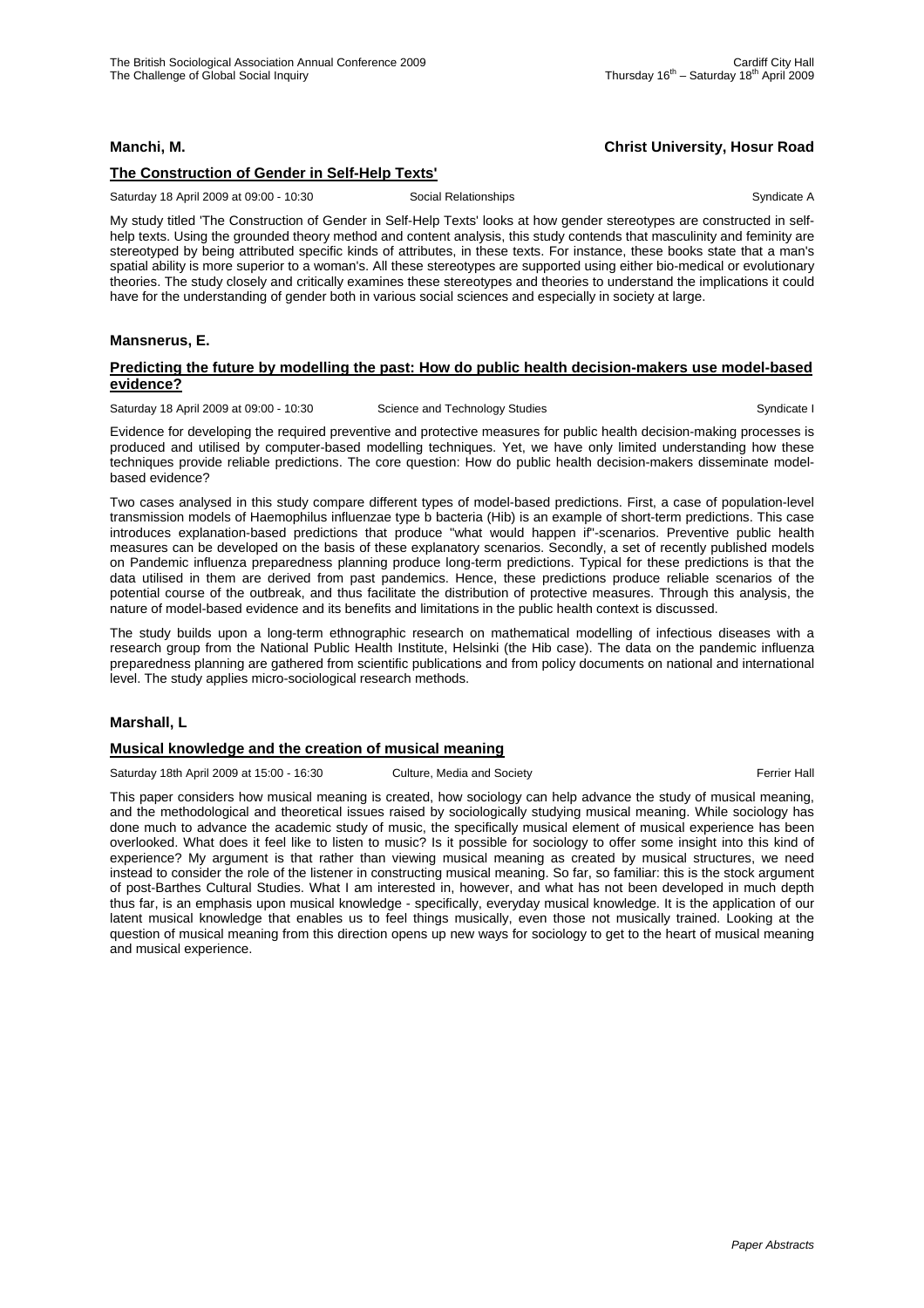# **Martin, G. University of Western Sydney**

### **Policing, Place, Space and Protest at APEC, Sydney 2007**

Thursday 16 April 2009 at 13:30 - 15:00 Space, Mobility and Place Syndicate K Syndicate K

This paper analyses some of the events surrounding the APEC forum held in Sydney in 2007 using literatures on policing protest, urban sociology and environmental criminology. The paper begins by examining the policing protest literature, including the policing of global events such as the WTO convention in Seattle in 1999. Protest policing is then discussed in the context of 'governable space', the privatisation of and exclusion from public space via 'fortification' and new forms of security, surveillance and control under neoliberalism and post-9/11. It is argued resilience in 'fortified cities' is increasingly held up by the relevant nation-states as a mark of global distinction and that major events provide world cities such as Sydney with the opportunity to market themselves as 'safe places' in order to attract international investment capital. The policing of anti-globalisation protests at the APEC event in Sydney is examined with reference to these arguments, and the impact upon civil liberties and implications for future collective action in Australia is also considered.

# **"I hope I'm not a racist." Racism, antiracism and ethnic absolutism in everyday ideology**

Thursday 16 April 2009 at 15:30 - 17:00 Social Divisions and Social Identities Readon Smith Theatre, National Museum

What happens to racist ideology in times of official antiracism? Blatant expression of biological racism, racial insults, and open discrimination based on skin colour or ethnicity occur in Britain today, but are ostracized in public discourse and mainstream social life. Nonetheless, racializing distinctions based on allegedly insurmountable cultural differences are widespread, as is the vague or eloquent desire for a culturally homogenous nation. Such cultural racism and ethnic absolutism are contested in public discourse, but not universally condemned. The complex controversies over what constitutes racism presents methodological problems to the social scientist, as few people would like to see themselves as racially prejudiced, and many are wary of the accusation of racism. This paper reports on a mixed methods study of everyday racism in North East London. Data from a postal survey and semi-structured interviews are combined to investigate the relationship between official antiracism, racism, and prejudice in everyday thinking. On the substantial level, the results indicate that racist and antiracist convictions can coexist in people's minds. The denial of racism is not necessarily made in bad faith, but draws on simplistic notions of racism as something that is at all times irrational, hatedriven or violent. On the methodological level, I argue that the contributions of surveys to the study of everyday ideology are underrated by much current sociology. The methodological and theoretical chasm between survey investigations into "attitudes" and textual analysis of "discourse" has no scientific justification and is harmful to the project of understanding contemporary racism.

#### **Martin, W. University of Reading**

#### **Embodying Vulnerability: Ageing, the Body and Everyday Life**

Friday 17 April 2009 at 11:00 - 12:30 Open Syndicate J

The aim of this paper is to explore the interplay between ageing, vulnerability and the body in everyday life. In particular, the complexities of an increasing sense of embodied vulnerability as people grow older will be explored. Whilst embodied vulnerabilities, 'ontological security' (Giddens,1991), can be predominately dealt with by developing and sustaining daily routines (Turner, 2004), the ability to manage daily norms and practices can become increasingly problematic as people grow older as everyday routines are more frequently and, at times, unpredictably disrupted. Disruptions to daily routines and biographical identities may include increasing awareness of bodily changes associated with ageing; experiences of ill-health, bereavement and divorce; and heightened concerns about everyday risks, such as, falls, safety and security and mobility difficulties. The integrity and logic of the ageing body and everyday practices are therefore questioned, the taken for granted nature of embodiment challenged, and people in mid to later life are increasingly required to make sense of biographical and bodily changes in order to maintain and/or re-negotiate a sense of 'ontological security'. Perceptions of bodily vulnerabilities in everyday life are moreover related to chronological age, gender, social networks, living arrangements and spatio-temporal dimensions of everyday life. An increasing sense of vulnerability as people grow older therefore highlight an awareness of the constraints as well as the possibilities of the lived body.

**Martin, P. City University**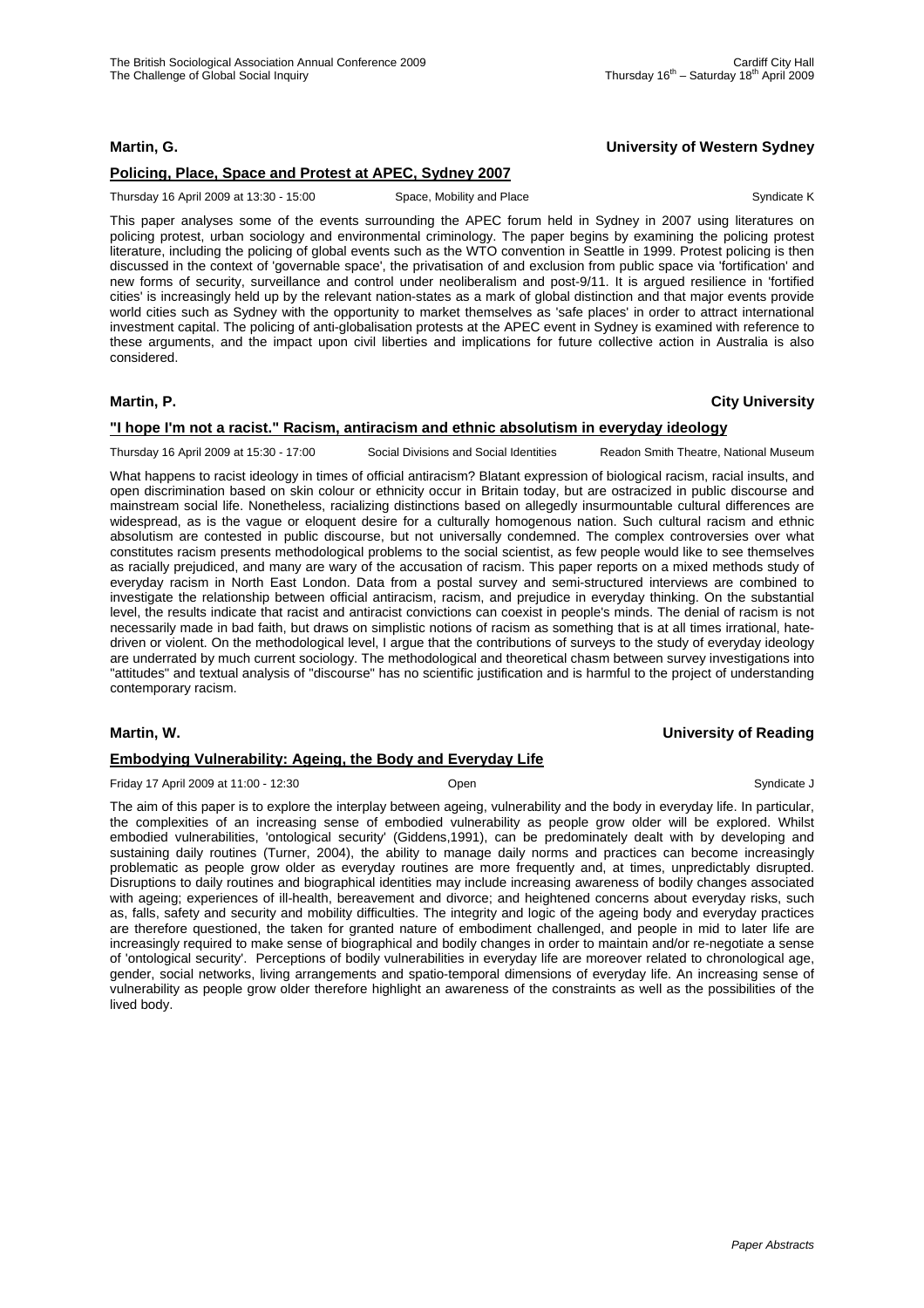# **Martindale, A., Ettorre, E.**

## **Gratitude, guilt, and the age of the third face: cultural implications of face transplatation.**

Thursday 16 April 2009 at 15:30 - 17:00 Medicine, Health and Illness Icons Suite, National Museum

The imminent prospect of the world's first full facial transplant has whetted media and public interest, particularly since the successful partial face transplant of Isabelle Dinoire in Amiens on 27th November 2005. Internal organ transplants such as heart, lungs, kidneys, etc. tend to be a medical expectation in the UK. However, there appears to be a heightened sense of social anxiety surrounding the possibility of a first full facial transplant. Is this anxiety justified in biomedical terms? Is it justified on a societal level?

We know there is a 'limited' amount' of social research in this area (Cariou:2007, Summerton & Agha:2004). Nevertheless, pressing questions from a social scientific perspective include: is the public aware that the procedures involved in face transplantation have cultural and social implications beyond the operating theatre? Is face transplantation a medical procedure which is tampering with the integrity of the human body and/or what it means to be human, given that the face is viewed as central to human identity (Sacks:2007, Brown:2007, Preminger:2006). Do those with facial disfigurements have unrealistic expectations of what facial transplants involve? What are the opinions of those in groups such as (Let's face it, Changing faces) who represent those with facial disfigurements?

The possibilities of using these sorts of questions to inform this relatively new field of biomedicine with sociological research are vast and under-explored (Toure:2006, Huxtable:2005). During the presentation we will be exploring the key issues at this early stage of the research.

#### **Matyska, A. University of Tampere**

## **Negotiating transnational kinship: work of emotional and economic support across**

Friday 17 April 2009 at 09:00 - 10:30 Social Relationships Syndicate A

In a transnational family life creation and maintenance of positive family relations despite distance and separation by national borders demands continuous and conscious family labour. For the Polish migrants in Finland and their nonmigrants kin in Poland the exchanges of economic and emotional support were, although with different intensity in different historical moments, the leading means to stay together and to compensate for culturally denounced embodied absence. Drawing on my multi-sited ethnography I indicate that both constituted the forms of expression of love, affinity and (negotiated) sense of responsibility in a family which had to be enacted with the particular attentiveness to the specificity of transnational circumstances. Their effectiveness, in a sense of preservation of family welfare, demanded also the consideration of changing political, economic, cultural and technological context of Polish and Finnish nationstates. About what, when and with whom to talk, and what, when and in what economical form to remit was subjected to conscious work, both on the parts of those who left and those who 'stayed behind.' As such a transnational family life was an everyday effort of negotiation and maneuvering, and as I argue, it was in a constant, explicit or implicit, articulation with the larger structures of the societies of 'departure' and 'destination.' Furthermore my studied showed that the transnational space, along posing significant limits, creates also new possibilities of not only more obvious economic but also emotional ways of doing kinship. These for various reasons may be absent when kin reside locally.

## **Maxwell, C. Institute of Education, University of London**

## **Agency in action - young women and their sexual relationships**

Friday 17 April 2009 at 15:30 - 17:00 Social Relationships Syndicate A

Agency as a concept continues to be drawn on by theorists and researchers, especially in discussions on girls and young women and their experiences in both public and private contexts. Drawing on data from a study undertaken at a secondary school, involving 54 young women talking about their experiences of the school and of sexual and intimate relationships, this talk will explore how young women conceptualised power within their relationships and how these might help to inform an understanding of agency. While the young women seemed to view power as a resource shared (usually unequally) between partners, they also described themselves as powerful - a positioning they could simply occupy. Based on these two ways of conceptualising power, young women's narratives revealed two main ways in which agency occurred -either by reacting into action and taking power back; or through starting from a powerful position. Central to understanding agency in this study appeared to be the role of emotions.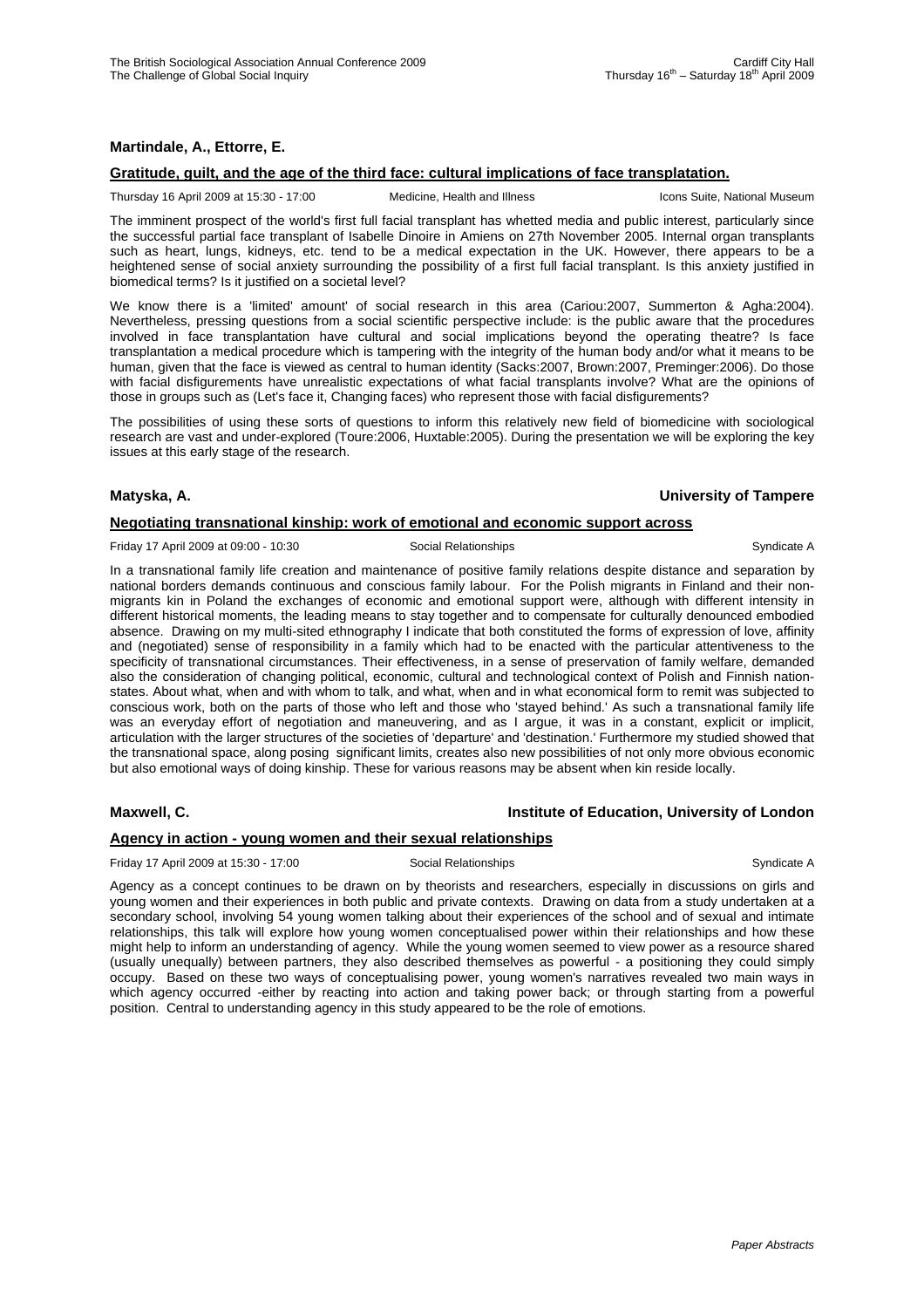## **McDonald, K.**

## **Terror and subjectivity: grammars of extreme violence in global movements**

Thursday 16 April 2009 at 13:30 - 15:00 Social Divisions and Social Identities Readon Smith Theatre, National Museum

Analyses of contemporary terrorism are dominated on the one hand by instrumental theories of violence which understand violence as a tool, or by cultural and psychological analyses that approach violence as a pathology of modernity, religion, 'identity' or personality. This paper explores terror as both private experience and public relationship, and considers the extent to which contemporary forms of jihadi violence can be analysed in terms of emerging models of global movement, where we see the importance of global cultural forms such as conspiracy theory, technological mediations such as the Internet, the importance of horror and the extreme, the inexperiencable and the unimaginable that together may constitute a new 'grammar of violence'. The paper considers the implications of such violence for the way we attempt to understand and respond to increasingly globalized forms of conflict.

## **McDonough,P. Sacker, A., Worts, D. University of Toronto**

# **Socioeconomic inequalities in health dynamics in Britain and the US**

Friday 17 April 2009 at 11:00 - 12:30 Medicine, Health and Illness Icons Suite, National Museum

Drawing on theory and research on the fundamental causes of health, the life course, and the welfare state, we investigate social inequalities in dynamic self-rated health for working-aged Americans and Britons. Using data from the PSID and BHPS (1990-2004) and latent transition analysis, we offer four new insights. First, our finding of three distinctive types of health processes (stable good health, stable poor health, and a "mover" health trajectory) represents a more differentiated profile of long-term health than previously shown. Second, we characterize health trajectories in structural terms by suggesting who was more likely to experience what type of health trajectory. Third, our more differentiated picture of dynamic health leads to a more nuanced understanding of comparative health: Although the health advantage of Britons was confirmed, our results also indicate that they were more likely to experience health change. Fourth, the socioeconomic gradient in long-term health was steeper in the US, raising provocative questions about how state policies and practices may affect population health.

## **McGovern P. B. M. University of Salford**

#### **Small voluntary groups, funding and power inequalities in the field of community health Promotion**

Friday 17 April 2009 at 15:30 - 17:00 Medicine, Health and Illness Icons Suite, National Museum

In this analysis of doctoral fieldwork, two case studies of different kinds of self-help groups for people with heart disease in an urban area of high deprivation - one face-to-face and one virtual - will be used. These two self-help groups are different in genesis, length of time in which they have existed and stage in social trajectory. This paper will link the social trajectories of these two groups to the wider field of community health promotion. It will focus on the consequences of the unequal power relations between such small voluntary groups and powerful funders in the field and argue that the perceived need of such groups for external funding leads them to become diverted from their founding aims toward maintenance goals related to expansion and professionalisation.

The paper will reflect on how, at the institutional level of analysis, largely latent power relations are structured in the field of community health promotion on a persisting basis and explore the loopholes and contradictions that may be exploited by small voluntary groups to preserve their original purposes and yet survive.

## **McKenzie, J.S. University of Aberdeen**

# **"Tartan Buddhists": Participants and Participation in a Tibetan Buddhist Organisation in Scotland**

Thursday 16 April 2009 at 15:30 - 17:00 Religion Religion Religion Syndicate H

In transplanting from one country to another, Buddhist organisations have to adopt to new and foreign environments if they wish to survive and flourish (Baumann, 1997). In so doing these Buddhist organisations produce different types of practice (Cush, 1990: Tweed, 2002) and I wish to explore these practices through an ethnographic case study of the branches of the Tibetan Buddhist organisation, Rokpa Scotland. The purpose of this paper is to discuss the participants and participation in Rokpa Scotland. I will begin identifying demographic patterns amongst participants before going on to outline motivations for initial and continuing involvement. The various forms of involvement will then be described. This will lead to an explanation of a typology for understanding participation and identify the implications managing these different types of participation has for the organisation and the maintenance of traditional authenticity. In conclusion it will be suggested that the mix of practitioners in Rokpa Scotland may be representative of those within the wider spiritual milieu and facilitate our understanding of religious participation in general.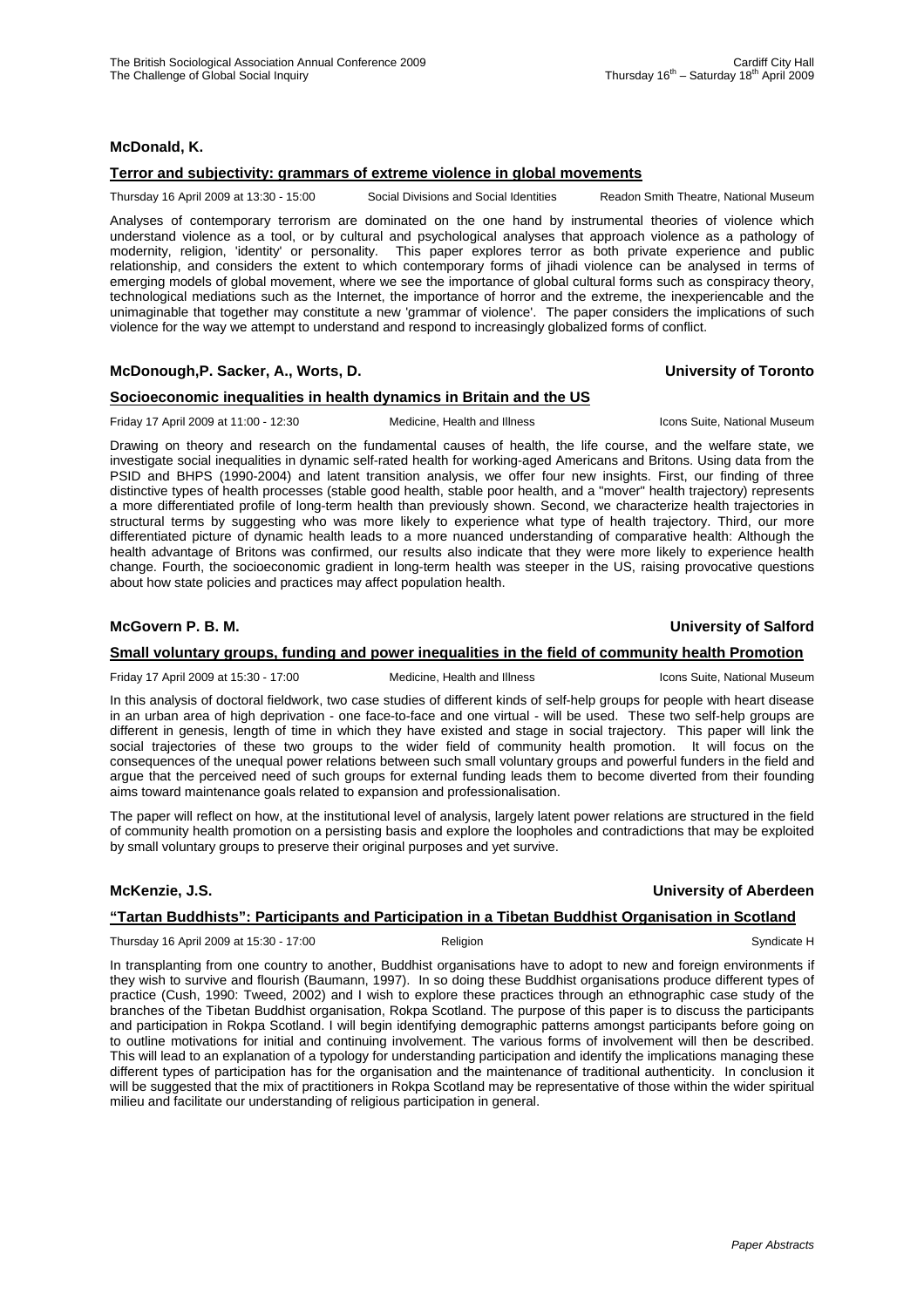# **McKinnon, A. Brittain, C**

## **The conflict over sexuality in the Anglican Communion: A preliminary research report**

#### Friday 17 April 2009 at 13:30 - 15:00 **Religion** Religion **Religion** Syndicate H

Although bitter theological disputes have arisen in the Communion in the past (over liturgical change, the ordination of women, and the issue of polygamy) such tensions did not threaten to split-up the global Church. Although internal disputes within religious communities are not uncommon in contemporary society, the global dimension of the conflict is perhaps what is most striking. Much of the opposition to gay bishops and the blessing of same sex unions has come from the global South, and a new set of alliances have formed between conservative bishops in Nigeria, Uganda, and Argentina (to name a few) and conservative groups and congregations in Canada, the US and the UK. Some congregations have recently left the oversight of their 'liberal' bishops in Canada and the US, and have joined the Anglican Church of Argentina, Uganda, or Nigeria. The developing division over the question of homosexuality is thus a unique problem in the history of the Anglican Communion, as well as an illuminating example of how shifts and developments within contemporary global society impact on traditional religious communities. This paper reports on 14 hour-long, semi-structured interviews with bishops in the Church of England, The Scottish Episcopal Church, and the Churches of Ireland and Wales, who provide insight into the conflict from the perspective of the British leadership within the global Anglican Communion. As actors and observers themselves representing divergent views, these leaders provide valuable insight into the basic dimensions of the conflict.

#### **McLennan, G.**

#### **Sociology, Eurocentrism, Secularity**

Friday 17 April 2009 at 09:00 - 10:30 Theory Theory Syndicate B Syndicate B Syndicate B

In this paper, I question certain readings of what it means to 'de-colonize' sociology as a way of meeting the challenge of global social inquiry. The first part of the argument shows that claims about sociology's continued Eurocentrism cannot be pushed very far, because the notions of anti-Eurocentrism and (theoretical) postcoloniality are themselves problematical. Sociologists have had to 'catch up' on postcolonial questions, and can do better still in grasping the full range of global/glocal phenomena and cultures. But calls for the wholesale reconstruction of sociology's 'secular' explanatory frame in order to embrace radically plural cultures and ontologies are mistaken.

#### **Meier, L. Institute of Employment Research (IAB)**

#### **The Power of the Local in the everyday formation of elite identities**

Friday 17 April 2009 at 09:00 - 10:30 Space, Mobility and Place Syndicate K Syndicate K

Usually the elite and their identities, the white high qualified and well paid males, are invisible in social research. In my presentation the formation of elite identities by their everyday activities and performances is investigated in two different cities. Based on the analysis of empirical data collected by participant observation and in semi-structured interviews with German finance managers working in London and in Singapore the construction of whiteness, maleness and of being the global elite became visible in both cities. By living, working and spending leisure time in London or Singapore the process of identity construction becomes a process of a steady interaction with the city: with its specific history, its social structure and its materiality. My presentation will not only demonstrate the process of identity construction in different contexts, it will also demonstrate the process of identity construction as an interaction with the city and its specific history: with the colonial city of Singapore and with the imperial city of London. In their everyday production of identities the German bankers interact with the city structures. And they are also bringing something with them into the city which massively influences their encounter with the city: their images of the cities. These images produce different expectations of the city and of specific places in the city. They have some impact on the everyday activities and the unique identity formations of the managers.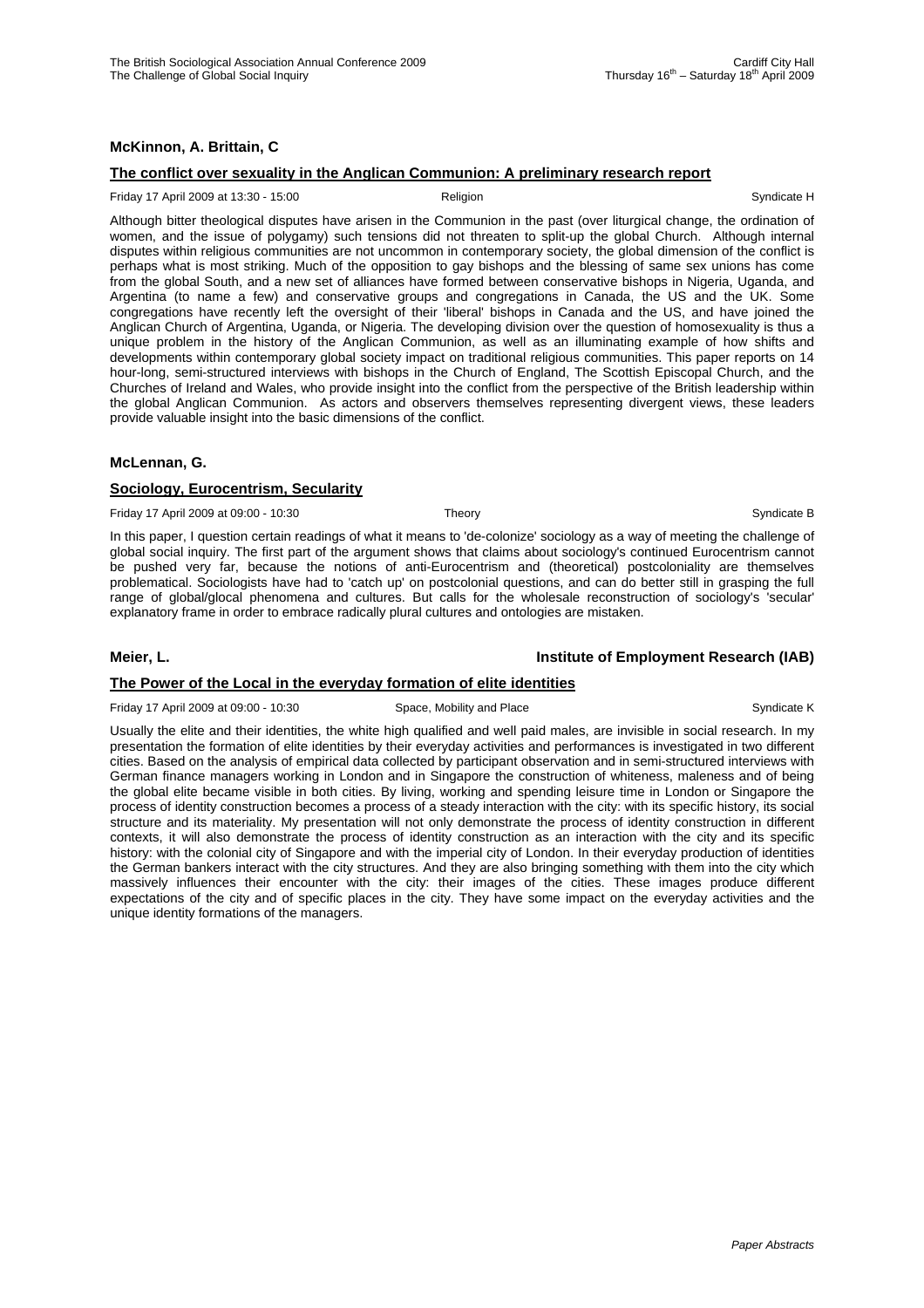# **Mekada, G. University of Oklahoma**

# **Changing paradigms in sociology of childhood - implications for the social professions**

Thursday 16 April 2009 at 13:30 - 15:00 Generations and the lifecourse Syndicate E

 The welfare and protection of children are deeply embedded in the history and development of the social professions. The key disciplines of sociology and psychology underpin professional knowledge about children and childhood. New approaches in the study of children and childhood have emerged challenging accepted representations and perspectives of children to consider the evolving agency and social contexts of children's lives as they construct their own perspectives of daily lived experiences and new cultural patterns of childhood. Under the rubric of 'new social studies of childhood' multi-disciplinary approaches have utilized scholarship in various disciplines building upon the growing acceptance of 'studies' in academic institutions to engage with childhood in a variety of new and interesting ways. These evolving fields of knowledge present particular challenges to the social professions as they struggle to integrate these new social realities. Theory and research inform professional knowledge as well as policy and practice issues about how children should be cared for and considerations about their overall well-being. This paper examines tensions and debates in light of social change and shifts in the character of contemporary childhood and the ways in which the social professions have responded with particular reference to social work.

## **Mellor, D. University of Wales institute**

## **Why do we bother to teach sociology?**

Saturday 18 April 2009 at 09:00 - 10:30 Education Education Syndicate C

How should you spark a student's sociological imagination? If the project of public sociology is to be a serious and successful endeavour, this must be a key concern for all lecturers working with first year students. These students constitute our largest, and arguably most important, public. Borrowing a phrase from educational studies, the sociological imagination is a central 'threshold concept' that must be learned during the first year of a sociology degree, and many degrees now contain modules concerned with the sociological imagination. Yet how can we be sure that they successfully explain the connections between biography, history and social structure that lie at the core of our discipline? Might a creative approach to first year teaching, utilising the key aspects of seeing, doing, imaging, creating and reflecting, help engage students' imaginations? These aspects would not only aid students during their studies, but also as sociologically minded professionals in their future careers. Creative sociology is not suggested as a radical 'new way forward' in teaching and learning, but rather a recognition, consolidation and development of existing practice. If students of sociology are to understand its relevance, realise its importance, and fulfil its potential, then surely this should be a primary concern for all sociologists? Drawing on practitioner research and teaching and learning theory, this paper engages with these pressing issues.

## **Meyer, M. University of Sheffield**

## **Brokering scientific knowledge across boundaries**

Saturday 18th April 2009 at 15:00 - 16:30 Science and Technology Studies Syndicate I Syndicate I

Knowledge brokering is an increasingly important feature of what is now called the 'knowledge society'. Some even argue that knowledge brokering is a key characteristic of 'post-modern professionals'. However, the ways in which knowledge is moved and translated across the boundaries of different worlds has not been much explored. How, for instance, do people move scientific knowledge between a university, on the one hand, and the private sector, the policy world, or the public sphere, on the other? How do they create and maintain links between these worlds? My aim will be to understand under what circumstances - and why - knowledge brokering has emerged and how knowledge brokering is actually being done.

When science moves out of the laboratory, the university, the research centre, brokers are needed, in particular roamers, that is, people who move between places, create connections, and move knowledge. My starting point is that knowledge brokering tends to happen in particular locations - spaces that privilege the brokering of knowledge across boundaries, such as science shops, university technology transfer offices, or foresight exercises. Knowledge brokers can be understood as persons or organizations that facilitate the creation, the sharing and the use of knowledge. Their task is to establish and maintain links between researchers and their audience, via the appropriate translation of research findings.

*Paper Abstracts*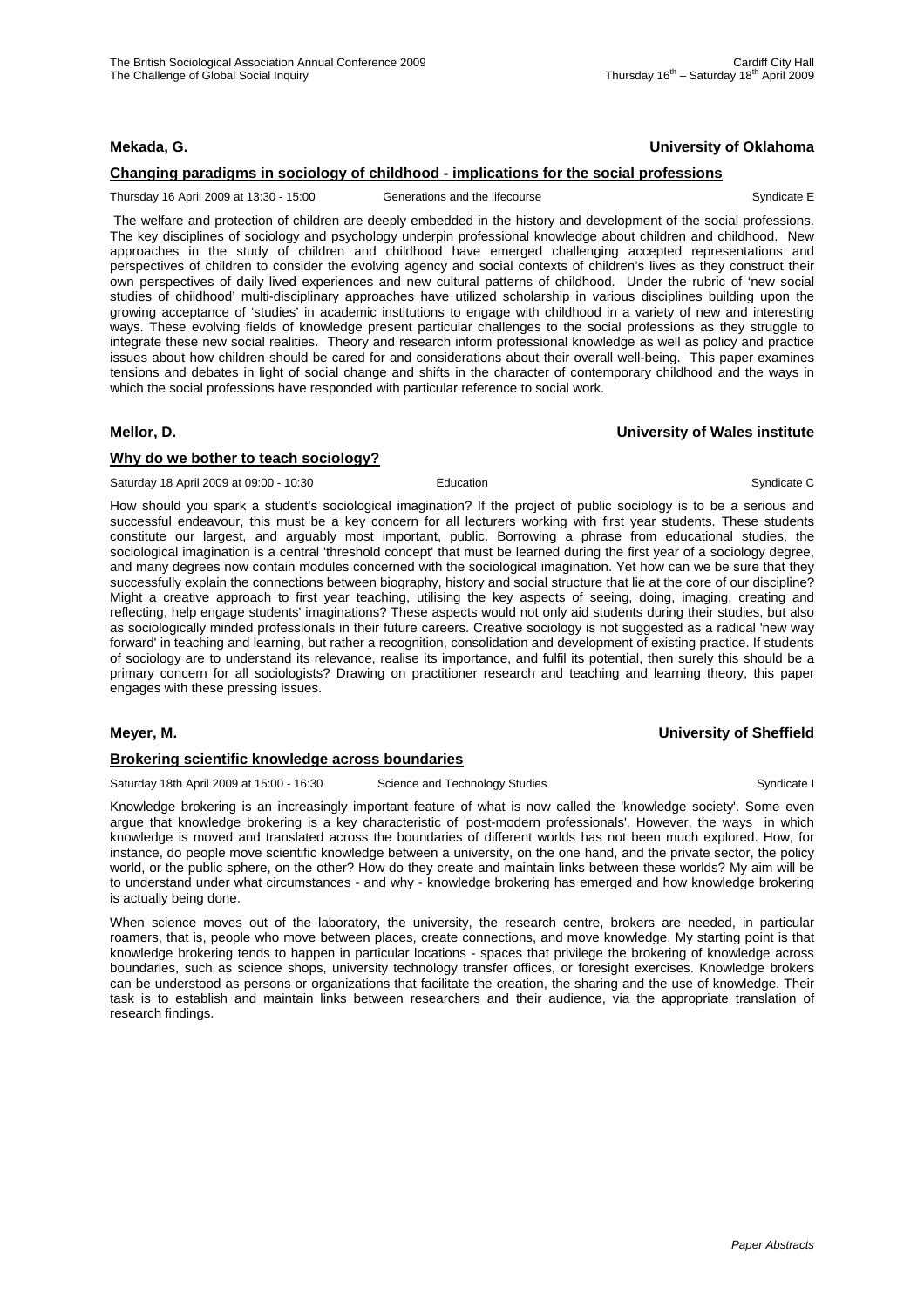## **Miele, M., Evans, A., Higgin, M.**

## **Halal and Kosher food consumers understanding of slaughtering practices**

#### Friday 17 April 2009 at 11:00 - 12:30 Science and Technology Studies Syndicate I Syndicate I

Kosher food is food that meets Jewish dietary laws, while Halal food is consumed by Muslims. The way in which cattle and poultry are slaughtered is one of the required, even though not sufficient, key characteristics for meat to be qualified as either Kosher or Halal. Current EU regulation requires that all animals are stunned before slaughtering, however there is an exception for the slaughter of animals for the Kosher and Halal markets. For Kosher food, poultry and cattle must be slaughtered under strict guidelines called "shechita." This means the animals are slaughtered without stunning and only those who are trained and qualified are allowed to slaughter kosher animals. Similarly, for Halal food the slaughter guidelines are called Zibah, and they require animals to be alive and healthy at the time of slaughter, and, jugular vein, carotid artery and windpipe have to be severed by a razor sharp knife by a single swipe, to incur as less a pain as possible. However, several Halal certifying bodies consider stunning a practice compatible with their guidelines. In this paper we present the results of a series of focus groups conducted in the UK, within the EU project Dialrel, with consumers of Halal and Kosher foods where we discussed their motivations for consuming these foods and their understanding of the Halal or Kosher qualification. From an STS perspective we address the controversy around the practice of 'stunning' and the issue of animal suffering for different groups of Halal and Kosher consumers.

# **Molyneux-Hodgson, S., Meyer, M. University of Sheffield**

## **Adhesion through cohesion - the making of a synthetic biology community**

Friday 17 April 2009 at 13:30 - 15:00 Science and Technology Studies Syndicate I

Currently, there is a head of steam evident around discussion and analysis of synthetic biology. Debates on the challenges of synthetic biology are organised, the BBSRC (the UK's Biotechnology and Biological Sciences Research Council) recently announced the funding of seven networks in synthetic biology, and the more recent publication of a report on the ethics and social aspects of synthetic biology (Balmer and Martin, 2008), mark a symbolic starting point for synthetic biology in the UK context. Synthetic biology presents us, as sociologists of science, with an opportunity to engage with scientists involved in an emergent area of scientific practice and the possibility of following the process of community building in 'real time' (in actu).

In this paper then, we trace the beginnings of a scientific community and probe the formation of a potential discipline. How is the idea of 'community' mobilised - both by scientists in building an agenda for new forms of knowledge work, and by social scientists as an analytical device to understand new formations for knowledge production? Our analysis leads to two key themes to be explored in the paper: the theme of 'movements' - the way in which people, success stories, disciplines, and objects move and are enrolled; and the theme of 'stickiness' - the glue that holds the various constitutive elements of community together.

## **Moore, N. University of Manchester**

## **Feminist Methodology and the Challenges of Researching Feminism**

Friday 17 April 2009 at 11:00 - 12:30 Methodological Innovations Syndicate L

While there has been much reflection on feminism and its recent past, these reflections have tended not to encompass feminist methods and methodology. Rather the focus has often been on feminist theory, and feminist politics and activism. There has been considerable anxiety about the supposed demise of feminism, often meaning feminist activism, and/or the related success of a particular version of feminism, that is academic poststructuralist feminist theory. This paper asks how our understanding of feminism might be transformed if we included a focus on methods in our accounts of the feminist past.

For instance, we might note the widespread influence of feminist methods across the social sciences and humanities. This could be taken as evidence of feminism's vitality, countering narratives of the end of feminism, although it is also the case that the influence of feminist methodologies often goes unmarked and unacknowledged.

At the same time, if, as feminists, we understand research as not merely descriptive, but also as productive, I am interested in how it is that we, have produced such an abject script for ourselves, that is, how it is that our methods appear to have produced the end of feminism. Thus paradoxically, while feminist research methods appear to flourish, the demise of feminism narrative suggests that 'history', and an impoverished notion of history at that, is the only method left for researching feminism. The paper asks how might we invoke feminist methods, and a revitalised notion of feminist history, to produce more hopeful stories of feminism.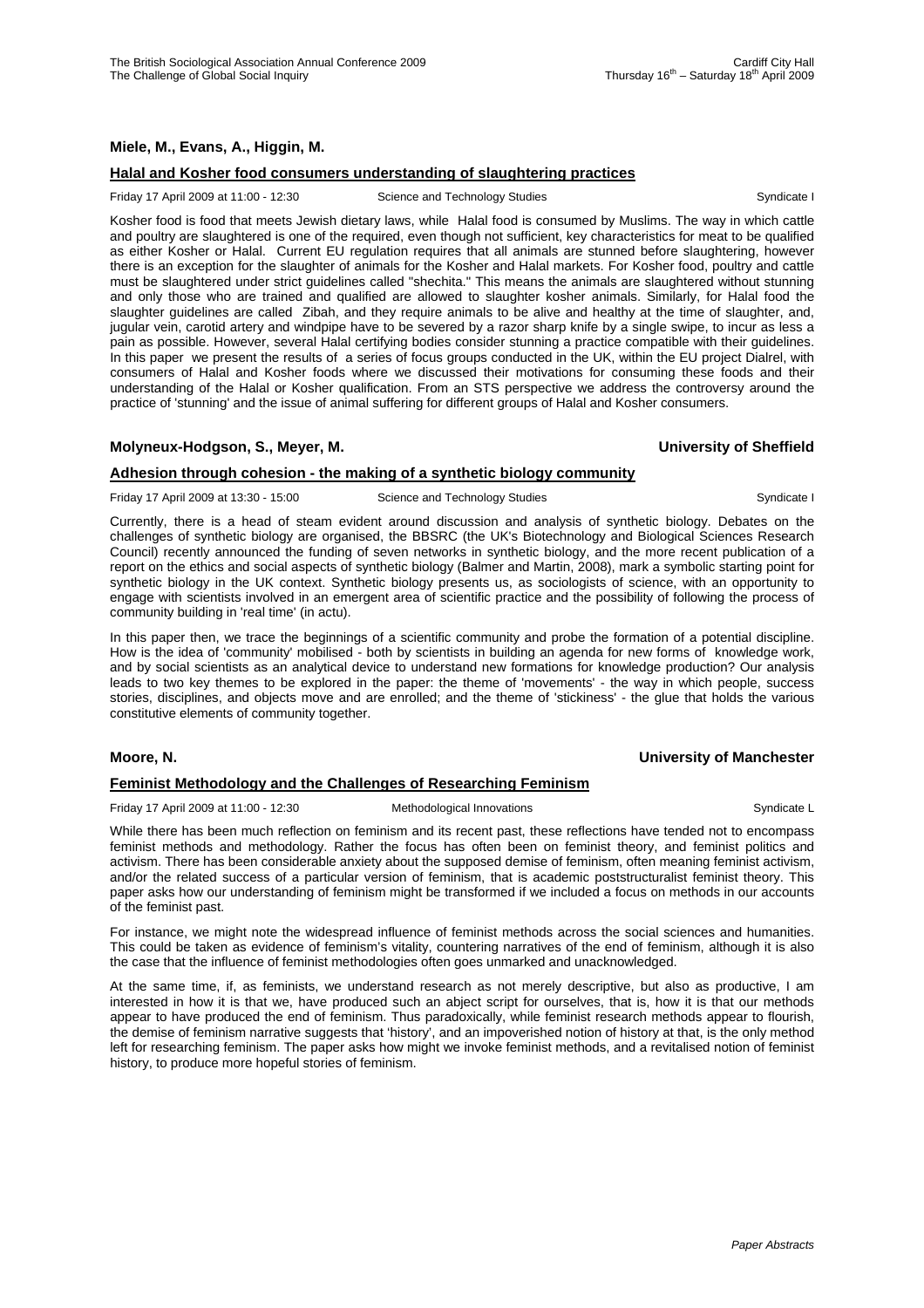## **Morgan, B Essex University**

# **From Punk to Sheddy: Nostalgia, Loss and the Ageing Body**

#### Friday 17 April 2009 at 11:00 - 12:30 Open Syndicate J

This paper explores the psychological function of nostalgia as a way of coping with changes, losses and anxieties related to the ageing process and in particular the ageing body in midlife. Illustrated by a psycho-biographical case study of a 49-year-old man named Joe, it is shown how past life-events and a 'past self' are often idealised in the nostalgic episode.

It could be argued that midlife is frequently characterised as a period of increased losses and change. The idealisation of a past self can heighten the sense that that part of themselves is now lost and unrecoverable, leading to an inevitable process of mourning which needs to be psychologically negotiated. In addition anxieties about mortality are often heightened during the midlife period and this paper considers Sedikides et al's claim that nostalgia serves as 'a vital resource for buffering [against this] existential threat' (in Sani (Ed.), 2008, 231).

Joe's story is one of 22 life stories from British born men and women aged between 39 and 58 years old. His is an interesting case study in way in which he nostalgically reflects upon his years as a punk in the 1970s. He now considers himself a 'typical sheddy', no longer wearing his leather jacket and attending gigs, but rather spends his time practising carpentry in his shed. His story highlights issues of loss and mourning for a past self which has to be let go of and a present and future sense of self which needs to now be renegotiated.

## **Morgan, K. J., Cole, M. D. Cardiff University**

# **"Meat is Murder": the denial of human violence against other animals**

Friday 17 April 2009 at 11:00 - 12:30 **Open 2** Open 2 **Open 2** Syndicate A

Definitions of violence often depend upon the extent to which an act or series of acts are socially acceptable. To a large extent, this rests on the fact that 'violence' is a particularly emotive word and using it imputes an element of illegitimacy upon an act. Once actions are perceived as illegitimate, preventative measures should be taken to ensure they are no longer permitted. However, the contingent construction of the concept of violence enables us to ignore its existence when it does not suit us to acknowledge it. Specific acts of physical violence against other animals may at times be acknowledged, depending on the context, the precise nature of the human-nonhuman animal relationship and the extent to which we have granted subjectivity to the nonhuman animal concerned. The majority of violent acts against other animals however are ignored or denied, excused through objectification and the use(s) to which we intend to put them. In this paper we challenge the inconsistencies in our relationships with nonhuman animals through an examination of structural, physical, and psychological violence imposed by human actions onto other animals. We suggest that our refusal to explicitly recognise our relationship with other animals as being predicated upon a normalised system of culturally-sponsored violence is because such an acknowledgement would disrupt our construction of a hierarchy of species, with ourselves as human beings situated in a position of privilege at its summit.

# **Mottram, A.**

# **The Sick Role: "Being in for a Day doesn't count!" Patient experiences of Day Surgery**

Saturday 18th April 2009 at 15:00 - 16:30 Medicine, Health and Illness Icons Suite, National Museum

A qualitative study, utilising the Grounded Theory methodology, was undertaken to explore the experiences of patients undergoing day surgery in two day surgery units in the United Kingdom. 145 patients were interviewed on three occasions over a two year period.

A major theme to emerge from the data was the ambiguity presented to the patient in relation to the sick role. Throughout the data it was clear that there were some difficulties encountered by the patient sample regarding the cultural norms and expectations relating to the sick role. Of concern to the patients was society's attitude which seems to deny to the day surgery patients the full entitlement of the privileges associated with the sick role. Day Surgery patients wanted to feel comfortable in a role that was socially acceptable to society.

 Patient expectations of Day Surgery gave rise to other dilemmas concerning appropriation of the sick role. Due to the speed of the service many patients actively resisted this role. This could have implications for their recovery. A large number of patients wished for a limited ascription of the sick role whilst a minority actively sought to acquire the sick role.

Parsons "Sick Role" offers a useful framework of analysis and provides insight into the dilemmas of patients undergoing day surgery. Clinical implications of these findings include the necessity of providing detailed patient information to encourage realistic expectations of day surgery.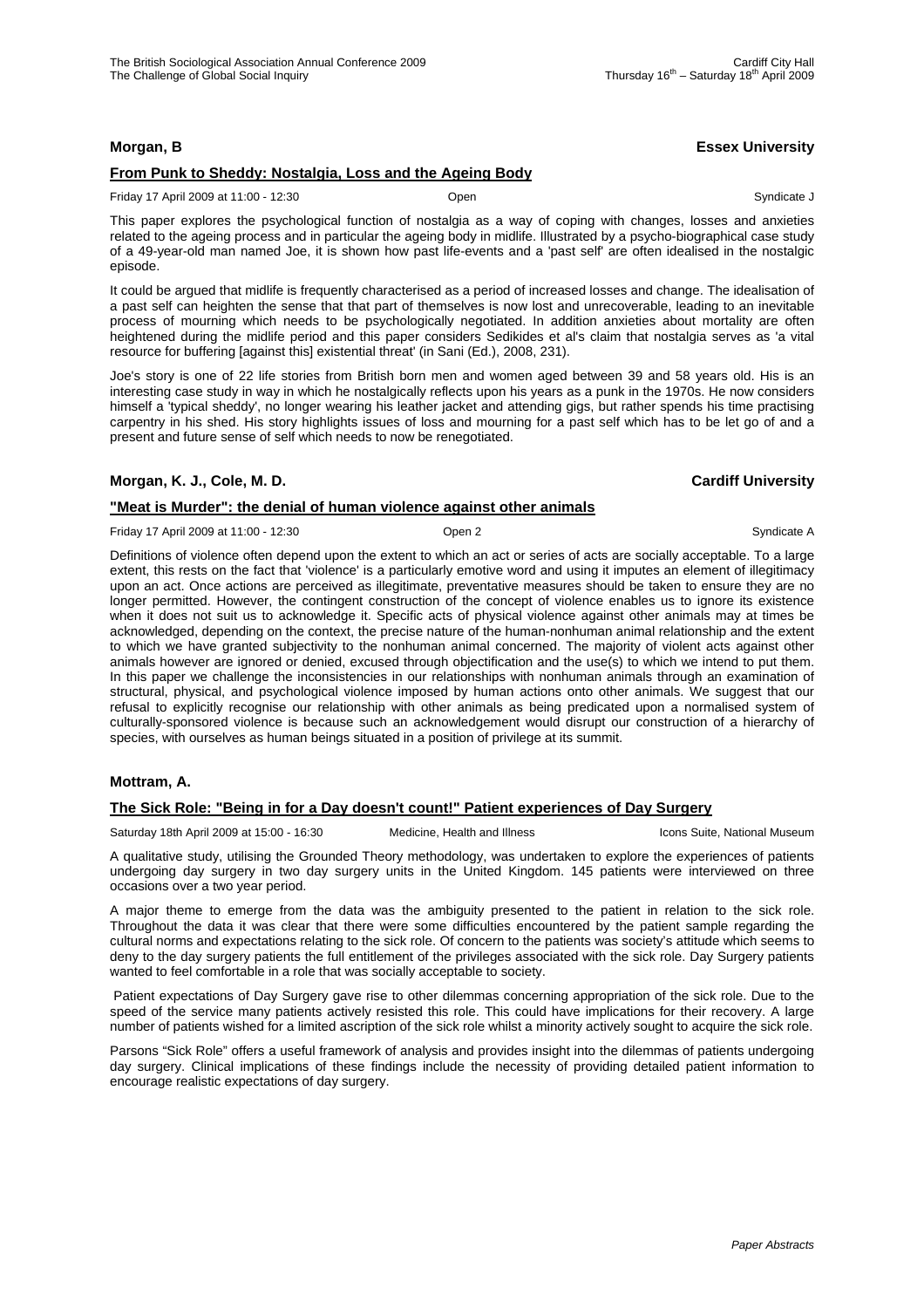## **Müller, F. Federal University of Sao Paulo**

## **Childhood in the City of Porto Alegre/Brazil**

Friday 17 April 2009 at 11:00 - 12:30 Space, Mobility and Place Syndicate K Syndicate K

Childhood in the City of Porto Alegre/Brazil is an interdisciplinary study which analyses how children view the city in which they live. The study uses an ethnographical methodology, and describes the experiences of a group of nine children who live in different neighbourhoods of the city of Porto Alegre. The children were invited to photograph places they considered important in their daily lives, following which conversations with them were recorded and transcribed. The results of the study show that 1) Childhood is a hybrid phenomenon which is produced through the interaction of biological and social aspects, as well as inter-generational relationships; 2) The children have a fragmentary rather than an overall concept of the city. Social institutions such as family and school mediate the relationship of the children with the city; 3) The children create alternative spaces to those which are provided for them by the authorities, which reinforces their relationships with their peers; 4) The children manifest their opinions, worries and fears, which shows how vital it is to listen to them, and to allow them a voice in the debate concerning the development of the city in which they live.

# **Murray, S., Lambert, P., Gayle, V. University of Stirling, DASS, Colin Bell Building**

# **Social change for the 1975-1989 birth cohort: Evidence from the BHPS**

Friday 17 April 2009 at 09:00 - 10:30 Generations and the lifecourse Syndicate E

In this paper we examine young adults' educational and labour market experiences in contemporary Britain. We present a representative case study of the 'rising 16's' cohort from the British Household Panel Study. These are a generation of

young adults, born 1975-1989, who have typically been interviewed on numerous occasions both as children and as adults in this longitudinal survey. The vast data opportunities offered by the BHPS give a great deal of information on this cohort, including current circumstances, data on parents' education and occupation, and, potentially, data on grandparents and siblings. We use this data to examine the nature and transmission of social inequality for the 'rising 16' cohort, and we question whether the evidence is consistent with this generation being (as is often asserted) at the vanguard of major social changes in contemporary Britain.

## **Neale, B. University of Leeds**

# **Linking questions and data in longitudinal enquiry: Re-framing 'mixd methods' research**

Friday 17 April 2009 at 09:00 - 10:30 Methodological Innovations Syndicate L

There is a growing interest in the idea that our understanding of the social world can be enhanced through the integration of Qualitative (QL) and Quantitative (QN) methods of enquiry. Indeed, what is now commonly called 'mixed methods research' has been described as a 'growth industry' (Bryman 2008: 603). These developments could herald the end of the 'paradigm wars' that dominated scholarship during the 1970s and 1980s. Yet despite these advances, there remains little consensus over how a mixed methods approach is best conceptualised and practiced. What does it mean in terms of our methodological orientation (our preferred ways of knowing and understanding the world), and the practical methods or techniques that we employ? Should mixed methods research become the 'gold standard' of research practice - an emerging orthodoxy in its own right? Or should it take its place alongside unitary modes of enquiry that are equally viable? Linked to this, should we retain the terminology of QL and QN methods, thereby reinforcing the distinctions between them, or is there a case for abandoning this terminology?

This paper addresses these questions through a brief overview of 'mixed methods' in the context of Longitudinal research, exploring the drivers towards methodological separation or integration and the spectrum of designs that link different kinds of questions and data. Arising from the review, new ways of conceptualising mixed methods research are suggested.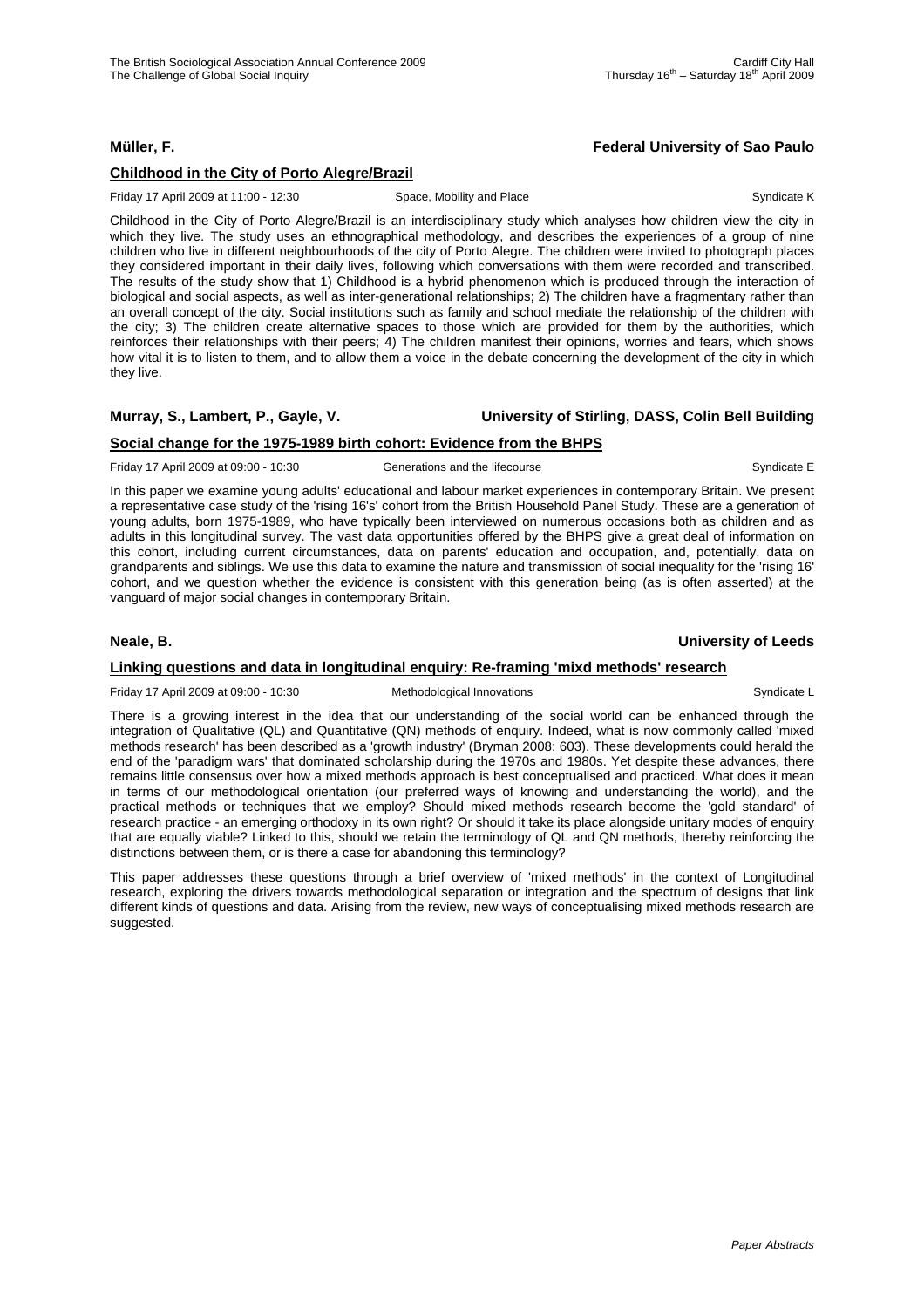## **Negreiros, J.**

## **'What I've learned from other people's marriages': ambiguity and complexity in mass mediated representations of family life**

#### Friday 17 April 2009 at 09:00 - 10:30 Culture, Media and Society Ferrier Hall

When we think of mass mediated representations of the fluid dynamics that characterizes contemporary family life, we tend to identify two contrasting discourses which may be mobilized to make sense of the the deep changes affecting this domain of social life. In accordance with such perspective, the fluidity of contemporary family life is represented in the media either as a disruptive transformation that menaces social order (the threat discourse) and the one that emphasizes the emergence of new opportunities for self-identity development and personal autonomy (the promise discourse). This paper draws upon the close analysis of an advice text published in 'New Woman' ('What I've learned from other people's marriages', March 2005 issue) to question the perception of mass mediated representations of contemporary family practices and values in terms of a dichotomy between the threat and the promise discourses. The text, written by an 'expert' and consisting of five 'lessons' concerning marriage, displays a far more complex and ambiguous approach, combining threat and promise discursive elements in a pendular oscillation between the legitimization of an uncompromising pursuit of individual satisfaction and the need to accommodate the constraints represented as indispensable for a stable and functional married life.

## **Nehring, D., Turton, J.**

## **Narrative constructions of denial in interviews with women who sexually abuse children**

#### Friday 17 April 2009 at 13:30 - 15:00 Social Relationships Syndicate A

Child sexual abuse has been a high profile public concern for the last four decades. There is little doubt that the sexual abuse of children is commonly a male crime and the majority of victims are female. However, the research behind this paper involved an investigation of women who sexually abuse children. It highlighted the ways in which the behaviour of female perpetrators maybe ignored, denied or minimised by professionals, and in some cases the victims themselves, it also identified some of the rationales, justifications and excuses used by the offenders. The paper considers some of the interviews with these female offenders offering a micro-perspective by analysing the effect of the interview process on the emergent narratives of sexual abuse and the ways in which the participants made use of different culturally specific discursive strategies to account for their behaviour. It asks two main questions: What are the central cultural elements of the participants narratives, and how was the construction of these narratives enabled by the dynamics of the interview situation? The data for this paper resulted from interviews with two female perpetrators. Drawing on theoretical perspectives from criminology and cultural sociology, we distinguish different narrative 'strategies of denial' employed by these women, such as the utilisation of cultural meanings of motherhood, maternal attachment, or love in British society to account for the abusive behaviour.

## **Nerlich, B., Koteyko. N University of Nottimgham**

## **Creativity, complexity and 'carbon compounds': Tracing the meaning of climate change**

Saturday 18 April 2009 at 11:00 - 12:30 Science and Technology Studies Syndicate I Syndicate I

Climate scientists and social scientists are grappling with complex and dynamic feedback mechanisms that operate between economy, society and the ecosystem. Language is part of this dynamic system and has developed a dynamics of its own with relation to climate change. Whereas the 20th century was the century of 'the gene' whose meaning has been studied by many social scientists and STS scholars (e.g. Condit, 1999; Keller, 2000 and many more), the 21st century will be the century of 'carbon' whose meaning still needs to be studied, preferably before we enter the era of 'a post-carbon society'. There is what one may call an explosion of information around climate change. Advice on how to reduce one's 'carbon footprint' is provided almost daily in newspapers, adverts, books, and on websites. This explosion of information is mirrored by the explosion of creativity around 'carbon', as much of this advice is framed by using 'carbon compounds' - lexical combinations of at least two roots - such as 'carbon finance', 'carbon sinner', or 'low carbon diet'. These are only some of the numerous discursive and metaphorical clusters that have emerged recently around 'carbon' as the hub. A whole new language is evolving that needs to be monitored and investigated in order to discover how climate change is framed by various stakeholders, how public attitudes and perceptions are shaped and what solutions to climate change and global warming are proposed.

This paper will report on a project that tracks the emergence and proliferation of carbon compounds in traditional media and in blogs. It will contribute new empirical data to the social study of climate change and contribute new methods, such as corpus linguistics and cybermetrics, to the social study of public controversies. The overall aim s to construct a (rough) 'conceptual map' of the linguistic landscape on which the battle for climate change communication is being fought, indicating sign-posts marking sites of major communicational conflicts and contestation.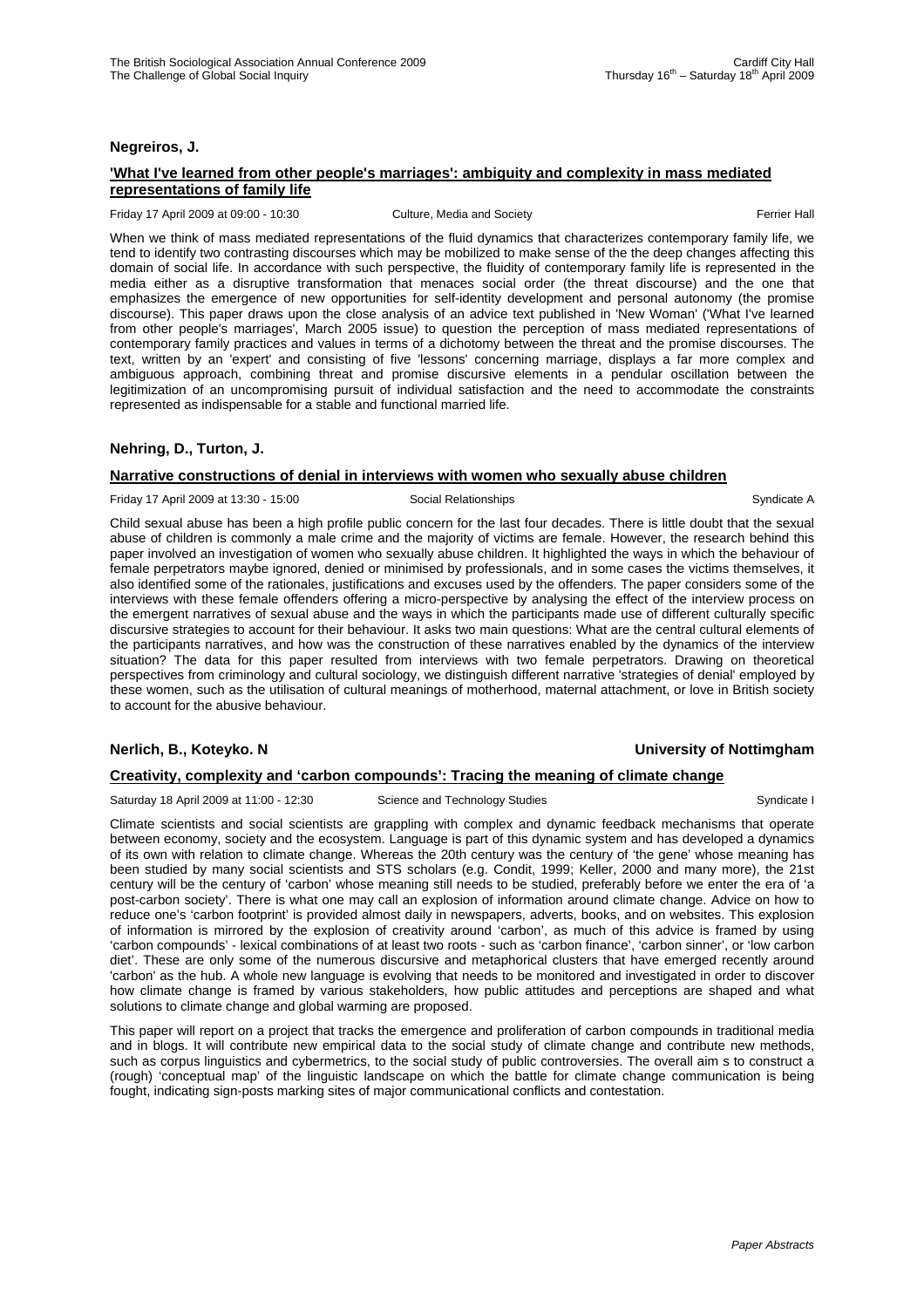# **Newton, P., Scambler, S., Asimakopoulou, K.Kings College London**

## **'I realised I had diabetes': Diagnostic realisation as an enacted social process in Type 2 Diabetes.**

Saturday 18 April 2009 at 09:00 - 10:30 Medicine, Health and Illness Icons Suite, National Museum

Background: The process of diagnosis has traditionally been studied in relation to the labelling process and its implications for chronically ill patients and their professional labellers. Sociological approaches explore the social 'utility' of labels and roles; for example, inequalities regarding or resultant from diagnosis; and/or personal meanings attached to diagnosis. Whereas, psychological approaches have examined diagnosis from a 'health beliefs' perspective, by exploring cognitive and behavioural factors patients bring to diagnosis This study focuses on the patatnt perspective arguing that diagnoses are 'enacted', i.e. people realise the real and anticipatory effects of their diagnosis within the practical elements of everyday life.

Methods: Respondents were recruited from Southwark Diabetes Patient Participation Group to explore their experiences of managing Type 2 diabetes. Mixed methods were used to collect qualitative data. All data were transcribed verbatim and analysed thematically.

Results: The receipt of a diagnosis is not a passive event, it is through enacting of the diagnosis that the label becomes meaningful. People interviewed engaged in two key, interrelated processes in relation to realising the diagnosis of diabetes: adjusting existing interdependencies; and assessing and adjusting time horizons (biographical reconstruction and retrospective and prospective time adjustments).

Conclusions: Factors such as beliefs and motivation, and sociological phenomena such as inequalities and labelling, have been shown to interplay and/or have causal efficacy in the diagnostic process. However, this research suggests that these concepts do not sufficiently describe the conduits of the social process, i.e. how diagnosis becomes a 'reality' (or not) for people with diabetes.

# **Niculescu, M. Ehess**

|  |  |  | When jews meet buddhism in the contemporary Occident: the 'jubu' phénomenom |  |
|--|--|--|-----------------------------------------------------------------------------|--|
|  |  |  |                                                                             |  |

Friday 17 April 2009 at 09:00 - 10:30 **Religion** Religion **Syndicate H** Syndicate H

The introduction of Buddhism in the West in the twentieth century has been accompanied, in the United States, by the emergence of a new figure of hyphenated religious identity: the Jewish-Buddhists or Jubus.Indeed, American Jews are the first ones to have turned to this alternative eastern spiritual path, very popular in the counter-culture. Although they are not the only Westerners attracted to Buddhism, Jews now represent nearly a third of converts, for only 2.5% in American society. This phenomenon is the fruit of elective affinities between two People familiar with Diaspora: Judaism and especially Tibetan Buddhism.

The Jubu phenomenon also exists in Europe, and in Israel. At certain times of year, half of the population of Dharamsala -the refuge of the Dalaï Lama in India- is Israeli! Buddhism seems to be so well rooted in the West that new converts have elected its land of origin as their new sacred land.

'Jubudism' can thus be seen as a result of religious globalisation, in a postmodern widened 'religious market' where individuals are freer to choose their own spirituality . However, this new religious circulation is to be tempered by the material and psychological limitations of the choices: the commitment in the 'path of peace' offered by Buddhism often leads to internal, family and community conflicts. But another consequence of this phenomenon is its positive influence on the American Jewish community: according to some reformative leaders, it has inspired a spiritual renewal, as well as an opening towards cross-religious dialogue.

# **Nowicka, M Institute of Sociology, Ludwig Maximilian University Nowicka**, M **Studying (trans)cultural diversity in Europe - the case of the recent migration from Poland to the UK and Germany**

Friday 17 April 2009 at 09:00 - 10:30 Social Relationships Syndicate A

Today migrants encounter a social context that is much more tolerant to ethnic diversity and long-term transnational connections. In fact, cultural diversity has now become an integral aspect of the social landscape of Europe. Contemporary diversity has been intensified yet less in terms of bringing more ethnicities of origin but rather in respect to a multiplication of immigration statuses and experiences, and local responses by residents. Also, migrants who engage in transnational practices do so with considerable variation in the levels, strength and formality of their involvement. Despite a growing number of empirical studies on the topic, few scholars explicitly address the question of an adequate methodology that could capture the complexity of transmigrant phenomena. I place this concern in the center of my presentation. I want to probe the concept of transcultural diversity which better helps to display various aspects of diversity related to transnational migration and to break up with a strictly multi-ethnic and multi-national idea of culture in Europe. I posit that migrants are increasingly in a position to distance themselves from the social and cultural life of imagined national and ethnic communities and construct alternative forms of sociality. They are compelled to be selfreflexive about the choices that they make about how they live, to whom and what they are loyal or which rituals they practice. Cultural ambivalence and the questioning of powerful imaginaries of one culture as a homogeneous entity characterize their experience, becoming a challenge to the social research.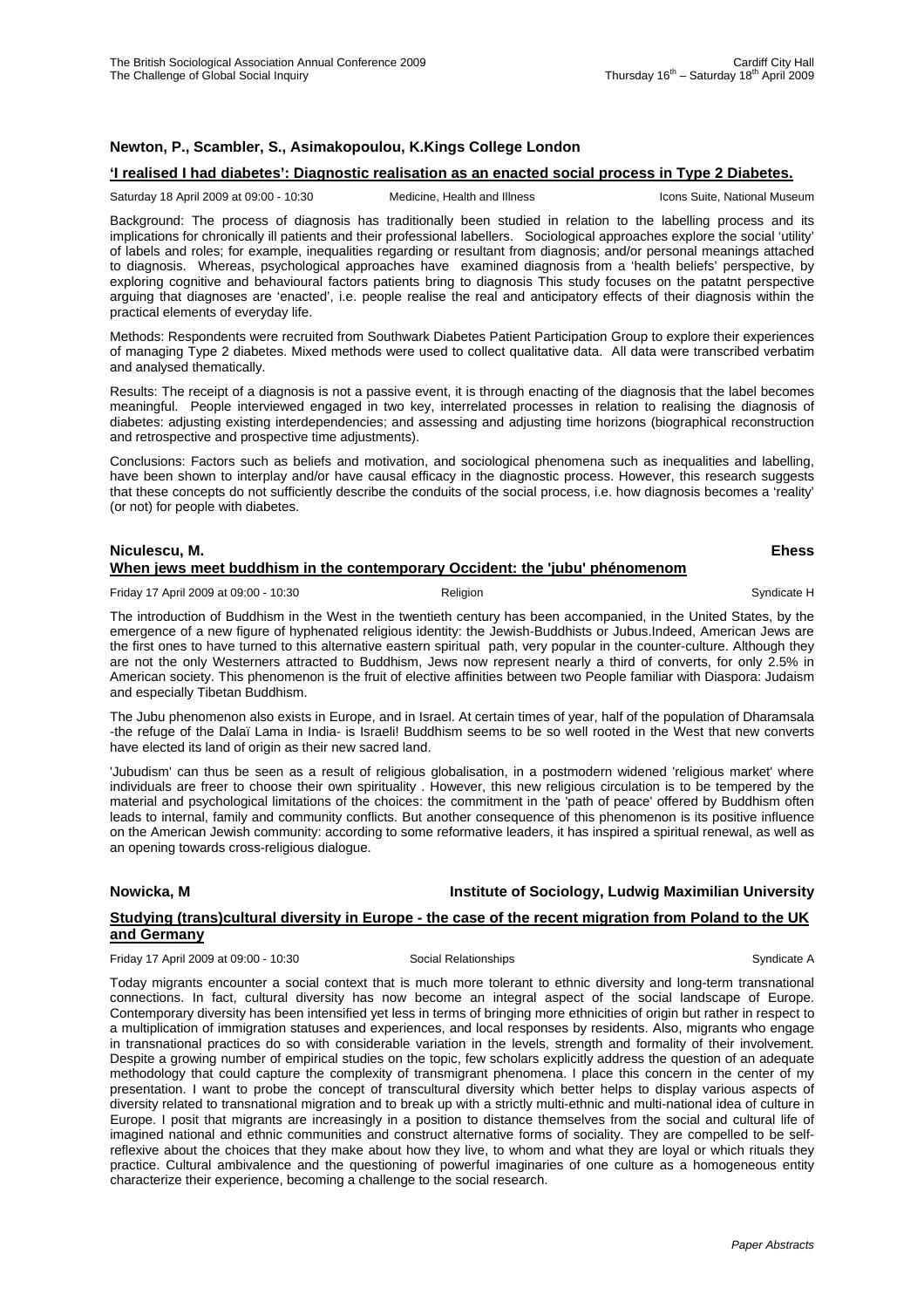## **O'Brien, V Wittlin, F University of Cumbria**

## **Visual Ethnography, Visual Activism and Community Development in the Rocinha favela, Rio de Janeiro.**

Thursday 16 April 2009 at 11:00 - 12:30 Methodological Innovations Syndicate L

 In our work in the Rocinha favela, Rio de Janeiro we use participatory video and photography, to enable people to communicate in a meaningful way about their own lives, thoughts and experiences. We ask our participants to produce explicitly public visual narratives about their everyday lives in the favela in order to explore the way that issues of health and well being are conceptualised, prioritised and responded to in everyday life. Participant films and photo galleries from the project workshops are exhibited for a wider population and, at the initiative of the participant groups, are used as a form of visual activism to draw attention to community issues.

The reflective process of creating visual narratives takes time and the act of making something that you can look at, think about and change, is different to responding and engages the brain in a different way, drawing a different kinds of responses form participants and different kinds of insights into lived experiences. Our work, in Rocinha, draws attention to the relationship between researcher and the researched, the observer and the observed. It focuses attention on who is in control of the technology, what is being filmed or photographed and how visual narratives are produced, disseminated and received by different audiences. It demonstrates the fluidity of boundaries and relationships between researchers, communities and audiences.

**Ocloo, J King's College London**

## **Harmed patients gaining voice: challenging dominant perspectives in the construction of medical harm and patient safety reforms**

Saturday 18 April 2009 at 11:00 - 12:30 Medicine, Health and Illness Icons Suite, National Museum

There is now widespread acknowledgement that patient safety is a central issue in healthcare. Although there is more accurate information on NHS hospitals than on primary care or the private sector, the available evidence on adverse incidents shows that avoidable medical harm is a major concern. This paper looks at the occurrence of medical harm and argues that in the construction of a new patient safety culture, it is important to be aware of alternative narratives on the issues from harmed patients and self-help groups. These perspectives frequently contest the way in which dominant perspectives put forward by the medical profession, the state and big business have shaped the debate in their own interests. Drawing upon research with harmed patients' this paper suggests that a broader conceptual framework is needed for addressing the medical and social processes involved in medical harm that also deal with the issue of the exclusion of harmed patients from the debate and in their identifying solutions to the issues.

# **Ojha,N.**

## **Globalization and gender inequality: A study of the blue- collared workers in the industrial sector**

Friday 17 April 2009 at 13:30 - 15:00 **Economy and Society** Syndicate D Syndicate D

Globalization and gender inequality: A study of the blue- collared workers in the industrial sector Globalization is a complex economic, political, cultural, and geographic process in which the mobility of capital, organizations, ideas, discourses, and peoples has taken on an increasingly global or transnational form. Consistent with the contradictory nature of globalization, the impact on women has been mixed. Women have been gaining an increasing share of many kinds of jobs, but in the context of a decline in the social power of labor and growing unemployment, their labor-market participation has not been accompanied by a redistribution of domestic, household, and childcare responsibilities. Moreover, women are still disadvantaged in the new labor markets, in terms of wages, training, and occupational segregation. They are also disproportionately involved in forms of employment increasingly used to maximize profits: temporary, part-time, casual, and home-based work. In much of the developing world, a class of women professionals and workers employed in the public sector and in the private sector has emerged due to rising educational attainment, changing aspirations, economic need, and the demand for relatively cheap labor. However, vast numbers of economically active women in the developing world lack formal training, work in the informal sector, have no access to social security, and live in poverty. Women have had to assume extra productive and reproductive activities in order to survive the austerities of adjustment and stabilization policies, including higher prices, and to compensate for the withdrawal or reduction of government subsidies of food and services.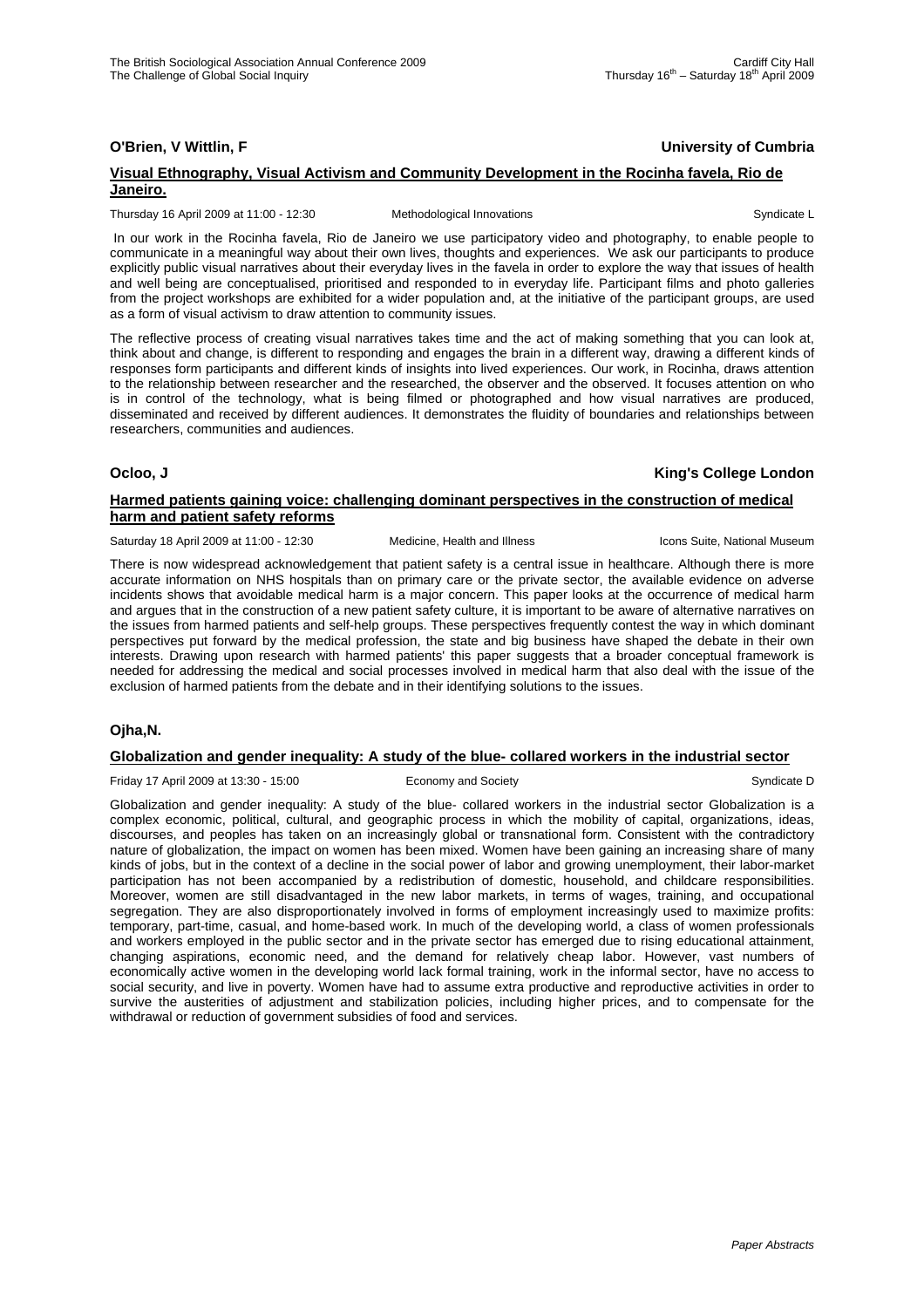## **Ojha,N.**

# **Miles to Go Before I Sleep.**

Friday 17 April 2009 at 15:30 - 17:00 Sub-plenary - Generations and the lifecourse Assembly Hall

The debate on ageing as a global phenomenon, addresses contemporary issues in human ageing, like the social and cultural as distinct from the biological meaning of age; age as a basis of allocation of social roles and resources over the life span; the bases of social integration and adaptation in the later years of life; and methodological problems of studying time dependant processes over the life cycle.Implications of ageing:

•Pensions and retirement income will need to cover a longer period of life.

•Rise in health care costs.

•A new dimension to intergenerational relationships.

•The number of centenarians will grow significantly for the first time in history. This will yield clues about individual and societal aging

•Patterns of work and retirement are shifting.

Long-term care for older people has also become a key issue because the staffing needs of caring for aging populations have increased the migration of health workers from lower income to higher income nations leading to the globalization of support for older persons. Pressures on family formation, stability and fertility: Key contributing factors include: the need for longer periods of education for entering a more highly-skilled labor market; the converging aspirations of both women and men to establish a career before having a family; costs of housing and childrearing; longer periods before attaining employment security; problems in balancing the achievement of work and family goals.

## **The Culture of Plural Policing**

Thursday 16 April 2009 at 11:00 - 12:30 Open 2 Company of Democratic Higgs of April 2009 at 11:00 - 12:30

Since the arrival of New Labour in 1997, multi-agency practice has been a key feature of social policy in the UK. The public police play a central role in policy areas relating to crime, anti-social behaviour, deviance and social control. However, as the term implies, they do not do this alone, and now find themselves with a mandate to work in partnership with local government agencies, Community Support Officers and some private policing organisations. The public police are no longer the sole agents in the 'fight against crime', and increasingly find themselves working in a plural policing field. The implications of this for the occupational culture of the police have received little research attention to date. This paper will examine some preliminary findings from an ongoing study of the working relationships and practices between the public police and these other security/safety agencies, and their social and cultural implications for the police. It will discuss how the idea of 'multi-agency' practice through plural policing actually works in reality, how the public police relate to these other groups and what implications this has for our understandings of police culture and police practice.

## **Orton-Johnson, K. , Bancroft, A. Jamieson, L., Coxon, A. The University of Edinburgh**

## **Teaching Qualitative Methods - Problems and Practice**

Friday 17 April 2009 at 13:30 - 15:00 Teaching and Learning Theory of Syndicate L

Since the mid 1980s various policy changes in postgraduate education instigated by the ESRC have reshaped doctoral study in the UK, perhaps most notably in an emphasis on taught research methods in year one of study. While the ESRC fund a proportionately small number of students their impact has been significant; formal training is a condition of funded studentships extending to an expectation that all students will participate in training across a range of methodological techniques. Resistance among students is well documented: methods training perceived to be irrelevant to current work or at an inappropriate level or volume is viewed as an unwelcome disruption to progress. While considerable attention has been paid to the teaching of statistical methods and capacity building with respect to quantitative skills, there is a danger that qualitative methods are understood using narratives of 'craft' transmission rather than through provision of practical training in systematic and rigorous analysis techniques. Similarly undergraduate qualitative methods can fall between 'theory of doing' and 'doing without theory'. At Undergraduate level the strictures of timetabling may reinforce an overly rigid divide between quantitative and qualitative approaches.

The panel will discuss the use of e-learning in a qualitative analysis course to provoke thinking about the pedagogical contexts of qualitative training and to question the qualitative / quantitative dichotomy. Panel members will raise key questions about methods teaching at undergraduate and postgraduate level with the aim of stimulating further discussion and sharing experiences about teaching 'the craft' of qualitative research.

#### **O'Neill, M. University of Salford**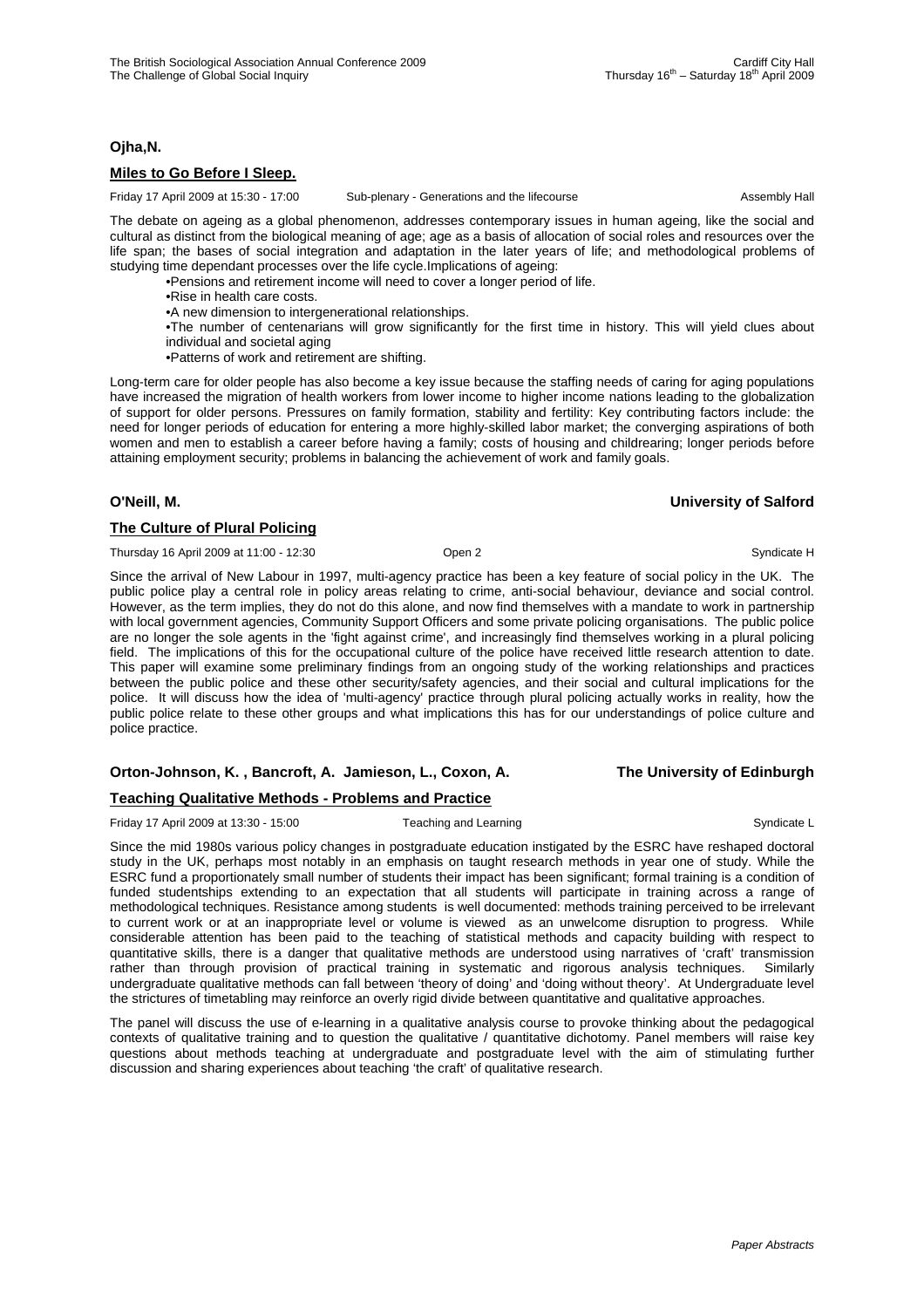# **O' Toole, J. Department of Humanities, Institute of Technology, Sligo, Ballinode**

#### **'Are you a danger to yourself': a narrative analysis of motivational talks in group slimming classes.**

Saturday 18th April 2009 at 15:00 - 16:30 Medicine, Health and Illness Icons Suite, National Museum

Motivational talks are well established and significant components of group slimming classes. They serve a number of overt purposes within the context of group slimming including renewing the commitment and efforts of members both in and outside the classes; eliciting stories from members about their weight loss strategies; instructing members on appropriate health and lifestyle patterns; and aligning members with the particular narratives of weight loss promulgated by the slimming organisation. Currently involved in a micro-ethnography of three weekly group slimming classes in the West of Ireland I am observing the delivery and what I term the 'performance' of the motivational talk by the group leader each week. This usually occurs immediately after all members have completed their weigh-in and neatly segues into the final segments of the class. Drawing from an on-going PhD study on women's embodiment of weight management/loss this paper will deploy a narrative analysis to examine a series of recurring narratives within a selection of the weekly motivational talks. Narratives of hetero-normativity, responsibilization, guilt, anti-fat, recovery/ hope and acceptable food consumption will be examined. Arguing that there are powerful gendered undercurrents running through the complex of narratives, I suggest that the methodological approach enables consideration of more covert characteristics imbued in such motivational talks. These include the role of the talks as aspects of the performance of identity work centring on the formation of particular types of moral identities enmeshed within contemporary neo-liberal discourses of the individual and the widespread 'war on obesity'.

#### **Owen, C., Riley, S., Griffin, C. Psychology Department, University of Bath**

#### **How are we training the next generation of ethnographic researchers?**

Friday 17 April 2009 at 11:00 - 12:30 Methodological Innovations Syndicate L

I am a PhD student currently undertaking ethnographic research which focuses on the experiences and performances of male dancers in capoeira, Latin and ballroom and break-dancing classes. When I first attended classes and began using participant observation as a means for learning to dance, I was stuck by the vibrancy of the sounds resonating from the musical instruments and voices of the musicians, the bright colours of the dancers' clothing, the strange rituals and the intricate movements of bodies in dialogue. In response to these initial fieldwork experiences I began to question, 'how can I possibly capture, make sense and represent these multiple dimensions of social life?'

In this paper I will outline the opportunities research training workshops have provided for me to develop my skills as a multi-media ethnographer. I will provide examples of how the practice based multi-media workshops have allowed me to explore the opportunities digital technologies and new media offer for enhancing the scope, depth, creativity and accessibility of ethnographic research. These workshops involved working in groups, experimenting in the field with a variety of cameras, audio and audio-visual recording equipment, digital editing software, and online publishing resources. The fieldwork sessions were accompanied by seminars from leading multi-media researchers and interactive group discussions. These encouraged me to critically reflect on my experiences of multi-media fieldwork in my own research. Ultimately, I will demonstrate how these workshops have simulated my critical awareness of the affordances and limitations various media and modes of data create for knowledge generation.

## **Owen, G.**

## **The body of physiotherapy - making the absent present**

Friday 17 April 2009 at 15:30 - 17:00 Economy and Society 2 Council Chamber

Physiotherapy is currently experiencing considerable challenges to its professional practice and identity as it responds to changes in healthcare design and delivery, and the developments in science and technology (Shilling, 2005). This paper responds to this challenge by exploring the evolution of physiotherapy as a profession through the lens of the sociology of the body.

To contextualise this paper, it is important to understand that physiotherapy practice uses physical approaches to maintain and maximise human function, movement and potential (CSP, 2002). Consequently, physiotherapists identify with physical concepts. It is usual for physiotherapists to discuss their competencies and interests, but unusual to hear discussion about their profession's epistemology (Tyni-Lenné, 1989). Physiotherapists use their body as a machine - to assess and treat. The body is also a space for learning; students practice techniques on each others' bodies before moving to practice on patients'. Furthermore, the physicality that constitutes physiotherapy's professional practice is subject to regulation; traditionally by medicine, and more recently by the State (Larkin, 1983). These qualities of physiotherapy are consistent with Foucault's ideas about the body as a mechanism for the exercise or denial of power. I will draw on ideas from sociology of the body to review the discourses occurring within physiotherapy as a means of understanding how the profession has evolved. The paper will explore how, despite the physical nature of physiotherapy, the evolution and identity of the profession is an 'absent present' (Leder, 1990).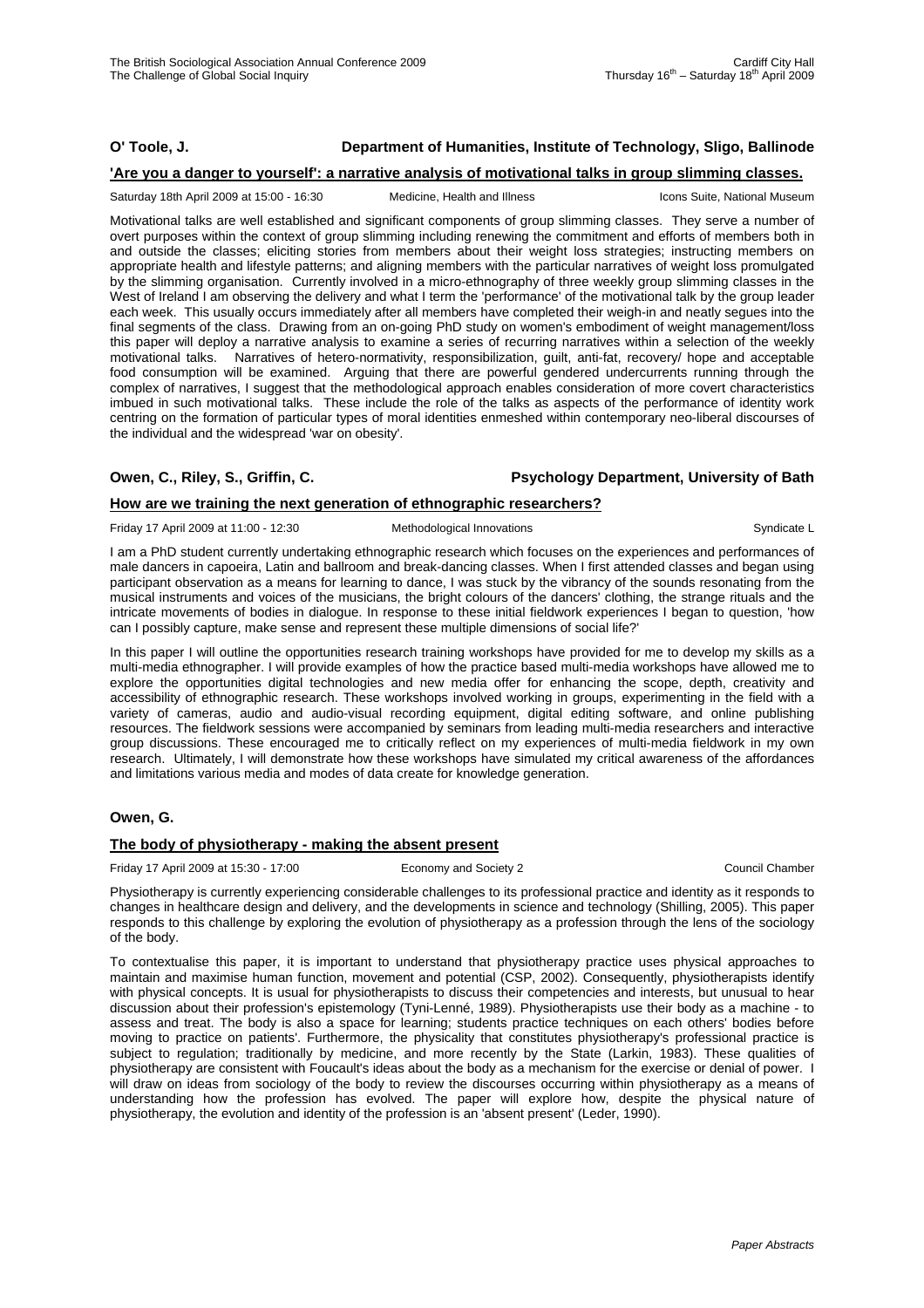## **Paddock, J.**

## **Spaces of ethical food consumption: The contemporary relevance of class**

Thursday 16 April 2009 at 15:30 - 17:00 Consumption Consumption Syndicate G

This paper will outline the emerging research questions that are currently driving a forthcoming research project in which places of alternative food networking (farmers markets and community food co-operatives) come to represent sites for the distillation of different 'capital' resources within the wider social field. The theoretical motivations of the project will be outlined in order to assert the case for a study of 'ordinary' over 'extraordinary consumption' (Warde 1997) which focuses on the ordinary consumption of materials of subsistence such as food, as opposed to the purchase of goods associated with ostentatious 'display'. Such emphasis on the 'ordinary' seeks to highlight the necessity for research that focuses on the moral significance (Sayer 2005) of class in the contemporary Welsh context. Such a focus on morality, class and ordinary consumption has lead to the cultivation of a research project that seeks to empirically explore and gain insight into the significance of social class in a multi-cultural Welsh community as mediated through consumer and producer engagement with ethical consumption. This talk will discuss an emerging research project(as part of PhD) that engages with spaces of 'ethical' food consumption within a local community.

## **Page, J. The University of Texas at Arlington**

## **Wrongful Convictions in the U.S and the Destruction of Social Identities**

Saturday 18 April 2009 at 09:00 - 10:30 Social Divisions and Social Identities Ferrier Hall

There is an increasing interest in the topic of wrongful conviction in the United States in the criminal justice system, public policy, academia, and the media. Scholarly research has increased, but there remains a tremendous dearth of evidence-based knowledge relating to the various facets of wrongful conviction. The number of high-profile cases of wrongful conviction continues are expected to grow, as a result of DNA evidence-based exonerations.

One common experience that Exonerees share is trauma. They experience trauma upon arrest and then again upon conviction. They also experience trauma while incarcerated. Others note the negative consequences of claiming and maintaining their innocence in prison, including being categorized as having a high risk of recidivism, which can defer their release date. Upon release when exonerated, they may still experience trauma as they try to re-enter society.

The limited research that has been conducted reveals significant psychiatric morbidity, including post-traumatic stress disorder, mood and anxiety disorders, alcohol and drug dependence, and enduring personality change. Exonerees also experience significant problems with re-adjustment upon release in several areas, including sudden notoriety, difficulty rejoining any surviving friends or relatives difficulty with day-to-day practical skills. Other difficulties include poverty, unemployment, and isolation.

In effect, these individuals were forced into a catastrophic social division where their previous identities were lost. Empirical data will be presented from a 2008 – 2009 study involving Texas exonerees and their families which will help elucidate the factors involved with wrongful convictions, effects, coping strategies, service and policy implications, and an international perspective.

## **Page, S. University of Nottingham 'As far as the Church goes, the male spouse is still a bit of an unknown phenomenon': The experiences of the spouses of women priests in the Church of England**

Friday 17 April 2009 at 09:00 - 10:30 Religion Religion Religion Syndicate H

When women started to be ordained as priests in the Church of England in 1994 a question emerged as to the role men as spouses would play, especially as the 'clergy wife' identity carried much resonance and definition within church circles. However, very little focus has since been placed on the male partners of women priests, and whether these spouses accepted, rejected or reconstituted the role of the clergy spouse. Did dominant gender constructions enable the men to redefine the role in any significant way? Were they able to reject traditional expectations of what a spouse should do? This paper, based on interview accounts with male non-ordained spouses, will outline the way in which a differently gendered parishioner expectation emerged, centred upon 'breadwinning' and paid work rather than volunteerism. The way the men engaged with this expectation will be discussed, as will the tasks the men involved themselves in, including the interesting finding that all of the spouses in the sample were involved in their wife's vocation in some way - but tasks undertaken and time spent differed enormously amongst the sample and were influenced by age and class.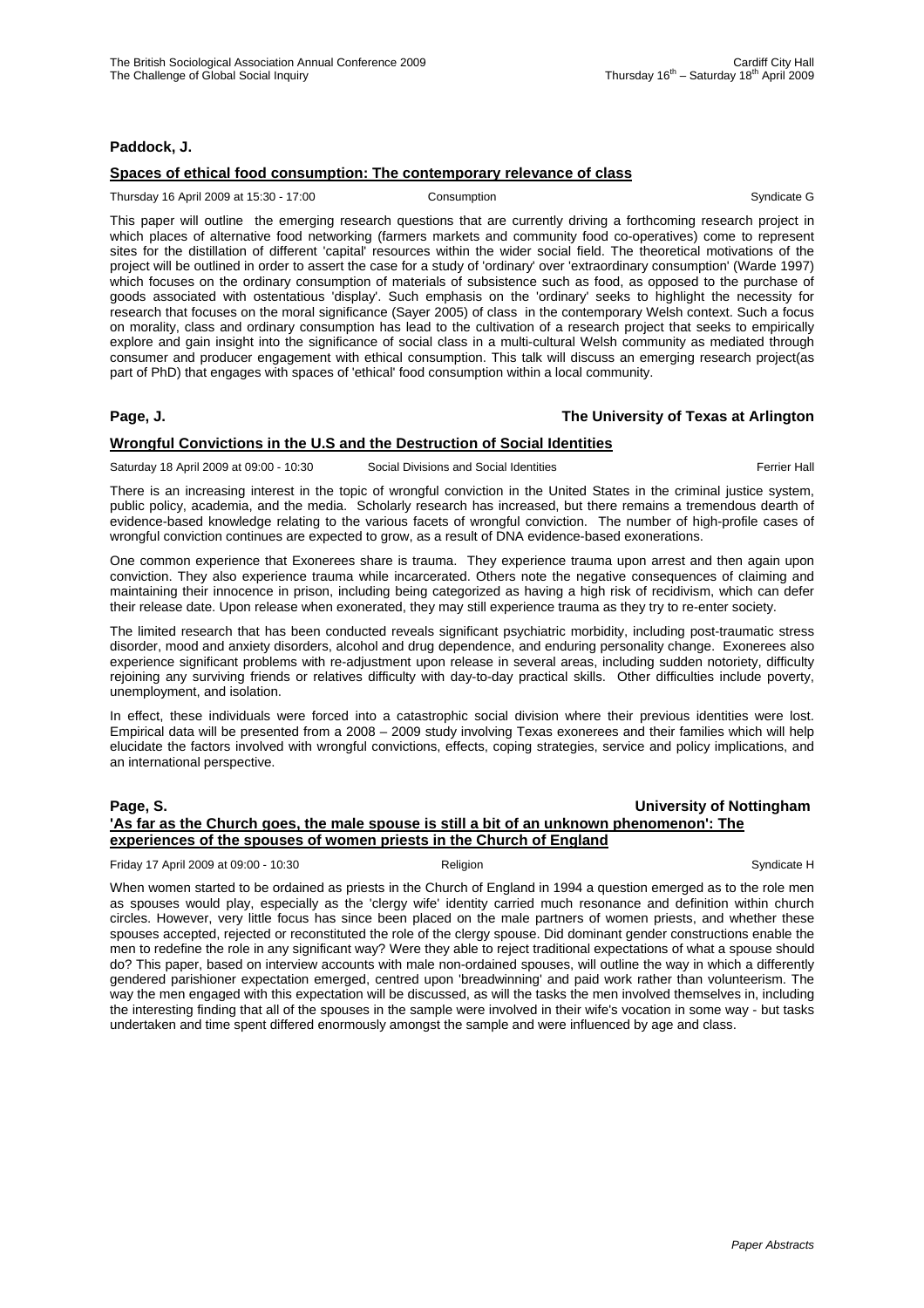## **Palmer, D University of Kent**

## **Oral History and mental Health: practical application and ethical issues from undertaking oral history narratives with Ethiopian forced migrants**

Friday 17 April 2009 at 09:00 - 10:30 Medicine, Health and Illness Icons Suite, National Museum

Conducting research into health and social care issues with forced migrants is a sensitive and complex issue and can place emotional demands on contributors, requiring high ethical and moral standards which safeguard participants, researchers and the integrity of the study. In addition to the medical and personal benefits from undertaking such research, there comes the risk of stigmatization, exploitation and harm. This paper is based on narratives undertaken for a pilot PhD study with Ethiopian service users and community leaders.

Analysis suggests that this group face multiple forms of disadvantage including poverty, destitution, high unemployment as well as frustrations about immigration status, which impact on mental ill health. A further dynamic is the inter-relation between a lack of 'help-seeking behaviour' due to cultural norms which impacts on access and engagement with western treatments.

The methodology for this research was developed with the specific interests of the participants in mind, importantly taking cultural considerations and traditions as key to its development. The use of oral narratives offered an in-depth approach and provided many insightful experiential observations often overlooked or unheard when more formal interview techniques are adopted.

The paper will focus on some of the key difficulties confronting the researcher using this method of inquiry including complex issues of language and translation, memory and recall, issues of stigma, issues of informed consent and safeguarding anonymity, sensitivity to cultural traditions and values. Avoiding re-traumatization also need to be considered as this knowledge can minimize research risks and protect the rights of participants.

## **Park, M. Dalhousie University**

#### **"Contested principles of global trade: A critical analysis of the counter-hegemonic discourse on alternative global trade frameworks"**

Friday 17 April 2009 at 13:30 - 15:00 Economy and Society Syndicate D

Contested principles of global trade: A critical analysis of the counter-hegemonic discourse on alternative global trade frameworks

Drawing on framing theory, this paper offers a comparative analysis of anti-free trade movements in Asia, Europe, and Latin America. After providing a brief overview of the political and organizational profiles of the movements in the three regions, it analyzes competing perspectives on alternative global trade frameworks. Broadly speaking, the existent discourse on alternatives operates within the two opposing frameworks: regulated capitalism versus anti-capitalism. As to strategies of bringing about the desired changes, however, the two camps entail the following approaches within: grass-roots initiatives, nation state-oriented approach, and global governance approach. Each approach is outlined in detail with regards to its concrete examples, advocates, limitations and challenges. While analyzing the counterhegemonic discourse on global trade, it identifies some country-specific particularities and similarities across the border.

## **Parkhill, K., Simmons, P., Henwood, K., Pidgeon, N., Venables, D.**

## **Identifying and interpreting intangibles in risk narratives**

Thursday 16 April 2009 at 15:30 - 17:00 Methodological Innovations Syndicate L

Recently the researcher's role in framing/co-constructing a risk narrative has been thoroughly considered by research conducted within the ESRC network "Social contexts and responses to risk" (SCARR). A different facet of the same problem remains: how to identify and interpret the 'intangibles' widely recognised as being important in research on how people living near to major socio-technical hazard sites perceive, experience and live with risk? In interpretive risk research, as in qualitative inquiry generally, people's accounts and ssertions are rarely taken at face value. Equally, where research suggests the presence of suppressed concerns, worries, anxieties etc the evidence is often elusive and fragmentary. We will engage directly with the problem of identifying and interpreting such intangibles, or at least elusive evidence, as the identification and uses of humour, language tropes, hyperbole, metaphors and other ambiguities. How does the researcher use such intangibles to frame/construct the researched situation and the people within it? Are these intangibles used to reinterpret or even to challenge the 'evident' tangibles of the situation and of the accounts and identities presented? What are the 'politics' of such inferential (abductive?) detective work by the researcher - for the construction of the subject and for the equality/empowerment of the research participant? What are the epistemological and methodological premises upon which 'intangibles' can have equal evidentiary status to 'tangibles', or even supplant the tangible in our (the researcher's) accounts of the situation?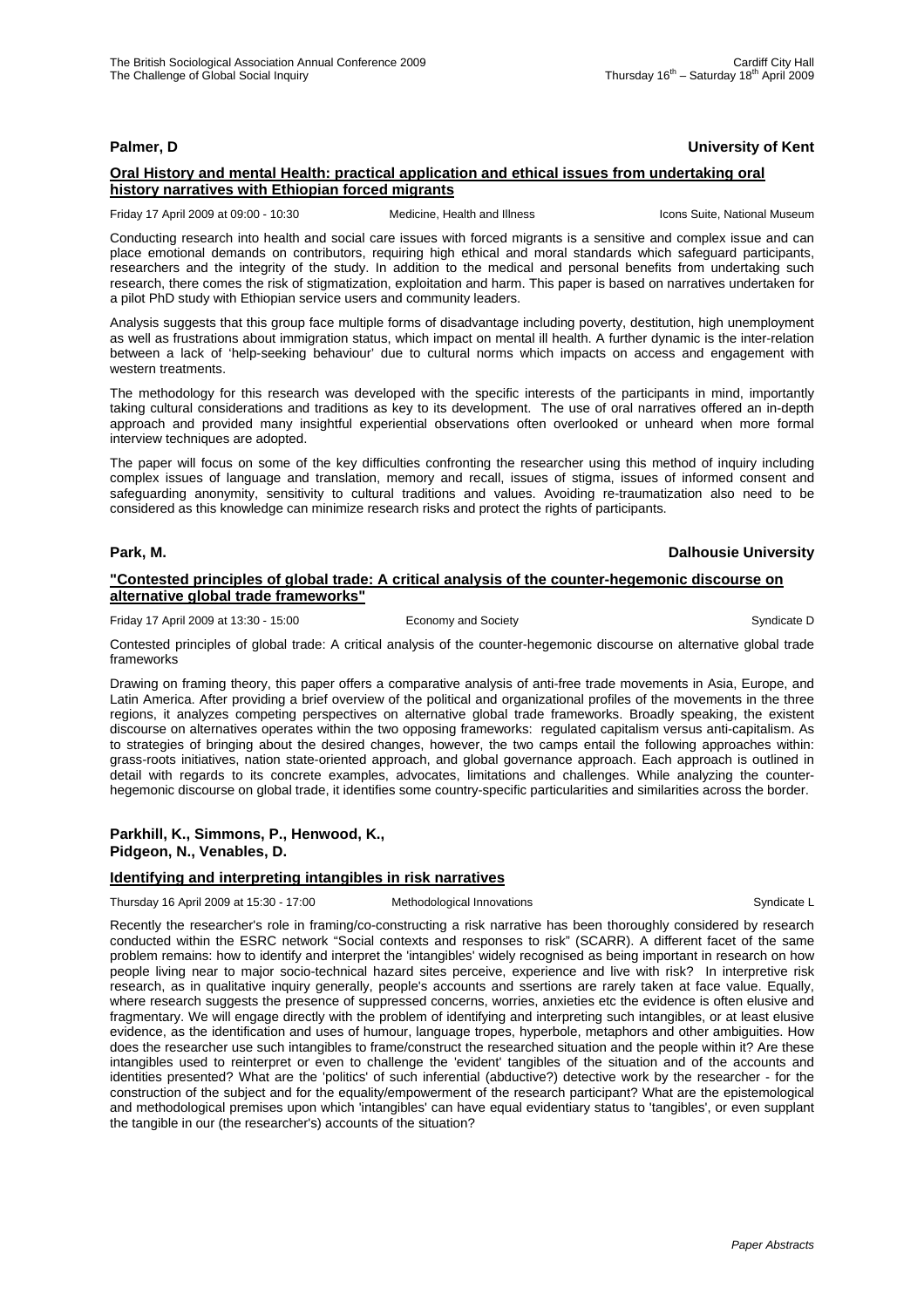## **Pasztor, A. University of Amsterdam**

## **Go, go on and go higher an' higher. Second generation Turks' understanding of higher education and their route to success**

Thursday 16 April 2009 at 15:30 - 17:00 Education Education Syndicate C

The growing body of research on minority access to HE is rather limited in scope: it tends to overemphasize the process of college choice on one hand and the student dropout on the other. Conversely to US and the UK, there are countries with early-tracking systems of education such as the Netherlands, where higher education studies are more constrained by the previous school types attended i.e. by the 'routes' leading or blocking the way to university rather than admission or tuition fees. Another weakness of current research is the sole focus on between-group differences, i.e. studying the minority-majority disparity by putting all ethnic minorities into one 'bag'. This approach excludes the diversity within the ethnic group which tends to be understudied. Therefore, the current paper focuses on the diverging educational experiences of the children of Turkish labour migrants in the Netherlands by discussing the Dutch educational system. With reference to the capital theories [Bourdieu 1971] and the rational choice theory [Boudon 1971; Goldthorpe 1996] the paper aims to understand how schooling ambitions and opportunities are intertwined with social class, gender and ethnicity. By drawing on 16 in-depth interviews carried out with young second generation Turks in Amsterdam, the paper discusses the resources, opportunities and educational attitudes of young people, together with the role of the school system and that of the teacher's in perpetuating ethnic inequalities.

## **Paton, K.**

## **'I belong tae Partick': Exploring class (dis)identity and the use of place as a proxy for class**

Saturday 18th April 2009 at 15:00 - 16:30 Space, Mobility and Place Syndicate K Syndicate K

'Culturalist' approaches to class have salvaged analysis from embattled S-C-A models by taking disassociation as the starting point of study. Various patterns of disassociation with traditional working-class identities drawn along the axes of gender and age destabilize the need for a coherent class collective identity. This paper asserts that disassociation with class is not inherent to these specific subcultural or gendered experiences. We should not abandon the idea of collectivity as there is coherence in the trend of disassociation in working-class neighbourhoods which crosscuts other categories. I argue that working-class (dis)identities have a significant place-based connection. This challenges wider interest in middle-class place-making and territoriality whereby location in residential space marks identity and position. Place-based attachment becomes a meaningful proxy for class, signalling a working-class collectivity in disassociation. This relates to hegemonic neoliberal and post-industrial shifts, strongly articulated in former industrial working-class areas. Urban policy, particularly state sponsored gentrification, derides working-class practices, especially those

Findings are drawn from PhD research on traditional but gentrifying working-class neighbourhood, Partick, Glasgow. The paper is positioned with New Working Class Studies literature as an ethnographic exploration of the contemporary relationship between structure and identity. It finds patterns of collective class identity expressed using a place-based proxy. 'I belong tae Partick' was a coded expression of working-class status and collective local 'us' in un-classed terms. However, gentrification makes residents' physical and cultural attachment to place increasing tenuous. It accounts the ramifications of this, including contemporary expressions of consciousness and action.

## **Peggs, K. University of Portsmouth**

## **'A call to arms?': Exploring nonhuman animal advocacy-oriented sociology**

Friday 17 April 2009 at 11:00 - 12:30 Open 2 Syndicate A

pertaining to social welfarism.

Sociology has taken as its focus human societies and no feature of human societies is seen to be beyond sociology's remit. Nonhuman animals play important roles in human societies and human nonhuman animal relations are typically based in human exploitation of nonhuman animals. However, though human nonhuman animal relations are taking an increasing role in social inquiry still the study of these relations is seen as marginal to the main focus of sociology. Moreover, although the liberative potential of sociology is recognised by many as important for oppressed human groups, the positioning of sociologists who argue against the human oppression of nonhuman animals has been criticised by those who suggest that such an advocacy-orientated approach is opposed to the crucial sociological objective of value freedom. Using as a catalyst the comments of two referees on a paper about nonhuman animal experimentation submitted by the author to a sociology journal, this paper explores nonhuman animal advocacy-oriented sociology. The intention here is to concentrate on the implications of a purportedly value free approach to the exploitation of nonhuman animals for sociology, and more broadly for the ethical position of humans and for the welfare of nonhuman animals.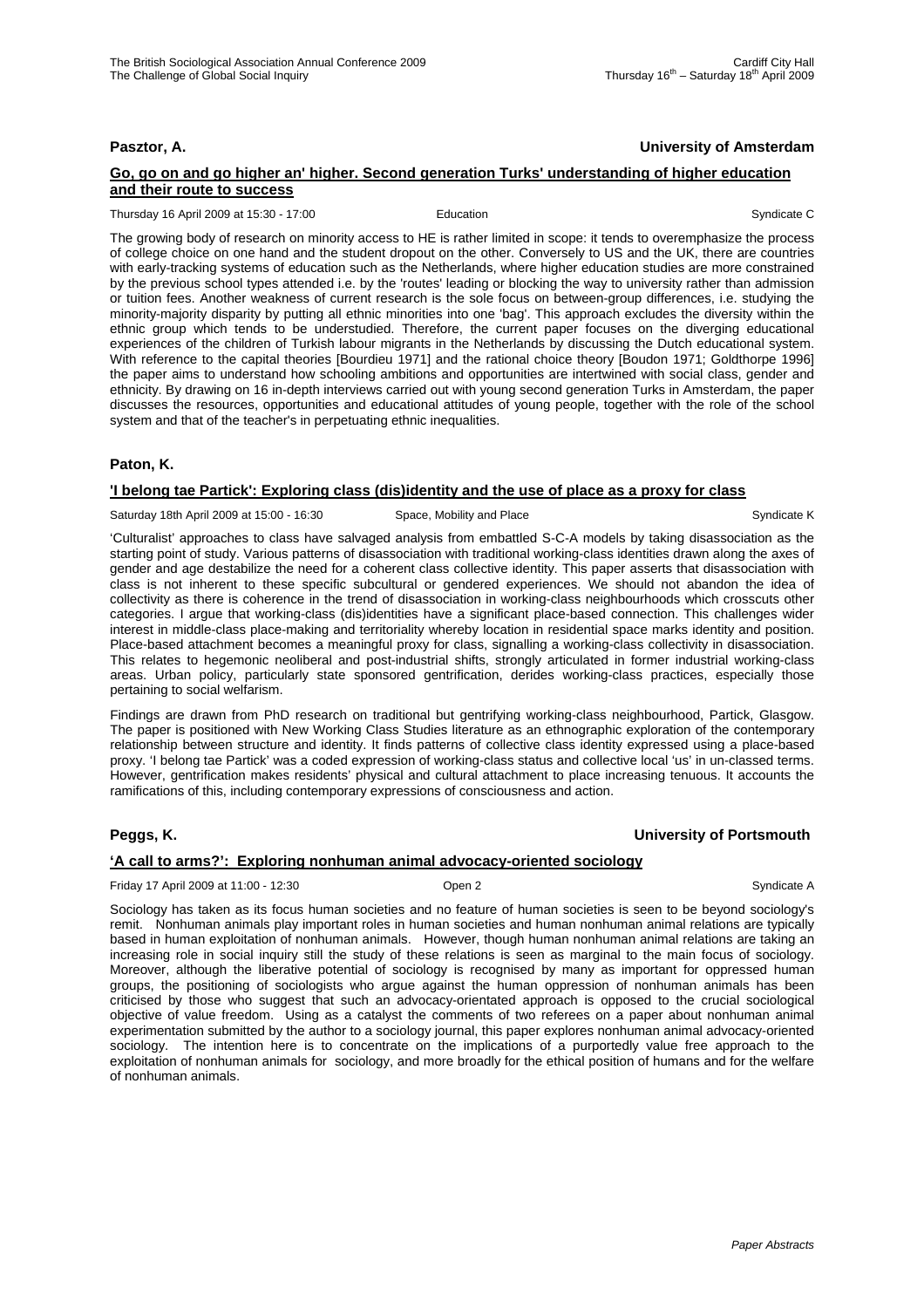## **Perrier, M. University of Warwick**

## **Right Time?: Morality, Biology and the Social in Younger and Older Mothers' Accounts of Reproductive Timing**

Thursday 16 April 2009 at 15:30 - 17:00 Generations and the lifecourse Syndicate E

This paper is based on a UK based qualitative study of younger and older mothers' and discusses how their reproductive timing informs the construction of their identities as good mothers. To present themselves as moral persons who picked the 'right' time to have a child, I found that these mothers drew on the idea that appropriately timed motherhood is linked to a chronology of education, career and then motherhood and also on discourses of achieving adulthood. I argue that age (in terms of notions of adulthood, biological and psycho-social age) and class based notions of right time (through the discourse of appropriately timed motherhood) come together to shape mothers' conceptions of the right time for motherhood, and in turn their identities as good mothers. Drawing on Barbara Adams' concept of multiple times, I also highlight that mothers' conceptions of the right time for motherhood in fact encompass many simultaneous 'right' times which are sometimes in tension with one another, for example in the case of older mothers, clock time depletes them from biological readiness whilst simultaneously enhancing their psycho-social resources. However, the normative narrative of appropriately timed motherhood which dictates that motherhood should come after a long-term relationship, education and employment have been secured, clearly limits the multiplicity of 'right times' available to narrate oneself as a good mother. In the light of these findings, I argue that although both younger and older mothers account for their reproductive timing as moral, it is mothers' differential class positions which enables them to have these choices recognized as moral by others.

## **Petev, I.D. Stanford University, France**

## **Measuring Lifestyles: A Framework and a Test for Competing Theories.**

Friday 17 April 2009 at 15:30 - 17:00 Consumption Consumption Consumption Syndicate G

Unobservable in any direct way, lifestyles make up for a problematic measure in quantitative empirical research. To that unfortunate quality attest the contradictory conclusions in the literature: reference to lifestyles has been made to illustrate class identities and to refute their presence, to celebrate the unleashing of individual expression and to bemoan its manipulation, to describe an emancipating diversity and to assert a meaningless conformity. In an effort to improve on quantitative research, I propose in this paper a framework flexible enough to model a variety of competing conceptualizations of lifestyles and then use empirical data to assess the explanatory power of the leading theoretical arguments. For the purpose, individuals are understood as populating a "lifestyle space", the structure of which is expressed in terms of contending hypotheses – on the size and number of lifestyles, the presence or absence of a ranking order, and the influence of exogenous factors and the prevalence of particular ones. The hypotheses – constructed so as to capture the main debates on class and status and on the role of work and culture – are operationalized using latent class models, in which lifestyles are treated as a latent variable, defined by manifest variables (i.e., observable lifestyle practices) and moderated by exogenous variables (e.g., income, occupational class, ethnic identity, family status, etc.). The empirical validity of the hypotheses is assessed with data (from the U.S. Consumer Expenditure Survey, years 1996-2003) on the expenditures of American households across aggregate consumption categories.

## **Pettinger, L University of Essex**

## **Being a good punter: the moral economy of paying for sex**

Friday 17 April 2009 at 11:00 - 12:30 Consumption Consumption Consumption Syndicate G

Although the field of commercial sex has been well-studied, why and how men come to purchase sexual services remains under-researched. This paper analyses men's customer service reviews of commercial sex encounters posted on the website Punternet to consider how men construct themselves as moral agents. Punternet acts as a space for the creation of a 'community of virtue', where moral condemnation of prostitution per se is set aside. Participants nonetheless engage in complex moral discussions about how they, other punters, sex workers and brothels ought to behave. I argue that the moral economy of paying for sex involves punters in drawing on a gendered understanding of their sovereignty as consumers. Doing this means they recognise risk, both to themselves (their reputations, the danger they will be 'ripped off') and to working girls who face exploitation by other punters. The complex acceptance and rejection of the idea of prostitution as morally bad is needed for punters to claim moral status for themselves.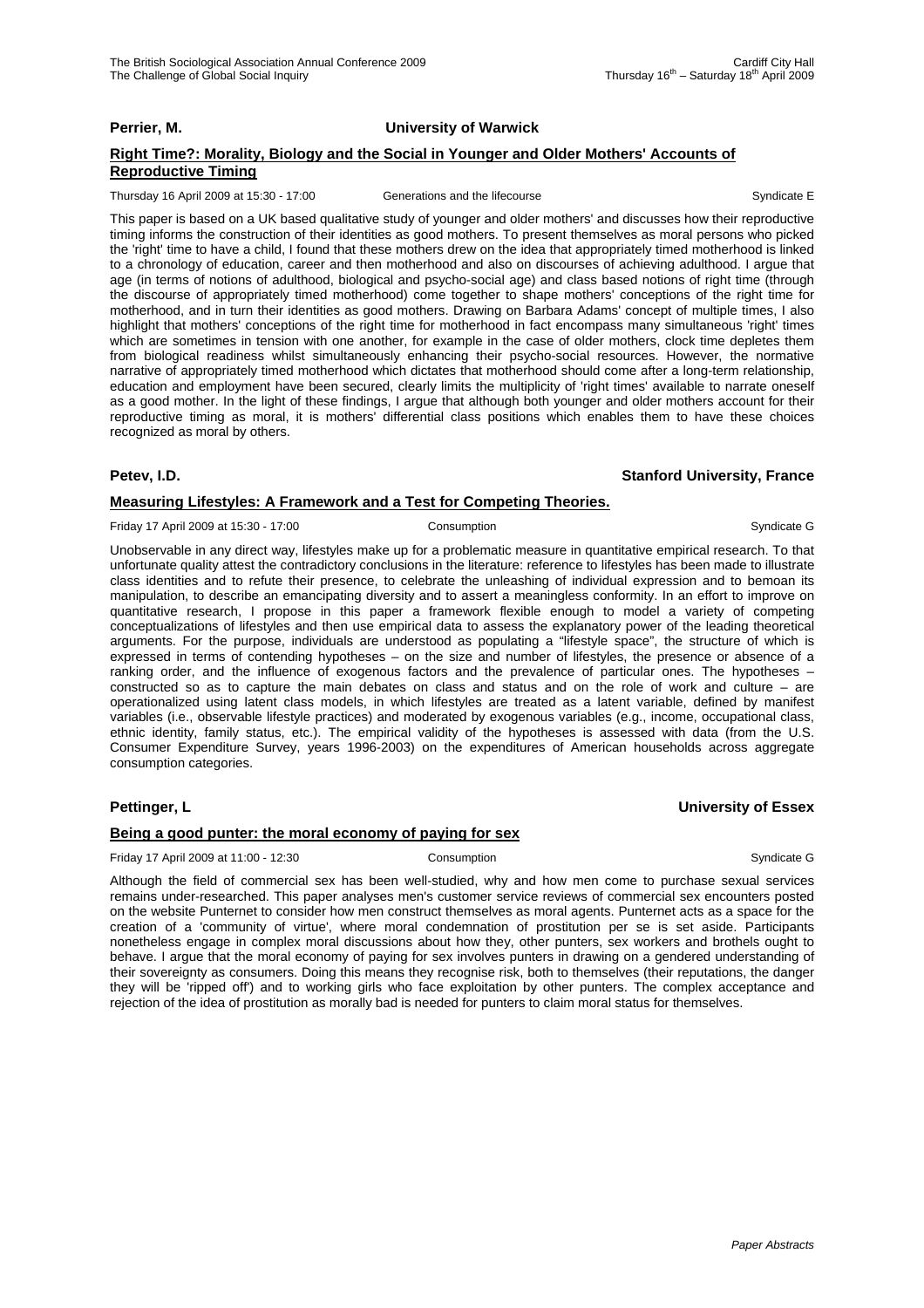# **Philburn, R University of Salford**

# **Orders of attention and inattention**

Thursday 16 April 2009 at 13:30 - 15:00 Social Relationships Syndicate A

This paper looks at social attention and inattention in everyday life. Taking Erving Goffman's concept of 'civil inattention' as its starting point, the paper extends Goffman's reading of social interaction by adding three other categories of interactional phenomena: civil attention, incivil attention, and incivil inattention. How much attention or inattention we show to one another in our various social relationships, and whether or not these might be perceived as being potentially or actually civil or incivil, is shown to be closely linked to the situational demands that emerge from the flow of interaction. The paper proposes that most moments of social interaction can be examined in terms of these four interactional categories. Mitchell Duneier's (1999) ethnographic text Sidewalk is drawn upon, the candid images of life on the streets of New York from which are used to illustrate various interactional moments where attention and inattention is variously shown, and how these moments might be read for potential situational civility or incivility. The examination of these images is then extended into a wider analysis of social interaction in a range of familiar social settings and situations. Ultimately, the paper defends and extends Goffman's commentary on civil inattention and calls for an empirical application of the propositions presented.

# **Phoenix, C**

## **Auto-Photography in Aging Studies: Exploring Issues of Identity Construction in Mature Bodybuilders.**

Friday 17 April 2009 at 13:30 - 15:00 Open Syndicate J

In this presentation I examine issues surrounding the ageing body and identity construction by analysing autophotographic data from a project that explores the embodied identities of mature bodybuilders. The analysis identified three salient identities that the participants constructed via the auto-photography task. These identities were; a healthy body-self, a performing body-self, and a relational body-self. In combination, these three identities offer insight into what mature bodybuilders themselves regard as important in their lives and social worlds. I conclude by discussing the ways in which the respondent driven photographs might allow additional insight into the meaning of ageing, and also act as counter-narratives to dominant narratives of decline in older age.

# **Piacentini, T, University of Glasgow**

# **Transitional identities : triggers and trajectories for identity making in exile**

Saturday 18 April 2009 at 09:00 - 10:30 Social Divisions and Social Identities Ferrier Hall

The experience of claiming asylum is an experience of transition and change, marked by stages of increasing or decreasing rights and restrictions. Processing times have trapped many in a status void and occupying this space means existing at the extremes of exclusion. Although they might be now here, asylum seekers remain nowhere. But, it will be argued, this exclusion can also be transformative and can be described as a trigger that sets people on a trajectory of collective identity making that works to keep people culturally alive and connected whilst legally disconnected from civil and civic society. And when the transitional space of asylum results in positive decisions, this triggers a further set of alternate trajectories of identity making in exile. This raises a number of key questions related to how the path from asylum seeker to refugee to possibly citizen continues to be shaped by processes of external and internal identification. Can these 'strangers' and 'scroungers', so long excluded through economics and culture, suddenly become accepted as belonging to their society of settlement? And once granted leave to remain, along which axes will this acceptance and belonging be based: immigration status, gender, 'race', ethnicity? This paper explores these questions drawing directly from experiences of African asylum seekers and refugees in Glasgow. This paper contributes to debates of 'settlement', identity, acceptance and belonging by arguing for fresh perspectives of the processes of identity making in exile as experienced by the long-term excluded as they negotiate their transitional identities.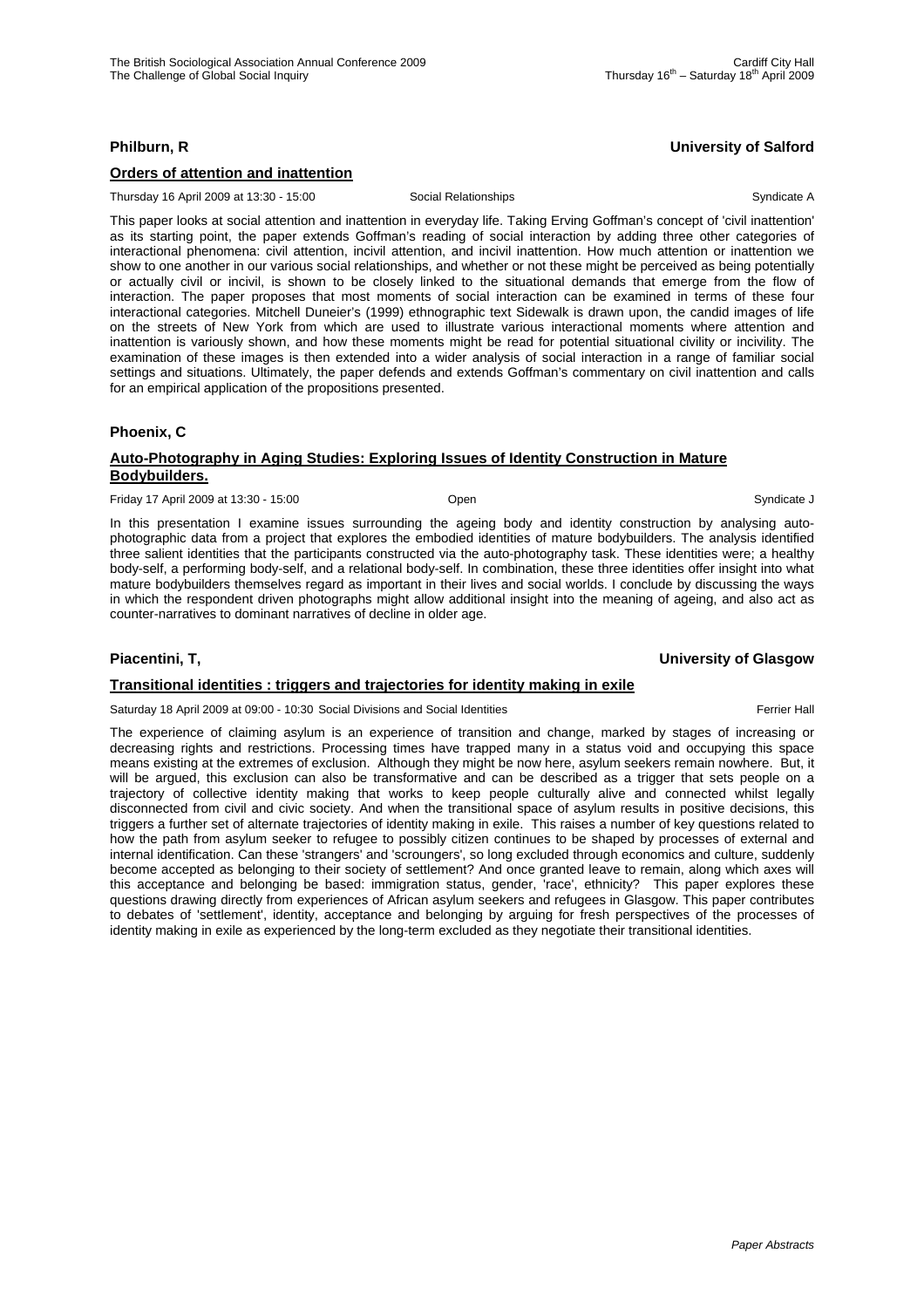## **The loneliness of the long-term carer: moral practices in late modernity**

Friday 17 April 2009 at 13:30 - 15:00 Generations and the lifecourse Syndicate E

Informal carers trying to live a 'moral life' must negotiate two conflicting discourses. One is associated with a posttraditional and increasingly individualised society characterised by 'pure' relationships with an emphasis on selfactualisation and authenticity. The other is found in current policy – particularly the promotion of home over hospital which relies explicitly on a significant and increasing input from family carers. This paper aims to analyse the tensions arising from this paradox specifically for carers engaged in long-term care of older people. It has four parts. Part one examines policy towards carers, noting the deontological rhetoric which refers to the 'duties' of family in return for 'recognition' from society and the support of, but not replacement by, health and social care. Part two summarises key theoretical perspectives including Giddens and Bauman on late/ postmodern morality, Callahan, Nussbaum and others' (re)evaluation of the social contract and approaches variously from the fields of virtue ethics, feminist ethics and narrative ethics. Part three draws from empirical data comprising interviews with carers to illustrate the complexity of carers' moral experience, their motivations and their 'moral practices'. Finally, the paper combines policy, empirical and theoretical perspectives to illuminate several identified tensions including that between autonomy and dependence, choice and moral obligation and duty and self-sacrifice or supererogation. It concludes by speculating on the possibilities for the reconciliation of such tensions in a new life politics that both values and rewards carers whilst also recognising a potential limit to their role in facilitating government policy.

## **Platt, J. University of Sussex**

## **Presidential addresses and global social enquiry**

Thursday 16 April 2009 at 13:30 - 15:00 Cpen 2 Cpen 2 Cpen 2 Syndicate I

This paper examines the presidential addresses given by presidents of the American, British and International Sociological Associations since 1950, and considers their significance as indicators of the state of sociology local and global of their times, drawing on textual and citation data on the addresses as well as on general historical background material. Among the questions addressed will be these: What do the addresses identify as the important issues for sociology within their associations to deal with? (Insofar as such issues are identified, are they internal to the intellectual life of sociology, or concerning its relation with the wider society and its politics?) To what extent can one treat the addresses as epitomising the sociology of their times and places, rather than just the work for which their authors are best known? Do their citations and frames of reference come from a global or a parochially national context? To what extent is there an implicit consensus on what is appropriate as the theme or style of a presidential address, either across time or across countries? In sum, what light do these addresses throw on the representative status of associational leaders and on the global relationships among national sociologies?

# **Ponsford, R. The Open University**

## **Consumption, resilience and respectability amongst young mothers in Bristol**

Friday 17 April 2009 at 09:00 - 10:30 Consumption Consumption Consumption Syndicate G

The progressive commercialisation of motherhood, babyhood and childhood suggests that consumption is becoming an increasingly important terrain through which 'caring projects' (Pugh 2001) are enacted and identity, style and parenting practices are displayed. Whilst all mothers may seek to act meaningfully by consuming for their children, this paper argues that aspects of material culture hold particular significance for teenage mothers who have limited financial resources and are positioned outside the boundaries of normative mothering. In popular and political discourse they are perceived as 'problematic', poor providers and immature carers. For the young mothers in this study, the social stigma associated with early fertility is felt intimately. They often feel surveyed in both public and private spaces and are concerned about being judged as 'no hopers' and 'bad mothers'. Consumption emerges as an important site for oppositional strategies where the young women are able to re-image themselves as respectable carers. Their desire for and purchase of branded and 'only new' material goods for their children is understood as a means of displaying their caring ability and their competence as parents. The young mother's investment in material goods, however, is often subject to public scrutiny, criticism and ridicule, and their spending is a site for policy intervention. This paper, rather than interpreting these young mother's consumption practices as excessive, trivial or pathological, argues that they represent a resilience that should be considered alongside the young women's dispossession and marginalisation as both mothers and consumers.

Thursday  $16^{th}$  – Saturday  $18^{th}$  April 2009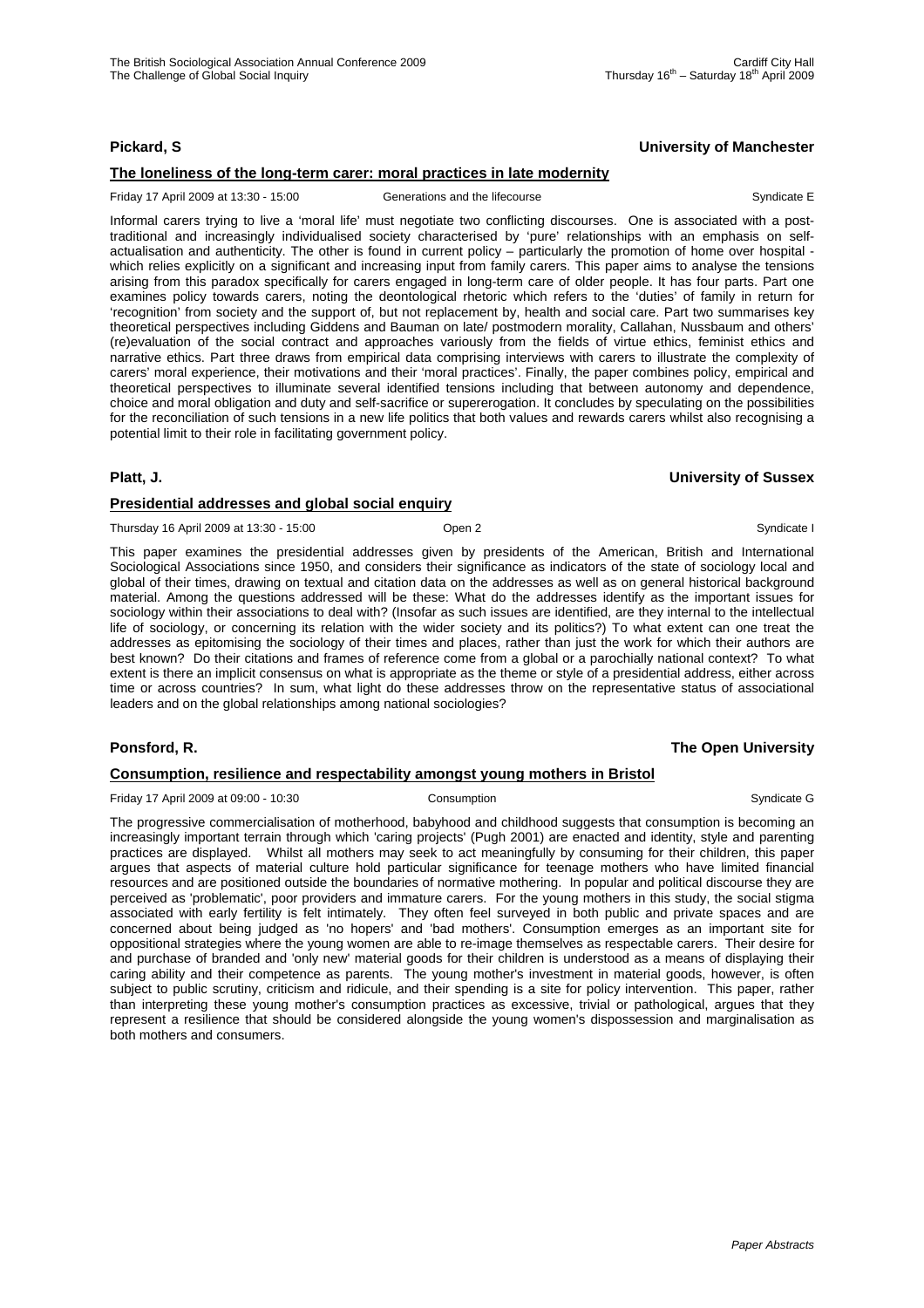## **Pornsiripongse, S., Buasuang, A. Mahidol University Mahidol University**

#### **Community-culture movement to develop and commercialize indigenous knowledge of massage**

Friday 17 April 2009 at 15:30 - 17:00 Medicine, Health and Illness Icons Suite, National Museum

The objectives of this article are firstly, to describe the process of community- culture movement focused on the development of indigenous knowledge of massage and business opportunities that derive from it, with honor and dignity. Secondly, to demonstrate that the restored process of commercialization is under neither the umbrella of royal tradition nor the paradigm of modern medicine. Furthermore, it is not under the power enlargement of modern medicine over folk medicine, as the post modern critique would have it. Indigenous massage knowledge has in fact integrated traditional and scientific knowledge to create a kind of the "best" knowledge for the benefit of human kind regardless of the power of modern medicine. The concept used to combine knowledge created a win-win approach. To support this argument, a Thai- Khmer village in Surin province was studied from January-August, 2007. The community-culture movement approach to restore indigenous massage knowledge was applied in this village to create jobs for the villagers.

## **Poynting, S.**

## **'We are all in Guantanamo':Case study of Habib and Hicks, two Australian captives in the 'War on Terror'**

Thursday 16 April 2009 at 13:30 - 15:00 Social Divisions and Social Identities Readon Smith Theatre, National Museum

Mamdouh Habib and David Hicks, the only two Australians detained at Guantanamo, were handed over to US forces in Pakistan and Afghanistan respectively in late 2001. Each was demonstrably tortured in US custody. Habib was unlawfully 'rendered' by the US to Egypt and tortured over several months before transfer to Guantanamo. In 2005, details reached US courts during a habeas corpus case, and Habib was repatriated to Australia without charge or trial. Hicks was the only Guantanamo detainee tried in its discredited military tribunal. He pleaded guilty to aiding terrorists, and was convicted in March 2007 - a plea bargain that saw him returned to detention in Australia until the year's end. Australia's security forces and government were evidently complicit in both these cases and the unlawful mistreatment. Neither the presumptively innocent Habib nor Hicks were 'the worst of the worst', nor had much, if any, security-sensitive intelligence. What rationale was there for their long-term detention and interrogation? What purpose underlay their abuse and humiliation (including sexual assault) in custody? This paper argues that these forms of terrifying and well publicised crimes by the states involved serve to repress communities from which the victims come. On Australian soil, national security agents have conducted violent and terrifying raids against Muslim immigrants, including court-adjudged kidnapping, unlawful detention for advantage and unlawful interrogation. These fit the Australian state's definition of terrorist acts as 'intimidating the public or a section of the public' 'with the intention of advancing a political, religious or ideological cause'.

## **Pragya, T. Jawaharlal Nehru University**

## **Discrimination: an Operating Tool in the Urban Labour Market**

Friday 17 April 2009 at 15:30 - 17:00 Economy and Society Syndicate D Syndicate D

The paper attempts to study one among various ways of functioning of urban labour market, how discrimination leads to vicissitude of Urban poverty as an operating tool in the recruitment of labour. This apparently simple behavioural attitude leads to serious lasting repercussions in the market and thus workers in the lower segment of the market remain trapped in the vicious circle of poverty 'if not intervened'.This study hypothesizes that the caste affiliation of a person affects opinion in the social and economic circle about his efficiency, education, occupation, life style and other day-to-day human behaviour. These two geographical spaces have significantly shown the difference in the caste factors in industrial economy because Kanpur city

1)is an old industrial town where social values are still traditional 2)has attracted short distance migrant population

On the other side Ghaziabad,

1)where industrial development have been phenomenal.

2)has absorbed long distance migrant population.

3)and being a satellite town of Delhi, it has shown change in respect of work culture and social values to a fairly good extent.

Methodology-This study evaluates the concept of discrimination with the support of both quantitative and qualitative data. A worker is the primary sampling unit.

1)After the selection of the area, the sample was drawn following the method of Systematic Random Sampling. 2)The PSU further will be controlled in three ways

a)Only Hindu male workers

b)Between the age group of 14-60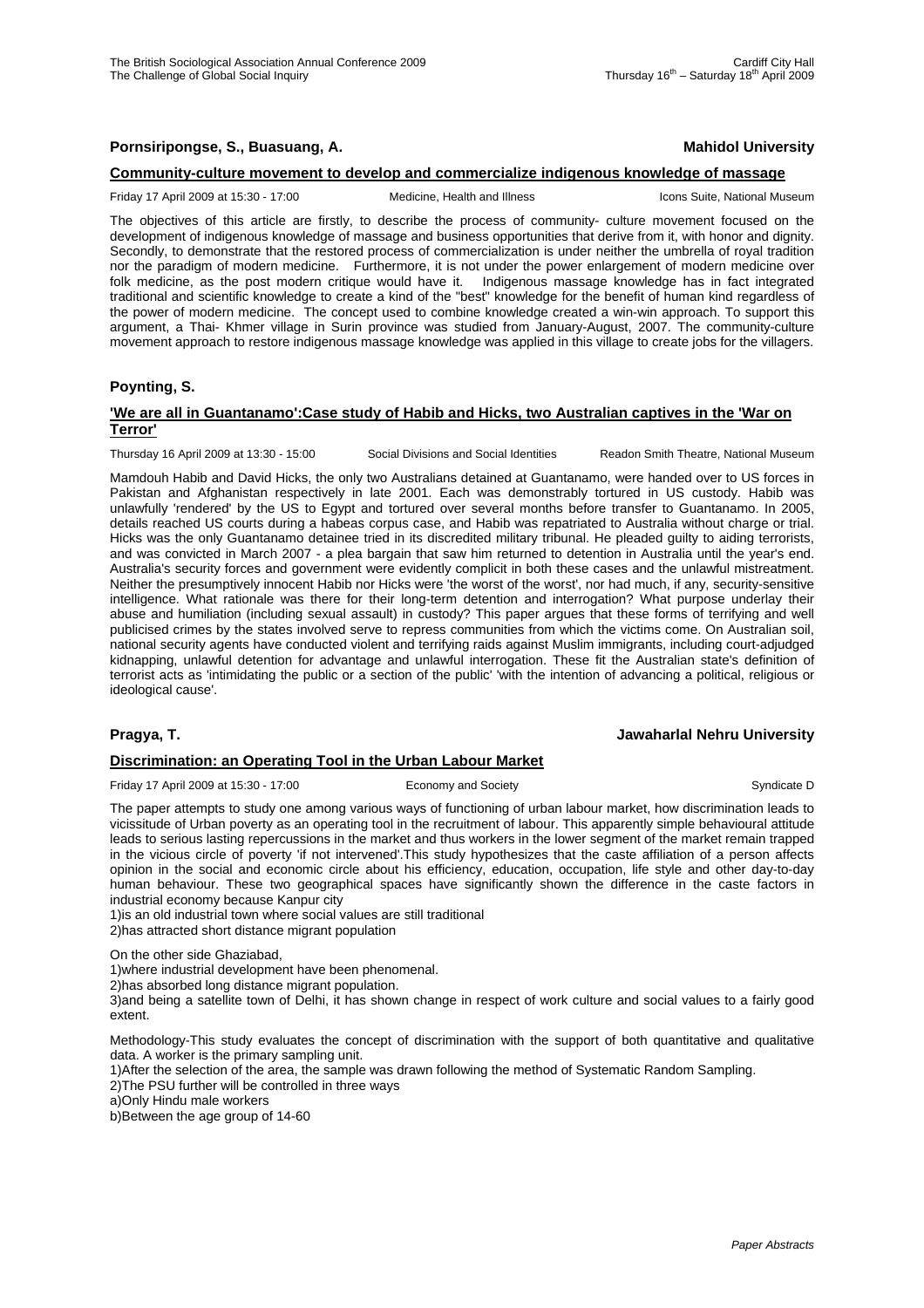# **Prosser, J. University of Leeds**

# **Can I Photograph a Policeman?: Visual ethics and the Law**

Thursday 16 April 2009 at 13:30 - 15:00 Methodological Innovations Syndicate L

The rapid growth in the adoption of visual methods in the last two decades has left many ill prepared to absorb contemporary ethical thinking. Word and number-based researchers adapt and refine existing standards or absorb and apply revised ethical frameworks with relative ease compared to their visual-centric cousins.

Law both reflects and is inherent in contemporary visual culture and visual researchers will need knowledge of laws pertaining to visual methods in order to accord with notions of good practice. Visual researchers gaze, record and widely disseminate, and therefore are required to reflexively engage in the strange, specialised, complex world of the legality of their work. They find many grey areas and few straight answers and often wrestle with technical clarifications and subtle interpretations but these are insufficient reasons to remain ignorant.

Two elements of law of particular interest are copyright and data protection .Researchers wishing to retain control of images they have created or to use images made by others by, for example, publishing them, should be aware of laws that safeguard copyright. Intellectual property rights such as data protection and copyright are convoluted and are continually modified to meet changing circumstances. The Data Protection Act 1998 affects researchers' use of photography, even in public spaces. A digital image of an individual is considered, by some administrators and bureaucrats, to be personal data for the purpose of the Act, and therefore requires consent. So this paper will ask 'what do researchers need to know about the law' and 'how should researchers interpret the law'?

## **Qayyum, H. University of Essex**

# **Sources of Social Power and Radicalisation of Islam in Pakistan**

Friday 17 April 2009 at 13:30 - 15:00 Cpen 2 Cpen 2 Cpen 2 Syndicate B

When one thinks of the ideas of power and resistance in the context of Pakistan, one generally thinks of the violent struggles of post 9/11 era. In the aftermath of 'War on Terror' the rise of Islamist terrorism in Pakistan raised considerable questions about the future of Pakistan. The overall effect of this escalating violence is: social disorder, economic decline and political instability. Presently, terrorism is a growing threat to the sovereignty of Pakistan. Furthermore, inability of State to provide basic services to its citizens and pursue popular policies increases social tensions. Consequently, Pakistani society is disintegrating on ideological, ethnic, class and cultural lines. What historical and social factors have contributed to this situation will be explore in this paper. The paper will also explore the social factors which can help to integrate Pakistan. The topic is very important, as we know Pakistan is a state equipped with Weapons of Mass Destruction and any disintegration can cause a wider threat to world peace. Finally, this paper will help to understand the underlying social factors which can help to make (or break) a society in which norms and values have decisive role.

# **Quinn, J., Lawy, R., Diment, K.**

## **Listening to "the thick bunch": What can we learn from young people in Jobs Without Training in the South West of England?**

Thursday 16 April 2009 at 15:30 - 17:00 Economy and Society Syndicate D Syndicate D

Young people in 'jobs without training' are all around us: working in shops cafes, building sites: they are ubiquitous but invisible. For policy makers they are a problem group who need to be shepherded back into education, but in fact very little is known about them. In this paper we report on a large scale project in the SW region of England. The research involved a collaboration between university researchers and Connexions Personal Advisers working with 110 young people mainly aged between 17 and 18. Its main purpose was to explore the experiences of this marginalised and socially disadvantaged group as they moved into and out of work, with a view to influencing the policy debate through a deeper understanding of their lives. The assumption of our approach was that young people have not been involved or consulted in the development of policies aimed specifically at meeting their 'needs' by increasing their employability. The research was longitudinal and comprised a combination of semi-structured telephone interviews, face-to-face interviews and focus group sessions with young people in order to capture the changes in their understandings and interpretations. We suggest that the 'problem' of young people in JWT is not a problem of the young people themselves but is ultimately a problem of inequality. Only a restructuring of schooling, a major investment in local economies, adequate infrastructures of transport and housing and a shift in cultural narratives about what constitutes a successful and valid life will really improve opportunities for them.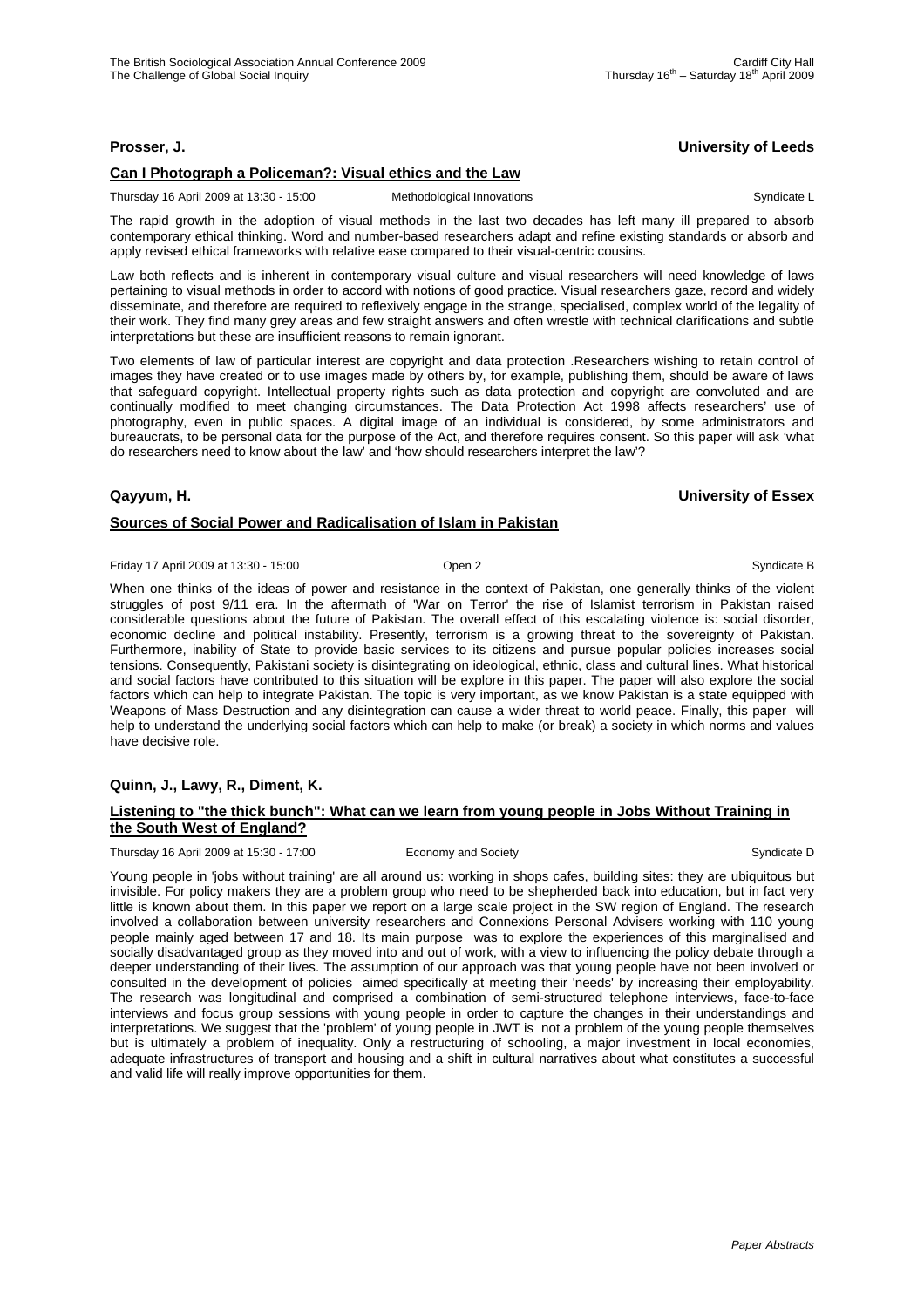# **Radcliffe, P.**

## **Drug using parents. choices, identity and risks.**

Friday 17 April 2009 at 09:00 - 10:30 Consumption Consumption Consumption Syndicate G

In this paper I argue that drug-using mothers, the 'flawed consumers' typified by Bauman (2007) are paradoxically enabled to move away from the 'gaze' of child welfare professionals by engaging with the medicalisation and treatment for their condition. Interviews with pregnant drug users, women who have had children in the last two years, drug workers and midwives reveal that by entering a regime of opiate substitution therapy, by supplying urine samples that are negative for non-prescribed drugs and by changing their lives in other specific ways; pregnant drug users are able to demonstrate an acknowledgment and self-management of the risks that drug using represents for children. They can in other words perform the kind of self-governing prudentialism required of the late modern citizen. I suggest that the 'choices' available to these women, illustrate more generally discursive conflicts between identity, consumption and governance in late modern society. In addition the paper discusses the contested status of the most commonly prescribed opiate substitute drug, Methadone in the UK. Since the nineteen sixties, Methadone has been both the subject of campaigning by drug advocacy organisations as a normalising treatment option, and of critique by academics and abstinence-based organisations as providing an addictive alternative to heroin that does not necessarily lead the way out of a drug using life.

# **Raisborough, J.,Adams, M.,**

## **Departing from denigration: mediations of desert and fairness in ethical consumption**

Friday 17 April 2009 at 13:30 - 15:00 Culture, Media and Society Ferrier Hall

Recent sociological class analysis has argued that current cultural representations of the urban poor are distilled through denigration, disgust and humiliation to produce an identifiable and vilified social type (e.g. the 'chav'). Similarly, work within Social Psychology has identified how a 'self-control ethos', constituted through neo-liberal virtues of selfmanagement, reliance and discipline, provides the content of denigration thought so that select others manifest specifically in terms of their 'lack' of these virtues. There is great potential here to analyse current class antagonism, but we take a departure from denigration to question how the self-control ethos may also serve to mediate others in more 'positive' ways and with what consequence. We draw on our wider exploration of ethical consumption, specifically the labelling initiative fair trade. That this is dependant on a consumer response to a plea for 'fairness' in otherwise treacherous world markets raises questions of how the distant poor materialise through fairness and how are they recognised as deserving of such. We approach the self-control ethos as mediating device, to argue that fair trade imagery fosters points of recognition which render the fairtrade farmer present through a currency of self-control values, environmentalism and nostalgia in such ways that may foster a practical response to buy fairtrade. These critical applications of the self-control ethos provide us with a striking juxtaposition of selected poor others, yet demonstrate the persistence of economies of individual culpability and responsibility. We end by discussing the implications of this mediation for global poverty initiatives.

# **Ranson, G., Dryburgh, H.**

## **Firms as "gender regimes": the experiences of women in IT workplaces**

Friday 17 April 2009 at 11:00 - 12:30 Economy and Society Syndicate D Syndicate D

This paper draws on data from an international study of employment relations in information technology workplaces to examine the way work is experienced by women in small- to medium-sized IT firms. The project involved case studies of a total of 44 such firms in Canada, the U.K., the U.S. and Australia. The most striking commonality, across almost all the firms, was the small proportion of women in each. This was not surprising, given women's much lower participation rates in IT employment generally. But its significance at the level of the individual workplace was profound. It suggested a scenario, repeated in firm after firm, in which lone women, or women in very small numbers, were working in organizations that were owned, led, and numerically overwhelmingly dominated by men. On a daily basis, gender played into work arrangements and workplace interactions, in ways that significantly shaped participation in and experience of IT work. The firms, to use the term coined by R.W. Connell, were also "gender regimes", differing in terms of how work was divided (and who was recruited to do it); how power was distributed; how symbolic representations of gender were drawn on; and how the emotional climate was managed. In this paper, we use the gender regime as a device to classify our case study firms, in each of the four study countries, in order to examine more closely the different experiences of the women (and, not incidentally, the men) who worked in them.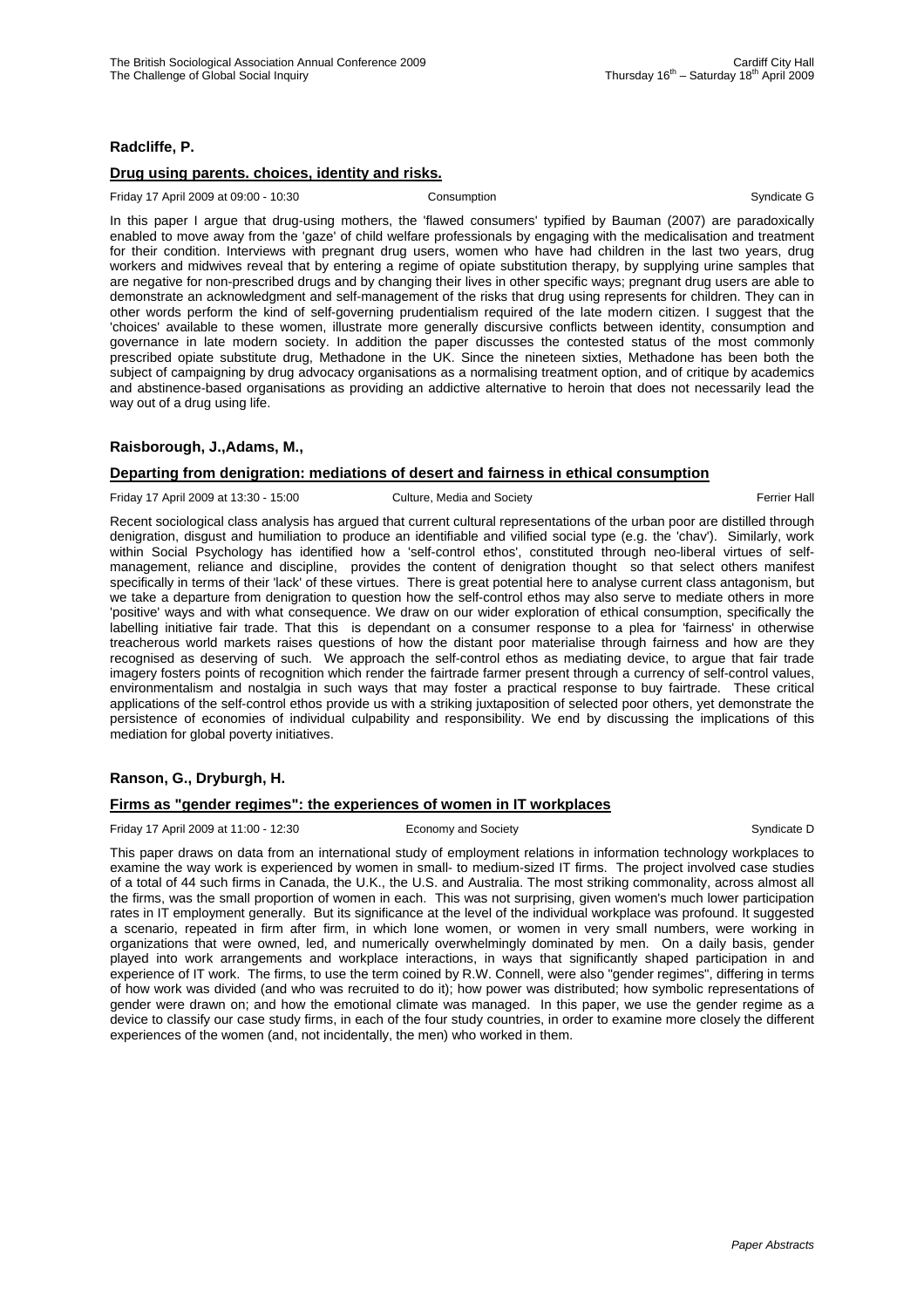## **Rasbash, J.,Jenkins, J., O'Connor, T.**

## **Seperating individual, dyad, family and genetic effects that make up social relationships between family members.**

#### Saturday 18 April 2009 at 09:00 - 10:30 Methodological Innovations Communicate L Syndicate L

Relationship data often comes in a bidirectional form, so response data on a single dyad is made up of two measurements, for example, Joe's aggression to Fred and Fred's aggression to Joe. The social relations model, Snijders and Kenny(1999) can distinguish a number of effects: actor(the extent to which an individual displays consistent behaviour across dyads), partner effects(the extent to which an individual elicits consistent behaviour across dyads). As these actor and partner effects measure the extent to which an individual acts or elicits consistently across contexts these are individual traits. The extent to which relational scores are influenced by the context of an individual is relating to are picked up by dyad effects.

In this paper we use multilevel cross-classified models to implement an extended version of the social relations data on relationships within families. We explore the extent of the effect the family has over and above actor, partner and dyad. The analysis is applied to a sample with a genetically informative design which allows estimation of the extent genetic factors have on relational behaviour. We describe the relative sizes of actor, partner, dyad, family and genetic effects on relational behaviour. We also discuss the plausibility of the assumptions that are made to enable the genetic model to be identified. We look at the associations of relational behaviour and parental depression and family type(single, nuclear, step).

Snijders, T.A.B., and Kenny, D., The Social Relations Models for family data: A multilevel approach. Personal Relationships, 6 (1999), 471-486.

## **Rees, G., Power, S. Cardiff University**

# **The "Third Wave" and Educational Research**

Thursday 16 April 2009 at 13:30 - 15:00 Sub-Plenary – Science and Technology Studies Assembly Hall

This paper takes as its starting point the analysis of the 'Third Wave' of science and technology studies developed by Collins and Evans. This analysis is subjected to - broadly - sympathetic critique and considers the implications of the normative aspects of the analysis for an understanding of the role of the social scientist within the sphere of public policy. The paper moves on to present an analysis of the recent history of sociological research on education, rehearsing some of the problems that arise in relation to the 'application' of such research in the development of educational policy and informing wider public debate. This, in turn, raises important questions as to the ways in which different forms of 'expertise' are implicated in the relationships between educational research and policy.

#### **Rhodes, J. University of Leeds**

#### **Revisiting the 2001 Riots: New Labour and the Rise of 'Colour Blind' Racism**

Thursday 16 April 2009 at 11:00 - 12:30 Coen 2 Company Company Syndicate H

Following the Civil Rights legislation enacted in the 1960s in the United States, the notion of colour-blind racism has emerged within sociological literature. It has been used as a theoretical tool to explain the continuing presence of racism and racialised inequalities within a society where its significance in determining social location is increasingly disavowed. The use of the term has been restricted to those describing the context of racism in America. However, this paper will consider the applicability of 'colour blind racism' in the UK. The 2001 riots marked an important watershed in 'race relations' in Britain. They have been widely cited as marking the point at which New Labour retreated from the celebration of diversity in pursuit of a more monocultural, and by virtue of this, a more 'cohesive' society. Through an analysis of the governmental response to the events of summer 2001, and by contrasting the actions and rhetoric of the Labour Party to its approach to the 1981 riots, it will be suggested that notions of 'colour blind' racism can offer interesting insights into the development of the politics of 'race' in Britain.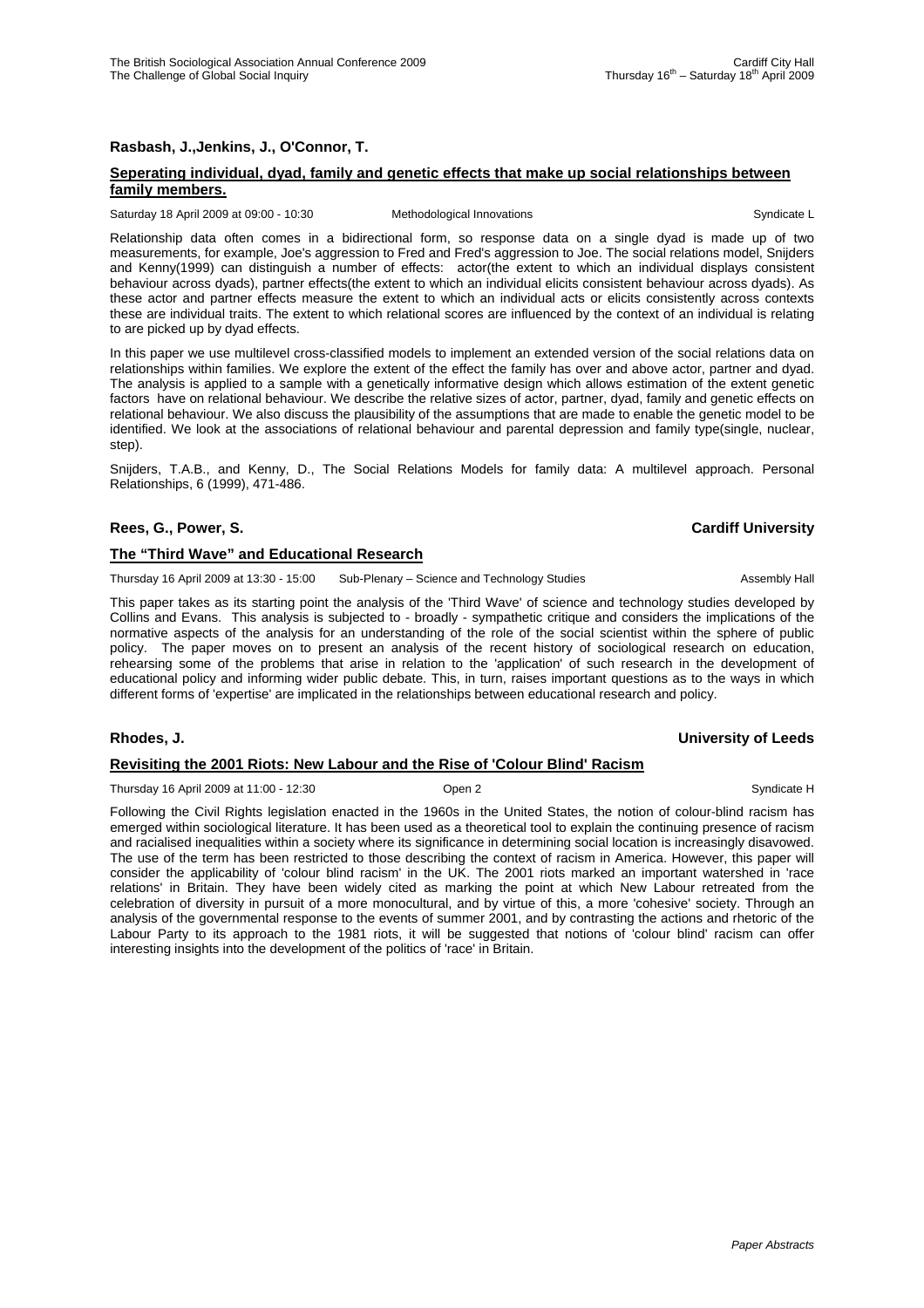## **Ribbens McCarthy, J.**

## **The powerful language of 'family' in globalised and localised contexts**

Thursday 16 April 2009 at 11:00 - 12:30 Social Relationships Syndicate A

It is widely accepted that the language of 'family' may be the focus for ideal and moralised representations that bear little relationship to lived experiences of everyday lives. Family sociologists have therefore grappled with the dilemma of whether or not to use the term 'family' at all. Nevertheless, in European and New Worlds societies the term continues to maintain a powerful hold over the public imaginary, and to be used to refer to a model of personal lives that is highly significant for political and policy debates, as well as professional practices. At the same time, rights to family life are enshrined in international Rights legislation, even while the notion of 'family' may be argued to be ambiguous, contested, and inappropriate to global contexts. In this paper I will draw together materials from a range of UK research studies in which interviewees, across diverse social contexts, talked about their own everyday family lives and what 'family' means to them. The emerging themes and imagery convey an overwhelming sense of the power of the language of 'family', and some of the longings it can represent, but how far are these themes specific to particular cultural and policy circumstances, and how can we understand 'family' relationships in globalised and localised contexts?

## **Ribes, A. J. Universidad Complutense De Madrid**

## **Against fragmentation: meta-narratives, performances and sharedness.**

Thursday 16 April 2009 at 13:30 - 15:00 Theory Theory Syndicate B Syndicate B

Most of both classical and contemporary sociological theories are based in the account of a socio-historical fragmentation's process. Modernity and then postmodernity appears as times in which social bounds and all what is shared disappears. Durkheim and Tönnies, among classic's, Lyotard, Giddens, Beck, Sennett or Bauman, among contemporaries's implicitly or explicitly assumes individualization, anomie and the loss of common shared beliefs as the main characteristics of the societies they have tried to analyse. Very often sharedness and social order are viewed as synonimous, although as I will show there is no need for this. In this paper I will focus on what is shared in contemporary societies, considering conflict as an unavoidable effect of sharedness. I will try to show the very importance of metanarratives, as they together with performances and concrete situations are, as I will argue, the basic elements of the lifeworld. Although Lyotard and others (Marquard, Lash, Sloterdijk) presented the supposed death of meta-narratives, I will argue that they are, in fact, still alive, as they emerge as a consequence of the everyday performances taking place in concrete situations. I will finish following Durkheim, Alexander and Collins trying to present a theoretical model which might shows the unavoidable social and cultural sharedness and the way in which that sharedness is constructed, modifiyed and kept alive.

# **Richardson,D., Monro,S.**

## **Rethinking Sexual Citizenship: Sexuality, Equality and Local Governance**

Friday 17 April 2009 at 13:30 - 15:00 Social Divisions and Social Identities Readon Smith Theatre, National Museum

Since the 1990s, the dominant political discourse of social movements concerned with 'sexual politics' has been that of seeking access into mainstream culture through demanding equal rights of citizenship. These citizenship demands have been, at least to a degree, answered via a tranche of recent legislation including the Civil Partnership Act (2004) and the Equality Regulations (Sexual Orientation) 2007, and by associated changes in policy making and practice. However, the shift towards the normalcy of lesbian and gay citizenship has taken place in tandem with the fragmentation of sexual politics and identities. It is possible to argue that the normative citizen is no longer necessarily heterosexual, whilst the non-normative subject is now non-partnered or multiply-partnered, ambiguous in gender identity, or inhabiting social spaces where they are likely to face multiple disadvantage. The sites of 'othering', in which certain groups or individuals are excluded from full citizenship, have seemingly shifted. This paper discusses these issues in relation to findings from a large ESRC funded study on lesbian, gay, bisexual and transgender equalities initiatives in local government. The study takes an innovative action research approach in conducting a cross-cultural exploration of equalities work in England, Wales and Northern Ireland.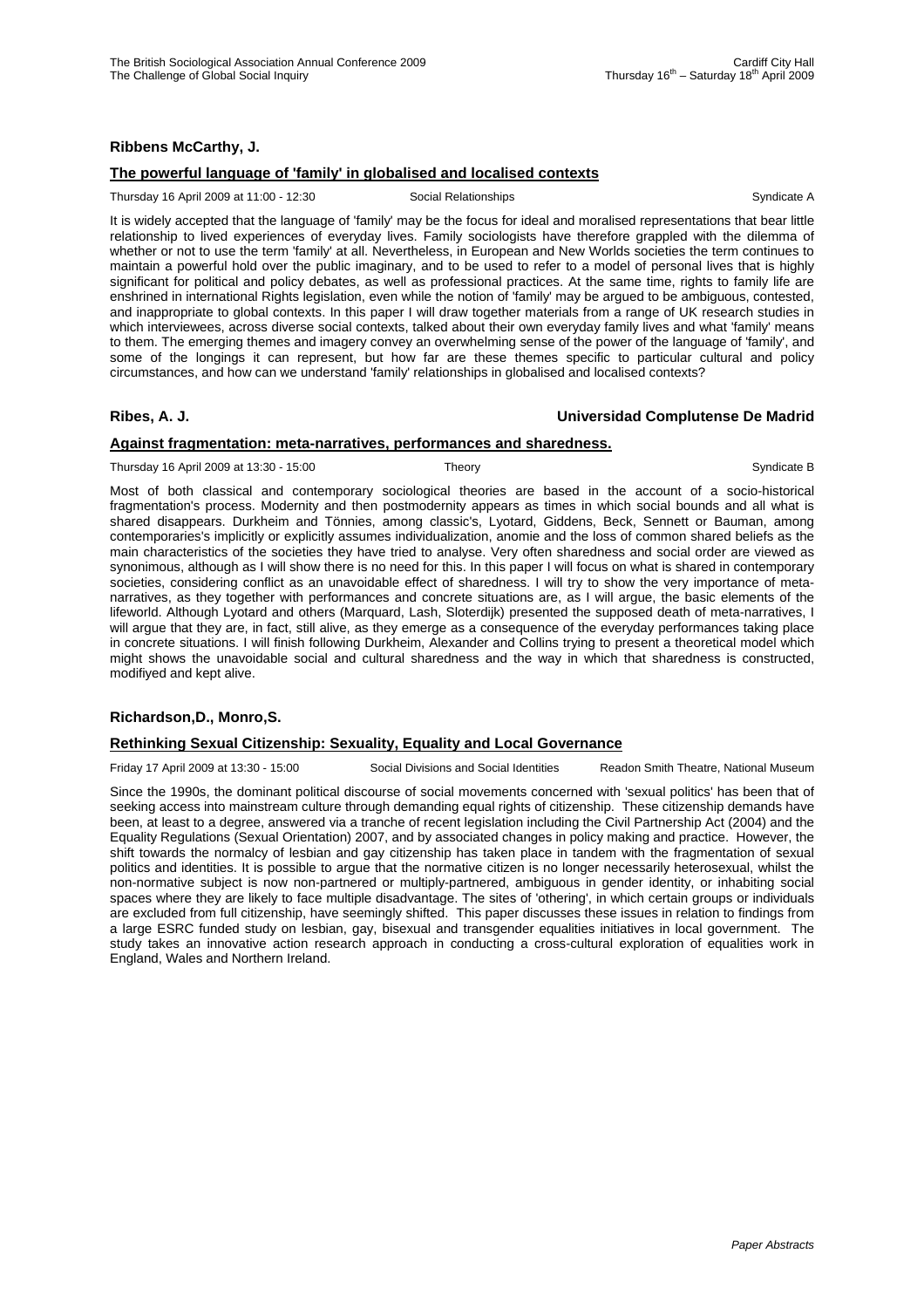# **Rimmer, M Institute of Communications Studies**

## **Beyond omnivores and univores: exploring musical tastes and practices.**

#### Friday 17 April 2009 at 13:30 - 15:00 Culture, Media and Society **Ferrier Hall** Ferrier Hall

In recent years the cultural omnivore thesis has come to take centre stage in debates surrounding cultural taste and its social structural co-ordinates. While the ongoing omnivore debate has seen the concept's original formulation undergo revision and refinement in light of new findings, a number of substantive and theoretical difficulties implicit in much omnivore-related research continue to receive inadequate attention. These difficulties relate to commonly made assumptions about the stability and sanctity of musical genre categories, hierarchies of cultural legitimacy, the ability of decontextualised expressions of taste to disclose the nature of real-world cultural practices and the associated deployment of cultural capital. While some commentators have advocated a focus upon fully contextualised cultural practices as ameans of overcoming these difficulties, by paying inadequate attention to the embodied nature of actors' deployment of cultural capital, the approaches suggested go only so far in providing an understanding of how musical preferences and practices function in contemporary status competition. Having assessed the current status of the debates surrounding musical taste, this presentation goes on to outline the potentially fruitful concept of musical habitus, as a means through which we might to better approach questions about musical objects' correlations with actors' social locations and the contemporary role of music in status competition.Finally, I present findings from my own quasiethnographic research project in order to shed greater light on the utility of a concept of musical habitus.

# **Robinson, P. School of Social Sciences, Cardiff Responsible retailing: an assessment of labour codes and ethical standards on banana plantations in Costa Rica**

Thursday 16 April 2009 at 11:00 - 12:30 Economy and Society Syndicate D Syndicate D

During the last decade, a plethora of voluntary labour initiatives have been introduced in global supply chains, which attempt to establish minimum conditions for workers employed in the production of goods for export. The paper explores the impact of such initiatives, including labour codes of conduct and certifiable standards in a highly concentrated industry: the banana trade. Banana production is dominated by three American agri-businesses: Chiquita Brands International, Dole Food Company, and Fresh Del Monte Produce, however, these businesses are increasingly being directed by international retailers, particularly in the United Kingdom (UK), where the four major supermarkets Tesco, Asda, Sainsbury's and Morrisons command access to the market. The banana is the biggest selling and most profitable food product for UK supermarkets. Thus, the influence of supermarkets is strong, and as the self appointed guardian of consumer interest, they are demanding that producers adopt more socially responsible practices. However, continued pressure to be competitive on the market price of bananas places additional demands on producers to reduce costs. Herein lays the dichotomy: how to ensure workers' rights whilst responding to market pressures for cheaper bananas. The theoretical framework employed in this analysis draws on global chain studies which emphasise shifting relationships and control within the chain. The paper draws on empirical data gathered during a two-month field study conducted on plantations in Costa Rica that included interviews with workers and a series of interviews with representatives from UK supermarkets, trade unions, non-governmental organisations and civil society organisations involved in the chain.

## **Robinson, V., Hockey, J.**

#### **Masculinities and life course transitions : Towards a re-figuring of masculine identities across public and private spheres**

Friday 17 April 2009 at 13:30 - 15:00 Generations and the lifecourse Syndicate E

This paper sums up the key findings of our recently completed ESRC funded research on masculinities in transition. While the notion that masculinity might be differently performed (Butler 1990), or inhabited is well established (Connell 2001), less attention has been devoted to the question of how the practice or 'doing' of masculinity (Morgan 1992) might vary not just between men, but within the same man as his social context changes. Through our three field work sites of hairdressing, estate agency and fire fighting, selected to represent a range of 'stereotypical' masculinities, we reflect here on the demands of contrasting occupational cultures and argue that these can be seen as 'scenes of constraint' (Butler, 2004). Yet, as Butler suggests, these are also environments within which individual agency constantly materialises - and where gender is not only 'done' but 'undone'. We argue that it is through contradictions such as these that we can imagine new masculinities and the scope for conceptualising gendered power in innovative ways. The methodological stance we have taken in exploring men's domestic and occupational lives at three stages in the life course, is one which took into account a female perspective, and has therefore allowed us to get behind some of the established discourses surrounding the contextual and processual nature of masculine identification across public and private spheres. It is via this focus on contingency and transition across the life course that we hope to point a new way forward for studies of masculinity.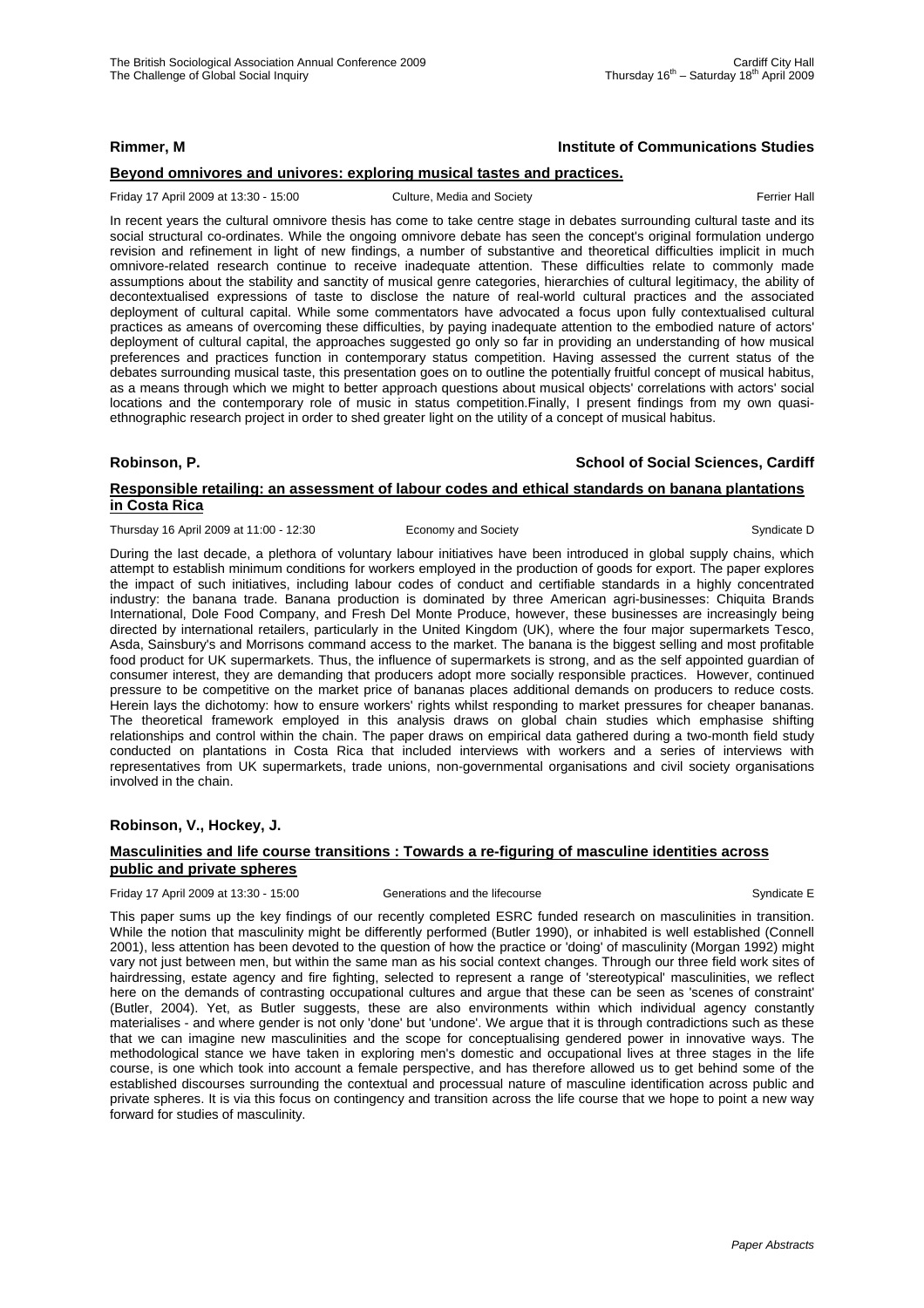## **Rogers, C. Brunel University**

## **Learning to Teach, Teaching to Learn: the reflective academic in higher education**

Saturday 18 April 2009 at 09:00 - 10:30 **Education** Education Syndicate C

Some academics have been accused of being elitist in their critical engagement with the state of university education and the 'dumbing down' of degrees (Evans 2004, Furedi 2004). Furedi even suggests that we live in a 'culture of flattery' where barriers have broken down and inclusion (into anything) is actually something to be desired and works. Inclusion is not experienced by everyone and does not work in every situation, even if politically it is promoted as attractive. Research on 'inclusive education', (Rogers 2007), suggests it is based on rhetoric and leaves many young people excluded within mainstream education. This begs questions, should all young adults study for a degree, or are universities turning into institutions that supply students with more than a degree: employability skills, for example. The author, in her first lectureship post was required to participate in a teaching and learning certificate. Based on her research during this process it became clear that 'supply' and 'demand' was all too important with the university market economy. Students and their parents want 'the degree'. 'The degree' is considered a purchasable end point; especially since the introduction of student fees. Her personal education narrative is weaved throughout a critical analysis of higher education as it currently stands. After all, being seduced and enthused by charismatic intellectuals and critically learning about a subject in depth are not prioritised and as Charles Clarke pointed out in 2003, "education for its own sake 'was a bit dodgy'" (Evans, 2004: 4).

**Rogge, B.G. University of Bremen**

## **The inequality of coping with unemployment. Understanding disparities in role changes after job loss**

Thursday 16 April 2009 at 13:30 - 15:00 Medicine, Health and Illness Icons Suite, National Museum

I report findings from a qualitative study on coping with job loss,focusing on the barely investigated issue of role changes. As I show, the occurrence of, potentially health-maintaining, role changes depends on characteristics of social norms within the social context, as perceived by the unemployed individual, namely age-, gender- and milieu-specific role expectations.

In investigating the effects of jobs loss on mental health, sociological research has mostly focused on observing differences between the employed and the unemployed, while psychological research has put more emphasis on individual coping processes. Drawing on sociological social psychology, I try to integrate both approaches by looking at disparities in coping processes, notably in role changes. For this purpose, I conducted qualitative interviews (episodic interviews) with 25 short-term unemployed persons, aged 30-50. As known from previous research, role changes, for example greater investments in family roles, hobby roles or alternative work roles, represent potential ways of compensating for the health-enhancing functions of employment. However, the findings demonstrate that the perception and adoption of gender-, class- and age-related role expectations by an unemployed hat is crucial for her/his undergoing role changes. For instance, while traditional gender expectations attributed by a male unemployed to his female spouse hinder role changes, the construction of unemployment as a daily occurrence within high-unemployment milieus facilitates them. Role changes in unemployment thus occur in a confrontation of perceived role expectations and personal agency. The study delivers evidence on disparities in these processes, which have largely been neglected by previous research.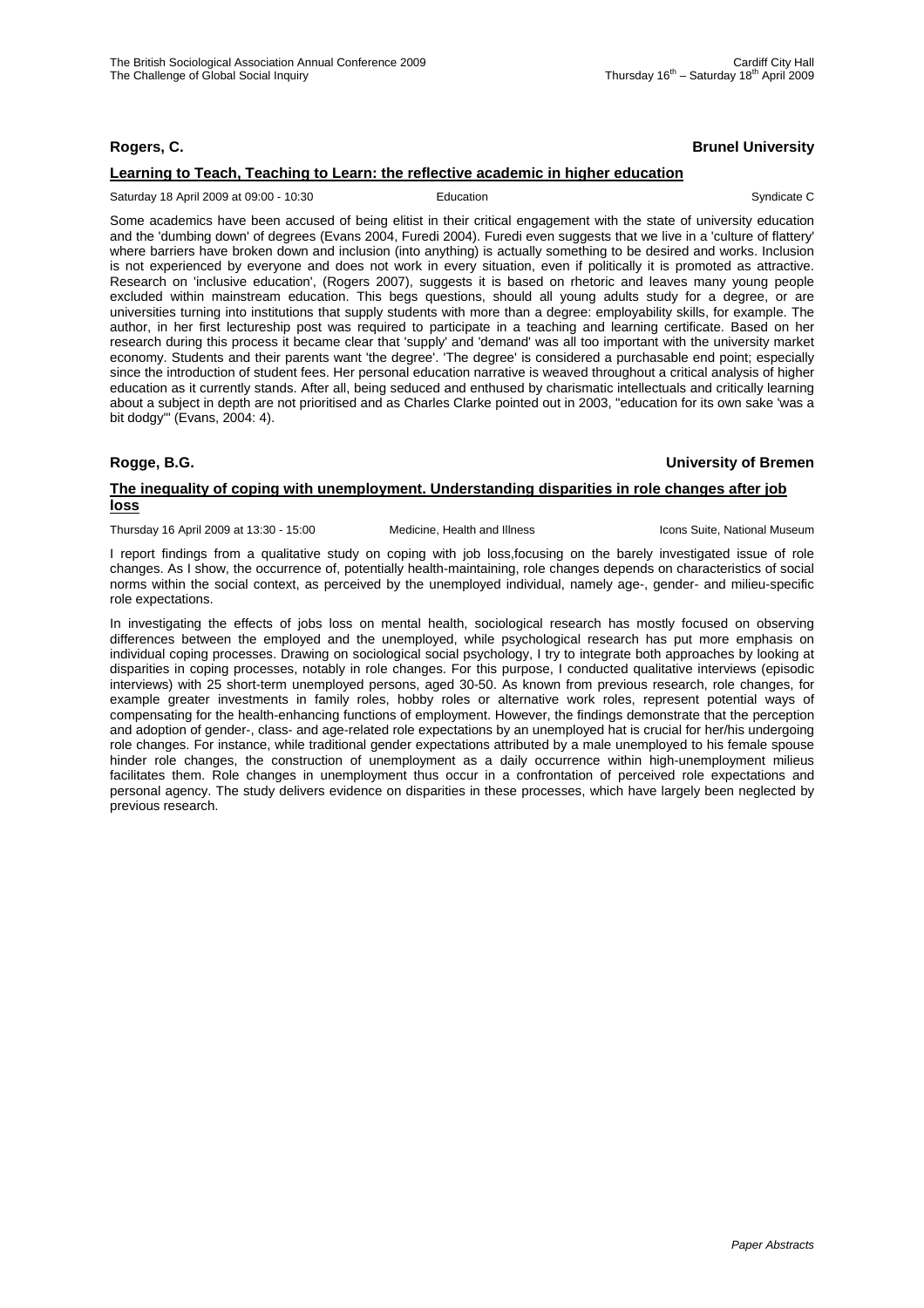## **Rohan, H.; Zimmerman, C.; Watts, C. London School of Hygiene and Tropical Medicine**

## **Living in Limbo: Zimbabwean HIV-positive Women with Insecure Immigration Status**

Friday 17 April 2009 at 09:00 - 10:30 Medicine, Health and Illness Icons Suite, National Museum

Background: HIV-positive Zimbabweans with insecure immigration status in the UK occupy a precarious medico-legal position. The New Asylum Model has improved the waiting time for many asylum applicants; however Zimbabweans occupy a unique immigration position.

Aim: To explore the implications of insecure immigration status for HIV positive Zimbabwean women's wellbeing.

Methods: In 2007-2008 qualitative data were collected through semi-structured interviews with thirteen Zimbabwean HIV-positive women with insecure immigration status, and 25 key stakeholders.

Results: Women reported they had not intended to stay long-term in the UK, but upon discovering their HIV status, their health and survival became inextricably bound with their ability to remain. The majority had been in the UK for more than six years. Most based their asylum claims on their HIV status, which were subsequently refused.

Most women were successfully receiving treatment for their HIV infection, although some had experienced treatment refusal in the past. For many, other health services were harder to reach. The absence of HAART in Zimbabwe meant that the threat of deportation to Zimbabwe was a major concern for these women. The waiting inherent to the asylum process exacerbated their fear, and made it hard to plan for the future or settle into life in the UK.

Conclusions: Women caught within an asylum-health nexus experienced a sense of entrapment. They felt trapped within their infection, trapped within an impenetrable and seemingly insurmountable immigration system and trapped in the UK, unable to return home. A temporary immigration amnesty for Zimbabweans could alleviate this protracted state of limbo and improve wellbeing for this vulnerable group.

#### **Rosie, M., Orton-Johnson, K., MacInnes, J., Coxon, A. The University of Edinburgh**

## **Teaching Quantitative Methods - Problems and Practice**

Friday 17 April 2009 at 15:30 - 17:00 Teaching and Learning Theory of Syndicate L

This panel seeks to share experiences of common problems and provide a forum to explore 'best practice' in the process of making sociologists. Undergraduate programmes in Sociology treat methods as a core and compulsory part of that process and various policy changes instigated by the ESRC since the 1980s have emphasised taught research methods in year one of doctoral study. While the ESRC fund only a proportionately small number of students their impact has been significant; formal training is a condition of receipt of funded studentships, extending to an expectation that all students will participate in training across a range of methodological and analytical research practices.

Methods training is, therefore, seen as crucial within a 'doing' discipline, yet many students are resistant to compulsory training. Methods training can be perceived by students as irrelevant, pitched at inappropriate levels, or taking up too much of the curriculum. Quantitative methods in particular are often seen as an unwelcome distraction, a necessary evil to be endured, rather than as part of the core of the 'craft'. This panel aims to explore problems in defining and delivering 'core' quantitative skills at both Undergraduate and Postgraduate levels. Members will open discussion by describing the use of modular workbooks and e-learning in core statistical methods courses to prompt thinking about the pedagogical contexts of social statistics. A key aim of the panel is to stimulate further discussion amongst sociologists over our common problems with a view to developing best practice models of teaching.

## **Ross, N.J., Holland, S., Renold, E., Hillman, A. Cardiff University**

# **"I love this park. Me and all my friends hang around here.": young people's geographies of belonging**

Friday 17 April 2009 at 15:30 - 17:00 Space, Mobility and Place Syndicate K

This paper focuses on young people's geographies of belonging and place making practices. It is informed by our experiences of conducting ethnographic, participatory research with a group of young people in public care (The (Extra)ordinary Lives project, carried out by the Qualiti node of the ESRC funded NCRM). The presentation draws upon multi-media material produced by the young people about their everyday lives and ethnographic material generated through our interactions with the young people during the project. Multiple displacements and relocations that characterise some young people's care histories dislocate and reconfigure geographies of belonging that are tied to localities. For others, in kinship placements in families with strong locally based ties, such local relationships can be more easily maintained. This paper focuses on the spatial in young people's narratives of belonging to highlight the ways in which young people 'place' themselves in their everyday locales. In doing so it widens out the term 'placement', often used in policy and practice to characterise a young person's care arrangements to explore young people's wider geographies of belonging.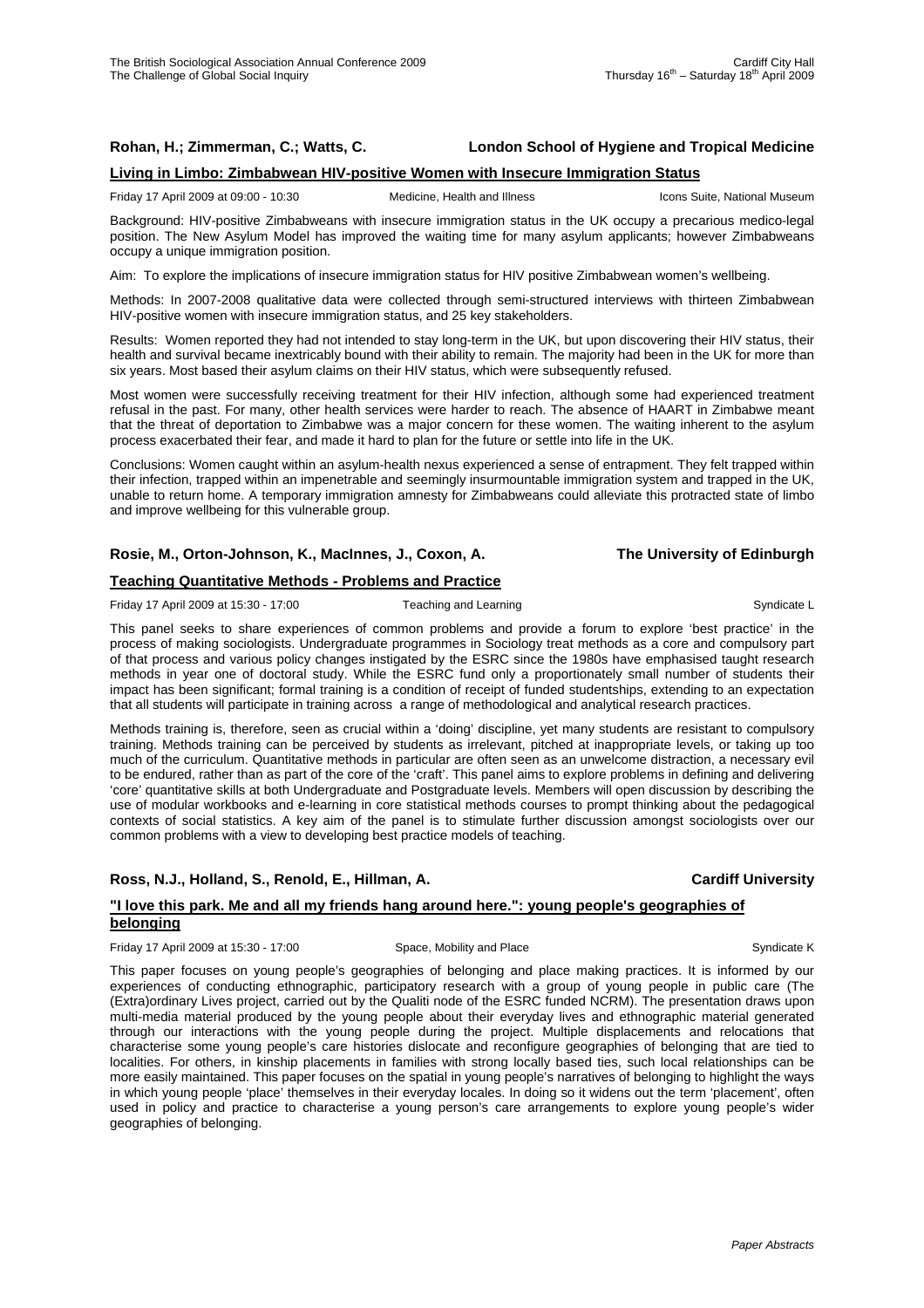# **Rowe, D. Centre for Cultural Research (CCR), New South Wales**

## **Twenty Thousand Leagues All at Sea: The State of the Media Sports Cultural Complex**

Saturday 18th April 2009 at 15:00 - 16:30 Open Syndicate J

Over the last two centuries, there has been a progressive merging of the institutions of media and sport, and an increasing presence of sport within global culture. The 'media sports cultural complex' has grown and been re-shaped by many forces, from the globalization of sport to the shifting media balance between 'hard news' and entertainment. 'Live' broadcasting, especially television, has been crucial to the visibility and popularity of sport, while sport has been central to the expansion of television, especially on subscription ('pay') platforms. Sport television remains immensely important, not least through the sale of broadcast rights by sports organizations, but there are signs that the world media sport order is in flux. In this paper I seek to explain the causes and consequences of this current instability. It is argued that new media technologies and synthetic content forms are challenging the hegemony of sport broadcasting; that Western-dominated media and sports competitions are expanding into new regions, but in some areas there is a corresponding de-Westernization of media and sport control; and that there are some notable changes to the relationships between sport, fans, places, and social groups. Sport can be said to be becoming even more popular, but what counts as sport is changing along with its structure of ownership and control. The challenge of global social inquiry in this domain is to go beyond one-dimensional accounts, for example of sport as global lingua franca or as corrupted popular culture, to grasp the socio-cultural dynamics of media and sport.

## **Ryan, K.**

#### **Encounters at the edge of identity**

Thursday 16 April 2009 at 11:00 - 12:30 Social Divisions and Social Identities Readon Smith Lecture Theatre, National Museum

In recent years, the idea of intercultural dialogue has risen to prominence (Parekh 2000). The paper begins by reporting on an attempt to institute this approach in the Republic of Ireland. With the objective of 'healing the divide in Irish society...between the settled and Traveller communities', a campaign known as Citizen Traveller ended in controversy in 2001, and it provides insight into how intercultural dialogue may actually reinforce rather then bridge social divisions. With respect to Irish Travellers, research to date has focused primarily on discrimination and/or lack of supports and resources. Far less attention has been paid to the we-identity that circumscribes Traveller discourse, i.e. 'Irishness'. The second part of the paper presents examples (talk and text) of how members of the 'settled' community distinguish themselves from Travellers by constructing the latter as a negative supplement to the nation: a source of fascination which is given the symbolic status of excrement. The final section of the paper looks at the art of Kara Walker, which is immersed in this symbolic realm of discourse. Compositions such as Gone... (1994) disturb boundaries by refusing the subject positioning presupposed by intercultural dialogue. Gone... stages critical reflection/debate, not by facilitating mutual understanding between fully constituted subjects ('...the settled and Traveller communities'), but by folding the diachronic and synchronic poles of discourse into a narrative that shifts between fantasy, desire, tenderness, fear, abjection, and brutality. The paper concludes by considering whether this approach might work in conjunction with intercultural dialogue, or whether it should be seen as a radical alternative.

# **Ryan, L. City University**

#### **Constructing progress: stories of innovation in the British Press**

Thursday 16 April 2009 at 13:30 - 15:00 Culture, Media and Society Ferrier Hall

Exploration of the impact of innovation in information and communications technologies (ICT) on news production and relatedly, journalistic practices, has been an expanding field of study in media studies. However, investigation of how 'innovation' is constructed in the media has not received similar levels of attention. It is notable that one policy imperative at European Union and UK national levels is the so-called 'science in society' dimension of scientific and technological innovation. One element of this perspective is especially concerned with forging connections between media agents (journalists), the scientific community (researchers in academic and private laboratories) and 'the public' for the purposes of promoting 'rational' public debate. The role of the social sciences in the promotion of public dialogue between these diverse communities has, concurrently with this policy concern, been presented as an issue (as evidenced by the 2008 UK Government consultation, A Vision for Science and Society', Department of Innovation, Universities and Skills). A specific contribution of the social sciences relates to the explication of how the different media communicate 'innovation'.

This paper reports initial findings from a study of stories of innovation in the British press. The study employs both content analysis and qualitative analysis of newspaper texts. It considers how the press, as a particular discourse site, constructs innovation, identifying the differences between press discourses of innovation and academic and policy discourses.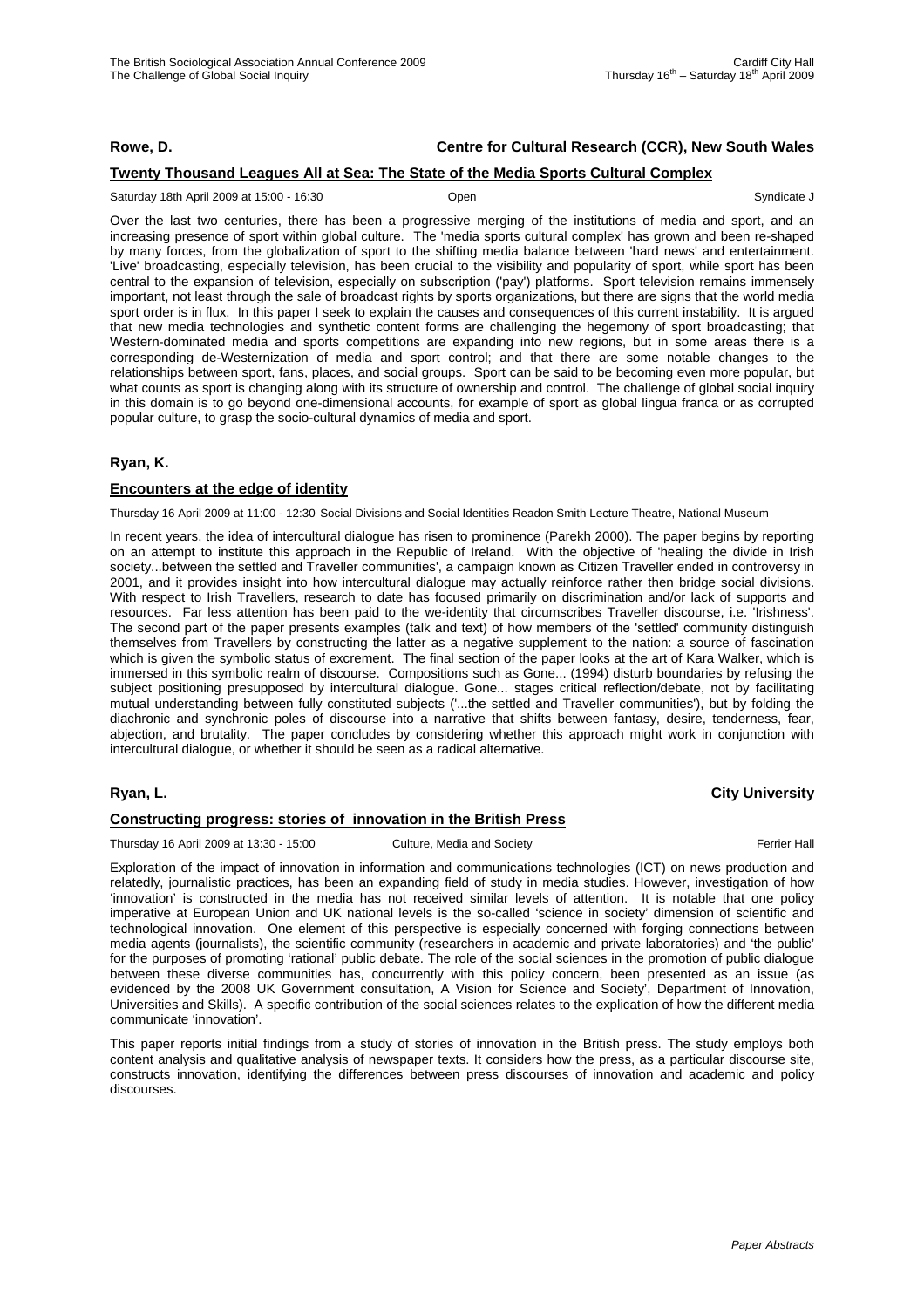## **Saaduddin, K. University of Dhaka**

# **Ascendency of Religon in Socio-Political Life of Bangladesh**

### Friday 17 April 2009 at 13:30 - 15:00 **Religion** Religion **Religion** Syndicate H

In recent times religion has become such a strong and pervasive force in socio-political life of Bangladesh that it defies traditional form of analysis and interpretation. Historically the emergence of Bangladesh is the result of a prolonged and progressive movement which was not only secular in temperament but also liberal, democratic and even socialistic in its inspiration; religion was conspicuous by its absence in the entire process. After independence in 1971, Bangladesh society manifested an obvious indifference to the sprit of liberation while a counter trend was steadily growing. This reverse trend was all the more perceptible after August Coup of 1975, which indicates a systematic and surreptitious deconversion. The historical circumstances which reduce the influence of religion in Western social life is not found in the East particularly in the Islamic World. This calls for a different theoretical and analytical mode, which is more ritualistic than ethical in content. The element of faith is minimal in case of corruption, whereas violence in the name of religion has been perpetrated in the name of faith. In order to identify the causes and consequences of this recent trends two different empirical dimensions have been taken: Firstly, case studies of outwardly religious six individuals with heavy records of corruption, chosen from three categories of people (businessmen, bureaucrats and politicians); and Secondly, content analysis of three significant acts of violence caused by religious

#### **Saha, S.**

#### **Negotiating boundaries: whose reality counts**

Saturday 18 April 2009 at 11:00 - 12:30 Social Relationships Syndicate A

This study is based on the narrative stories of 40 women from different socio-economic groups, living on the rural flood plain in the Sylhet region of Bangladesh. The aim of the study was to elicit how individuals negotiate the boundaries that are constructed by socio-structural factors such as gender, class, age, and cultural norms to get access to the resources within their local environment.

This study reveals that women in different socio-economic groups have a different pattern of access to resources, roles, responsibilities and have different needs, interests and priorities. Gender and age act as cross cutting variables which determine to what extent women can exert their social power to get access to resources. Women's negotiation power to get access to resources is based on the individual's endowment, autonomy, and ability to draw upon social support networks and personal circumstances. Women in different socio-economic groups negotiate their obligations and responsibilities using support networks that include diverse groups of kin and non-kin members. The process of negotiation which occurs between women and their network members is not simply based on the exchange of financial and caring supports, but also on the emotional support they have given and received in times of crisis which they have experienced over many years. The social roles and status of women differ at various turning points in life; marriage, widowhood and grand-parenting. This study contributes knowledge to counter the belief that still persists that women are passive and silent in Bangladeshi society.

## **Sanders.,E University of Nottingham**

# **Sex Tourists or Dark Tourists?:Understanding Western Women's Interactions with the Sex Industry in Thailand**

Friday 17 April 2009 at 11:00 - 12:30 Consumption Consumption Consumption Syndicate G

My PhD research investigates western women's interactions with the sex industry in Thailand, examining how they understand their own engagement with sexualized spaces and places. This paper will highlight some empirical data collected in Thailand, and I suggest that women are increasingly accessing sexualized arenas ('ping-ping'/sex shows, transvestite shows, 'go-go' bars) as part of their 'tourist experience'. I will suggest that Thailand has come to be seen as a country where prostitution is part of the 'normal' tourist industry, and that interaction with these spaces is no longer limited to 'male sex tourists'. I will examine two strands of theory that might help to understand women's interactions: firstly by looking at current definitions of 'sex tourism' (Ryan and Kinder, 1996; Sanchez Taylor, 2001; Jefferys, 2003) I will suggest that these definitions do not go far enough to explain women's tourist behaviors in Thailand (as there is often a gendered assumption within many definitions that women are not able to be sex tourists) and secondly I will suggest that definitions of sex tourism as too narrow to include voyeuristic engagement with the sex industry and perhaps need to be broadened. Secondly, I will examine definitions of 'dark tourism' (Lennon and Foley 1999; Graham et al., 2000) to see how women's interactions with the sex industry in Thailand mirror those of 'dark tourists' and suggest that women see their interactions as part of a learning experience, one that they don't necessarily enjoy but feel they have to do on their holiday in Thailand.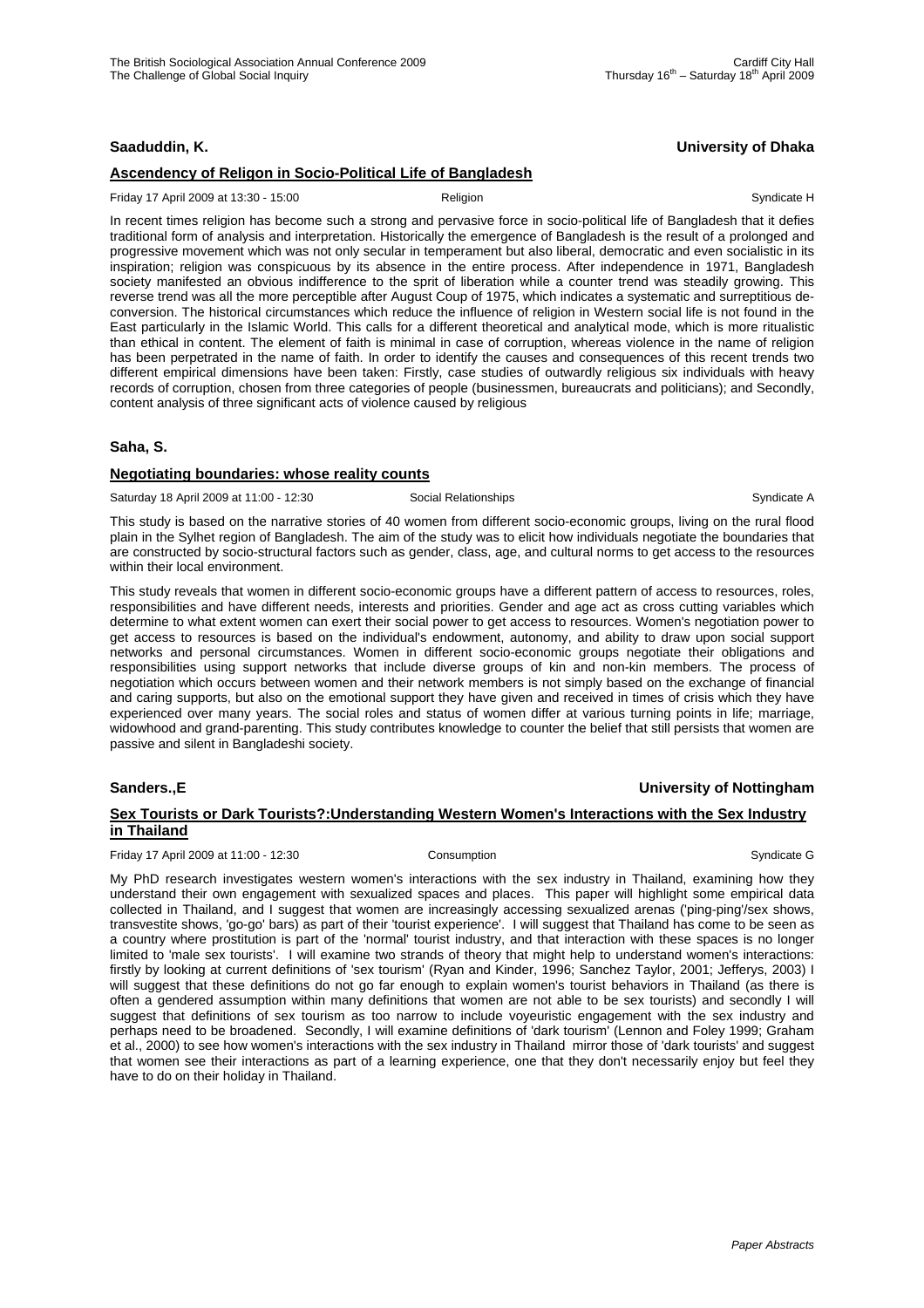# **Scambler,G UCL**

## **Old wine in new bottles? The case for a realist notion of class in the explanation of health Inequalities**

Friday 17 April 2009 at 11:00 - 12:30 Medicine, Health and Illness Icons Suite, National Museum

This paper begins by distinguishing between the realist pursuit of explanation in sociology and the positivist pyrsuit of prediction in public health. An argument is made for horses for courses. A brief critique of positivist approaches to sociological explanation is illustrated with reference to the sociology of health inequalities. This is followed by a statement of justification for an alternative realist sociological perspective. Class is explicated in terms of structures, mechanisms, causal powers and tendencies. It is contended that the heterogeneous body of quantitative and qualitative research on health inequalities renders the active existence of class undeniable. The methodological implications of adopting a genuinely realist approach to explaining health inequalities are confronted. The paper concludes with an empirical examination of the 'greedy bastards hypothesis' (GBH), which states that health inequalities are in large part unintended consequences of the strategic decisions of core members of the strongly globalized capitalist executive, backed by core members of the more weakly globalized power elite. The 2008 collapse of financial markets is taken as a natural experiment.

## **Scherger, S., Savage, M. The University of Manchester**

## **Cultural socialisation, educational attainment and intergenerational mobility – some findings from the 'Taking Part'-Survey of England**

Friday 17 April 2009 at 11:00 - 12:30 Culture, Media and Society **Ferrier Hall** Ferrier Hall

The presentation deals with the relationship between socialisation into cultural practices during one's youth, educational attainment and intergenerational mobility. Children and young people from better-off backgrounds, i.e. from parents of higher education, higher occupational classes and disposing of a higher income, are known to attain higher educational qualifications. Hence the first question explored in this paper: Is it mainly socialisation into cultural practices and parental encouragement of cultural activities that explain this status transfer, or is the parental class as such beneficial for the educational attainment of young people? In a second step, the effect of the socialisation factors on intergenerational mobility is examined – does socialisation into (highbrow) cultural practices have a positive effect on upward social mobility? In order to answer these questions, data of the 'Taking Part'-Survey of England is analysed which contains four variables on whether parents or other adults took the respondent to (four kinds of) cultural events and sites when the respondent was growing up. A second set of variables gives information on how much the parents or other adults encouraged the respondents to read books or to be creatively active in different domains of arts, literature and music. These two sets of variables are used in descriptive and multivariate quantitative analyses in order to study how far the transfer of status and intergenerational mobility are affected by cultural socialisation at the time of the respondent's youth.

## **Schlembach, R.**

## **Nation Europe: Far Right Thought and Politics between East and West**

Friday 17 April 2009 at 09:00 - 10:30 Theory Theory Syndicate B Syndicate B

The 40th anniversary of 1968 has rejuvenated some debate about radical social change and counter-cultural social movements. Surprisingly however, movements and ideas of the Right and extreme Right have received very little attention. This paper then aims to shed light on a particular development in right-wing thought that in part is owed to a reaction to the upheavals of 1968. It traces from European pessimism and fascism via the French Nouvelle Droite through to contemporary German neo-Nazis those strains of conservative and reactionary thought that have aimed to 'preserve' and 'reawaken' a European Spirit or Culture in defence against the perceived threats of communism and globalisation. I analyse this pan-European nationalism as an attempt by ethnopluralists and anti-globalists to formulate a 'Third Force' position that is neither Left nor Right, and for which Europe serves not as a model to overcome the nationstate but as a cultural space between East and West that can incorporate particular nationalisms. I would argue that a better understanding of such elements in right-wing social movements and of its chances to offer an alternative to current elitist attempts to construct a European identity is paramount to finding an adequate emancipatory response to the threat that is posed by the European far Right.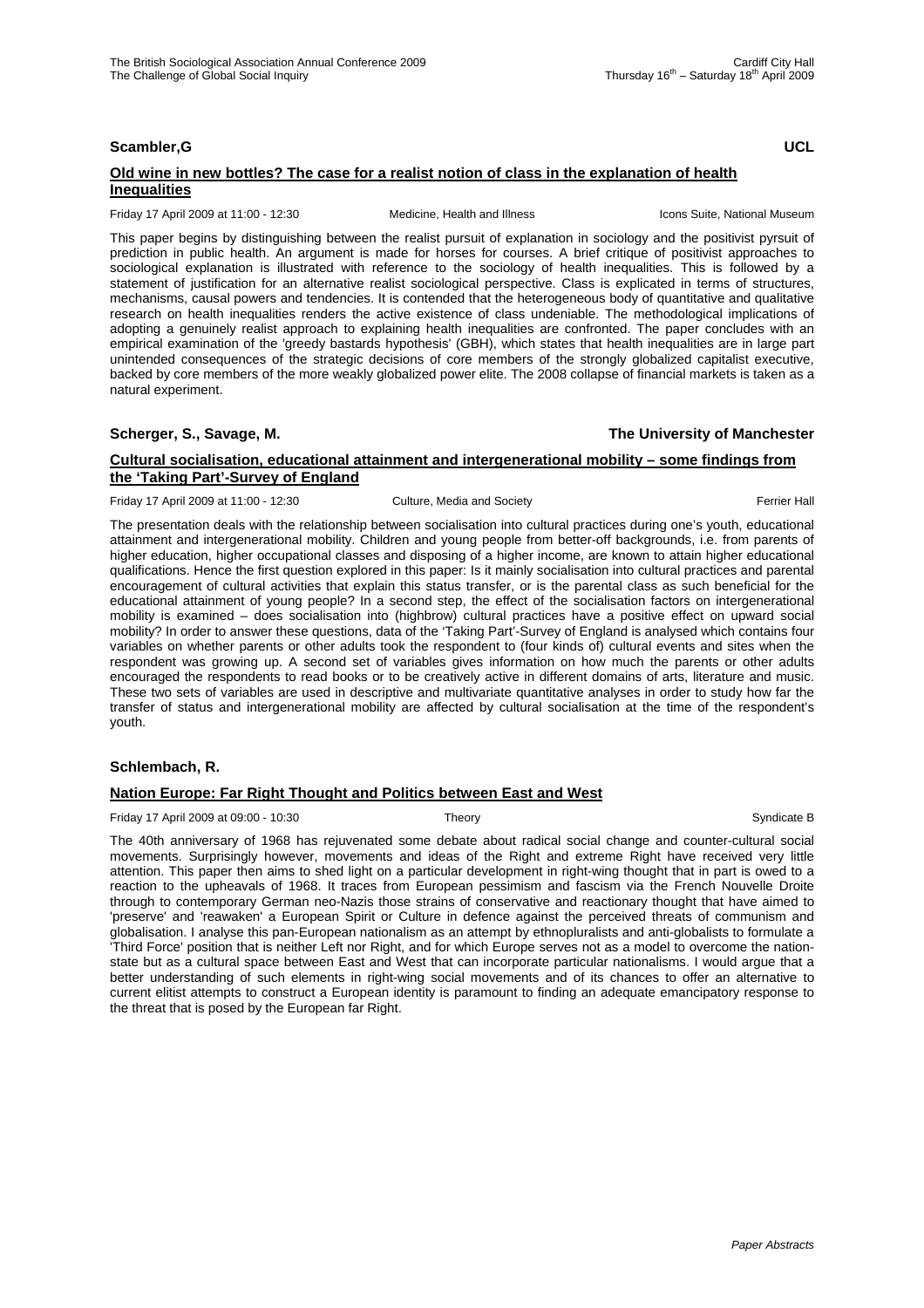# **Schnuer, G. University of Edinburgh**

# **Bataille's Realisation: Existence of a Self in Community**

#### Friday 17 April 2009 at 11:00 - 12:30 Theory Theory Syndicate B

The paper on Bataille's realisation will show and consider Bataille's concept of self in relation to community. As such it will begin with birth and end with death and it is these two opposing ends of existence that might contain both community and Bataille's realisation. Birth, which for him was a moment of rupture that tears the self away from a continuity of existence into the discontinuity of being conscious, creates a self that is in a sense separate and alien in the world, yet also a part of that world. Existence for Bataille becomes tragic as it tries to both be autonomous and to elude or escape the separation that occurred at birth. Bataille's concept of the sacrifice, especially the human sacrifice, forms a possibility to escape this contraction as seeing the other die allows the self to experience death in life. The people that gather to watch the Other die all come together to experience a moment of shared intimacy as they jointly realise their own discontinuity, their own rupture and with that, their own finitude. Following this, the paper will move on to regard Bataille's concept of sovereignty and the impossibility of escaping the rupture and discontinuity (unless by dying oneself) as Bataille realised the excessive sacrifice in a community to be superficial and to be unable to offer intimacy. This paper will argue that the community that remains after it becomes unable to generate intimacy is what Jean Luc Nancy described as Inoperative Community.

## **Schröder, A.**

## **Patterns of Social Mobility in an Individualized World - Exploring & Visualizing How Class Operates Through the Individual**

Friday 17 April 2009 at 11:00 - 12:30 Generations and the lifecourse Syndicate E

The goal of this paper is to offer new perspectives on issues of social mobility and individualization: taking a holistic approach using innovative techniques, it seeks to unpack the apparent paradox of simultaneously governing reflexivity and persisting social inequality.

The paper investigates claims about increasing tendencies of de-standardization of life-courses coined as "do-it-yourself biographies" by Beck (1999) or as "disembedding" by Bauman (2001) that are often juxtaposed to persisting constraints on life chances as manifested in class structures (Jackson & Goldthorpe 2007). This also means bringing together two fields that - although addressing similar questions - rarely seem to interact.

Taking class structures and their impact on entire career trajectories to be prime indicators of stability, this paper investigates patterns of work-life mobility and explores whether there is any evidence on de-standardization (as defined by Mayer & Brückner, 2005). Examining work-life histories from the British Household Panel Survey, this paper shows how entire career trajectories are associated with class background and points out differences across age groups and birth cohorts.

The overall goal is to describe career patterns and to depict the interplay between individual trajectories and class structures by combining innovative techniques such as sequence analysis with standard regression models. Results suggest that the majority of respondents experiences high levels of stability, but findings also reveal a minority of extraordinarily mobile trajectories with several moves across social classes, possibly indicating de-standardization.

# **Scourfield, J., Gilliat-Ray, S., Khan, A., Otri, S.**

## **Islam in middle childhood**

Friday 17 April 2009 at 11:00 - 12:30 **Religion** Religion **Religion** Syndicate H

Despite a flourishing of the sociology of childhood in recent years, there has been to date relatively little research on the significance of religion to children. In contrast, there is a rather more substantial body of literature within psychology which looks at children's spiritual development. This paper will report on an inter-generational qualitative study of how children learn about religion. We are focusing on British Islam, where our secondary analysis of the 2003 Home Office Citizenship Survey suggests inter-generational transmission of religion is especially strong in comparison with other religious groups. The empirical basis for the paper is research with 60 Muslim families in Cardiff; a diverse sample in terms of ethnicity, social class and school of thought within Islam. The particular aspect of the study discussed in the paper is the significance of Islam to children aged 12 and under. The data come from interviews with children, parents and some grandparents and also from the children's audio diaries and photographs. The authors will consider the potential for inter-disciplinary understanding of religion in children's lives which draws on both sociological and psychological theory.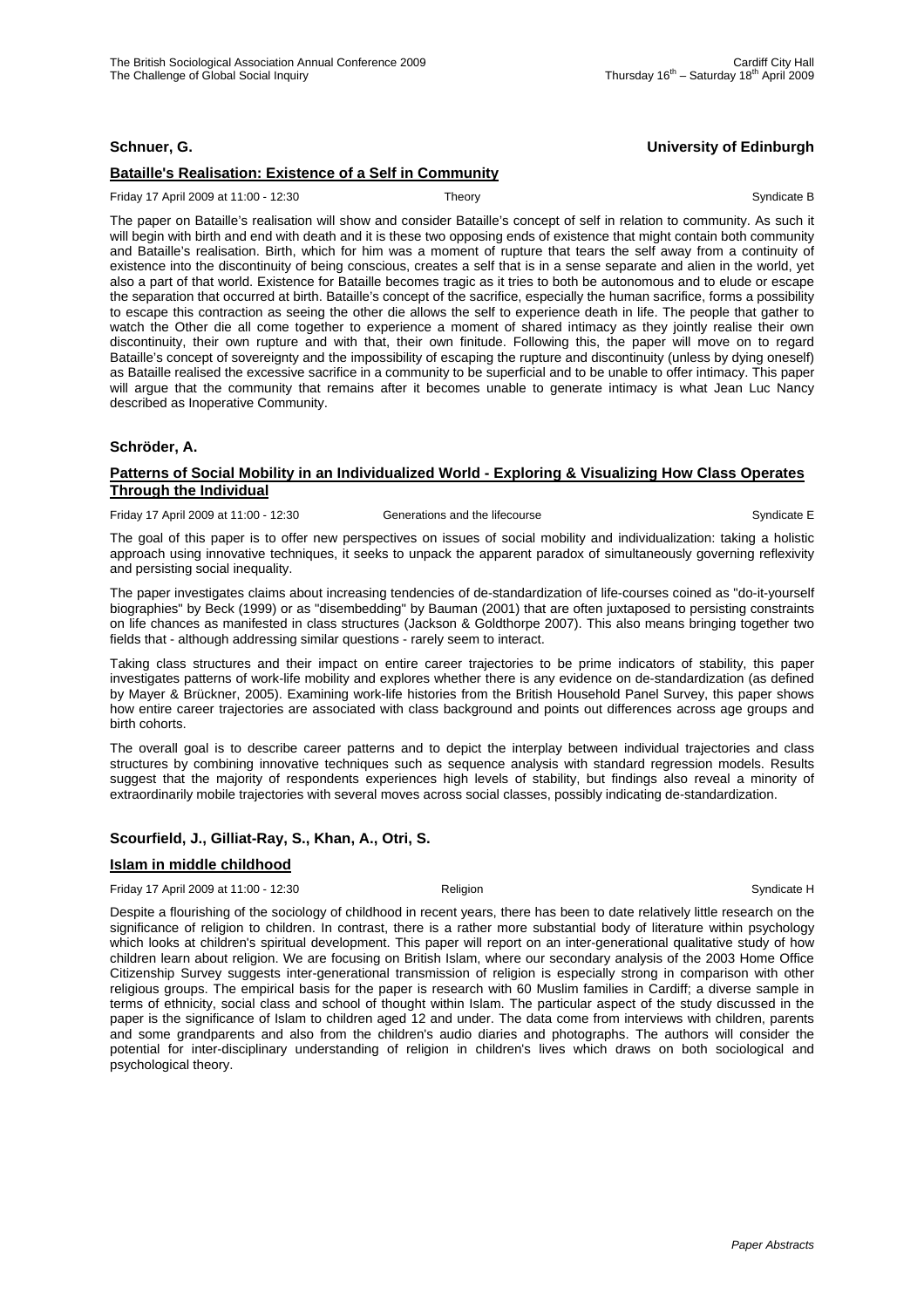## **Semple, M.**

## **Where Have all the Children Gone? Death Denial or Taboo?**

Thursday 16 April 2009 at 15:30 - 17:00 Social Relationships Syndicate A

Some seventeen years ago, Tony Walter laid a challenge at the feet of British sociologists. He asked us to take seriously the issues of death, dying and bereavement. During the interim period many gaps in our knowledge have started to be filled (see for example; Riches & Dawson, 1997; Small, 1997; Seale, 1998 and Howarth, 2007). However, there remains one significant gap - that of child death, this continues to be ignored. Theoretically and empirically there is a tendency to deftly disengage with this area of our social existence. This disengagement raises many interesting questions that this paper seeks to explore as the first stage in a wider qualitative study into the social and cultural reactions to child death and the cultural scripts of bereavement available to siblings. This paper shall overview two key theoretical positions on death, sequestration and that of a death denying society. It will engage with a fundamental characteristic of modernisation, the decreased mortality of our young and it will ask whether the concept of 'habitus' (Shilling, 1993) can be usefully employed in this area of investigation. Ideas of a youth focused society will be highlighted in relation to sociology's neglect of investigating the death of our young. This paper will argue that unexceptional child death is not socially visible and thus cultural scripts of bereavement are not available to children and therefore this may have consequences for siblings grieving the loss of a sister or brother.

# **Sharp, G., Watson, J**

## **The all day breakfast: aperiodic eating patterns and popular notions of healthy eating.**

Thursday 16 April 2009 at 15:30 - 17:00 Consumption Consumption Syndicate G

A recent trend by some large food companies has been to link consumption of processed cereals with the desire to lose weight. This has been attempted by repositioning the breakfast meal to other times of the day, potentially doubling the amount of cereals consumed in a day. At the same time, breakfast cereal, and cereal bars, are presented as healthy "alternatives", particularly suitable for weight-loss diets. We wish to unpack popular notions about periodicity of eating and healthiness. The starting point will be a well-known diet plan promoted by a leading breakfast cereal manufacturer. The manufacturer presents different versions of the diet for consumers in France and the UK, although in both countries a meal is to be replaced by a bowl of cereal. The UK version of the diet encourages consumption of 'healthy snacks' (cereal bars) The French version proposes that a bowl of breakfast cereal forms the centre of a slimmed-down version of a three-course meal. This would seem to reflect different eating cultures in each country.

This paper will report on a series of focus group interviews with university students who are following or have in the past followed, slimming diets. Respondents will be presented with stimulus material presenting contrasting versions of the breakfast cereal diet and their reflections on "snacking", calorie consumption, managing hunger, and convivial eating will be elicited. The findings of a student-administered questionnaire will also be analysed together with a broader discursive analysis of the promotional material used by the manufacturers.

# **Shaw, S. University of the West of England**

## **'You know more about me than my mum!': Exploring video diaries and voice**

Thursday 16 April 2009 at 15:30 - 17:00 Methodological Innovations **Syndicate L** 

This work forms part of an ESRC-funded PhD project entitled 'Living and Learning in the Coalfields of West Yorkshire'. As a part of this, I have been concerned with the learning experiences and transitions to adulthood of young people within post-compulsory education who live in a community that no longer has a strong social or economic identity due to the disintegration of the coal industry. The project draws attention to the significance of geographical or spacial positioning alongside other factors such as family, social class, peer group, and so forth as key characteristics in determining the educational and occupational aspirations of young people.

This paper explores the rationale behind my usage of visual methodologies, and how these were initially incorporated into the second phase of the project in the form of video diaries as a means by which to try and give participants a stronger 'voice' by removing the researcher, as far as possible, from this part of the study. However, it became apparent that having this particular 'view' into the everyday experiences of the students had the opposite effect. In talking through the 'video diary' lens, participants built up an imagined relationship with me as a researcher. On the one hand it meant that I was even more present rather than absent, but on the other, it enabled a far more personal insight into their lives than anticipated, one that may certainly not have been possible through other forms of inquiry.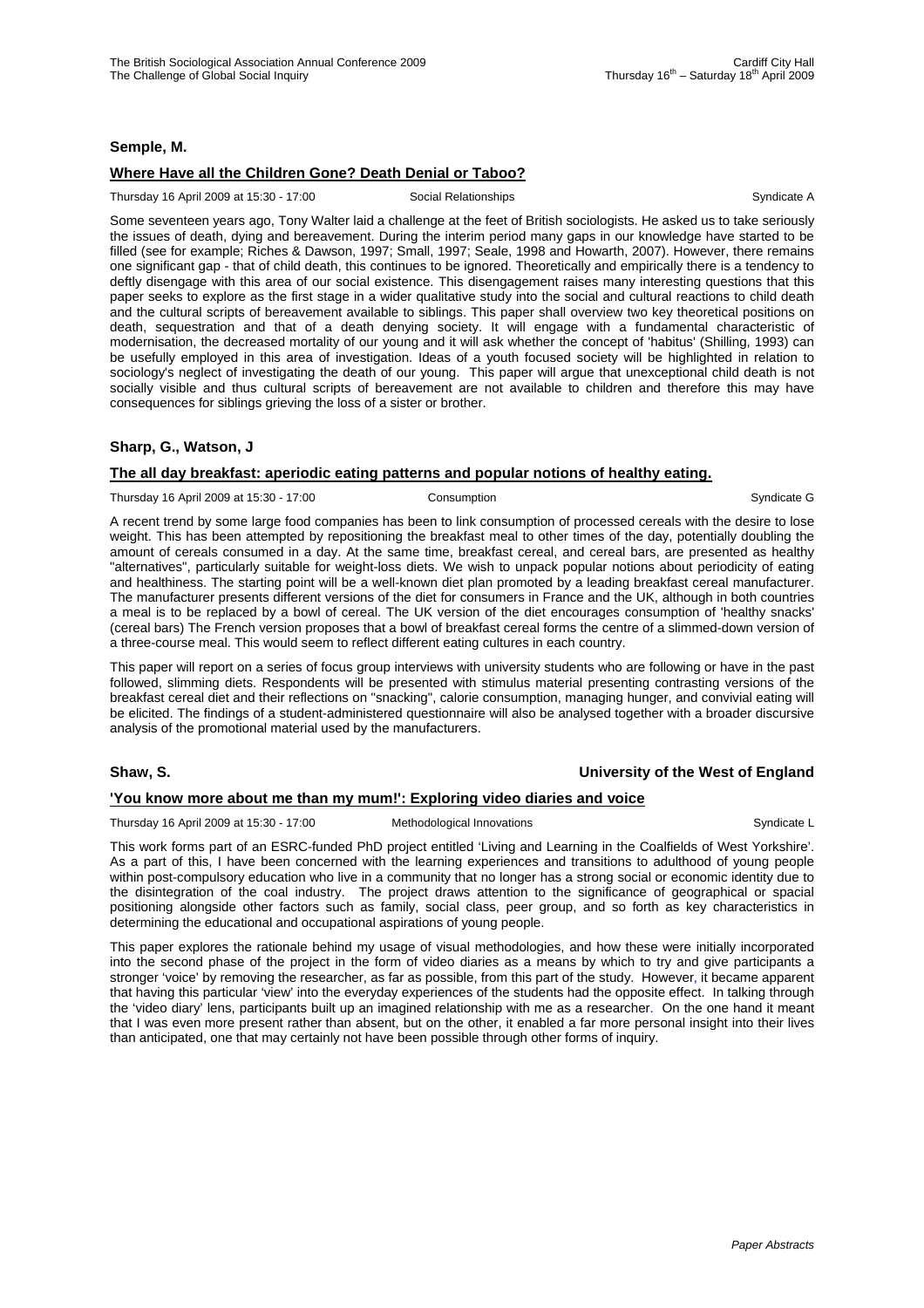# **Shildrick, T., Garthwaite, K.**

## **Two Steps Forward, Two Back: understanding recurrent poverty**

Friday 17 April 2009 at 11:00 - 12:30 Generations and the lifecourse Syndicate E

This paper presents a discussion of and the first results from, a current, qualitative study of 'recurrent poverty', funded by the Joseph Rowntree Foundation.

The project builds upon previous qualitative studies in Teesside of the life transitions of poor young adults by providing an in-depth, qualitative appreciation of the lived realities of recurrent poverty for older age groups. The project interrogates important qualitative questions associated with the 'low pay, no pay' cycle and its significance for understanding recurrent poverty. We locate our questions about poor people's labour market experiences within a broader understanding of their lives thus allowing investigation of the wider set of factors (e.g. health, education, skills) that may make poverty a recurrent condition for some. The study is based in 'poor neighbourhoods' in Teesside, North East England. Detailed, qualitative, biographical interviews with 60 men and women (aged 30-55 years) who have experience of 'poor work' and recurrent poverty form the key data.

The study seeks to answer questions relevant to social policy including discussion of what should be the best balance between supply-side, employability agendas (e.g. about job entry) and demand-side, retention and progression strategies (about sustained and better employment). The study also seeks to contribute to sociological debates about social mobility and immobility, about life course transitions and about social class continuity and change.

# **Shin, J. School of Physical and Geographical Sciences, Keele University**

## **Living as a 'Foreign Bride': A Study of Cross-border Marriage Immigrants in South Korea**

Thursday 16 April 2009 at 13:30 - 15:00 **Open** Open Syndicate J Syndicate J Syndicate J

The boundaries of the 'imagined community' and the narratives of cultural homogeneity have been widely challenged by the process of international migration. The discussion of the citizenship of marriage immigrants in this paper shows how gendered and racialised transnational movements have challenged and reconfigured boundaries of inclusion and exclusion in Korean society. The empirical data in the paper illustrates that the exclusive nature of Korea's citizenship rules – relying on 'blood' based criteria – extensively limits the formal rights of immigrant women and, even when these immigrants are granted formal rights, there are racialised and gendered barriers to claiming substantive rights. In the context of cross-border marriage, patriarchal gender relations exist across state boundaries and are constructed in terms of hierarchies of class and race. 'Foreign brides' are expected to accept and integrate themselves into the Korean culture and customs. The ostensible process of inclusion through the granting citizenship to immigrant women therefore implies another form of exclusion and racialisation based on gender and class. This paper also critically examines the recent government's rhetoric of promoting Korea as a 'multicultural society'. Policies on marriage immigrants focus merely on their reproductive roles as mothers and wives of Korean citizens. As these women become central to ethnic and national reproduction and markers of the boundaries of collectivities, the Korean state veils the cultural identity of those immigrants and incorporates them and their children into the dominant cultural group.

## **Shivani, R., Manu, G., Dixitpankaj ,D., S.R.K.P.G. College Firozabad Iswarappa,K., Puramal, Y.**

# **Effect of cultural globalisation in India**

Thursday 16 April 2009 at 15:30 - 17:00 Culture, Media and Society Ferrier Hall

Since 1991, India has witnessed an explosion of new media. Between 1990 and 1999, access to television grew from 10% of the urban population to 75% of the urban population. Cable television and foreign movies became widely available for the first time. Despite being heavy users of this new media, nonelite urban middle-class men continue to be attached to previous family arrangements. The striking continuity of nonelite men's gender culture in the face of new meanings introduced by foreign media suggests that institutions are fundamentally important in rooting the fit between cultural orientations and institutional structures. Social theorists today often emphasize the mutually reinforcing nature of culture - meanings, norms, values - and structure - the way society is organized. But contemporary theorists too often sidestep consideration of the relative causal importance of cultural and structural factors. This paper confirms Swidler's argument that cultural "consistencies across individuals come less from common inculcation by cultural authorities than from the common dilemmas institutional life poses in a given society." Changes resulting from globalization are, then, more likely to follow from changed structural realities than the introduction of new cultural meanings.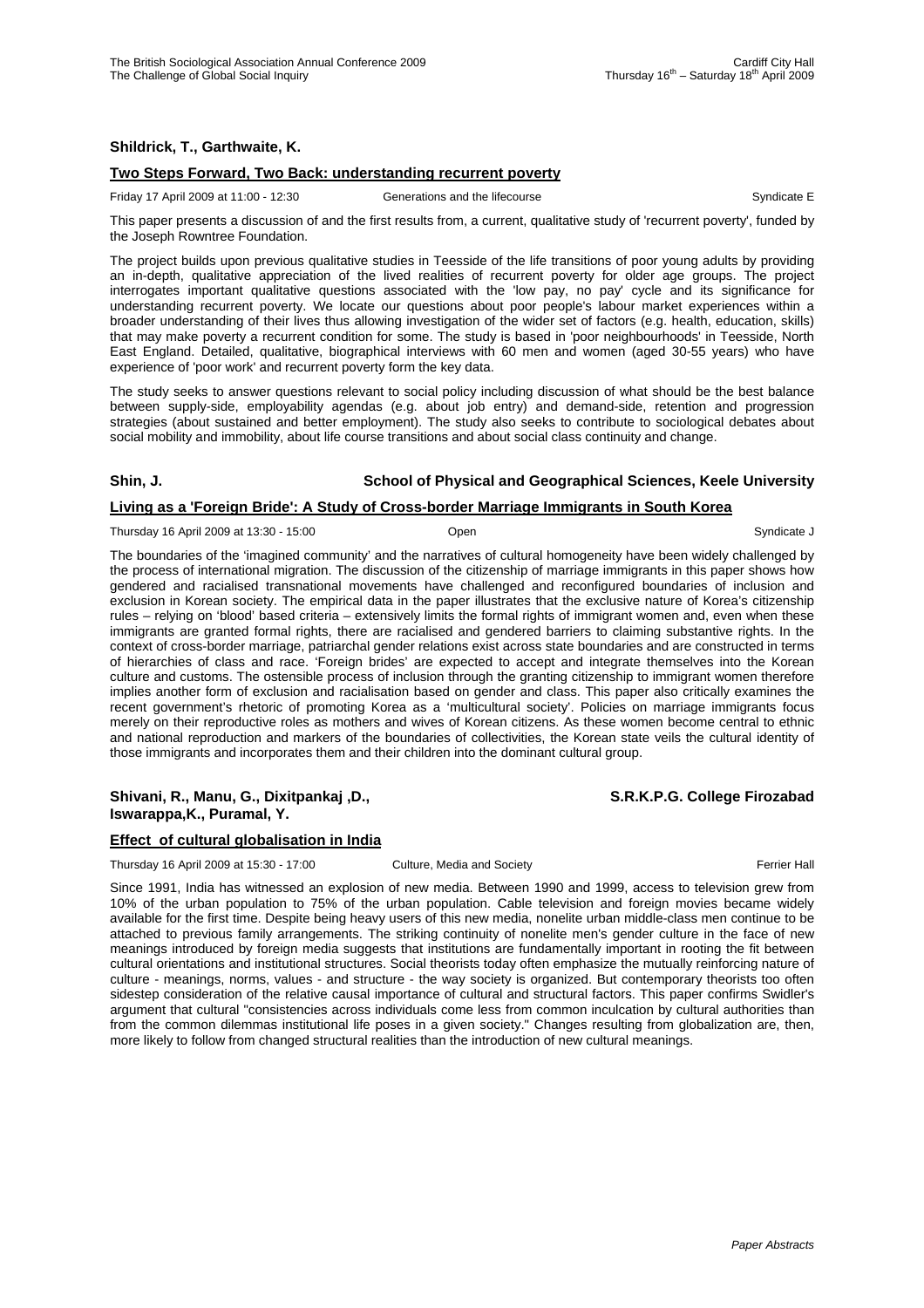# **Simone, C. University of Derby**

## **Negotiating social bonds after death: the embodied absent presence of the dead**

Thursday 16 April 2009 at 15:30 - 17:00 Social Relationships Syndicate A

This paper arises out of a work-in-progress doctoral research project in which the author is investigating suicide bereavement. New models of grief, particularly 'continuing bonds', emphasize the maintenance of a relationship after death between the deceased and bereaved through, for instance, conversation, memorialisation and mediating objects. However, with interaction often tense and fraught with difficulties, the sequestration of grief from a stigmatised death inhibits bereavement adaptation as it discourages social communication. The barriers to talking about the deceased and sharing memories with other family members, friends and community, denies traumatically bereaved people the opportunity of integrating good memories. As a strategy for creating memories and integrating the deceased into the present, the everyday material culture that we live in can be utilised to offer a biographical continuity. Memories can be actively evoked through the material culture to bring an absent presence into the ongoing daily lives of bereaved people. The materiality of objects, environment, texts and conversation allow for a connection and bond which preserves and (re)constructs a relationship with the deceased in the face of an embodied absence. Through negotiating and renegotiating understandings of the death, subsequent loss and relationships with significant others, including with the deceased, bereaved people may reflexively change over time. Consequently, it could be argued, death does not end the relationship between the living and the dead as the deceased continue to be socially present in the ongoing lives of the bereaved.

## **Simpson, D.**

## **Being Professional? Constructing Early Years Professionalism**

Saturday 18th April 2009 at 15:00 - 16:30 **Education** Education Syndicate C

Promoting professionalism in the early years sector of education has become a key policy priority recently in many countries across Europe. In England unprecedented developments in the early years include the introduction of a new status - Early Years Professional (EYP). The introduction of this status parallels common moves in other countries to raise the quality and visibility of early childhood services through the adoption of a key professional in settings. This paper reports findings from a qualitative research project that tracked 8 EYPs based in the North East of England who were among the first to acquire the new status early in 2007. The research explored factors contributing to the construction of their professionalism - i.e. orientations to their work. In England some claim an official professional discourse pervading new early years regulatory and pedagogical frameworks functions as a mechanism for control of EYPs via a hegemonic process. Drawing on interview data, this paper: 1) highlights limits in the explanatory power of such claims; 2) agrees professionalism is 'situated', but its consruction is also conditioned by a wider whole that includes dominant discursive constructs and other socio-cultural forms; 3) argues that in addition early years workers are actively involved in constructing their professionalism; 4) offers a new conceptualisation of early years professionalism showing how wider social forms and agency are mediated by reflexivity and 5) concludes that this new conceptualisation has greater explanatory power in the English context and indeed potentially in other European contexts.

## **Simpson , P**

## **Will Anyone Want a Fairy When He's 40 Plus: The Ethics and Aesthetics of How Midlife Gay Men Manage Ageing**

Friday 17 April 2009 at 15:30 - 17:00 Open Syndicate J

The paper explores the conscious and pre-reflective cultural politics of gay male midlife/ageing. The research engages with the work of Giddens, Bourdieu and Foucault to describe and analyse narratives relating to forms of embodiment, exploring how these profoundly moral projectsare linked significantly to the complex, over-etermined spatialisation of Manchester's `gay village', itself inflected by age, body shape/size/style, sexuality, class and status group membership.

To what extent is this spatialisation a defensive or proactive response to ageism both within gay and mainstream cultures? Some responses saw older gay men's belonging on the scene as partial, ambivalent - here space was simply consumed or inhabited. Yet this sat alongside more assertive negotiation, re-appropriation, even productions of space/belonging through counter-discourses largely related to the body or perceptions of the ageing/older gay male body. Challenges to a range of dominant discourses were based on a `cosmopolitanism from below' that problematised inter-related identity, gay community, and critiqued the youth-beauty conjunction, itself the premise of intergenerational conflict between younger and older gay men on the scene. Because lives are lived beyond the commercialised public 'gay scene,' the paper will also address how constructed family and connectedness can operate as resources against homophobia and ageism.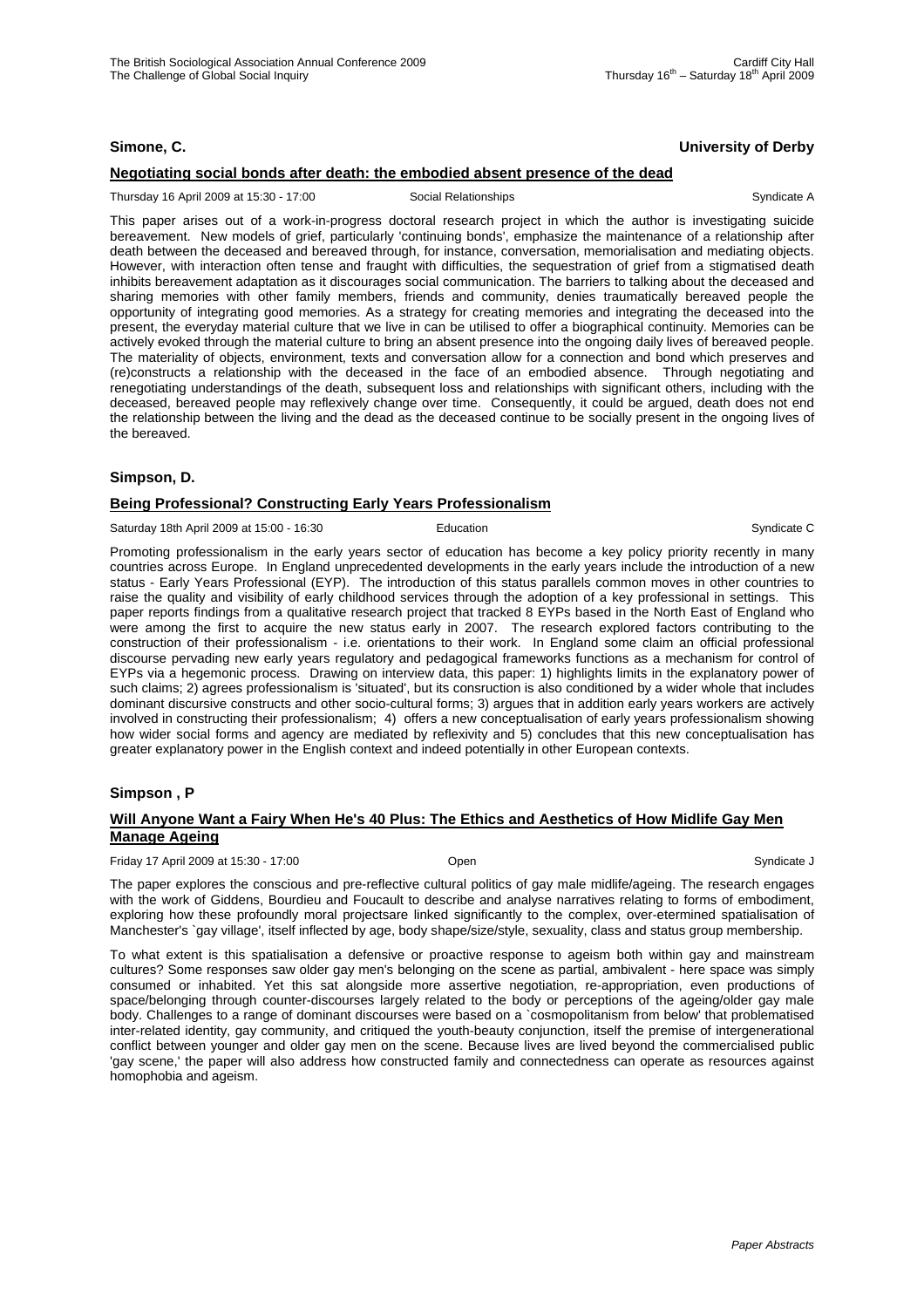# **Singh,O.P Banaras Hindu University**

## **Social Construction of Illness and Health**

Friday 17 April 2009 at 09:00 - 10:30 Medicine, Health and Illness Icons Suite, National Museum

An important aspect of understanding health and illness is to see the social meanings of health and illness. It has become evident now that illness can be understood as a social construction. It is not an objectively defined state but it exists because it has been socially defined such.

Kerala, India enjoyed good public health system despite being in deep poverty; but now residents are growing richer in terms of income and remittances from abroad, and at the same time overall health appears to be declining. Thus health and wealth share a relationship which is more complex than it meets the eye. Health is more socially determined. Social determinants of health are the social conditions in which people live. Illnesses are generally related to social, economic, political, and environmental conditions.

Theories about health and illness deal with the ideas people use to explain how to maintain a healthy state and why they become ill. Ideas about illness causation may include such ideas as breach of taboo, soul loss, germs, upset in the hotcold balance of the body, or a weakening of the body's immune system. However what gets ignored in this understanding of health is the social relevance and causation involved in constructing the condition of ill health. The paper deals with this aspect of health and illness citing examples from Indian society drawn from secondary sources. In conclusion the phenomenon of social construction of health and illness is found to be valid.

# **Skourtes, S**

# **Space, Place, and Class: The Re-Making of the 'Urban' Girl in "New Times"**

Saturday 18 April 2009 at 11:00 - 12:30 Social Divisions and Social Identities Readon Lecture Theatre, National Museum

At a time when individualized narratives have replaced structural explanations like social class to account for inequality (Gillies, 2005), the material conditions of girls who are marginalized economically, politically, and socially are in part, being reproduced through the uneven social and economic outcomes of globalization (Nayak, 2003). For girls specifically, the rise of neo-liberal economic policies that favor privatization may produce discrete challenges for working-class youth who may be less able to make class shifts or meet the 21st century requirements of a 'future girl' (Harris, 2004) subjectivity tied to consumption, and professional success.

The narratives of economic transformation initiated in the Global North, are also stories about place, and the multiple connections between youth, places, and spaces that emerge and are transformed in the post-industrial city. In this paper, an interdisciplinary, spatialized theoretical approach is used to grasp the contemporary significance of social class for urban female adolescents in multiple institutional spaces. It is my contention that consideration of spatial theories can be used by youth researchers in many fields to address issues of difference, agency and power when discussing youth, and can make a theoretical move beyond description of youth difference to explain why differences are manufactured. Given the continuous and widening gap across the globe between the economically affluent and the marginalized, understanding how class operates spatially in the lives of young women in the Western neo-liberal political moment, is a critically useful tool to aid in comprehending the conditions that produce inequality and difference.

## **Smith, R.J. Cardiff University**

# **The Negotiation of a Pastless Place: Interpretation, Identity and Cardiff Bay.**

Thursday 16 April 2009 at 13:30 - 15:00 Space, Mobility and Place Syndicate K Syndicate K

The regeneration of de-industrialised urban zones has transformed the disused areas of cities' industrial pasts. The reconfiguration and reorganisation of these 'spaces' heralds a shift in not only the management of these areas but also the way in which they are socially organized, understood and interpreted by the social actor in relation to the wider city in which they are constructed. Physical regeneration projects entail a reconfiguration both of the urban landscape and of the social relations that existed prior to their implementation. The complexity of these social relations are often shaped within the regenerated setting in the production of a 'smooth narrative of place' which defines the new urban zone.

Taking the regeneration of Cardiff's docklands as an example, this paper considers how identity and notions of 'place' are produced via the mundane interactions of the social actor in negotiating Cardiff Bay. In doing so this paper will explore how tensions that exist between representation, history, and local identities manifest within the setting, and, furthermore, the ways in which the mundane practices of the social actor, displayed in category work within accounts, act to re-produce but, also, breach and disrupt the constructed 'smooth narrative' of this neo-liberal setting.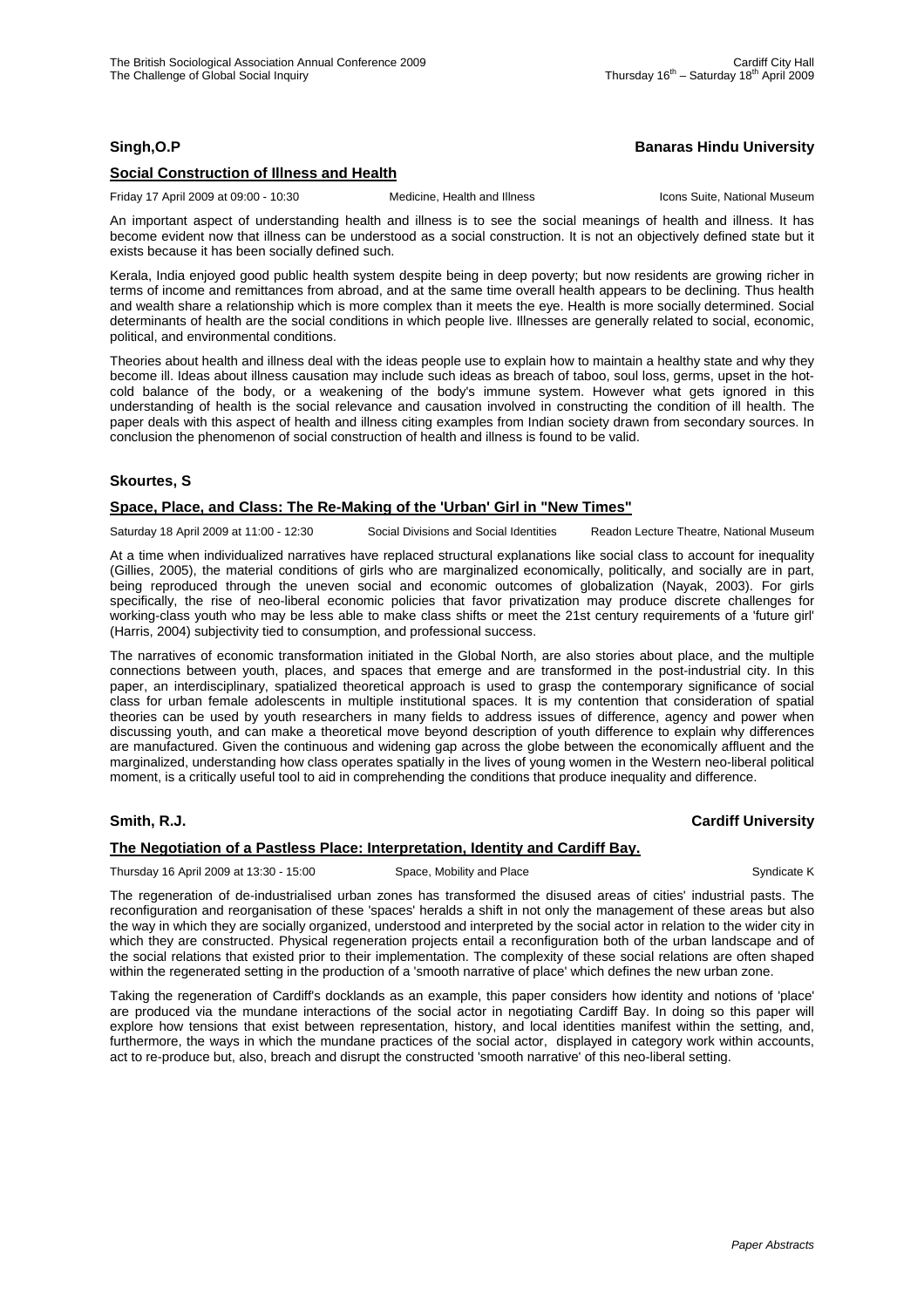## **Snee, H.**

## **"That's what gap years are all about": Worthwhile travel and self-improvement**

Thursday 16 April 2009 at 13:30 - 15:00 Consumption Consumption Consumption Syndicate G

Taking a year out to travel is an increasingly common rite of passage, and has become enshrined in the popular imagination, associated with exotic locations, adventure, backpacking and overseas volunteering. According to a review of gap year provision (Jones 2004), between 200,000 and 250,000 young people between the ages of 16 and 25 are engaged on some form of gap year, a significant proportion of which involves overseas travel. This paper utilises the new documentary source of weblogs, along with qualitative interviews, to investigate gap year consumption practices. Existing literature (Simpson 2004; Simpson 2005; Heath 2007) has suggested that taking a gap year is a way of accumulating cultural capital, either in the form of increased employability or in terms of the gains in status afforded by authentic travel. By examining how young people tell their gap year story in online journals, the paper explores: the framing of their accounts within a particular context and the consumption of a place that is away; ideas about proper travel as opposed to tourism; and the distinctions made by the 'gappers' when narrating their experiences. These anecdotes and stories offer insights into how practices are deemed to be worthwhile and how gap year travel is bound up with notions of self-improvement. The methodological and ethical issues of using resources such as weblogs for sociological research are also briefly considered.

## **Sokolov M.**

## **The strange disappearance of successful 'theory groups' from the Russian social sciences: A case study in sociology of academic dependency**

Friday 17 April 2009 at 09:00 - 10:30 Science and Technology Studies Syndicate I Syndicate I

As many important works in sociology of science demonstrated (e.g. Abbott, Collins, Mullins), the coherent intellectual statements which we call "theories" are inseparable from a form of social organization Mullins named "theory group". Following this line of reasoning, we can suppose that the wider institutional context can inhibit development of this organizational form and, conversely, stimulate emergence of other types of academic groupings which do not produce theory-like statements. This possibly explains the fact that, in spite of existence of a huge disciplinary community in Russia, no theory enjoying nation-wide renown has emerged their in the last 20 years. The types of organizations which dominate the Russian academic scene are local "schools" (shkoly) with enormous internal cohesion and strong sense of loyalty to their leaders but with marked tendency to avoid posing their distinctiveness from other "schools" in intellectual terms. It is argued that prevalence of "schools" over "theory groups" results from (1) extremely low mobility of personnel at the academic labor market; (2) scarcity of means of professional communication, dampening down "market for ideas"; (3) general economic shortage, favoring investments into empirical research rendering short-turn monetary return over more long-term investments into developing intellectual reputations. As these traits are also characteristic of many other societies, we can arguably claim that they are responsible for the phenomenon "academic dependency" theorists try to explain: how does the disciplinary "core" localized in few Western universities maintains its privileged position of producer of theory in the global division of academic labor.

## **Song, M.**

## **How do 'mixed race' young people racially identify in Britain?**

Saturday 18 April 2009 at 09:00 - 10:30 Sub-plenary - Social Divisions and Social Identities Assembly Hall

The population of the UK is becoming increasingly diverse in terms of ethnicity, race, religion, and national identity (Owen 2001). For the first time, the growth in MR people was officially recognized by the inclusion of a "mixed" group in the 2001 UK census, in which about 674,000 people were identified as 'mixed'. Demographers have identified the 'mixed' group as one of the fastest growing of all ethnic groups, estimating that by 2010 it will have increased by more than 40% (or by more than 80% by 2020) compared with 2001 (ONS). In this paper I will present some of the key findings from an ESRC funded research project on the 'ethnic options of mixed race young people in Britain'. How do 'mixed race' young people describe themselves in ethnic and racial terms, and how may their identifications vary? I will focus upon the methodological and theoretical difficulties which arise when gathering multiple measures of racial identification. Despite its growing importance in demographic terms and its entry into "official" data collection, relatively little is known about the life experiences of so-called 'mixed' people in Britain, or how different types of 'mixed race' people, such as Black/White, Asian/White, Chinese/White, and 'minority mix' individuals perceive and negotiate their 'ethnic options'.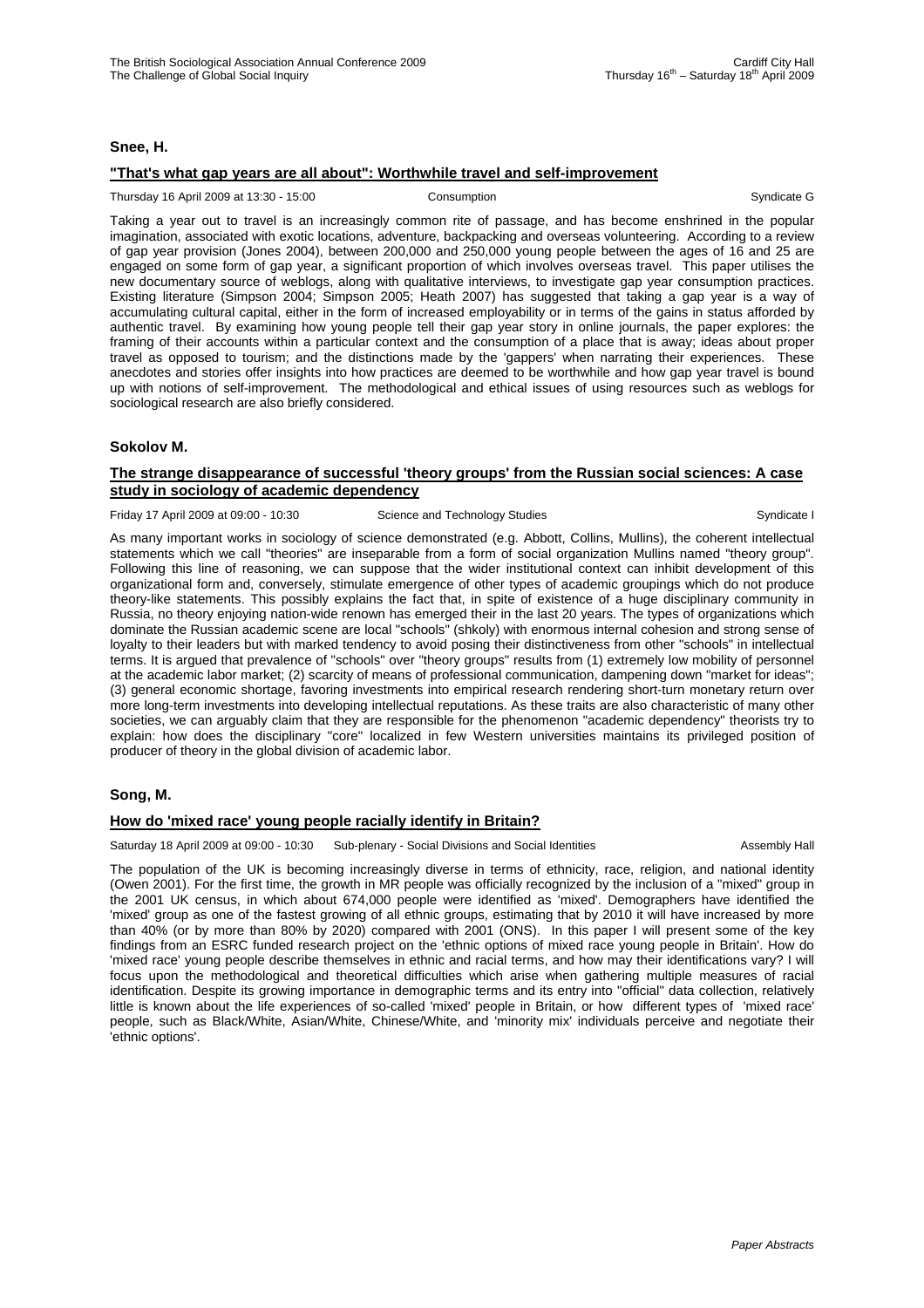# **Spurling, N. J. Lancaster University**

# **University reform and the 'private life' of sociological ideas.**

Saturday 18 April 2009 at 09:00 - 10:30 **Education** Education Syndicate C

This paper is situated within the debate on university reform in the last three decades. It takes as its starting point the frequently cited concern that changes in research funding are distorting, damaging or limiting the research social scientists undertake. The paper suggests that such perspectives offer a narrow and overly simplistic perspective on the relationship of policy to the research practice of academic sociologists, as well as implying (though never defining) a mythical 'Golden Age' in which academic ideas were 'freely' developed and could thus take their 'true form'. The paper offers an alternative perspective to these debates, recognising after Mills (2008) that disciplines have (and have always had) political economies that might be conceptualised as an interaction of 'the 4 I's': ideas, individuals, identities and institutions.

Based on in-depth interviews in sociology departments at four UK universities, the paper explores the different research pathways discussed by the participants. The interviews highlight the strong interrelationships between institutions, departmental cultures, the 'discipline' and external networks in the development of research projects. In addition, of particular interest are the different relationships that individual academics have to their ideas, for example the interaction of individuals' personal lives and past career experiences with their research topics and approach. This emphasises the importance of a further dimension -biography- in the development of sociological knowledge.

To conclude, the paper reflects on this 'thick description' of sociological research practice to consider how the effects of recent reform might be more effectively understood and critiqued.

# **Stanley, L., Dampier, H., Salter, S., Poustie, S. University of Edinburgh**

## **It's been done before! Olive Schreiner globalizing social inquiry**

Thursday 16 April 2009 at 15:30 - 17:00 Theory Theory Syndicate B Syndicate B

Globalisation is by no means a new phenomenon, with many important features rooted in capitalism in its imperial phase and taking on new dimensions around, eg, the 'scramble for Africa' c1870 to post-World War I. Some contemporary social inquiry about these developments was produced outside of and/or challenged then-existing disciplinary formations, with the analysis of feminist writer and social theorist Olive Schreiner (1855-1920) a case in point. The social inquiry Schreiner produced explored themes associated with present-day theorisations of globalisation but which predate these, doing so by using means generated by these changes themselves. Her analytic project crossed disciplinary and other writing genres and importantly included inter/national correspondences, to develop a distinctive conceptual apparatus which challenged both universalistic and localised understandings of capitalism, imperialism, labour, war, social movements... Schreiner's unpublished letters have to date been a neglected source for exploring this unfolding analysis and also the supportative feminist/socialist networks which supported it. These c7000 letters are currently being transcribed and analysed by the Olive Schreiner Letters Project, with the paper drawing on them in two respects: Firstly, to examine Schreiner's unfolding analysis of the global phenomena she was centrally concerned with as having important distinctive local manifestations and local phenomena having global aspects too, around her accounts of imperialist expansionism underpinning the South African War and of the militarism which produced and sustained WWI. Secondly, to explore the light Schreiner's letters throw on the trans-national feminist networks which sustained her radical pacifism.

# **Stephens, N.**

# **Selling in vitro meat: contested constructions of animal parenthood**

Friday 17 April 2009 at 13:30 - 15:00 Science and Technology Studies Syndicate I Syndicate I

In April 2008 the In Vitro Meat Consortium held its first meeting. The consortium identifies as "an international alliance of environmentally concerned scientists striving to facilitate the establishment of a large-scale process industry for the production of muscle tissue for human consumption". Essentially they seek to turn the techniques of tissue engineering to the production of meat; producing animal flesh in laboratories that has none but the slightest relationship to living animals and conventional models of animal rearing. This is a radical and unique intervention within the emerging tissue economies that are usually orientated towards healthcare and healing.

This paper uses the Sociology of Expectations to unpick the promissory languages used by In Vitro Meat protagonists as they construct the value of their technology within specifically nuanced political and economic landscapes. Their efforts target people with sympathy towards animal welfare and vegetarianism, environmentalism, and health food niches. While laboratory scientists are currently able to make this 'meat' they can only do so at great expense. By aligning income sources and consumers they hope to mobilise R&D capital to make tissue engineered food a marketable reality. Doing so relies upon the discursive production of biovalue; turning biological vitality into saleable produce. Employing a Science and Technology Studies framework I will make explicit the ways that such alignment activity not only poses considerable challenges to existing global economies of farming and food production, but also to popular meanings of 'natural' foodstuffs, specieshood and food provenance.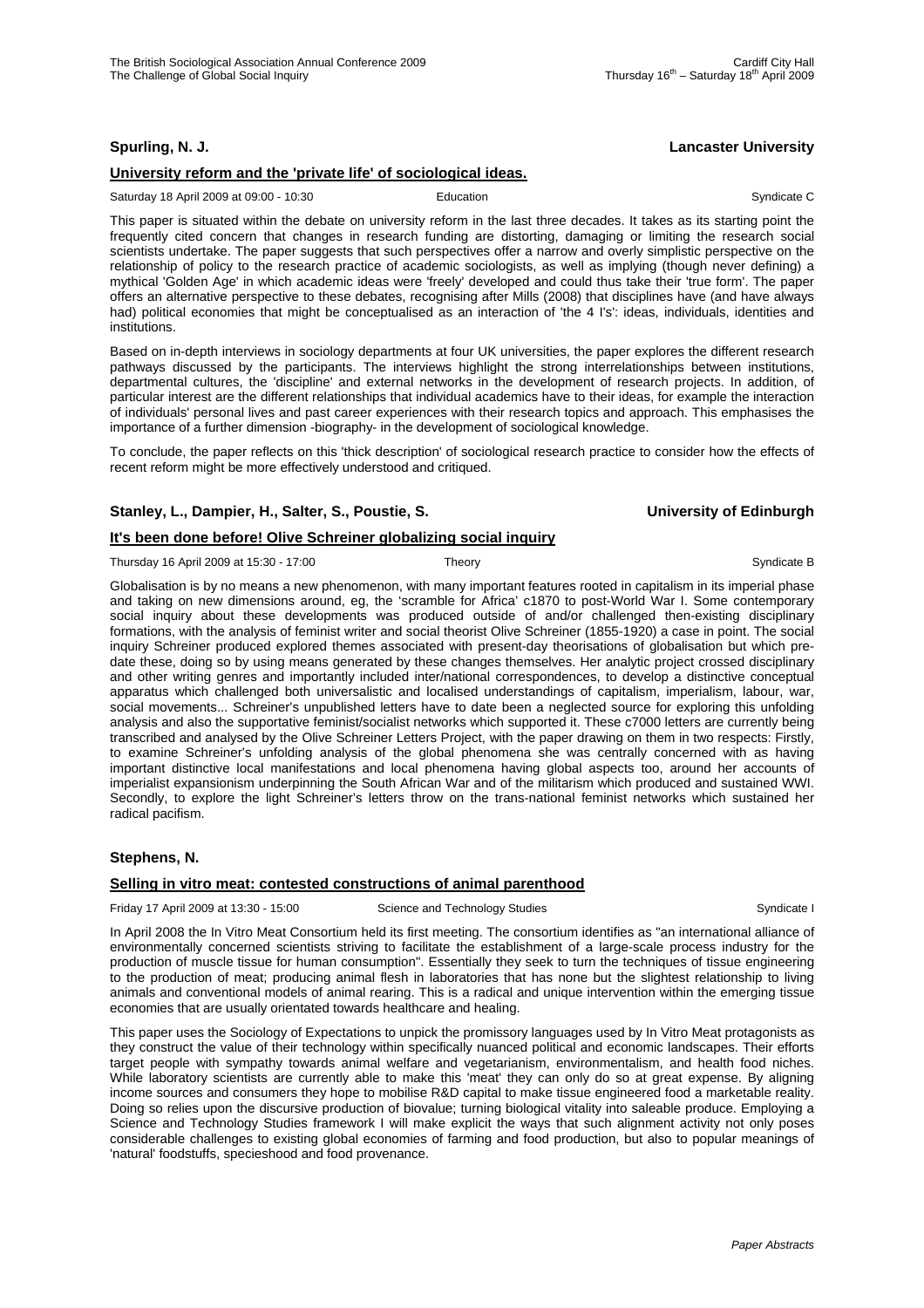#### **Stevenson, O., Plowman, L., McPake, J., The Stirling Institute of Education Stephen, C., Adey, C.**

## **"Why not ask Me?": The methodological dilemmas of carrying out research with three - and fouryear-old children about their use of toys and technology.**

Saturday 18 April 2009 at 11:00 - 12:30 Methodological Innovations Syndicate L

There is a broad consensus that children's opinions and observations must be taken seriously in the research process and much effort goes into developing methods to communicate directly with them. The tendency to prioritise methodological discussions over children's participation is arguably underpinned by justifiable concerns on how best to capture their experiences of everyday life. Yet research tends to be dominated by older children's experiences. However, we argue in this paper that a lack of engagement with younger children (three- and four-year-olds) is a missed opportunity. This paper draws on our current ESRC-funded project: "Young children learning with toys and technology at home (2008 – 2011)", in which a constellation of methods: including photo elicitation, mapping, using stickers and 'toy tours'; were employed to develop detailed case studies of fifteen households over an eighteen-month period. This paper presents insights into our justification for, and initial evaluation of, the different data collection methods employed and claims that these approaches have provided data on play, learning and technology in the everyday lives of three- and four-year-old children that would be inaccessible if we relied solely on caregivers or siblings as sources. By enabling the young children in this study to reveal their attitudes and experiences in a multiplicity of ways, they allow us to build a more complex picture of their life-worlds.

### **Stewart, F. University of Stirling**

## **Siren songs of the counter culture: religious identity formation among Straight Edge adherents.**

Friday 17 April 2009 at 15:30 - 17:00 **Religion** Religion **Religion** Syndicate H

Religious is perhaps not the most immediate word one would think of when encountering or researching the Punk culture. However, when researching the Punk subculture of Straight Edge, one finds that, although implicit, religious is one of the key components within the construction of identity and lifestyle of these young people. Straight Edge began in 1981 as a song by hardcore punk band Minor Threat; it quickly became an epoch that has since grown to a worldwide subculture. While retaining aspects of the hardcore punk that they felt engendered a positive identity and self -esteem, they rejected others and forged a new identity that has religion, or rather spirituality at its core, albeit implicitly.This implicit spiritual identity differs from that which preceded it, whilst relying on certain aspects of traditional religious identity formation. It is predicated upon notions of individuality and authenticity rather than meta-narratives and future gain. It is deeply enmeshed within popular culture, analogous with the rise of the ordinary within religion. Finally, it is generational, with many adherents being from the ubiquitous 'Generation X'. This is evidenced in the search for meaning having more value than finding said meaning. This paper will facilitate a deeper and more wide-ranging awareness and appreciation of how the young people within the Straight Edge subculture view traditional religious instuitions, their own religious and spiritual needs and desires and how best this can be achieved while remaining true to their identity, personhood and values within an ever changing and secularised society.

## **Stewart, K., Cole, M. University of Bristol**

### **Reel animals: learning omnivory and affection in children's films.**

Friday 17 April 2009 at 11:00 - 12:30 Open 2 Syndicate A

Nonhuman animals are almost ubiquitous in children's stories, and the enduring emotional response to film events such as the death of Bambi's mother suggest that although children may recognise that the event is not real, they are still reluctant to let go of the fantasy. The recognition of nonhuman animals as subjects in children's film is commonplace and powerful. Children often form affective relationships with fictional and nonfictional animals, spontaneously empathize with them and display a distaste or revulsion for meat, and the violence inherent in its production, when they first learn its origin (Amato & Partridge, 1989; Fiddes, 1991). Recognising the subjectivity of some animals (e.g. cats) is unproblematic and encouraged; for other animals (e.g. rabbits) it is ambiguous; while for other animals (e.g. pigs, chickens, cows, fishes) it is threatening: refusing meat is a challenge to what are still 'normal' eating habits, and an important part of parenting is the socialisation of those 'normal' habits. The way animals are represented in children's film helps maintain and reflect two conflicting messages - firstly that animals should be protected, and / but secondly that meat eating is acceptable and normal. Learning this contradictory message is an important part of learning omnivory. In this paper we explore how narrative traditions in children's films relating to nonhuman animals contribute to a food socialisation process whereby children learn to conceptually distance animals they have an emotional-ethical bond with, from animals they eat.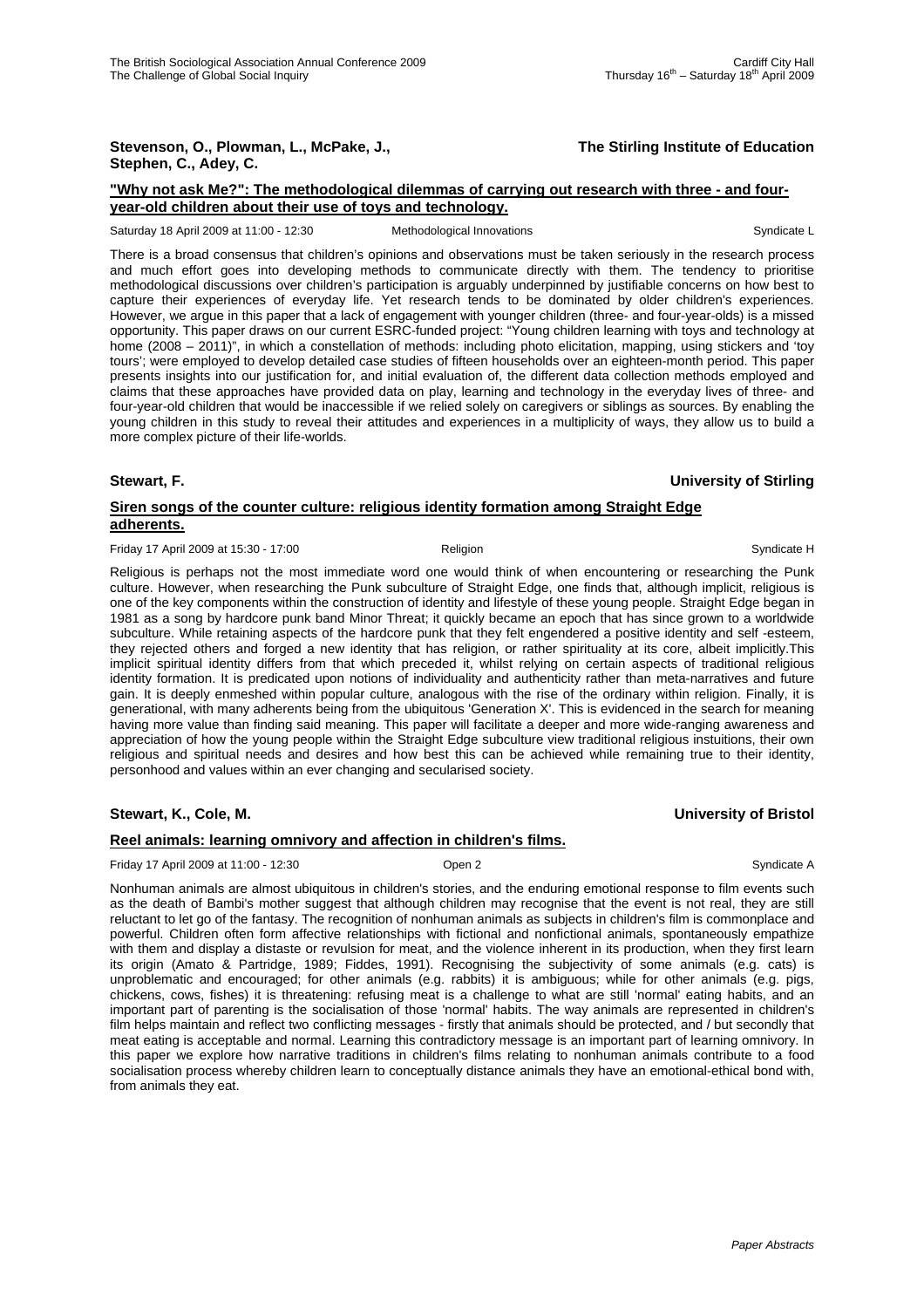## **Stingle, A. Pompeii Project**

## **The Crisis of the Biological Citizen: ADHD as an Assemblage for the Early 21st century**

Friday 17 April 2009 at 09:00 - 10:30 Medicine, Health and Illness Icons Suite, National Museum

I explore the Human Condition with ADHD as an Assemblage between experiment and education in historic and current discourses of science and in lay-culture. This describes a genealogy of the ideas of the "normal human condition" and its pathologies in efficiency and attention within the history of psychophysics, experimental and industrial psychology, their dissemination in public, science and laymen-expert discourses on behavioral disorders and the quality of life, and an exploration of the potential of translations between the languages of different scientific cultures on normalcy, pathology, experiment and treatment. The reductionist vernacular of current discourses in popular sciences and many expert circles has run into dead-ends and researchers have turned to the exploration of older conceptual frames such as William James, Fritz Heider or Phenomenology, and others seek the insight of other health cultures. This presentation will explore ADHD as an Assemblage that represents this crisis and its potential resolutions.

## **Storme, M.L. VARADI Institut**

## **Space and places trapped in webs**

Saturday 18 April 2009 at 11:00 - 12:30 Space, Mobility and Place Syndicate K Syndicate K

Ubiquity, instantaneity and the abolition of distances are some of the ideas currently held about networks. Any kind of network, not only physical infrastructures which link one place to another, one group to another and enabling personal mobility: but also virtual networks.

What can the multiplication of networks offer our societies? Do we have something to fear or on the contrary do they give us something to hope for? These questions form the basis of our research.

The first hypothesis we propose to confirm or deny, derives from Geopolitical studies and N. Gershenfeld's concerns about the control of the individual by communication and information media. We now suggest that the future of our networks will depend on the bifurcations we are able to make them take and, to a great extent, the choices will rely on our present representations of networks.

Using a geographical approach and knowledge, we will focus on the mental and collective representations of spatial and virtual networks. We intend to define a theoretical frame of operational concepts (step 1) that will lead to a better understanding of the networks increasing consequences for societies throughout the 21st century. Nevertheless, starting to answer our question, we shall enter in the field of world's complexity, so as to answer M. Castells'call and bring our "modest contribution to a necessarily collective, analytical effort… aimed at understanding our new world on the basis of available evidence and exploratory theory".

### **Straw, D. Leicester University**

## **The Counterpoint of Consciousness: A Phenomenological Enhancement for Human Rights Sociology**

Thursday 16 April 2009 at 11:00 - 12:30 Theory Theory Syndicate B Syndicate B

Human rights sociology has typically sought its foundation in a universal counterpoint to cultural relativism. This has been developed either from the vulnerability of the human body, or the satisfaction of basic needs in society. The contrast in perspective has led to a conflict of claims regarding the importance of particular emotions. Either 'positive' emotions such as sympathy and compassion, or 'negative' emotions such as resentment and hatred have been implicated. This paper attempts to reconcile and develop the two positions through the adaptation of a phenomenological theory present in the sociology of emotion. Consequently, while bound by a shared character, humanity is argued as also united in a relatively new endeavour. This is made clear in the attempt to globally assimilate the distinctive social character of human rights belief.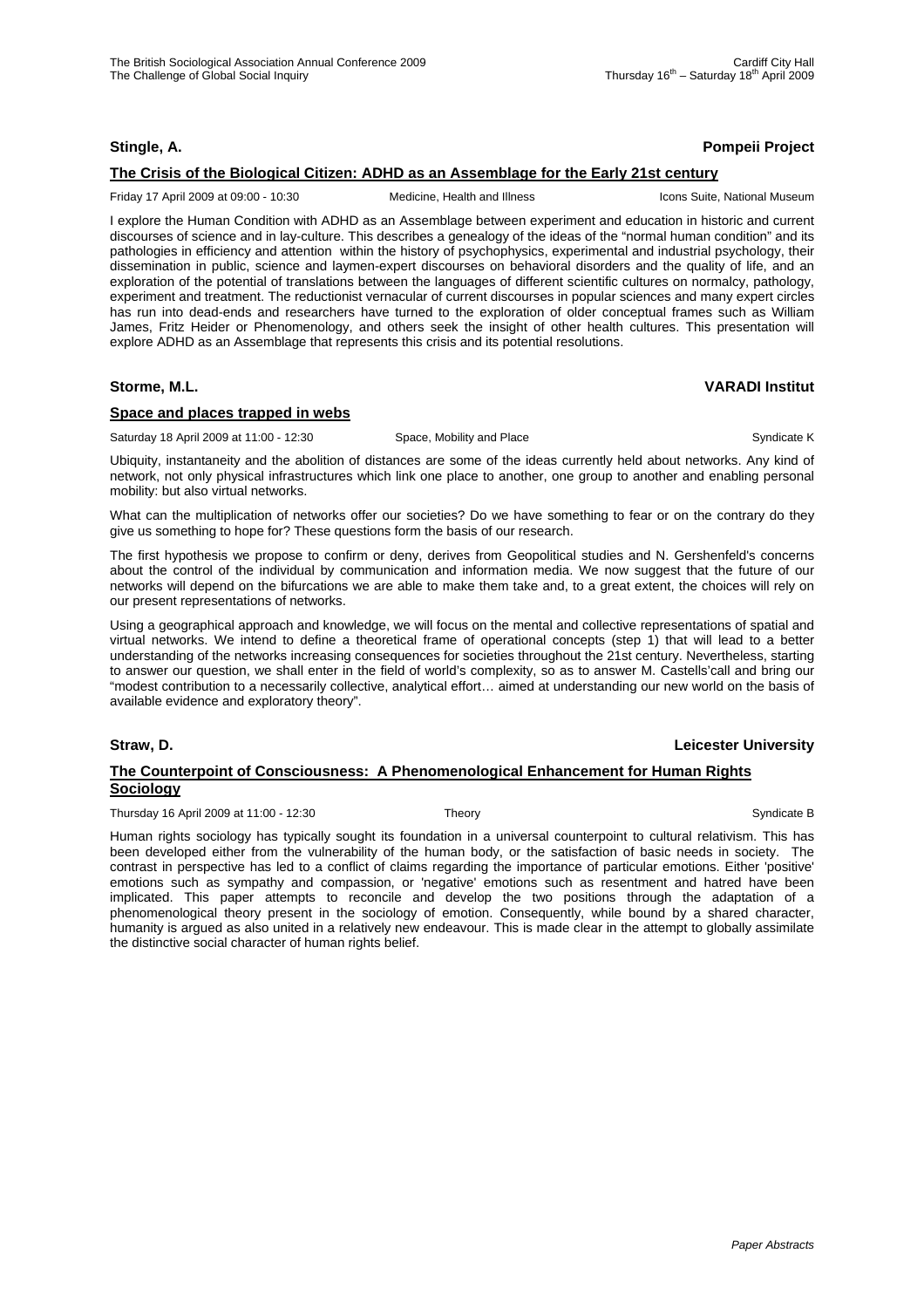## **Suen, Y.T. University of Oxford**

## **Changing Gender Differences in Old Age - Self-Reported Health in UK**

#### Friday 17 April 2009 at 09:00 - 10:30 Open Syndicate J

This study examines the changing gender differences in self-reported health in old age in the UK from the 1970s to 2000s. Using the General Household Survey time-series data, this paper explores the changes in self-reported health for men and women aged 65 and over through cohorts and historical time. It is found that while there was significant gender difference in reporting poor health for those born between 1880 and 1920, the difference was not observed for those born between 1921 and 1940. It is also found that compared to the 1970s and 1980s, gender difference in reporting poor health in old age decreased in the 1990s and diminished to a negligible level in the 2000s. The results challenge the conventional understanding of comparative disadvantage of older women in the literature and it is concluded that historical timing plays an important role in the relationship between gender and ageing.

## **Sugden, J. University of Brighton**

## **Pragmatic Realism and a Human Rights Approach to Sport Intervention in Divided**

#### Saturday 18 April 2009 at 11:00 - 12:30 **Open** Communicate J Syndicate J Syndicate J Syndicate J

This paper addresses the vexed question of what, if any, is the value of sport to processes of peace and reconciliation? After introducing the largely rhetorical arguments for and against the value of using sport as a vehicle to promote peace building in divided societies, the paper goes on to make a more detailed and forensic examination of the evidence based on firstly the role played by sport in South Africa before and after apartheid and secondly drawing upon the authors own experiences garnered over more than two decades of conducting research and leading sport-based intervention initiatives in Northern Ireland and Israel. On the basis of this, the paper argues that under carefully managed circumstances sport can make a positive if modest contribution to peace building and that the mobilisation of an engaged sociological imagination in the context of a broader human rights agenda is central to this contribution. In this regard the paper shows how the authors own sociological imagination has been influenced by his engagement in sportbased community relations work and how, in turn his engagement with this work has influenced his sociological imagination The paper concludes by presenting a model illustrating the sociologically informed circumstances under which sport can make a difference.

## **Surridge, P. University of Bristol**

### **Education and Liberalism: Pursuing the link**

Saturday 18th April 2009 at 15:00 - 16:30 **Education** Education Syndicate C

It is an often cited finding of social science research that greater education (as measured by years of schooling ro achieved qualifications) is related to greater liberalism and tolerance in social attitudes. However, whilst the finding itself is rarely contested, there is little agreement about the underlying mechanism which produces this relationship. This paper sets out to test alternative theories of the source of this relationship, using a wide range of quantitative secondary data sources. The paper is particularly concerned with those mechanisms which fall under the 'direct effects' model of the relationship between education and liberalism, that is those theories which argue there is something about increased education per se which produces greater liberalism as opposed to the 'allocation effects' models which suggest that the effect is largely a spurious one brought about by the distribution of those with higher educational experiences in social space. Stubager (2008) identifies three key varieties of the 'direct effects' models; a 'psychodynamic' model, a 'socialisation' model and a 'cognitive' model. In addition, the paper also considers whether reconceptualising education as 'cultural capital' (following Bourdieu) provides additional insights into the education-liberalism link. These alternative theoretical models are scrutinised using data from longitudinal studies in the UK, the National Child Development Study, the 1970 Birth Cohort Study and the British Household Panel Study.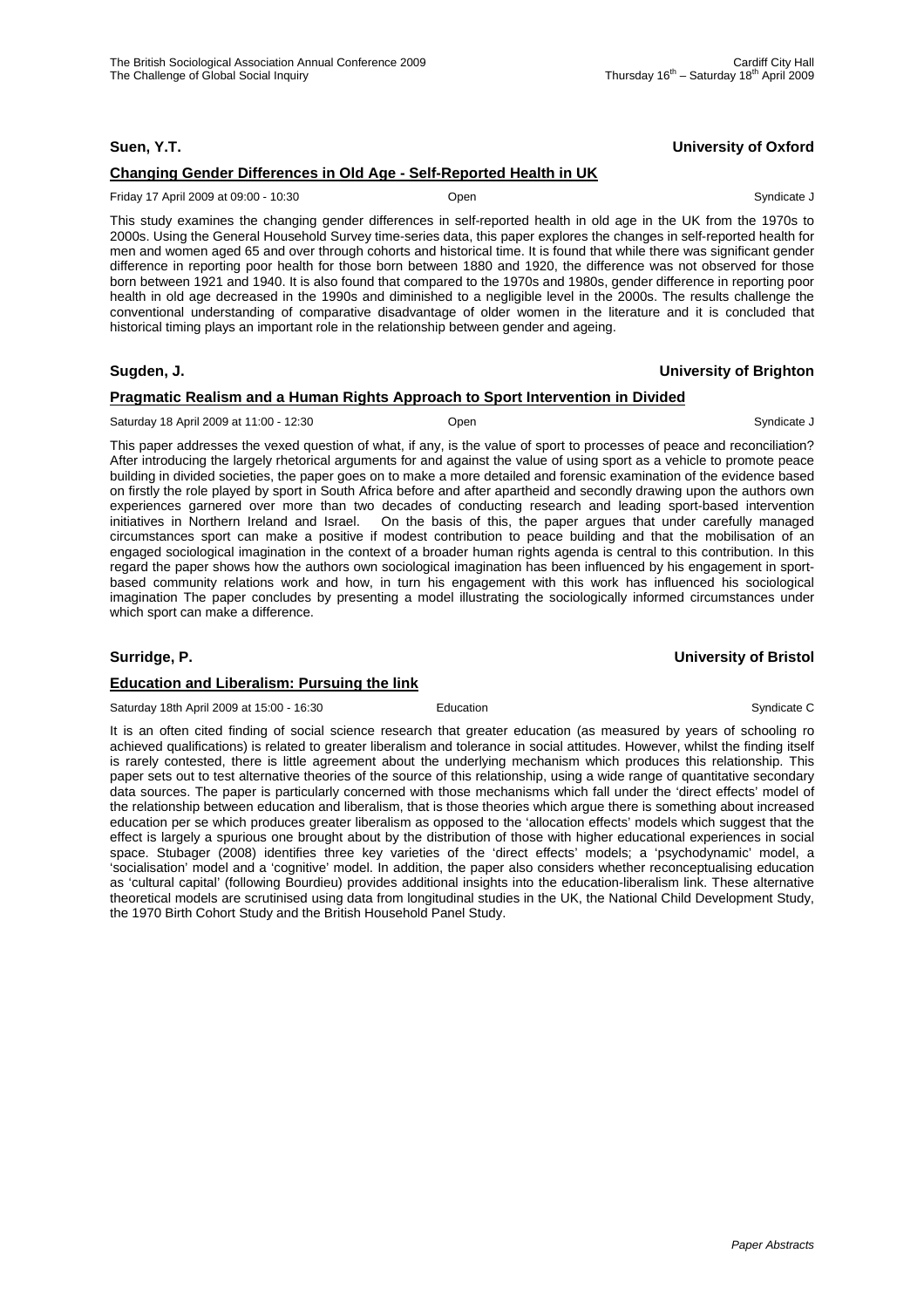## **Swain, P. K.**

## **Reconstituting Social Identity: One Step Forward and Two Steps Backward**

Saturday 18th April 2009 at 15:00 - 16:30 Economy and Society 2 Syndicate G

Caste, the unique basis of social hierarchy in India, has always been at the centre stage of social, political, cultural as well as academic life and so is the room for social mobility that the caste-system offers. Post independence reservations (in jobs, educational institutions, electorates, etc) were introduced on the basic premise that the socially and culturally backward sections- the scheduled castes (SCs) and scheduled tribes (STs) were distinctively the stigmatized community that suffered social discrimination in India. Reservations as a policy of positive discrimination needed to be exceptional and self-destructive. By providing caste-based reservations, however, it was implicit that if society ceased to discriminate, reservations could be abolished. Unfortunately, reservations remained as one of the administrative measures of social justice and yet another means for vote bank politics.

The recent agitation of gujjars in Rajasthan (a state in Western India) for getting themselves the status of scheduled tribe has unleashed the phenomenon of reconstructing the content of social identity, turning the dream of reservations for the supposedly underprivileged into a nightmare. What this protest has done is to make a mockery of the functional division of societies India, upsetting the constitutional categorizations designed by the state to implement the affirmative actions in ways few could have predicted. The paper attempts to understand this paradox of reverse social mobility and reconstitution of social identity against the judicial/constitutional categorization made by the state for affirmative action.

### **Sweetman, P. University of Southampton**

## **Offering recognition? Why issues of anonymity and identification should not necessarily be seen as a problem for visual research**

Thursday 16 April 2009 at 13:30 - 15:00 Methodological Innovations **Syndicate L** Syndicate L

Anonymity and/or confidentiality are frequently regarded as a sine qua non of ethical research, and visual methods, because of the scope they offer for identifying research subjects, locations, etc, are often regarded as particularly or necessarily problematic in this regard. Ways around this difficulty include strategies such as not showing people's faces, making sure that shots of locations do not contain people and so on. These strategies are replete with their own difficulties however – ethical as well as practical - and we should also question the assumption that anonymity and/or confidentiality are necessarily required.

Instead we should acknowledge that one of the things that sociology can offer is a form of recognition, that this itself can be regarded as a positive part of the research process, and that visual methods – rather than being viewed as inherently problematic – can instead be seen as particularly helpful in this regard. Acknowledging the potential for an ethics of recognition also means acknowledging the dangers of a one-size-fits-all approach to questions of research ethics, and the important possibilities that alternative ethical positions can afford.

## **Tamari,T Nottingham Trent University**

## **Reform of Everyday Life and Consumer Culture in the Early 20th Japan**

Friday 17 April 2009 at 15:30 - 17:00 Consumption Consumption Consumption Syndicate G

The aim of this paper is to analyse the context of the emergence of the aestheticization of everyday life in terms of consumption and the exploration of lifestyles in the early 20<sup>th</sup> century Japan. The 'Greater Taisho Era', from 1900-1930, was the phase in Japan of the development of '*kindai seikatsu*' (近代生活, modern lifestyle) suggesting a new or reformed way of life and '*bunka seikatsu*' (文化生活, cultural living) suggesting a more stylish, rational and efficient way of life. 'Modern lifestyles' and 'cultured living' were both produced for and demanded by the new middle class, who began to focus more on the enjoyment of 'aesthetic pleasures' and a more 'stylised' everyday life. Although for women the new consumer culture was generally more of a dream than a reality, it offered a redefinition of the home as an aestheticized and pleasurable space to live and work in. This involved a redefinition of family life for the new living spaces. In the Japanese case the dynamics of consumer culture were caught up between the intentions of business entrepreneurs (who founded department stores and women's magazines) and the reform of everyday life movement (a government-led project). It can be argued that the government efforts to encourage saving through thrift campaigns did not threaten consumer culture, but became incorporated, as careful saving and planned purchasing went together.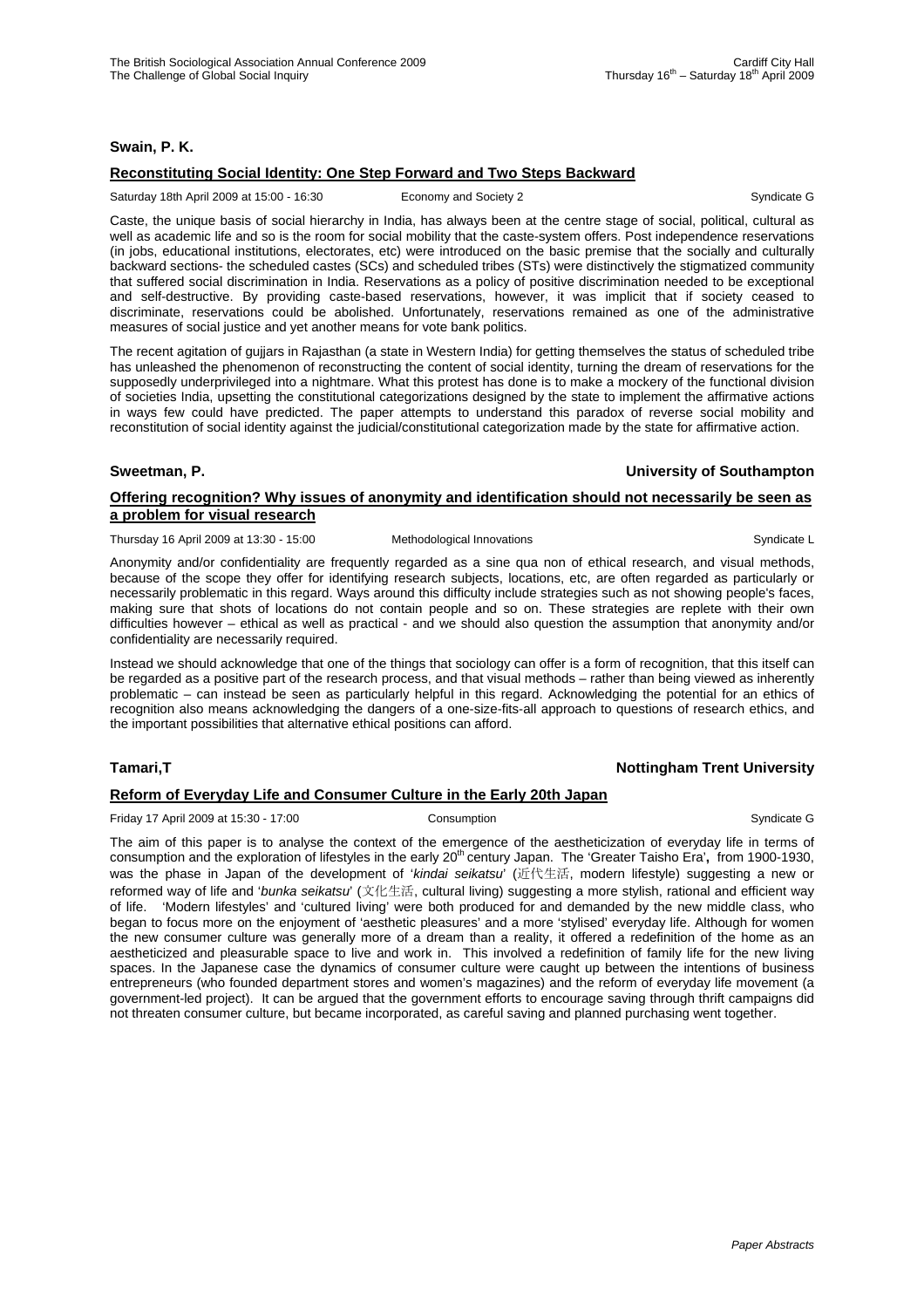## **Tanulku, B.**

## **5th Levent in Suburban Istanbul**

Saturday 18 April 2009 at 11:00 - 12:30 Space, Mobility and Place Syndicate K Syndicate K

In this presentation I will explain suburban change by looking at two gated communities built in different locations of Istanbul. In the literature, gated communities are mostly associated to the privatisation of public space (Blakely and Snyder, 1997) and spatial fragmentation (Caldeira, 2000). In the literature in Turkey, gated communities are considered as a part of suburban expansion (Ayata, 2002; Bali, 2004; Danis, 2001; Kurtulus, 2005). Most of these studies are based on single case studies (Ayata, 2002; Danis, 2001; Genis, 2007).However, in the last years a group of researchers argue that gated communities are parts of larger context such as Salcedo and Torres (2004) and Sabatini and Salcedo (2007) who look at the effect of gated communities on the poor in Santiago. On the basis of this framework, my research looks at gated communities at a larger level to analyse their interactions with the outside world.Due to the emergence of gated communities, the two suburban regions in Istanbul, Gorturk and Omerli have transformed from a village into a town. There are different actors in this process such as developer companies, town municipalities, local people, and residents of gated communities. Based on the semi-structured in-depth interviews with two groups of participants and other forms of data such as visuals and documents, I analyse the relations between these groups and argue that there are economic, demographic and cultural changes brought by gated communities to nearby towns.

## **Tarr, J., Thomas, H.**

### **Mapping embodiment: representing pain and injury in dancers**

Saturday 18th April 2009 at 15:00 - 16:30 Methodological Innovations Communicate L

This paper presents the findings of an AHRC grant titled 'Pain and Injury in a Cultural Context: Dancers' Embodied Understandings and Visual Mapping.' The research examined how contemporary dancers make sense of their experiences of pain and injury and distinguish between them, and the consequences this has for their bodies and careers. It used a mixed methodology involving surveys, semi-structured interviews, videotaping, and a 3D body scanning and mapping process developed specifically for the research.

The paper will focus on the methodological aspects of this project and on the relationship between the different types of data. The research found key differences between the data gained from surveys and that emerging from interviewing and the body mapping process, and at various stages of the research encounter 'pain' and 'injury' were often defined in different ways by participants. This not only points to the complexity of these terms in the context of professional dance but also to the difficulties of capturing embodied experiences such as pain in a research context. In particular, this paper will discuss the use of the body mapping process and the insights and challenges it provided for the research in relation to this problem of 'mapping embodiment'.

### **Graduate employability in the knowledge based economy.**

Thursday 16 April 2009 at 15:30 - 17:00 Economy and Society Syndicate D Syndicate D

As Western advanced economies are increasingly dependent on global forces of capital and labour, it is believed that the value of education will become of greater importance for individuals and nationals alike to foster prosperity. Individuals are encouraged but also expected to raise their employability by investing in education. Skill formation is foremost seen as an economic investment. Little attention is given to who obtains which skills or credentials and why. Little attention is likewise given to positional conflict in the competition for skilled jobs and what individuals do to gain competitive advantage over others in the labour market. The study compares how university students in Britain and the Netherlands view the value of higher education, credentials, skills and work. How do students manage their employability within higher education and as they enter the labour market? The study is based on 60 semi-structured interviews with university students from three different courses (business studies, history and engineering) in both countries. The paper focuses on the relationship between national structures of higher education and labour market, and students' perceptions of what makes them more employable and the 'rules' of the graduate labour market. It will review some of the outcomes of they study. I will also reflect on what the findings can reveal about the sociological significance of these institutional contexts wherein students interpret the positional competition for jobs and value of skills and credentials.

## **Tholen, G. Cardiff University**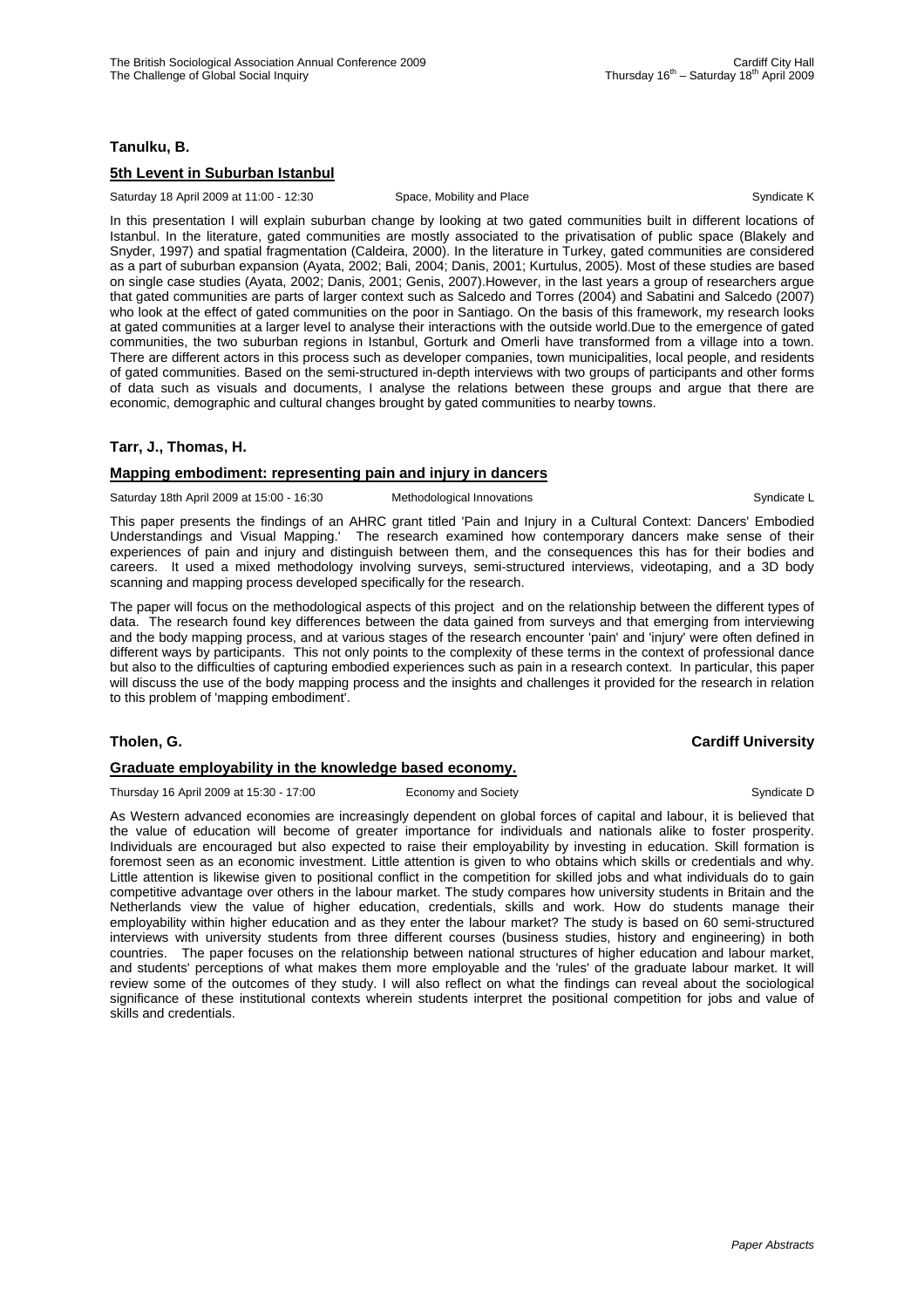## **Thomson, R., Kehily, M. J., Hadffield, L., Sharpe, S.**

#### **Claiming intergenerational inheritance: New mothers and the re-making of continuity and change**

Saturday 18th April 2009 at 15:00 - 16:30 Generations and the lifecourse Syndicate E

Birth is an intergenerational act, resulting in an intensive traffic of conscious and unconscious meaning within a family - a moment when daughters 'come into focus', siblings relationships are revitalized and mothers are rediscovered in one's own embodiment. This paper presents findings from an ongoing ESRC funded study of the transition to motherhood that combines an intergenerational and longitudinal design. Drawing on a diverse sample of 62 expectant mothers we map the ways that mothers-to-be position themselves in relation to their own mothers in terms of identifications and disidentifications. The resulting intergenerational claims are characterised in terms of bodily inheritance (in areas as infertility, ease or difficulty with birth and breastfeeding), biographical inheritance (the identification of role models for both working and 'stay at home' mothering), and cultural inheritance (expressed through shared values concerning parenting and personal appearance). From a subsample of 12 family case studies that include interviews with grandmothers we developed more complex understandings of intergenerational processes, narrated from different positions within a wider constellation. This data enables us see how identities and practices formed in opposition, may in fact secure continuities in changing historical conditions. By focusing on the dynamic flow of families in time it becomes possible to understand how reinvention is a necessary expression of continuity, complicating the simplistic conceptions of social change implicit in theories of individualization and detraditionalisation.

### **Tinkler, P. University of Manchester**

### **Timely research**

Thursday 16 April 2009 at 13:30 - 15:00 Methodological Innovations **Syndicate L** Syndicate L

My contribution to the panel discussion will focus on three points that can be broadly described as temporal.

1. With regard to visual technologies and visual culture I want to make a case for more attention to be paid to how the experience (accumulated over time) and everyday practices of research participants shape the ways they engage with research that employs visual methods.

2. Currently visual methods are under-used as a means to explore temporal issues. Visual methods could and should be developed further to facilitate forms of social inquiry concerned with history, biography, change and memory.

3. Visual methods, like other methods, have temporal dimensions and dynamics; these are frequently neglected. One example of this oversight is the role of memory in interviews that use photographs.

### **Tjora, A., Scambler, G.**

### **Subtle ties: Communal awareness in the urban cafe**

Friday 17 April 2009 at 13:30 - 15:00 Space, Mobility and Place Syndicate K Syndicate K

There is a growing use of coffee shops and cafes in urban areas, not only as meeting places, but also for being by oneself reading the newspaper or doing work. In this paper, we explore why people would spend time in these public places to be alone. On basis of observation and interviews of café customers in Trondheim, Oslo and London, we draw on concepts from Granovetter's classical work within network sociology (Granovetter 1973), as well as so-called workplace studies (Luff et al. 2000), to develop the notion of subtle ties. Within the sociology of economics, Granovetter puts emphasis on how weak ties enable access to potential resources within distant networks, and possibly resources in very different areas than those available through strong social ties. One of Granovetter's arguments is that weak ties demand low investments in maintenance. We also apply concepts from workplace studies, such as participation frameworks (Suchman 1996) and legitimate peripheral participation (Lave and Wenger 1991), to construct the concept of communal awareness. Without explicitly communicating, but rather on basis of peripheral recognition and acknowledgement, subtle ties are developed between regular café guests. We analyse in this paper how a communal awareness, by which recognition, routine and identification are resources that are made available, is developed by such ties.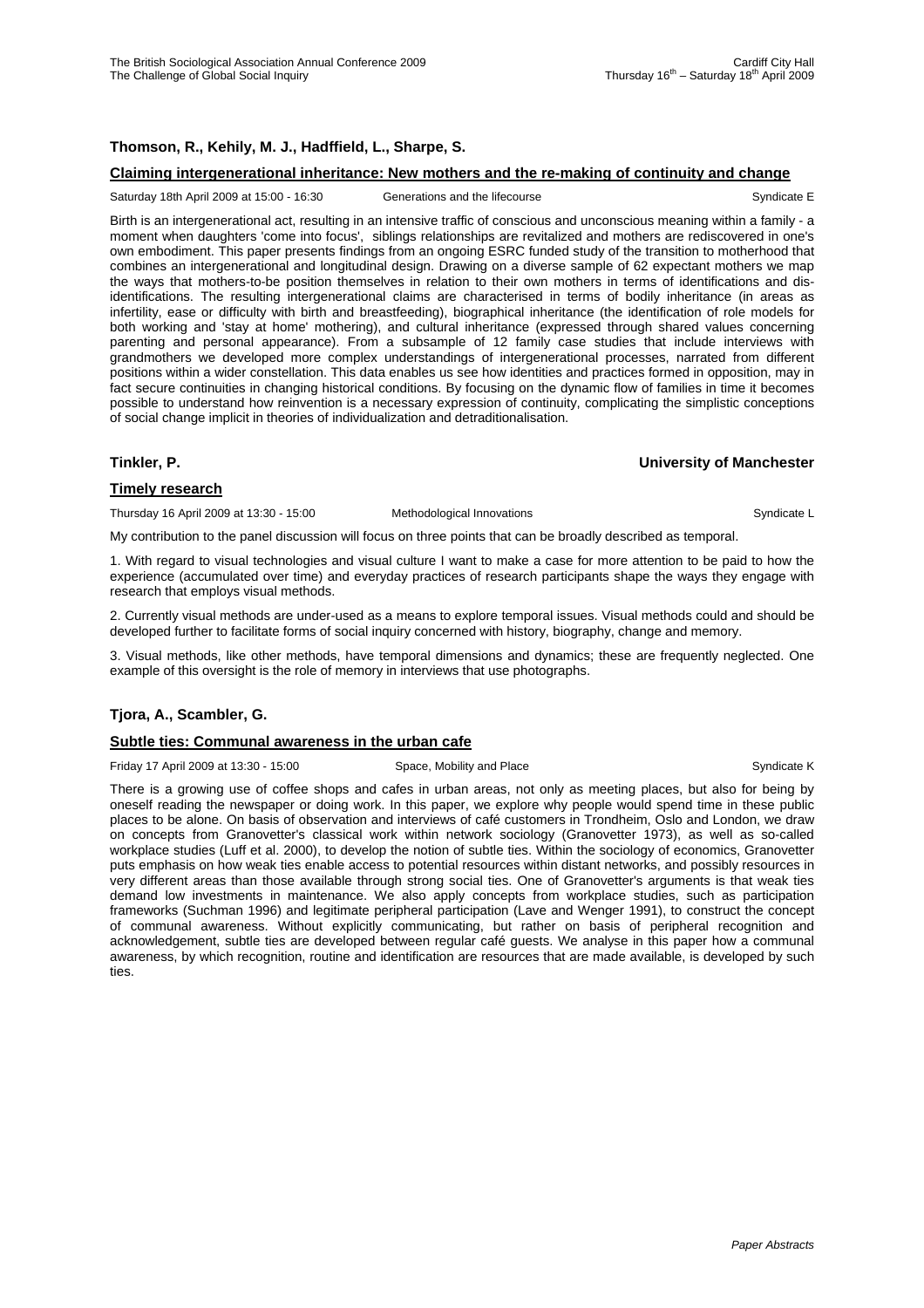## **Tomasson, J. Lancaster University**

## **Making Things 'Simple': Temporality, Home Life and Heat-Storage Cookers**

Thursday 16 April 2009 at 11:00 - 12:30 Consumption Consumption Syndicate G

Over the past several decades many authors have commented, both positively and negatively, on the time-saving abilities of domestic technologies and their connection to everyday social practices. One such technology so far neglected within the social sciences, however, has been the heat-storage cooker, more commonly known under the brand names of 'Aga' or 'Rayburn'.

First introduced into the British marketplace in 1929, heat-storage cookers have come to hold an esteemed position within the discourse of 'traditional' English countryside living. Made out of cast-iron and lacking a method of incremental temperature adjustment, these ranges are often portrayed by their manufacturers as making life "simple and stress-free" (Aga Corporation 2006). But what exactly does 'simple' mean and how might the cooker enable this?

Based on field work drawing from a practice-based theoretical approach, this paper explores how Agas and Rayburns make things 'simple' by altering the temporal routines of their owners. It argues that in addition to acknowledging the potential of the cookers as signifiers of the 'rural idyll', attention should also be paid into understanding how the cookers script users' behaviours. I propose that the design features of such cookers (i.e. their 'always-already-on' functionality and lack of precise temperature controls) facilitate the perception of both saving time and of slowing down the pace of life. Thus, even as the cooker's design continues to evolve to meet the ever-changing demands of consumers, it is the practices surrounding the cooker which help to sustain its label as 'traditional'.

## **Tomlinson, A. University of Brighton**

## **Creating the global commodity: From European Cup to UEFA Champions League**

Saturday 18 April 2009 at 11:00 - 12:30 Copen Copen Syndicate J Syndicate J

The growth of multi-media and digital forms of broadcasting has transformed the landscape of the sport media and generated new modes of consumption, radicalizing the time-shifting innovations of the VCR age and undermining the hegemony of exclusive 'live' coverage of the sporting event. In the international media marketplace, the UEFA Champions League (UCL) is claimed as the only frequently scheduled football event that continues to increase its broadcast coverage viewing figures. In this paper, analysis of the UCL is preceded by a review of the model of the European Cup in its classic form from the 1955/6 season to the 1990/1 season. The UCL model is then reviewed, 16 years from its formation, in relation to its conception as a blueprint for the revitalisation of the European Cup, its impact upon the media marketplace and European football's political economy, market adaptations of the inaugural model, and its projections for its latest economic and programming cycle. The significance of this transformation is considered in relation to the changing political economy of international sport, the geopolitics of European football governance, the commodification of the sporting event, and the articulation of new post-Cold War European identities. The paper draws upon exclusive interviews with the marketing and football-administration pioneers whose brainchild the UCL was, market data from the sport industry itself, and documentary sources in UEFA's archive.

### **Tomlinson, A., Bairner, A., Burdsey, D., Carter, T., Dart, J., C. Eq. 3. Intersity of Brighton Lusted, J., Rowe, D., Sugden, J.**

#### **'The role of the critical sport/leisure academic'; and 'Global questions and issues: Governance, markets, identity'.**

| Saturday 18 April 2009 at 09:00 - 10:30 | Open | Svndicate J |
|-----------------------------------------|------|-------------|
|                                         |      |             |

Sport and leisure are spheres of major policy making as well as barometers off global consumption. In these two seminar sessions, stimulated by the Sport, and Leisure & Recreation, Study Groups, the role of critical work on sport and leisure is examined, and studies of global governance, markets and identities are presented. The content of the two sessions is as follows: 'The role of the critical sport/leisure academic' - David Rowe (Western Sydney), 'Lion's den and media bites: Considering the practising public critical sports academic'; Alan Bairner (Loughborough), 'Sport intellectuals and public debate: Obstacles and opportunities'; John Sugden (Brighton), 'Pragmatic realism and the Human Rights approach to sport intervention in divided societies'; Jim Lusted (Lincoln), 'Serving two masters: Research and critical policy analysis in local football'.'Global questions and issues: Governance, markets, identity' - Jonathan Dart (Leeds Trinity and All Saints), 'Athletes and social networking'; Alan Tomlinson (Brighton), 'Creating the global commodity: From European Cup to UEFA Champions League'; Thomas F. Carter (Brighton), 'On labour and mobilities: The visibility, concealment, liberty and constraint of transnational labour in the global sport industry'; Dan Burdsey (Brighton), 'Obscured by the sight screen: English cricket, British Asian identities and colour-blind racism'.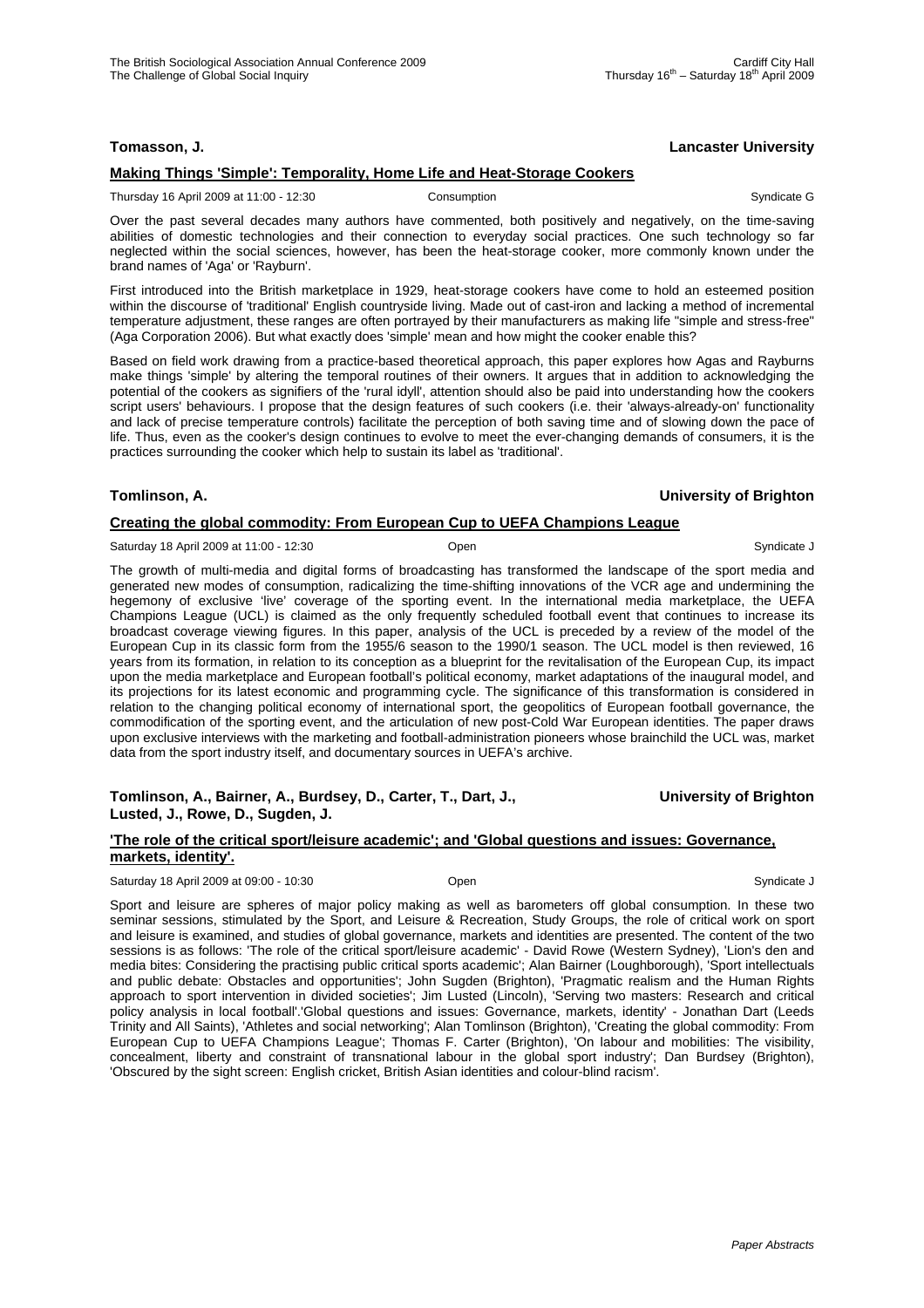## **Tomomitsu-Tomasson, J. Lancaster University**

## **From Raw Data to 3D Animation: Practices of Image Reconstruction at the Nano Scale**

Thursday 16 April 2009 at 11:00 - 12:30 Science and Technology Studies Syndicate I Syndicate I

Recent scholarship in science and technology studies (STS) has demonstrated the inseparability of subject/object in practices of representation, as well as the ways in which bodily enactment participates in the localized production and understanding of digital objects in scientific imaging. While it would seem that digital data lacks material tactility, various STS studies show how visibility is produced in and through such acts as gesture or corporeal involvement with the computer screen, further contributing to debates about the shifting dynamics of agency. This paper builds upon this theoretical terrain by exploring the relationship between the material and the visual within practices of visualization at the nano scale. Drawing from ethnographic field work at the Lancaster Environment Centre in 2008, the paper will outline a case study based on observing how microscopic scans are transformed into a three dimensional animated object. The aim is to show how 'making visible' through the various stages of reconstruction is not a question of *who* or *what* is doing the imaging, but rather about how visibility emerges in and through entangled sets of material discursive practice.

## **Truninger, M., Day, G., Hounsome, B., Hounsome, N., Edrward-Jones, G.**

#### **Meanings of Freshness of Fruit and Vegetables:between Consumers' Plurality and Supermarkets Standardization**

Thursday 16 April 2009 at 15:30 - 17:00 Consumption Consumption Syndicate G

Freshness is an important attribute when assessing food quality and it is often associated with quality meanings of local foods in the UK (Weatherall et al, 2003). Supermarkets use their own quality standards to assess the edibility, safety and marketability of fruit and vegetables. The main objective of the paper is to identify the differences between supermarket's understandings of quality, in which 'freshness' is paramount, and the multiple understandings of freshness and quality among consumers. Tensions between the two sets of meanings are identified in both quantitative and qualitative information collected via a survey of urban consumers in the UK, 50 in-depth interviews with residents of British rural areas, and the chemical analysis of vegetables grown in the UK and Spain. Different consumers' meanings of freshness are identified along with their frustration regarding the restricted notions of freshness imposed by supermarkets that allegedly configure and limit their choices. The chemical analysis shows that the nutritional quality of vegetables changes along the food chain - although apparently this is unknown to both consumers and retailers. It is concluded that supermarkets standards of freshness contribute to collectively format aesthetic configurations of fruit and vegetables, by standardising particular shapes, sizes, colours and tastes that clash with consumers' plural and multidimensional notions of freshness and aesthetic expectations of quality in fruit and vegetables. The paper contributes to the debate about collective constructions of food quality amongst different actors in the food chain by taking an interdisciplinary approach to the overall issue.

## **Trzebiatowska, M., Wallace, C., Grzymala-Moszczynska, H.**

### **Polish Priests and Polish Parishioners in Scotland:identifying problems and possibilites.**

Thursday 16 April 2009 at 15:30 - 17:00 Religion Religion Syndicate H

Between 2004 and the end of 2006 approximately half a million Poles made their way to Britain in search of employment. Their effect on the job market has been considerable, particularly in the service industries. The impact of Polish immigrants on the British religious milieu has been even more remarkable. Almost without exception the incoming Poles are Roman Catholics. Poland has one of the highest levels of religious practice in Europe, hence very many of the immigrants after settling down in the new country start to search for Catholic parishes where they can participate in the local religious life. Since many of the recent arrivals do not speak very good English there has been an urgent need for pastoral care and for religious services to be made available in Polish. The British bishops have responded to these developments by inviting Polish priests to join the native parish clergy. This 'merger' has resulted in new dilemmas and challenges.

This paper presents the preliminary findings from qualitative interviews with Polish clergy and parishioners in Aberdeen and Edinburgh. The issues explored include: training and recruitment of Polish priests who join Scottish parishes; differences in ecclesiastical policy between Polish and Scottish clergy; negotiation of the type of pastoral work required to cater for the needs of Polish migrants; the views of Polish parishioners on the pastoral services in their parishes. Implications and practical recommendations for tackling religious provisions in expanding Europe are discussed in the second part of the paper.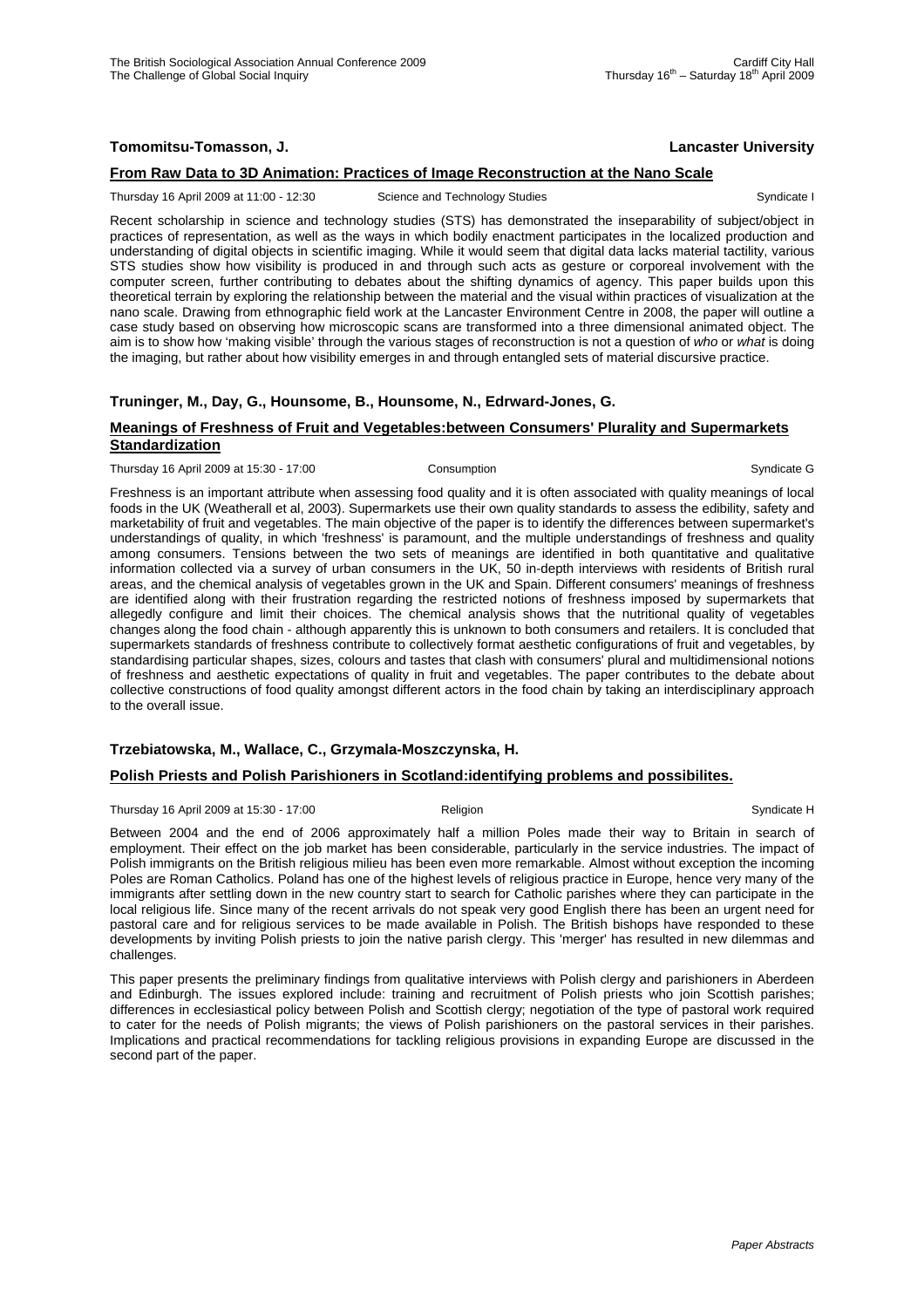## **Twigg, J.**

## **Clothing, Identity and the Embodiment of Age**

Friday 17 April 2009 at 13:30 - 15:00 Open Syndicate J

Clothes are central in the performance of identity; part of how we signal who and what we are to the wider social world. Such understandings have largely been explored in terms of the fashionable, youthful or transgressive; and little attention has been paid to the position of older people. The paper addresses this lack, exploring the role of clothing in the constitution of age, and in doing so addresses debates around the putative changing nature of identity in High Modernity, the role of consumption culture and the emergence of the Third Age. The paper draws on an empirical study of clothing and age that explores the views and experiences of older women, and key respondents in the fashion/clothing system, drawn from the design, retail and media sectors.

## **Van Der Bly, M. C. E. LSE**

## **Romantic globalization - the rationality of irrationality on the island of Inis Mór, Ireland.**

Thursday 16 April 2009 at 15:30 - 17:00 Culture, Media and Society Ferrier Hall Ferrier Hall

Globalization, as economic expansion of anonymous multinationals, driven by the values of rationality, efficiency, calculability, predictability and control, neglects other global driving forces that are simultaneously creating world society: man's search for unity, the longing for what not can be found here, but maybe somewhere else, the need to cross borders, to claim individual autonomy, to explore and spiritually connect.

In this paper, I introduce the novel sociological concept of romantic globalization, juxtaposing the more common idea of rational globalization. I have developed this concept, based on my fieldwork into the dynamics of globalization on Inis Mór, an island off the West-Coast of Ireland. Once claimed to be one of the most distinctive cultures of Europe, Inis Mór is now a cosmopolitan community. Here, islanders operating autonomously yet connecting globally, mix with blow-ins in search for an expansion of their horizon, for nature, spirituality and a sense of community beyond urban city life, creating an unique micro-cosmos. A century ago, the Irish nationalists came to the island to find the 'true Irish identity'. Global travellers now gather together on the island in search for global connection and maybe, a ' true World identity'.Could beside the well-known Weberian idea of the 'irrationality of rationality', an equally strong mechanism of the 'rationality of irrationality' be distinguished? Amidst the global financial crisis, romantic globalization might offer an alternative way to create an interconnected world society, as an innovation from the periphery.

### **Vasquez, R. Utrecht, Netherlands**

# **Social Struggle, the Fight against Invisibility and the Critique of our Frameworks of Understanding**

Saturday 18 April 2009 at 11:00 - 12:30 Sub-Plenary - Theory Sub-Plenary - Theory Sub-Plenary - Theory Assembly Hall

The modern notions of time and the political tend to contribute to silence and 'invisibilize' the fight of the oppressed. This paper deploys the notion of the 'politics of time' in order to reveal how the imposition of modern time, is coeval with the widespread injustice and violence associated with the modernity/coloniality civilization project. The political practices of the Zapatistas embody a different politics of time, one that rescues memory as a site of struggle, one that involves the possibility of inhabiting and rescuing the past.

## **Vassilev, I. University of Aberdeen**

## **Trustworthiness and moral worth: normative questions in economic relationships**

Thursday 16 April 2009 at 15:30 - 17:00 **Open 2** Council Chamber Council Chamber Council Chamber Council Chamber Council Chamber Council Chamber Council Chamber Council Chamber Council Chamber Council Chamber Council Chamb

Trust relations have been discussed at some considerable length in the social science. The emphasis however has mostly been on trust as means to an end: reducing complexity, uncertainty, etc. Yet, trust can also be an end in itself in the sense that it feels good to be able to trust and be trusted. More broadly, being trusted is recognition of one's moral worth. Building on arguments developed in the moral economy literature this paper argues that economic relationships are embedded into moral values pertaining to what are our responsibilities to others, how others should be treated, etc. While differential power and calculative rationality are certainly very important for understanding economic relations, economic relations cannot be reduced to calculation. Indeed, business actors often find it necessary to give justifications for their actions and would feel 'embarrassed' for doing something 'wrong', this rather than simply regretting the loss of potential opportunities. Drawing on case material from four different industries in five EU member states (UK, Poland, Estonia, Bulgaria and Greece), the paper will address questions of trust as a way of exploring the different routes through which normative questions affect business practices.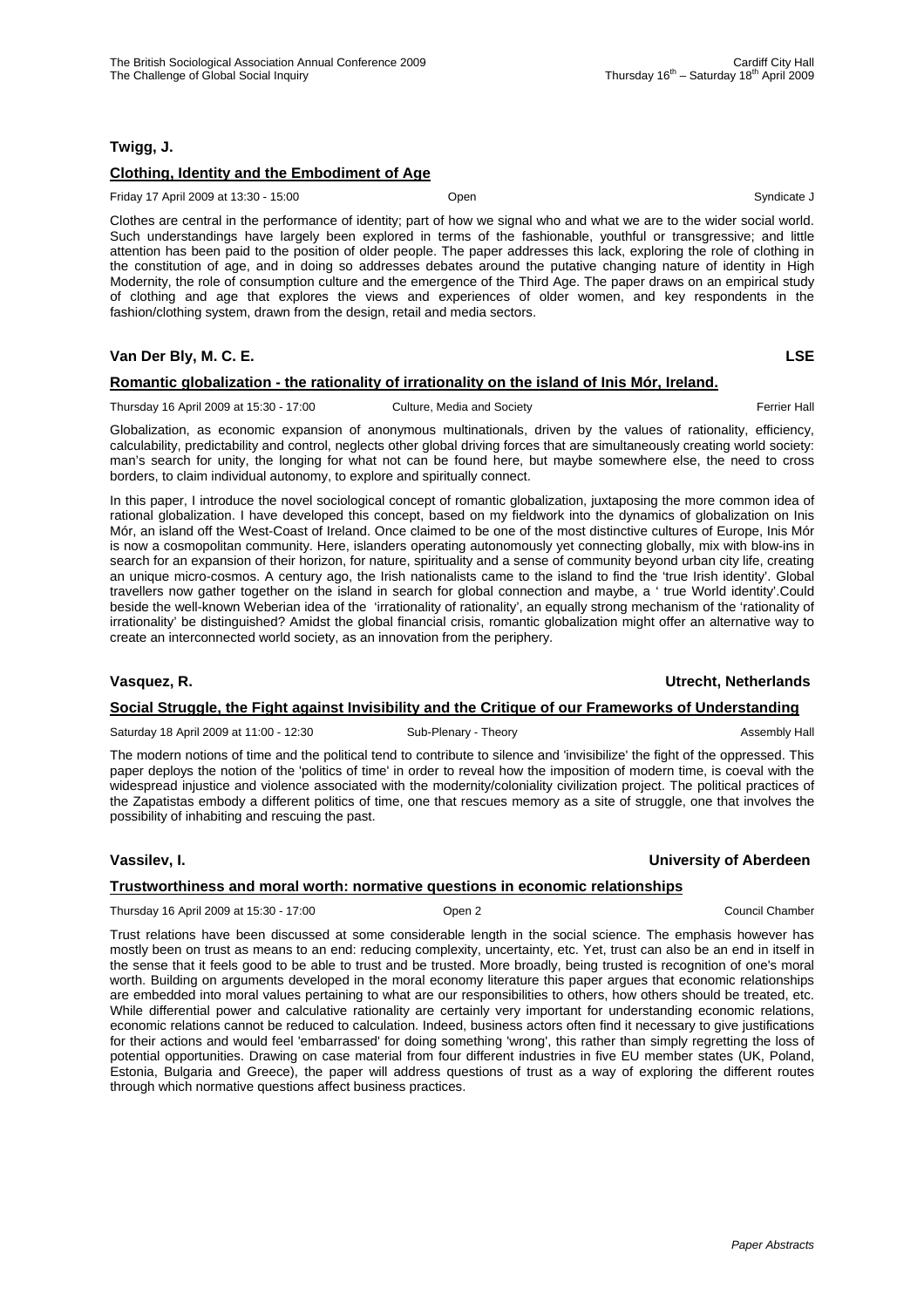## **Vezyridis, P. University of Nottingham**

### **Technological innovation and change of nursing work in an emergency department: a quest for success**

Saturday 18th April 2009 at 15:00 - 16:30 Science and Technology Studies Syndicate I Syndicate I

This paper evolves around the identification and analysis of the particular socio-technical factors and conditions that facilitate the implementation of new information and communication technologies (ICT) in complex clinical settings. Today most national health systems around the world link the need for best healthcare provision with the overall efficiency of their constituted institutions. Such orientations undoubtedly require outcomes linked to ICTs so as to assign them with criteria and measures of success. However, as science and technologies studies (STS) scholarship shows, such technologies, despite their often technical robustness, do not guarantee successful implementations. Rather, it is the intertwining of people, machines and spaces at the local setting that determine the fate of the new system. Using as a case study the implementation of a clinical information system for patient registration and tracking in the busy emergency department of a large University hospital in England, this paper aims to explore the complexity of relations and subsequent negotiations between these heterogeneous elements during the formation of a new practice ordering for nursing work. The findings support research arguing that the reengineering of healthcare practice with the diffusion of a new technology it is not a fixed and linear process, but an interplay of various fluctuant, performative and co-constitutive technical and social factors. Conversely, success includes not only the appropriate use of the system, but also the users' high dependence on it and finally the network's ability to act as a platform for continual, technologically mediated, reformation of its practices under specific strategic policies.

#### **Waites, M.**

#### **Beyond the queer critique of Homonationalism to analysis of Homocosmopolitanism in Global Politics and Sociology**

Thursday 16 April 2009 at 13:30 - 15:00 Social Divisions and Social Identities Readon Smith Theatre, National Museum

The critique of 'homonationalism' by Jasbir Puar and others has become influential in queer theory and gender/sexuality studies concerned to engage with and contribute to post-colonial and anti-racist critiques of the War on Terror and Western foreign policy (cf. Jasbir Puar, Terrorist Assemblages: Homonationalism in Queer Times, Duke University Press, 2007). In this paper I will discuss whether this current focus on 'homonationalism' is excessive, and suggest the need for more critical attention to what I here identify as 'homocosmopolitanism', identifiable in the thinking of gay liberal left intellectuals such as David Aaronovitch which contributed to supporting the case for the war in Iraq. Western LGBT intellectuals and political elites are typically more cosmopolitan than nationalist, reflecting their transnational social experiences. I will argue that western 'homocosmopolitan' theorists, associated with discourses emphasising human rights including rights related to gender and sexuality, failed in their analysis of international politics, and the approach of Western powers to Iraq, Iran, Afhanistan and Islam. However, with reference to sociological and political theorisations of cosmopolitanism, I will explore whether critics of homonationalism have sufficiently grasped the significance and character of homocosmopolitanism, and how queer theory and sociology might inform a critical global analysis of homocosmopolitanism.

## **Wakeling, P. University of York**

#### **All middle-class now? Social class in British postgraduate education.**

Thursday 16 April 2009 at 11:00 - 12:30 Education Education Syndicate C

Sociological studies of the relationship between social background, education and social mobility report inequalities in attainment and educational transitions which are consistent across time and place. Typically the effect of social class on progression is strongest in earlier transitions and reduces - but does not disappear - at higher levels. To date however, sociologists of education and stratification have almost entirely neglected the highest level of education: postgraduate study.

Recent expansion of postgraduate student numbers has been phenomenal, with a fourfold increase since 1990. As firstdegree participation rates have also increased rapidly, there is prima facie support for credential inflation theories, with some suggestion that postgraduate qualifications are now associated with better labour market outcomes (a situation which did not apply in the past).

I will present evidence from my research project on access to postgraduate education in the UK which seeks to fill the knowledge gap at the apex of the education system. The research involved analysis of comprehensive administrative datasets containing UK first-degree graduates and postgraduate students, 2001/2 to 2004/5 and collection of detailed data about current postgraduates via a large survey. Empirically, I will describe the relationship between social class and progression to postgraduate study, the social class background of current postgraduates and the distribution of postgraduates across subjects, institutions and types of qualification according to social class. Theoretically, I will consider the implications of the observed patterns for key sociological theories about educational inequality, viz the persistent inequality/maximally-maintained inequality debate, cultural capital/relative risk aversion theories and primary/secondary effects.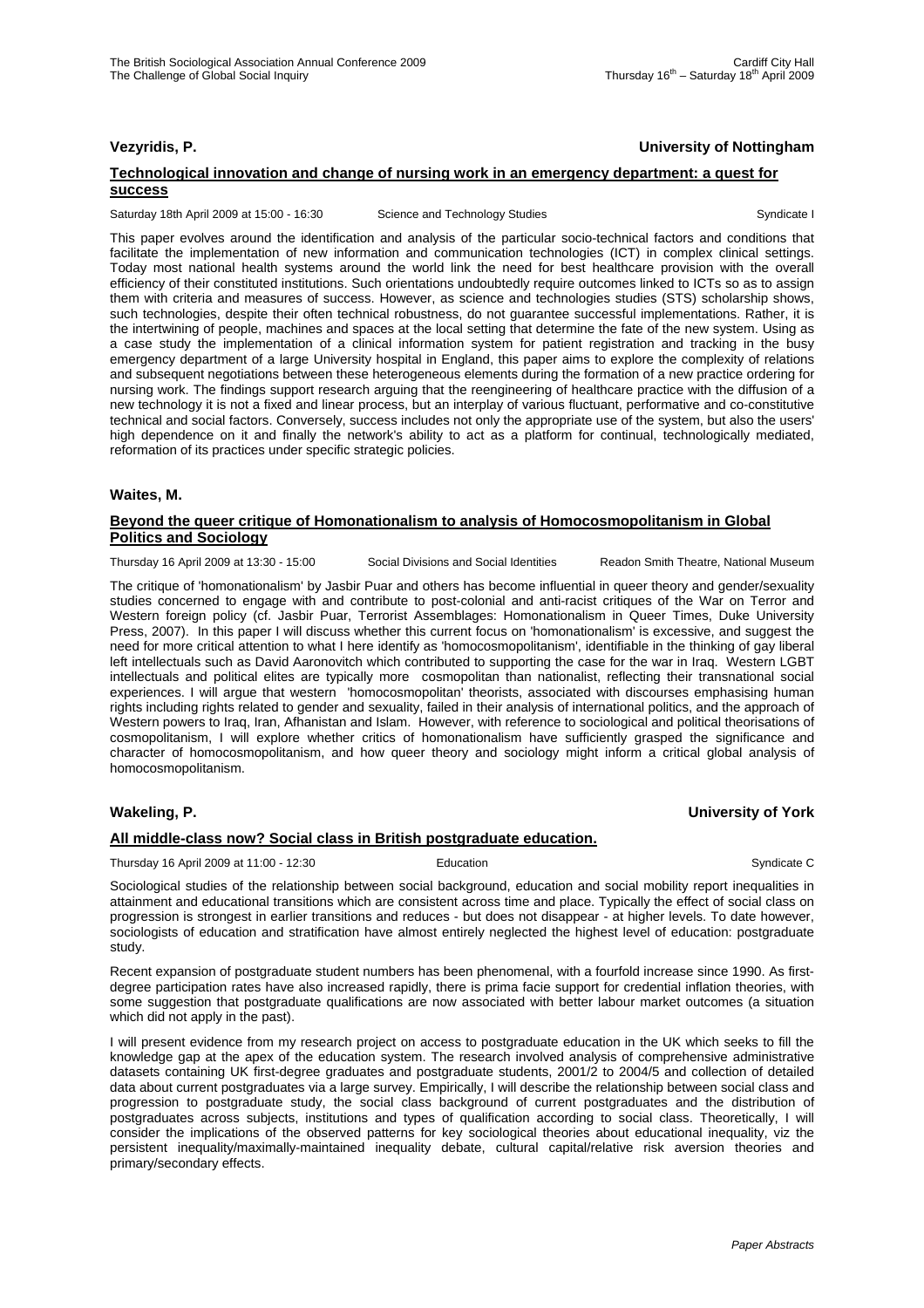| Walkerdine, V.                                                                                                                                            |                                   | <b>Cardiff University</b> |
|-----------------------------------------------------------------------------------------------------------------------------------------------------------|-----------------------------------|---------------------------|
| Youth unemployment, social trauma and globalisation in a South Wales town                                                                                 |                                   |                           |
| Thursday 16th April 2009 at 11:00 - 12:30                                                                                                                 | Open                              | Syndicate J               |
| Waller, R., Bovill, H.                                                                                                                                    | University of the West of England |                           |
| Changing class and gendered identities through re-engaging with education: Tensions explored in<br>narrative accounts from two studies of adult returners |                                   |                           |
| Friday 17 April 2009 at 13:30 - 15:00                                                                                                                     | Education                         | Syndicate C               |

This paper draws upon data from two longitudinal studies of post-compulsory learners, both of which employed semistructured interviews to gather narrative data. The first study encompassed adults returning to formal learning via an *Access to Higher Education* programme at an English urban FE college; the second focussed upon women from working-class backgrounds who received their secondary education within three time periods: post-war; 1960/70s; and from 1988 onwards.

The paper reports and theorises upon the reflections of participants from both studies on their educational biographies from childhood memories of schooling through further education and, for some, to experiences at university.

The accounts offered consider how the process of engaging with formal post-compulsory education impacts upon their wider lives. The participants' changing sense of identity, especially its gendered and classed aspects are examined here, and links are made to the wider social processes that inform their experiences.

## **Waples, P. A. University of Hertfordshire**

## **Exploring reliable techniques for researching sensitive topics with young people: an example from research into stigma and mental health**

Saturday 18 April 2009 at 11:00 - 12:30 Methodological Innovations Cyndicate L

As a teacher at a school serving an adolescent psychiatric unit I have often encountered difficulties when reintegrating pupils back into mainstream education.

I am now in the fourth year of a doctoral programme in which I asked the research questions:

- What are young people's understandings of mental health problems intheir peers?
- To what extent, if any, do these understandings lead to stigmatising attitudes?
- How can concerned professionals effectively employ the findings within the transition process?

I employed a theoretical perspective encompassing the ideas of Social Constructionism (Burr 2003) and Symbolic Interactionism (Blumer 1969). I adopted a between-methodology mixing methods from both quantitative and qualitative paradigms. Initially I explored, with reference to intergroup contexts (Maass et al 1989), how stigma of mental health problems may be reflected in the language used (Semin and Fielder 1988). I presented a questionnaire in a comic booklet form to Year 10 pupils at three mainstream schools within socially diverse communities. The questionnaire included such techniques as vignettes with cartoons and familiarity and social distance scales. I also carried out semistructured interviews, with a sub-set of pupils who had participated in the questionnaire research, in order to explore their responses in greater depth.

I discuss how I applied a linguistic and narrative approach to the analyses of the quantitative and qualitative data respectively and, with examples, issues I found in relation to identifying reliable approaches to collecting the data and the reliability of evidence presented in some texts within this field.

## **Warde, A. University of Manchester**

## **Accounting for Taste: tasks for the sociology of culture**

Thursday 16 April 2009 at 15:30 - 17:00 Sub-plenary - Culture, Media and Society **Assembly Hall** Assembly Hall

Taste has been at the centre of debates about culture and consumption in recent years. This talk will review some key issues for the development of the sociology of culture by means of a critical analysis of different approaches to the understanding of taste. Orientation will be taken from three contrasting books seeking to account for taste(s) (Becker, 1996; Bennett et al, 1999; Ferguson, 2004). Arguably, much more has been written about the distribution of tastes than about the mechanisms involved in their acquisition and transmission. I will use material from some recent empirical research projects – of cultural consumption in Britain, and of the practice of eating out in Britain and France – to analyse how tastes are learned and come to be shared. I will use this to identify some elements of a research agenda of the sociology of culture in Britain.Gary Becker (1996) Accounting for Tastes.Tony Bennett, Michael Emmison and John Frow (1999) Accounting for Tastes: Australian everyday cultures.Priscilla Parkhurst Ferguson (2004) Accounting for Taste: the triumph of French cuisine.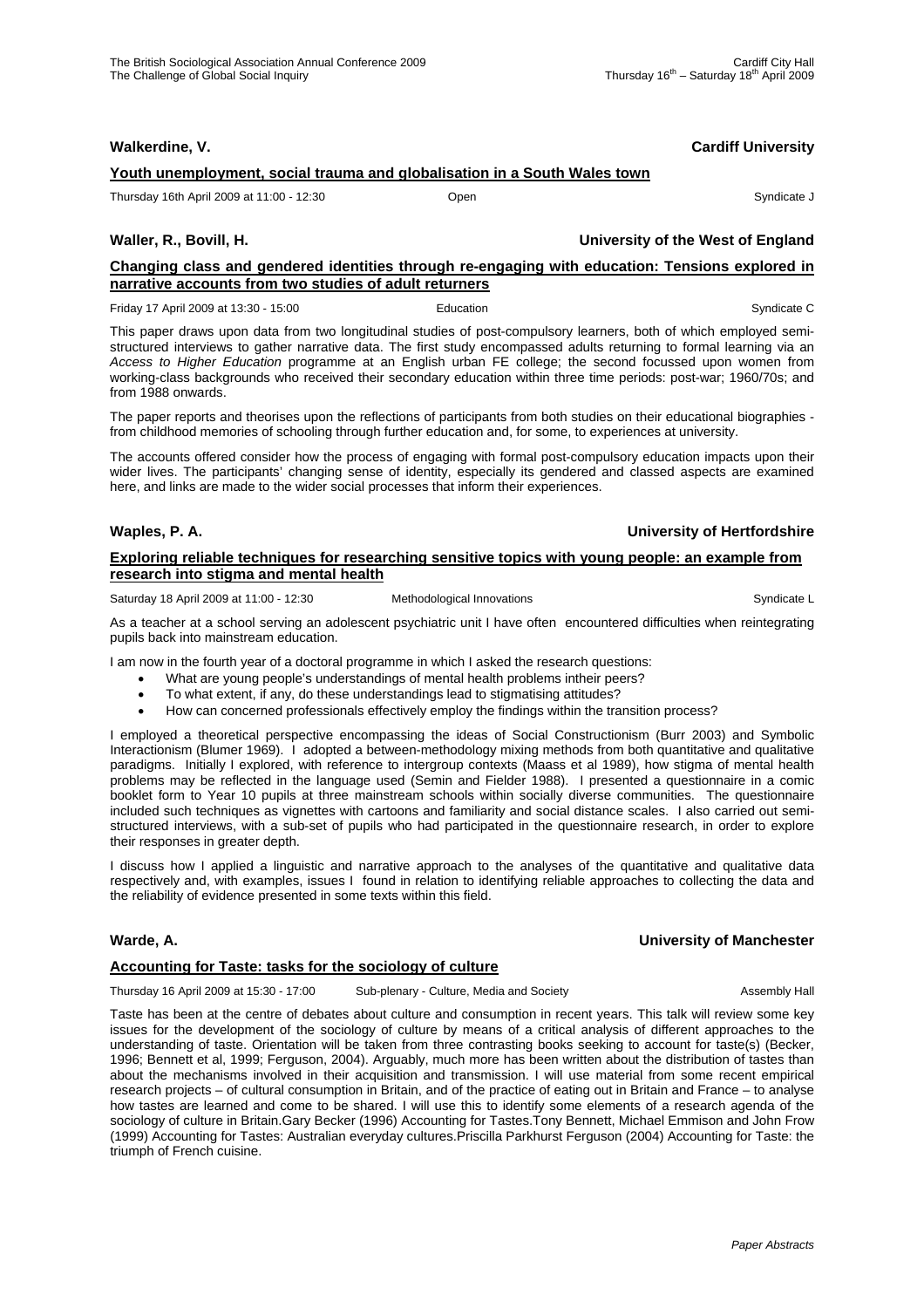## **Warr, D., Mann, R.**

## **What's wrong with being poor? Tracing the sources of neighbourhood stigma**

#### Saturday 18 April 2009 at 11:00 - 12:30 Economy and Society 2 Syndicate G

This paper is concerned to understand the processes that contribute to widespread experiences of neighbourhood stigma among residents of deprived neighbourhoods. Stereotyping is the signature contrivance through which neighbourhood stigmatisation is effected. Stereotyping dehumanises personal situations, ignores structural inequalities and disregards the diversity of circumstances among households. Experiences of neighbourhood stigmatisation are reported in studies from the UK, Australia and elsewhere. Respondents' accounts suggest that neighbourhood stigmatisation limits social contacts with others outside their neighbourhoods, negatively impacts on local social relations, diminishes employment opportunities and undermines self-esteem and self-confidence. These concerns are echoed by commentators who have observed the debilitating non-material consequences of deprivation and disadvantage in 'post-scarcity' societies through processes of social stigma, powerlessness and social dislocation. Problems of social and neighbourhood stigma also reflect Axel Honneth's argument that social structural problems of unequal access to market goods are exacerbated by inequalities in the distribution of chances for social recognition. In order to respond to the harmful consequences of neighbourhood stigmatisation for local sociability, and its corrosive effects on self-esteem and self-confidence, it is helpful to get a better understanding of the processes that are contributing to it. This paper considers key issues entwined in these processes including the significance of 'consumption' capitalism, intensifying socio-economic-spatial polarisation in neighbourhoods, and contemporary struggles to generate positive experiences of social recognition and social esteem amidst the devaluation of working class labour and the struggle to participate at all in waged labour markets.

#### **Warren, T. University of Nottingham**

## **Prosperities and poverties in time and economic well-being: Examining women workers in Europe**

Thursday 16 April 2009 at 13:30 - 15:00 Economy and Society Syndicate D Syndicate D

Time is a fundamental concept for the sociology of work, economy and society. A core question has been how time in paid work connects with other aspects of peoples' lives, with long hours in the labour market fuelling particularly intense academic, policy and media attention. Commentators have asked: are we working too long in time rushed, harried societies, or do the number of hours committed to the labour market integrate smoothly with other life times? In the context of these debates, the paper considers whether shorter hours workers in contemporary Europe experience the most favourable of times by examining their time spent in paid work and on leisure. Since dedicating too little time to waged work can threaten the economic security of workers and their families, the paper also asks what the lower wages from reduced hours might mean for these workers' lives. Focusing on countries in Europe with diverse working time regimes and analysing data from the European Community Household Panel Survey, the paper concludes that working shorter hours was not universally favourable for workers' time satisfaction. The most significant dichotomy here was working long full-time hours, or not. Shorter hours in low level jobs were associated with the lowest living wages and with the most severe economic household problems. The paper concludes that more research is needed that combines a focus on prosperities/poverties of time and economics to facilitate a better understanding of the impact of diverse work times on different social groups.

## **Weaver, S. University of Bristol**

## **Analyzing Cultural Racism in British Stand up Comedy**

Saturday 18 April 2009 at 11:00 - 12:30 Culture, Media and Society **Ferrier Hall** Ferrier Hall

This paper will outline some of the culturally racist logics that appear in British stand up comedy. Using semiotic theories of language, I present the argument that humour can be mobilised as an important rhetorical device for any number of ideological positions. This means that racist humour can, and often does, act as a distinct form of racist rhetoric. Using material from comedians such as Jim Davidson, Bernard Manning and Mike Reid, the paper will outline how their humour expresses three forms of cultural racism; first, as a form of coded racism; second, to negotiate national territory and fixate on the maintenance and transgression of national boundaries; and third, as a negotiation of the competing categories of the 'other' as an alien and a neighbour. Overall, the paper will give some suggestions on how to analyze racism in humour that overcome not only the idea that jokes are 'just jokes' but also monosemic forms of political correctness.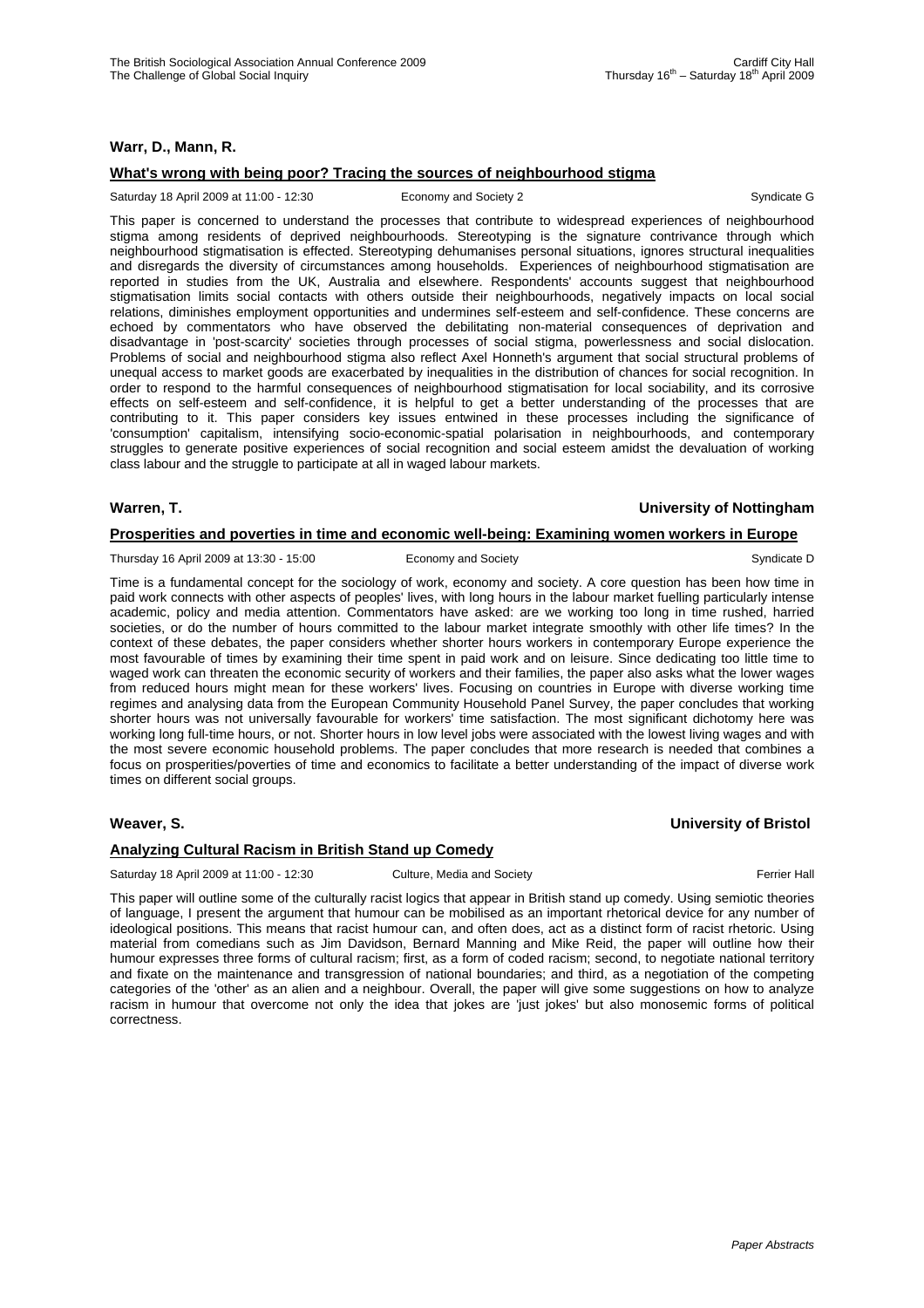## **Webster, A. University of York**

## **Materiality, standards and scale-up: from experimentation to automation**

Thursday 16 April 2009 at 11:00 - 12:30 Science and Technology Studies Syndicate I Syndicate I

The last few years has seen an increased interest in process automation technologies in the field of stem cell research and commercialisation. One proposition is that automation of manual processes will increase standardisation, reduce uncertainty by reducing variability and ultimately reduce cost. The introduction of standard automated systems would not only stabilise practices across laboratories but also by extension stabilise cell lines. Furthermore, the gradual calibration of cell culture systems could serve to further the understanding of ES cells and other types of cell.

Others argue that the push towards automation of cell culture, while welcome in the long-term is premature and raise the question of what sort of underlying knowledge base is required to successfully standardise something. The central concerns of the field as a whole relate to securing repeatable cultures and scalable cost effective automation; when and how it may be achieved and what hurdles might be anticipated on the way. Underlying this is the complex interrelationship between the understanding of cells, the requirements for their use, the measurement methods used to characterise cells, and the automated process technologies capacity to work with these in the presence of biological variation.

This paper explores the automation of stem cell culture techniques and the move from 'discovery-science' to bioengineering, the ways in which this has to cope with diverse forms of material and human variability and the downstream issues raised for both the commercial actors and regulatory agencies in the field.

### **Weinel, M. Cardiff University**

## **Counterfeit Scientific Controversies in Science Policy Contexts**

Thursday 16 April 2009 at 15:30 - 17:00 Science and Technology Studies Syndicate I

Experts disagree for many reasons and it is generally accepted that there is no `rational' way to make them agree. As Michaels (2008) has demonstrated with regard to the activities of the tobacco industry, however, expert disagreement can be 'manufactured'. This suggests a distinction between 'genuine' and 'counterfeit scientific controversies.' I argue that it is necessary and possible to distinguish between these two forms of expert disagreement. It is important for policy-making to know which disagreements to take seriously. 'Counterfeit scientific controversies' can delay or impede policy-decisions that depend on scientific knowledge. One way for Science & Technology Studies to contribute to science policy-making is to develop a consistent and reliable way to demarcate 'genuine' from 'counterfeit scientific controversies'. This paper proposes four sociologically derived demarcation criteria

# **Weller, S. London South Bank University**

## **"More of a sister than an auntie": Young people's alternative understandings of intra- and intergenerational relationships**

Saturday 18th April 2009 at 15:00 - 16:30 Generations and the lifecourse Syndicate E

 'Generation' is predominantly conceived in two ways; as a means of delineating and characterising those born within a particular period of historical time, with young people today defined as 'Generation Y'; or as a way of understanding familial relationships and the exchange and flow of care, resources and such like between, for example, children, parents and grandparents. Importantly, these two approaches to 'generation' are not necessarily concomitant. Moreover, despite the growth in research exploring the politics of age, little attention has been afforded to the meanings young people ascribe to different forms of generational relationships within their families. This paper draws on an ongoing Qualitative Longitudinal study that documents change and continuity in the sibling relationships and friendships of 52 young people (aged 10-17) living in a variety of circumstances in the U.K. The study explores how such relationships relate to young people's sense of self as their individual and family biographies unfold. Focusing on young people's perspectives, the paper presents a series of case studies that highlight the alternative ways in which some young people conceive of and (re)define generational connections. From 'sister-like aunts' and the bridging of 'generation gaps' through to 'fatherly brothers' and the assignment of siblings to a different generation by virtue of their alternative experiences and roles, the examples presented illustrate the complex, fluid and shifting nature of (intra-/inter-) generational relationships over time.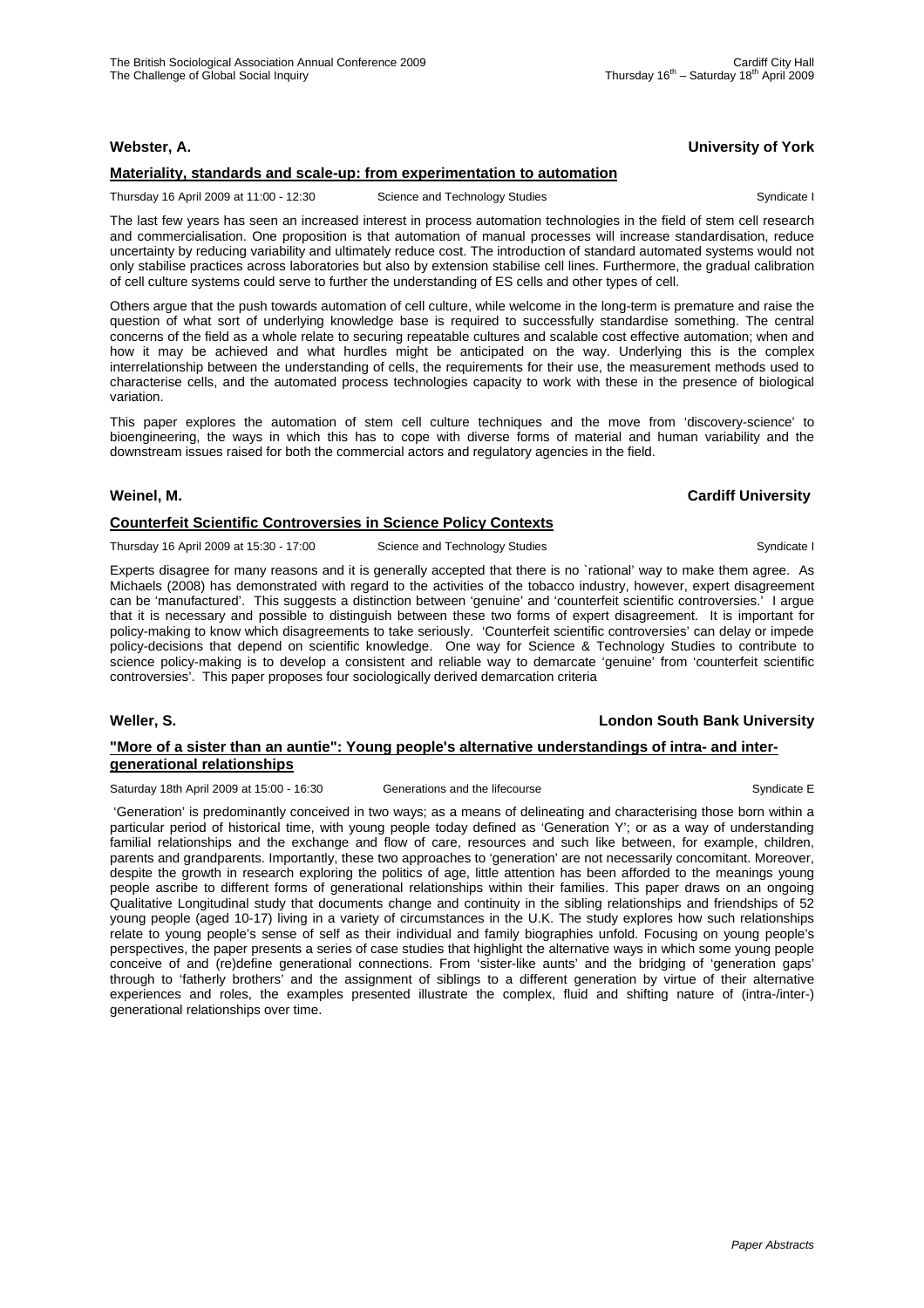**Wheeler, K. M. University of Essex**

#### **"If the government can't make a difference then what difference can we make?": The complexities of Fairtrade and consumer-citizenship**

Saturday 18 April 2009 at 09:00 - 10:30 Consumption Consumption Syndicate G

The often-held assumption that consumption and citizenship sit at opposite ends of the political spectrum has been challenged in recent years (Soper & Trentmann, 2008). The result has been the birth of an "uneasy hyphenated figure" (Clarke et al, 2007: 28), the consumer-citizen. This figure uses his/her consumption choices to enact political rights and responsibilities; for example it is suggested that by buying a Fairtrade product one can 'vote' for a fairer trading system. Awareness and sales of Fairtrade goods have been steadily growing in the UK over the last 5 years during which we have seen an increased availability of Fairtrade goods in high street and supermarket stores as well as a growing number of organised community groups who work hard to promote Fairtrade in their local churches, workplaces and schools.

This paper is based upon a series of in-depth and focus group interviews carried out in a Fairtrade town with both committed Fairtrade consumers and consumers with no preference for Fairtrade. It considers the types of people most likely to take account of Fairtrade in their purchasing decisions and pays attention to how those with differing levels of commitment to Fairtrade understand this consumer choice. This paper will reflect on the appropriateness of labelling consumer behaviours as citizen-like when a large number of consumers do not view their purchases in this way.

**Widerberg, K University of Oslo, Norway**

## **In the Home of Others - Exploring new Sites and Methods when Investigating the Doings of Gender, Class and Ethnicity**

Saturday 18 April 2009 at 09:00 - 10:30 Methodological Innovations Communicate L

What role does the experience of being in and observing other people's homes play in the forming of one's gender, class and ethnic identities and family aspirations? And how can it be explored?Within socialization theory we learn about the role of the family in the forming one's gender and class identity. But does this view from above - from the view of the parents, from sociological theory but also from a ruler's perspective - really tell us how it looks from below, from the perspective of the child? Using written memory-stories as illustrations it is argued in this article that by taking the perspective of the child, the door is opened to other important sites for learning acts of gender, class and ethnicity. It is further argued that a use of alternative methods and approaches can facilitate such an exploration. Taken together, this new approach - the perspective and the methods – it is argued not only expands the domains of family research but also transforms the resulting knowledge. The form of the article – presenting the stories first and their methodological genesis afterwards – is meant to support the argument as such.

## Wilkinson, C., Bultitude, K., Dawson, E. **Wilkinson, C., Bultitude, K., Dawson, E.** University of the West of England, Bristol

## **Engaging robotics: lessons for public engagement**

Saturday 18 April 2009 at 11:00 - 12:30 Science and Technology Studies Syndicate I Syndicate I

In recent years policymaking within the UK has embedded public engagement strategies as a primary channel to connect citizens with scientific and technological innovation. Robotics is emerging as a key site for such new technological activity, its applications are likely to be increasingly notable on our lives in coming years. Robotics researchers are thus investing considerable time and effort in 'engaging' publics. Despite the multitude of ramifications robotics may have for citizens, in both private and public settings, our present understanding of attitudes is limited to very specific robotic interactions. Taking robotics as an example, this paper explores the investment and insight of 'engagers' and 'publics' discussed across 11 public engagement activities focused on the robotics field within the UK. Reporting on the findings of 57 qualitative interviews, this paper explores the different conceptions of 'public engagement' across expert and public settings.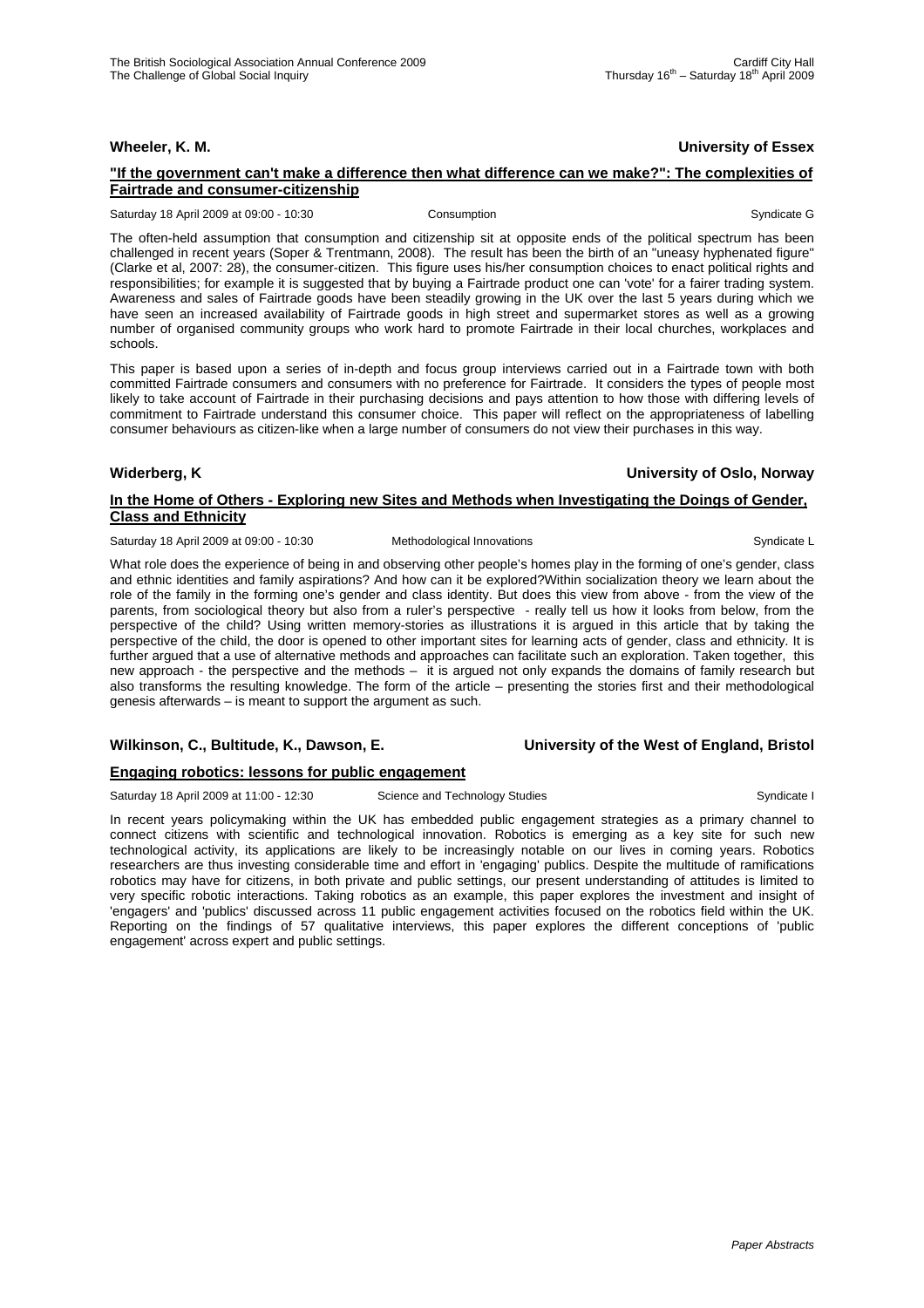## **Williams, S. N.**

## **'A 21st Century POLIS': A Hypermedia Presentation of a New Approach to Citizen**

Thursday 16 April 2009 at 11:00 - 12:30 Methodological Innovations Syndicate L

In recent scholarship, there has been considerable support for the idea that citizens should be given greater participation in political decision-making. Arguments rest on the assumption that decisions can be more democratically legitimate, and indeed more instrumentally effective, if they are made through deliberation between informed groups of citizens. However, the sociological literature has tended to focus more on theoretical critique than on empirical exploration. This in part is due to the fact that participation is difficult and expensive to organise in practice. Electronic (E-) participation is not only a cheaper and more convenient alternative to traditional face-to-face participation, but can also be seen to be more democratically legitimate in a number of ways. There is however a need for more empirical research to test whether in practice, such participation processes are more legitimate and whether their decisions are effective.

This paper introduces a new empirical approach to citizen participation: The Citizens' POLIS (Participatory On-line Interactive System). This is a multi-method, multi-phase, hypermedia participation process. Citizens interact with experts and with one another across a single 'electronic participatory space'. Citizens are recruited, are presented with expert evidence, and are given the opportunity to analyse and discuss this evidence before forming their decisions.

This paper will take the form of a hypermedia presentation. I will present my approach and a provisional analysis of my data across a variety of media and using the website I have constructed for the purposes of my research.

## **Woodhead, L.**

## **A Sociology of Religious Emotions**

Thursday 16 April 2009 at 11:00 - 12:30 Sub-plenary - Religion **Assembly Hall** Assembly Hall

This paper posits the importance of emotion in religion, and examines what is characteristic of religious emotions. It begins by presenting an ideal-typical model of emotions generated in interactions between agents, community, and symbolic objects. It then examines the importance of 'emotional regimes' in religion, and argues that emotions are integral to patterned power relations. It concludes with a brief discussion of religious emotions in late capitalist societies. The paper engages with current work in the sociology of emotions, developing new perspectives through engagement with emotion in religious settings.

### **From PMS to CSA: women and self-help culture**

Thursday 16 April 2009 at 09:00 - 10:30 Open 2 Council Chamber Council Chamber Council Chamber

Walk into any bookshop in England and you will find a vast selection of self-help, self-development and pop psychology literature. Very often this literature has taken over the shelves once occupied by sociology. It is largely aimed at, and read by, women and encourages them to reconstruct or redefine themselves as weak, inferior or in some way damaged - either by life in general or something more specific, but often unremembered in their lives.

With titles such as 'You can heal your life', 'The courage to heal', and 'No more PMS!' these 'inspirational' and 'life changing' texts promise women a brighter, happier, healthier, more successful life, if only they are willing to look to themselves for the cause of and solution to any unhappiness or dissatisfaction in their lives. Books which suggest women are suffering from conditions such as PMS (for younger women) the menopause (for older women) and the perimenopause (for those somewhere in between) vie for readers' attention alongside books which suggest the cause of women's unhappiness or dissatisfaction may be caused by some traumatic (and often unremembered) childhood experience. Whilst they may appear very different on the covers, there is surprisingly little difference in the texts which promote these competing 'disorders'.

This paper will look at the messages promoted through this literature, why women might engage with it, and what implications there might be - for individual women, women as a group, and society.

#### **Woodiwiss, J University of Huddersfield**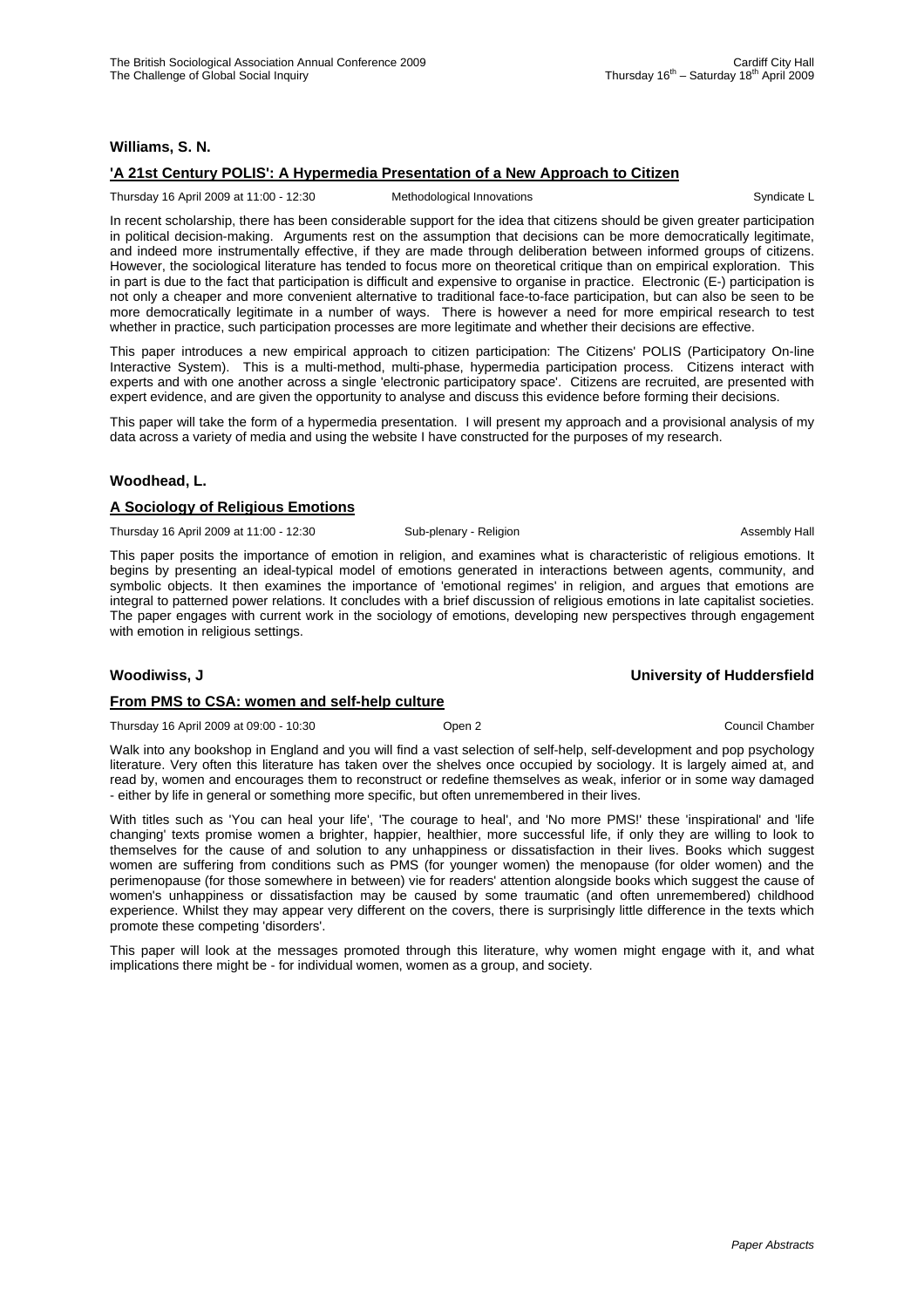## **Woodthorpe, K. The Open University**

## **Making Money out of Misery? Consuming bereavement services**

Thursday 16 April 2009 at 13:30 - 15:00 Consumption Consumption Consumption Syndicate G

This paper examines the relationship between consumption and death through an exploration of the commercial elements of the UK bereavement services industry, with particular reference to cemeteries and funerary providers. Drawing on an ethnography of a large cemetery in London, the paper considers the entrepreneurialism that exists within the industry, examples of which have included the recent proliferation of green burial sites since the mid 1990s, the expansion of the pre-need market and the growth of funeral-related commercial businesses, where there is the (arguably visible) need to attract 'customers'. Utilising data generated from visitors and staff, and reflecting on the provision of bereavement services in the USA, it is possible to see that in the UK at least there are uncertainties for 'consumers' and suppliers/providers of bereavement-related services, as they negotiate the client/broker relationship. This ambiguity, this paper argues, reflects a broader tension regarding profiteering from bereavement, and is indicative of a more general uneasiness about a close relationship between money and death.

## **Woodward, K.**

## **Boxing: the Ins and Outs**

Saturday 18 April 2009 at 09:00 - 10:30 Sub-plenary - Social Divisions and Social Identities Assembly Hall

Sport is a massive global phenomenon; even boxing, although its popularity has fallen somewhat since its heydays of 'when we were kings', offers high earnings to its successes ( and even more to its promoters) and remains one of the most popular sports world wide. For example, boxing is in the top three most popular sports in Africa as demonstrated by the BBC World Service sports coverage. Boxing has strong links with social exclusion and with mobility and migration; the vast majority of its practitioners belonging to disadvantaged communities and diasporic peoples. Boxing remains a route out of poverty for many young men, in particular, and demonstrates powerful points of social exclusion and inclusion in its histories and embodied practices.This paper explores some of the transformations and points of connection within the sport of boxing, through its collusion with particular versions of masculinity and reconfigurations within a changing climate, where sport is often the site of the promotion of policies of diversity and cohesion and addresses some of the contradictions of boxing within this trajectory of change.The binary logic of boxing's corporeal practices may seem to counter the multiplicities of current understandings of social inclusion, but it is its possibilities and identifications which make it such an important site for the exploration of diversity, exclusion and inclusion.

### **Yeadon-Lee, T.**

### **'Because I'm worth it': Negotiating Power, Professionalism and Identity in the Hair Salon**

Friday 17th April 2009 at 15:30 - 15:00 Economy and Society 2 Council Chamber

In the UK, hairdressing is not formally credentialed and has a reputation as a low end, low skilled job rather than a 'professional' occupation. In the hairdressing sector itself, however, the discourse of 'professionalism' is regularly used to refer to both the services provided and the skills and knowledge of stylists. Being 'professional' is understood as being crucial to stylists' identities as competent workers and to their individual levels of performance within the salon. Some researchers, investigating small independent salons, have argued that despite the pervasiveness of the discourse of professionalism, being 'professional' is impossible for stylists to achieve. This is due to the commercial, service-oriented nature of the job, where stylists are often required to forfeit their expertise and knowledge in order to comply with clients' wishes and demands.

This paper explores this argument by drawing on case study research carried out in a large franchised hairdressing chain in the UK. It shows how, in this context, customer-oriented norms and practices are not simply designed to meet or satisfy clients' expectations. Rather, they comprise resources for stylists' to manage their identities in order to enhance both personal and organisational performance. The paper argues that these commercial service-oriented activities involving stylists' exercising various forms of discretion, influence and control across customer-worker-management relationships - facilitate, rather than preclude, the maintenance of stylists' authority and expertise, therefore enabling them to achieve 'professionalism' in relation to clients.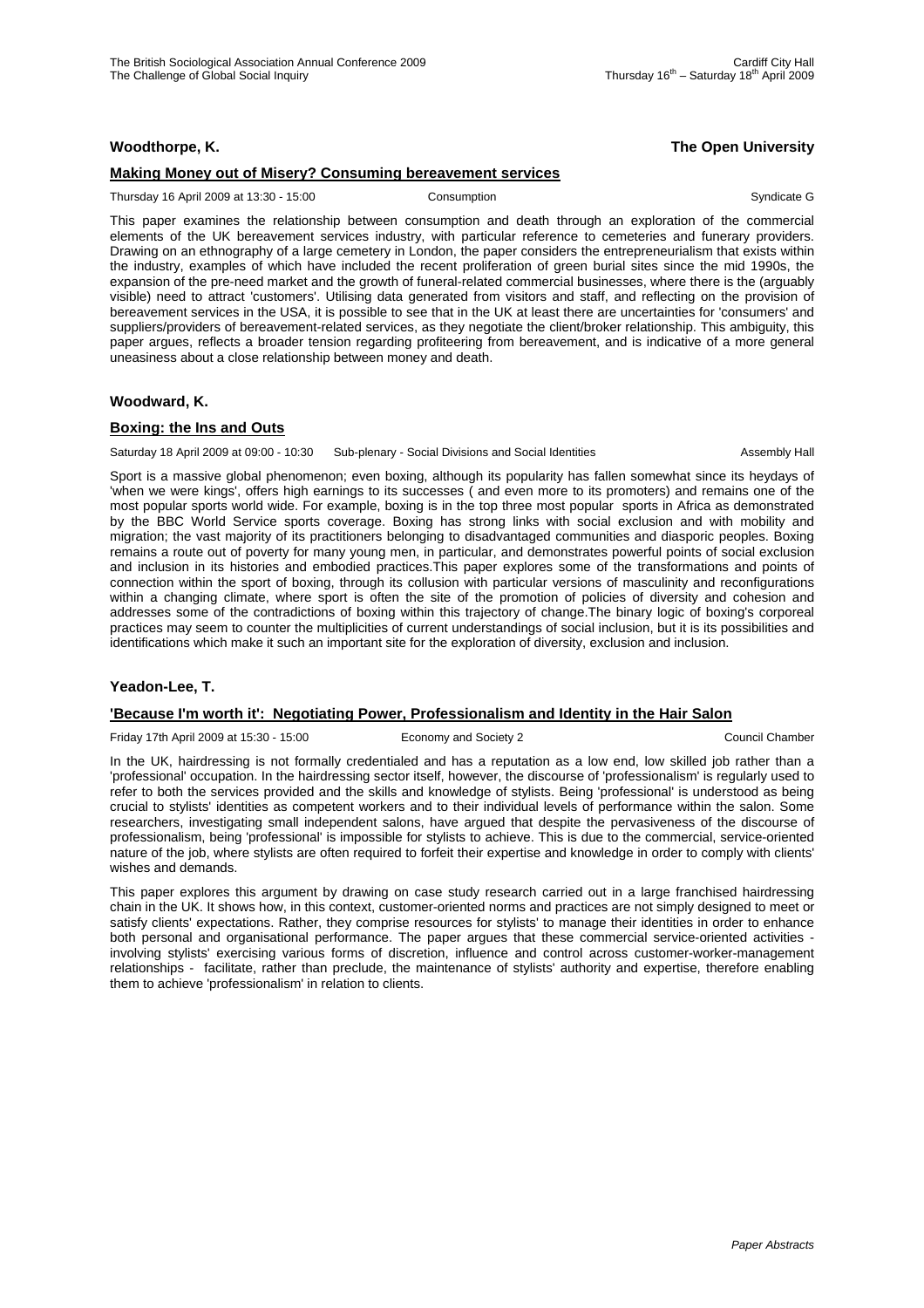## **Zemlinskaya,Y. University of Manchester**

## **Political Generations and Social Change: The Case of Conscientious Objectors in Israel.**

Saturday 18 April 2009 at 11:00 - 12:30 Generations and the lifecourse Syndicate E

"The concept of 'generation' is widely used across disciplines. Its widespread use however prompted debates about its various meanings. This paper aims to contribute to these debates in two ways: firstly, by clarifying the meaning of the concept of 'political generation'; secondly, by applying it to the case of Israeli conscientious objectors. In the first part of the paper, drawing on Mannheim, I explicate what is 'political generation'. It is argued that previous studies mainly used generational analysis as a framework to generate hypothesis regarding cross or inter-generational differences. As a consequence, they imposed generational categories on their subjects either defining generations as successive birth cohorts or as cohorts which experienced prominent historical events. In the second part of this paper, by utilising the case of Israeli conscientious objectors I demonstrate how interpretative analysis can be used to derive generational categories and then discuss its advantages. It is argued that generational analysis based on in-depth interviews presents an invaluable opportunity to demonstrate how generational consciousness is formed, and how it is reshaped under the influence of historical events. The analysis of the case of Israeli conscientious objectors highlights the phenomenon of the co-existence and evolution of two political generations when the same historical events are experienced differently by generations of contemporaries. It also exemplifies how these historical events shape and reshape generational consciousness. Finally, it shows how a unique juxtaposition of biological factors, family background and period effects politicised and radicalised two generations of Israeli refusers."

## **Zhang, C.**

## **Generational Imprinting: Cohorts and Institutions in Shaping Private Entrepreneurs (Chinese Context)**

#### Saturday 18 April 2009 at 11:00 - 12:30 Generations and the lifecourse Company of the Syndicate E

Age-Period-Cohort effect has long been examined and explored in life course research with longitudinal studies. As the author argues in the paper that we should find out, with in-depth qualitative study, what and how these effects are embedded and unfolded in society and human life instead of extensive triangulation. It investigates three Chinese private entrepreneurial cohorts who started up their business at around age 30 in three different investment reform periods, trying to understand what kinds of network strategies those three cohorts employed during the institutional investment reform?How did they change or evolve their network strategies respectively? The new typology of network strategies (political, market and social cultural) in studying entrepreneurship in transition economies is suggested to indicate the entrepreneurial cohorts' behavior. By inner-cohort comparison and inter-cohorts comparison, it suggests that both the start-up conditions (as cohort effect) and the investment institutions (as period effect) could imprint and sharp the Chinese entrepreneurial generations and their network strategies. The empirical study could enrich the entrepreneurial life course study and challenge the institutional account of entrepreneurial behavior, which is actually a societal-historical embedded process.

### **Ziemer, U.**

### **The social construction of Armenian gender positions in Krasnodar, Southern Russia**

Friday 17 April 2009 at 11:00 - 12:30 Social Divisions and Social Identities Readon Smith Lecture Theatre, National Museum

This presentation discusses the results of sixth month ethnographic research amongst Armenian youth in Krasnodar in Southern Russia. The Armenian diaspora is one of the oldest and largest in Russia. The presentation explores how gender is constructed and displayed in the Armenian community in Krasnodar and argues that the category of gender is a crucial identity resource for diasporic ethnic identification. The lives of young Armenian women are inscribed by gender relations and class structures. Armenian ethnicity becomes essentialised through its intersection with gender systems of differentiation. Ethnicised gender identities are formed through deeply held ideas and are products of a patriarchal order. I examine how young Armenian women create different positions for themselves from the dominant gender position within the Armenian community and thus draw upon diasporic identifications differently. I also explore the constraints on young Armenian women arising from group norms within the community concerning women's sexuality, gossip and surveillance. Discursive power resulting from a combination of parental authority, male dominance and community vigour together with established discursive meanings linked to female 'purity' and emphasised female importance for ethnic life come to sway upon young women's identities. Young Armenian women are not able to traverse ethnic boundaries. .